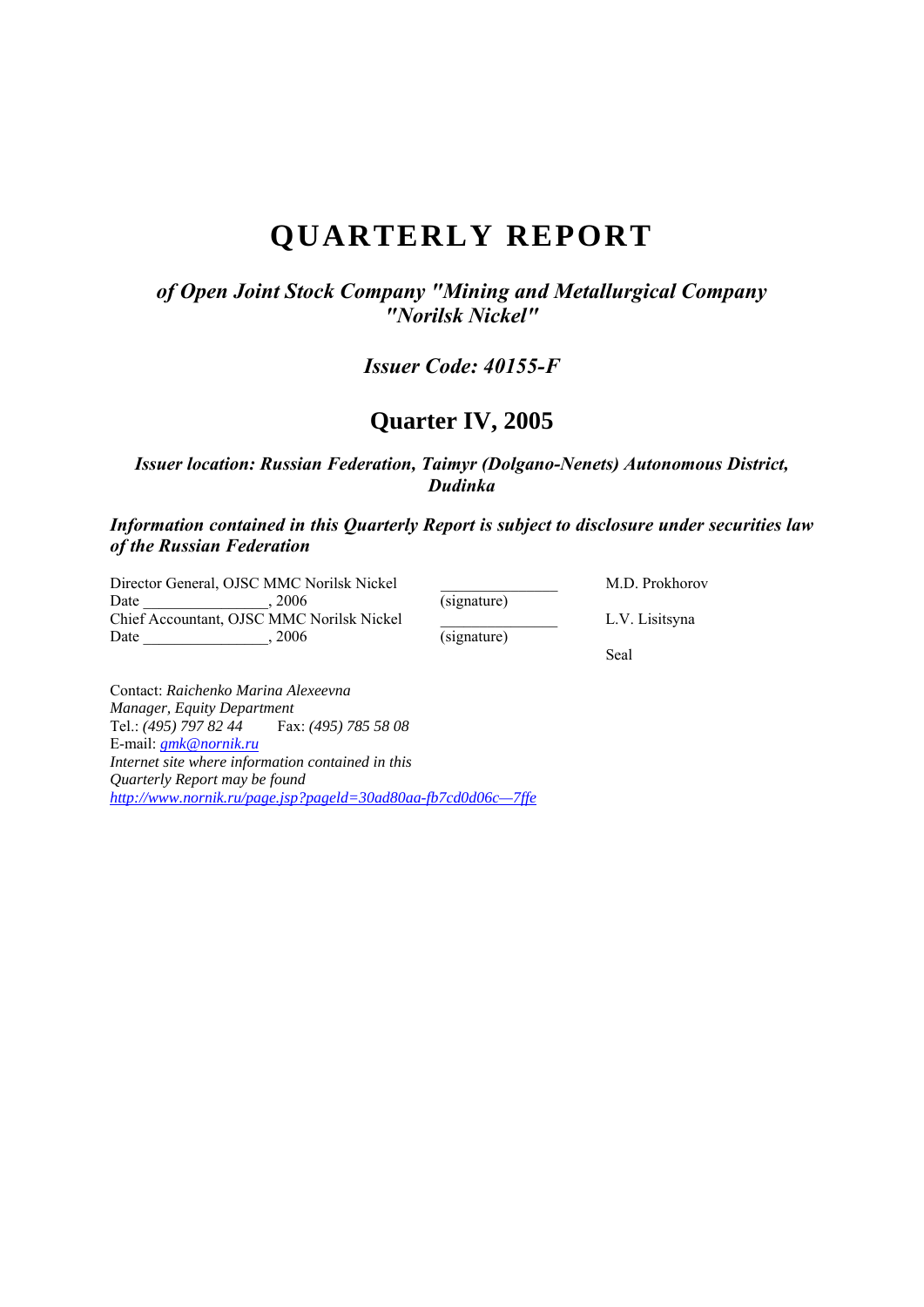| I.     | Brief Details of Members of the Issuer Management, Bank Accounts, Auditor, Appraiser and |  |
|--------|------------------------------------------------------------------------------------------|--|
| 1.1.   |                                                                                          |  |
| 1.2.   |                                                                                          |  |
| 1.3.   |                                                                                          |  |
| 1.4.   |                                                                                          |  |
| 1.5.   |                                                                                          |  |
| 1.6.   |                                                                                          |  |
| П.     |                                                                                          |  |
| 2.1.   |                                                                                          |  |
| 2.2.   |                                                                                          |  |
| 2.3.   |                                                                                          |  |
| 2.3.1. |                                                                                          |  |
| 2.3.2. |                                                                                          |  |
| 2.3.3. |                                                                                          |  |
| 2.3.4. |                                                                                          |  |
| 2.4.   |                                                                                          |  |
| 2.5.   |                                                                                          |  |
| 2.5.1. |                                                                                          |  |
| 2.5.2. |                                                                                          |  |
| 2.5.3. |                                                                                          |  |
| 2.5.4. |                                                                                          |  |
| 2.5.5. |                                                                                          |  |
| 3.1.1. |                                                                                          |  |
| 3.1.2. |                                                                                          |  |
| 3.1.3. |                                                                                          |  |
| 3.1.4. |                                                                                          |  |
| 3.1.5. |                                                                                          |  |
| 3.1.6. |                                                                                          |  |
| 3.2.   |                                                                                          |  |
| 3.2.1. |                                                                                          |  |
| 3.2.2. |                                                                                          |  |
| 3.2.3. |                                                                                          |  |
| 3.2.4. |                                                                                          |  |
| 3.2.5. |                                                                                          |  |
| 3.2.6. |                                                                                          |  |
| 3.2.7. |                                                                                          |  |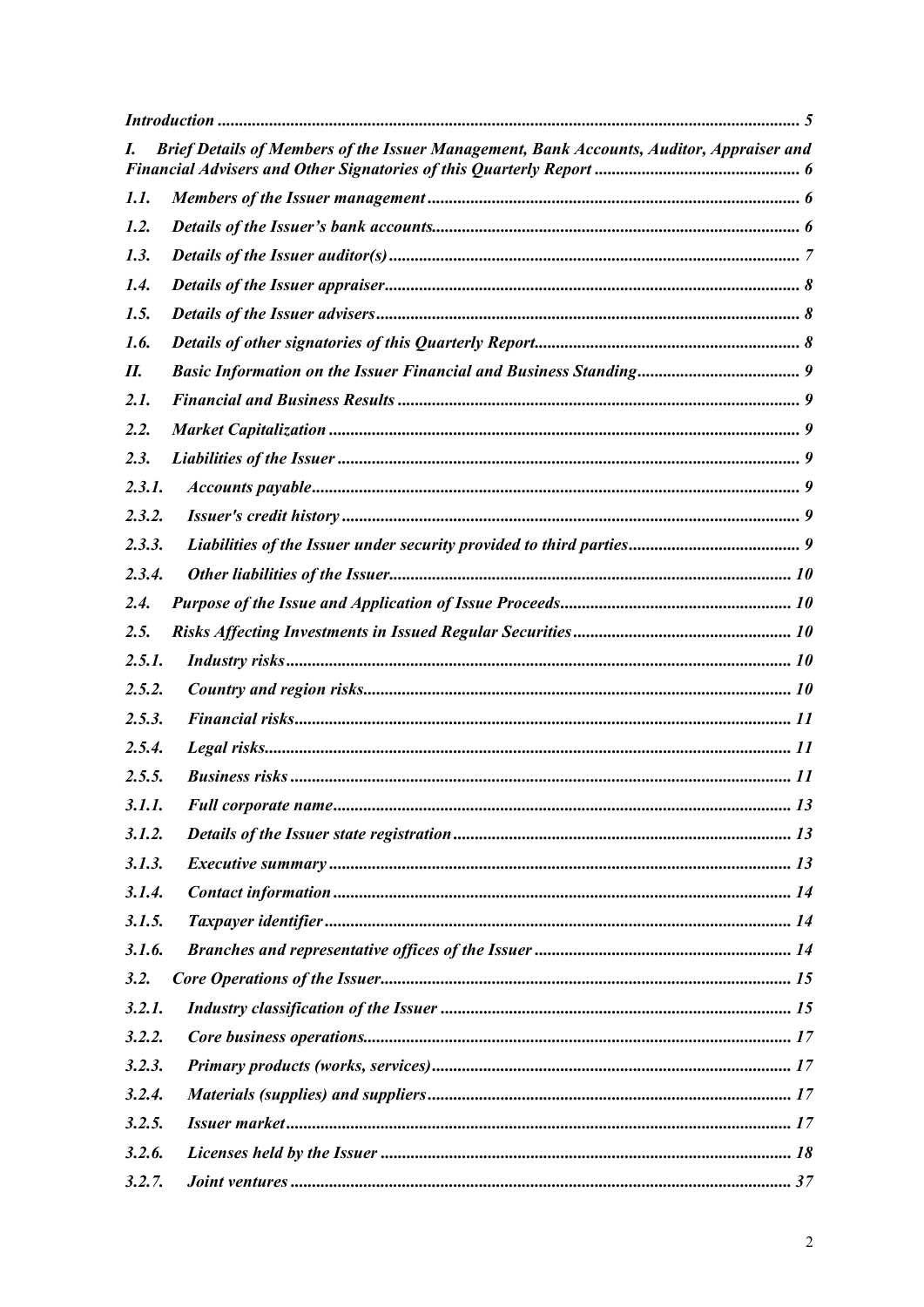| 3.2.8.                | Additional requirements to issuers being joint stock investment funds or insurers 37                                                                                                                                                                                                  |  |
|-----------------------|---------------------------------------------------------------------------------------------------------------------------------------------------------------------------------------------------------------------------------------------------------------------------------------|--|
| 3.2.9.                | Additional requirements to issuers basically engaged in mining operations 38                                                                                                                                                                                                          |  |
| 3.2.10.<br>services   | Additional requirements to issuers basically engaged in providing communication                                                                                                                                                                                                       |  |
| 3.3.                  |                                                                                                                                                                                                                                                                                       |  |
| 3.4.                  | Participation of the Issuer in Industrial, Banking and Financial Groups, Holdings,                                                                                                                                                                                                    |  |
| 3.5.                  |                                                                                                                                                                                                                                                                                       |  |
| IV.                   |                                                                                                                                                                                                                                                                                       |  |
| 4.1.                  |                                                                                                                                                                                                                                                                                       |  |
| 4.1.1.                |                                                                                                                                                                                                                                                                                       |  |
| 4.1.2.                |                                                                                                                                                                                                                                                                                       |  |
| 4.2.                  |                                                                                                                                                                                                                                                                                       |  |
| 4.3.                  |                                                                                                                                                                                                                                                                                       |  |
| 4.3.1.                |                                                                                                                                                                                                                                                                                       |  |
| 4.3.2.                |                                                                                                                                                                                                                                                                                       |  |
| 4.3.3.                |                                                                                                                                                                                                                                                                                       |  |
| 4.4.                  | The Issuer's Policy and Investments in Scientific and Technological Development,                                                                                                                                                                                                      |  |
| 4.5.                  |                                                                                                                                                                                                                                                                                       |  |
| V.                    | Details of Members of the Issuer Management, Internal Audit System and Officers  97                                                                                                                                                                                                   |  |
| 5.1.                  |                                                                                                                                                                                                                                                                                       |  |
| 5.2.                  |                                                                                                                                                                                                                                                                                       |  |
| 5.3.<br><b>Bodies</b> | Information on Remuneration, Benefits and/or Compensations of the Issuer Management                                                                                                                                                                                                   |  |
|                       |                                                                                                                                                                                                                                                                                       |  |
| 5.5.                  |                                                                                                                                                                                                                                                                                       |  |
| 5.6.                  | Information on Remuneration, Benefits and/or Compensations of the Issuer Internal                                                                                                                                                                                                     |  |
| 5.7.                  | <b>Summary Data on Education and Composition of the Issuer Employees and Personnel</b>                                                                                                                                                                                                |  |
| 5.8.                  | Information on the Issuer Liabilities to Employees Relating to Their Participation in the                                                                                                                                                                                             |  |
| <i>VI.</i>            | Details of the Issuer Members (Shareholders) and Non-Arm's Length Transactions  118                                                                                                                                                                                                   |  |
| 6.1.                  |                                                                                                                                                                                                                                                                                       |  |
| 6.2.                  | Details of the Issuer Members (Shareholders) Holding at Least 5 Per Cent of the<br>Authorized Capital or at Least 5 Per Cent of Ordinary Shares and Details of the Issuer Members<br>(Shareholders) Holding at Least 20 Per Cent of the Authorized Capital or at Least 20 Per Cent of |  |
| 6.3.                  | Government or Municipal Interests in the Issuer's Authorized Capital, Availability of                                                                                                                                                                                                 |  |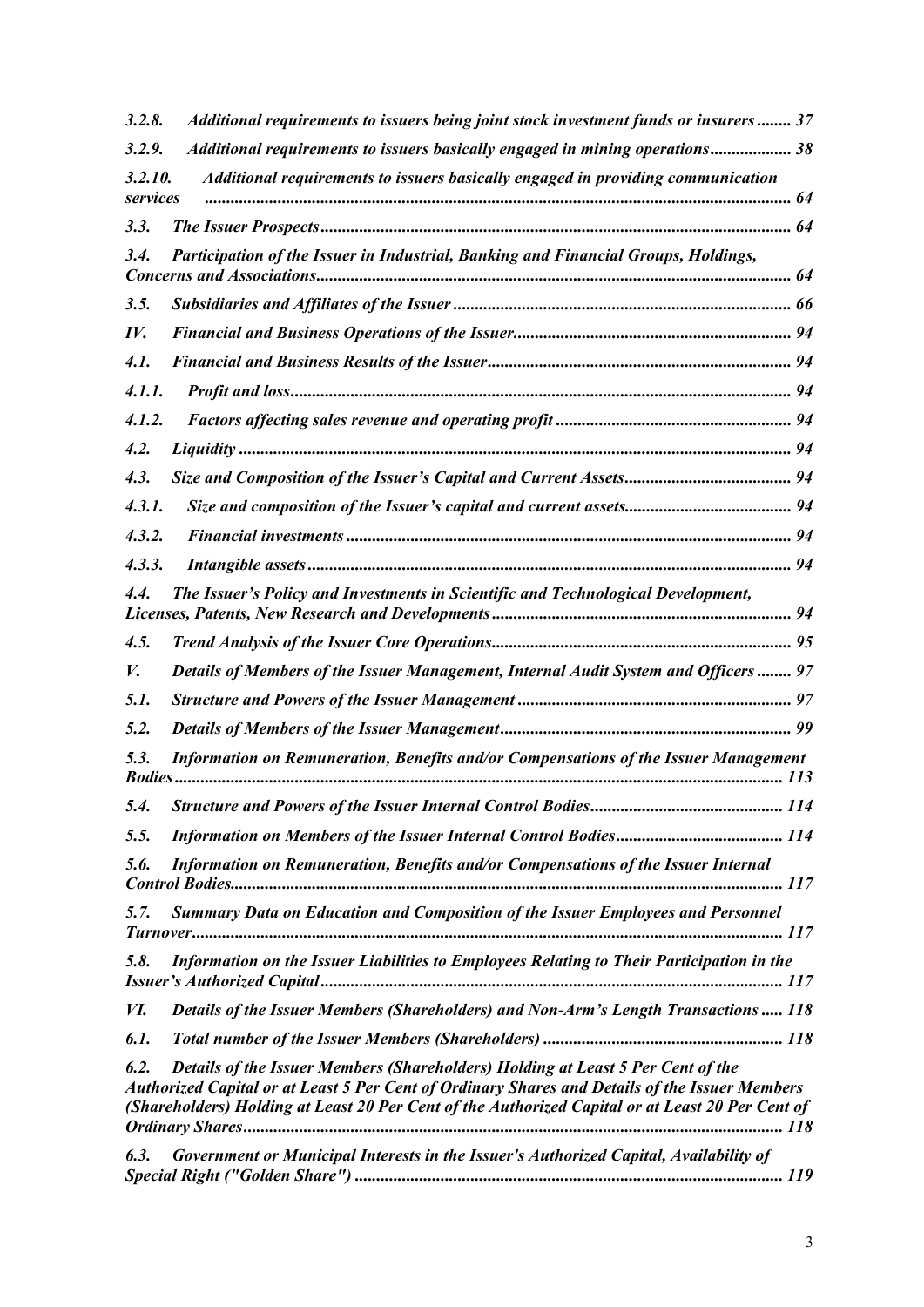| 6.4.                      |                                                                                                                                                                                  |  |
|---------------------------|----------------------------------------------------------------------------------------------------------------------------------------------------------------------------------|--|
| 6.5.                      | Changes in Composition and Interests of the Issuer Shareholders (Members) Holding at<br>Least 5 Per Cent of the Authorized Capital or at Least 5 Per Cent of Ordinary Shares 119 |  |
| 6.6.                      | Information on Non-Arm's Length Transactions Executed by the Issuer 126                                                                                                          |  |
| 6.7.                      |                                                                                                                                                                                  |  |
| VII.                      |                                                                                                                                                                                  |  |
| 7.1.                      |                                                                                                                                                                                  |  |
| 7.2.                      |                                                                                                                                                                                  |  |
| 7.3.                      |                                                                                                                                                                                  |  |
| 7.4.                      |                                                                                                                                                                                  |  |
| 7.5.                      |                                                                                                                                                                                  |  |
| 7.6.                      | Value of the Issuer's Property and Significant Changes in the Issuer's Assets after the End                                                                                      |  |
| 7.7.<br><b>Issuer 127</b> | Litigation Which May Significantly Affect Financial and Business Operations of the                                                                                               |  |
| <i>VIII.</i>              | Additional Information on the Issuer and Issued Regular Securities 128                                                                                                           |  |
| 8.1.                      |                                                                                                                                                                                  |  |
| 8.1.1.                    |                                                                                                                                                                                  |  |
| 8.1.2.                    |                                                                                                                                                                                  |  |
| 8.1.3.                    | Formation and spending by the Issuer of the reserve fund and other funds 129                                                                                                     |  |
| 8.1.4.                    | Procedure of convening and holding the Issuer's supreme management body 129                                                                                                      |  |
| 8.1.5.                    | Details of business entities in which the Issuer holds at least 5 per cent of the authorized                                                                                     |  |
| 8.1.6.                    |                                                                                                                                                                                  |  |
| 8.1.7.                    |                                                                                                                                                                                  |  |
|                           |                                                                                                                                                                                  |  |
| 8.3.                      | <b>Information on Previous Issues of Regular Securities Except Shares 134</b>                                                                                                    |  |
| 8.3.1.                    |                                                                                                                                                                                  |  |
| 8.3.2.                    |                                                                                                                                                                                  |  |
| 8.3.3.                    |                                                                                                                                                                                  |  |
| 8.4.                      |                                                                                                                                                                                  |  |
| 8.5.                      |                                                                                                                                                                                  |  |
| 8.6.                      |                                                                                                                                                                                  |  |
| 8.7.                      | Information on Applicable Capital Export and Import Regulations Which May Affect                                                                                                 |  |
| 8.8.                      |                                                                                                                                                                                  |  |
| 8.9.                      | Dividend Declared on the Issuer Shares and Return of the Issuer Debentures 138                                                                                                   |  |
| 8.10.                     |                                                                                                                                                                                  |  |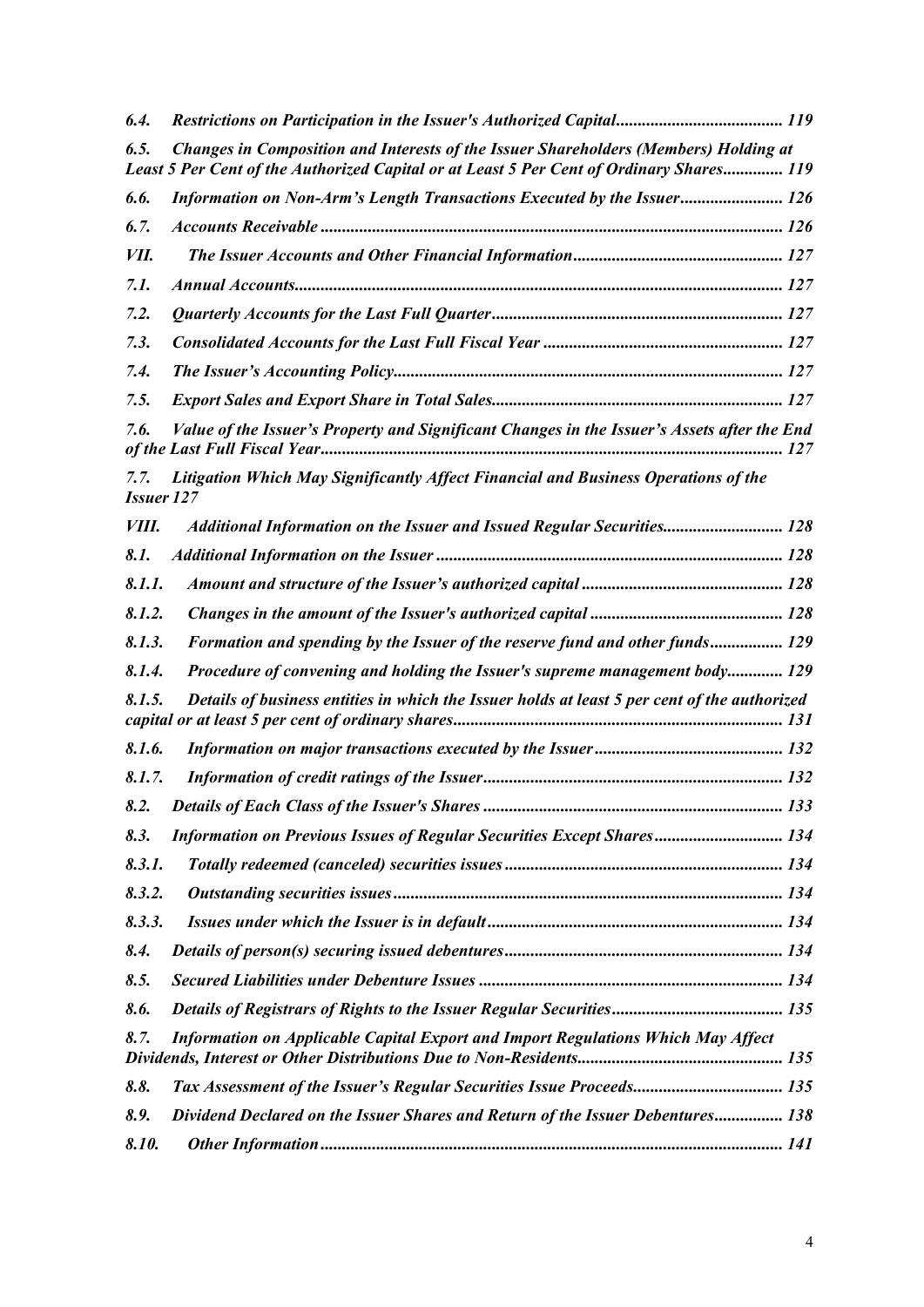# Introduction

a) Issuer's full corporate name: *Open Joint Stock Company "Mining and Metallurgical Company "Norilsk Nickel"* 

Abbreviated name: *OAO "GMK "NORILSK NICKEL"* 

b) Location: *Russian Federation, Taimyr (Dolgano-Nenets) Autonomous District, Dudinka* 

c) Tel: *(3919) 42 80 01, (495) 787 76 67* Fax: *(3919) 42 89 45, (495) 785 58 08*

E-mail: *gmk@nornik.ru*

d) Internet site where full text of the Issuer's Quarterly Report may be found: http://www.nornik.ru/page.jsp?pageld=30ad80aa-fb7cd0d06c—7ffe

e) Basic information on outstanding securities of the Issuer: type, category: *registered ordinary share* number of issued shares: *213,905,884\** par value per share: *1 Ruble* 

\* - out of the mentioned stock, 12,478,704 shares are on OJSC MMC Norilsk Nickel's balance, and 10,799,433 shares have been bought back from the shareholders in the context of the Company reorganization. On December 16, 2005, the Board of Directors adopted a resolution to hold an extraordinary General Meeting of OJSC MMC Norilsk Nickel's Shareholders on February 17, 2006 in the agenda of which a question of reducing the Company's registered capital by means of retirement of the acquired and bought out shares was included.

"This Quarterly Report presents estimates and projections of the Issuer management relating to future events and/or actions, development prospects for the industry in which the Issuer is engaged and the Issuer's results including plans, probability of certain events and actions. Investors shall not fully rely on the Issuer management estimates and projections as actual future results of the Issuer operations may for many reasons differ from those predicted. Investments in the Issuer's securities are subject to risks described in this Quarterly Report".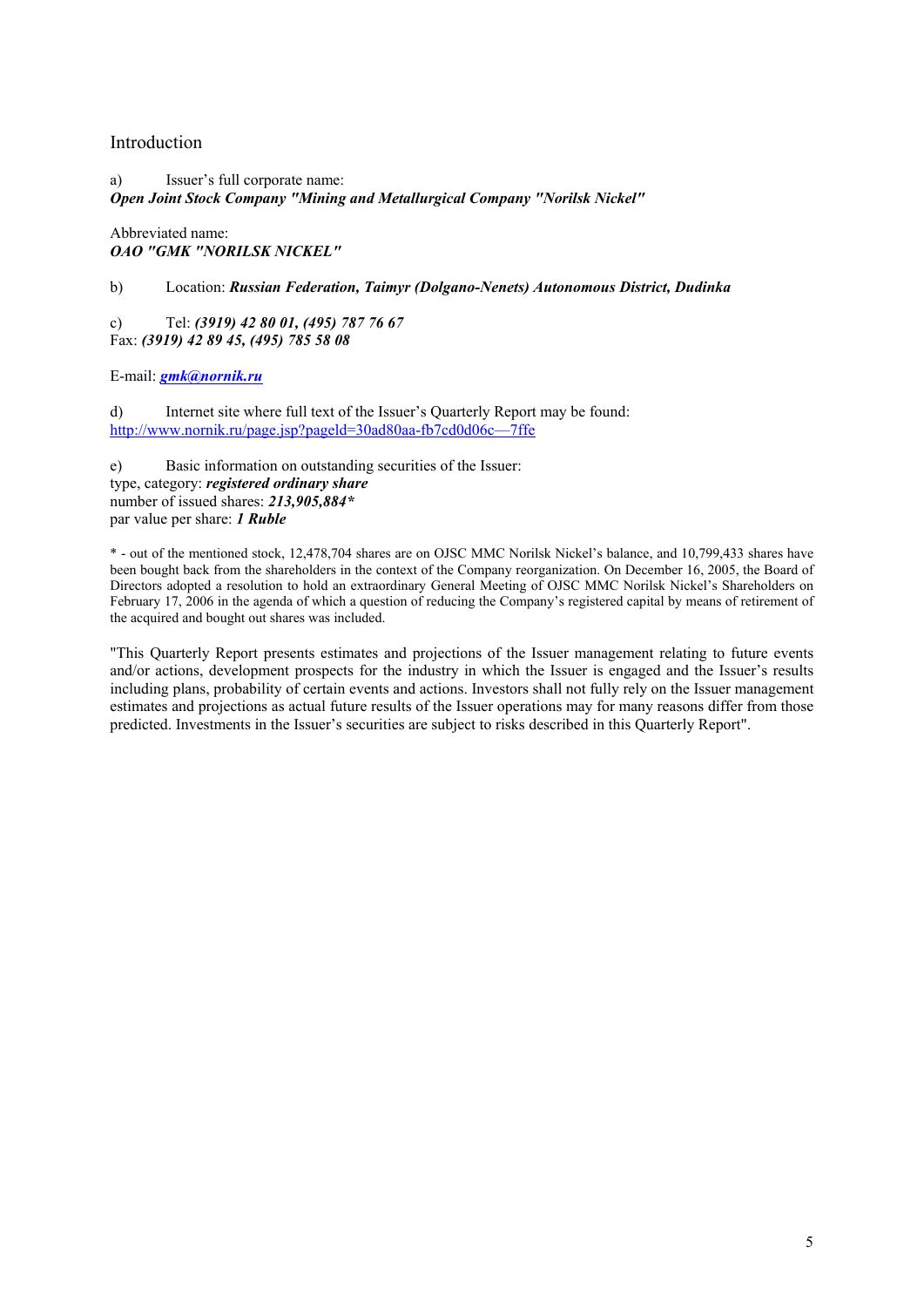I. Brief Details of Members of the Issuer Management, Bank Accounts, Auditor, Appraiser and Financial Advisers and Other Signatories of this Quarterly Report

# 1.1. Members of the Issuer management

Members of the Board of Directors:

| Full name                            | Year of birth |
|--------------------------------------|---------------|
| <b>Bugrov Andrey Yevgenyevich</b>    | 1952          |
| <b>Guy de Selliers</b>               | 1952          |
| Dolgikh Vladimir Ivanovich           | 1924          |
| <b>Klishas Andrey Alexandrovich</b>  | 1972          |
| Ralph Tavakolian Morgan              | 1968          |
| <b>Prokhorov Mikhail Dmitryevich</b> | 1965          |
| Salnikova Ekaterina Mikhailovna      | 1957          |
| <b>Ugolnikov Kirill Lvovich</b>      | 1961          |
| Heinz S. Schimmelbusch               | 1944          |

Single executive and members of the Issuer executive board:

| Full name                            | Year of birth |
|--------------------------------------|---------------|
| <b>Komarov Igor Anatolyevich</b>     | 1964          |
| Kotlyar Yuri Alexeevich              | 1938          |
| Ralph Tavakolian Morgan              | 1968          |
| <b>Morozov Denis Stanislavovich</b>  | 1973          |
| <b>Prokhorov Mikhail Dmitryevich</b> | 1965          |
| Rozenberg Jokves Iosifovich          | 1943          |
| Sprogis Viktor Yevgenyevich          | 1961          |
| <b>Finsky Maksim Valeryevich</b>     | 1966          |
| <b>Cheskis Dmitry Semyonovich</b>    | 1954          |

*Prokhorov Mikhail Dmitryevich — Director General* 

# 1.2. Details of the Issuer's bank accounts

Bank's full and abbreviated name: *ING Bank (Eurasia) Closed Joint Stock Company, ING Bank (Eurasia) ZAO*

Location: *127473, Moscow, Krasnoproletarskaya Street 36*; *INN 7712014310; BIK 044525222; correspondent account 30101810500000000222 with OPERU, Moscow GTU, Bank of Russia* 

Account type and number: *settlement account RUB 40702810900001001515 current USD account 40702840200001001515 current EUR account 40702978800001001515* 

Bank's full and abbreviated name: *Joint-Stock Commercial Bank ROSBANK (Open Joint-Stock Company)*, *JSCB ROSBANK (OJSC)* Location: *107078, Moscow, M. Poryvaevoy Street 11; INN 7730060164; BIK 044525256; correspondent account 30101810000000000256 with OPERU, Moscow Head Office, Central Bank of the Russian Federation* 

Account type and number: *settlement account RUB 40702810500000014636 current USD account 40702840800000014636 current EUR account 40702978400000014636* 

Bank's full and abbreviated name: *Bank for Foreign Trade (Open Joint-Stock Company), Vneshtorgbank*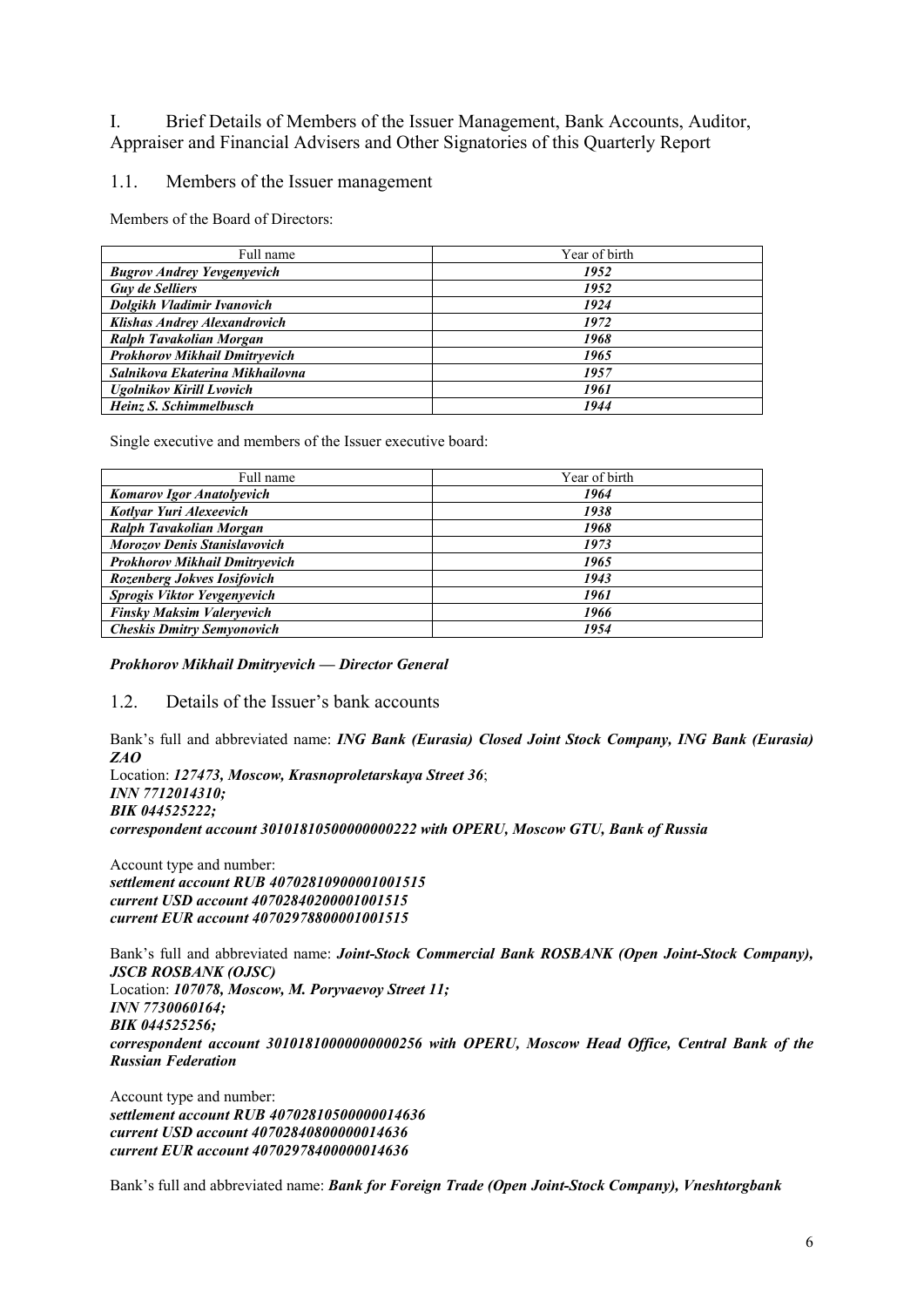Location: *103031, Moscow, Kuznetski Most Street 16; INN 7702070139; BIK 044525187 correspondent account 30101810700000000187 with OPERU, Moscow GTU, Bank of Russia* 

Account type and number: *current USD account 40702840700060000354* 

Bank's full and abbreviated name: *Tverskoye Branch No. 7982, Savings Bank of the Russian Federation; Tverskoye Branch No. 7982, Savings Bank of the Russian Federation* Location: *117997, Moscow, Vavilov Street 19; INN 7707083893; BIK 044525225; correspondent account 30101810400000000225 with OPERU, Moscow GTU, Bank of Russia* 

Account type and number: *settlement account RUB 40702810038040105497 current USD account 40702840338040105497* 

Bank's full and abbreviated name: *Deutsche Bank Limited Liability Company, ООО Deutsche Bank*  Location: *129090, Moscow, Shepkin Street 4; INN 7702216772; BIK 044525101; correspondent account 30101810100000000101 with OPERU, Moscow GTU, Bank of Russia*

Account type and number: *current USD account 40702840800000000265* 

#### 1.3. Details of the Issuer auditor(s)

Full and abbreviated business names: *"Rosexpertiza" Limited Company OOO "Rosexpertiza"* 

Location (actual address): *127055, Moscow, Tikhvinski Lane 7, Bldg. 3*

Telephone and fax numbers: tel. *(495) 721 38 83; fax (495) 972 65 00*

E-mail: *rosexp@online.ru*

Number, date of issue, validity period and issuer of auditor license: *Auditor License No. E 000977 of June 25, 2003 issued by the Ministry of Finance of the Russian Federation for a term of 5 years*

Fiscal years for which the Issuer's accounts and financial statements were audited by independent auditor: *OOO "Rosexpertiza" audited the 1997-2004 accounts of OJSC MMC Norilsk Nickel.*

Factors which may affect the auditor's independence from the Issuer and steps taken by the Issuer and the auditor to mitigate such factors:

*OAO "GMK :Norilsk Nickel" in not aware of any factors which may affect the auditor's independence. As of the date hereof OOO "Rosexpertiza" (officers thereof) has no interest in the Issuer's authorized capital nor any facts have been discovered of borrowing by the auditor (officers thereof) from OJSC MMC Norilsk Nickel, involvement in promotion or joint venture, kinship between the auditor's and the Issuer's officers or other factors which might affect the auditor's independence from the Issuer.* 

*No officer of OJSC MMC Norilsk Nickel is an officer of OOO "Rosexpertiza".*

*To maintain its independence OOO "Rosexpertiza" acts under provisions of Article 12 of Federal Law No. 119-FZ "On Public Accounting" of August 7, 2001 and Article 5 of the Code of Auditor Professional Ethics" approved by the Russian Audit Chamber on December 4, 1996.* 

Procedure of auditor appointment: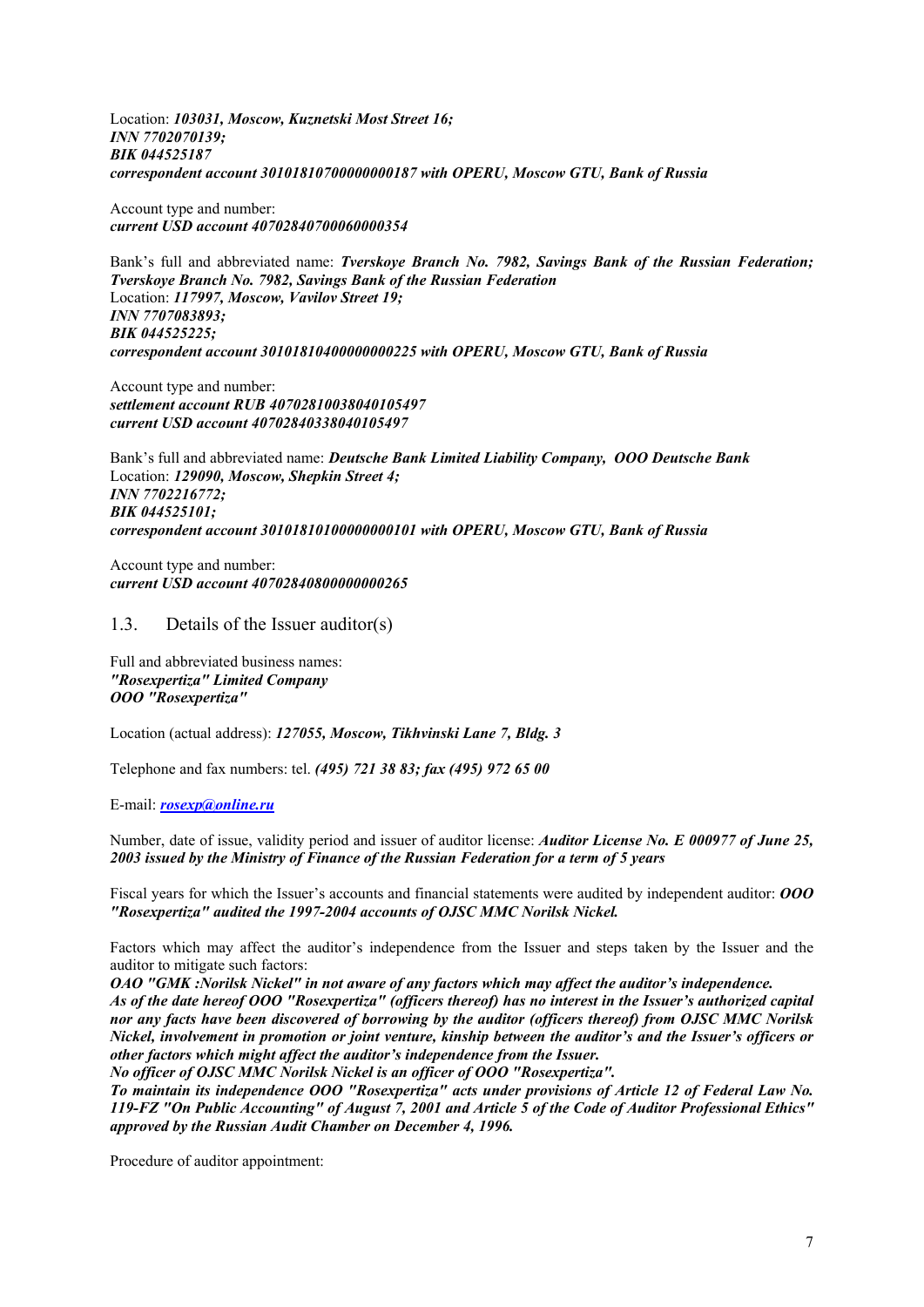*The Board of Directors of OJSC MMC Norilsk Nickel considers auditor bids and nominates the auditor to be approved by the annual General Shareholders Meeting.* 

*Pursuant to applicable law and paragraph 5.19.9 of the Articles of Association of OAO :MMC Norilsk Nickel the nominated auditor is approved by the annual General Shareholders Meeting.*

Audits performed by the auditor under special auditor assignments. *OOO "Rosexpertiza" did not perform audits under special auditor assignments.*

The auditor remuneration and information on deferred and past due payments for the auditor services. *OOO "Rosexpertiza" files with the Board of Directors a commercial proposal describing the audit procedure in all material aspects, estimated man-hours required for auditing account of OJSC MMC Norilsk Nickel and estimated travelling expenses and containing a draft auditor contract. When necessary, OOO "Rosexpertiza" is requested to provide additional estimates and explanations. Based on available information the Board of Directors of OJSC MMC Norilsk Nickel approved remuneration of OOO "Rosexpertiza"/ There are no deferred and past due payments for services provided by OOO "Rosexpertiza".* 

*Accounts of OJSC MMC Norilsk Nickel are subject to compulsory audit under Federal Law No. 119-FZ "On Public Accounting" of August 7, 2001.* 

1.4. Details of the Issuer appraiser

*To determine the issue price of ordinary shares of the fifth issue (the issue was registered on 23.05.2001), OJSC MMC Norilsk Nickel invited an independent appraiser:*  full and abbreviated business names: *"Rosexpertiza" Limited Company; OOO "Rosexpertiza"* 

Location: *Russian Federation, Moscow*

Telephone and fax numbers: tel. *(495) 721 38 83; fax (495) 972 65 00*

E-mail: *rosexp@online.ru*

Number, date of issue, validity period and issuer of appraiser license: *Appraiser License No. 000090 of July 26, 2000 issued by Moscow Licensing Chamber for a term of 3 years* 

Information on services provided by the appraiser: *valuation of registered ordinary book-entry shares of "Norilsk Mining Company" Open Joint Stock Company (former name of OJSC MMC Norilsk Nickel) to be additionally issued through private offering.* 

*No revaluation of fixed assets of OJSC MMC Norilsk Nickel was performed nor any appraisers were invited to revaluate fixed assets.* 

1.5. Details of the Issuer advisers

*No financial advisers were engaged in connection with securities issues.* 

1.6. Details of other signatories of this Quarterly Report

*N/A.*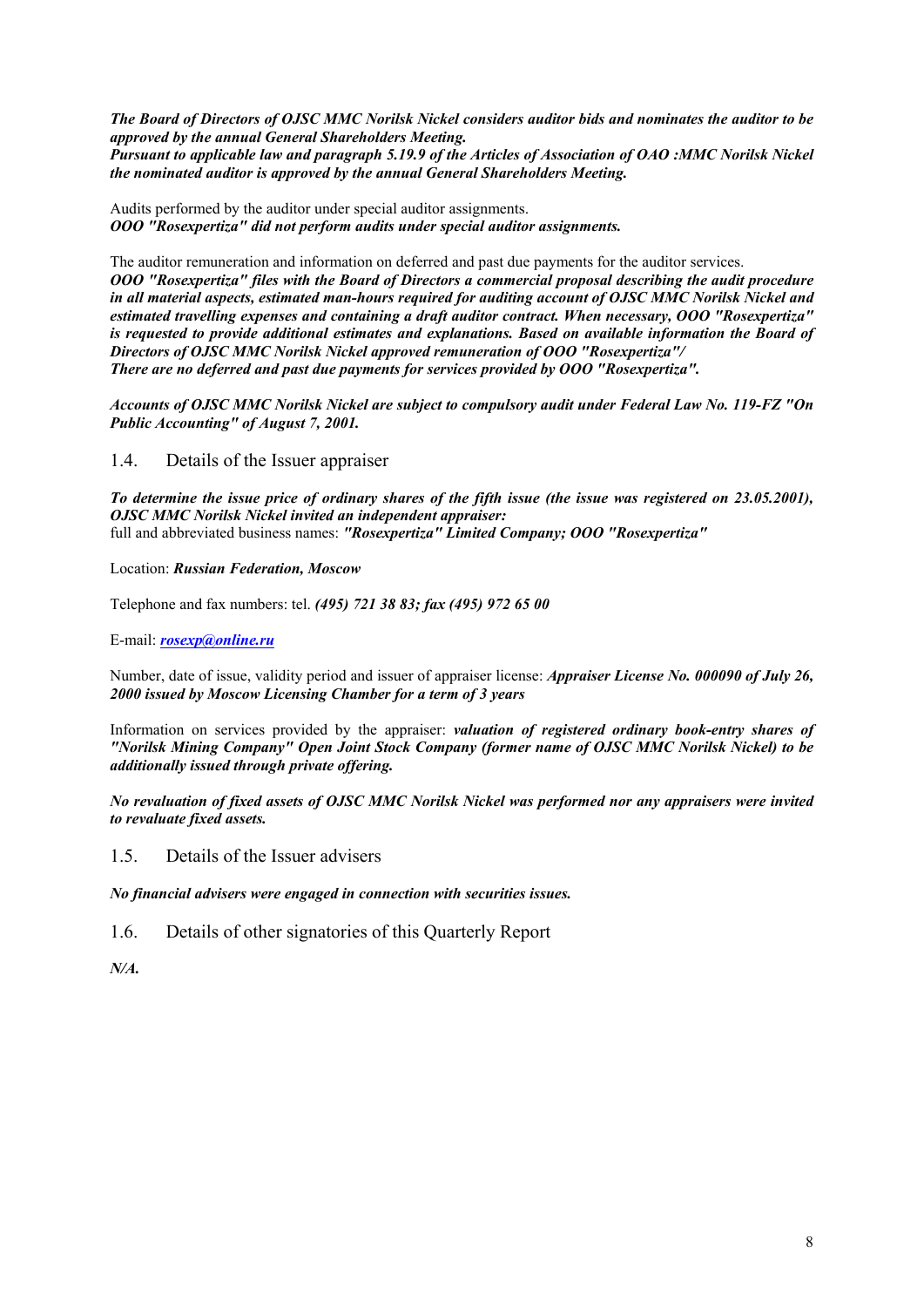# II. Basic Information on the Issuer Financial and Business Standing

# 2.1. Financial and Business Results

#### *No information is presented for the accounting period.*

# 2.2. Market Capitalization

#### *Market Capitalization According to the RTS.*

| <b>Securities</b>           | Period | Price per share, | Closing number    | Market          |
|-----------------------------|--------|------------------|-------------------|-----------------|
|                             |        | <b>USD</b>       | of<br>outstanding | capitalization, |
|                             |        |                  | shares            | <b>USD</b>      |
| Ordinary shares of OJSC MMC | 2001   | 16.55706         | 252,667,409       | 4,183,429,451   |
| <b>Norilsk Nickel</b>       |        |                  |                   |                 |
| Ordinary shares of OJSC MMC | 2002   | 19.96424         | 213,905,884       | 4,270,468,406   |
| <b>Norilsk Nickel</b>       |        |                  |                   |                 |
| Ordinary shares of OJSC MMC | 2003   | 63.17500         | 213,905,884       | 13,513,504,222  |
| <b>Norilsk Nickel</b>       |        |                  |                   |                 |
| Ordinary shares of OJSC MMC | 2004   | 55.70455         | 213,905,884       | 11,915,531,011  |
| <b>Norilsk Nickel</b>       |        |                  |                   |                 |
| Ordinary shares of OJSC MMC | 2005   | 87.96715         | 213,905,884       | 18,816,690,984  |
| <b>Norilsk Nickel</b>       |        |                  |                   |                 |

*The market capitalization was calculated on the basis of the weighted average price per ordinary share of OJSC MMC Norilsk Nickel in 10 largest transactions made through a trade institutor in the last month of each year ended.* 

*The data was calculated on the basis of bilateral deals closed during a trading session. For preparing the data for 2003, information on no-address deals was used.* 

#### 2.3. Liabilities of the Issuer

# 2.3.1. Accounts payable

# *No information is presented for the accounting period.*

# 2.3.2. Issuer's credit history

*Liabilities under loan agreements under which the Issuer act(ed) as borrower and the principal accounts(ed) for 5 or more per cent of net assets over the last 5 fiscal years:* 

| Liability | Lender's name  | Principal, USD | Loan                    | Arrears in principal and/or interest, |
|-----------|----------------|----------------|-------------------------|---------------------------------------|
|           |                |                | term/repayment          | days in arrears                       |
|           |                |                | date                    |                                       |
| Loan      | Citibank N.A., | 800.000.000    | 30.<br><b>September</b> | The loan was repaid according to      |
|           | London         |                | 2004                    | the schedule.                         |

# 2.3.3. Liabilities of the Issuer under security provided to third parties

*As of December 31, 2005 total liabilities of the Issuer under provided security and total third party liabilities secured by the Issuer (by collateral or guarantee) showed 37,361.61 mln Rubles.* 

*During the reporting period, the following liabilities representing more than 5% of the balance sheet assets were executed:* 

Amount of the Issuer's secured liability *– Credit facility amounting to 400,000,000 US dollars;* 

*Period of the secured liability discharge - 29.11.2008;* 

Security method *– collateral of rights for Dollar and Ruble accounts;* 

Amount of security *– 600,000,000 US dollars;*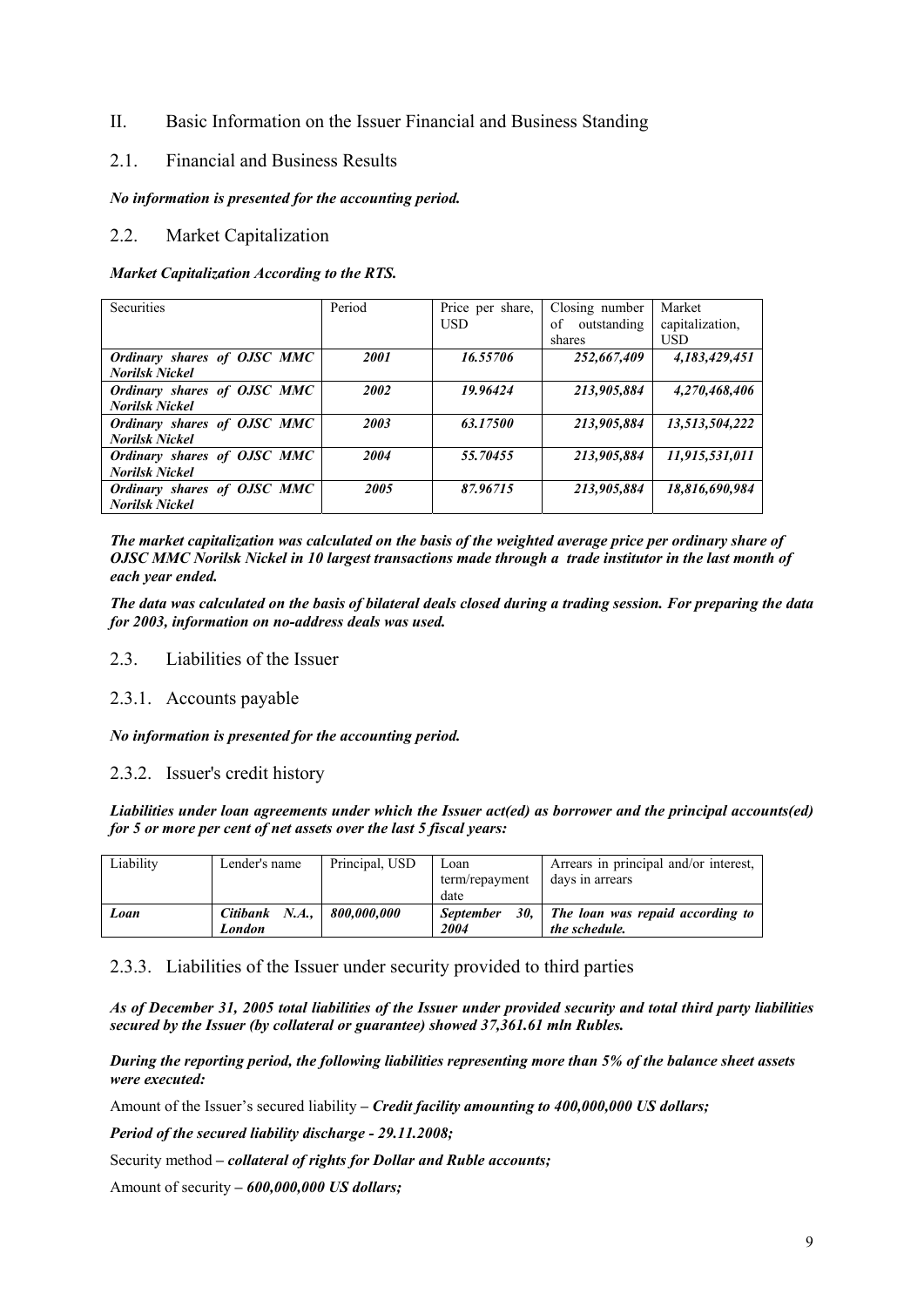Subject of collateral *– rights under Account Agreements (Dollar and Ruble) for cash assets on the Issuer's accounts opened with Bank Societe Generale East, a commercial joint-stock bank (ZAO);* 

Security provision period *– until the Issuer has completely discharged the liabilities under the credit facility;* 

Assessment of the risk of non-discharge or improper discharge of the secured liabilities – *refer to Section 2.5.3. Financial Risks.*

# 2.3.4. Other liabilities of the Issuer

*The Issuer has no other liabilities.* 

#### 2.4. Purpose of the Issue and Application of Issue Proceeds

*Fifth issue securities.* 

*Securities were issued within the framework of restructuring "Norilsk Nickel" Company. RAO "Norilsk Nickel" as capitalization centre was replaced by MMC Norilsk Nickel through the additional issue to shareholders of RAO "Norilsk Nickel" of shares in MMC Norilsk Nickel payable by shares of RAO "Norilsk Nickel".* 

*No ordinary shares of the issue were payable in cash. Ordinary and preference shares of RAO "Norilsk Nickel" were recorded on balance sheet of OJSC MMC Norilsk Nickel.* 

2.5. Risks Affecting Investments in Issued Regular Securities

*Risk factors described below may affect business operations of MMC Norilsk Nickel. Such risks may materially affect the Company's operations, sales, profit, assets, liquidity and capital resources and should be considered in conjunction with any estimates and projections presented herein. Furthermore, certain risks presently deemed immaterial may become material.* 

#### 2.5.1. Industry risks

*OJSC MMC Norilsk Nickel is the world leading producer of palladium and nickel, a major producer of platinum and one of the world 10 major copper producers.* 

*The prices of metals produced by OJSC MMC Norilsk Nickel and the world demand substantially depend on the world economy growth. The Company's financial standing is directly affected by the prices of such metals.* 

*The Company is also subject to the risk of metal price fluctuations as most of sales proceeds are received under long-term contracts for physical delivery of fixed metal quantities at priced tied to delivery periods.* 

*Risks of possible changes in prices of raw materials purchased by the Company are minimum as the Company employs its own sources of raw materials, the share of purchased raw materials being insignificant. Additionally, long-terms contract for delivery of such raw materials exist.* 

*The Company also runs a minimum risk of changes in prices of contractor services in non-ferrous and precious metal concentrate processing, making of finished products with enhanced consumer's effect of processed metal, transportation and insurance of concentrate and finished metal as:* 

such services are performed under long-term contracts at fixed prices providing for required *profitability;* 

*— alternative contractors may be engaged.* 

#### 2.5.2. Country and region risks

*Business operations of any company including OJSC MMC Norilsk Nickel are subject to a number of political and economic risks. Typical features of today's Russian economy are currency control, low liquidity on capital markets and continuing inflation.* 

*Stability and further development of Russia's economy are strongly dependent on the efficiency of the economic policy implemented by the Government.*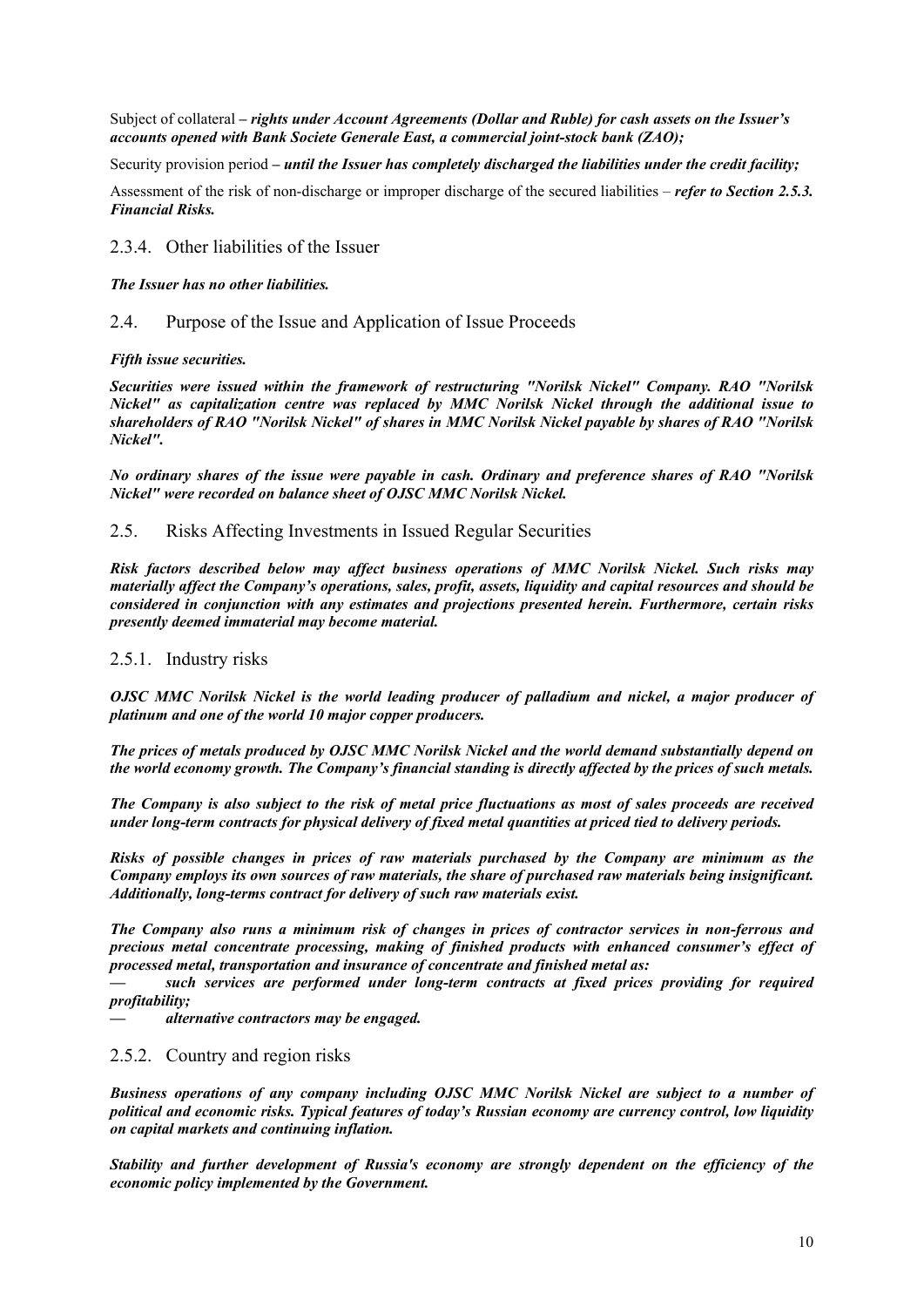*Business operations of OJSC MMC Norilsk Nickel might be affected by severe weather conditions of the Far North and any circumstances of Force Majeure. Delivery of materials and products might be suspended by adverse weather. Major power supply failures, accidents at mines, concentrating mills and metallurgical works might have an adverse effect on the Company operations.* 

*Within it range of influence the Company continuously focuses on the limitation of possible effects of such adverse changes. To this end efforts are made to establish long-term relations with regional authorities aimed at the efficient and broad-gauge economic development; all-round development of social partnership taking into account ideas of the Company employees; accumulation and maintenance of sufficient material and technical resources in hard-to-reach areas; minimization of damage caused by stream-ice and floods.* 

# 2.5.3. Financial risks

*The bulk of the Company's sales are denominated in US Dollars whereas most of its expenses are paid in Russian Rubles. Therefore, the Rubles-to-Dollar rate increase might adversely affect the Company's financial results.* 

*Liquidity risk might result from the Company's incapacity to pay its liabilities when due. OJSC MMC Norilsk Nickel exercises strict liquidity control. The Company has in place detailed budgeting and cash flow projection procedures to make sure it has available cash required for prompt liability repayment.* 

*The risk of interest rate changes results from interest rate fluctuations which may adversely affect the Company's financial results. OJSC MMC Norilsk Nickel from time to time uses interest rate swaps to manage interest risk.* 

*Credit risk results from the possibility of a counterparty's failure to promptly meet its liabilities to the Company giving rise to financial losses. OJSC MMC Norilsk Nickel minimizes credit risk through distribution among a larger number of counterparties. The Company's customers include international companies which are only shipped products upon fulfillment of any shipment limit approval procedures. In this way the Company manages to avoid credit risk concentration.* 

*Inflation does not have a strong influence on distributions on the Company securities.* 

# 2.5.4. Legal risks

*The bulk of the Company's sales are denominated in US Dollars. Therefore, any amendments in exchange regulations might affect the Issuer's financial results.* 

*Presently investments in the Company's regular securities are not subject to risks connected with tax law of the Russian Federation.* 

*No risks resulting from the change of licensing requirements to the Issuer's core operations or licensing the right to exploit limited resources (including natural resources) can presently be identified.* 

*No risks can presently be traced of changes in judicial practice on matters relating to the Issuer operations (including licensing) which might adversely affect its business results and the outcome of pending proceedings of which the Issuer is a party.* 

#### 2.5.5. Business risks

*No risks arising from pending proceedings of which the Issuer is a party can presently be identified.* 

*Nor are there currently any risks of non-extension of licenses for any of the Issuer's operations or exploitation of limited resources (including natural resources).* 

*Total liability of the Issuer under third party commitments including those of subsidiaries cannot significantly affect the Issuer operations.*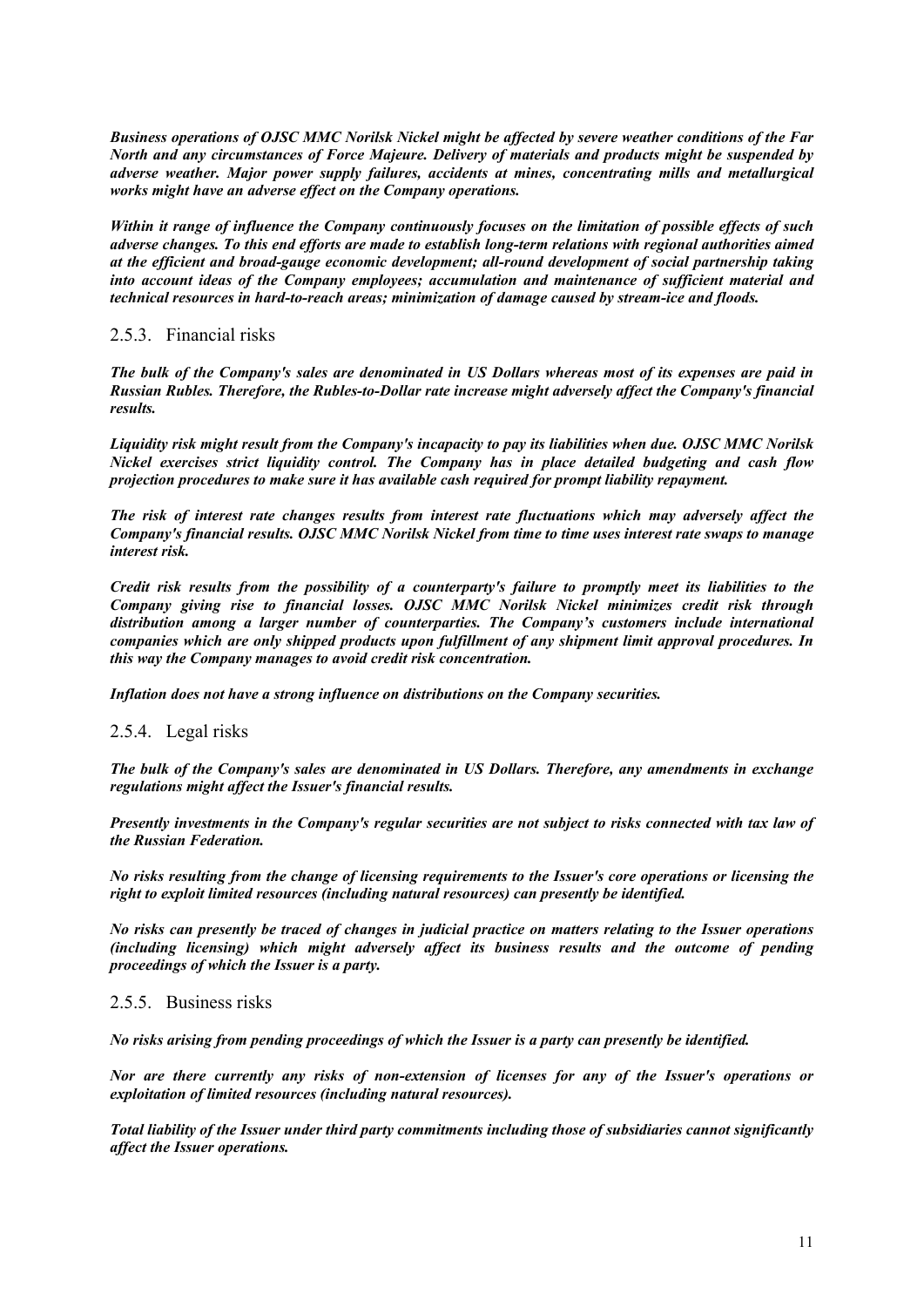*The Company has no customers accounting for at least 10 per cent of total sales revenue. The Company is not economically dependent on a limited number of customers since all products manufactured by OJSC MMC Norilsk Nickel may be sold on commodity markets.*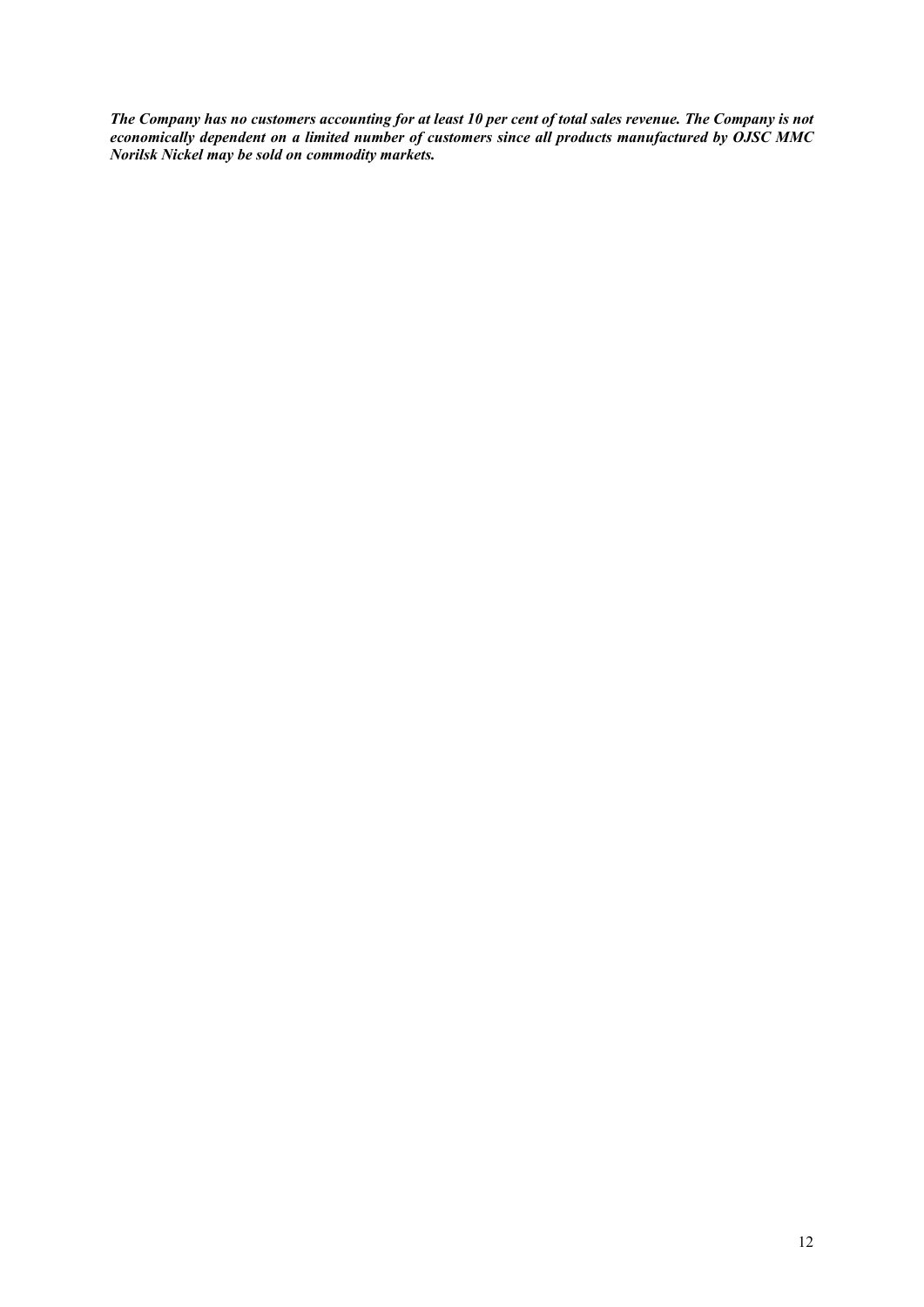#### **III. Detailed Issuer Information**

- **3.1. Executive Summary**
- **3.1.1. Full corporate name**

*Open Joint Stock Company "Mining and Metallurgical Company "Norilsk Nickel"* 

Abbreviated name: *OAO "GMK " NORILSK NICKEL "* 

*Trademark (service mark) certificate No. 256620 registered with the State Register of Trademarks and Service Marks of the Russian Federation on October 6, 2003. Valid to August 8, 2012.* 

*Trademark (service mark) certificate No. 256621 registered with the State Register of Trademarks and Service Marks of the Russian Federation on October 6, 2003. Valid to August 8, 2012.* 

Current name assumed: *on resolution of the extraordinary Shareholders Meeting of "Norilsk Mining Company" Open Joint Stock Company of February 21, 2001*

Information on changes in the Issuer's name and form of incorporation: *"Norilsk Mining Company" Open Joint Stock Company OAO "NGK" or OAO "Norilsk Mining Company"*  Assumed on: *June 27, 1997*

#### **3.1.2. Details of the Issuer state registration**

Number of the certificate of incorporation — **07** Date of incorporation — **July 4, 1997** Registrar's name: *Administration of Taimyr Autonomous District*

Principal legal entity registration number: *1028400000298* Date of registration: *September 2, 2002* Registrar's name: *Interdistrict Branch No. 2 of the Ministry of Taxes and Charges of the Russian Federation in Taimyr (Dolgano-Nenets) Autonomous District*

#### **3.1.3. Executive summary**

*"Norilsk Mining Company" Open Joint Stock Company was founded in 1997 through reorganization of A.P. Zavenyagin Norilsk Mining and Metallurgical Integrated Works Open Joint Stock Company, member of OAO "RAO "Norilsk Nickel".* 

*In 2001 on resolution of the general shareholders meeting the Company's name was changed to become Open Joint Stock Company "Mining and Metallurgical Company "Norilsk Nickel" (OAO MMC Norilsk Nickel).* 

*In 2000 to improve efficiency of the Company's operations and investor appeal restructuring of the Norilsk Nickel Group was commenced intended to:* 

*— provide investors with direct access to the capital of the company being the owner of marketed products and the main profit centre of the Group;* 

- *considerably improve transparency of the Group's corporate structure for shareholders;*
- improve economic efficiency of dividend distribution;
- *integrate foreign distribution channels into the corporate structure;*
- $improve$  management efficiency.

*OAO "RAO "Norilsk Nickel" as capitalization centre was replaced by MMC Norilsk Nickel through the issue to shareholders of RAO "Norilsk Nickel" of shares in MMC Norilsk Nickel payable by shares of RAO "Norilsk Nickel".* 

*Thereafter OJSC MMC Norilsk Nickel became a holder of 96.9% in the authorized capital of OAO "RAO "Norilsk Nickel".*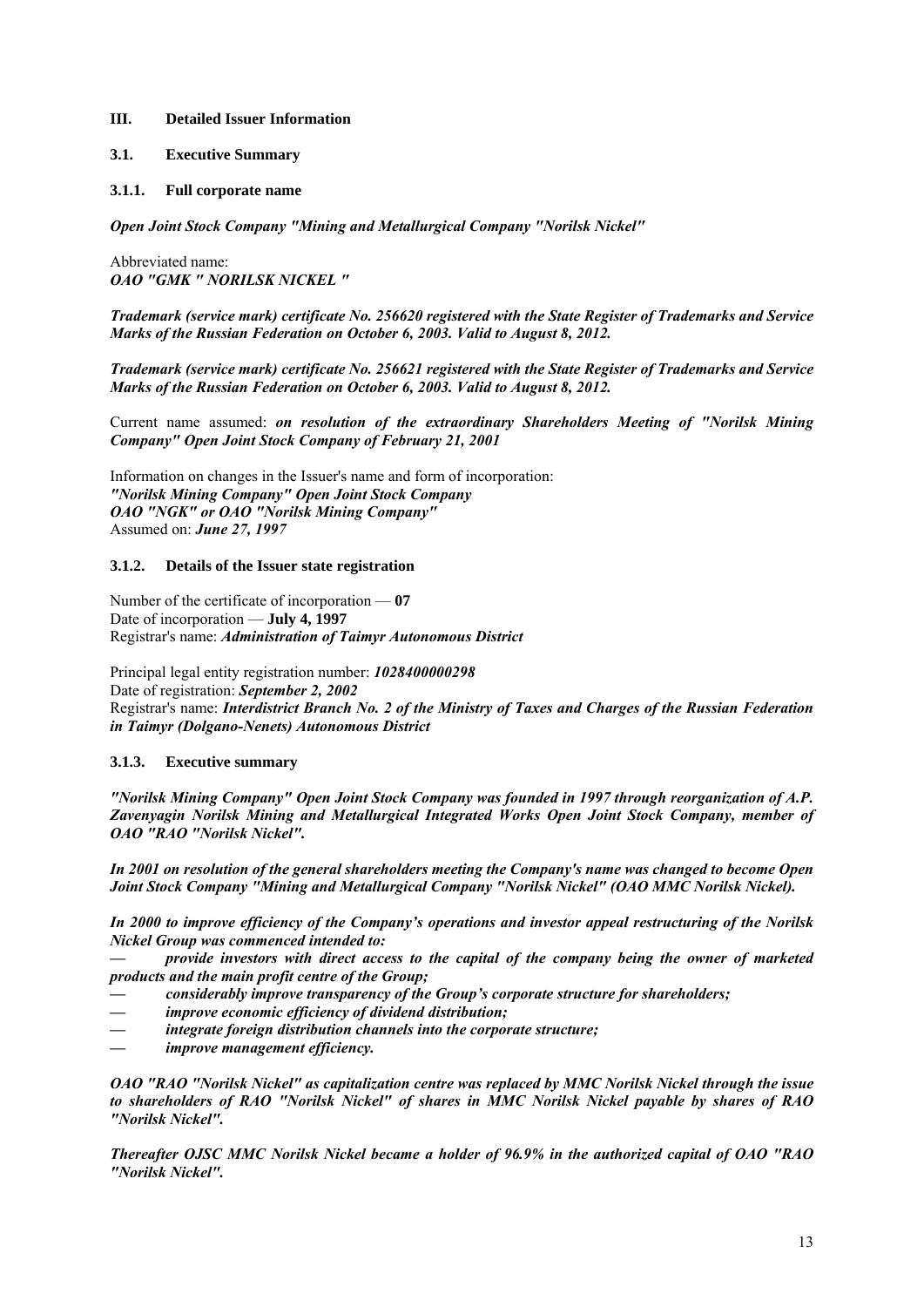*On September 30, 2005 the extraordinary General Shareholders Meeting of OJSC MMC Norilsk Nickel resolved to establish "Polyus Gold" Open Joint Stock Company through split-off from OJSC MMC Norilsk Nickel.* 

*Open Joint Stock Company "Mining and Metallurgical Company "Norilsk Nickel" and its subsidiaries (hereinafter referred to as the "Group") is the world leading producer of palladium and nickel, a major producer of platinum and one of the world 10 major copper producers. In addition to the five principal nonferrous products — nickel and copper, platinum metals (PMs), i.e. platinum and palladium, and gold the Company also has such by-products as cobalt, rhodium, silver, iridium and ruthenium.* 

*Mission — the Company's primary objective: increasing shareholders value* 

*Strategy — means of attaining the objective:* 

- *continuous efficient development of the existing production facilities; reducing costs and expenses of principal process stages;*
- *development of the Company's power supply system and enhancing transportation safety;*
- *focusing sales and marketing departments on efficient distribution, promotion and marketing;*
- *improvement of financial management, implementation of state-of-the-art information technology to improve operating efficiency and managerial decisions;*
- *aligning corporate governance and investor relations with international standards;*
- *identifying and seizing strategic opportunities relating to non-ferrous, precious and other metals in which the Group has strategic interests or competitive advantages;*
- *disposing of non-strategic assets.*

# 3.1.4. Contact information

Issuer location: *Russian Federation, Taimyr (Dolgano-Nenets) Autonomous District, Dudinka* E-mail: *gmk@nornik.ru*

Internet site where information on the Issuer and issued securities is available: *http://www.nornik.ru*

Special shareholder and investor service: *Investor Relations Department*

Location: *Moscow, Tverskoi Boulevard 13*

Telephone and fax numbers: *tel. (495) 797 82 44; fax (495) 755 67 38*

E-mail: *gmk@nornik.ru*

Internet site: *http://www.nornik.ru*

#### 3.1.5. Taxpayer identifier

#### *INN: 8401005730*

3.1.6. Branches and representative offices of the Issuer

*During the reporting period, the name of one of the Issuer's branches was changed:*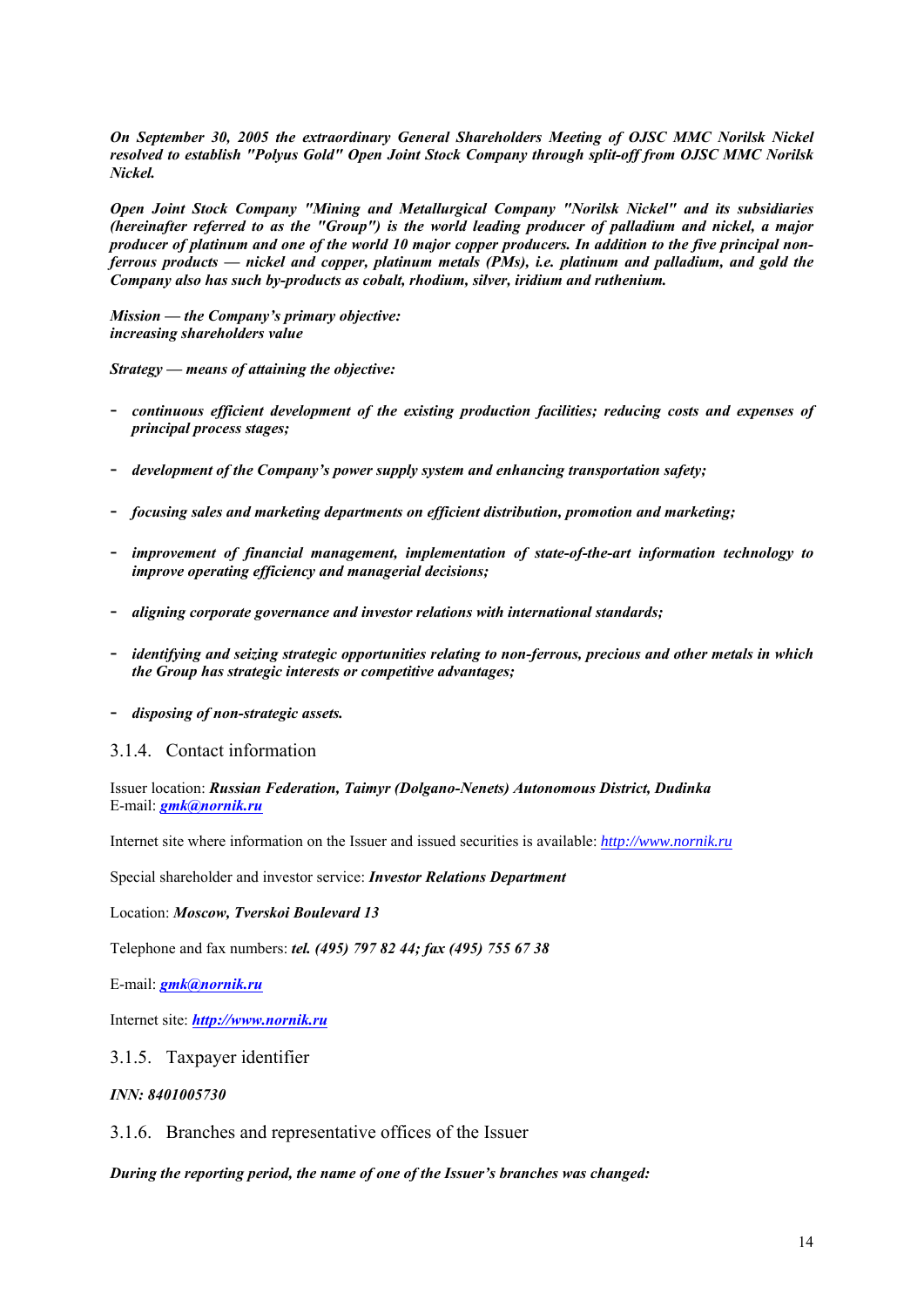*Former name: Murmansk Office of Open Joint Stock Company "Mining and Metallurgical Company "Norilsk Nickel" (Murmansk Office of OJSC MMC Norilsk Nickel);* 

*New name: Murmansk Transport Branch of Open Joint Stock Company "Mining and Metallurgical Company "Norilsk Nickel" (Murmansk Transport Branch of OJSC MMC Norilsk Nickel).* 

*Basis: state registration of changes in the Charter of OJSC MMC Norilsk Nickel dated October 13, 2005.* 

- 3.2. Core Operations of the Issuer
- 3.2.1. Industry classification of the Issuer

#### *OKVED codes:*

| 27.45        |                          | Other non-ferrous metal production                                                          |
|--------------|--------------------------|---------------------------------------------------------------------------------------------|
| 27.44        |                          | <b>Copper production</b>                                                                    |
| <b>13.20</b> | $\overline{\phantom{m}}$ | Non-ferrous metal mining except uranium and thorium ore                                     |
| 10.10        | $\overline{\phantom{m}}$ | Coal mining, cleaning and agglomeration                                                     |
| 14.11        | $\overline{\phantom{m}}$ | <b>Quarrying for construction</b>                                                           |
| 14.12        | $\overline{\phantom{m}}$ | Limestone, gypsum rock and chalk stone quarrying                                            |
| 14.21        | $\overline{\phantom{m}}$ | <b>Working of gravel and sand pits</b>                                                      |
| <b>14.50</b> | $\overline{\phantom{m}}$ | Mining operations not covered by other categories                                           |
| <i>20.10</i> | $\overline{\phantom{m}}$ | Wood sawing and planing; wood impregnation                                                  |
| <b>20.30</b> | $\overline{\phantom{0}}$ | Manufacture of timber building structures including prefabricated structures and millwork   |
| <b>20.40</b> | $\overline{\phantom{0}}$ | <b>Wood tare production</b>                                                                 |
| 20.51        | $\overline{\phantom{0}}$ | Other woodwork                                                                              |
| 22.13        | $\overline{\phantom{m}}$ | <b>Publishing of magazines and periodicals</b>                                              |
| 24.13        | $\overline{\phantom{m}}$ | Manufacture of other non-organic chemical agents                                            |
| 24.41        | $\overline{\phantom{m}}$ | <b>Pharmaceutical production</b>                                                            |
| 24.42        | $\overline{\phantom{m}}$ | <b>Production of pharmaceutical forms and materials</b>                                     |
| 24.61        | $\overline{\phantom{m}}$ | <b>Explosive production</b>                                                                 |
| 26.14        | $\overline{\phantom{m}}$ | <b>Fiberglass making</b>                                                                    |
| 26.26        | $\overline{\phantom{m}}$ | <b>Refractory production</b>                                                                |
| <b>26.30</b> | $\overline{\phantom{m}}$ | Ceramic tile and slab production                                                            |
| 26.51        | $\overline{\phantom{m}}$ | <b>Cement making</b>                                                                        |
| 26.52        | $\overline{\phantom{m}}$ | Lime making                                                                                 |
| 26.61        | $\overline{\phantom{m}}$ | Structural concrete products manufacture                                                    |
| 26.62        | $\overline{\phantom{m}}$ | Plaster products manufacture                                                                |
| 26.63        | $\overline{\phantom{m}}$ | Ready-mixed concrete making                                                                 |
| 26.64        | $\overline{\phantom{m}}$ | Dry concrete mix making                                                                     |
| 26.66        | $\overline{\phantom{0}}$ | Manufacture of other concrete, plaster and cement products                                  |
| 26.82        | $\overline{\phantom{0}}$ | Manufacture of other non-metallic mineral commodities not covered by other categories       |
| 27.31        | $\overline{\phantom{m}}$ | Production of cold-drawn rods and sections                                                  |
| 27.32        | $\overline{\phantom{0}}$ | Production of cold-rolled narrow and other strips                                           |
| 27.33        | $\overline{\phantom{m}}$ | <b>Production of formed steel sections</b>                                                  |
| 27.34        | $\overline{\phantom{0}}$ | <b>Steel wire making</b>                                                                    |
| 27.35        | $\overline{\phantom{m}}$ | Manufacture of iron powders, other metal products of rolled steel not covered by other      |
|              |                          | categories                                                                                  |
| 27.41        | $\overline{\phantom{a}}$ | <b>Precious metal production</b>                                                            |
| 27.54        | $\overline{\phantom{0}}$ | <b>Fabrication of other non-ferrous castings</b>                                            |
| 28.11        |                          | <b>Structural metal production</b>                                                          |
| 28.12        |                          | <b>Structural hardware production</b>                                                       |
| $28.30.9 -$  |                          | Providing services in installation, repair and maintenance of central heating steam boilers |
| 28.51        |                          | Non-ferrous metal working and metal coating                                                 |
| 28.52        |                          | Metal working involving primary machine building process technologies                       |
| 28.74        |                          | Manufacture of fasteners, chains and springs                                                |
| 29.12        |                          | Production of pumps, compressors and hydraulic systems                                      |
| 29.13        |                          | <b>Production of pipeline fittings</b>                                                      |
| 29.14        | $\overline{\phantom{0}}$ | Production of bearings, gear transmissions, mechanical transmission and drive components    |
| 29.21        | $\qquad \qquad$          | Manufacture of furnaces and burners                                                         |
| 29.22        |                          | Hoisting-and-conveying equipment manufacturing                                              |
|              |                          |                                                                                             |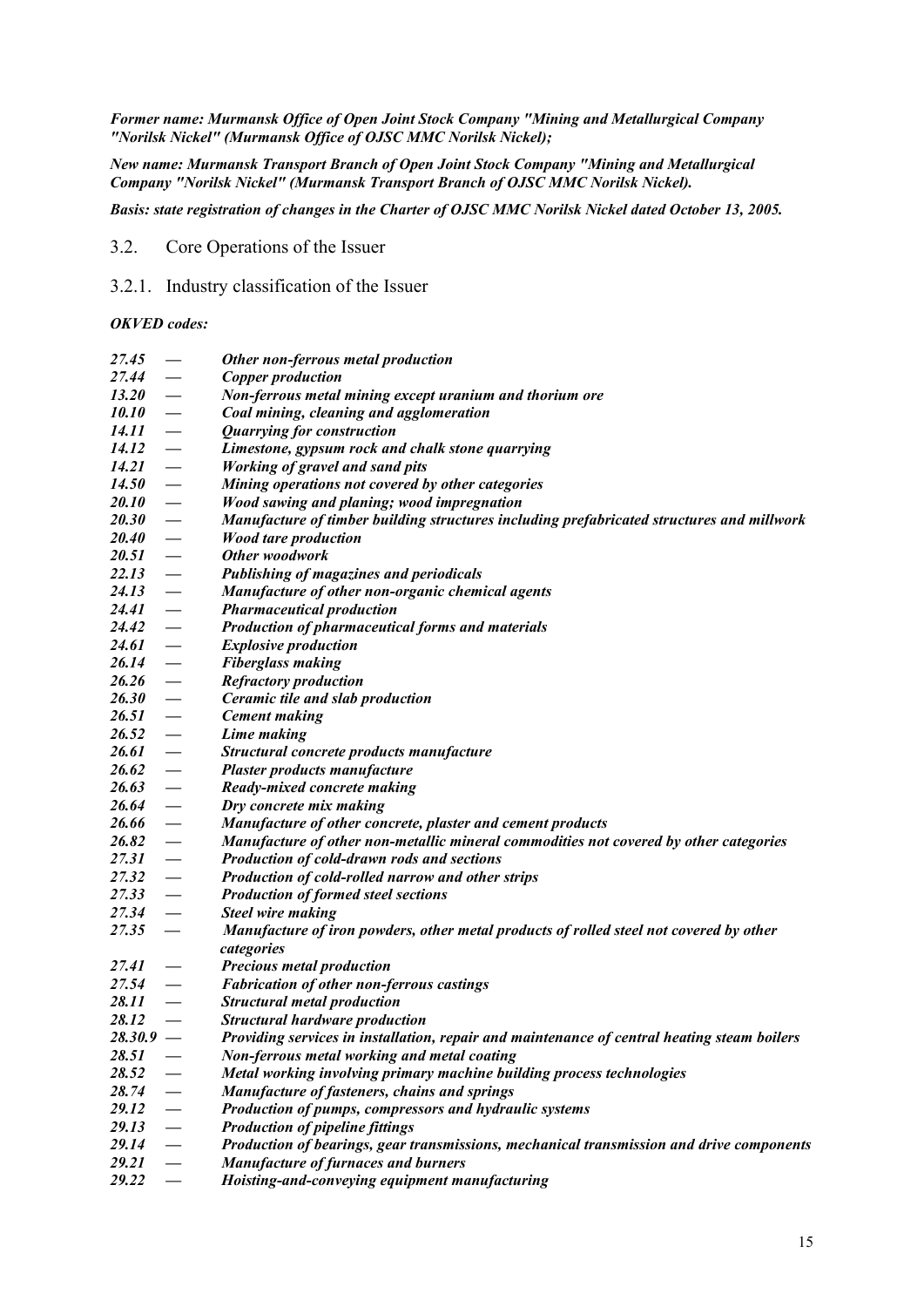| <b>31.20</b>        | $\overline{\phantom{m}}$        | Manufacture of electric control gear                                                    |
|---------------------|---------------------------------|-----------------------------------------------------------------------------------------|
| 33.20               | $\overline{\phantom{m}}$        | <b>Instrumentation manufacturing</b>                                                    |
| <b>33.30</b>        | $\overline{\phantom{m}}$        | <b>Installation of process control equipment</b>                                        |
| 37.10               | $\overline{\phantom{m}}$        | Metal waste and scrap processing                                                        |
| 37.20               | $\overline{\phantom{m}}$        | Non-metal waste and scrap processing                                                    |
| <i>40.10</i>        | $\overline{\phantom{m}}$        | Electric power generation, transmission and distribution                                |
| 40.30               | $\overline{\phantom{0}}$        | Steam and hot water (thermal power) generation, transmission and distribution           |
| 41.00               | $\overline{\phantom{a}}$        | Water collection, treatment and distribution                                            |
| $45.11 -$           |                                 | Dismantling and demolition of buildings, excavation                                     |
| 45.12               | $\hspace{0.1cm}$                | <b>Exploration drilling</b>                                                             |
| 45.21               | $\overline{\phantom{a}}$        | <b>Engineering works</b>                                                                |
| $45.22 -$           |                                 | Paving, construction of buildings and structures                                        |
| $45.23 -$           |                                 | Road, airfield and sports facilities construction                                       |
| $45.24 -$           |                                 | <b>Harbor</b> engineering                                                               |
| 45.25               | $\overline{\phantom{a}}$        | Other construction operations                                                           |
| 45.31               | $\hspace{0.1cm}$                | <b>Electrical installations</b>                                                         |
| 45.32               | $\overline{\phantom{m}}$        | <b>Insulating works</b>                                                                 |
| 45.33               |                                 | <b>Plumbing works</b>                                                                   |
| 45.34               | $\overline{\phantom{0}}$        | <b>Installation of other technical equipment</b>                                        |
| 45.41               | $\overline{\phantom{0}}$        | <b>Plaster works</b>                                                                    |
| 45.42               | $\hspace{0.1cm}$                | <b>Woodwork and carpentry</b>                                                           |
| 45.43               | $\overline{\phantom{m}}$        | Floor covering work and wall lining                                                     |
| 45.44               | $\hspace{0.1cm}$                | <b>Painting and glazing</b>                                                             |
| $45.45 -$           |                                 | Other finishing operations                                                              |
| $50.20 -$           |                                 | <i>Vehicle maintenance</i>                                                              |
| $51.12 -$           |                                 | Acting as fuel, ore, metal and chemicals wholesale dealers                              |
| $51.47 -$           |                                 | Wholesale trade in other non-food consumer goods                                        |
| $51.52 -$           |                                 | Wholesale trade in metals and metallic ores                                             |
| 51.57               | $\hspace{0.1mm}-\hspace{0.1mm}$ | Wholesale trade in waste and scrap                                                      |
| 55.11               |                                 | <b>Operation of hotels with restaurants</b>                                             |
| 60.10               |                                 | <b>Operation of railway transport</b>                                                   |
| $60.21.1 -$         |                                 | Operation of scheduled passenger motor (bus) transport                                  |
| 60.24               | $\overline{\phantom{0}}$        | <b>Freight motor transportation</b>                                                     |
| 60.30               | $\overline{\phantom{m}}$        | Pipeline transportation                                                                 |
| 61.10               | $\hspace{0.1mm}$                | Overseas transport                                                                      |
| 61.20               | $\hspace{0.1cm}$                | <b>Inland water transport</b>                                                           |
| 63.11               | $\overline{\phantom{m}}$        | <b>Cargo handling</b>                                                                   |
| 63.12               | $\overline{\phantom{m}}$        | <b>Warehousing</b>                                                                      |
| 63.21               | $\overline{\phantom{0}}$        | Other supporting operations of land transport                                           |
| 63.22               |                                 | Other supporting operations of water transport                                          |
| 63.40               |                                 | Organization of cargo carriage                                                          |
| $64.11.1 -$         |                                 | <b>Public mail services</b>                                                             |
| 64.20               |                                 | <b>Telecommunications</b>                                                               |
| 65.12               |                                 | Other financial intermediation                                                          |
| 70.20               | $\overbrace{\qquad \qquad }^{}$ | <b>Demise</b>                                                                           |
| <i><b>71.10</b></i> | $\overline{\phantom{0}}$        | Car rental                                                                              |
| 71.21               | $\overline{\phantom{m}}$        | Land transport and equipment lease                                                      |
| <i><b>74.20</b></i> | $\overline{\phantom{0}}$        | Creation and use of databases and information resources                                 |
| <i>73.10</i>        | $\overline{\phantom{m}}$        | Research and development in natural and engineering sciences                            |
| 74.13               | $\overline{\phantom{m}}$        | Market analysis and public opinion research                                             |
| 74.14               | $\overline{\phantom{m}}$        | <b>Business and management advisory services</b>                                        |
| $74.15.2 -$         |                                 | <b>Management of holding companies</b>                                                  |
| <b>74.20</b>        |                                 | Architectural engineering and design; survey operations and map-making; standardization |
|                     |                                 | and metrology; hydrometeorology and relating operations; technical problem solution not |
|                     |                                 | covered by other categories                                                             |
| <b>74.30</b>        |                                 | Engineering tests, research and certification                                           |
| $85.11.2 -$         |                                 | Operation of sanatorium-and-spa institutions                                            |
| 85.14               |                                 | Other health protection activities                                                      |
| <b>90.00</b>        |                                 | Waste water discharge, waste disposal and other similar operations                      |
| 93.04               | $\overline{\phantom{m}}$        | <b>Operation of fitness facilities</b>                                                  |
|                     |                                 |                                                                                         |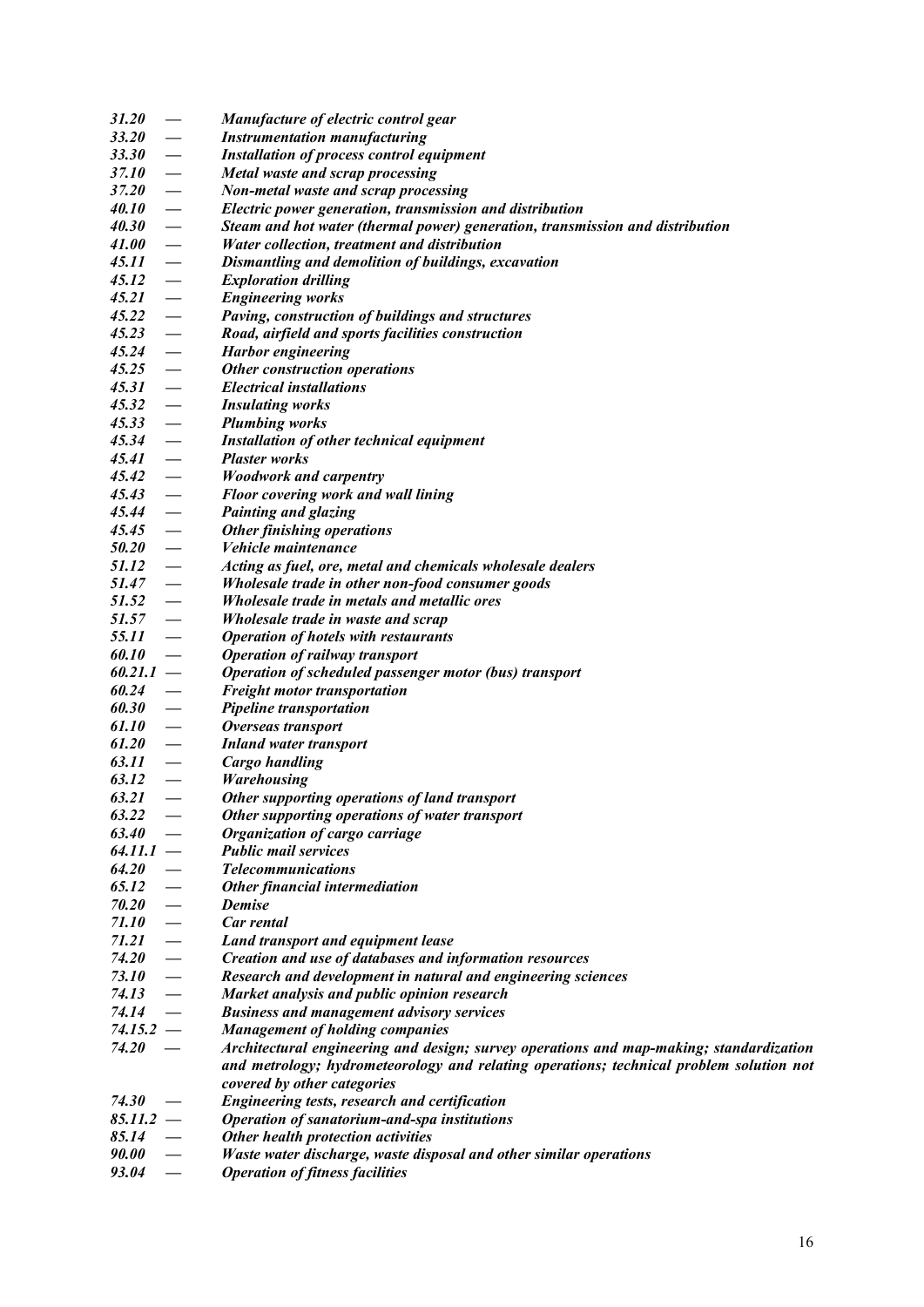# 3.2.2. Core business operations

#### *No information is presented for the accounting period.*

3.2.3. Primary products (works, services)

*No information is presented for the accounting period.* 

# 3.2.4. Materials (supplies) and suppliers

*The Company's sources of raw materials include sulfide copper-nickel ore deposits exploited by the Polar Branch of OJSC MMC Norilsk Nickel. The share of purchased raw materials is insignificant. No raw materials are imported.* 

*During the period under review the Company had the following suppliers accounting for more than 10 per cent of total material supplies:* 

*ZAO Taimyr Fuel Company (660021, Russia, Krasnoyarsk, Kopylov Street 2a) – 11.2%* 

*During the period under review 86.2% of materials and supplies was purchased on domestic market and 13.8% imported.* 

*The forecast of availability of foreign material and supply sources is favorable; in case of any turn in the market alternative sources will be located offering the best price and quality terms.* 

3.2.5. Issuer market

#### *Nickel market*

*Primary nickel producers — Russia, Canada, Japan, Australia, New Caledonia, Norway.* 

*Major nickel consumers — Japan, USA, China, Germany.* 

*In Quarter IV 2005 the world nickel market showed a growing demand by fabricators of stainless steel which led to price increase at the end of the quarter. During the quarter a constant, though insignificant, recovery of the world commodity exchange reserves was recorded. The nickel price grew almost to the level of the previous quarter by the end of the quarter, the quarter's average price of London Metal Exchange (LME) being 12,628 USD per t against 14,567 USD per t in Quarter III 2005 (a 13.31% decline).* 

*Key nickel markets — EU, Japan, USA, People's Republic of China, Taiwan, Korea.* 

*Average annual prices over 5 year period* 

|        |               | 2001     | 2002               | 2003 | 2004                     | 2005                           | <b>Source</b> |
|--------|---------------|----------|--------------------|------|--------------------------|--------------------------------|---------------|
| Nickel | $\frac{s}{t}$ | 948<br>◡ | $H = 0$<br>v.<br>- | .640 | 0.52<br>$\sim$<br>19.092 | 723<br>$\overline{a}$<br>7. JJ | LME           |

#### *Copper market*

*Primary refined copper producers — Chile, China, Japan, USA, Russia.* 

*Major consumers — China, USA, Japan, Germany.* 

*The growth of copper prices driven by demand by Asian countries (particularly China) and the USA, the shortage of copper concentrate and scrap and the considerable depletion of the world copper reserves in Quarter II 2005 continued in Quarters III and IV 2005. Quarter IV 2005 showed beginning of an insignificant recovery of the copper reserves at the London, New York and Shanghai commodity exchanges. By the end of the quarter, the fundamental market factors were strengthened by operators' activity, in connection with which the Quarter's average LME copper price (spot) was 4,297 USD per t compared with 3,759 USD per t in Quarter III 2005 (a 14.31% growth).*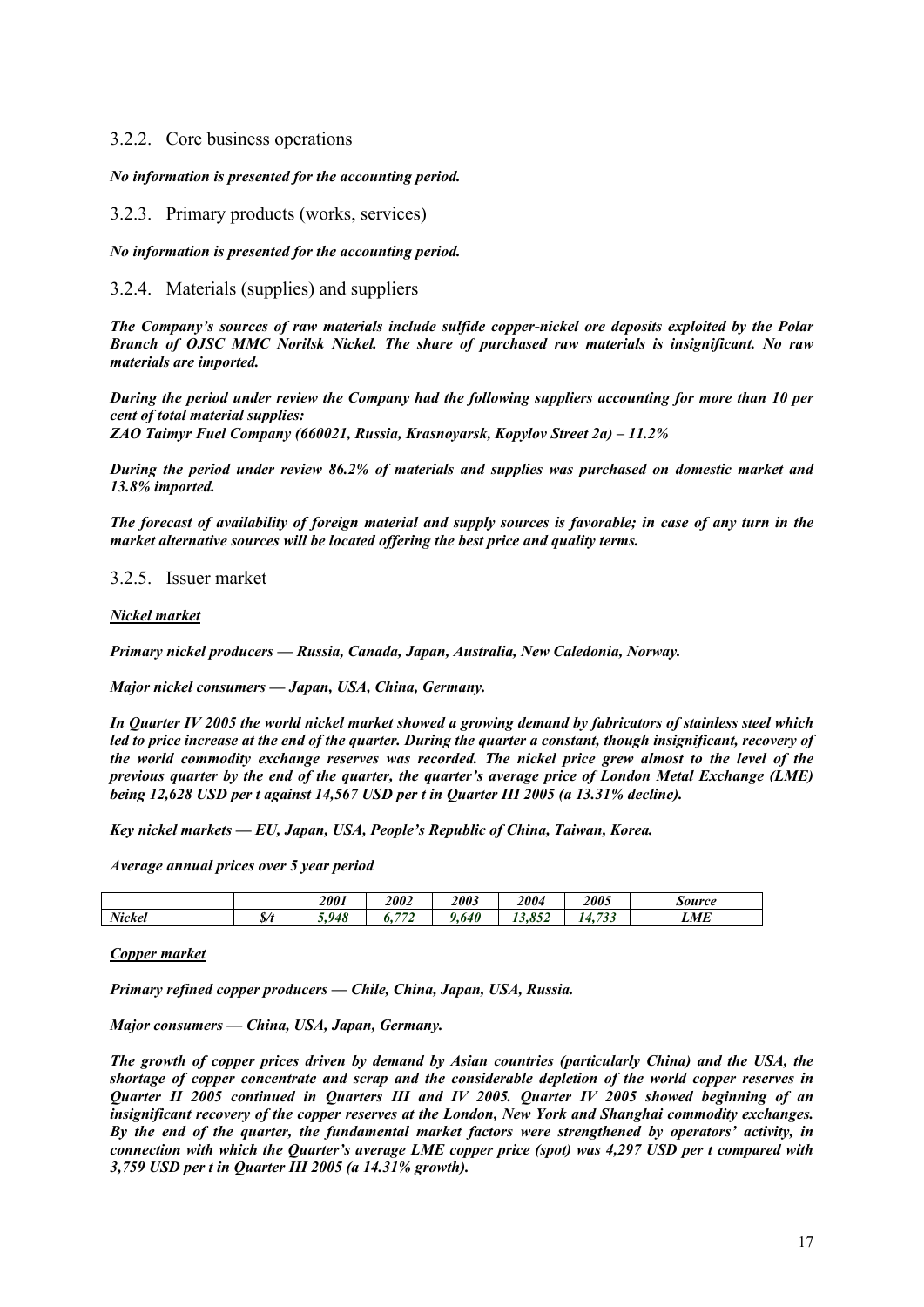#### *Key refined copper markets — Russia, EU, USA, China.*

*Average annual prices over 5 year period* 

|                         |           | 2001                  | 2002 | 2003 | 2004                    | 2005        | source |
|-------------------------|-----------|-----------------------|------|------|-------------------------|-------------|--------|
| ∽<br>$\mathcal{L}opper$ | z<br>ا /ه | 570<br>. .<br>$\cdot$ | .560 | 780  | 0 <sub>0</sub><br>4.800 | 70<br>J.O64 | LME    |

#### *PMs market*

*Primary PMs producers — South Africa, Russia, USA, Canada. The PMs market is basically influenced by South Africa and Russia.* 

*Major consumers — USA, Japan, China, Western Europe.* 

*In Quarter IV 2005 the world palladium market showed a minor growth of demand for metal resulting in price increase during the period under review. The quarter's average palladium LME price was 238.50 USD per ounce against 186.71 USD per ounce in Quarter III 2005 (showing a growth of 27.74%).* 

*The world demand for platinum continued its growth in Quarter IV 2005. The metal price showed a steady growth, its fluctuations depending generally on the rate of Dollar to other major currencies. The Quarter's average platinum price on London market increased to 956.18 USD per ounce from 896.18 USD per ounce in Quarter III 2005 , i.e. by 6.77%.* 

*Key markets — EU, USA, Japan.* 

*Average annual prices over 5 year period* 

|           |                   | 2001 | 2002      | 2003       | 2004 | 2005 | Source                       |
|-----------|-------------------|------|-----------|------------|------|------|------------------------------|
| Palladium | $\int$ <i>foz</i> | 603  | 227<br>IJ | <i>201</i> | 230  | 201  | LPPM                         |
| Platinum  | $\int$ <i>foz</i> | 529  | 544       | 691        | 846  | 897  | $\mathop{\rm LPPM}\nolimits$ |

*The markets of OJSC MMC Norilsk Nickel may be adversely influenced by the world market changes (high volatility of exchange prices), implementation by competitors of major mining and metallurgical projects and development of new highly efficient technology. To prevent possible adverse influence of market fluctuations the Company performs continuous monitoring and review of the world market and competitor operations including the identification of the most advantageous markets, acquisition of new businesses and highly profitable deposits, expansion of long-term direct sales, entry in new consumption areas, cost reduction and manufacture of high value added products.* 

3.2.6. Licenses held by the Issuer

Licenses:

Number: *44 – EV – 000116 (M)* Date of issue: *November 9, 2004* Valid to: *November 9, 2009* Issued by: *Federal Environmental, Technical and Nuclear Supervision Service* Licensed operations: *Operation of explosible facilities (hazardous facilities producing ferrous and non-ferrous melt and relating alloys at plants with a charge load of at least 100 kg)*

Number: *SO-03-207-0523* Date of issue: *October 8, 2001* Valid to: *October 8, 2006* Issued by: *Russian Federal Supervisor of Nuclear and Radiation Safety (Gosatomnadzor of Russia)* Licensed operations: *Operations of equipment employing radioactive agents*

Number: *SO-03-205-0522* Date of issue: *October 8, 2001* Valid to: *October 8, 2006* Issued by: *Russian Federal Supervisor of Nuclear and Radiation Safety (Gosatomnadzor of Russia)*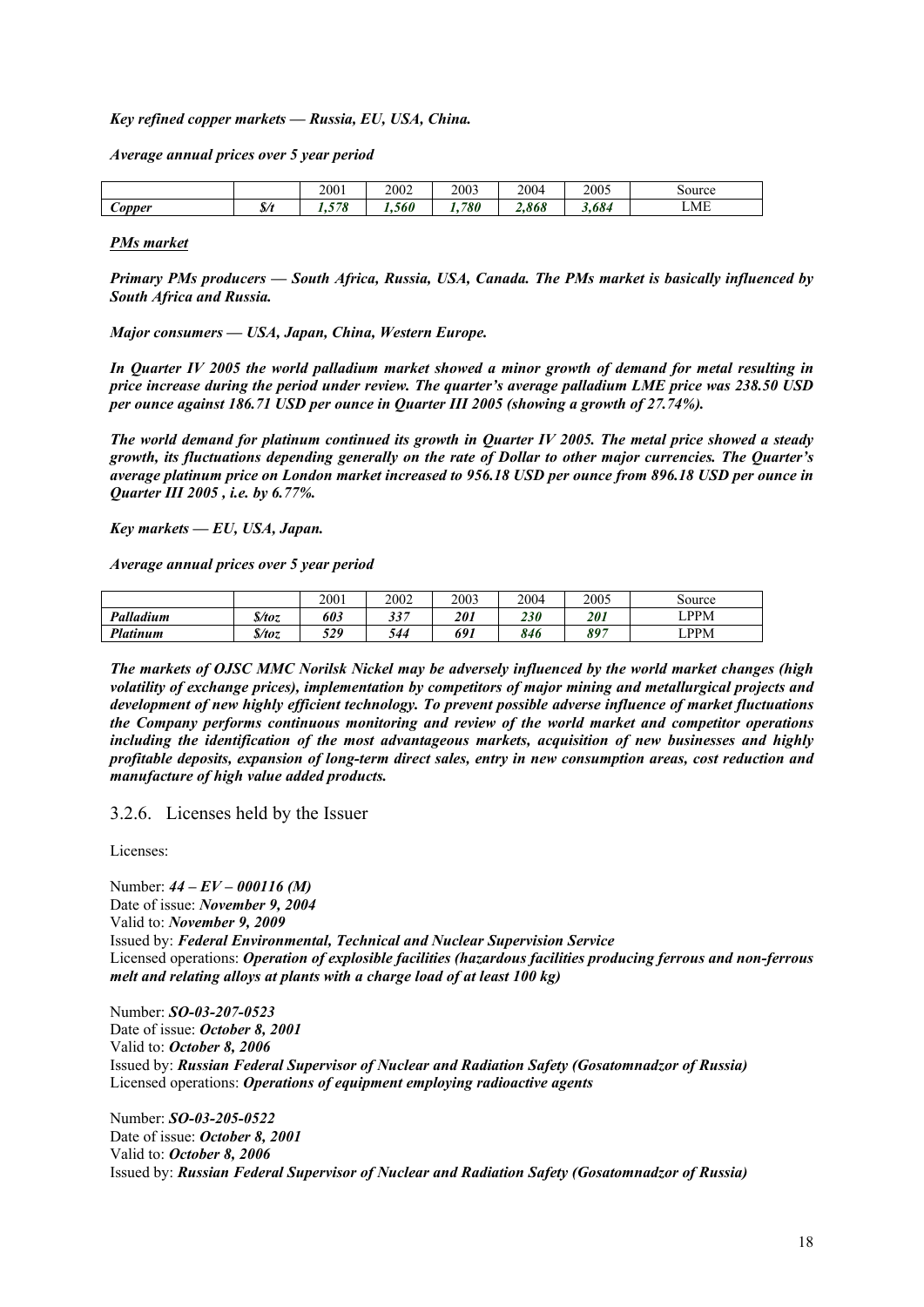Licensed operations: *Operation of facilities employing radioactive agents* 

Number: *SO-07-602-0525* Date of issue: *October 8, 2001* Valid to: *October 8, 2006* Issued by: *Russian Federal Supervisor of Nuclear and Radiation Safety (Gosatomnadzor of Russia)* Licensed operations: *Radioactive waste handling during transportation and storage*

Number: *EH – 70 – 000157 (M)* Date of issue: *August 2, 2005* Valid to: *August 2, 2010* Issued by: *Technical and Environmental Inspection Branch of Rostechnadzor in the Taimyr (Dolgano-Nenets) Autonomous District* Licensed operations: *Operation of hazardous chemical facilities (hazardous facilities producing, storing, transporting, destroying toxic substances capable of killing exposed living organisms and having properties described in paragraph 1, Schedule 1 to Federal Law No. 116-FZ "On Industrial Safety of Hazardous Production Facilities")*

Number: *44 – EV – 000035 (MS)* Date of issue: *December 20, 2002* Valid to: *December 20, 2007* Issued by: *Norilsk District Office of Russian Gosgortechnadzor*  Licensed operations: *Operation of explosible facilities (hazardous facilities employing fuel gas; producing non-ferrous melt at plants with a charge load of at least 100 kg (powder metal, metal concentrate and silver production)* 

Number: *A 013276 No. 14264* Date of issue: *March 9, 2000* Valid to: *March 9, 2010* Issued by: *Ministry of the Russian Federation for Communications and Information* Licensed operations: *Providing local and intrazonal telephone communication services*

Number: *ASS-24-031147* Date of issue: *July 15, 2004* Valid to: *July 15, 2009* Issued by: *Motor Traffic Supervision Department for the Krasnoyarsk Territory, Taimyr (Dolgano-Nenets) and Evenki Autonomous Districts* Licensed operations: *Carriage of more than 8 passenger by specially equipped motor vehicles*

Number: *GSS-24-029617* Date of issue: *April 21, 2003* Valid to: *April 21, 2008* Issued by: *Motor Traffic Supervision Department for the Krasnoyarsk Territory, Taimyr (Dolgano-Nenets) and Evenki Autonomous Districts* Licensed operations: *Cargo carriage by motor vehicles carrying over 3.5 t including hazardous cargo*

Number: *MosC 0101101204 L* Date of issue: *November 9, 2001* Valid to: *November 29, 2006* Issued by: *Ministry of Natural Resources of the Russian Federation* Licensed operations: *1:50000 and larger reference level gravimetric survey (based on approved category I-III gravity stations with gsurv = 0 mGal)*

Number: *MosC 0101097103 L* Date of issue: *November 9, 2001* Valid to: *November 29, 2006* Issued by: *Ministry of Natural Resources of the Russian Federation* Licensed operations: *1:200000 (1:1000000) and smaller groundwater, engineering and geoecological survey*

Number: *MosC 0101098107L*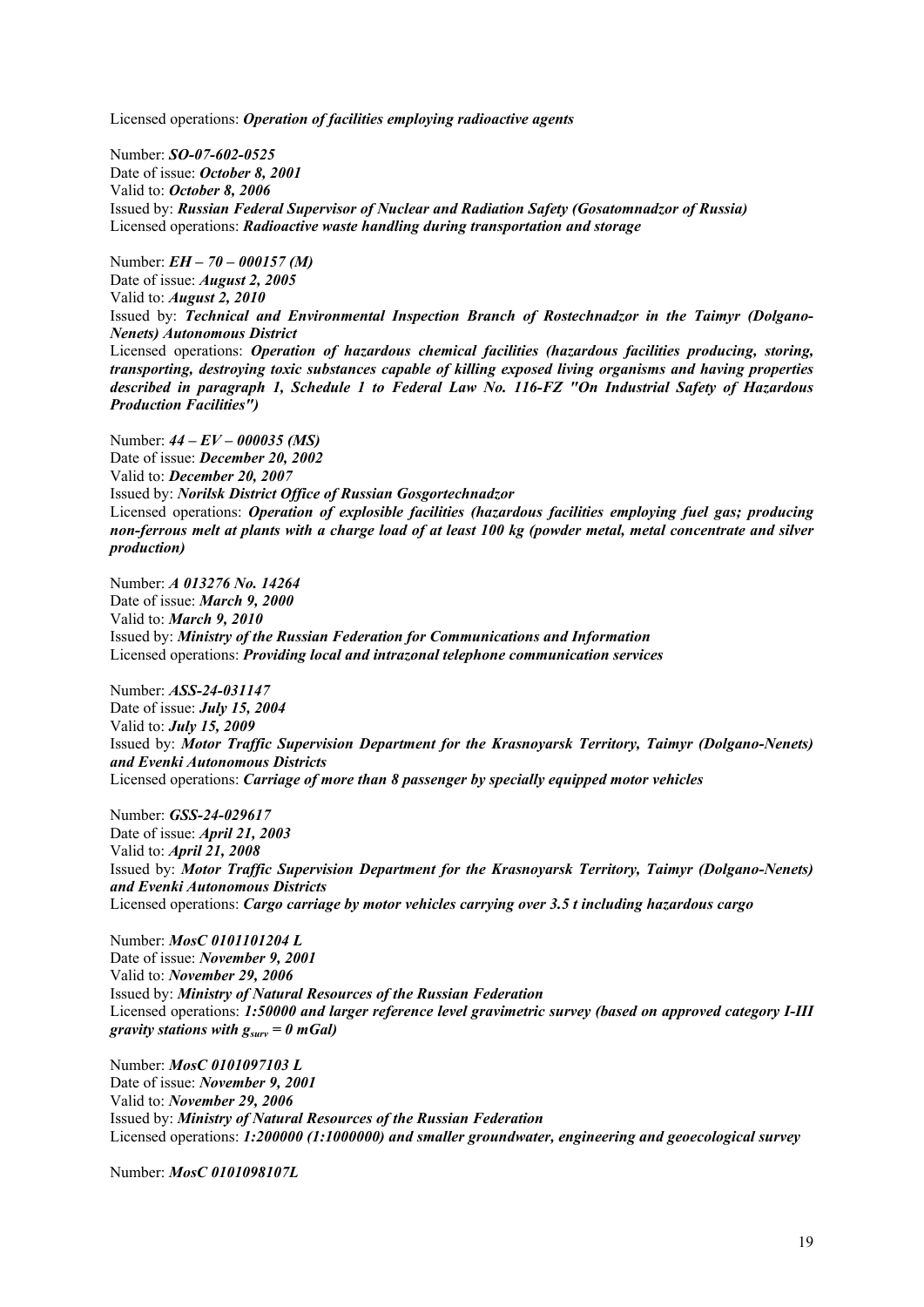Date of issue: *November 9, 2001* Valid to: *November 29, 2006* Issued by: *Ministry of Natural Resources of the Russian Federation* Licensed operations: *1:200000 (1:1000000) and smaller multi-purpose geochemical mapping and all types of geochemical operations excluding oil and gas prospecting*

Number: *MosC 0101099109 L* Date of issue: *November 9, 2001* Valid to: *November 29, 2006* Issued by: *Ministry of Natural Resources of the Russian Federation* Licensed operations: *Preparation of 1:200000 (1:1000000) and smaller composite and general geological structure maps including geological, tectonic, metallogenic, hydrogeological and geophysical maps (except gravimetric maps of any scale) including digital and electronic models thereof*

Number: *MosC 0101096101L* Date of issue: *November 9, 2001* Valid to: *November 29, 2006* Issued by: *Ministry of Natural Resources of the Russian Federation* Licensed operations: *1:1000000 (1:5000000) – 1:2000000 (1:1000000) geological survey (GS) including group geological survey (GGS), additional areal geological survey (AAGS) and depth geological mapping (DGM)* 

Number: *DUDT0100001102L* Date of issue: *August 1, 2001* Valid to: *August 1, 2006* Issued by: *Committee for Natural Resources of the Taimyr (Dolgano-Nenets) Autonomous District* Licensed operations: *1:500000 (1:25000) and larger geological survey (GS) including geological survey (GS),group geological survey (GGS), additional areal geological survey (AAGS) and depth geological mapping (DGM)* 

Number: *DUDT0100001108L* Date of issue: *August 1, 2001* Valid to: *August 1, 2006* Issued by: *Committee for Natural Resources of the Taimyr (Dolgano-Nenets) Autonomous District* Licensed operations: *Multi-purpose geochemical mapping and any types of 1:50000 (1:25000) and larger geochemical operations* 

Number: *DUDT0100001201L* Date of issue: *August 1, 2001* Valid to: *August 1, 2006* Issued by: *Committee for Natural Resources of the Taimyr (Dolgano-Nenets) Autonomous District* Licensed operations: *Surface geophysical survey including seismic, electrical, magnetic, induced-radioactivity survey (except preparation of state geophysical profile network)*

Number: *DUDT 0100001207L* Date of issue: *August 1, 2001* Valid to: *August 1, 2006* Issued by: *Committee for Natural Resources of the Taimyr (Dolgano-Nenets) Autonomous District* Licensed operations: *Downhole geophysical survey including downhole survey for solid minerals, water and engineering-geological survey except operations in parametric and super-deep wells* 

Number: *DUDT0100001304L* Date of issue: *August 1, 2001* Valid to: *August 1, 2006* Issued by: *Committee for Natural Resources of the Taimyr (Dolgano-Nenets) Autonomous District* Licensed operations: *Drilling of prospect, exploration, observation, evaluation wells for water*

Number: *DUDT0100001305L* Date of issue: *August 1, 2001* Valid to: *August 1, 2006* Issued by: *Committee for Natural Resources of the Taimyr (Dolgano-Nenets) Autonomous District*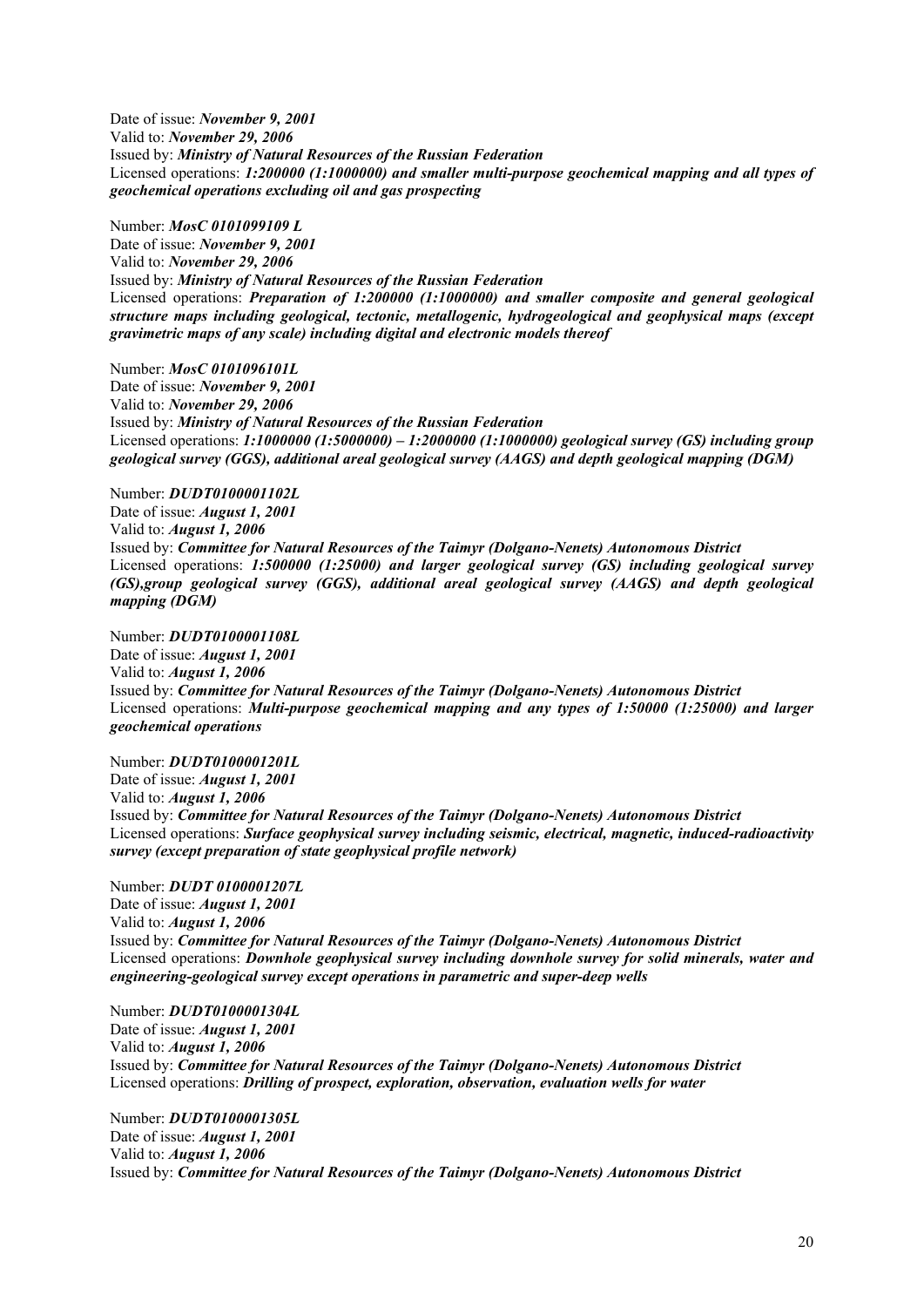Licensed operations: *Drilling of prospect, exploration, structure, record and key wells for solid minerals*

Number: *SIG-00237* Date of issue: *June 28, 2001* Valid to: *June 28, 2006* Issued by: *Russian Federal Geodesy and Mapping Service (Siberian Area)* Licensed operations: *Topographic and geodetic survey and mapping*

Number: *DUD T 0100001104L* Date of issue: *August 1, 2001* Valid to: *August 1, 2006* Issued by: *Committee for Natural Resources of the Taimyr (Dolgano-Nenets) Autonomous District* Licensed operations: *1:50000 and larger roundwater, engineering and geoecological survey*

Number: *DUD T 0100001110L* Date of issue: *August 1, 2001* Valid to: *August 1, 2006* Issued by: *Committee for Natural Resources of the Taimyr (Dolgano-Nenets) Autonomous District* Licensed operations: *Preparation of 1:50000 (1:25000) and larger composite and general geological structure maps including geological, tectonic, metallogenic, hydrogeological, engineering geological, geoecological and geophysical maps (except gravimetric maps of any scale)* 

Number: *SO-03-209-0521* Date of issue: *October 8, 2001*  Valid to: *October 8, 2006* Issued by: *Russian Federal Supervisor of Nuclear and Radiation Safety (Gosatomnadzor of Russia)* Licensed operations: *Operations of products employing radioactive agents*

Number: *SO-06-501-0524* Date of issue: *October 8, 2001*  Valid to: *October 8, 2006* Issued by: *Russian Federal Supervisor of Nuclear and Radiation Safety (Gosatomnadzor of Russia)* Licensed operations: *Handling of radioactive substances during use, transportation and storage*

Number: *DUD 00144 PD* Date of issue: *July 31, 2001* Valid to: *unlimited* Issued by: *Committee for Natural Resources of the Taimyr (Dolgano-Nenets) Autonomous District* Licensed operations: *Operation of underground air ducts at nickel plant*

Number: *DUD 00157 VE* Date of issue: *July 31, 2001* Valid to: *January 1, 2005* Issued by: *Committee for Natural Resources of the Taimyr (Dolgano-Nenets) Autonomous District* Licensed operations: *Subsurface water production at the Ambarinskoye Field*

Number: *DUD 00155 VE* Date of issue: *July 31, 2001* Valid to: *January 1, 2005* Issued by: *Committee for Natural Resources of the Taimyr (Dolgano-Nenets) Autonomous District* Licensed operations: *Subsurface water extraction at the Talnakhskoye Subsurface Water Field*

Number: *DUD 00156 VE* Date of issue: *July 31, 2001* Valid to: *January 1, 2005* Issued by: *Committee for Natural Resources of the Taimyr (Dolgano-Nenets) Autonomous District* Licensed operations: *Subsurface water extraction at the Yergalakhskoye Field*

Number: *DUD 00147 TE* Date of issue: *July 31, 2001*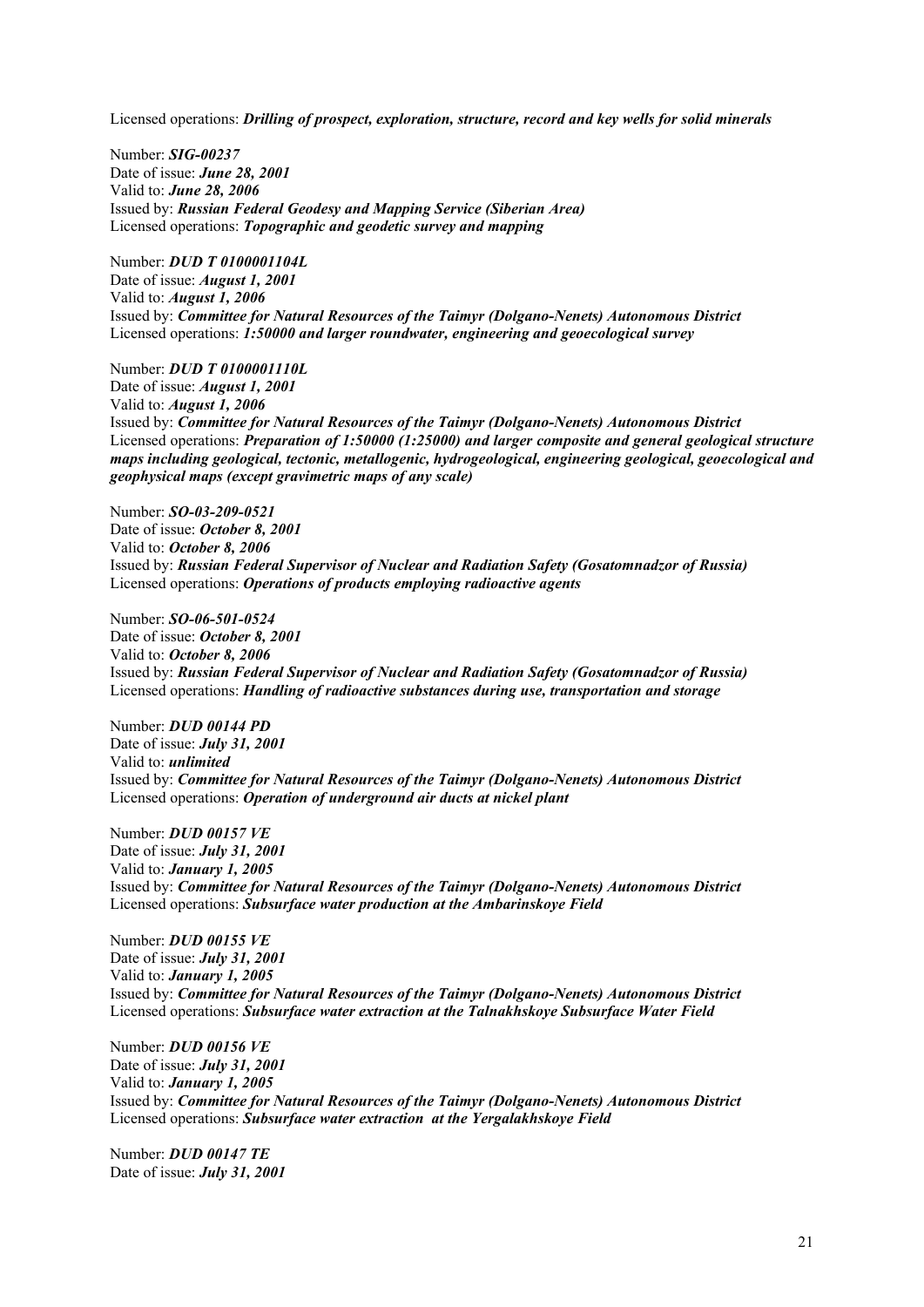Valid to: *January 1, 2005* Issued by: *Committee for Natural Resources of the Taimyr (Dolgano-Nenets) Autonomous District* Licensed operations: *Limestone and dolomite mining at the Kalargonskoye Field*

Number: *DUD 00148 TE* Date of issue: *July 31, 2001* Valid to: *December 31, 2013* Issued by: *Committee for Natural Resources of the Taimyr (Dolgano-Nenets) Autonomous District* Licensed operations: *Development of the Kayerkanskoye Complex Nonmetallic Mineral Deposit*

Number: *DUD 00149 TE* Date of issue: *July 31, 2001* Valid to: *July 1, 2013* Issued by: *Committee for Natural Resources of the Taimyr (Dolgano-Nenets) Autonomous District* Licensed operations: *Development of the Kalargonskoye Cement Limestone Deposit* 

Number: *DUD 00159 TE* Date of issue: *July 31, 2001* Valid to: *January 1, 2019* Issued by: *Committee for Natural Resources of the Taimyr (Dolgano-Nenets) Autonomous District* Licensed operations: *Anhydrite mining at the Gorozubovskoye Deposit*

Number: *DUD 00160 TE* Date of issue: *July 31, 2001* Valid to: *December 31, 2018* Issued by: *Committee for Natural Resources of the Taimyr (Dolgano-Nenets) Autonomous District* Licensed operations: *Gypsum mining and mine waste utilization at the Tikhoozerskoye Deposit*

Number: *DUD 00153 TE* Date of issue: *July 31, 2001* Valid to: *January 1, 2020* Issued by: *Committee for Natural Resources of the Taimyr (Dolgano-Nenets) Autonomous District* Licensed operations: *Sand recovery at the sand pit on Seredysh Island (the Yenisei)* 

Number: *44 ST No. 977* Date of issue: *November 20, 2001* Valid to: *November 20, 2006* Issued by: *Norilsk District Office of Russian Gosgortechnadzor* Licensed operations: *Construction of surface mining complex*

Number: *44 – PV - 000086 (V)* Date of issue: *September 23, 2003* Valid to: *September 23, 2008* Issued by: *Norilsk District Office of Russian Gosgortechnadzor* Licensed operations: *Application of industrial explosives (quarry blasting; frozen soil, swamp, ice breakage, underwater blasting; hot rock mass breakage; processing of materials (cutting, welding, reinforcement, etc.) by blast energy; blasting operations for demolitions of buildings and structures and breakage of foundations and caked ore)* 

Number: *44-HV-000030 (VG)* Date of issue: *November 13, 2002* Valid to: *November 13, 2007* Issued by: *Norilsk District Office of Russian Gosgortechnadzor* Licensed operations: *Storage of industrial explosives (loading, unloading and incoming control of industrial explosives; packing and recording of industrial explosives; storage of industrial explosives)* 

Number: *44 – PV – 000042 (VG)* Date of issue: *February 19, 2003* Valid to: *February 19, 2008* Issued by: *Norilsk District Office of Russian Gosgortechnadzor*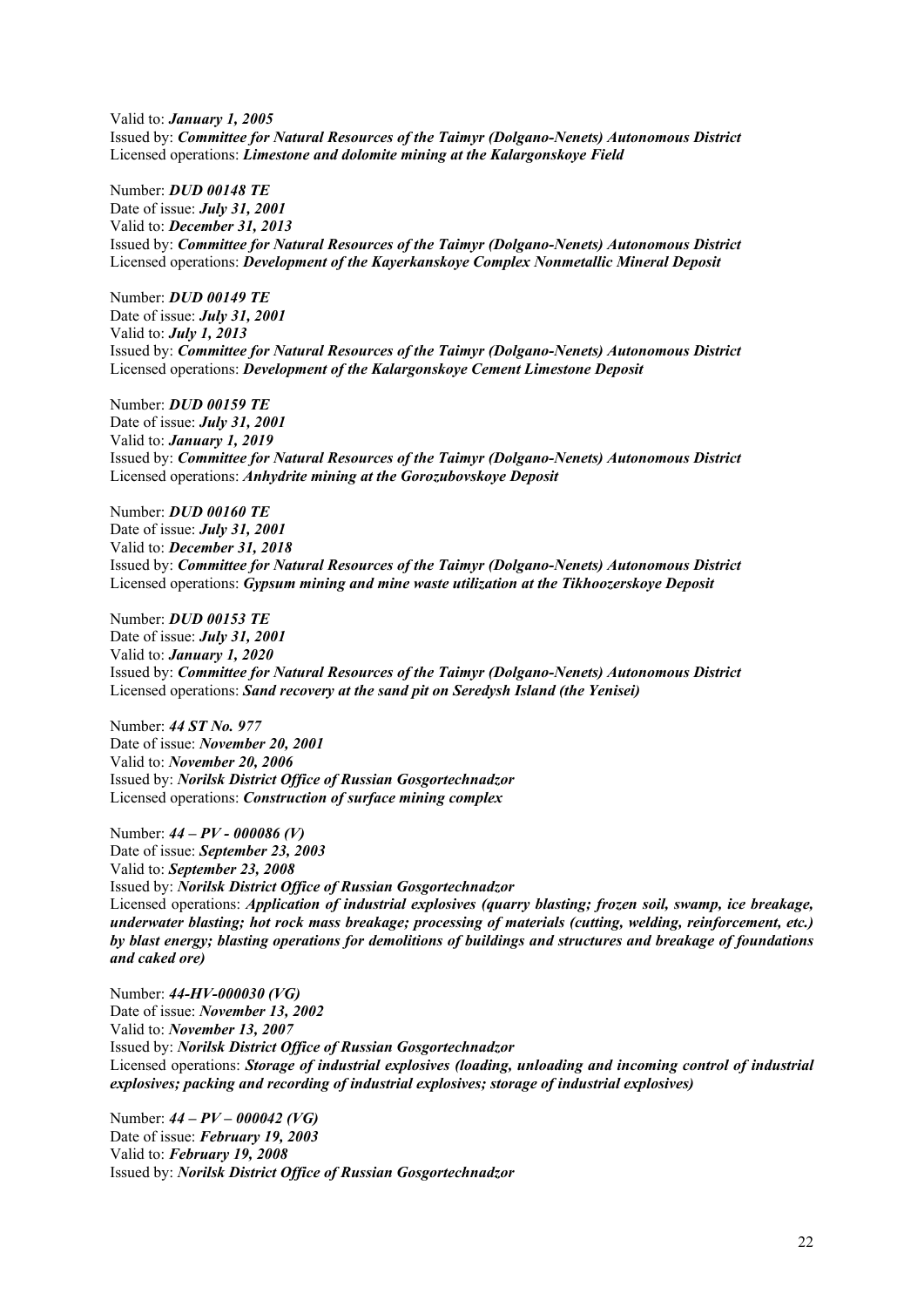Licensed operations: *Application of industrial explosives (gas- and dust-hazardous underground mine and surface blasting (metal and non-metal mining facilities)* 

Number: *44-HV-00023* Date of issue: *August 30, 2002* Valid to: *August 30, 2007* Issued by: *Norilsk District Office of Russian Gosgortechnadzor* Licensed operations: *Storage of industrial explosives (loading, unloading and incoming control of industrial explosives; packing and recording of industrial explosives; storage of industrial explosives in underground substorages)* 

Number: *44-PV-000061 (VG)* Date of issue: *March 31, 2003* Valid to: *March 31, 2008* Issued by: *Norilsk District Office of Russian Gosgortechnadzor* Licensed operations: *Application of industrial explosives (gas- and dust-hazardous underground mine and surface blasting (metal and non-metal mining facilities)* 

Number: *44 – PV – 000044 (V)* Date of issue: *February 26, 2003* Valid to: *February 26, 2008* Issued by: *Norilsk District Office of Russian Gosgortechnadzor* Licensed operations: *Application of industrial explosives (frozen soil, swamp, ice breakage, underwater blasting)*

Number: *44-PV-000059 (VG)* Date of issue: *March 31, 2003* Valid to: *March 31, 2008* Issued by: *Norilsk District Office of Russian Gosgortechnadzor* Licensed operations: *Application of industrial explosives (gas- and dust-hazardous underground mine and surface blasting (metal and non-metal mining facilities)*

Number: *44-PV-000062(VG)* Date of issue: *March 31, 2003* Valid to: *March 31, 2008* Issued by: *Norilsk District Office of Russian Gosgortechnadzor* Licensed operations: *Application of industrial explosives (gas- and dust-hazardous underground mine and surface blasting (metal and non-metal mining facilities)*

Number: *44 – PV – 000048 (VG)* Date of issue: *March 11, 2003* Valid to: *March 11, 2008* Issued by: *Norilsk District Office of Russian Gosgortechnadzor* Licensed operations: *Application of industrial explosives (strip-mining)* 

Number: *44 – PV – 000053 (VG)* Date of issue: *March 24, 2003* Valid to: *March 24, 2008* Issued by: *Norilsk District Office of Russian Gosgortechnadzor* Licensed operations: *Application of industrial explosives (gas- and dust-hazardous underground mine and surface blasting (metal and non-metal mining facilities)*

Number: *44 – HV – 000034 (VG)* Date of issue: *December 15, 2002* Valid to: *December 15, 2007* Issued by: *Norilsk District Office of Russian Gosgortechnadzor* Licensed operations: *Storage of industrial explosives (loading, unloading and incoming control of industrial explosives; packing and recording of industrial explosives; storage of industrial explosives)* 

Number: *44 – EV – 000033 (GO)*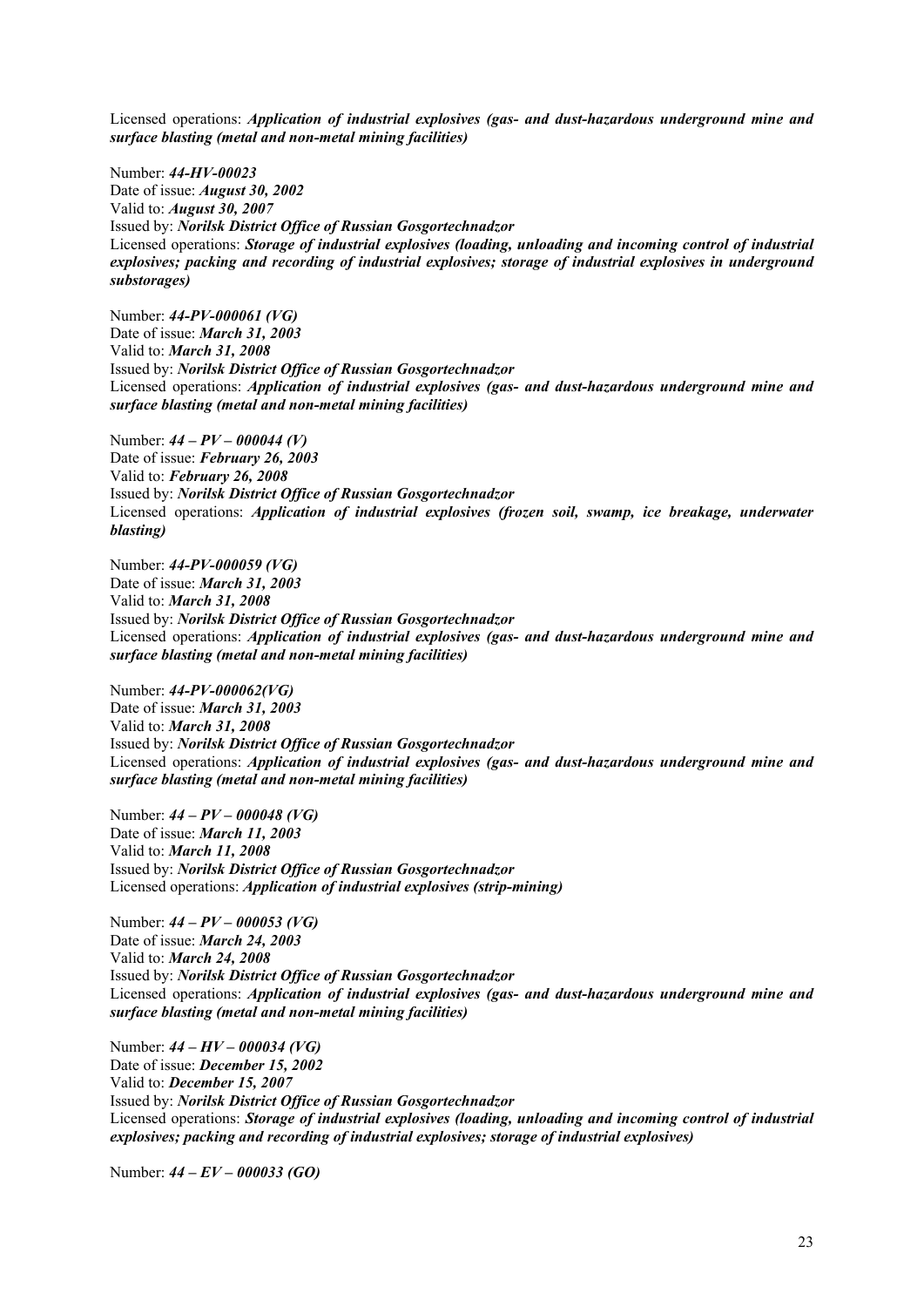Date of issue: *November 29, 2002* Valid to: **November 29, 2007** Issued by: *Norilsk District Office of Russian Gosgortechnadzor* Licensed operations: *Operation of explosible facilities (hazardous facilities developing gas- and dusthazardous underground deposits prone to sudden rock, coal and gas outbursts and rock bumps)*

Number: *44 – PV – 000049 (VG)* Date of issue: *March 18, 2003* Valid to: *March 18, 2008* Issued by: *Norilsk District Office of Russian Gosgortechnadzor* Licensed operations: *Application of industrial explosives (gas- and dust-hazardous underground mine and surface blasting (metal and non-metal mining facilities)*

Number: *44–HV–000022*  Date of issue: *August 30, 2002* Valid to: *August 30, 2007*  Issued by: *Norilsk District Office of Russian Gosgortechnadzor* Licensed operations: *Storage of industrial explosives (loading, unloading and incoming control of industrial explosives; packing and recording of industrial explosives; storage of industrial explosives in underground substorages)* 

Number: *44 – PV – 000045 (VG)* Date of issue: *February 27, 2003* Valid to: *February 27, 2008* Issued by: *Norilsk District Office of Russian Gosgortechnadzor* Licensed operations: *Application of industrial explosives (surface blasting)* 

Number: *44-HV-000028 (VG)* Date of issue: *November 1, 2002* Valid to: *November 1, 2007* Issued by: *Norilsk District Office of Russian Gosgortechnadzor* Licensed operations: *Storage of industrial explosives (loading, unloading and incoming control of industrial explosives; packing and recording of industrial explosives; storage of industrial explosives)* 

Number: *44-PV-000060 (VG)* Date of issue: *March 31, 2003* Valid to: *March 31, 2008* Issued by: *Norilsk District Office of Russian Gosgortechnadzor* Licensed operations: *Application of industrial explosives (gas- and dust-hazardous underground mine and surface blasting (metal and non-metal mining facilities)*

Number: *44–HV–000024*  Date of issue: *August 30, 2002* Valid to: *August 30, 2007*  Issued by: *Norilsk District Office of Russian Gosgortechnadzor* Licensed operations: *Storage of industrial explosives (loading, unloading and incoming control of industrial explosives; packing and recording of industrial explosives; storage of industrial explosives in underground substorages)* 

Number: *44 – EV – 000029 (GO)* Date of issue: *November 1, 2002* Valid to: **November 1, 2007** Issued by: *Norilsk District Office of Russian Gosgortechnadzor* Licensed operations: *Operation of explosible facilities (hazardous facilities developing gas- and dusthazardous underground deposits prone to sudden rock, coal and gas outbursts and rock bumps)*

Number: *44 – PV – 000054 (VG)* Date of issue: *March 24, 2003* Valid to: *March 24, 2008* Issued by: *Norilsk District Office of Russian Gosgortechnadzor*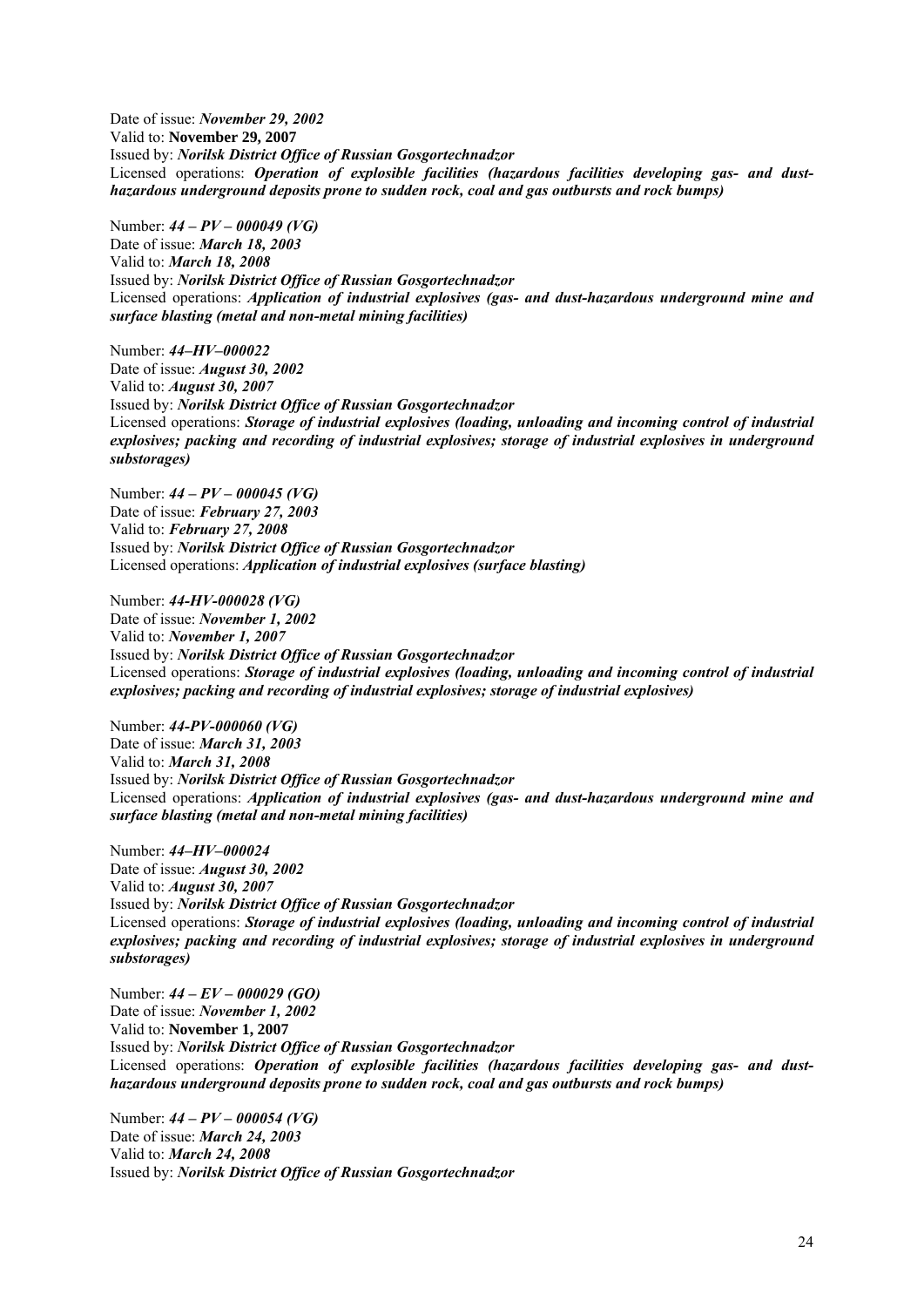Licensed operations: *Application of industrial explosives (gas- and dust-hazardous underground (mine blasting)*

Number: *44 – EV – 000072 (K)* Date of issue: *May 12, 2003* Valid to: *May 12, 2008* Issued by: *Norilsk District Office of Russian Gosgortechnadzor* Licensed operations: *Operation of explosible facilities (hazardous facilities employing equipment at excess pressure over 0.07 MPa or water heating temperature over 115<sup>°</sup> C)* 

Number: *44-EV-000027 (G)* Date of issue: *October 22, 2002* Valid to: *October 22, 2007* Issued by: *Norilsk District Office of Russian Gosgortechnadzor* Licensed operations: *Operation of explosible facilities (hazardous facilities developing gas- and dusthazardous underground deposits prone to sudden rock, coal and gas outbursts and rock bumps)*

Number: *00-PM-001379 (O)* Date of issue: *July 2, 2003* Valid to: *July 2, 2008* Issued by: *Gosgortechnadzor of the Russian Federation, Moscow* Licensed operations: *Tunnel survey (spatial measurements of mines and underground structures, determination of their parameters, location and compliance with project specifications; monitoring of mine takes and their boundaries validation; mining graphic documentation keeping; recording and justification of the volume of mining operations; identification of dangerous areas and measures for the protection of mines, building, structured and nature from impact of natural resources development)* 

Number: *44 – PV – 000105 (V)* Date of issue: *June 28, 2004* Valid to: *June 28, 2009* Issued by: *Federal Technical Supervision Service* Licensed operations: *Application of industrial explosives (hot rock mass breakage)* 

Number: *44-EV-000106 (M)* Date of issue: *June 28, 2004* Valid to: *June 28, 2009* Issued by: *Federal Technical Supervision Service* Licensed operations: *Operation of explosible facilities (hazardous facilities producing ferrous and non-ferrous melt and relating alloys (at plants with a charge load of at least 100 kg)*

Number: *EV –70 – 000158 (M)* Date of issue: *August 2, 2005* Valid to: *August 2, 2010* Issued by: *Technical and Environmental Inspection Branch of Rostechnadzor in the Taimyr (Dolgano-Nenets) Autonomous District* Licensed operations: *Operation of explosible production facilities (hazardous production facilities manufacturing ferrous and non-ferrous melt and relating alloys at plants with a charge load of at least 100 kg)*

Number: *44-DG-000001* Date of issue: *March 1, 2002* Valid to: *March 1, 2007* Issued by: *Norilsk District Office of Russian Gosgortechnadzor* Licensed operations: *Operation of gas distribution networks* 

Number: *44VR No. 995* Date of issue: *December 29, 2001* Valid to: *December 29, 2006* Issued by: *Norilsk District Office of Russian Gosgortechnadzor*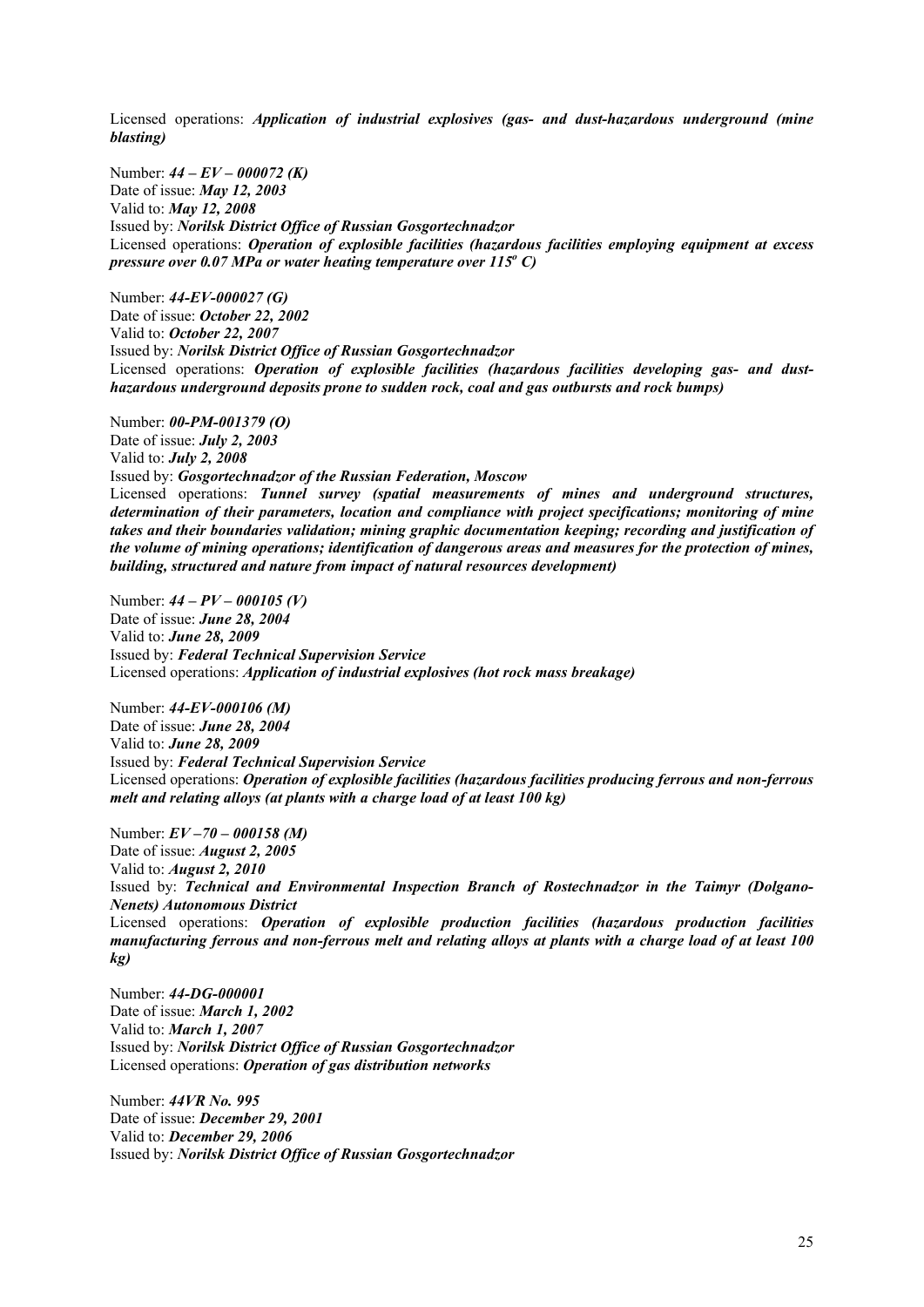Licensed operations: *Utilization of industrial explosives and products approved by Russian Gosgortechnadzor; blasting operations* 

Number: *DUD 00158 TE* Date of issue: *July 31, 2001* Valid to: *December 31, 2013* Issued by: *Committee for Natural Resources of the Taimyr (Dolgano-Nenets) Autonomous District* Licensed operations: *Basalt production at the Lesnoye Lake deposit*

Number: *DUD 00143 PD* Date of issue: *July 31, 2001* Valid to: *unlimited* Issued by: *Committee for Natural Resources of the Taimyr (Dolgano-Nenets) Autonomous District* Licensed operations: *Operation of granulating basin with a pit in smelter shop No. 1 of Nadezhdinski Metallurgical Works* 

Number: *DUD 00145 PD* Date of issue: *July 31, 2001* Valid to: *unlimited* Issued by: *Committee for Natural Resources of the Taimyr (Dolgano-Nenets) Autonomous District* Licensed operations: *Operation of underground air ducts at Medny Works*

Number: *MosC010100203L* Date of issue: *November 9, 2001* Valid to: *November 9, 2006* Issued by: Issued by: *Ministry of Natural Resources of the Russian Federation* Licensed operations: *Airborne electromagnetic and magnetic survey*

Number: *PV-70-000135 (V)* Date of issue: *May 19, 2005* Valid to: *May 19, 2010* Issued by: *Technical and Environmental Inspection Branch of Rostechnadzor in the Taimyr (Dolgano-Nenets) Autonomous District* Licensed operations: *Application of industrial explosives (gas- and dust-hazardous underground mine and surface blasting (metal and non-metal mining facilities)* 

Number: *44 – PV – 000098 (V)* Date of issue: *March 30, 2004* Valid to: *March 30, 2009* Issued by: *Norilsk District Office of Russian Gosgortechnadzor* Licensed operations: *Application of industrial explosives (processing of materials (cutting, welding, reinforcement, etc.) by blast energy)* 

Number: *44 – HV – 000097 (V)* Date of issue: *February 4, 2004* Valid to: *February 4, 2009* Issued by: *Norilsk District Office of Russian Gosgortechnadzor* Licensed operations: *Storage of industrial explosives (loading, unloading and incoming control of industrial explosives; packing and recording of industrial explosives; storage of industrial explosives; testing of stored explosives)* 

Number: *316/29 NR No. 000235* Date of issue: *February 28, 2001* Valid to: *February 28, 2006* Issued by: *City Commission for Medical Services Licensing and Accreditation, Norilsk* Licensed operations: *Medical examination of adult population for professional fitness (preliminary examinations)*

Number: *DUDT0100001302L* Date of issue: *August 1, 2001*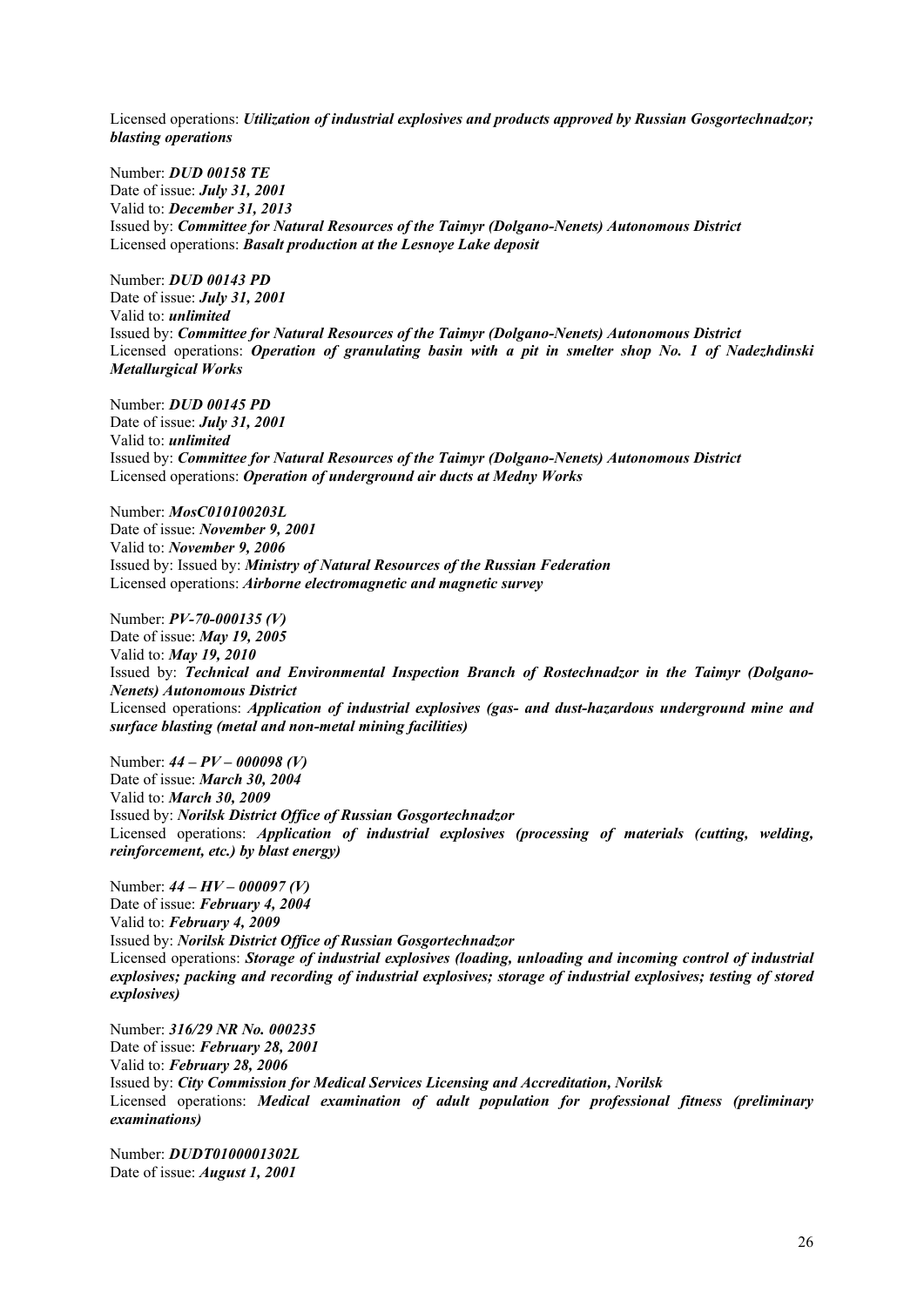Valid to: *August 1, 2006* Issued by: *Committee for Natural Resources of the Taimyr (Dolgano-Nenets) Autonomous District* Licensed operations: *Drilling of producing wells for central water supply*

Number: *44 VR No. 978* Date of issue: *November 20, 2001* Valid to: *November 20, 2006* Issued by: *Norilsk District Office of Russian Gosgortechnadzor* Licensed operations: *Maintenance of equipment intended for manufacture of explosives and relating products*

Number: *377/29 NR No. 000304* Date of issue: *June 20, 2001* Valid to: *June 20, 2006* Issued by: *City Commission for Medical Services Licensing and Accreditation, Norilsk* Licensed operations: *Sanatorium and outpatient care of adult population: dental and therapeutic services*

Number: *378/29 NR No. 000305* Date of issue: *June 20, 2001* Valid to: *June 20, 2006* Issued by: *City Commission for Medical Services Licensing and Accreditation, Norilsk* Licensed operations: *Primary (predoctor) care of adult population: nurse business*

Number: *DUD 00141 TR* Date of issue: *June 22, 2001* Valid to: *June 30, 2011* Issued by: *Committee for Natural Resources of the Taimyr (Dolgano-Nenets) Autonomous District* Licensed operations: *Geological exploration and extraction of rubble stone at the "Kazbek" Quarry deposit*

Number: *DUD 00170 TE* Date of issue: *July 31, 2001* Valid to: *December 31, 2010* Issued by: *Committee for Natural Resources of the Taimyr (Dolgano-Nenets) Autonomous District* Licensed operations: *Basalt production at the "Zarechny" Quarry deposit*

Number: *DUD 00038 TR53K* Date of issue: *June 25, 2001* Valid to: *June 25, 2006*  Issued by: *Committee for Natural Resources of the Taimyr (Dolgano-Nenets) Autonomous District* Licensed operations: *Timber rafting, dredging operations, cargo handling, water zone as required by water transport*

Number: *GS-6-241-02-28-0-8401005730-000282-2* Date of issue: *June 26, 2003* Valid to: *June 26, 2008* Issued by: *Gosstroy of Russia* Licensed operations: *Engineering survey for construction of criticality rating I and II buildings and structures according to applicable state standard* 

Number: *ASS-84-TF 0073* Date of issue: *February 26, 2002* Valid to: *February 26, 2007* Issued by: *Krasnoyarsk Branch of the Russian Transport Inspectorate* Licensed operations: *Passenger carriage by motor transport within the Russian Federation*

Number: *GSS-84-TF 0072* Date of issue: *February 26, 2002* Valid to: *February 26, 2007* Issued by: *Krasnoyarsk Branch of the Russian Transport Inspectorate* Licensed operations: *Cargo carriage within the Russian Federation*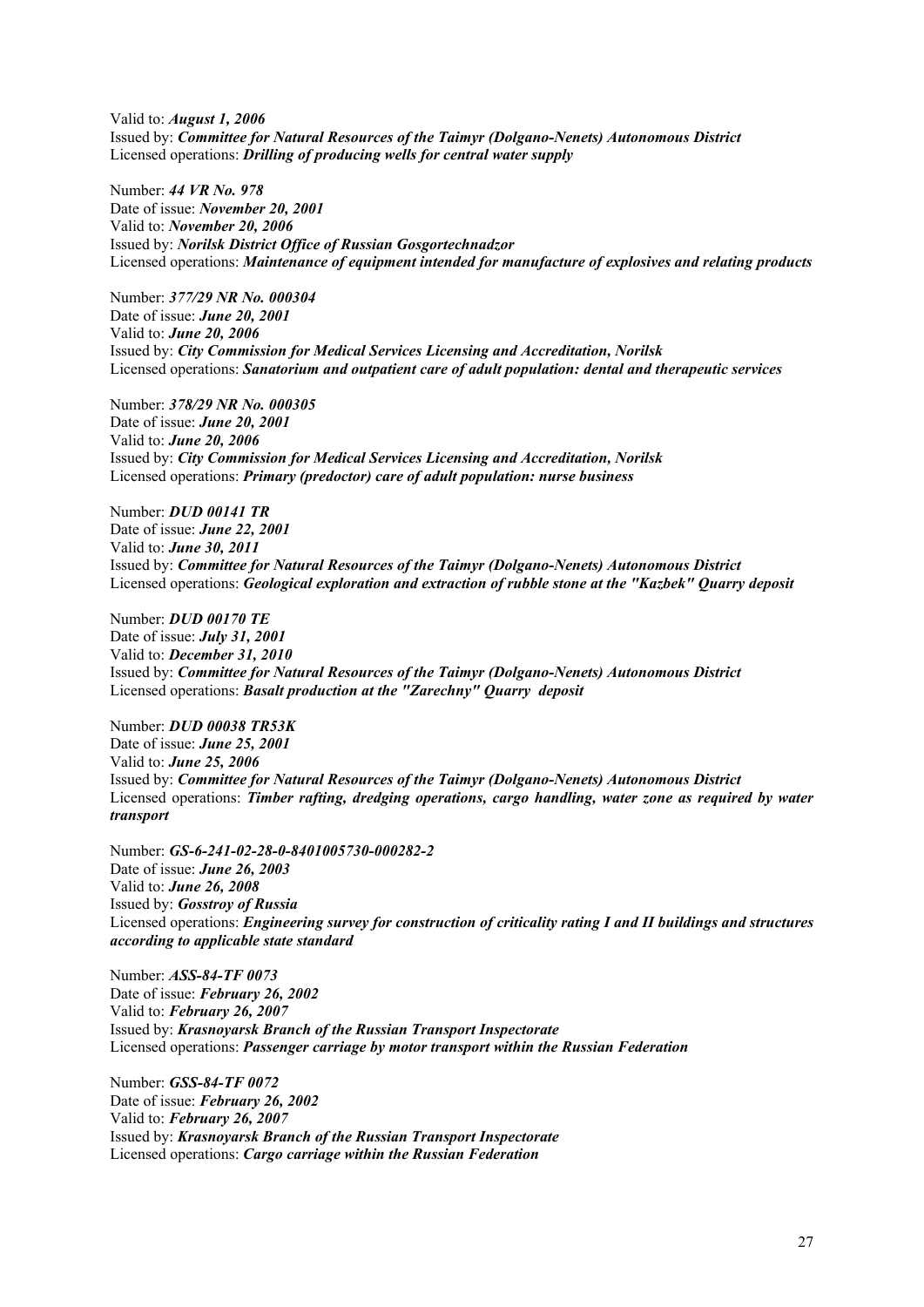Number: *00-HV-000194* Date of issue: *May 28, 2002* Valid to: *May 28, 2007* Issued by: *Gosgortechnadzor of the Russian Federation, Moscow* Licensed operations: *Storage of industrial explosives*

Number: *44 – EV – 000111 (S)*

Date of issue: *November 9, 2004* Valid to: *November 9, 2009* Issued by: *Federal Environmental, Technical and Nuclear Supervision Service* Licensed operations: *Operation of explosible facilities (hazardous facilities producing, utilizing, processing, developing, storing, transporting, destroying substances forming explosive mixtures with air oxygen or each other (flammable gases, inflammable liquids, dust-producing matter), solid-phase and liquid-phase substances prone to spontaneous decomposition accompanied by explosion)* 

Number: *44 RT No. 901* Date of issue: **May 25, 2001** Valid to: *May 25, 2006* Issued by: *Norilsk District Office of Russian Gosgortechnadzor* Licensed operations: *Overhaul of highly dangerous mining equipment including explosion-proof electrical equipment according to the attached list*

Number: *10606/910153* Date of issue: *September 8, 2003* Valid to: *September 7, 2006* Issued by: *State Customs Committee of the Russian Federation* Licensed operations: *Arrangement of temporary storehouse*

Number: *MT 1008 No. 017970* Date of issue: *May 1, 2003* Valid to: *May 1, 2008* Issued by: *Ministry of Transport of the Russian Federation* Licensed operations: *Cargo handling at sea ports*

Number: *44 – HV – 000031 (VG)* Date of issue: *November 13, 2002* Valid to: *November 13, 2007* Issued by: *Norilsk District Office of Russian Gosgortechnadzor* Licensed operations: *Storage of industrial explosives (loading, unloading and incoming control of industrial explosives; packing and recording of industrial explosives; storage of industrial explosives)* 

Number: *00-IV-000509 (V)* Date of issue: *October 10, 2002* Valid to: *October 10, 2007* Issued by: *Gosgortechnadzor of the Russian Federation, Moscow* Licensed operations: *Manufacture of industrial explosives (manufacture of explosives and/or constituents thereof at on-site plants of enterprises engaged in mining and/or blasting operations; manufacture of explosives by mobile mix-pump trucks)* 

Number: *DUD 00046 TR43K*  Date of issue: *January 30, 2002* Valid to: *January 30, 2007* Issued by: *Committee for Natural Resources of the Taimyr (Dolgano-Nenets) Autonomous District* Licensed operations: *The Norilskaya River — water intake and discharge, mooring zone as required by water transport*

Number: *DUD 00060 T02I0* Date of issue: *October 17, 2003* Valid to: **December 19, 2027** Issued by: *Committee for Natural Resources of the Taimyr (Dolgano-Nenets) Autonomous District*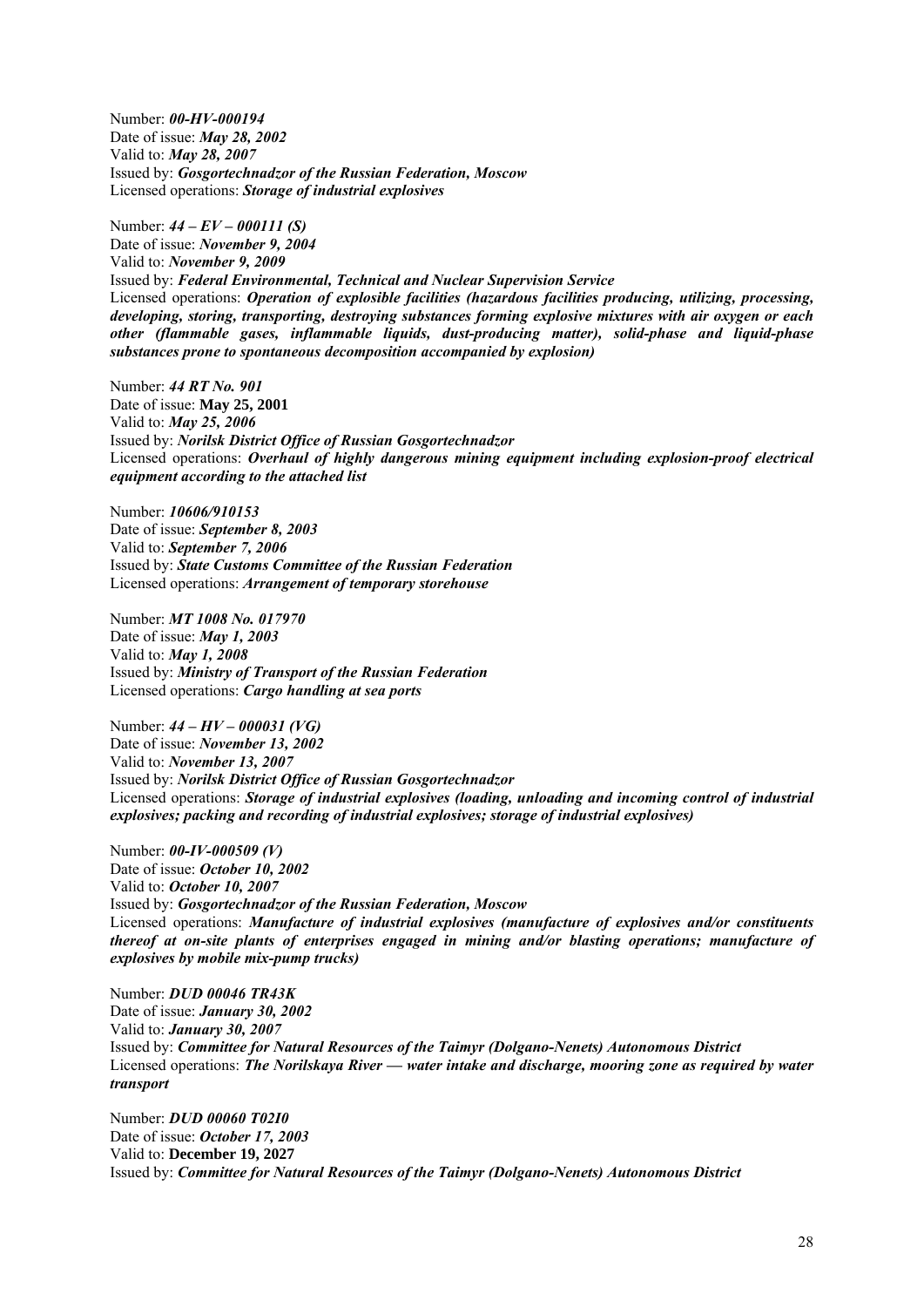Licensed operations: *Potable, service and technical water intake from Samsonkino and Mishkino Lakes and the Three Lake System*

Number: *DUD 00055 TOIVH* Date of issue: *March 19, 2003* Valid to: *March 19, 2008* Issued by: *Committee for Natural Resources of the Taimyr (Dolgano-Nenets) Autonomous District* Licensed operations: *Tikhoye Lake — mining water discharge*

Number: *44 – EP – 000041 (G)* Date of issue: *February 10, 2003* Valid to: *February 10, 2008* Issued by: *Norilsk District Office of Russian Gosgortechnadzor* Licensed operations: *Operation of fire dangerous facilities (underground and open cast mining and processing of mineral deposits prone to self-ignition; operations at other mining facilities involving fire hazard including those unrelated to mining)* 

Number: *44 – EP – 000046 (G)* Date of issue: *March 11, 2003* Valid to: *March 11, 2008* Issued by: *Norilsk District Office of Russian Gosgortechnadzor* Licensed operations: *Operation of fire dangerous facilities (operations at other mining facilities involving fire hazard including those unrelated to mining)* 

Number: *44 – EP – 000047 (G)* Date of issue: *March 11, 2003* Valid to: *March 11, 2008* Issued by: *Norilsk District Office of Russian Gosgortechnadzor* Licensed operations: *Operation of fire dangerous facilities (underground and open cast mining and processing of mineral deposits prone to self-ignition; operations at other mining facilities involving fire hazard including those unrelated to mining)* 

Number: *44 – HV – 000050 (VG)* Date of issue: *March 18, 2003* Valid to: *March 18, 2008* Issued by: *Norilsk District Office of Russian Gosgortechnadzor* Licensed operations: *Storage of industrial explosives (loading, unloading and incoming control of industrial explosives; packing and recording of industrial explosives; storage of industrial explosives)* 

Number: *44 – PV – 000051 (VG)* Date of issue: *March 18, 2003* Valid to: *March 18, 2008* Issued by: *Norilsk District Office of Russian Gosgortechnadzor* Licensed operations: *Application of industrial explosives (gas- and dust-hazardous underground mine and surface blasting (metal and non-metal mining facilities)* 

Number: *44 – PV – 000052 (VG)* Date of issue: *March 21, 2003* Valid to: *March 21, 2008* Issued by: *Norilsk District Office of Russian Gosgortechnadzor* Licensed operations: *Application of industrial explosives (gas- and dust-hazardous underground mine and surface blasting (metal and non-metal mining facilities)* 

Number: *44 – EV – 000055 (VG)* Date of issue: *March 25, 2003* Valid to: *March 25, 2008* Issued by: *Norilsk District Office of Russian Gosgortechnadzor* Licensed operations: *Application of industrial explosives (gas- and dust-hazardous underground mine and surface blasting (metal and non-metal mining facilities)*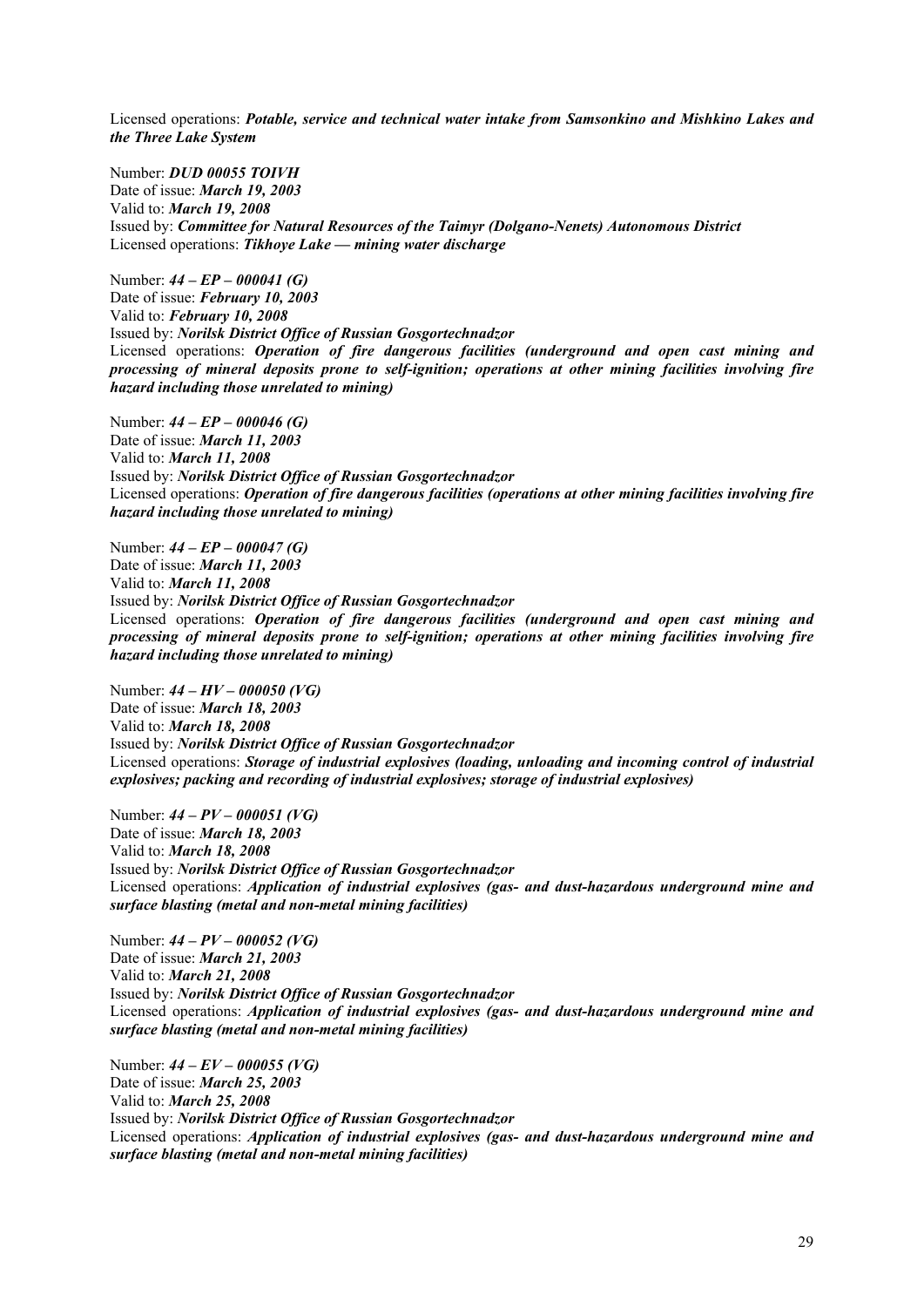Number: *44 – EV – 000056 (VG)* Date of issue: *March 25, 2003* Valid to: *March 25, 2008* Issued by: *Norilsk District Office of Russian Gosgortechnadzor* Licensed operations: *Operation of fire dangerous facilities (operations at other mining facilities involving fire hazard including those unrelated to mining)* 

Number: *DUD 00056 TRIVK* Date of issue: *March 27, 2003* Valid to: *March 27, 2008* Issued by: *Department of Natural Resources and Environment Protection of the Russian Ministry of Natural Resources in the Taimyr (Dolgano-Nenets) Autonomous District* Licensed operations: *Waste water discharge. The Tomulakh River of the Norilo-Pyasina Hydrologic System. Taimyr (Dolgano-Nenets) Autonomous District* 

Number: *DUD 00057 TRTZK* Date of issue: *May 27, 2003* Valid to: *May 27, 2008* Issued by: *Department of Natural Resources and Environment Protection of the Russian Ministry of Natural Resources in the Taimyr (Dolgano-Nenets) Autonomous District* Licensed operations: *Water intake and discharge for power unit cooling as required by water transport. The Yenisei River and boatable tributaries within the Taimyr (Dolgano-Nenets) Autonomous District* 

Number: *DUD 00059 TRTBK* Date of issue: *June 11, 2003* Valid to: *January 30, 2007* Issued by: *Department of Natural Resources and Environment Protection of the Russian Ministry of Natural Resources in the Taimyr (Dolgano-Nenets) Autonomous District* Licensed operations: *As required by water transport operating transport vessels. Without exception. The Talaya, Pyasina, Dudypta, Avam, Agapa, Yangoda, Tarea Rivers, Lama, Melkoye, Pyasino Lakes.* 

Number: *MSK 09516 ME* Date of issue: *December 9, 2002* Valid to: *December 1, 2007* Issued by: *Head Office of Natural Resources and Environment Protection of the Russian Ministry of Natural Resources in the Moscow Region* Licensed operations: *Subsoil right to use groundwater resources within the area 1.3 km to the south-west of the village of Yugino (township of Ozero Beloye), Shatura District, Moscow Region*

Number: *B 348905 No. 2181/2* Date of issue: *October 10, 2005* Valid to: *September 6, 2008* Issued by: *Centre of the Federal Security Service of Russia for Licensing, Certification and State Secret Protection* Licensed operations*: Operations involving information constituting state secret*

Number: *LF/07-4023.1* Date of issue: *April 14, 2003* Valid to: *April 14, 2008* Issued by: *Federal Agency for Government Communications and Information under the President of the Russian Federation* Licensed operations: *Right to perform operations connected with arrangements and/or services in state secret protection*

Number: *LF/07-3672* Date of issue: *February 18, 2003* Valid to: *February 18, 2008* Issued by: *Licensing and Certification Centre of the Federal Agency for Government Communications and Information*  Licensed operations: *Maintenance of encryption systems*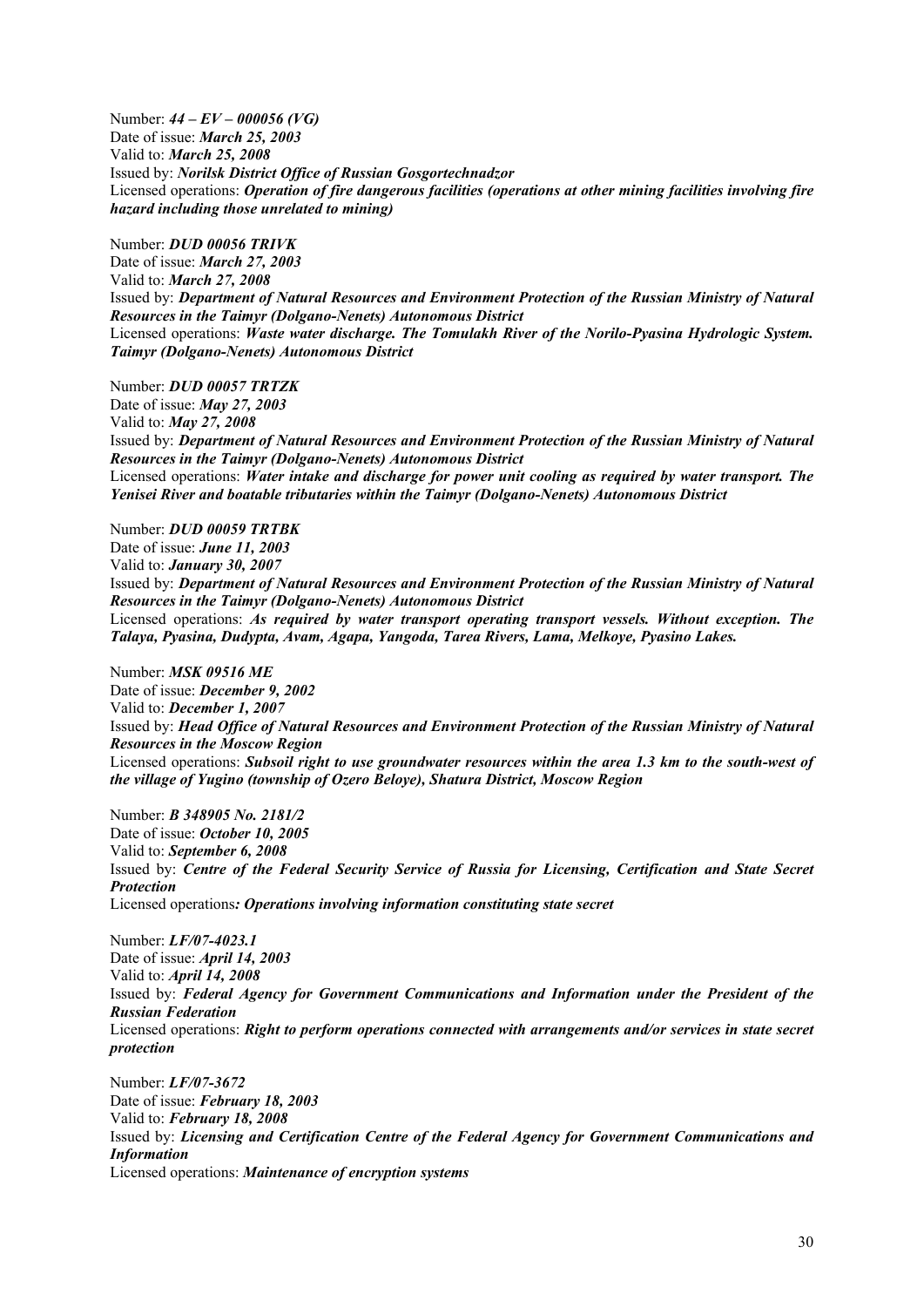Number: *LF/07-3673* Date of issue: *February 18, 2003* Valid to: *February 18, 2008* Issued by: *Licensing and Certification Centre of the Federal Agency for Government Communications and Information*  Licensed operations: *Right to distribute encryption aids*

Number: *LF/07-3674* Date of issue: *February 18, 2003* Valid to: *February 18, 2008* Issued by: *Licensing and Certification Centre of the Federal Agency for Government Communications and Information*  Licensed operations: *Date encryption services*

Number: *GS-6-241-02-26-0-8401005730-000281-2* Date of issue: *May 29, 2003* Valid to: *May 29, 2008* Issued by: *State Committee of the Russian Federation for Construction and Housing and Utilities Complex*  Licensed operations: *Structural engineering of criticality rating I and II according to applicable state standard* 

Number: *GS-6-241-02-27-0-8401005730-000280-2*  Date of issue: *May 29, 2003* Valid to: *May 29, 2008* Issued by: *State Committee of the Russian Federation for Construction and Housing and Utilities Complex*  Licensed operations: *Construction of criticality rating I and II buildings and structures according to applicable state standard* 

Number: *44 – EP – 000063 (G)* Date of issue: *April 8, 2003* Valid to: *April 8, 2008* Issued by: *Norilsk District Office of Russian Gosgortechnadzor*  Licensed operations: *Operation of fire dangerous facilities (operations at other mining facilities involving fire hazard including those unrelated to mining)* 

Number: *44 – EV – 000064 (G)* Date of issue: *April 8, 2003* Valid to: *April 8, 2008* Issued by: *Norilsk District Office of Russian Gosgortechnadzor*  Licensed operations: *Operation of explosible facilities (hazardous facilities developing gas- and dusthazardous underground deposits prone to sudden rock, coal and gas outbursts and rock bumps)*

Number: *44 – EV – 000066 (G)* Date of issue: *April 10, 2003* Valid to: *April 10, 2008* Issued by: *Norilsk District Office of Russian Gosgortechnadzor*  Licensed operations: *Operation of explosible facilities (hazardous facilities developing gas- and dusthazardous underground deposits prone to sudden rock, coal and gas outbursts and rock bumps)*

Number: *44 – EP – 000067 (G)* Date of issue: *April 10, 2003* Valid to: *April 10, 2008* Issued by: *Norilsk District Office of Russian Gosgortechnadzor*  Licensed operations: *Operation of fire dangerous facilities (underground and open cast mining and processing of mineral deposits prone to self-ignition; operations at other mining facilities involving fire hazard including those unrelated to mining)* 

Number: *44 – EP – 000068 (G)* Date of issue: *April 10, 2003* Valid to: *April 10, 2008*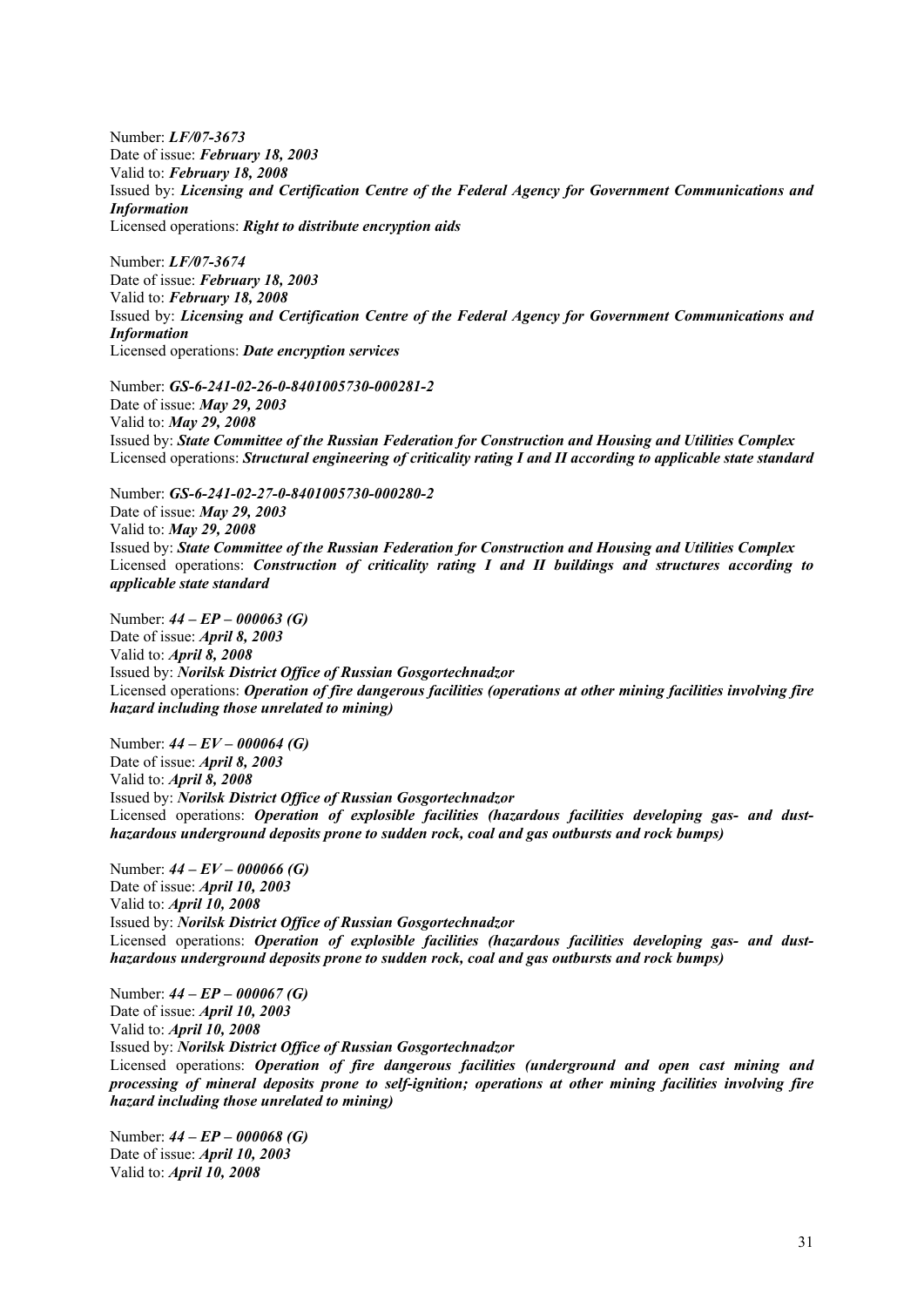Issued by: *Norilsk District Office of Russian Gosgortechnadzor* 

Licensed operations: *Operation of fire dangerous facilities (underground and open cast mining and processing of mineral deposits prone to self-ignition; operations at other mining facilities involving fire hazard including those unrelated to mining)* 

Number: *44 – EV – 000073 (G)* Date of issue: *May 19, 2003* Valid to: *May 19, 2008* Issued by: *Norilsk District Office of Russian Gosgortechnadzor*  Licensed operations: *Operation of explosible facilities (hazardous facilities developing gas- and dusthazardous underground deposits prone to sudden rock, coal and gas outbursts and rock bumps)*

Number: *44 – EV – 000074 (G)* Date of issue: *May 19, 2003* Valid to: *May 19, 2008* Issued by: *Norilsk District Office of Russian Gosgortechnadzor*  Licensed operations: *Operation of fire dangerous facilities (underground and open cast mining and processing of mineral deposits prone to self-ignition; operations at other mining facilities involving fire hazard including those unrelated to mining)* 

Number: *44 – EV – 000078 (GK)* Date of issue: *July 15, 2003* Valid to: *July 15, 2008* Issued by: *Norilsk District Office of Russian Gosgortechnadzor* Licensed operations: *Operation of explosible facilities (hazardous facilities employing equipment at excess pressure over 0.07 MPa or water heating temperature over 115<sup>°</sup> C)* 

Number: *44-EV-000079 (K)* Date of issue: *August 12, 2003* Valid to: *August 12, 2008*  Issued by: *Norilsk District Office of Russian Gosgortechnadzor* Licensed operations: *Operation of explosible facilities (hazardous facilities employing equipment at excess pressure over 0.07 MPa or water heating temperature over 115<sup>°</sup> C)* 

Number: *44 – EV –000080 (GK)* Date of issue: *August 20, 2003* Valid to: *August 20, 2008* Issued by: *Norilsk District Office of Russian Gosgortechnadzor* Licensed operations: *Operation of explosible facilities (hazardous facilities employing equipment at excess pressure over 0.07 MPa or water heating temperature over 115<sup>°</sup> C)* 

Number: *44 – EV – 000081 (GK)* Date of issue: *August 20, 2003* Valid to: *August 20, 2008* Issued by: *Norilsk District Office of Russian Gosgortechnadzor* Licensed operations: *Operation of explosible facilities (hazardous facilities employing equipment at excess pressure over 0.07 MPa or water heating temperature over 115<sup>°</sup> C)* 

Number: *44 – EV – 000083 (GK)* Date of issue: *August 29, 2003* Valid to: *August 29, 2008* Issued by: *Norilsk District Office of Russian Gosgortechnadzor*  Licensed operations: *Operation of explosible facilities (hazardous facilities employing equipment at excess pressure over 0.07 MPa or water heating temperature over 115<sup>°</sup> C)* 

Number: *44 – EV – 000084 (GK)* Date of issue: *August 29, 2003* Valid to: *August 29, 2008* Issued by: *Norilsk District Office of Russian Gosgortechnadzor*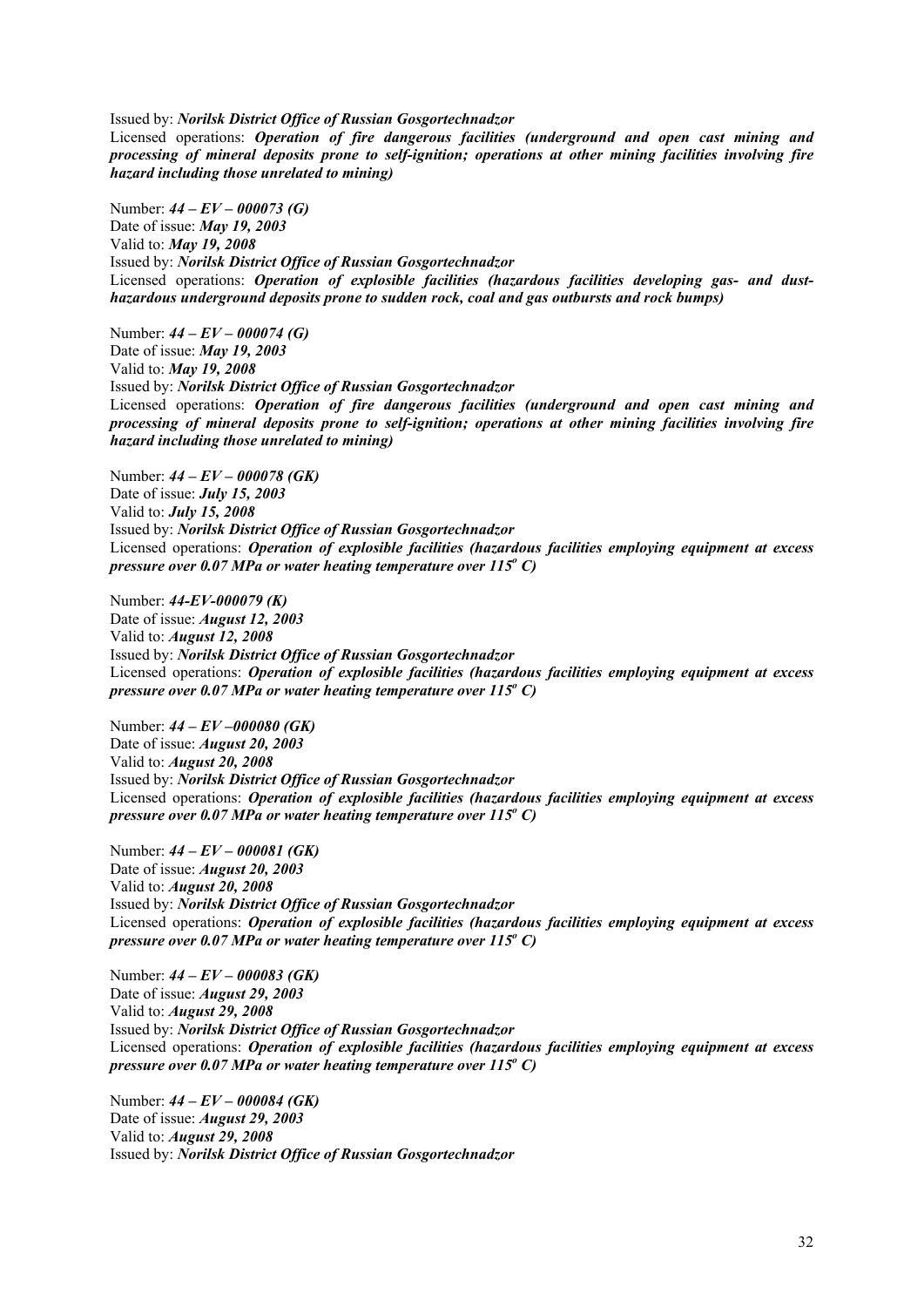Licensed operations: *Operation of explosible facilities (hazardous facilities employing equipment at excess pressure over 0.07 MPa or water heating temperature over 115<sup>°</sup> C)* 

Number: *PRB No. 009056* Date of issue: *August 20, 2003* Valid to: *August 20, 2008* Issued by: *State Fishery Committee of the Russian Federation "Yeniseirybvod"* Licensed operations: *Commercial fishery employing boats with outboard motors*

Number: *DUD 00171 TP* Date of issue: *May 15, 2003* Valid to: *June 1, 2006 Committee for Natural Resources of the Taimyr (Dolgano-Nenets) Autonomous District* Licensed operations: *Geological survey of the Kamenski limestone show*

Number: *KYaK 71582 No. PG – 84 – 18/1* Date of issue: **July 15, 2003** Valid to: *July 15, 2008* Issued by: *Krasnoyarsk Branch of the Russian Transport Inspectorate* Licensed operations: *Cargo carriage by inland water transport (by the Yenisei River downstream the port of Igarka)*

Number: *KYaK 71583 No. PG – 84 – 19/1* Date of issue: **July 15, 2003** Valid to: *July 15, 2008* Issued by: *Krasnoyarsk Branch of the Russian Transport Inspectorate* Licensed operations: *Cargo carriage by inland water transport (the Norilo-Pyasina Hydrologic System, according to the Russian River Craft Register)*

Number: *KYaK 71584 No. PG – 84 – 7/1* Date of issue: **July 15, 2003** Valid to: *July 15, 2008* Issued by: *Krasnoyarsk Branch of the Russian Transport Inspectorate* Licensed operations: *Passenger carriage by inland water transport (by the Yenisei River downstream the port of Igarka)*

Number: *KYaK 71585 No. PG – 84 – 8/1* Date of issue: **July 15, 2003** Valid to: *July 15, 2008* Issued by: *Krasnoyarsk Branch of the Russian Transport Inspectorate* Licensed operations: *Passenger carriage by inland water transport (the Norilo-Pyasina Hydrologic System, according to the Russian River Craft Register)*

Number: *RVM – 0232* Date of issue: *May 19, 2003* Valid to: *May 20, 2008* Issued by: *Russian Ammunition Agency* Licensed operations: *Distribution of industrial explosives: explosives and relating products and primers*

Number: *44 – EV – 000087 (K)* Date of issue: *September 24, 2003* Valid to: *September 24, 2008* Issued by: *Norilsk District Office of Russian Gosgortechnadzor* Licensed operations: *Operation of explosible facilities (hazardous facilities employing equipment at excess pressure over 0.07 MPa or water heating temperature over 115<sup>°</sup> C)* 

Number: *44 – EV – 000088 (GK)* Date of issue: *November 5, 2003* Valid to: *November 5, 2008* Issued by: *Norilsk District Office of Russian Gosgortechnadzor*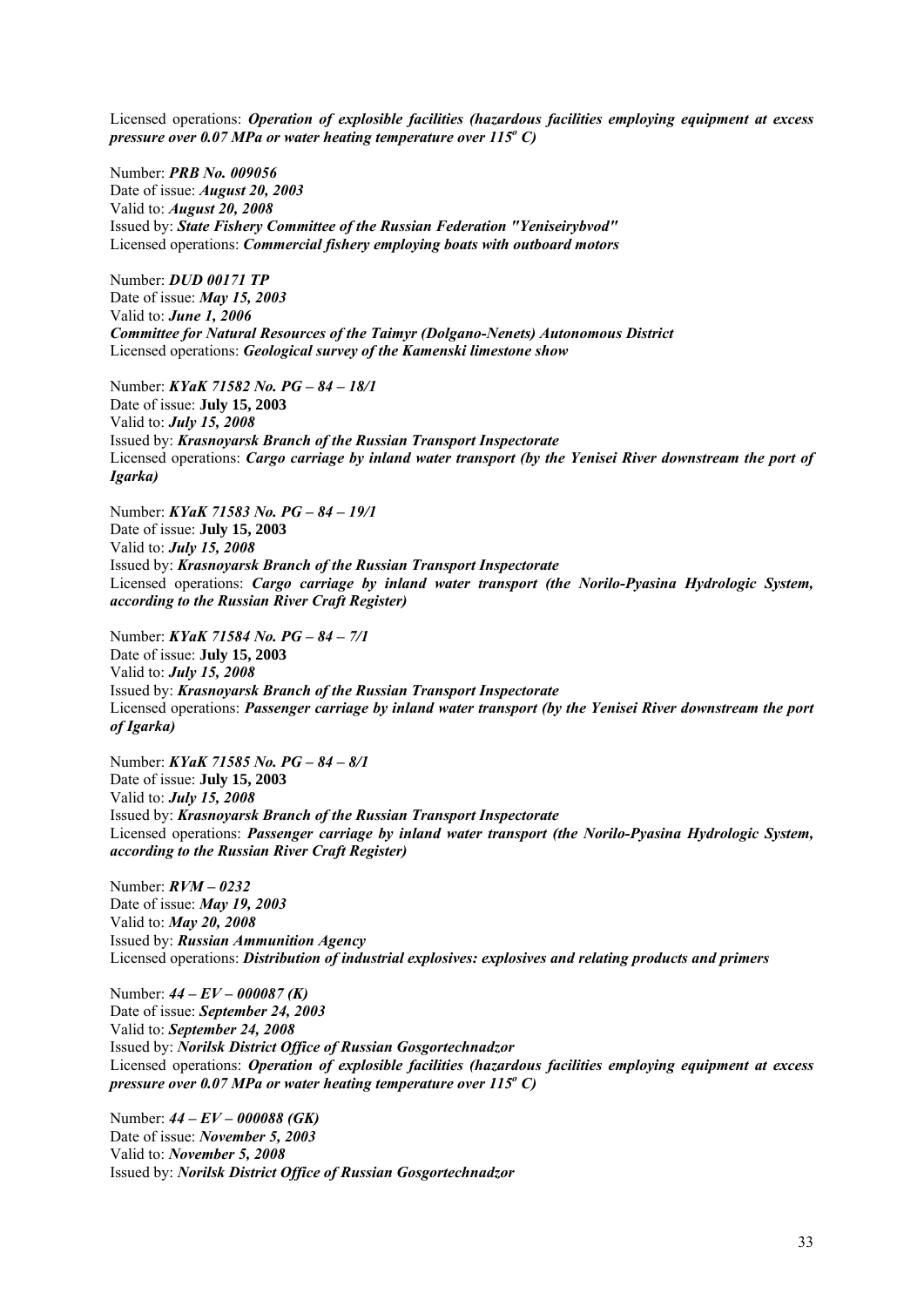Licensed operations: *Operation of explosible facilities (hazardous facilities employing equipment at excess pressure over 0.07 MPa or water heating temperature over 115<sup>°</sup> C)* 

Number: *44 – EV – 000090 (KS)* Date of issue: *November 5, 2003* Valid to: *November 5, 2008* Issued by: *Norilsk District Office of Russian Gosgortechnadzor* Licensed operations: *Operation of explosible facilities (hazardous facilities producing, utilizing, processing, developing, storing, transporting, destroying substances forming explosive mixtures with air oxygen or each other (flammable gases, inflammable liquids, dust-producing matter), solid-phase and liquid-phase substances prone to spontaneous decomposition accompanied by explosion; employing equipment at excess pressure over 0.07 MPa or water heating temperature over 115<sup>°</sup>C)* 

Number: *44 – DG – 000091 (S)* Date of issue: *November 5, 2003* Valid to: *November 5, 2008* Issued by: *Norilsk District Office of Russian Gosgortechnadzor* Licensed operations: *Operation of gas distribution networks (maintenance, repair and reconstruction of gas pipelines and other facilities required for operation of gas distribution networks)* 

Number: *DUD 00058 TRIVK* Date of issue: *May 29, 2003* Valid to: *May 29, 2008* Issued by: *Committee for Natural Resources of the Taimyr (Dolgano-Nenets) Autonomous District* Licensed operations: *Waste water discharge into the Norilskaya River*

Number: *Series A No. 130511 Registration No. 863* Date of issue: *December 23, 2003* Valid to: *December 22, 2007* Issued by: *Department of Basic Vocational Education, Administration of the Krasnoyarsk Territory* Licensed operations: *Educational activities based on training programs attached to the license*

Number: *44 – HV – 000099 (V)* Date of issue: *March 30, 2004* Valid to: *March 30, 2009* Issued by: *Norilsk District Office of Russian Gosgortechnadzor* Licensed operations: *Storage of industrial explosives (loading, unloading and incoming control of industrial explosives; packing and recording of industrial explosives; storage of industrial explosives)* 

Number: *44-EV-000102 (S)* Date of issue: *June 28, 2004* Valid to: *June 28, 2009* Issued by: *Federal Technical Supervision Service* Licensed operations: *Operation of explosible facilities (hazardous facilities producing, utilizing, processing, developing, storing, transporting, destroying substances forming explosive mixtures with air oxygen or each other (flammable gases, inflammable liquids, dust-producing matter), solid-phase and liquid-phase substances prone to spontaneous decomposition accompanied by explosion)* 

Number: *44-EV-000103 (M)* Date of issue: *June 28, 2004* Valid to: *June 28, 2009* Issued by: *Federal Technical Supervision Service* Licensed operations: *Operation of explosible facilities (hazardous facilities producing ferrous and non-ferrous melt and relating alloys at plants with a charge load of at least 100 kg)*

Number: *44-EH-000104 (M)* Date of issue: *June 28, 2004* Valid to: *June 28, 2009* Issued by: *Federal Technical Supervision Service*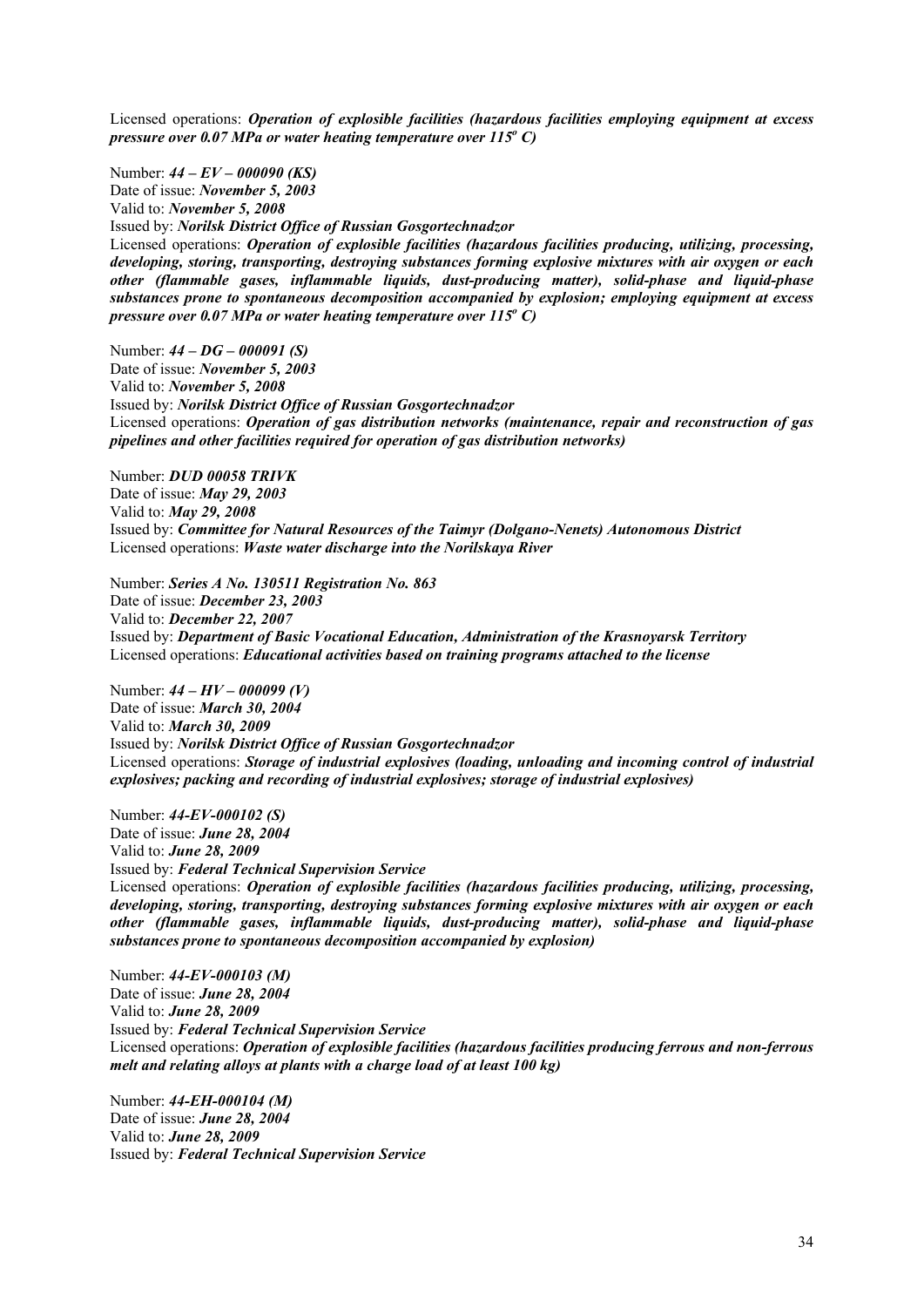Licensed operations: *Operation of chemically hazardous facilities (hazardous facilities producing, utilizing, processing, developing, storing, transporting, destroying toxic substances capable of killing exposed living organisms and having properties described in paragraph 1, Schedule 1 to Federal Law No. 116-FZ "On Industrial Safety of Hazardous Production Facilities")* 

Number: *44-EH-000109 (K)* Date of issue: *July 30, 2004* Valid to: *July 30, 2009* Issued by: *Federal Technical Supervision Service* Licensed operations: *Operation of explosible facilities (hazardous facilities employing equipment at excess pressure over 0.07 MPa or water heating temperature over 115<sup>°</sup> C)* 

Number: *84 M/04/0001/L* Date of issue: *April 15, 2004* Valid to: *April 15, 2009* Issued by: *Department of Natural Resources and Environment Protection of the Russian Ministry of Natural Resources in the Taimyr (Dolgano-Nenets) Autonomous District* Licensed operations: *Hazardous waste handling*

Number: *Series TO No. 000025 Registration No. 16* Date of issue: *June 2, 2004* Valid to: *June 2, 2009* Issued by: *Health Administration, Taimyr Autonomous District* Licensed operations: *Providing medical services: predoctor care; sanatorium care; other works and services* 

Number: *2/08558* Date of issue: *June 24, 2004* Valid to: *June 24, 2009* Issued by: *Head Office of the State Fire-Fighting Service* Licensed operations: *Installation, repair and maintenance of fire safety aids in buildings and structures (fire proofing of materials, products and structures; fire extinguisher maintenance)*

Number: *00 – DE – 002992 (K)* Date of issue: *June 24, 2004* Valid to: *June 24, 2009* Issued by: *Federal Technical Supervision Service* Licensed operations: *Performance of industrial safety surveys (examination of technical devices operated by hazardous production facilities)*

Number: *44 – EV – 000110 (K)* Date of issue: *October 25, 2004* Valid to: *October 25, 2009* Issued by: *Federal Environmental, Technical and Nuclear Supervision Service* Licensed operations: *Operation of explosible facilities (hazardous facilities employing equipment at excess pressure over 0.07 MPa or water heating temperature over 115<sup>°</sup> C)* 

Number: *44 – DG – 000112 (S)* Date of issue: *November 9, 2004* Valid to: *November 9, 2009* Issued by: *Federal Environmental, Technical and Nuclear Supervision Service* Licensed operations: *Operation of gas distribution networks (maintenance, repair and reconstruction of gas pipelines and other facilities required for operation of gas distribution networks)* 

Number: *44 – EV – 000117 (K)* Date of issue: *November 29, 2004* Valid to: *November 29, 2009* Issued by: *Federal Environmental, Technical and Nuclear Supervision Service* Licensed operations: *Operation of explosible facilities (hazardous facilities employing equipment at excess*  pressure over 0.07 MPa or water heating temperature over 115<sup>°</sup> C)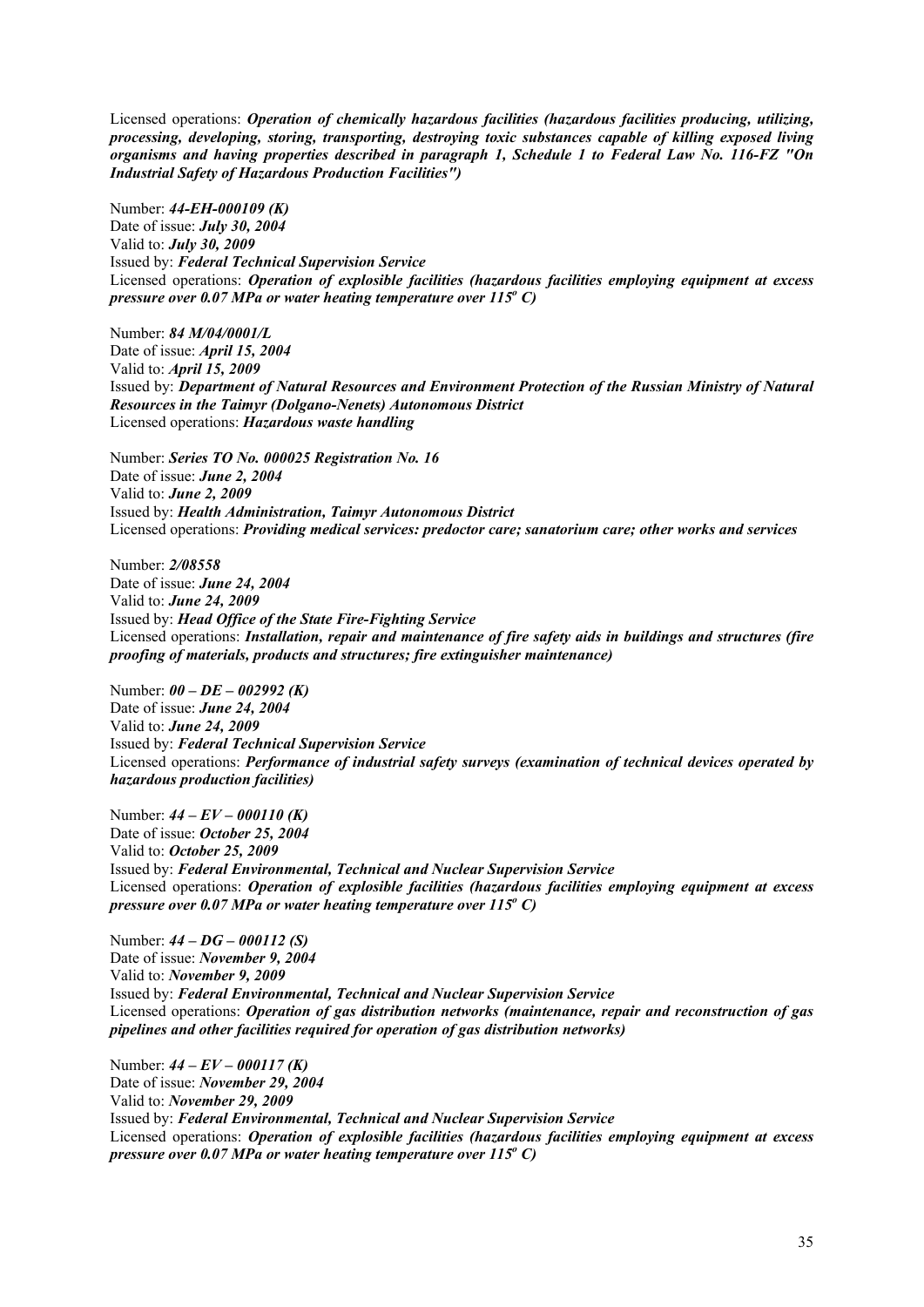Number: *21 – LTs* Date of issue: *December 10, 2004* Valid to: *December 10, 2009* Issued by: *Department of Industry, Power Industry, Transport and Communications, Administration of the Krasnoyarsk Territory* Licensed operations: *Procurement, processing and marketing of non-ferrous scrap*

Number: *27 – LCh* Date of issue: *December 10, 2004* Valid to: *December 10, 2009* Issued by: *Department of Industry, Power Industry, Transport and Communications, Administration of the Krasnoyarsk Territory* Licensed operations: *Procurement, processing and marketing of ferrous scrap*

Number: *DUD 00077 TO2IO* Date of issue: *January 20, 2005* Valid to: *January 20, 2008* Issued by: *Department of Natural Resources and Environment Protection of the Russian Ministry of Natural Resources in the Taimyr (Dolgano-Nenets) Autonomous District* Licensed operations: *Fresh water intake from and waste water discharge into Podkamennoye Lake*

Number: *DUD 00072 TVEZK* Date of issue: *September 6, 2004* Valid to: *September 6, 2007* Issued by: *Department of Natural Resources and Environment Protection of the Russian Ministry of Natural Resources in the Taimyr (Dolgano-Nenets) Autonomous District* Licensed operations: *Water intake from and discharge into the Kharaelakh water storage*

Number: *DUD 00073 TVEZK* Date of issue: *September 8, 2004* Valid to: *September 8, 2009* Issued by: *Department of Natural Resources and Environment Protection of the Russian Ministry of Natural Resources in the Taimyr (Dolgano-Nenets) Autonomous District* Licensed operations: *Waste water discharge into the Yergalakh River*

Number: *DUD 00076 TR2IO* Date of issue: *December 29, 2004* Valid to: *December 29, 2007* Issued by: *Department of Natural Resources and Environment Protection of the Russian Ministry of Natural Resources in the Taimyr (Dolgano-Nenets) Autonomous District* Licensed operations: *Water intake from the Norilskaya River for own consumption, water supply of cities and outside consumers within the Norilsk Industrial Region*

Number: *HN – 70 – 000125 (N)* Date of issue: *March 21, 2005* Valid to: *March 21, 2010* Issued by: *Technical and Environmental Inspection Branch of Rostechnadzor in the Taimyr (Dolgano-Nenets) Autonomous District* Licensed operations: *Storage of oil, gas and petroleum and gas products (filling and discharge of oil and petroleum products, storage operations (acceptance, pumping and withdrawal)*

Number: *G 770738 No. 210-V* Date of issue: *March 2, 2005* Valid to: *March 1, 2010* Issued by: *Veterinary Department, Administration of the Krasnoyarsk Territory* Licensed operations: *Production of disinfectants*

Number: *84 – 01 – 000006* Date of issue: *January 13, 2005* Valid to: *January 13, 2010*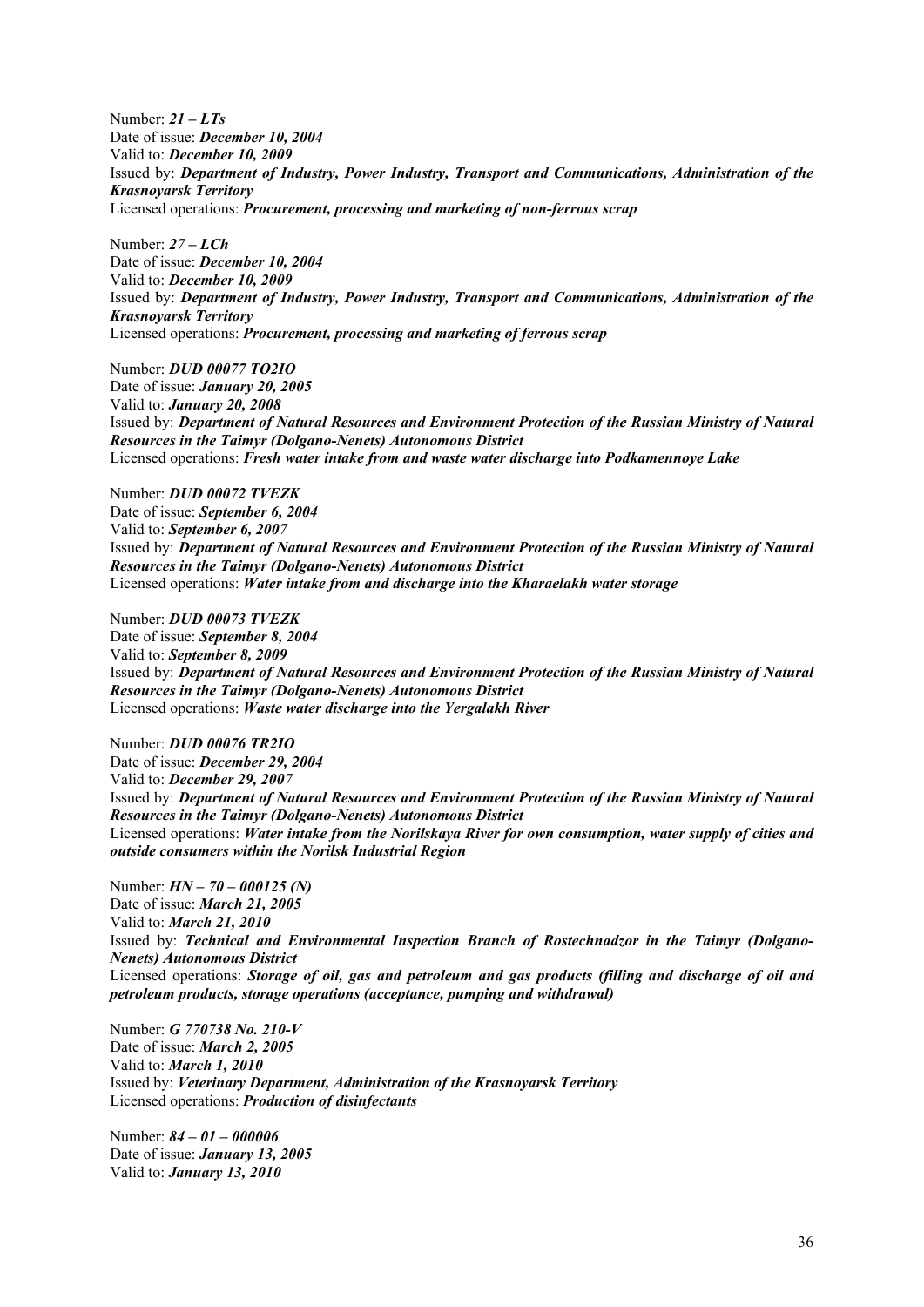Issued by: *Federal Agency for Supervision of Health Care and Social Development* Licensed operations: *Providing medical services in: predoctor care; outpatient care; sanatorium therapy; other works and services*

Number: *DUD 00176 TP* Date of issue: *January 25, 2005* Valid to: *December 31, 2007* Issued by: *Office of the Federal Real Estate Register in the Taimyr Autonomous District* Licensed operations: *Mineral (limestone) exploration and appraisal within the Ust-Kamenskaya area*

Number: *B 346650 Registration No. 2181* Date of issue: *September 6, 2005* Valid to: *September 6, 2008* Issued by: *Centre of the Federal Security Service of Russia for Licensing, Certification and State Secret Protection* Licensed operations*: Operations involving information constituting state secret* 

Number: *B 348502 Registration No. 2182* Date of issue: *September 6, 2005* Valid to: *May 8, 2006* Issued by: *Centre of the Federal Security Service of Russia for Licensing, Certification and State Secret Protection* Licensed operations*: Operations connected with arrangements and/or services in state secret protection* 

Number: *DUD 00079 TRTZK*  Date of issue: *March 20, 2005*  Valid to: *March 20, 2010* Issued by: *Department of Natural Resources and Environment Protection of the Russian Ministry of Natural Resources in the Taimyr (Dolgano-Nenets) Autonomous District* Licensed operations: *Satisfaction of water transport needs – navigation of MV Medeya, MV Energetik, MV Lot (rivers of Yenisei and Dudinka)*

Number: *DUD 00081 TRIVK*  Date of issue: *April 22, 2005*  Valid to: *April 22, 2008* Issued by: *Department of Natural Resources and Environment Protection of the Russian Ministry of Natural Resources in the Taimyr (Dolgano-Nenets) Autonomous District* Licensed operations: *Waste water disposal into the Yenisei River* 

Number: *DUD 00085 BRDBV*  Date of issue: *June 21, 2005*  Valid to: *June 21, 2015* Issued by: *Department of Natural Resources and Environment Protection of the Russian Ministry of Natural Resources in the Taimyr (Dolgano-Nenets) Autonomous District*  Licensed operations: *Mining operations (sand recovery at sand pits of "Island of Seredysh" in the bed of the river of Yenisei)* 

Number: *EV - 70 - 000168 (К)*  Date of issue: *October 27, 2005*  Valid to: *October 27, 2010* Issued by: *Natural Resources Committee of the Taimyr Autonomous District*  Licensed operations: *Operation of explosible facilities (hazardous facilities employing equipment at excess*  pressure over 0.07 MPa or water heating temperature over 115<sup>o</sup> C)

3.2.7. Joint ventures

*The Issue is not engaged in any joint ventures.* 

3.2.8. Additional requirements to issuers being joint stock investment funds or insurers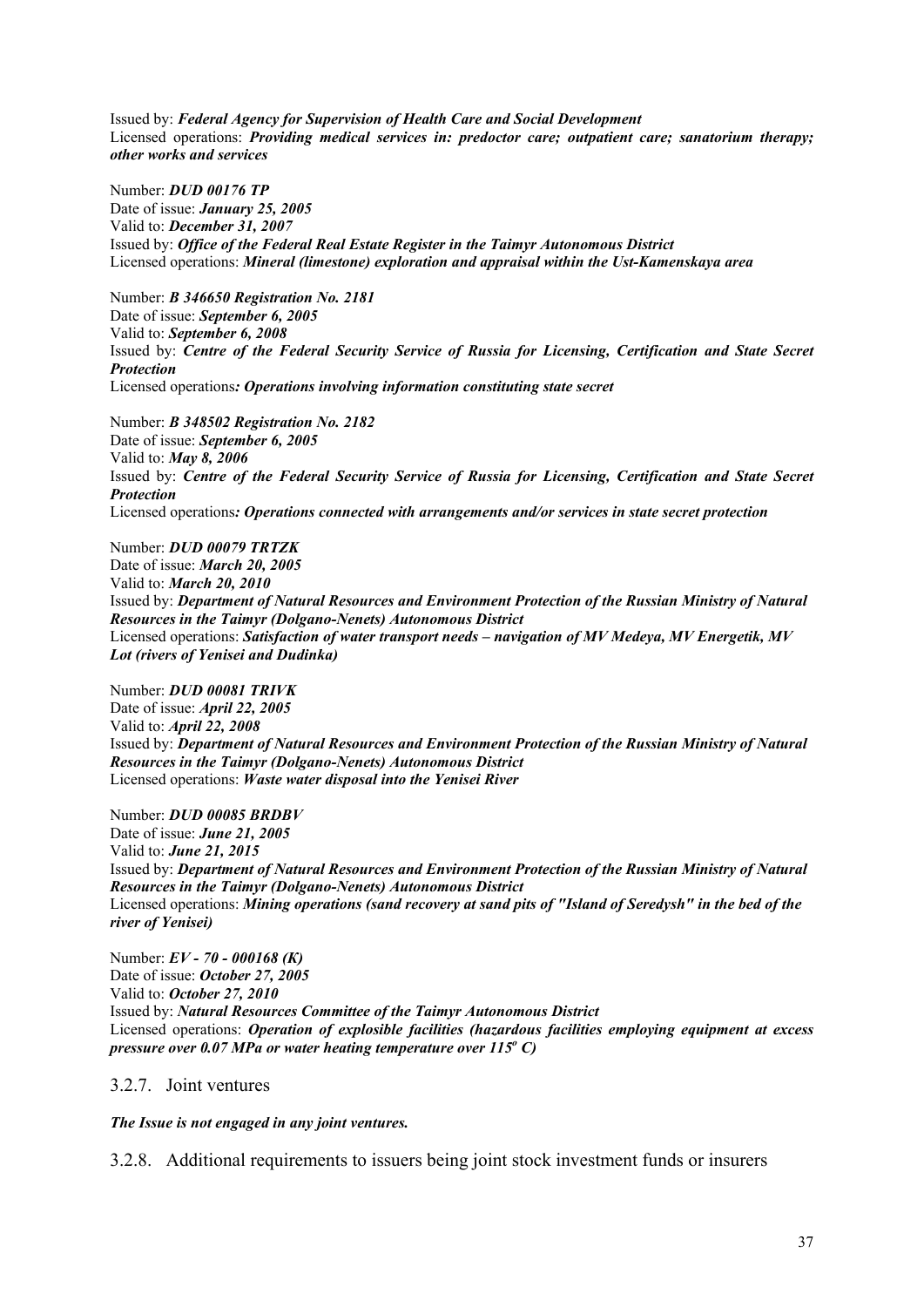To be left blank

# 3.2.9. Additional requirements to issuers basically engaged in mining operations

# **a) Mineral resources**

Mining

| Mine                                     | Mine type          | $Ore^{(1)}$                        |  |  |
|------------------------------------------|--------------------|------------------------------------|--|--|
| <b>Polar Division</b>                    |                    |                                    |  |  |
| Oktyabrskoye ore deposit                 |                    | Copper-nickel                      |  |  |
| "Oktvabrski"                             | <b>Underground</b> | High-grade,<br>cupreous,           |  |  |
|                                          |                    | disseminated                       |  |  |
| "Taimyrski"                              | <b>Underground</b> | <b>High-grade and cupreous</b>     |  |  |
| Talnakhskoye ore deposit                 |                    |                                    |  |  |
| "Talnakhskoye" Mine Group <sup>(2)</sup> |                    | Copper-nickel                      |  |  |
| "Komsomolski"                            | <b>Underground</b> | High-grade,<br>cupreous,           |  |  |
|                                          |                    | disseminated                       |  |  |
| "Mayak"                                  | <b>Underground</b> | <b>High-grade and disseminated</b> |  |  |
| "Skalisty"                               | <b>Underground</b> | High-grade                         |  |  |
| "Norilsk 1" ore deposit                  |                    | Copper-nickel                      |  |  |
| "Medvezhi Ruchei"                        | Open-cut           | Disseminated                       |  |  |
| "Zapolyarny"                             | <b>Underground</b> | Disseminated                       |  |  |
| <b>Kola Division</b>                     |                    |                                    |  |  |
| "Zhdanovskoye" ore deposit               |                    | Copper-nickel                      |  |  |
| "Tsentralny"                             | Open-cut           | Disseminated                       |  |  |
| "Severny-Gluboki"                        | <b>Underground</b> | Disseminated                       |  |  |
| "Zapolyarnoye" ore deposit               |                    | Copper-nickel                      |  |  |
| "Severny"                                | <b>Underground</b> | Disseminated                       |  |  |
| Kotselvaara and Semiletka ore            |                    |                                    |  |  |
| deposit                                  |                    |                                    |  |  |
| "Kaula-Kotselvaara"                      | <b>Underground</b> | Disseminated                       |  |  |
| ZAO "Polyus"                             |                    |                                    |  |  |
| "Olimpiadinskoye"                        | Open-cut           | Sulfide and oxidized               |  |  |

*Notes:* 

- **(1) High-grade ore is high in non-ferrous and precious metal content while cupreous ore has a high copper-to-nickel ratio.**
- **(2) In 2003 "Mayak", "Skalisty" and "Komsomolski" mines were incorporated into the "Talnakhskoye" mine group. "Komsomolski" mine is also mining ore at the Oktyabrskoye ore deposit.**

*Ore and mineral deposits as of December 31, 2004 are given as certified by the independent audit performed by Micon International Co. Ltd. according to internationally accepted principles of the Australasian Code for Reporting of Identified Mineral Resources and Ore (JORC Code). For the first time the audit findings include substantial gold deposits described in this Report. As of December 31, 2004 the proved and probable reserves of the Talnakhskoye ore field at Taimyr and the Zhdanovskoye deposit on the Kola Peninsula showed 399 mln t of ore containing 6.02 mln t of nickel, 9.02 mln t of copper and 2.68 mln troy ounces of gold. A detailed breakdown of the audited reserves is given in the table below.* 

*In the course of the audit Micon International reviewed all aspects of the estimation of reserves on the Taimyr and the Kola Peninsulas such as geological survey including the methods of geological data collection and deposit location by drilling and sampling as well as the methods of reserves estimation and classification. The auditor interviewed officers in charge of every mine and every unit involved in the audit and inspected operating mines, ancillary geological facilities and analytical laboratories. Micon also studied drilling techniques and relating equipment, the core log and sampling techniques, methods of chemical analysis and quality control applied to check the drilling sample database.* 

*Micon thoroughly inspected reserve estimation logs and techniques metal volume and content estimation and checked some of the estimates. Additionally, Micon reevaluated mineral resources of the ore zones within*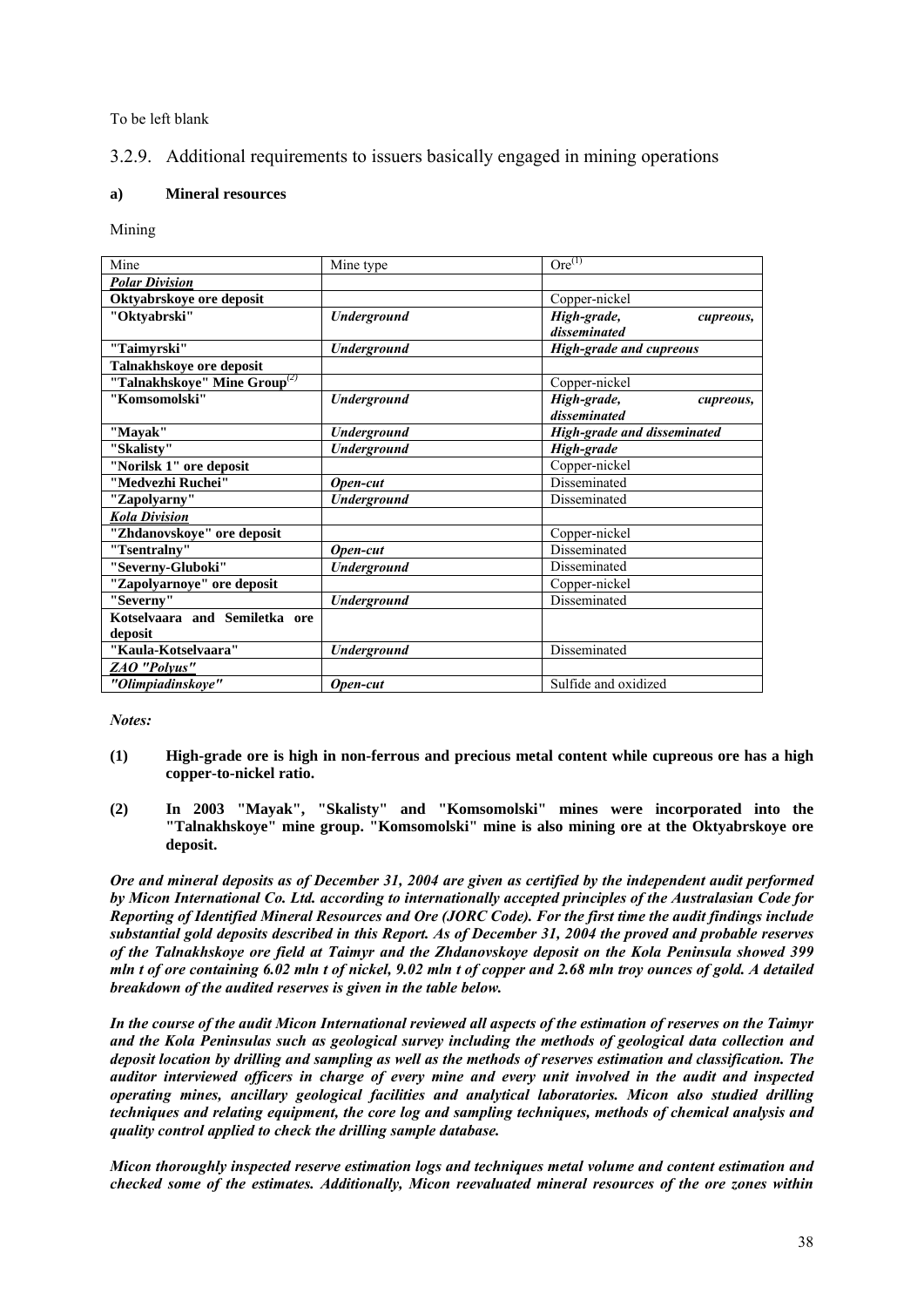*"Oktyabrski", "Taimyrski", "Komsomolski", "Skalistaya" and "Gluboki" mines of the Talnakhski mine group at Taimyr and the Central Ore Vein of the Zhdanovskoye deposit on the Kola Peninsula. The results obtained by Micon were compared with the recorded reserves of each of the inspected ore zones. No material differences between the results and the Company's accounts were discovered.* 

*It has already been noted that gold deposit data is disclosed for the first time resulting from the Company's efforts to improve transparency. Platinum metal data is also being prepared for disclosure. On March 3, 2005 the Russian President signed a decree deleting information on platinum metal reserves, mining, distribution and consumption from the list of information constituting state secret. It is expected that in Quarter I 2006 information on platinum metal reserves of the deposits developed by the Company and field reserves not included in the last audit will also be published.*

*Ore and mineral reserves of the Talnakhski ore deposit and the Zhdanovskoye deposit as of December 31, 2004(1)* 

(*mln t or as indicated*)

| Deposit and mine                                                                         | Ore type                   | Volume <sup>(</sup><br>2)           | Metal content <sup><math>(2)</math></sup> |                   |                   |                         |                 |                           |
|------------------------------------------------------------------------------------------|----------------------------|-------------------------------------|-------------------------------------------|-------------------|-------------------|-------------------------|-----------------|---------------------------|
|                                                                                          |                            | mln t                               | $%$ Ni                                    | $%$ Cu            | g/t Au            | thou t                  | thou t          | mln oz                    |
|                                                                                          |                            |                                     |                                           |                   |                   | Ni                      | Cu              | Au                        |
| Talnakhski ore deposit <sup>(3)</sup><br>Proved and probable ore reserves <sup>(4)</sup> |                            |                                     |                                           |                   |                   |                         |                 |                           |
|                                                                                          |                            |                                     |                                           |                   |                   |                         |                 |                           |
| Oktyabrski                                                                               | High-<br>grade             | 41,091                              | 2.54                                      | 5.10              | 0.43              | 1,045                   | 2,094           | 0.6                       |
|                                                                                          | Cupreou                    | 56,489                              | 1.07                                      | 4.83              | 0.71              | $\overline{605}$        | 2,727           | 1.3                       |
|                                                                                          | $\mathbf S$                |                                     |                                           |                   |                   |                         |                 |                           |
|                                                                                          | <b>Total</b>               | 97,580                              | 1.69                                      | 4.94              | 0.59              | 1,649                   | 4,822           | 1.8                       |
| Taimyrski                                                                                | High-<br>grade             | 79,690                              | 2.47                                      | 2.74              | 0.13              | 1,972                   | 2,185           | 0.3                       |
|                                                                                          | Cupreou<br>${\bf S}$       | 396                                 | 0.62                                      | 1.69              | 0.30              | $\overline{2}$          | $\overline{7}$  | $\overline{0}$            |
|                                                                                          | <b>Total</b>               | 80,086                              | 2.47                                      | 2.74              | 0.13              | 1,974                   | 2,192           | 0.3                       |
| Komsomolski                                                                              | High-<br>grade             | 2,000                               | 3.11                                      | 2.88              | 0.18              | 62                      | 58              | $\Omega$                  |
|                                                                                          | Cupreou<br>${\bf S}$       | 20,619                              | 0.61                                      | 2.08              | 0.47              | 126                     | 429             | $\overline{0.3}$          |
|                                                                                          | <b>Total</b>               | 22,619                              | 0.83                                      | 2.15              | 0.45              | 188                     | 487             | 0.3                       |
| Mayak                                                                                    | Dissemi<br>nated           | 407                                 | 0.73                                      | 1.45              | 0.33              | $\overline{3}$          | 6               | $\overline{0}$            |
| Skalistaya                                                                               | High-<br>grade             | 37,570                              | 3.03                                      | 2.72              | 0.14              | 1,137                   | 1,024           | 0.2                       |
| <b>Total</b>                                                                             | High-<br>grade             | 160,351                             | 2.63                                      | 3.34              | 0.21              | 4.215                   | 5,361           | 1.1                       |
| Total                                                                                    | <b>Cupreo</b><br><b>us</b> | 77,503                              | 0.95                                      | 4.08              | 0.64              | 733                     | 3,163           | $\overline{1.6}$          |
| Total                                                                                    | <b>Dissemi</b><br>nated    | 407                                 | 0.73                                      | 1.45              | 0.33              | $\overline{\mathbf{3}}$ | $\overline{6}$  | $\overline{\mathbf{0}}$   |
| Total proved and probable<br>reserves                                                    |                            | 238,261                             | 2.08                                      | 3.58              | $\overline{0.35}$ | 4,951                   | 8,530           | 2.7                       |
| Measured and indicated mineral resources                                                 |                            |                                     |                                           |                   |                   |                         |                 |                           |
|                                                                                          | High-<br>grade             | 21,391                              | 4.22                                      | 6.00              | 0.49              | 903                     | 1,282           | 0.3                       |
|                                                                                          | Cupreou<br>S               | $\overline{314}$                    | 0.35                                      | 3.09              | 0.00              | $\overline{1}$          | $\overline{10}$ | $\overline{0}$            |
|                                                                                          | Dissemi<br>nated           | 1,397,08<br>7                       | 0.52                                      | 1/03              | 0.19              | 7,234                   | 14,457          | 8.5                       |
| Total measured and indicated<br>resources                                                |                            | 1,418,79<br>$\overline{\mathbf{c}}$ | 0.57                                      | $\overline{1.11}$ | 0.19              | 8,138                   | 15,749          | $\overline{\mathbf{8.9}}$ |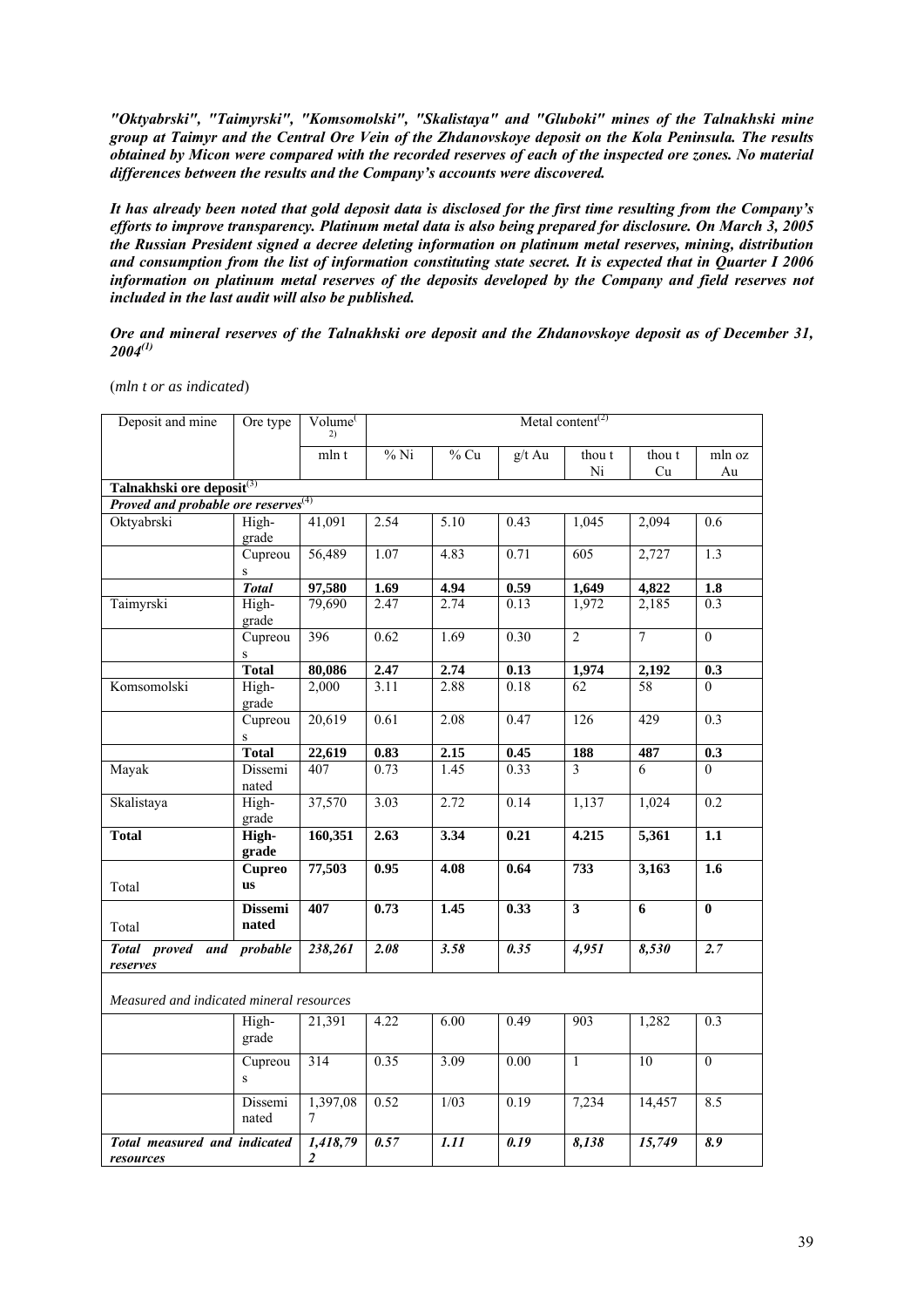| Inferred mineral resources                          |                  |         |      |             |      |       |       |     |
|-----------------------------------------------------|------------------|---------|------|-------------|------|-------|-------|-----|
|                                                     | High-<br>grade   | 64,993  | 3.17 | 5.22        | 0.50 | 2,059 | 3,396 | 1.1 |
|                                                     | Cupreou<br>S     | 105,615 | 0.79 | 2.62        | 0.46 | 839   | 2,764 | 1.6 |
|                                                     | Dissemi<br>nated | 308,520 | 0.48 | 0.95        | 0.16 | 1,495 | 2,921 | 1.6 |
| <b>Total inferred resources</b>                     |                  | 479,128 | 0.92 | <i>1.90</i> | 0.27 | 4,392 | 9,080 | 4.2 |
| Zhdanovskoye ore deposit $(5)$                      |                  |         |      |             |      |       |       |     |
| probable<br>Proved and<br>$reserves$ <sup>(4)</sup> | ore              | 160.337 | 0.67 | 0.31        |      | 1,068 | 494   | -   |
| <b>Inferred mineral resources</b>                   |                  | 63,471  | 0.73 | 0.37        |      | 466   | 233   | -   |

Notes:

- *(1) The Talnakhski ore deposit on the Taimyr Peninsula and the Zhdanovskoye ore deposit on the Kola Peninsula were classified according to the principles of the Australasian Code for Reporting of Identified Mineral Resources and Ore (JORC Code) developed by the Joint Ore Reserves Committee of the Australasian Institute of Mining and Metallurgy, the Australian Institute of Geoscientists and the Minerals Council of Australia (JORC). The competent specialist responsible for the classification: Stanley C. Bartlett, PGeo, Vice President, Director of Micon International Co Limited. The reserves data is derived from the current 2- 3 year mining plan and the basic mining concept scenario to the expiry of the mines' depletion period determined based on the cost-effective extracted ore reserves relating to the Russian A, B and C1 grades as of the end of the calendar year. Any changes against the resources data as of January 1, 2003 contained in the 2003 audit findings of Micon result from mining operations, reserves increased through prospecting and preparation for mining and revaluation of extraction techniques, ore dilution and losses. The audit did not take into account ore and mineral resources of the Norilsk ore deposit at Taimyr including "Medvezhi Ruchei" open-cut ore mine and "Zapolyarny" underground mine. The audit did not either take into account ore and mineral resources of "Zapolyarnoye", "Semiletka" and "Kaula-Kotselvaara" deposits on the Kola Peninsula including "Kaula-Kotselvaara" opencut ore mine and "Severny" underground mine.*
- *(2) The figures in the "Total" lines may differ from the sum of components due to rounding.*
- *(3) The Talnakhski ore deposit includes the Talnakhskoye and Oktyabrskoye deposits and mineral resources of "Gluboki" and "Severny" mines.*
- *(4) No proved and probable ore reserves are included in mineral resources.*
- *(5) Includes ore reserves and mineral resources of "Severny-Gluboki" underground mine and "Tsentralny" open-cut ore mine comprising "Tsentralnaya" and "Zapadnaya" mines.*

*Disclosure of information on the resources of platinum deposits is prohibited by applicable state secret law.* 

| Ore deposit                   | Proved reserves |                               |                             |       | Probable reserves             |                             |
|-------------------------------|-----------------|-------------------------------|-----------------------------|-------|-------------------------------|-----------------------------|
|                               | mln t           | Content<br>$(g/t \text{ Au})$ | Gold<br>content<br>(mln oz) | mln t | Content<br>$(g/t \text{ Au})$ | Gold<br>content<br>(mln oz) |
| <i><b>Olimpiadinskoye</b></i> | 20.6            | 4.6                           | 3.1                         | 71.3  | 3.8                           | 8.7                         |

**Ore reserves of ZAO "Polyus"(1) as of December 31, 2004**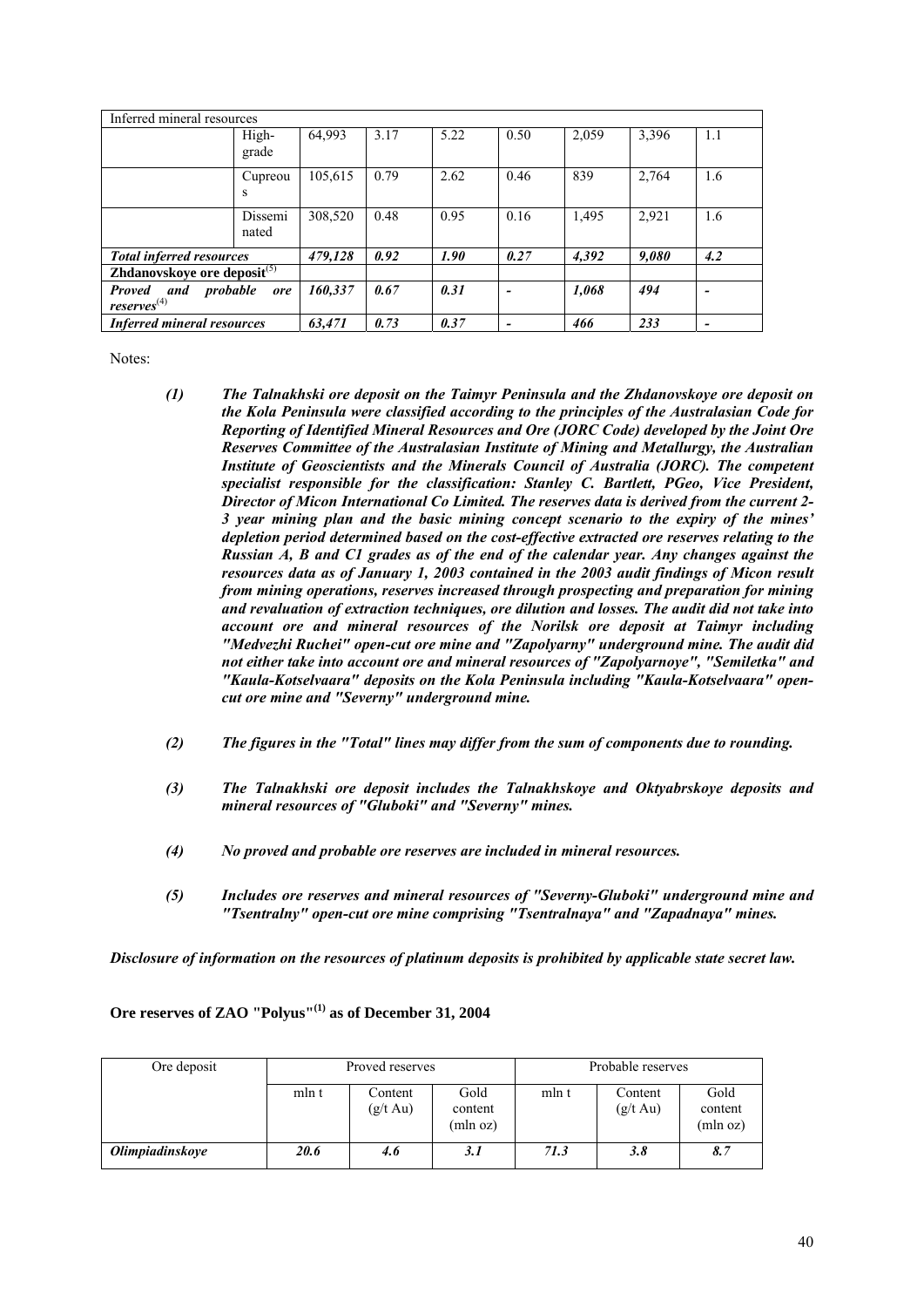# **Mineral resources of ZAO "Polyus"(1) as of December 31, 2004**

| Deposit                       | Indicated resources |                               |                             |       | Inferred resources            |                             |
|-------------------------------|---------------------|-------------------------------|-----------------------------|-------|-------------------------------|-----------------------------|
|                               | mln t               | Content<br>$(g/t \text{ Au})$ | Gold<br>content<br>(mln oz) | mln t | Content<br>$(g/t \text{ Au})$ | Gold<br>content<br>(mln oz) |
| <i><b>Olimpiadinskove</b></i> | 17.2                | 3.5                           | 1.9                         | 33.1  | 3.2                           | 3.4                         |

*Notes:* 

# *(1) ZAO "Polyus" holds licenses for geological prospecting and development of the deposits.*

*Ore reserves and mineral resources are classified according to the Australasian Code for Reporting of Identified Mineral Resources and Ore (JORC Code).* 

*Current reserves of the licensed deposits of OAO "Norilskgasprom" (grades A+B+C) as of January 1, 2006 are as follows:* 

| Messoyakhskoye gas field                 | gas        | bln cu m | 7.585        |
|------------------------------------------|------------|----------|--------------|
| Yuzhno-Soleninskoye gas condensate field | gas        | bln cu m | 18.21        |
|                                          | condensate | thou t   | 314.0        |
| Severo-Soleninskoye gas condensate field | gas        | bln cu m | 52.347       |
|                                          | condensate | thou t   | <b>999.0</b> |

*Hydrocarbon extraction by field in Quarter IV 2005* 

*In Quarter IV 2005 838.041 mln cu m of natural gas and 1,390 t of gas condensate were extracted, extraction by field being as given below:* 

| Messoyakhskoye gas field                  | gas        | mln cu m | 23.437  |
|-------------------------------------------|------------|----------|---------|
| Yuzhno-Soleninskoye gas condensate field  | gas        | mln cu m | 67.041  |
|                                           | condensate | thou t   | 433.0   |
| Severo- Soleninskoye gas condensate field | gas        | mln cu m | 747.563 |
|                                           | condensate | thou t   | 957.0   |

*OAO "Taimyrgas"* 

*Pelyatkinskoye gas condensate field (as of January 1, 2005)* 

| <b>Free gas</b>                              | mln cu m | 255,968 | Grade C1             |
|----------------------------------------------|----------|---------|----------------------|
|                                              | mln cu m | 14,726  | Grade C <sub>2</sub> |
| Condensate (reserves)                        | thou t   | 11,242  | Grade C1             |
|                                              | thou t   | 1,049   | Grade C <sub>2</sub> |
| Condensate (recoverable<br><i>reserves</i> ) | thou t   | 8,790   | Grade C1             |
|                                              | thou t   | 806     | Grade C <sub>2</sub> |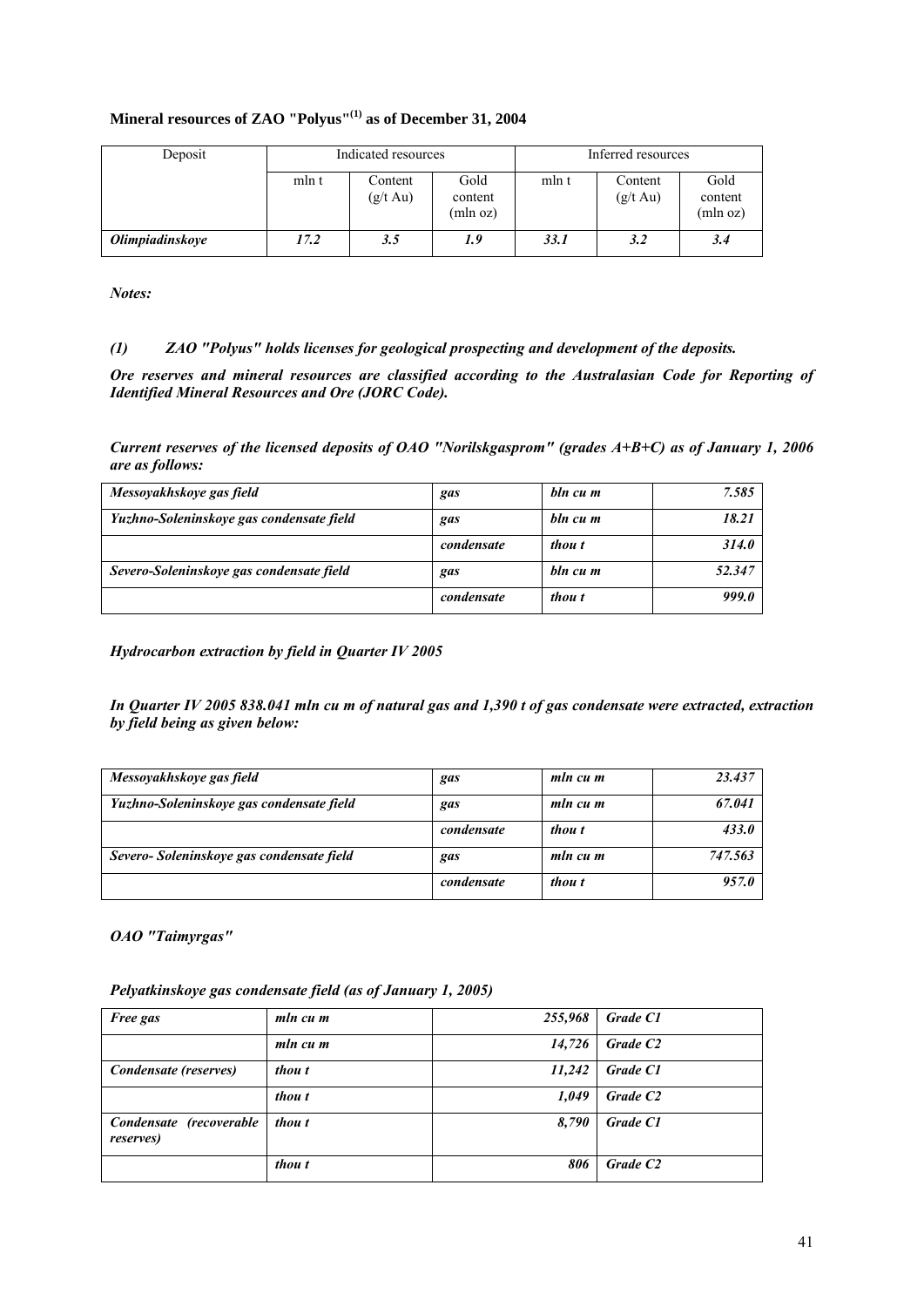*Hydrocarbon extraction* 

### *Over Quarter IV 2005 183 mln cu m of gas and 8.4 thou t of condensate were produced.*

Licenses for natural resources utilization held by the Issuer, its subsidiaries and affiliates:

### **OJSC MMC Norilsk Nickel and OJSC Kola GMK**

Number: *DUD 00150 TE*

Date of issue: *July 31, 2001*

Valid to: *January 1, 2016*

Licensed operations: *Ore mining at Oktyabrskoye copper-nickel ore deposit*

Grounds for issue: *decision of the Governor of the Taimyr Autonomous District and the authorized representative of the Russian Ministry of Natural Resources on the conversion of License No. DUD 00075*  based on paragraph 12, Article 10<sup>1</sup> and Part IV, Article 17<sup>1</sup> of the Law of the Russian Federation "On *Mineral Resources".*

Deposit area description: *mineral resources consist of sulfide copper-nickel ore containing precious metals extracted by the underground mining method at "Oktyabrski" mine (high-grade and cupreous ore); "Taimyrski" mine (high-grade ore); "Komsomolski", "Zapad" mine (cupreous ore). The State Reserves Balance (Minutes No. 7542 of the USSR State Reserves Committee, 1975) records nickel, copper, cobalt (primary raw material), platinum, palladium, rhodium, osmium, iridium, ruthenium, gold, silver, selenium, tellurium and sulfur all of which are extracted from the ore.* 

Possibility of and reasons for license renewal: *subject to the mines' capacity and planned processing volume the reserves of copper-nickel ore at Oktyabrski deposit go beyond the term of this license which may be extended for the depletion period or other period specified by then applicable law.* 

Ore output *depends on the level of non-ferrous and precious metal consumption, prevailing prices, mines' capacity, condition of rock in place and mining safety considerations.* 

In 2005 output *of sulfide copper-nickel ore was 9,172.3 thousand t.*

Responsibilities of the Issuer: *to limit as far as possible selective mining of the most efficient resources; comply with applicable standards, regulations for the protection of mineral resources, surface and subsurface water, the atmosphere, wild life; provide for conservation of resources; carry out field prospecting. The license does not specify definite periods. The Issuer continuously performs all assumed responsibilities.*

Recurring payments. *Tax on mineral resources development at the rate of 8% of the price of multicomponent complex ore components without extraction of useful components including precious metals. No payments are charged for associated enclosing rock produced for own consumption.*

Number: *DUD 00151 TE*

Date of issue: *July 31, 2001*

Valid to: *January 1, 2016*

Licensed operations: *Ore mining at Talnakhskoye copper-nickel deposit*

Grounds for issue: *decision of the Governor of the Taimyr Autonomous District and the authorized representative of the Russian Ministry of Natural Resources on the conversion of License No. DUD 00076*  based on paragraph 12, Article 10<sup>1</sup> and Part IV, Article 17<sup>1</sup> of the Law of the Russian Federation "On *Mineral Resources".*

Deposit area description: *mineral resources consist of sulfide copper-nickel ore containing precious metals extracted by the underground mining method at "Komsomolski" mine (cupreous ore) and "Mayak" mine (disseminated ore). The State Reserves Balance (Minutes Nos. 4163, 4947, 7542 of the USSR State Reserves*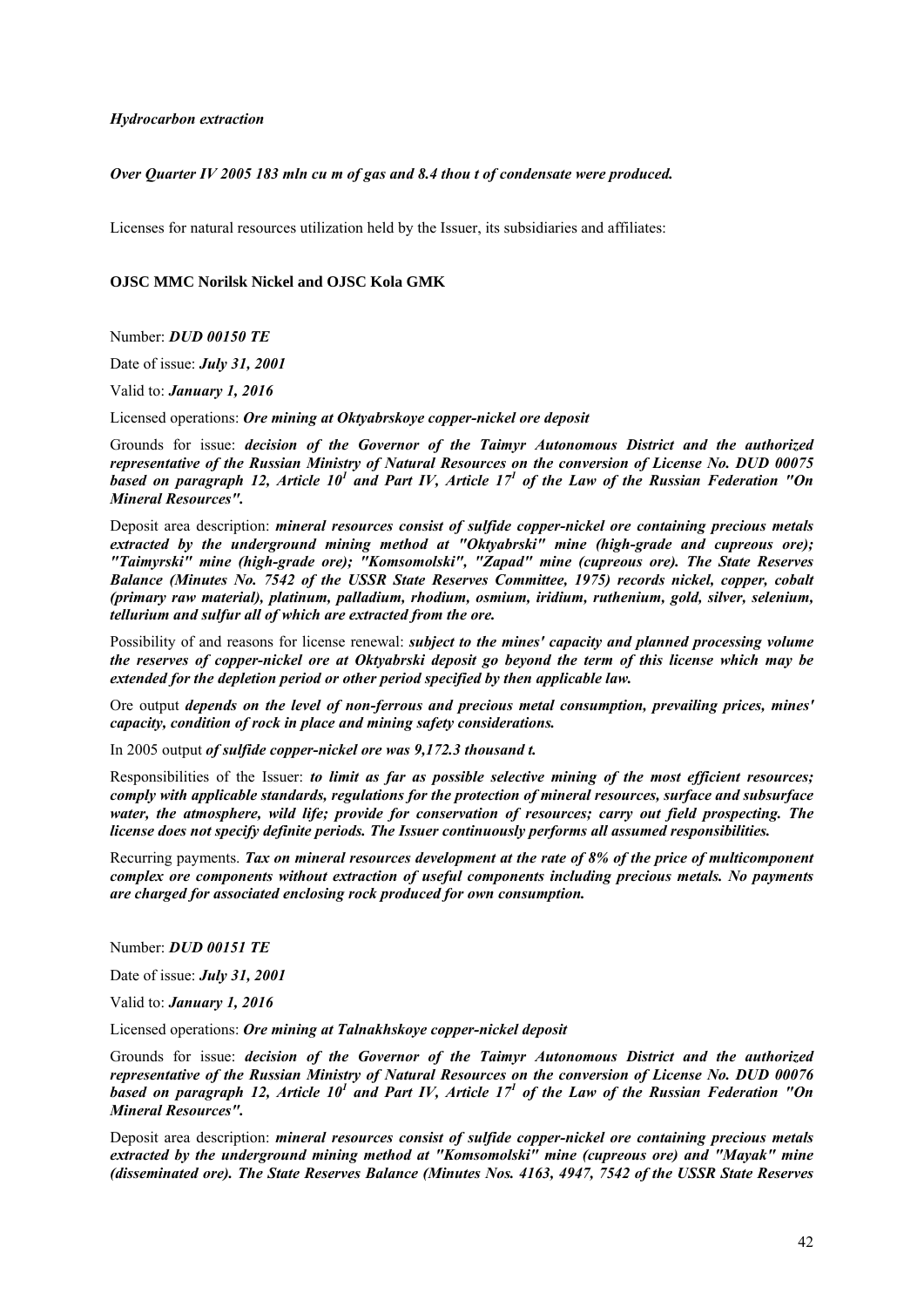*Committee, 1975) records nickel, copper, cobalt (primary raw material), platinum, palladium, rhodium, osmium, iridium, ruthenium, gold, silver, selenium, tellurium and sulfur all of which are extracted from the ore.* 

Ore output *depends on the level of non-ferrous and precious metal consumption, prevailing prices, mines' capacity, condition of rock in place and mining safety considerations.* 

The output of *sulfide copper-nickel ore* in 2005 *was 2,464.8 thousand t.* 

Possibility of and reasons for license renewal: *subject to the mines' capacity and planned processing volume the reserves of copper-nickel ore at Oktyabrski deposit go beyond the term of this license which may be extended for the depletion period or other period specified by then applicable law.* 

Responsibilities of the Issuer: *to limit as far as possible selective mining of the most efficient resources; comply with applicable standards, regulations for the protection of mineral resources, surface and subsurface water, the atmosphere, soil, wild life; provide for conservation of resources; carry out field prospecting.* The license does not specify definite periods. The Issuer continuously performs all assumed responsibilities.

Recurring payments. *Tax on mineral resources development at the rate of 8% of the price of multicomponent complex ore components without extraction of useful components including precious metals. No payments are charged for associated enclosing rock produced for own consumption.*

Number: *DUD 00152 TE*

Date of issue: *July 31, 2001*

Valid to: *January 1, 2019*

Licensed operations: *Ore mining at Norilsk-1 copper-nickel deposit*

Grounds for issue: *decision of the Governor of the Taimyr Autonomous District and the authorized representative of the Russian Ministry of Natural Resources on the conversion of License No. DUD 00077*  based on paragraph 12, Article 10<sup>1</sup> and Part IV, Article 17<sup>1</sup> of the Law of the Russian Federation "On *Mineral Resources".*

Deposit area description: *mineral resources consist of disseminated sulfide copper-nickel ore containing precious metals extracted by the underground mining method at "Zapolyarny" mine and "Medvezhi Ruchei" pit. The State Reserves Balance records nickel, copper, cobalt (primary raw material), platinum, palladium, rhodium, gold, selenium, tellurium. Osmium, iridium, ruthenium, gold, silver are also mined. The ore forms a large bottom sheetlike U-shaped deposit with thickness from 5 to 15 m at boundaries to 100 m in the thickest part.* 

Ore output *depends on the level of non-ferrous and precious metal consumption, prevailing prices, mines' capacity, condition of rock in place and mining safety considerations.* 

The output of *sulfide copper-nickel ore* in 2005 *was 2751.2 thousand t.* 

Responsibilities of the Issuer: *to limit as far as possible selective mining of the most efficient resources; comply with applicable standards, regulations for the protection of mineral resources, surface and subsurface water, the atmosphere, soil, wild life; provide for conservation of resources; carry out field prospecting. The license does not specify definite periods. The Issuer continuously performs all assumed responsibilities.*

Recurring payments: *Tax on mineral resources development at the rate of 8% of the price of multicomponent complex ore components without extraction of useful components including precious metals. No payments are charged for associated enclosing rock produced for own consumption.*

Number: *DUD 00146 OE*

Date of issue: *July 31, 2001*

Valid to: *December 31, 2018*

Licensed operations: *Non-ferrous and precious metal extraction from tailing dump No. 1 of the Norilsk Concentrating Mill*

Grounds for issue: *decision of the Governor of the Taimyr Autonomous District and the authorized representative of the Russian Ministry of Natural Resources on the conversion of License No. DUD 00101*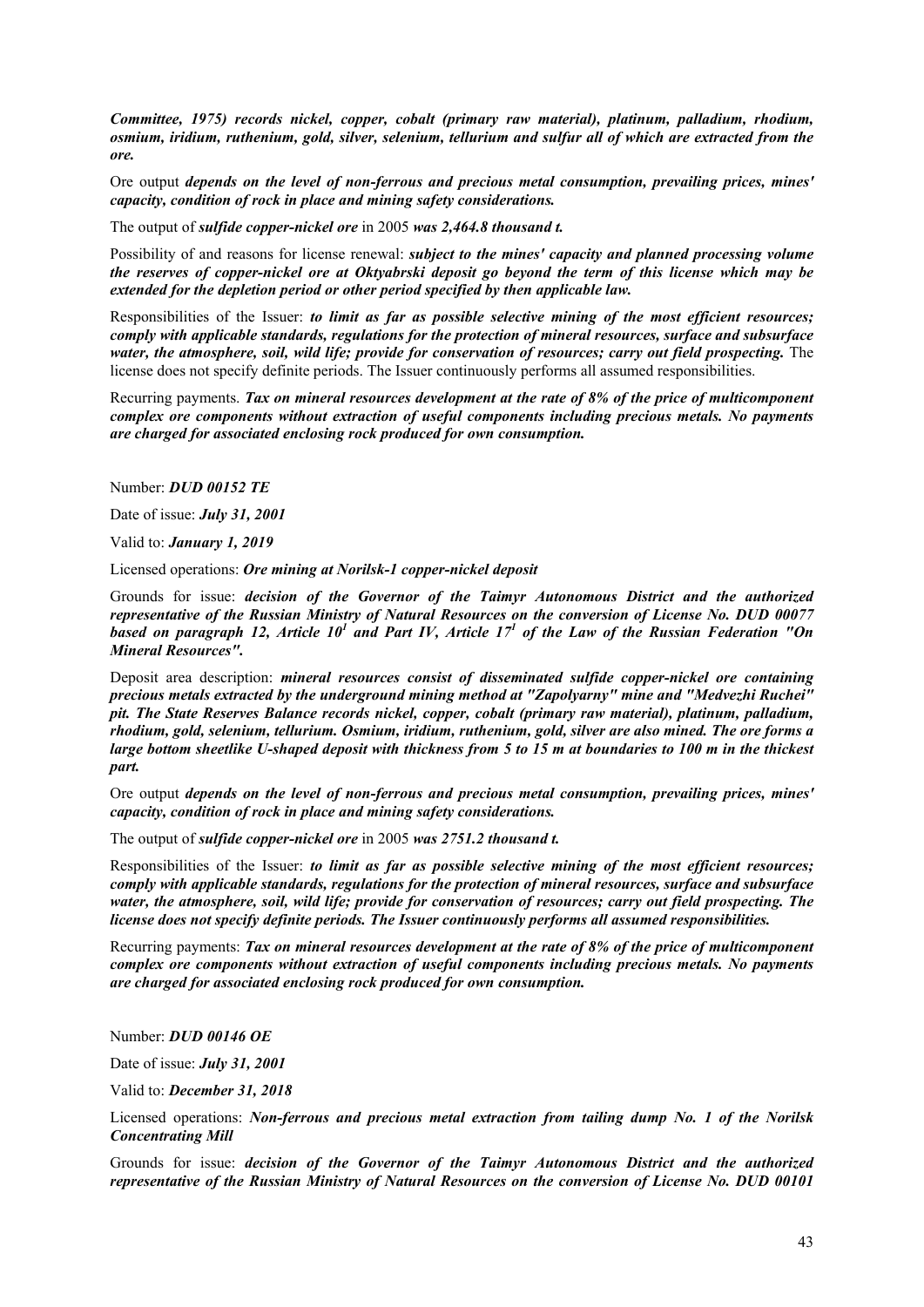OE based on paragraph 12, Article  $10^1$  and Part IV, Article  $17^1$  of the Law of the Russian Federation "On *Mineral Resources".*

Deposit area description: *the site is a complex technogenic deposit formed by final tailings of sulfide coppernickel ore concentration. The tailing dump represents a ravine-type structure which accumulated final tailings of the Norilsk Concentration Mill during the period of 1946 to 1986. The bulk of the tailings consists of crushed enclosing rock including mineral and free-form useful components such as nickel, copper, cobalt, platinum, palladium, rhodium, osmium, iridium, ruthenium, gold, silver.* 

Ore output: *at present no mining operations are performed.*

Responsibilities of the Issuer: *to comply with applicable standards, environment protection regulations; safety standards and regulations; to provide for geotechnical and survey supervision.* 

Number: *DUD 00169 TP*

Date of issue: *July 31, 2001*

Valid to: *October 1, 2005*

Licensed operations: *Evaluation of a sulfide copper-nickel ore deposit within the Sredne-Vologochanskaya area*

Grounds for issue: *decision of the Governor of the Taimyr Autonomous District and the authorized representative of the Russian Ministry of Natural Resources on the conversion of License No. DUD 00134 TP*  based on paragraph 12, Article 10<sup>*1*</sup> and Part IV, Article 17<sup>*1*</sup> of the Law of the Russian Federation "On *Mineral Resources".*

Deposit area description: *the site is located 15 km to the north-north-west of the mount of Kayerkan, between the Ambarnaya and the Vologochan Rivers, its area being 770 sq km.*

Responsibilities of the Issuer: *to present in Quarter III 2005 for state geological, economic and environmental appraisal a report containing the estimate of*  $C_2$  *grade standard ore deposit,*  $C_1$  *grade deposits within the sites of detailed survey, P1 grade inferred reserves at boundaries and explanation of "provisional" conditions and the feasibility report. In Quarter I 2006, technical and economic feasibility assessment with regard to operations in the field will be drawn up.*

Geological exploration: *A report containing estimates of reserves and undiscovered potential resources has been drawn up. The report is being considered by the regional reserves commission.* 

Additional responsibilities: *to apply state-of-the art technology, comply with applicable environmental standards and regulations, safety standards and regulations; to provide for disturbed land rehabilitation.* 

Recurring payments: *regular payments for mineral resources development at the rate of 100 Rubles per 1 sq km.*

Number: *MUR 00421 TE*

Date of issue: *December 30, 1998*

Valid to: *November 30, 2013*

Licensed operations: *Sulfide copper-nickel ore mining at the Zhdanovskoye deposit to extract nickel, copper, cobalt, sulfur, gold, silver, platinoids.*

Grounds for issue: *decision of the Murmansk Region Administration and the Committee for Natural Resources of the Murmansk Region based on Articles 10-1 (paragraph 4), 17-1 of the Law of the Russian Federation "On Mineral Resources" and the application by OAO "GMK Pechenganickel" and OAO "Kola Mining and Metallurgical Company", Decision No. 78/90-r on conversion of License No. MUR 00321 TE dated December 24, 1998.*

Deposit area description: *the Zhdanovskoye deposit was discovered in 1947 and has been developed since 1959. Open-pit mining is expected to the minus 99 level after which it will be replaced by underground mining. The available reserves were approved by the USSR State Reserves Committee in 1952, 1955 and 1962. Additional exploration revealed new deposits — Bystrinskoye (1983), Tundrovoye (1986) being a geological extension of the Zhdanovskoye deposit. In 1990 a general reestimation of reserves was performed approved by*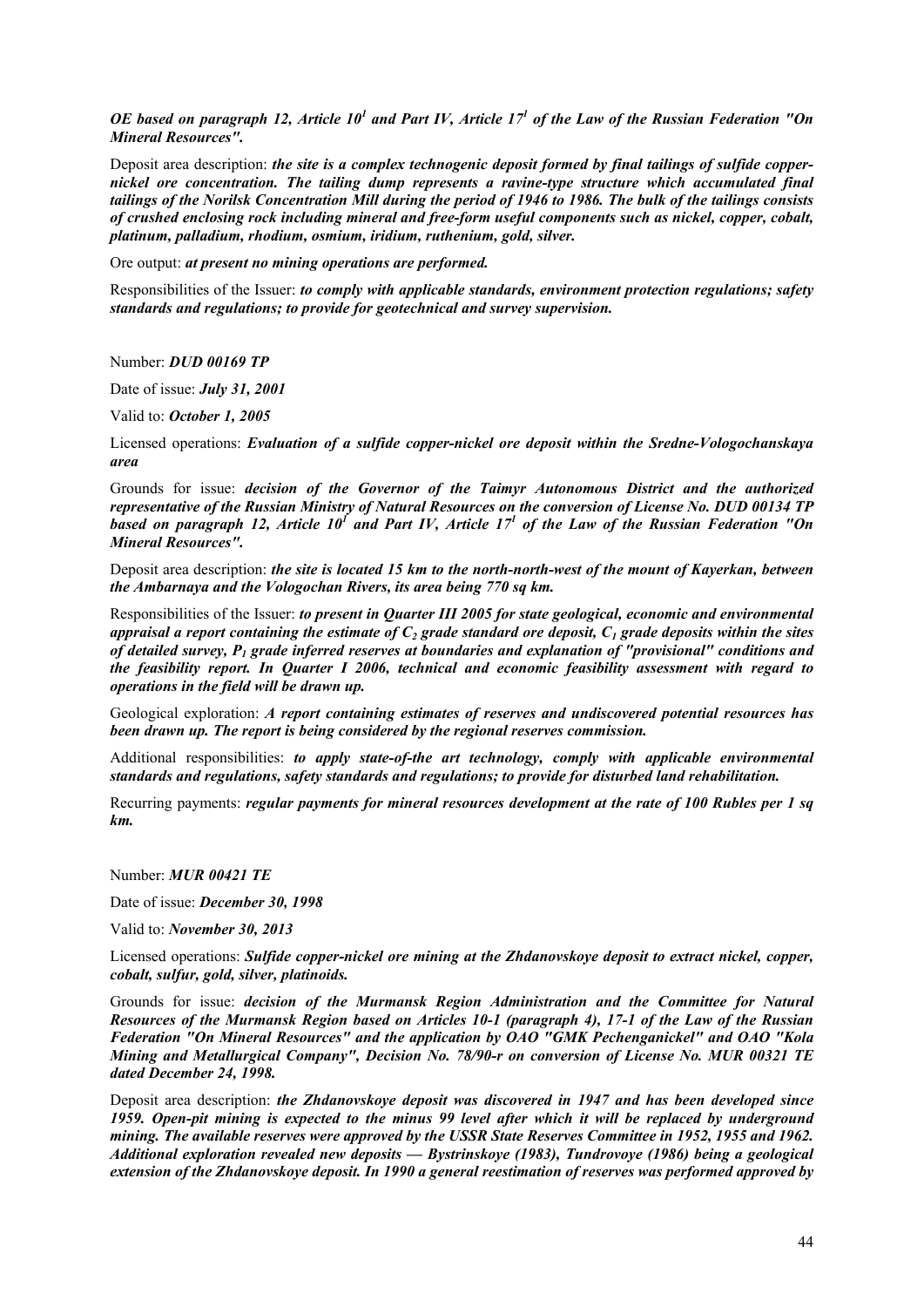*Minutes No. 63 of the State Reserves Committee of the Russian Ministry of Ecology dated June 26, 1992 resulting in a 1.8 times increase of total reserves. Nickel, copper, cobalt, sulfur, platinum, palladium, rhodium, gold, silver, selenium and tellurium reserves were approved.* 

Ore output *depends on the level of demand and designed capacity of the mines. 2005 output: sulfide coppernickel ore — 4,774 thousand t.*

Responsibilities of the Issuer: *to apply state-of-the art technology, comply with applicable environmental standards and regulations, safety standards and regulations; to protect tailing dumps, spoil banks, substandard ore storage and record basic useful components contained therein; to provide for disturbed land rehabilitation.*

Recurring payments *Tax on mineral resources development at the rate of 8% of the price of multicomponent complex ore components without extraction of useful components including precious metals. No payments are charged for associated enclosing rock produced for own consumption.* 

Number: *MUR 00422 TE*

Date of issue: *December 30, 1998*

Valid to: *November 30, 2005*

Licensed operations: *Sulfide copper-nickel ore mining at the Kaula, Kotselvaara-Kammikivi, Semiletka deposits to extract nickel, copper, cobalt, sulfur, gold, silver, platinoids.*

Grounds for issue: *decision of the Murmansk Region Administration and the Committee for Natural Resources of the Murmansk Region based on Articles 10-1 (paragraph 4), 17-1 of the Law of the Russian Federation "On Mineral Resources" and the application by OAO "GMK Pechenganickel" and OAO "Kola Mining and Metallurgical Company", Decision No. 78/90-r on conversion of License No. MUR 00322 TE dated December 24, 1998.*

Deposit area description: *The Kaula, Kotselvaara-Kammikivi, Semiletka deposits are situated in the Pechenga District of the Murmansk Region near the township of Nickel forming a single ore field. All deposits are developed through underground mining by "Kaula-Kotselvaara" mine, open pit deposits has long been depleted. Mining operations were started: at Kaula in 1945, at Kotselvaara-Kammikivi in 1951, at Semiletka in 1966. The reserves of the Semiletka and Kotselvaara-Kammikivi deposits were approved in 1966.* 

Ore output *depends on the level of demand and designed capacity of the mines. 2005 output: sulfide coppernickel ore — 726.1 thousand t.*

Responsibilities of the Issuer: *to apply state-of-the art technology, comply with applicable environmental standards and regulations, safety standards and regulations; to protect tailing dumps, spoil banks, substandard ore storage and record basic useful components contained therein; to provide for disturbed land rehabilitation.*

Recurring payments. *Tax on mineral resources development at the rate of 8% of the price of multicomponent complex ore components without extraction of useful components including precious metals. No payments are charged for associated enclosing rock produced for own consumption.*

Number: *MUR 00423 TE*

Date of issue: *December 30, 1998*

Valid to: *November 30, 2013*

Licensed operations: *Sulfide copper-nickel ore mining at the Polar deposit to extract nickel, copper, cobalt, sulfur, gold, silver, platinoids.*

Grounds for issue: *decision of the Murmansk Region Administration and the Committee for Natural Resources of the Murmansk Region based on Articles 10-1 (paragraph 4), 17-1 of the Law of the Russian Federation "On Mineral Resources" and the application by OAO "GMK Pechenganickel" and OAO "Kola Mining and Metallurgical Company", Decision No. 78/90-r on conversion of License No. MUR 00323 TE dated December 24, 1998.*

Deposit area description: *The deposit is situated in close vicinity to the town of Zapolyarny in underlaying phyllites of the Zhdanovskoye deposit sheet. Discovered in 1966. Reserves were twice approved by the USSR*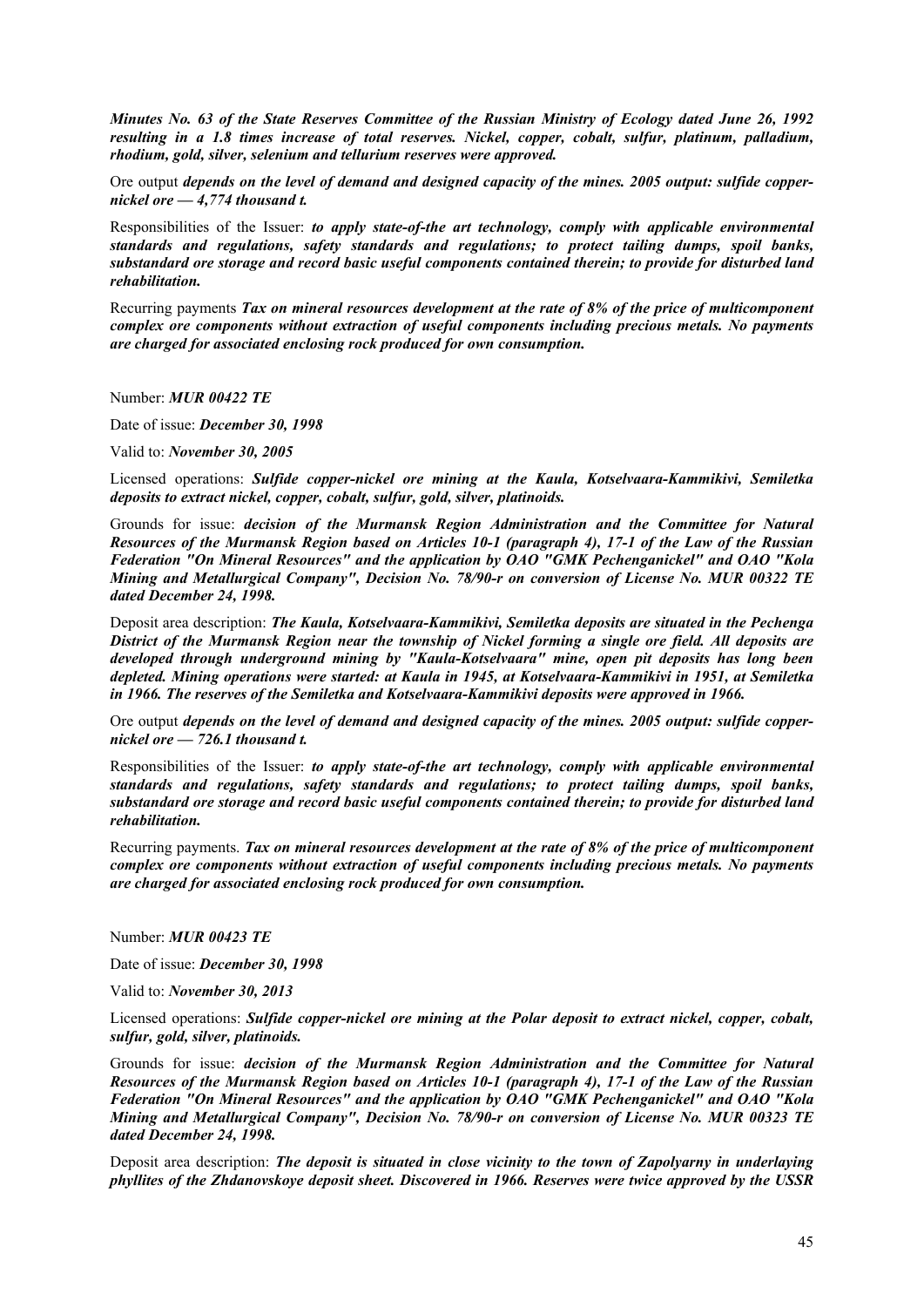*State Reserves Committee — in 1974 and 1982. Developed since 1975 through underground mining by the "Severny" mine. The copper-nickel deposits of Zhdanovskoye, Zapolyarnoye, Tundrovoye, Bystrinskoye, Verkhnee and Sputnik are a part of the East ore knot of the Pechenga ore field and have a common underground mining mode (to the level of minus 920 m) within a common mine take including also open-cut mines of the Zhdanovskoye deposit. The last update of the deposit opening and mining project was approved on December 6, 2001.* 

Ore output *depends on the level of demand and designed capacity of the mines. 2005 output: sulfide coppernickel ore — 675.5 thousand t.*

Responsibilities of the Issuer: *to apply state-of-the art technology, comply with applicable environmental standards and regulations, safety standards and regulations; to protect tailing dumps, spoil banks, substandard ore storage and record basic useful components contained therein; to provide for disturbed land rehabilitation.*

Recurring payments. *Tax on mineral resources development at the rate of 8% of the price of multicomponent complex ore components without extraction of useful components including precious metals. No payments are charged for associated enclosing rock produced for own consumption.* 

Number: *MUR 00424 TE*

Date of issue: *December 30, 1998*

Valid to: *September 30, 2016*

Licensed operations: *Sulfide copper-nickel ore mining at the Tundrovoye, Bystrinskoye, Verkhnee, Sputnik deposits to extract nickel, copper, cobalt, sulfur, gold, silver, platinoids.*

Grounds for issue: *decision of the Murmansk Region Administration and the Committee for Natural Resources of the Murmansk Region based on Articles 10-1 (paragraph 4), 17-1 of the Law of the Russian Federation "On Mineral Resources" and the application by OAO "GMK Pechenganickel" and OAO "Kola Mining and Metallurgical Company", Decision No. 78/90-r on conversion of License No. MUR 00324 TE dated December 24, 1998.*

Deposit area description: *The deposits of Tundrovoye, Bystrinskoye, Verkhnee, Sputnik, Zhdanovskoye and*  Zapolyarnoye are a part of the East ore knot of the Pechenga ore field consisting of several groups of *superimposed ore bodies while the Tundrovoye and Bystrinskoye deposits are a direct extension (i.e. deep levels) of the Zhdanovskoye deposit. The Tundrovoye, Bystrinskoye, Verkhnee, Sputnik deposits have been subject to detailed exploration and approval of their in-place reserves. The project of deposit opening and mining to the level of –440 m was approved on September 24, 1993 and updated on December 6, 2001.* 

Ore output *depends on the level of demand and designed capacity of the mines. 2005 output: sulfide coppernickel ore — 626 thousand t.*

Responsibilities of the Issuer: *to apply state-of-the art technology, comply with applicable environmental standards and regulations, safety standards and regulations; to protect tailing dumps, spoil banks, substandard ore storage and record basic useful components contained therein; to provide for disturbed land rehabilitation.*

Recurring payments. *Tax on mineral resources development at the rate of 8% of the price of multicomponent complex ore components without extraction of useful components including precious metals. No payments are charged for associated enclosing rock produced for own consumption.*

Number: *MUR 00522 TE*

Date of issue: *January 26, 2001*

Valid to: *December 31, 2009*

Licensed operations: *Additional geological survey and chromite ore mining at the Sopcheozerskoye ore deposit.*

Grounds for issue: *Decision No. 146-r/45 of December 9/20, 2000 on conversion of License No. MUR 00383 TE of the Murmansk Region Administration and the Committee for Natural Resources of the Murmansk Region based on Articles 10-1, 17-1 of the Law of the Russian Federation "On Mineral Resources", Letter*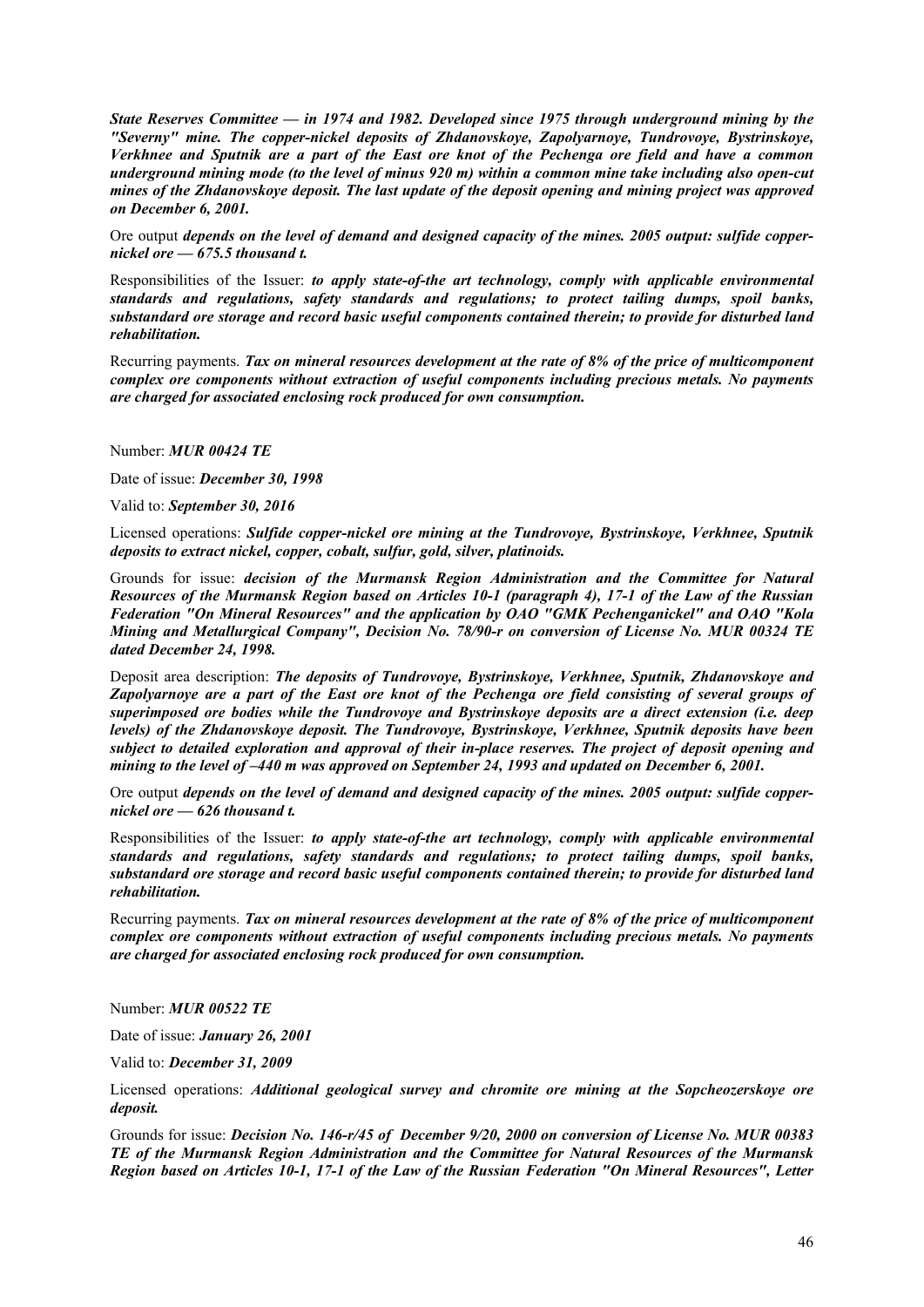*No. VP-No. 38/6391 of the Russian Ministry of Natural Resources and the application by OAO "Severonickel Works" and OAO "Kola Mining and Metallurgical Company".*

Deposit area description: *The Sopcheozerskoye ore deposit is situated 9 km to the south-west of the town of Monchegorsk, its total area being 5 sq km and depth limitation minus 500 m from the surface. The site should be considered excluding the Sopchyavr lakescape and the water protection area around the lake and along inflowing streams. The deposit was investigated in 1995-1996 at the explorations stage by magnetic and gravimetric prospecting, drilling of holes 70 to 490 m deep and laboratory testing of processing properties. During the period of 1997 to 2000 the deposit was subject to prospect evaluation survey which showed that the blanket ore body extended under morainic deposits 20 to 40 m thick. The deposit's total reserves and grades*   $C_1 + C_2 + P_1$  undiscovered potential resources were approved by the Regional Reserves Committee of the *Committee for Natural Resources of the Murmansk Region (Minutes No. 42-2000 dated August 17, 2000). The deposit's reserves and resources may increase along the boundaries.* 

Responsibilities of the Issuer:

*1. Additional geological survey (evaluation and prospecting) shall be completed and obtained data shall be submitted for state appraisal by Quarter IV 2000. The survey has been completed. The deposit's total reserves and grades*  $C_1 + C_2 + P_1$  *undiscovered potential resources were approved by the Regional Reserves Committee of the Committee for Natural Resources of the Murmansk Region (Minutes No. 42-2000 dated August 17, 2000).* 

*2. The report on calculated reserves shall be presented by Quarter IV 2002. Since the idea of the deposit's geological structure and area changed, the scope of exploration work and timing of work performance were increased. The report was presented in December 2005.* 

*3. The starting date of commercial development and the period of reaching design capacity shall be specified in a supplementary license agreement subject to the results of state appraisal.* 

*4. Pilot mining of up to 50 thou t. The Department of Natural Resources of the Murmansk Region approved amendment of the license agreement as regards pilot mining of 150 thou t for the purpose of continued improvement of the opening scheme and performance of an additional technological study.*

Other responsibilities of the Issuer: *to perform mining operations in accordance with applicable environmental standards; to apply technology preventing pollution of the lake of Sopchyarv and the creek of Petlanditovy, to arrange the monitoring of adverse effects of geological survey and mining operations on environment; to provide for land rehabilitation upon mining completion.* 

Ore output. *According to the bidding terms the Issuer shall annually increase the output of chromite ore by at least 200 thou t according to the duly approved mining project. The output and the period of reaching design capacity shall be specified in a supplementary license agreement. The supplementary license agreement established commencement of commercial deposit development not later than Quarter I 2005. The period of reaching design capacity of the mining company is Quarter I 2007. No ore is presently mined.*

Recurring payments: *Regular payments for mineral resources development at the rate specified for exploration and evaluation of mineral resources per area except discovered deposits. Regular payments for mineral resources development at the rate specified for exploration of mineral resources per area where mineral resources have been confirmed and recorded by the State Reserves Balance. If the period of geological survey is extended the payments increase 1.5 times.* 

Number: *MUR 00554 TE*

Date of issue: *February 4, 2002*

Valid to: *December 31, 2021*

Licensed operations: *Titan-magnetite – ilmenite ore exploration and mining in the south-east part of the Gremyakha-Vyrmes Massif.*

Grounds for issue: *Joint Resolution of the Russian Ministry of Natural Resources (No. 17 of May 3, 2001) and the Murmansk Region Administration (No. 186 PP of May 25, 2001) "On Results of Bidding for Exploration and Development of titano-magnetite – ilmenite ore deposit at the South-East Part of the Gremyakha-Vyrmes Massif".*

Deposit area description. *The site in located in the Kolski District of the Murmansk Region, 30 km to the south-west of the township of Murmashi. Explored in 1994-1995 at the stage of exploration and evaluation by*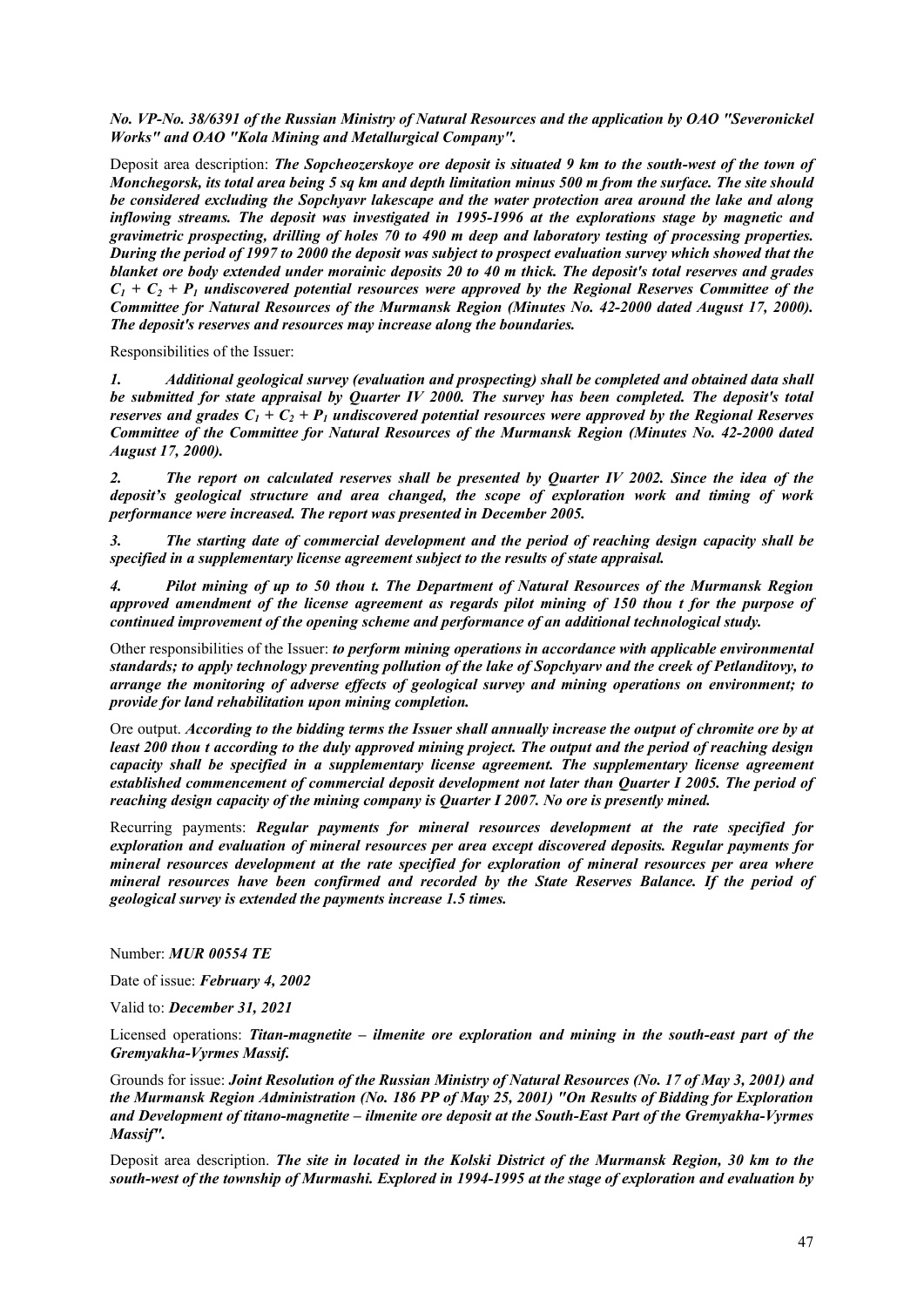*magnetic prospecting, drilling of holes 120 to 360 m deep and laboratory testing of the ore processing properties (11 small samples and 1 laboratory technological sample). The deposit consists of 6 steep ore bodies. Since August 2000 the site was explored under License No. MUR 00483 issued to OAO "Kola Mining and Metallurgical Company" and valid to March 31, 2003 which was cancelled on the date of issue of the license under review. The site has a mine take status, its area being 3 sq km and provisional depth limitation minus 500 m from the surface.* 

Responsibilities of the Issuer:

*1. Geological exploration shall be completed by September 30, 2002, its results used to prepare a feasibility study and "provisional" conditions. If found feasible the project of geological exploration shall be developed by December 31, 2002.* Executed.

*2. Geological exploration shall include two stages. Stage 1 — exploratory drilling for future mining to the depth of 200 m, approval of C1 (possibly B) grade reserves, preparation of the mine technical project, presentation of the report on reserve calculations by December 31, 2003. Stage 2 — additional exploration of the deposit area – 2004-2006; the scope of mining and drilling operations to be determined by a supplementary project. Since the idea of the deposit's geological structure and area changed, the scope of exploration work and timing of work performance were increased. The feasibility study of exploration conditions has been approved. A report containing estimates of the reserves is being prepared.* 

Geological exploration. *Bore hole drilling. Office processing of obtained information.* 

Ore output. *The output and the period of reaching design capacity shall be specified in a supplementary license agreement. No ore mining is presently performed.* 

Other responsibilities of the Issuer: *to perform mining operations in accordance with applicable environmental standards; to apply technology preventing pollution of surface and subsurface water; to arrange the monitoring of adverse effects of geological survey and mining operations on environment; to provide for land rehabilitation upon mining completion.*

Recurring payments *Regular payments for mineral resources development at the rate specified for exploration of mineral resources per area where mineral resources have been confirmed and recorded by the State Reserves Balance.* 

*In case of mining and product marketing 1% of revenue shall be allocated to the Association of Kola Lapps as agreed upon with the Kolski District Administration.* 

Number: *PTZ 11382 BP*

Date of issue: *January 21, 2003*

Valid to: *December 31, 2007*

Licensed operations: *Exploration and evaluation of platinum metal and gold deposits within the Sumozero-Peluzerskaya Area (Karelia).*

Grounds for issue: *Resolution of the Russian Ministry of Natural Resources approved by the Government of the Republic of Karelia.*

Deposit area description. *The site is located within the Belomorski and Segezhski Districts of the Republic of Karelia and has a mine claim status. The site area is 1,710 sq km. No exploration of metal deposits have been earlier performed, the possibility of gold-platinoid and copper-nickel manifestation was forecast by mathematical methods. No undiscovered potential resources have been identified.* 

Responsibilities of the Issuer:

- *1. The geological prospecting project shall be prepared and approved by July 1, 2003.* Executed.
- 2. Geological prospecting shall be started by September 1, 2003 Executed.
- *3. The precious metal manifestation shall be located by December 30, 2004.*
- *4. Evaluation of discovered deposits shall be completed by December 30, 2006.*

5. The report on geological exploration and evaluation of  $C_2$  grade reserves and  $P_1$  grade resources *shall be presented by September 30, 2007.*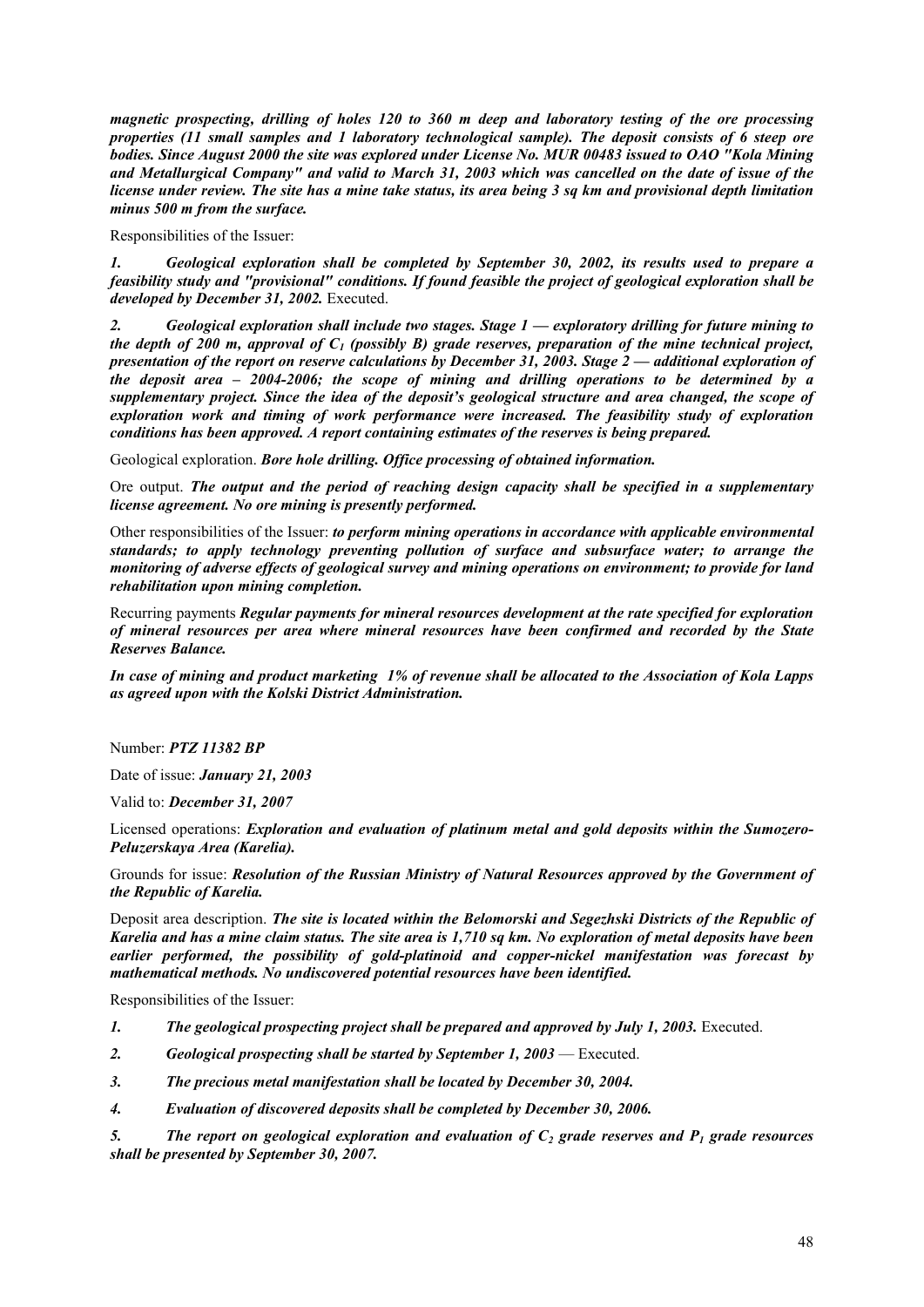Geological exploration: *Comprehensive geophysical prospecting. Geochemical operations. Trenching and clearing. Office processing of obtained materials.* 

Recurring payments *for the use of natural resources are charge according to applicable tax law and law on mineral resources.*

Number: *PTZ 11381 BP*

Date of issue: *January 21, 2003*

Valid to: *December 31, 2007*

Licensed operations: *Exploration and evaluation of platinum metal and gold deposits within the Loukhskaya Area (Karelia).*

Grounds for issue: *Resolution of the Russian Ministry of Natural Resources approved by the Government of the Republic of Karelia.*

Deposit area description. *The licensed site is situated in the eastern part of the Loukhski District, Republic of Karelia and has a mine claim status with a 300 m depth limit. The site area is 1,443 sq km. No exploration of metal deposits have been earlier performed, the possibility of gold-platinoid and copper-nickel manifestation was forecast by mathematical methods. No undiscovered potential resources have been identified.* 

Responsibilities of the Issuer:

- *1. The geological prospecting project shall be prepared and approved by July 1, 2003.* Executed.
- *2. Geological prospecting shall be started by September 1, 2003.* Executed.
- *3. The commercial precious metal manifestation shall be located by December 30, 2004.*
- *4. Evaluation of discovered deposits shall be completed by December 30, 2006.*

5. The final report on calculation of  $C_2$  grade reserves and  $P_1$  grade resources shall be presented for *state appraisal by September 30, 2007.* 

*6. The annual environmental monitoring program shall be developed and approved.* The program is under development.

Geological exploration: *Geophysical and geochemical operations. Bore hole drilling. Office processing of obtained data.* 

Recurring payments *for the use of natural resources are charge according to applicable tax law and law on mineral resources.*

### Number: *KRR 11303 TP*

Date of issue: *October 2, 2002*

Valid to: *October 2, 2007*

Licensed operations: *Exploration and evaluation of platinum-copper-nickel ore deposits in the Kingashskaya area (Krasnoyarsk Territory).*

Grounds for issue: *Resolution of the Russian Ministry of Natural Resources No. 403-r dated September 18, 2002 approved by the Administration of the Krasnoyarsk Territory (Letter No. 21/4 of August 7, 2002) under paragraph 5, Article 1-10 of the Law of the Russian Federation "On Mineral Resources".*

Deposit area description. *The licensed site is situated in the Sayanski District of the Krasnoyarsk Territory, in the north-eastern part of the Kanskaya block, a projection of the Pre-Cambrian basement of the Siberian Platform, and has a mine claim status. The site area is 260 sq km.*

Responsibilities of the Issuer:

- *1. Development and approval of the geological exploration project by February 30, 2003.* Performed.
- *2. Commencement of field survey by June 30, 2003. Performed.*
- *3. Completion of the first exploration stage by December 30, 2003. Performed.*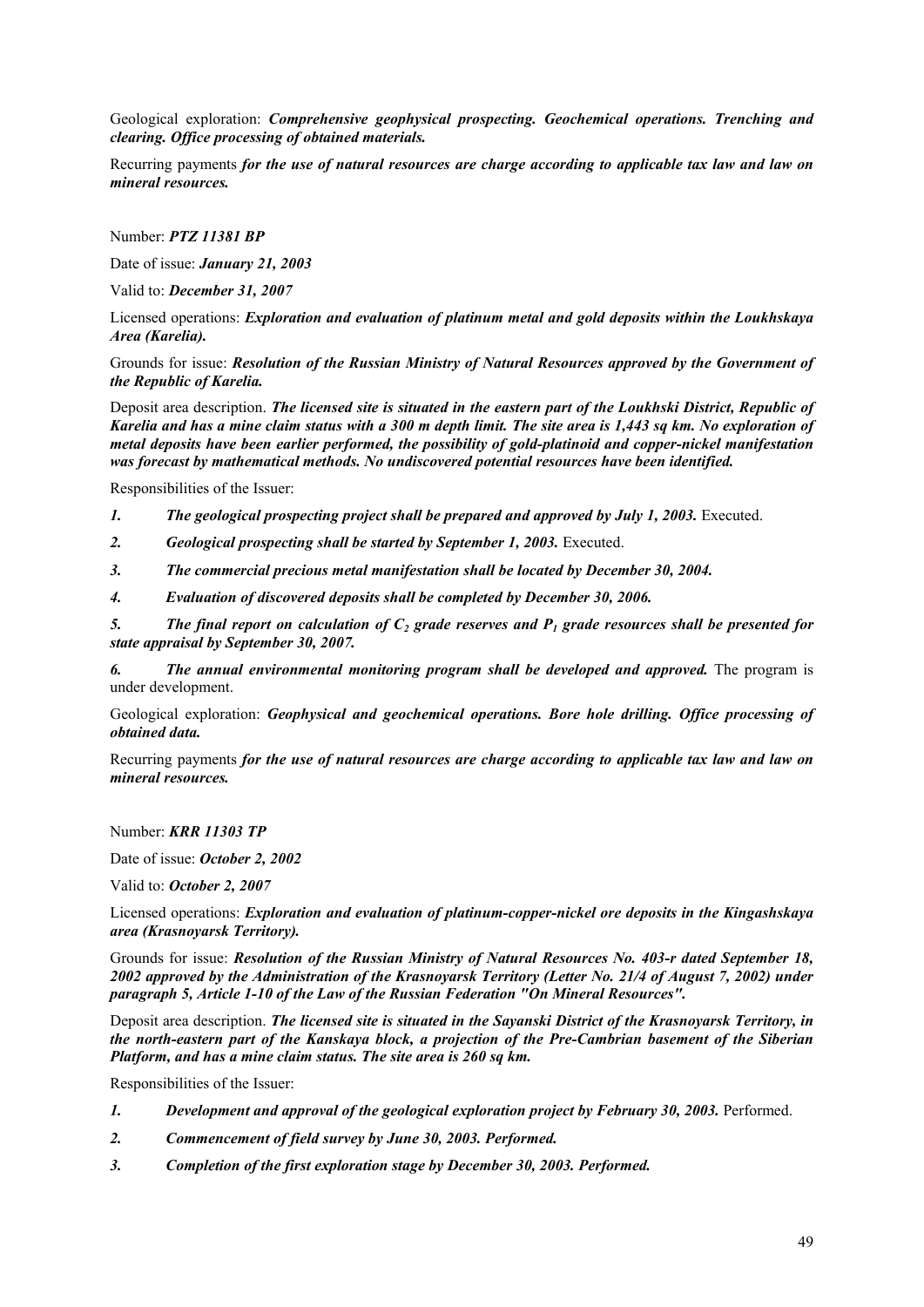*4. Completion of the second stage of platinum-copper-nickel ore deposit exploration and evaluation by December 30, 2006.* 

*5. Presentation of the final report on calculated reserves and expected resources — by July 1, 2007.* 

Geological exploration: *Comprehensive geophysical prospecting. Bore hole drilling. Office processing of obtained data.* 

Recurring payments: *180 Rubles per 1 sq km of the area.*

Number: *DUD 11809 BP*

Date of issue: *October 16, 2003*

Valid to: *September 1, 2008*

Licensed operations: *Geological exploration of the Norilsk ore knot for the presence of platinoids (Krasnoyarsk Territory, Taimyr Autonomous District).*

Grounds for issue: *Resolution No. 391-r of September 2, 2003 approved by the Administration of the Taimyr Autonomous District (Letter No. 188 of April 2, 2003) under paragraph 5, Article 10-1 of the Law of the Russian Federation "On Mineral Resources".*

Deposit area description: *The licensed site has a mine claim status and is situated in the Dudinski District of the Taimyr Autonomous District close to Norilsk, in a differentiated intrusion zone of the mountain of Chernaya, Norilsk-2 and the mountain of Zub-Marksheiderskaya similar to the Norilsk-1 intrusives where a deposit of low-sulfide platinum ore was discovered. The site area is 184 sq km.* 

Responsibilities of the Issuer:

*1. Approval of the operation plan – by June 1, 2003. Executed.*

*2. Beginning of field survey by June 30, 2004. Executed. Field survey actually began in 2003.*

*3. Core hole drilling: 2004 — at least 1,500 m (executed); 2005 — at least 1,000 m (drilling was not performed); 2006 — at least 1,000 m; 2007 — at least 1,500 m.* 

*4. Completion of the first stage (exploration) — by December 12, 2006.* 

*5. Completion of the second stage (manifestation and field evaluation) — by December 30, 2007.* 

*6. Presentation of the final report on calculated reserves and expected resources — by July 1, 2007.* 

Geological exploration: *Geophysical operations. Geological and engineering study of material. Office processing of obtained data. Report preparation.*

Recurring payments: *The rate of recurring payments is fixed according to applicable law on mineral resources.*

Number: *DUD 11810 TP*

Date of issue: *October 16, 2003*

Valid to: *September 1, 2008*

Licensed operations: *Geological exploration of the Koevskaya area for copper-nickel ore (Krasnoyarsk Territory, Taimyr Autonomous District).*

Grounds for issue: *Resolution of the Russian Ministry of Natural Resources No. 390-r of September 2, 2003 approved by the Administration of the Taimyr Autonomous District (Letter No. 189 of April 2, 2003) under paragraph 5, Article 10-1 of the Law of the Russian Federation "On Mineral Resources".*

Deposit area description: *The licensed site has a mine claim status and is situated in the Dudinski District of the Taimyr Autonomous District 30 km to the north-west of Norilsk, on the western bank of Pyasino Lake where holes drilled for the purpose of geological survey revealed Norilsk-type intrusions with veindisseminated sulfide copper-nickel manifestation. The site area is 270 sq km.* 

Responsibilities of the Issuer:

*1. Approval of the operation plan by December 30, 2003. Executed.*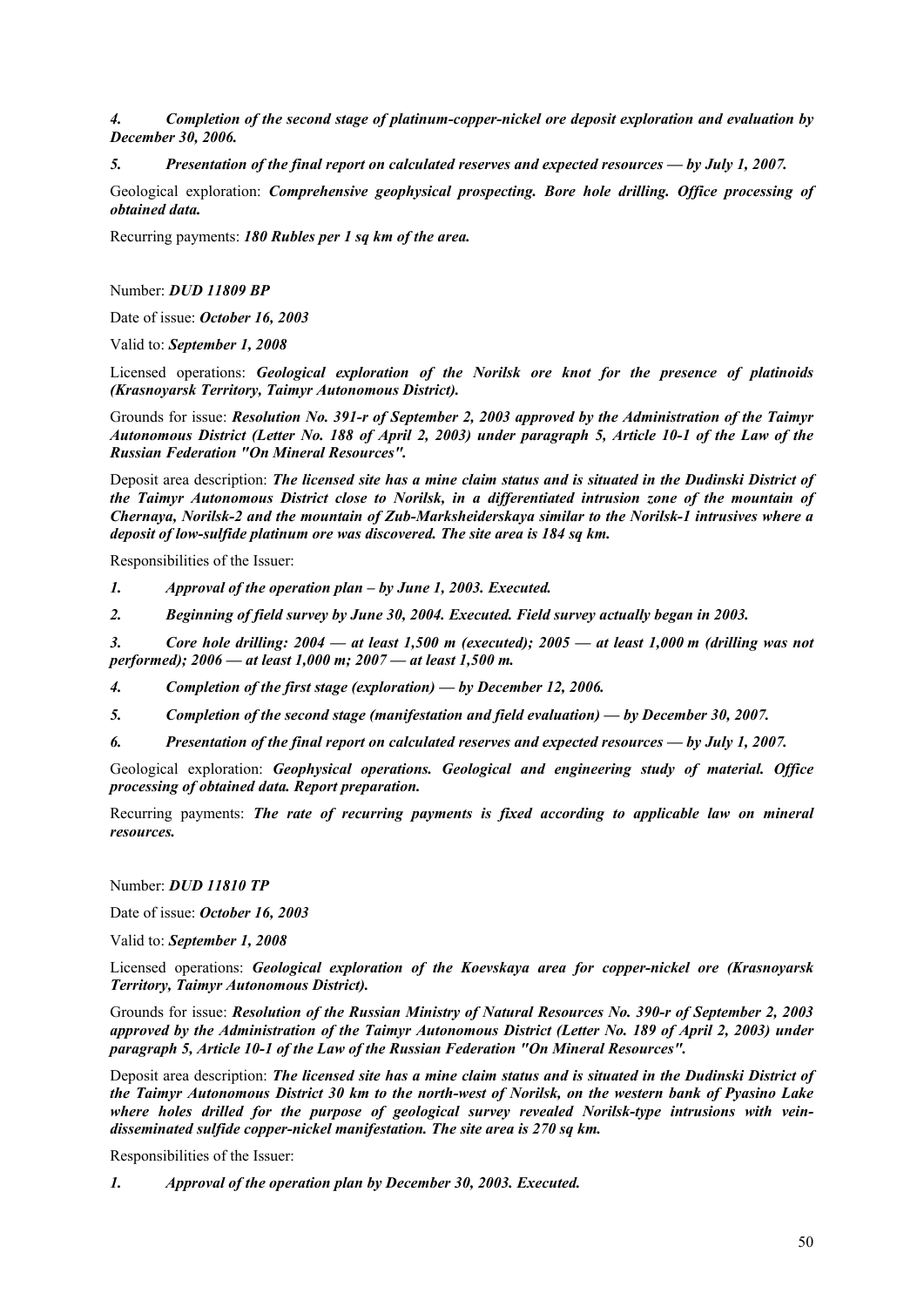*2. Beginning of field survey by June 30, 2004. Field survey began in 2003.*

*3. 2004 geophysical operations: gravimetric prospecting — at least 50 sq km (executed)*; *electrical prospecting (MT sounding) — at least 50 physical points (executed)*.

*4. Drilling: 2004 — at least 2,000 m (executed)*; *2005 — 1,500 m (executed); 2006 — at least 1,000 m; 2007 — at least 1.000 m.* 

*5. Completion of the exploration stage — by December 30, 2006.* 

*6. Completion of the evaluation stage — by December 30, 2007.* 

*7. Presentation of the final report on calculated reserves and expected resources — by July 30, 2008.* 

Geological exploration: *Bore hole drilling. Office processing of obtained data.* 

Recurring payments: *The rate of recurring payments is fixed according to applicable law on mineral resources.*

Number: *DUD 11811 TP*

Date of issue: *October 16, 2003*

Valid to: *September 1, 2008*

Licensed operations: *Geological exploration of the Mikchangdinskaya area for sulfide copper-nickel ore (Krasnoyarsk Territory, Taimyr Autonomous District).*

Grounds for issue: *Resolution of the Russian Ministry of Natural Resources No. 392-r of September 2, 2003 approved by the Administration of the Taimyr Autonomous District (Letter No. 187 of April 2, 2003) under paragraph 5, Article 10-1 of the Law of the Russian Federation "On Mineral Resources".*

Deposit area description: *The licensed site has a mine claim status and is situated in the Dudinski District of the Taimyr Autonomous District 80 km to the north-east of Norilsk, in the Mikchangda River basin where holes drilled for the purpose of geological survey revealed shallow injected intrusive bodies accompanied by the aureole of metasomatic formations with copper-nickel manifestation. The site area is 2,515.7 sq km.* 

Responsibilities of the Issuer:

*1. Approval of the operation plan by December 30, 2003. The plan was approved.*

*2. Beginning of field survey by June 30, 2004. Field survey began in 2003.*

*3. 2004 electrical prospecting (MT sounding) — at least 30 physical points. Executed.*

*5. Core hole drilling: 2004 — at least 2,000 m (executed); 2005 — at least 1,500 m (executed); 2006 at least 1,000 m; 2007 — at least 1,000 m.* 

*6. Completion of the exploration stage — by December 30, 2006.* 

*7. Completion of the evaluation stage — by December 30, 2007.* 

*8. Presentation of the final report on calculated reserves and expected resources — by July 30, 2008.* 

Geological exploration: *Bore hole drilling. Office processing of obtained data.* 

Recurring payments: *The rate of recurring payments is fixed according to applicable law on mineral resources.*

Number: *MUR 11985 BP*

Date of issue: *December 4, 2003*

Valid to: *November 1, 2008*

Licensed operations: *Geological exploration of the Monchegorski ore zone for platinum metals (Murmansk Region).*

Grounds for issue: *Resolution of the Russian Ministry of Natural Resources No. 492-r of November 5, 2003 approved by the Administration of the Murmansk Region (Letter No. 01-01/01-07/400 of March 20, 2003) under paragraph 5, Article 10-1 of the Law of the Russian Federation "On Mineral Resources".*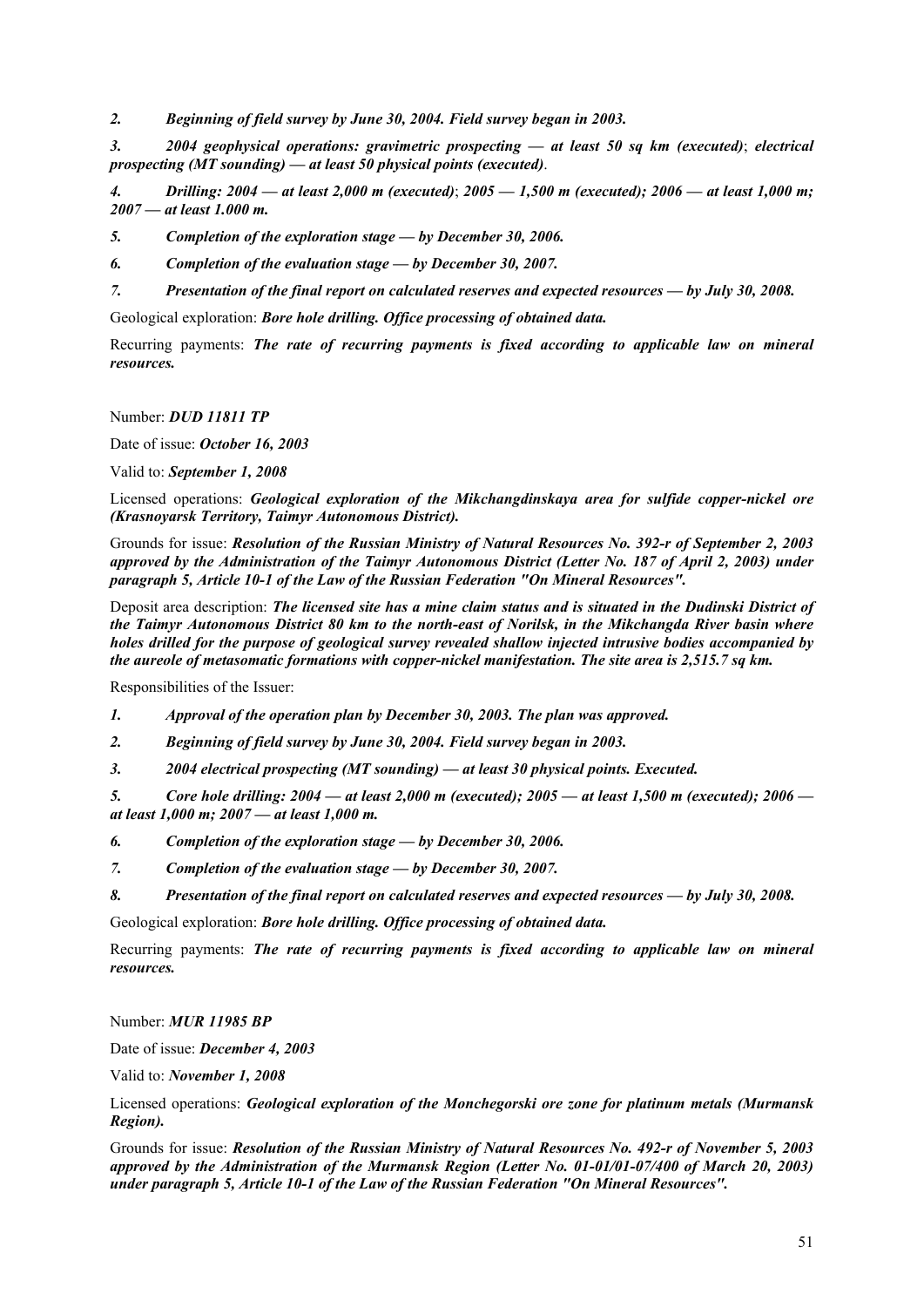Deposit area description: *The licensed site has a mine claim status and is situated* t*o the south of Monchegorsk. The site area is 39 sq km. In 1999-2000 OAO "Kola Mining and Metallurgical Company" performed PMs exploration of the area including the licensed site under License No. MUR 00460 TP (registration date — September 29, 1999, expiry date — March 30, 2003). Within the area a range of geophysical and drilling operations relating to the geological exploration stage and floatation testing of small laboratory samples were performed resulting in the discovery of a number of sites with low-sulfide platinum manifestation. At present improvement of processing flowsheets is continued. The State Reserves Balance records for the site off-balance copper-nickel ore reserves and inferred PMs reserves of several ore manifestations.* 

Responsibilities of the Issuer:

- *1. Approval of the operation plan by April 30, 2004. The plan has been approved.*
- *2. Beginning of field survey by June 30, 2004. The field survey has begun.*
- *3 Completion of the exploration stage by December 30, 2006.*
- *4. Areal geophysical prospecting: 2004 at least 2 sq km; 2005 at least 2 sq km. Executed.*
- *5. Surface tunnel driving: 2004 at least 500 cu m (executed); 2005 at least 500 cu m (executed).*

*6. Core hole drilling: 2004 — at least 1,000 m; 2005 — at least 1,000 m (executed); 2006 — at least 1,000 m; 2007-08 — at least 2,000 m.* 

*7. Completion of the evaluation stage — by September 30, 2008.* 

*8. Presentation of the final report on calculated reserves and expected resources — by October 30, 2008.* 

Geological exploration: *Bore hole drilling. Geophysical operations. Surface trenching. Office processing of obtained data.* 

Recurring payments: *The rate of recurring payments is fixed according to applicable law on mineral resources.*

Number: *MUR 11986 BP*

Date of issue: *December 4, 2003*

Valid to: *November 1, 2008*

Licensed operations: *Geological exploration of the "Mountain of Generalskaya" area for copper-nickel ore and platinoids (Murmansk Region).*

Grounds for issue: *Resolution of the Russian Ministry of Natural Resources No. 491-r of November 5, 2003 approved by the Administration of the Murmansk Region (Letter No. 01-01/01-07/401 of March 20, 2003) under paragraph 5, Article 10-1 of the Law of the Russian Federation "On Mineral Resources".*

Deposit area description: *The licensed site has a mine claim status and is situated in the Pechengski District of the Murmansk Region near the town of Zapolayrny. The site area is 10.4 sq km. Before 2002 exploration of the was performed by Murmansk Surveying Company of SZGTU and Pechenga Integrated Surveying Company funded by the Government. The 2002 exploration was funded and performed by Pechenga Integrated Surveying Company and OJSC Kola GMK and included magnetic prospecting, IP-MG electrical prospecting, transient electromagnetic exploration, field exploration, mining operations, drilling of holes 50 m to 1,700 m deep. The exploration showed that the mountain of Generalskaya is of a fundamentally laminated type and includes 3 to 7 horizons with 0.5 m to 10 m low-sulfide platinum manifestation traced to the depth of 1,500 m. Additionally, PMs manifestation was also discovered in cross-cutting bodies represented by vein-disseminated copper manifestation presumably of the stockwork type. AO "Institute Gipronickel" tested 5 laboratory samples of the ore to determine its processing properties. Within the site undiscovered P1 platinoid, nickel and copper resources are recorded.* 

Responsibilities of the Issuer:

- *1. Approval of the operation plan by April 30, 2004. The plan has been approved.*
- *2. Beginning of field survey by June 30, 2004. Field survey has begun.*
- *3. Completion of the exploration stage by December 30, 2006.*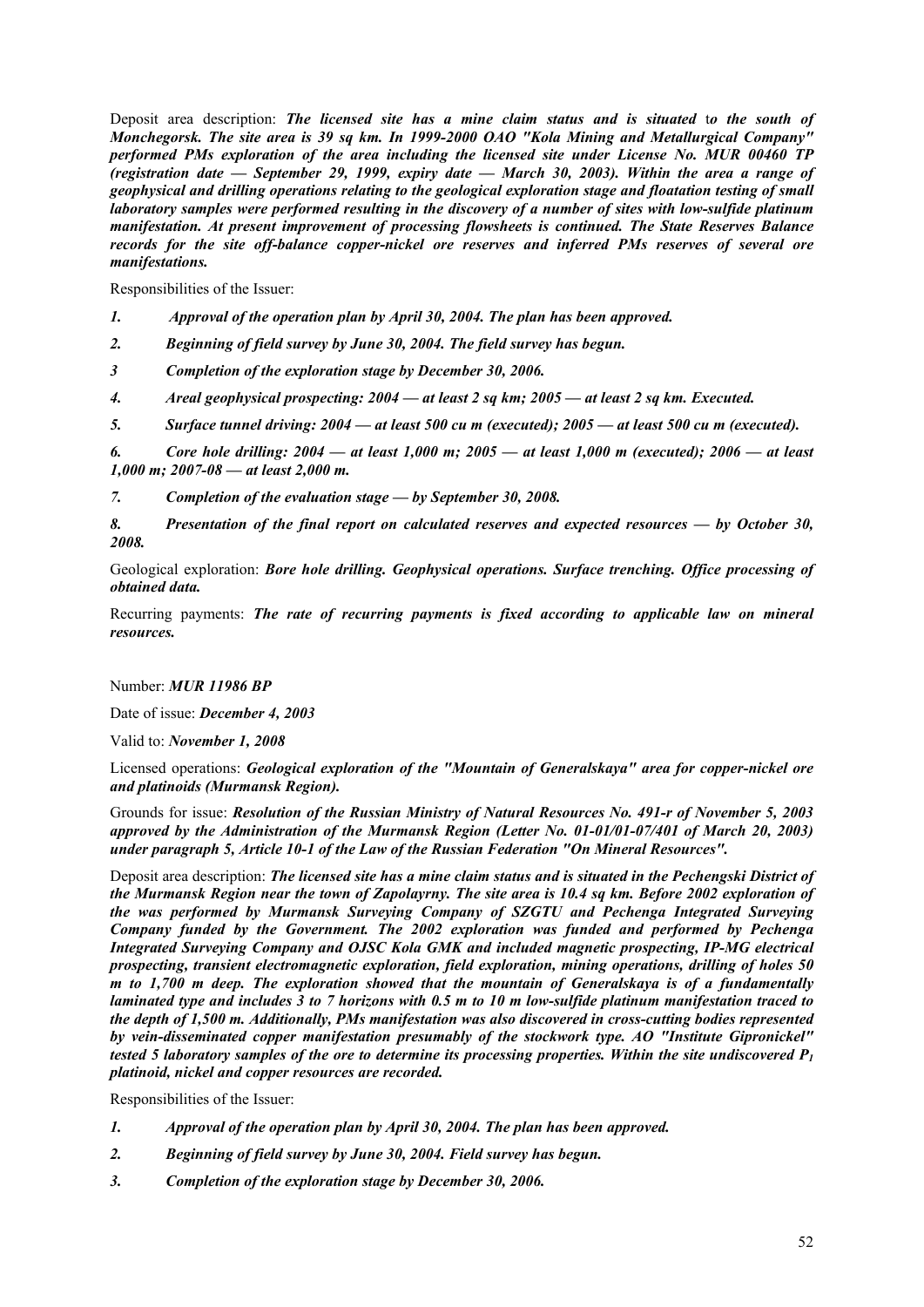*4. Areal geophysical prospecting: 2004 — at least 2.5 sq km; 2005 — at least 5.2 sq km. Geophysical prospecting has been executed.* 

*5. Surface tunnel driving: 2004 — at least 500 cu m (executed); 2005 — at least 500 cu m (executed).* 

*6. Core hole drilling: 2004 — at least 1,000 m (executed)*; *2005 — at least 2,000 m (executed); 2006 at least 2,000 m; 2007-08 — at least 1,500 m.* 

*7. Completion of the evaluation stage — by August 30, 2008.* 

*8. Presentation of the final report on calculated reserves and expected resources — by September 30, 2008.* 

Geological exploration: *Bore hole drilling. Geophysical operations. Surface trenching. Office processing of obtained data.* 

Recurring payments: *The rate of recurring payments is fixed according to applicable law on mineral resources.* 

Number: *MUR 13431 TP* 

Date of issue: *December 28, 2005* 

Valid to: *December 1, 2010* 

Licensed operations: *Geological exploration – search and evaluation of copper-nickel ore deposits in the Yuzhno-Monchegorski area in the Murmansk Region.* 

Grounds for issue: *Resolution of the Russian Ministry of Natural Resources No. 1260 of 09.12.2005 under paragraph 4, Article 10-1 of the Law of the Russian Federation "On Mineral Resources".* 

Deposit area description. *The licensed site is situated within the municipal formation "the town of Monchegorsk with subordinate area" in Murmansk region, 60-10 km to the south of Monchegorsk. The licensed site has a mine claim status. The site area is 257.2 sq km. The main factor determining the site exploitability is availability in its limits of large layered intrusions of ultrabasic-basic formations: the Monchetundrovki massif, the massif of lake of Ostrovski, the Umbarechenski complex massifs which are associated with copper-nickel, vanadium-containing titanomagnetite and chromite ore manifestations.* 

Responsibilities of the Issuer.

*1. Preparation and approval of the exploration and evaluation project by July 1, 2006.* 

*2. Beginning of geological survey by September 1, 2006.* 

*3. Completion of the exploration stage and report preparation by June 1, 2006. In this connection, the minimum scope of work shall include:* 

*1) Areal geophysical and geochemical prospecting: 2006 – 10 sq km; 2007 – 10 sq km; 2008 – 10 sq km.* 

*2) Mining operations: 2006 – 400 cu m; 2007 - 400 cu m.* 

*3) Core drilling: 2007 – 1500 m; 2008 – 1500 m.* 

*4) Drawing and laboratory analysis of samples: 2006 – 200 pcs.; 2007 – 500 pcs.; 2008 – 500 pcs.* 

*5) Preparation of the exploration report –2009.* 

*4. Completion of the evaluation stage and presentation of the report by November 1, 2010. In this connection, the scope of work shall include:* 

*1) Core drilling: 2009-2010 - 2000 m;* 

*2) Drawing and laboratory analysis of samples: 2009-2010 – 600 pcs.* 

Recurring payments. *Recurring payments shall be made according to the following rates: 2005 – 50 RUB per 1 sq km; 2006-2008 – 100 RUB per 1 sq m; 2009-2010 – 150 RUB per 1 sq km.*

Number: *MUR 13432 TP* 

Date of issue: *December 28, 2005*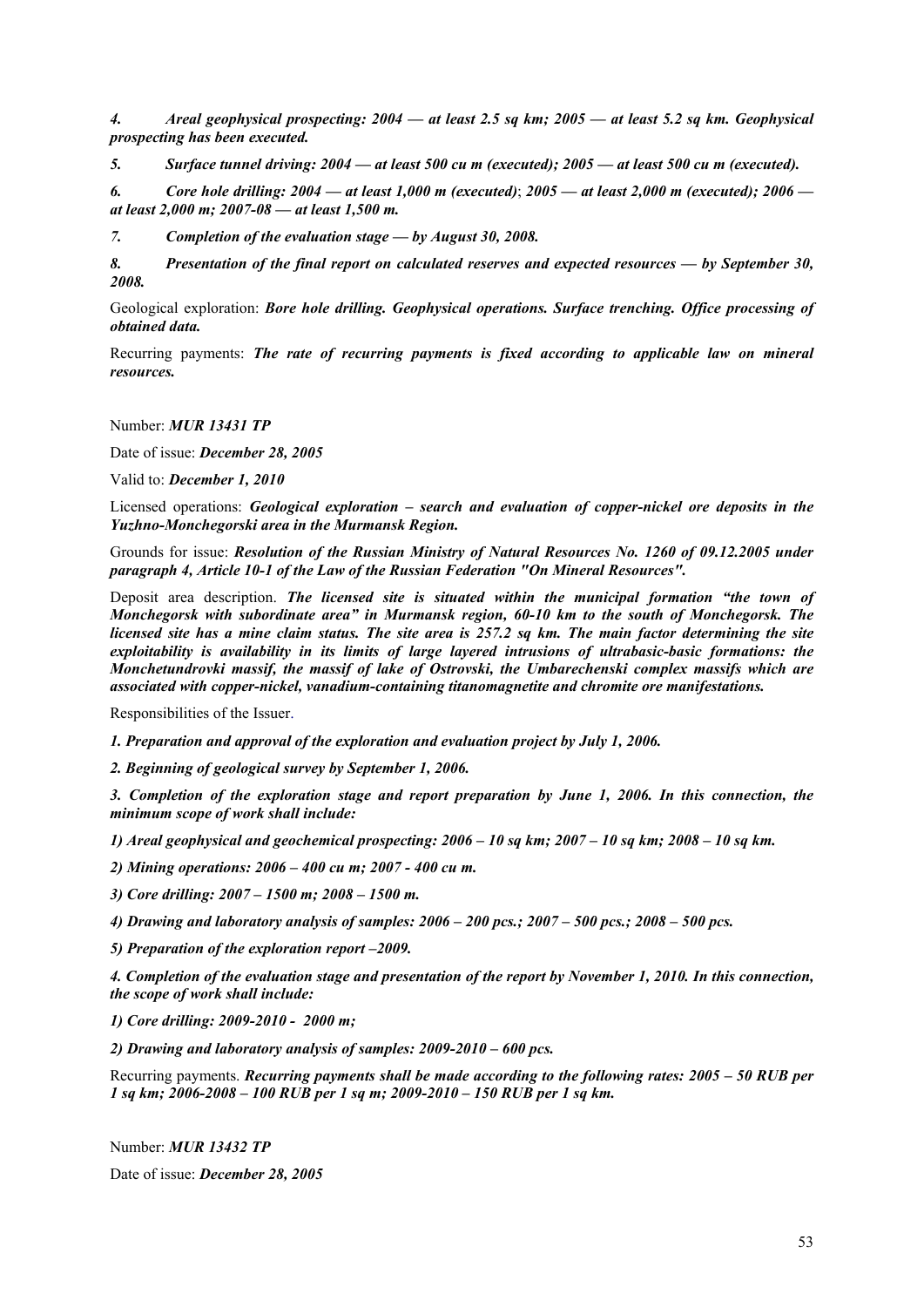Valid to: *December 1, 2010* 

Licensed operations: *Geological exploration – search and evaluation of copper-nickel ore and platinum-group metal deposits in the Solozerski area in the Murmansk Region.*

Grounds for issue. *Resolution of the Russian Ministry of Natural Resources No. 1255 of 09.12.2005 under paragraph 4, Article 10-1 of the Law of the Russian Federation "On Mineral Resources".* 

Deposit area description. *The licensed site is situated inside the "Kolski District" municipal formation of the Murmansk Region, near the township of Verkhnetulomski, 60 km to the north-east of Mount of Cola. The site has a mine claim status. The site area is 215 sq km. In the site area, massifs of basic-ultrabasic rocks have been discovered which relate to the Allarechenski, Monchegorski, Karikyavrski, Lovnoozerski and Kambaldinski (Komatiitov) ore-bearing formations. Some of them bear established copper-nickel, chromite and platinometal ore grade mineralization. The most explored area is a laminated massif in the vicinity of Lake of Solozero. The massif was explored by test hole drilling (50-180 m), has a dimension of 0.5x1.5 km in plan, is divided by fractures into three blocks, contains a scarce sulphide impregnation.* 

Responsibilities of the Issuer.

*1. Preparation and approval of the exploration and evaluation project by July 1, 2006.* 

*2. Beginning of geological survey by September 1, 2006.* 

*3. Completion of the exploration stage by May 1, 2009. In this connection, the minimum scope of work shall include:* 

*1) Areal geophysical and geochemical prospecting: 2006 – 20 sq km; 2007 – 20 sq km; 2008 – 20 sq km.* 

*2) Mining operations: 2006 – 400 cu m; 2007 - 400 cu m.* 

*3) Core drilling: 2007 – 1000 m; 2008 – 1000 m.* 

*4) Drawing and laboratory analysis of samples: 2006 – 200 pcs.; 2007 – 250 pcs.; 2008 – 250 pcs.* 

*5) Preparation of the exploration report –2009.* 

*4. Completion of the evaluation stage and presentation of the report by October 1, 2010. In this connection, the scope of work shall include:* 

*1) Core drilling: 2009-2010 – 2000 m;* 

*2) Drawing and laboratory analysis of samples: 2009-2010 – 300 pcs.* 

Recurring payments. *Recurring payments shall be made according to the following rates: 2005 – 90 RUB per 1 sq km; 2006-2008 – 100 RUB per 1 sq km; 2009-2010 – 150 RUB per 1 sq km.* 

Number: *MUR 13433 BP* 

Date of issue: *December 28, 2005* 

Valid to: *November 1, 2010* 

Licensed operations: *Geological exploration – search and evaluation of deposits and ore gold deposits in the Solenoozerski area in the Murmansk Region.*

Grounds for issue. *Resolution of the Russian Ministry of Natural Resources No. 1259 of 09.12.2005 under paragraph 4, Article 10-1 of the Law of the Russian Federation "On Mineral Resources".* 

Deposit area description. *The licensed site is situated inside the "town of Kirovsk with subordinate area", "Lovozerski District" and "Terski District" municipal formations of the Murmansk Region and extends to the south-west of Mount of Kirovskaya for more than 90 km. The site has a mine claim status. The site area is 706 sq km. In geologic and tectonic terms, the site relates to the Western and Central Block of the Imandra-Varzugski structural and tectonic zone created by the early Proterozoic volcanogenic-sedimentary complex. The area is considered to be exploitable for search of gold due to development in this area of black-shale formations which are attributed to the most gold-bearing rocks. Within this area, direct prospecting indicators of gold mineralization have been registered – gold-sulphide, gold-quartz-sulphide, gold-antimonic-arsenic manifestations in sulphide-carbon shales.* 

Responsibilities of the Issuer.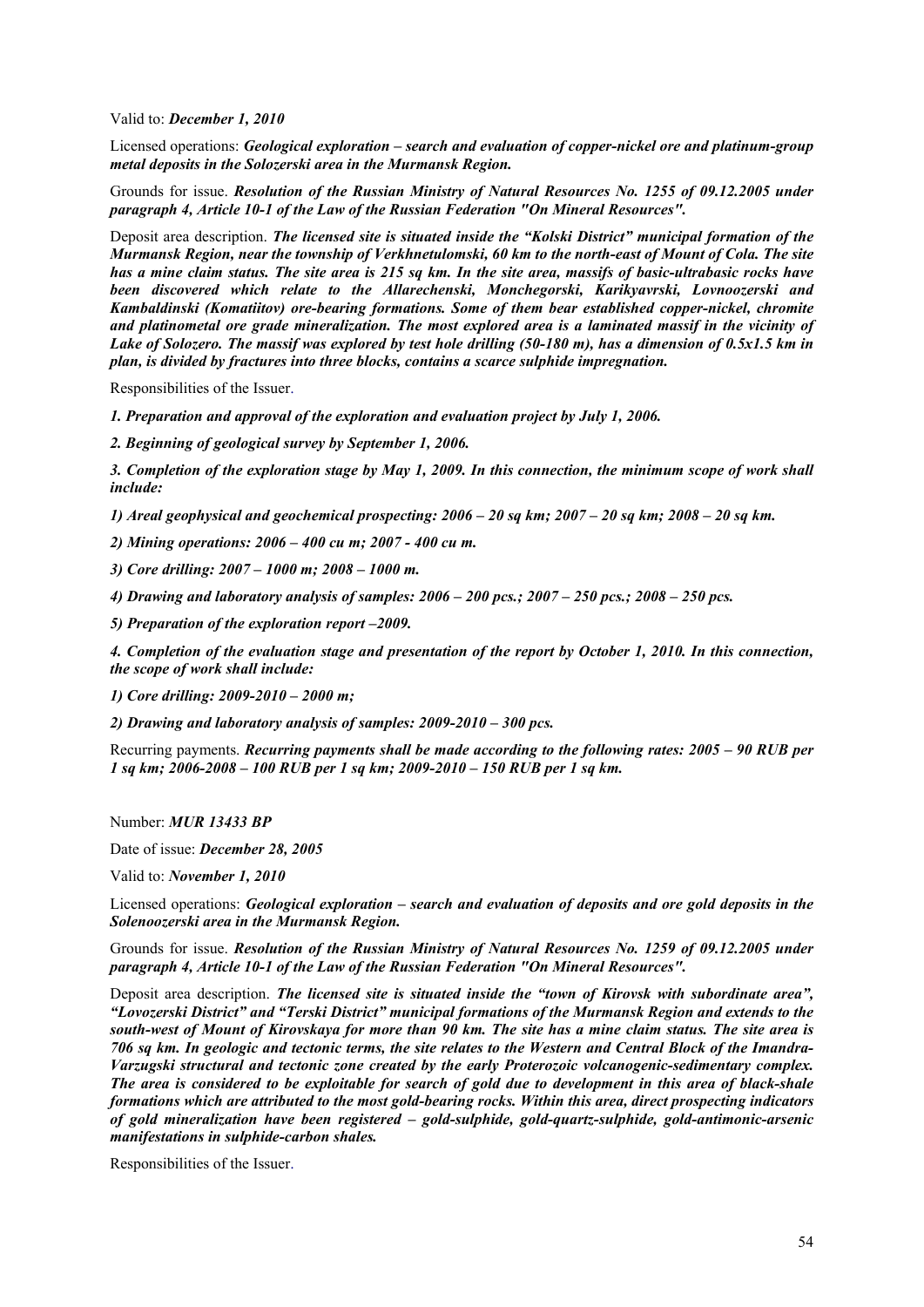*1. Preparation and approval of the exploration and evaluation project by July 1, 2006.* 

*2. Beginning of geological survey by September 1, 2006.* 

*3. Completion of the exploration stage by May 1, 2009. In this connection, the minimum scope of work shall include:* 

*1) Areal geophysical and geochemical prospecting: 2006 – 10 sq km; 2007 – 10 sq km; 2008 – 10 sq km.* 

*2) Mining operations: 2006 – 200 cu m; 2007 - 200 cu m.* 

*3) Core drilling: 2007 – 2000 m; 2008 – 2000 m.* 

*4) Drawing and laboratory analysis of samples: 2006 – 500 pcs.; 2007 – 500 pcs.; 2008 – 500 pcs.* 

*5) Preparation of the exploration report –2009.* 

*4. Completion of the evaluation stage and presentation of the report by October 1, 2010. In this connection, the scope of work shall include:* 

*1) Core drilling: 2009-2010 – 4000 m;* 

*2) Drawing and laboratory analysis of samples: 2009-2010 – 300 pcs.* 

Recurring payments. *Recurring payments shall be made according to the following rates: 2005 – 90 RUB per 1 sq km; 2006-2007 – 160 RUB per 1 sq km; 2008-2009 – 200 RUB per 1 sq km; 2010 – 270 RUB per 1 sq km.* 

Number: *MUR 13434 BP* 

Date of issue: *December 28, 2005* 

Valid to: *December 1, 2010* 

Licensed operations: *Geological exploration – search and evaluation of ore gold deposits in the Irinegorski area in the Murmansk Region.*

Grounds for issue. *Resolution of the Russian Ministry of Natural Resources No. 1258 of 09.12.2005 under paragraph 4, Article 10-1 of the Law of the Russian Federation "On Mineral Resources".* 

Deposit area description. *The licensed site is situated inside the "town of Kanadalaksha with subordinate area" municipal formation of the Murmansk Region, 70 km to the south-west of Mount of Kandalaksha. The site has a mine claim status. The site area is 1055 sq km. The exploration area is 900 sq km. No specialized operations for gold extraction have been carried out within the licensed site. The geological exploration was aimed at discovery of molybdenum, copper-nickel ores, glist and ceramic raw materials.* 

Responsibilities of the Issuer.

*1. Preparation and approval of the exploration and evaluation project by July 1, 2006.* 

*2. Beginning of geological survey by September 1, 2006.* 

*3. Completion of the exploration stage by June 1, 2009. In this connection, the minimum scope of work shall include:* 

*1) Areal geophysical and geochemical prospecting: 2006 – 20 sq km; 2007 – 20 sq km; 2008 – 20 sq km.* 

*2) Mining operations: 2006 – 400 cu m; 2007 - 400 cu m.* 

*3) Core drilling: 2007 – 1000 m; 2008 – 1000 m.* 

*4) Drawing and laboratory analysis of samples: 2006 – 200 pcs.; 2007 – 200 pcs.; 2008 – 200 pcs.* 

*5) Preparation of the exploration report –2009.* 

*4. Completion of the evaluation stage and presentation of the report by November 1, 2010. In this connection, the scope of work shall include:* 

*1) Core drilling: 2009-2010 – 2000 m;* 

*2) Drawing and laboratory analysis of samples: 2009-2010 – 400 pcs.* 

Recurring payments. *Recurring payments shall be made according to the following rates: 2005 – 90 RUB per 1 sq km; 2006-2008 – 150 RUB per 1 sq km; 2009-2010 – 270 RUB per 1 sq km.*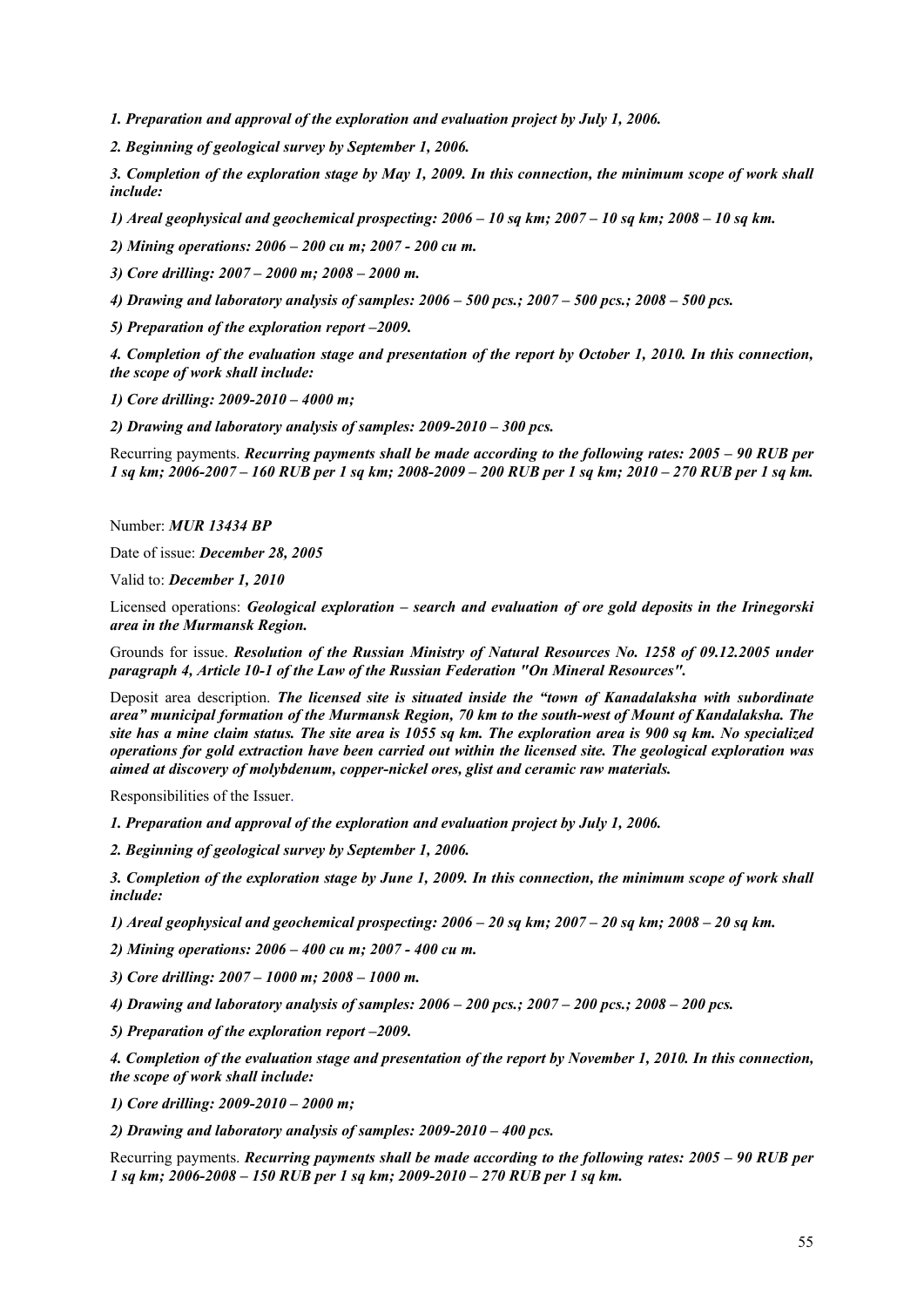Number: *MUR 13435 BP* 

Date of issue: *December 28, 2005* 

Valid to: *December 1, 2010* 

Licensed operations: *Geological exploration – search and evaluation of ore gold deposits in the South-Pechenega area in the Murmansk Region.*

Grounds for issue. *Resolution of the Russian Ministry of Natural Resources No. 1257 of 09.12.2005 under paragraph 4, Article 10-1 of the Law of the Russian Federation "On Mineral Resources".* 

Deposit area description. *The licensed site is situated inside the Pechenega District of the Murmansk Region. The site northern boundary is located at a distance of 10 km to the south of the district center – the township of Nickel. The site has a mine claim status. The site area is 392 sq km.* 

Responsibilities of the Issuer.

*1. Preparation and approval of the exploration and evaluation project by July 1, 2006.* 

*2. Beginning of geological survey by September 1, 2006.* 

*3. Completion of the exploration stage by June 1, 2009. In this connection, the minimum scope of work shall include:* 

*1) Areal geophysical and geochemical prospecting: 2006 – 10 sq km; 2007 – 10 sq km; 2008 – 5 sq km.* 

*2) Mining operations: 2006 – 400 cu m; 2007 - 300 cu m.* 

*3) Core drilling: 2007 – 2000 m; 2008 – 2000 m.* 

*4) Drawing and laboratory analysis of samples: 2006 – 1000 pcs.; 2007 – 1500 pcs.; 2008 – 1500 pcs.* 

*5) Preparation of the exploration report –2009.* 

*4. Completion of the evaluation stage and presentation of the report by November 1, 2010. In this connection, the scope of work shall include:* 

*1) Core drilling: 2009-2010 – 4000 m;* 

*2) Drawing and laboratory analysis of samples: 2009-2010 – 1800 pcs.* 

Recurring payments. *Recurring payments shall be made according to the following rates: 2005 – 90 RUB per 1 sq km; 2006-2008 – 160 RUB per 1 sq km; 2009-2010 – 270 RUB per 1 sq km.* 

Number: *MUR 13436 BP* 

Date of issue: *December 28, 2005* 

Valid to: *December 1, 2010* 

Licensed operations: *Geological exploration – search and evaluation of platinum-group metals and gold in the Shouninski area.*

Grounds for issue. *Resolution of the Russian Ministry of Natural Resources No. 1256 of 09.12.2005 under paragraph 4, Article 10-1 of the Law of the Russian Federation "On Mineral Resources".* 

Deposit area description. *The licensed site is situated inside the Pechenega District of the Murmansk Region at a distance of 6-15 km to the south-west of the district center – the township of Nickel and 9-10 km to the east of the state boundary with Norway. The site has a mine claim status. The exploration site area is 53 sq km. Within the Pechenega structural zone, by operations previously carried out in 1970-1994, increased content of platinum-group metals was discovered. In this area, during geochemical explorations a contrasting aninomaly extending up to 13 km at a width of 1.5-3.5 km was discovered, which was associated with effusivesedimentary formations of the Pechenega structure western side.* 

Responsibilities of the Issuer.

*1. Preparation and approval of the exploration and evaluation project by July 1, 2006.* 

*2. Beginning of geological survey by September 1, 2006.*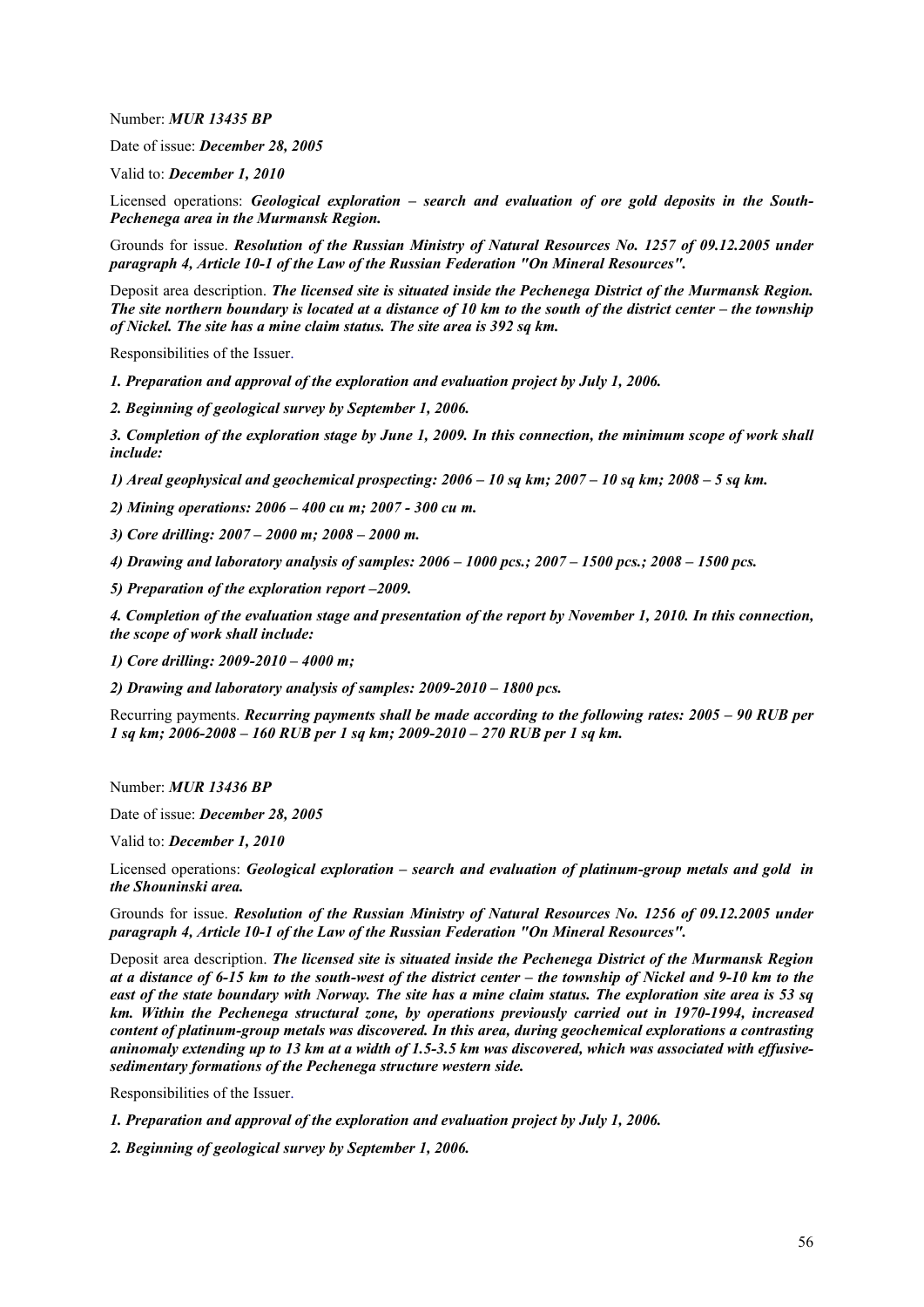*3. Completion of the exploration stage by May 1, 2009. In this connection, the minimum scope of work shall include:* 

*1) Areal geophysical and geochemical prospecting: 2006 – 15 sq km; 2007 – 10 sq km; 2008 – 10 sq km.* 

*2) Mining operations: 2006 – 400 cu m; 2007 - 400 cu m.* 

*3) Core drilling: 2007 – 1000 m; 2008 – 2000 m.* 

*4) Drawing and laboratory analysis of samples: 2006 – 400 pcs.; 2007 – 500 pcs.; 2008 – 500 pcs.* 

*5) Preparation of the exploration report –2009.* 

*4. Completion of the evaluation stage and presentation of the report by October 1, 2010. In this connection, the scope of work shall include:* 

*1) Core drilling: 2009-2010 – 2000 m;* 

*2) Drawing and laboratory analysis of samples: 2009-2010 – 400 pcs.* 

Recurring payments. *Recurring payments shall be made according to the following rates: 2005 – 90 RUB per 1 sq km; 2006-2008 – 180 RUB per 1 sq km; 2009-2010 – 270 RUB per 1 sq km.*

Number: *TMB 56180 TP*

Date of issue: *December 4, 2003*

Valid to: *November 1, 2008*

Licensed operations: *Additional exploration of the Central ilmenite-rutile-zircon sand deposit (Tambov Region).*

Grounds for issue: *The list of licenses for mineral resources development to be issued to mineral resources users (Minutes No. 55 of the Working Group of Experts dated October 10, 2003) approved by the Ministry of Natural Resources of the Russian Federation and Authorization No. 1-2-01/873 of the Tambov Region Administration dated July 9, 2003.*

Deposit area description. *The licensed site is situated in the Rasskazovski District of the Tambov Region and has a mine claim status. The site area is 123.84 sq km. Geologically the site belongs to the eastern slope of the Voronezh anteclise, at its boundary with the Ryazan-Saratov Depression, in the western part of the Tambov placer area.* 

Responsibilities of the Issuer:

*1. Approval of the operation plan by May 30, 2004. The plan was approved on May 20, 2004.* 

*2. Beginning of field survey by May 30, 2004. Executed.* 

*3. Completion of the first stage by December 30, 2004. There are no specific conditions established for completion of the first stage.* 

*4. 2004 volume of operations: water well drilling — 440 m (performed); exploratory well drilling — 30 wells up to 30 m deep (performed); taking 20 t of ore sand samples (performed); development of the deposit's geological model (performed).* 

*5. Completion of the second stage of additional exploration of titanium-zircon ores by January 30, 2008.* 

*5. 2005-08 volume of operations: bore hole drilling — at least 1,500 m (performed); recalculation of C2, C1, B titanium and zircon ore reserves.* 

*6. Presentation of the final report on calculated reserves — by June 30, 2008.* 

Geological exploration: *Drilling operations. Office processing of obtained data.* 

Recurring payments: *270 Rubles per 1 sq km.*

### **Licenses held by ZAO "Polyus"**

Number: *KRR 00942 BE*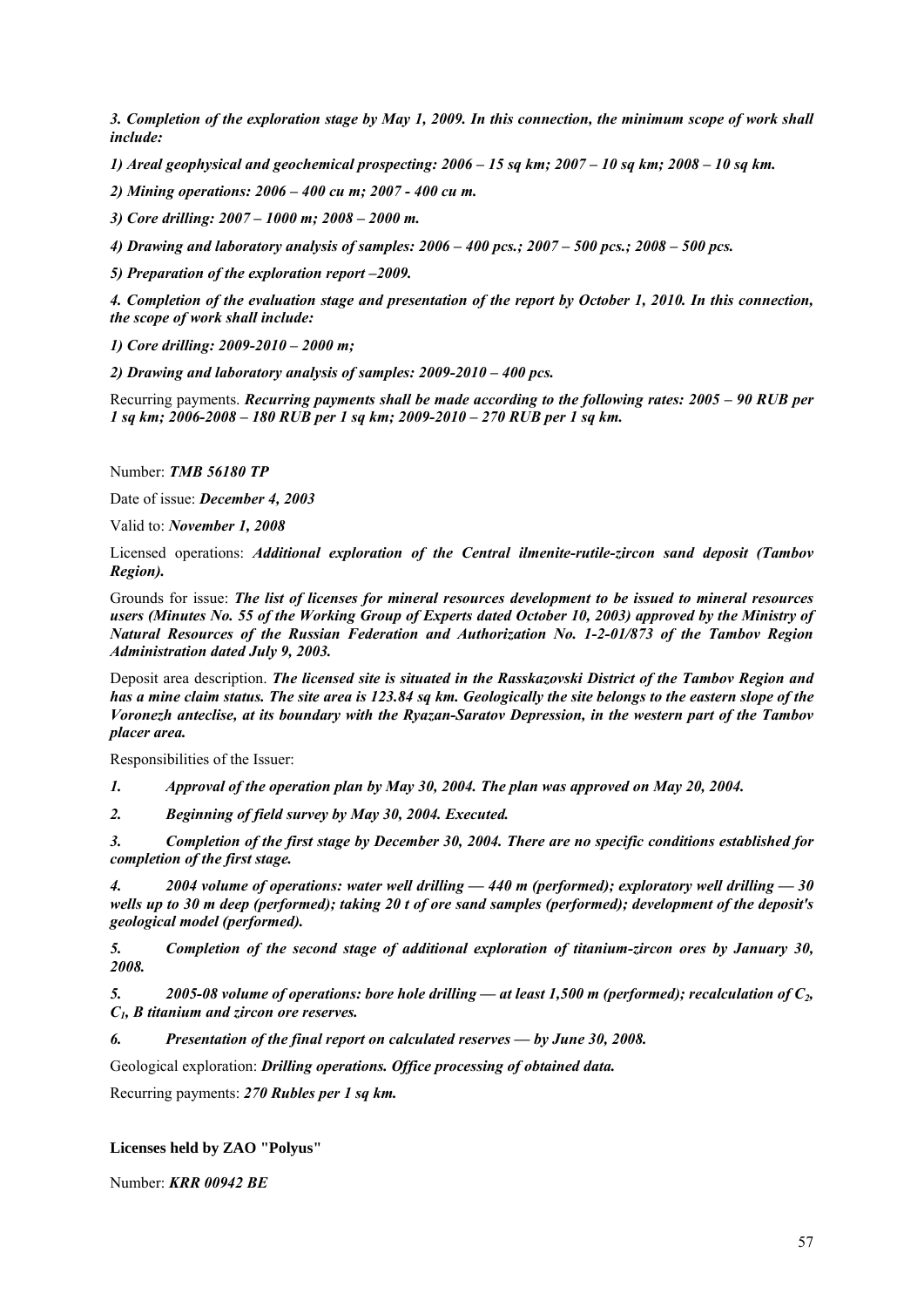# Date of issue: *May 24, 2000*

Valid to: *September 1, 2013*

Licensed operations: *development of the Olimpiadinskoye gold deposit (Krasnoyarsk Territory).*

*Grounds for issue:* Resolutions of the Krasnoyarsk Territory Administration No. 16-P of February 18, 2000 and the Committee for Natural Resources of the Krasnoyarsk Territory No. 20/15-n of February 17, 2000 on conversion of licenses for use of mineral resources.

Brief site description. *The Olimpiadinskoye deposit is located in the Severo-Yeniseiski District of the Krasnoyarsk Territory. The oxidized ore reserves were approved by the USSR State Reserves Committee on December 27, 1985, Minutes No. 9899, the oxidized ore reserves were approved by the State Reserves Committee of the Russian Ministry of Natural Resources on December 10, 1993, Minutes No. 205, the antimony and sulfur reserves were discarded by the State Reserves Committee of the Russian Ministry of Natural Resources on October 25, 2000, Minutes No. 609, following the implementation of the bacterial leaching technology. Since 1985 the deposit has been developed by the "Vostochny" open-pit mine and since 2004 also by the "Zapadny" open-pit mine. The output over 9 months of the year amounted to 1,155 thou t of oxidized ore and 2,703 thou t of primary ore.* 

*Responsibilities:* 

*1. To complete by 2002 the first stage of the gold recovery plant.* 

*2. To increase annual production capacity of the mining and processing facility to 2.5-3.0 mln t by 2010.* 

*In October 2001 a primary ore processing plant was commissioned, its design capacity being 3 mln t a year. During the first nine months of 2005 the concentrating mill processed 1,283 thou t of primary ore.* 

*Recurring payments:* the rate of tax on gold and associated silver mining is 6% of the price of produced gold and 6.5% of the price of associated silver.

# Number: *KRR 00944 BR*

Date of issue: *May 24, 2000*

*Valid to:* first stage (geological exploration and evaluation) — May 24, 2005; second stage (prospecting of discovered deposits, calculation and geological appraisal, preparation of feasibility study and deposit development) — February 1, 2022 (the license only remains in effect for the discovered deposits).

*Licensed operations:* exploration and development of gold ore deposit in the Olimpiadninskaya area (Krasnoyarsk Territory).

*Grounds for issue:* Resolutions of the Krasnoyarsk Territory Administration No. 16-P of February 18, 2000 and the Committee for Natural Resources of the Krasnoyarsk Territory No. 20/15-n of February 17, 2000 on conversion of licenses for use of mineral resources.

*Brief site description.* The Olimpiadninskoye deposit is located in the Severo-Yeniseiski District of the Krasnoyarsk Territory. The 1998-2000 project of the gold deposit exploration and evaluation and the prospecting plan of ZAO "Polyus" were approved by the Head Office of the Centre for Implementation of Environmental and Natural Management Programs of the Krasnoyarsk Territory under No. 16-98-18/3 on May 5, 1999 and extended to 2004 by the Scientific and Technical Council for Environmental Management of the Krasnoyarsk Territory on October 10, 2002, Minutes No. 292-1. At the exploration stage the site is assigned the mine claim status. The boundaries of mine takes and allocated land of newly discovered and located deposits are subject to approval based on development projects. The area of the provisional mine claim is 1,340 sq km. *Responsibilities:* 

1. To complete by May 24, 2005 the first exploration stage (exploration and evaluation of identified reserves and submission of calculated reserves and resources for state appraisal).

The report on gold ore exploration and evaluation in the Olimpiadinskaya area was presented in January 2004, the "Olenye" deposit reserves were approved by Minutes No. 594 of the Regional Reserves Committee on March 20, 2004. In May 2005 a report was prepared containing the calculation of the Blagodatnoye deposit reserves submitted for consideration to the State Reserves Committee of the Russian Ministry of Natural Resources. As of January 1, 2005 the Blagodatnoye deposit's B+C1+C2 reserves of 222.4 t were first recorded by the State Reserves Committee (Minutes No. 1081 of September 23, 2005) with the average content of 2.4 g/t.

2. To prepare by October 1, 2005 and have approved the second stage program of resources exploration and evaluation.

The program of resources exploration and evaluation in the Olimpiadinskaya area was submitted and approved on July 26, 2005.

3. To complete by December 31, 2009 geophysical prospecting of the License Area.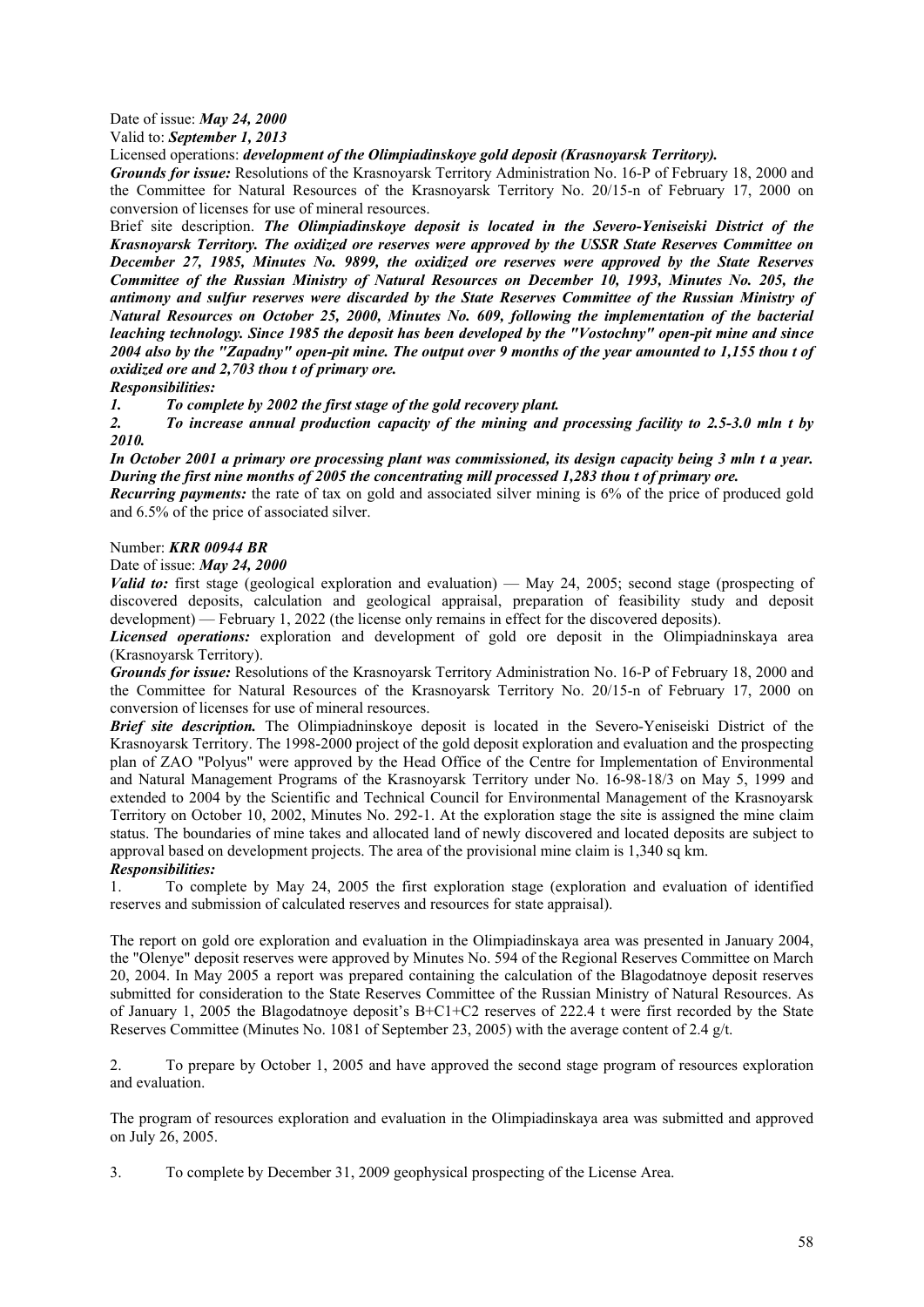The cost of prospecting over the first 9 months of the year amounted to 8.7 mln Rubles.

4. To prepare by January 1, 2008 a technical project of the Olenye deposit development and by December 31, 2011 a technical project of the Blagodatnoye deposit development.

5. To begin by June 1, 2008 the construction of a mine at the Olenye deposit and by July 1, 2012 at the Blagodatnoye deposit.

6. To provide by December 31, 2009 for design output at the Olenye deposit and by July 1, 2013 at the Blagodatnoye deposit. The production level shall be specified according to the technical project.

# *Recurring payments:*

for exploration and evaluation of mineral resources  $-190$  Rubles per 1 sq km;

for prospecting of mineral resources — 12,000 Rubles per sq km.

*Number:* KRR 00943 BE

*Date of issue:* May 24, 2000

*Valid to:* January 1, 2017

*Licensed operations:* Geological exploration and gold mining at the Tyradinskoye ore manifestation (oxidized ore) (Krasnoyarsk Territory).

*Grounds for issue:* Resolutions of the Krasnoyarsk Territory Administration No. 16-P of February 18, 2000 and the Committee for Natural Resources of the Krasnoyarsk Territory No. 20/15-n of February 17, 2000 on conversion of licenses for use of mineral resources.

*Brief site description.* The Tyradinskoye deposit is located in the Severo-Yeniseiski District of the Krasnoyarsk Territory. In 1998 its reserves were subjected to state appraisal and classified as a deposit. The gold reserves were approved as C1 and C2 reserves by the Regional Reserves Committee of Krasnoyarskprirodresursy on July 2, 2998, Minutes No. 476.

# *Responsibilities:*

1. To prepare by the end of 2000 an ore development and processing project.

The technical project of deposit development was prepared by AO "SIBTSVETMETNIIPROYEKT" and approved by Minutes No. 08-563/68 of the Committee for Natural Resources of the Krasnoyarsk Territory on April 20, 2001.

2. To begin in 2004 commercial ore mining and gold production.

The operations began in September 2003, the output of the first six months of 2005 amounted to 130 thou t of oxidized or and 80 thou t of associated primary ore.

3. To provide for at least 90% total gold recovery;

during the first half of 2005 — 97.15% total gold recovery.

*Recurring payments:* gold mining tax  $-6\%$  of the price of produced gold and 6.5% of the price of associated silver.

*Number:* KRR 12068 BE

*Date of issue:* December 29, 2003

Valid to: *December 31, 2023 and may be extended for completion of the deposit development and abandonment operations.*

*Licensed operations:* Gold ore prospecting and mining at the Titimukhta deposit (Krasnoyarsk Territory).

*Grounds for issue:* Resolutions No. 581-r of the Russian Ministry of Natural Resources and No. 1144-r of the Board of Administration of the Krasnoyarsk Territory on results of the bidding for gold ore prospecting and mining at the Titimukhta deposit held in Krasnoyarsk on December 3, 2003.

*Brief site description:* The licensed site with a mine claim status is situated 50 km from the township of Severo-Yeniseiski of the Krasnoyarsk Territory and has an area of 1.2 sq km. As of January 1, 2003 the licensed site's C2 gold deposits and expected P1 reserves were approved (Minutes No. 626 of the Regional Reserves Committee dated October 18, 2001).

# *Responsibilities:*

1. To prepare by September 30, 2004 and have approved the deposit prospecting project. "The 2004-2006 Titimukhta Deposit Prospecting Project" (state registration No. 16-04-14/1) was approved on April 14, 2003. 2. To begin the deposit prospecting by December 30, 2004.

The deposit prospecting began in Quarter IV 2004. During the first 9 months of the year test bore holes totaling

10,940 running metres were drilled and 47.7 mln Rubles invested.

3. To complete the deposit prospecting by December 30, 2005.

4. To submit by September 30, 2006 for state appraisal a report containing reserves calculation.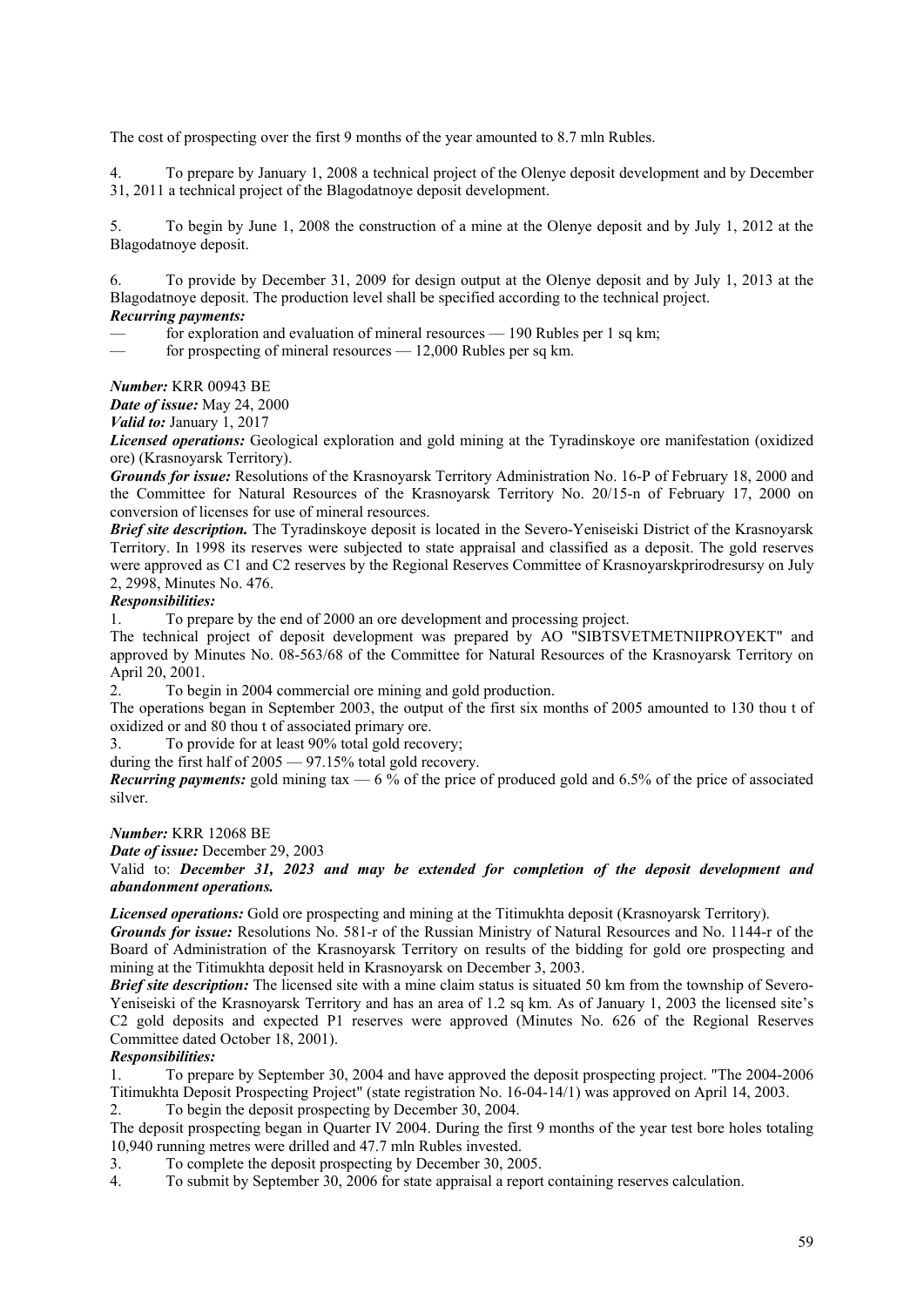5. To prepare by December 30, 2006 and have approved a technical project of the deposit development.

6. To commission by December 30, 2007 a mine with an annual output of at least 2 t.

*Recurring payments:* for natural resources utilization — 10,800 Rubles per sq km.

### *Number:* KRR 01525 BR

*Date of issue:* December 6, 2004

*Valid to:* November 1, 2029

*Licensed operations:* Geological exploration. prospecting and mining of gold ore at the Panimbinski ore knot (Krasnoyarsk Territory).

*Grounds for issue:* Minutes No. 2 of September 15, 2004 of the bidding committee for geological exploration, prospecting and mining of gold ore at the Panimbinski ore knot in the Severo-Yeniseiski District.

*Deposit site description.* The licensed area with a mine claim status is situated in the Severo-Yeniseiski of the Krasnoyarsk Territory and has an area of 66.2 sq km. Earlier exploration identified within the licensed area five gold ore manifestations: Panimbinskoye, Pravoberezhnoye, Mikhailovskoye, Zolotoye and Tavrik. No definite reserves and resources of the manifestations have been recorded.

### *Responsibilities:*

1. To perform geological exploration of the licensed area and submit a report on calculated reserves for state appraisal within a five-year period.

In the first half of 2005 a project of geological exploration was developed, pre-survey information was prepared and in June exploration was started. Investments in exploration over 9 months of the year amounted to 15.2 mln Rubles.

2. The gold mine's annual production capacity estimated as 300 kg shall be finally specified in the deposit development project based on geological exploration results.

### *Recurring payments:*

for exploration and evaluation of mineral resources — 210 Rubles per 1 sq km; for prospecting of mineral resources — 10,800 Rubles per sq km.

*Licenses held by OAO "Taimyrgas"* 

*Number:* DUD 00093 NE

*Date of issue:* December 29, 1998

*Valid to:* January 1, 2020

*Licensed operations:* gas and gas condensate recovery from Lower Cretaceous deposits (Sukhodudinskaya suite) and geological exploration for the purpose of new resources development in Cretaceous and Jurassic deposits at the Pelyatkinskoye gas-condensate field.

*Grounds for issue:* resolution of the Administration of the Taimyr (Dolgano-Nenets) Autonomous District and the Committee for Natural Resources of the Taimyr Autonomous District on the conversion of License No. DUD 00040 NE "Gas and condensate recovery and additional prospecting at the Pelyatkinskoye gas-condensate field" based on paragraph 4, Article 10-1 and paragraph 3, Article 17-1 of Law of the Russian Federation No. 27-FZ "On Mineral Resources" of March 3, 1995.

*Deposit site description:* The licensed site is situated in the Ust-Yeniseiski District of the Taimyr (Dolgano-Nenets) Autonomous District 210 km to the west of Dudinka and has a mine claim status restricted by the bottom of Jurassic deposits. The site area is 28,875.56 ha.

*Responsibilities:* Pursuant to the license agreement the license holder shall construct the Pelyatkinskoye field – Severo-Soleninskoye field gas pipeline, the field exploitation rate being specified by the pilot development project subject to the demand of consumers within the Taimyr Autonomous District consumers and the areas under supervision of the Norilsk City Administration.

*Recurring payments:* statutory payments: gas — 135 Rubles per 1,000 cu m, condensate — 17.5%.

*Licenses held by OAO "Norilskgasprom"* 

*Number:* DUD 00083 NE

*Date of issue:* September 25, 1999

*Valid to:* June 2018

*Licensed operations:* Hydrocarbon gas production, exploration of Lower Cretaceous and Jurassic deposits at the Messoyakhskoye gas field.

*Grounds for issue:* The right to exploit the sites was granted by executive committees of the Tyumen Region and the Taimyr Autonomous District.

*Deposit site description:* The site is situated at the township of Tukhard, Ust-Yeniseiski District of the Taimyr Autonomous District, Tazovski District of the Yamalo-Nenets Autonomous District.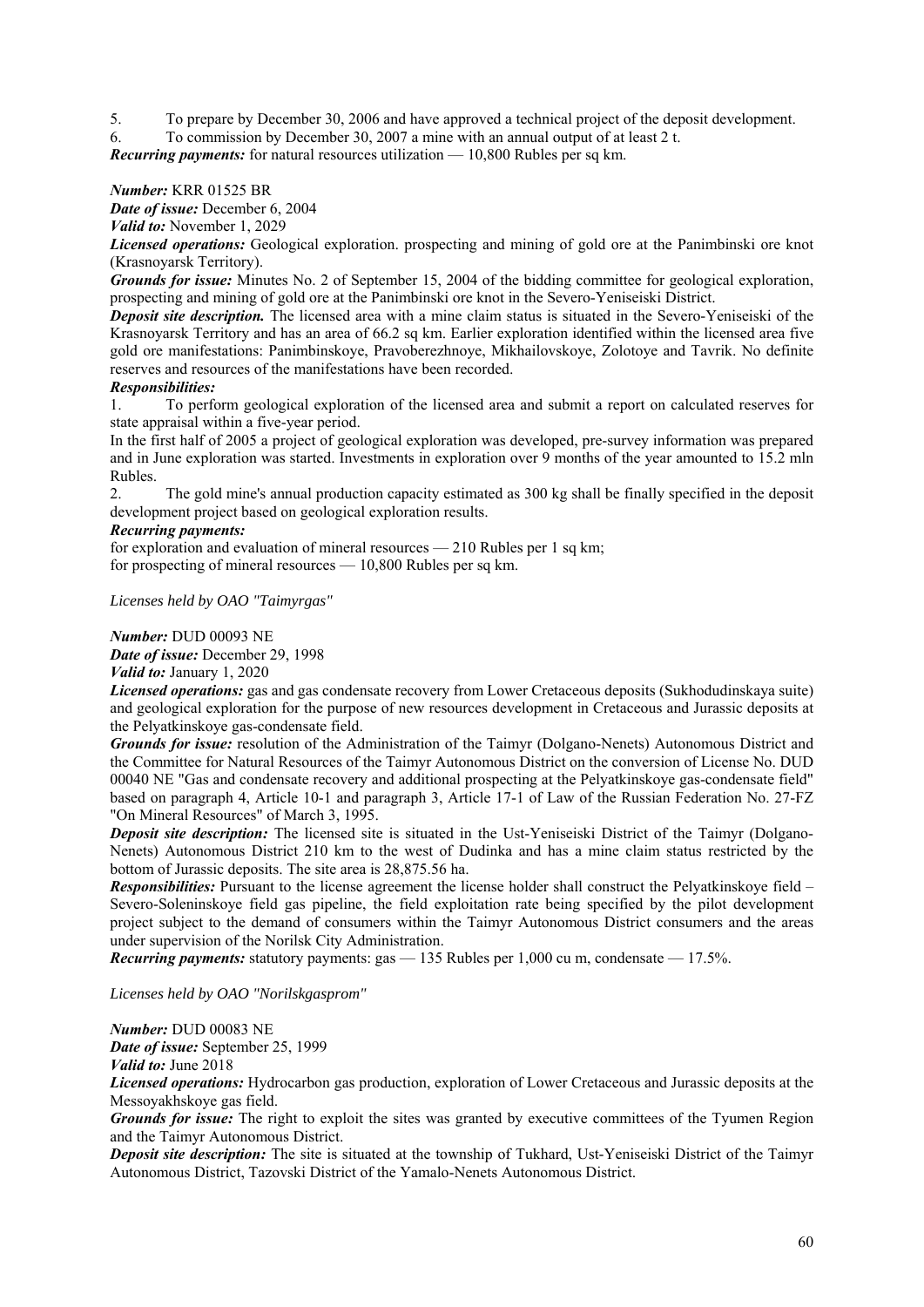The site with a mine claim status has an area of 23,982.3 ha.

*Responsibilities:* compliance with applicable standards and regulations for operating safety, field development control and environment protection; utilization of mineral resources solely for approved purposes; development of the field in accordance with the approved project and technical maintenance rules; application of the most efficient recovery methods to extract all useful components; prevention of above-standard losses of mineral resources, selective reservoir development, operation of nontight wells, gas crossflow between beds and gas escape to the surface; recording of the condition and changes of reserves and losses of mineral resources; development drilling and maintenance of geological, surveying and engineering documentation; prevention of any damage to the developed field and adjacent fields, protection of temporarily preserves mineral resources; providing for operations safety for employees and people, protection of the field from fire and other hazards deteriorating the quality of mineral resources and the field's commercial value or impeding development thereof; preparation and approval of emergency response plans; prevention of the construction within the mine take of buildings, structures and other facilities without consent of supervisory authorities; providing for conservation and abandonment of the field or a part thereof in case of development suspension or discontinuation upon approval by supervisory authorities; reclamation of the sites disturbed by the development of mineral resources as specified by applicable law; entry into land use agreements with land owners; obtaining licenses for utilization of water resources.

### *Performance of responsibilities:*

Land lease agreements with district administrations were concluded. The license for utilization of water resources was obtained. The application for a water intake is being considered by the Tyumen basic authority. *Recurring payments:* gas — 135 Rubles per 1,000 cu m, condensate — 17.5%.

*Number:* DUD 00082 NE

*Date of issue:* June 25, 1999 *Valid to:* June 2018

*Licensed operations:* Hydrocarbon gas and condensate production, exploration of Lower Cretaceous and Jurassic deposits at the Severo-Soleninskoye gas-condensate field.

*Grounds for issue:* The right to exploit the sites was granted by executive committees of the Tyumen Region and the Taimyr Autonomous District.

*Deposit site description:* The site is situated at the township of Tukhard, Ust-Yeniseiski District of the Taimyr Autonomous District, Tazovski District of the Yamalo-Nenets Autonomous District.

The site with a mine claim status has an area of 12,651.3 ha.

*Responsibilities:* compliance with applicable standards and regulations for operating safety, field development control and environment protection; utilization of mineral resources solely for approved purposes; development of the field in accordance with the approved project and technical maintenance rules; application of the most efficient recovery methods to extract all useful components; prevention of above-standard losses of mineral resources, selective reservoir development, operation of nontight wells, gas crossflow between beds and gas escape to the surface; recording of the condition and changes of reserves and losses of mineral resources; development drilling and maintenance of geological, surveying and engineering documentation; prevention of any damage to the developed field and adjacent fields, protection of temporarily preserves mineral resources; providing for operations safety for employees and people, protection of the field from fire and other hazards deteriorating the quality of mineral resources and the field's commercial value or impeding development thereof; preparation and approval of emergency response plans; prevention of the construction within the mine take of buildings, structures and other facilities without consent of supervisory authorities; providing for conservation and abandonment of the field or a part thereof in case of development suspension or discontinuation upon approval by supervisory authorities; reclamation of the sites disturbed by the development of mineral resources as specified by applicable law; entry into land use agreements with land owners; obtaining licenses for utilization of water resources; presentation upon completion of exploration and prospecting of the calculations of hydrocarbon reserves in the Nizhnekhetskaya formation deposits and Jurassic deposits for proper appraisal. *Performance of responsibilities:* 

Land lease agreements with district administrations were concluded. The license for utilization of water resources was obtained. The application for a water intake is being considered by the Tyumen basin authority. *Recurring payments:* gas  $-$  135 Rubles per 1,000 cu m, condensate  $-$  17.5%.

*Number:* SLH 00019 NE *Date of issue:* October 6, 1993 *Valid to:* 2018

*Licensed operations:* Hydrocarbon gas and condensate production, exploration of Lower Cretaceous and Jurassic deposits at the Yuzhno-Soleninskoye gas-condensate field.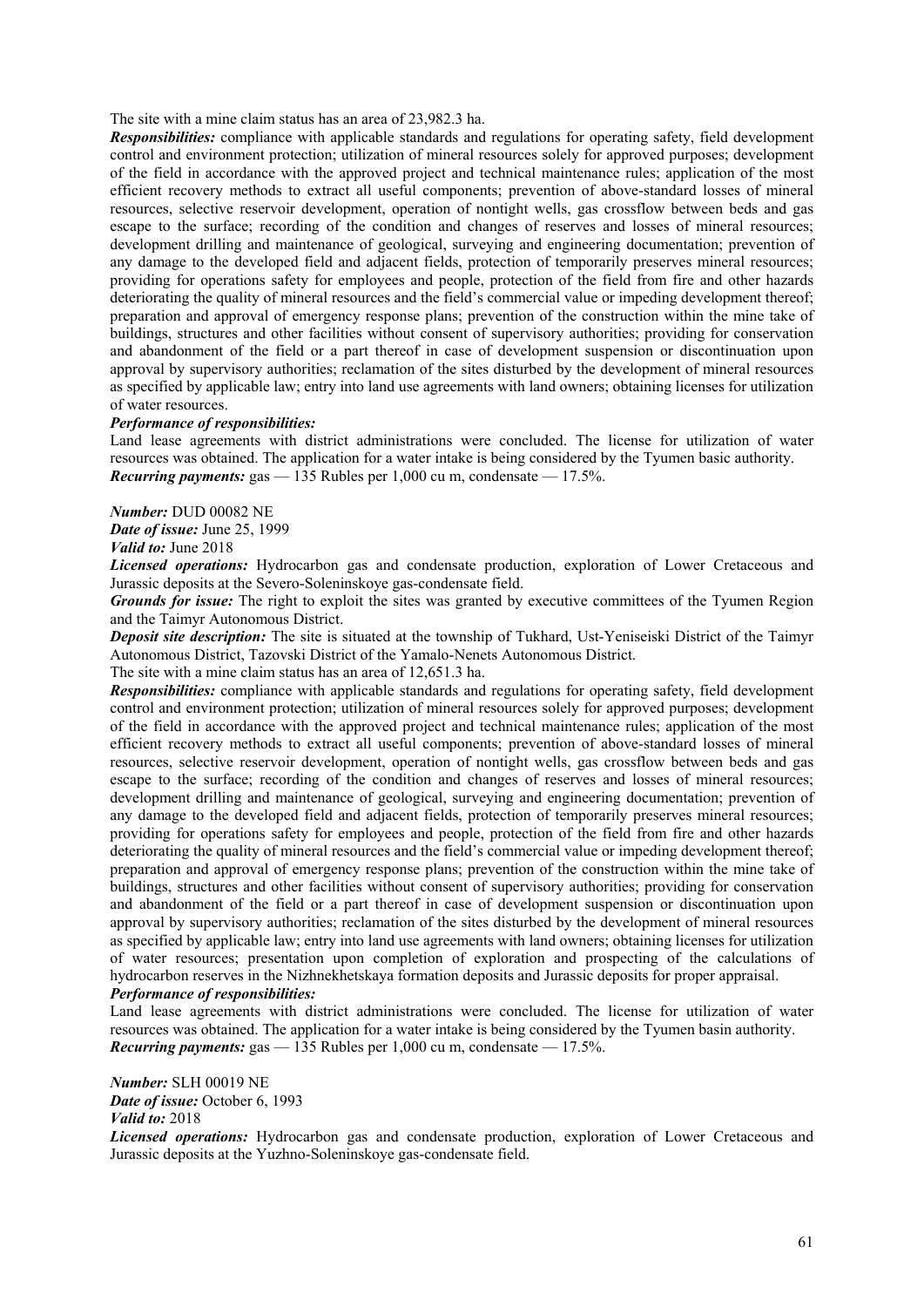*Grounds for issue:* The right to exploit the sites was granted by Resolution No. 25 of the Head of Administration of the Tazovski District, Yamalo-Nenets Autonomous District dated April 16, 1993.

*Deposit site description:* The site is situated 215 km to the north-east of the township of Tazovski, Yamalo-Nenets Autonomous District, Tyumen Region.

The site with a mine claim status has an area of 12,183 ha.

*Responsibilities:* compliance with applicable standards and regulations for operating safety, field development control and environment protection; utilization of mineral resources solely for approved purposes; development of the field in accordance with the approved project and technical maintenance rules; application of the most efficient recovery methods to extract all useful components; prevention of above-standard losses of mineral resources, selective reservoir development, operation of nontight wells, gas crossflow between beds and gas escape to the surface; recording of the condition and changes of reserves and losses of mineral resources; development drilling and maintenance of geological, surveying and engineering documentation; prevention of any damage to the developed field and adjacent fields, protection of temporarily preserves mineral resources; providing for operations safety for employees and people, protection of the field from fire and other hazards deteriorating the quality of mineral resources and the field's commercial value or impeding development thereof; preparation and approval of emergency response plans; prevention of the construction within the mine take of buildings, structures and other facilities without consent of supervisory authorities; providing for conservation and abandonment of the field or a part thereof in case of development suspension or discontinuation upon approval by supervisory authorities; reclamation of the sites disturbed by the development of mineral resources as specified by applicable law; entry into land use agreements with land owners; obtaining licenses for utilization of water resources; presentation upon completion of exploration and prospecting of the calculations of hydrocarbon reserves in the Nizhnekhetskaya suite deposits and Jurassic deposits for proper appraisal.

### *Performance of responsibilities:*

Land applications are being considered by the Department of Natural Resources Management and Oil-and-Gas Complex Development in Salekhard. The license for utilization of water resources was obtained. The application for a water intake is being considered by the Tyumen basin authority.

*Recurring payments:* gas — 135 Rubles per 1,000 cu m, condensate — 17.5%.

## *b) Processing of recovered mineral products*

### Polar Division

The Polar Branch mines develop the Oktyabrskoye, Talnakhskoye and Norilsk-1 deposits. Seven mines produce nickel ore of different grades containing nickel, copper, platinum, palladium, gold and other metals.

The ore produced by the Polar Branch mines is concentrated by Talnakhskaya and Norilsk Concentrating Mills. Talnakhskaya mill processes a part of high-grade copper ore of the Talnakhskoy and Oktyabrskoye deposits producing nickel, copper and pyrrhotine concentrate. Norilsk Mill processes the total output of disseminated ore mined at the Taimyr deposits, a part of high-grade cupreous ore of the Talnakhskoye and Oktyabrskoye deposits and old pyrrhotine concentrate to manufacture nickel and copper concentrates.

The Polar Blanch operates three metallurgical plants: Nadezhdinski, Nikelevy and Medny.

Nadezhdinski Metallurgical Plant processes nickel and pyrrhotine concentrate produced by Talnakhskaya Concentrating Mill, about 15% of concentrate produced by Norilsk Concentrating Mill and copper concentrate produced by the Converter Matte Separation Shop of the nickel plant to manufacture converter matte, copper anodes and elementary sulfur. Part of the converter matte (approximately 45%) is sent to Kola GMK for processing.

Nikelevy Plant processes about 85% of nickel concentrate produced by Norilsk Concentrating Mill, the total output of old pyrrhotine concentrate and a part of converter matte produced by Nadezhdinski Metallurgical Plant to manufacture commercial nickel and cobalt.

Medny Plant processes copper concentrate produced by Norilsk and Talnakhskaya Concentrating Mills and copper anodes of Nadezhdinski Metallurgical Plant to manufacture commercial copper, elementary sulfur and sulfuric acid. The metallurgical shop of the copper plant producing precious metal concentrates processes slime produced by the Copper Electrolysis Shop and the Nickel Electrolysis Shop to manufacture precious metal concentrates, metallic silver, selenium and tellurium.

The Polar Branch refines precious metals at Krasnoyarsk non-ferrous plant under a tolling contract.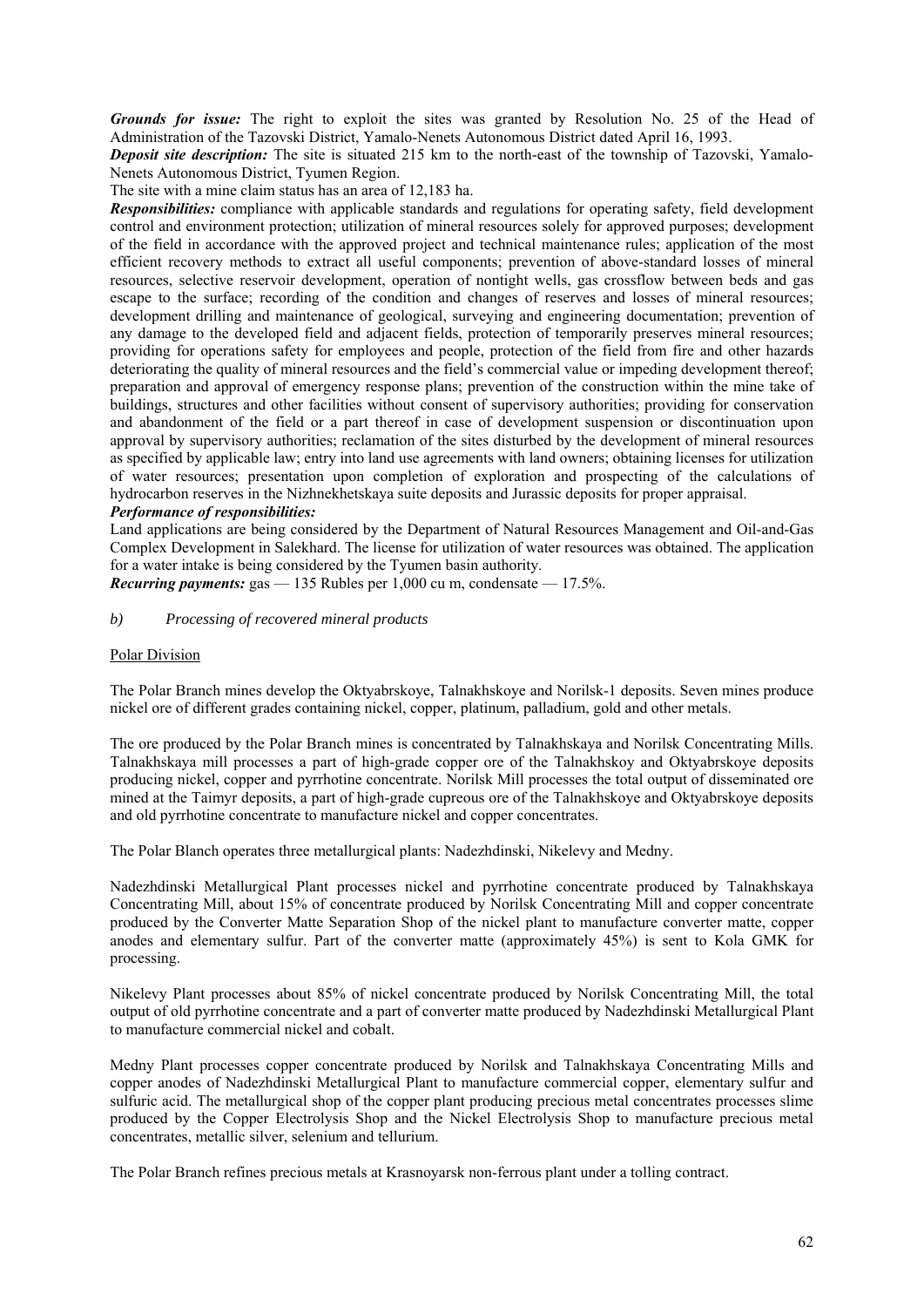The Company outsources a subcontractor for partial processing of mineral products (separation of gravitational concentrate during ore concentration).

The price of outsources mineral product processing over the period under review amounted to USD 675.7 thou less VAT.

### Kola Division

Kola GMK develops the Zhdanovskoye, Zapolyarnoye, Kotselvara and Semiletka deposits. Three mines of "Pechenganickel" Works operated by Kola GMK (Tsentralny, Kaula-Kotselvaara, Severny-Gluboky) produce disseminated ore containing nickel, copper and other metals.

The concentrating mill of "Pechenganickel" Works operated by Kola GMK processes ore produced by the Kola Peninsula mines to manufacture collective copper-nickel concentrate supplied for roasting. Obtained pellets are processed by the smelter shop to manufacture converter matte delivered for further processing to "Severonickel" Works. "Severonickel" Works process converter matte received from the Polar Branch of MMC Norilsk Nickel and "Pechenganickel" Works as well as purchased copper scrap. The principal products produced by the works are electrolytic nickel and copper, carbonyl nickel, precious metal concentrates, cobalt concentrate and sulfuric acid.

Precious metals produced by Kola Division are refined by Krasnoyarsk non-ferrous plant under a tolling contract.

### ZAO "Polyus"

ZAO "Polyus" mines oxidized and sulfide ore at the Olimpiadinskoye gold ore deposit in the Krasnoyarsk Territory. Gold is produced by two factories:

- Gold Recovery Factory No. 1 commissioned in 1996 performs hydrometallurgical processing of high-grade oxidized ore;
- Gold Recovery Factory No. 2 commissioned in 2001 applies a biohydrometallurgical technology (bioleaching) to process resistant sulfide ore.

Precious metals produced by ZAO "Polyus" are refined by Krasnoyarsk non-ferrous plant under tolling contracts. During the quarter under review the price of outsources refining services showed 38,940.0 thou Rubles.

### OAO "Norilskgasprom"

In Quarter IV 2005 no gas condensate processing was carried out.

### OAO "Taimyrgas"

In Quarter IV 2005 OAO "Taimyrgas" did not perform any processing operations.

*c) Product marketing* 

OJSC MMC Norilsk Nickel holds licenses required for export of precious metals and individual types of carbonyl nickel powder. PMs are marketed in accordance with Decree No. 51-4 of the Russian Government dated January 24, 2002.

ZAO "Polyus" has a license for refined bar gold export issued by the Russian Ministry of Economic Development.

License No. 4000717 issued by the Russian Ministry of Energy on November 29, 2002 authorizes OAO "Taimyrgas" to sell oil, gas and relating products under Resolution No. 425 of the Russian Ministry of Energy dated November 29, 2002. The license is valid to November 28, 2007.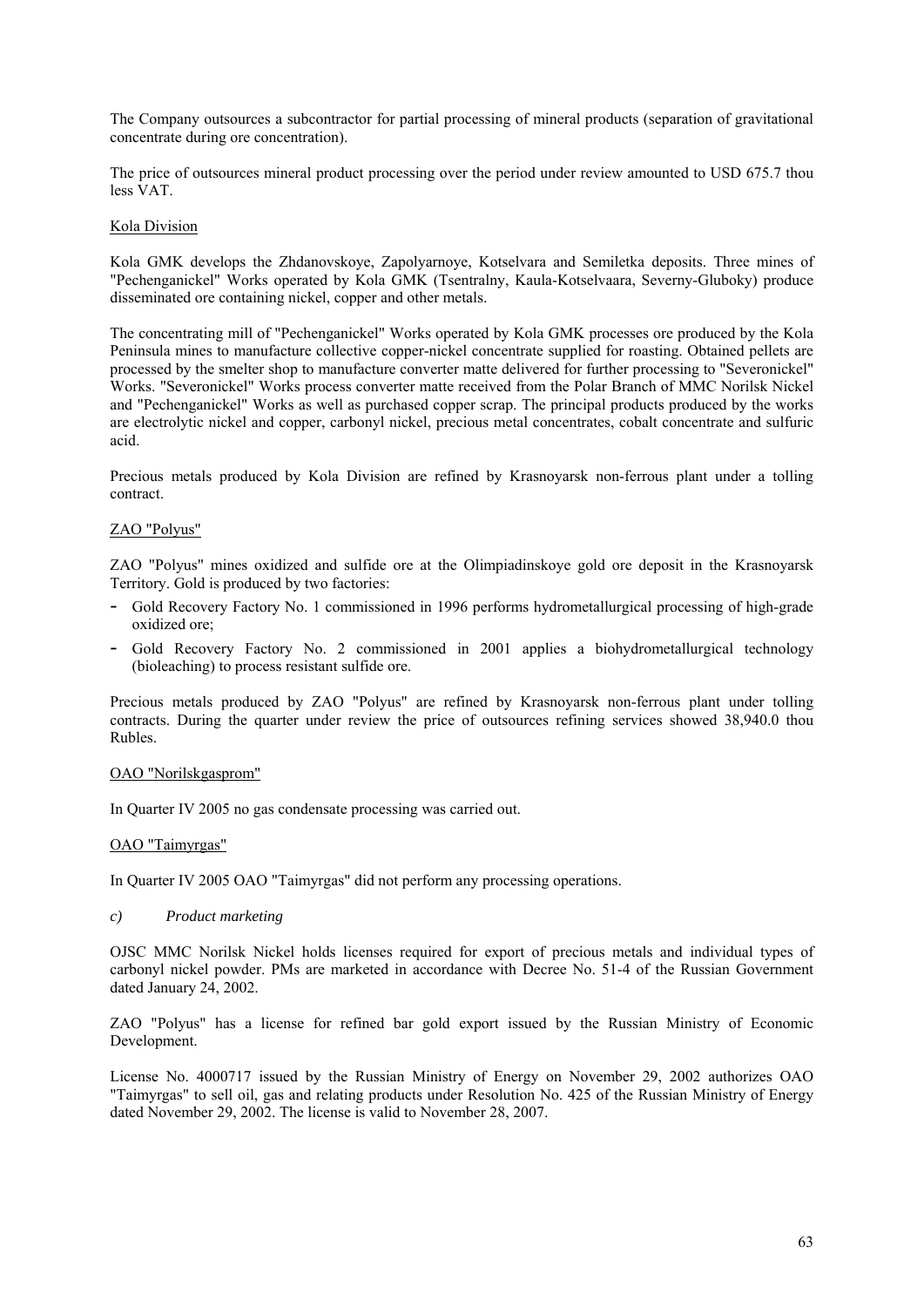# 3.2.10. Additional requirements to issuers basically engaged in providing communication services

To be left blank.

# 3.3. The Issuer Prospects

The Company's development strategy is based on the following four principles:

provision of economically sound production growth according to the market demand;

production efficiency improvement, position consolidation of one of the world's most low-cost nickel producers; reduction of sulfur-dioxide and other pollutant emissions, compliance with the laws and the best practice of ore mining and smelting companies;

maintaining steady and efficient operations.

In 2005-2006 the Company will focus on maintaining the ore output, upgrading and reconstruction of production facilities and further reduction of unit costs. The principal initiatives scheduled in 2006 include, but not limited to, further increase in ore output at "Severny-Gluboki" mine (Kola Peninsula), starting the reconstruction of a "Komsomolskaya" mine shaft, preparation for production of new deposits at "Taimyrsky" mine and the construction of a new shaft at "Skalisty" mine of the Company's Polar Branch. Activities for expansion of flash smelters at Nadezhdinski Metallurgical Plant are under way, which will enable to close the Nickel Plant smelting production in the future.

The Company's 2006 plans include continued reconstruction the "Lebyazhye" tailing dump to provide the Polar Branch facilities with required tail storage capacity adequate to the projected increase in ore output and processing.

## Organization in 2005 of integrated power company in Taimyr

In March 2005 the Company announced its plan to create together with RAO UES an integrated power company in the Norilsk Industrial Region.

## Implementation of optimum transportation system

To implement an optimum transportation system the Company continues operations started in 2004 and intended to secure the safety of the Northern Sea Route freight transportation.

# Environment protection

A major objective pursued by the Company is to reduce hazardous air emission and improve the ecological situation on the Taimyr and Cola Peninsulas.

According to the Company's estimates by 2015 such actions will result in a 78% reduction of sulfur dioxide discharge into the atmosphere on the Taimyr Peninsula.

To reduce hazardous emission and considerably improve the ecological situation in Kola GMK (Kola Peninsula) MMC Norilsk Nickel together with the Government of Norway implements a project of "Pechenganickel" metallurgical plant renovation expected to enable the reduction of pollutant emission by more than 90%.

# 3.4. Participation of the Issuer in Industrial, Banking and Financial Groups, Holdings, Concerns and Associations

## International Platinum Association e.V.

The International Platinum Association e.V. (hereinafter referred to as the International Platinum Association or the Association) was registered in 1988 in Frankfurt am Main (FRG) as a non-profit non-governmental organization. The Association unites major players of the world market of platinum metals and relating products.

Before 1999 Russia was represented in the International Platinum Association only by GUPVO "Almazyuvelirexport". In 1998 the session of the International Platinum Association was first held in St.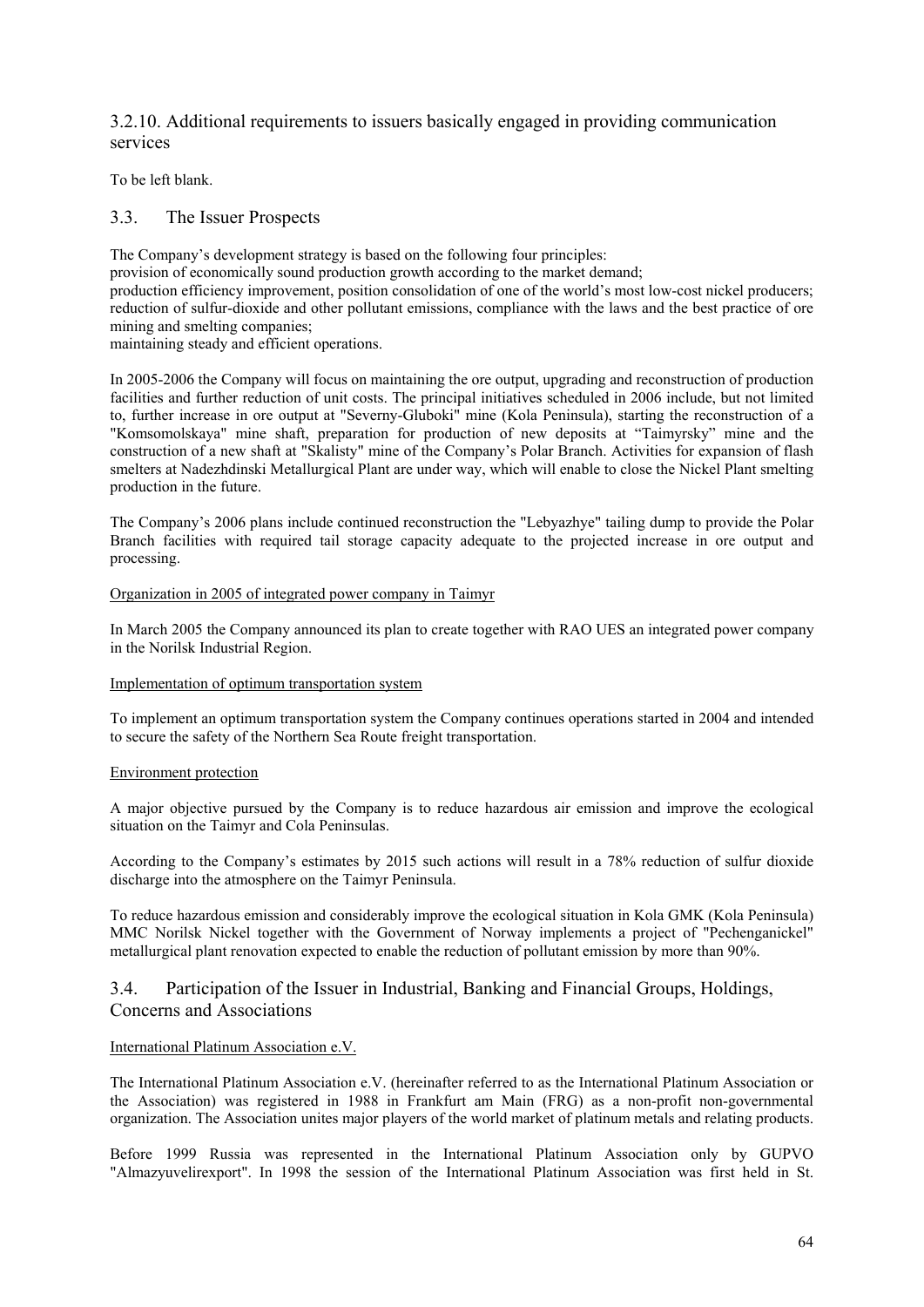Petersburg, Russia. The Association's management offered that OAO "RAO "Norilsk Nickel" join the Association. The offer was accepted and OAO "RAO "Norilsk Nickel" became a member of the Association in 1999.

In the course of restructuring of OAO "RAO "Norilsk Nickel" as capitalization centre was replaced by OJSC MMC Norilsk Nickel which became a member of the Association instead of OAO "RAO "Norilsk Nickel".

A major objective of the International Platinum Association is to form a forum of the leading world producers and processors of platinum metals to expand utilization thereof.

To this end the International Platinum Association implements programs of platinum metals promotion on global market and coordinates activities of a number of organizations for the benefit of its members. For instance, the International Platinum Association collaborates with the International Platinum Guild, a non-profit organization promoting platinum jewelry.

Of special interest is the experience gained by the members of the International Platinum Association in prevention of crime in this sphere, analysis of the effect of platinum metals and compounds on production personnel's health.

The membership in the International Platinum Association is also expected to be used for the promotion of platinum metals including palladium and offering new solutions for this metal utilization.

The Issuer's membership in the International Platinum Association is perpetual.

### Euro-Asian Transport Union

The Euro-Asian Transport Union (hereinafter referred to as the Transport Union or the EATU) was registered in 2001 in Moscow as a non-profit organization. The Transport Union comprises major carriers.

According to the concept of development of international transportation corridors the Russian Ministry of Transport pursues a policy of cooperation with all market players. Participants of the International Euro-Asian Conferences on Transport conducted in St. Petersburg in 1998 and 2000 held a lively discussion of different aspects of cooperation and motivation of private investor involvement in the implementation of the government's transit policy.

As the realization of transit potential is a long-term priority of the government, an element of the economic program and geopolitical doctrine of the Russian Federation to implement the Declarations adopted by the above Conferences a number of Russian companies resolved to combine their efforts within the framework of a nonprofit organization — the Euro-Asian Transport Union.

The EATU's major objective is to coordinate cooperation of Russian and foreign business with government authorities and international organizations, to create a common space of interaction among carriers, insurers, freight owners and financial institutions in logistics and investment operations. The EATU was formed to:

- coordinate national and international activities of government authorities and private carriers for the implementation of decisions and recommendations of the International Euro-Asian Conferences on Transport;
- assist the Ministry of Transport of the Russian Federation and the Ministry of Railways of the Russian Federation in the development of transport infrastructure and laying out international transportation corridors within the Russian Federation;
- involve international and national organizations in the implementation of investment projects presented to the Conferences, adapt the projects to investor requirements, render advise in project financing;
- arrange conferences and symposia in Russian regions involved in the Euro-Asian transportation;
- hold training seminars and refresher courses for transport personnel.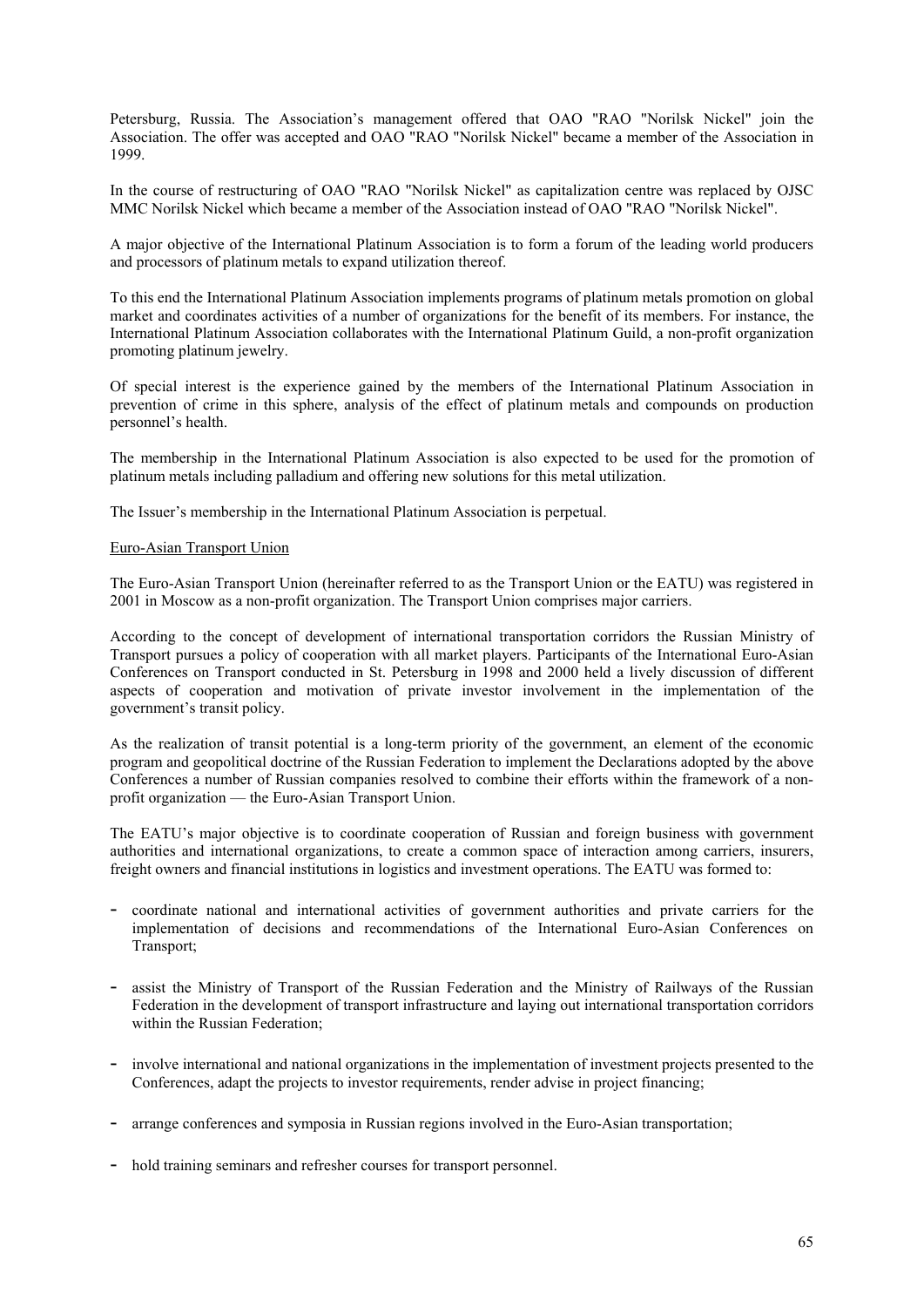The Ministry of Transport of the Russian Federation welcomes private initiatives in the transport sector and strongly supports the resolution to form the Euro-Asian Transport Union.

The Issuer's membership in the Euro-Asian Transport Union is perpetual.

### Nickel Institute

The Nickel Institute was incorporated on March 1, 2004 through amalgamation of two entities — the Nickel Development Institute (NIDI) and the Nickel Producers Environmental Research Association (NiPERA).

The Nickel Institute may be joined by any nickel producer.

At present its full-fledged members are all leading nickel producers such as Anglo Platinum, BHP Billiton, Codemin/Anglo Base Metals, Empress Nickel, Eramet, Falconbridge, Inco Limited, Inco TNC, Nippon Yakin Kogyo, OM Group, P.T. International Nickel, Sherritt International, Sumitomo Metal Mining, Umicore, WMC Resources accounting for 70% of the world nickel output.

The Institute provides its members with results of the latest research and lends them scientific and technical support. The NiPERA remains an independent unit within the Institute furnishing expert opinion on environmental matters and the effect of nickel on human health. The NiPERA continuously promotes nickel and assumes social responsibility for safe utilization of nickel and nickel-containing materials. The Nickel Institute stands an important and established forum for the promotion of Russian nickel on international market.

The Nickel Institute focuses its attention on rapidly developing consumers of stainless steel (transport, power engineering, telecommunications, etc.) for the purpose of maintaining steady production and consumption of primary and secondary metal.

The Issuer's membership in the Nickel Institute is perpetual.

### Cobalt Development Institute

The London-based Cobalt Development Institute (CDI) was established in 1957 as a non-profit nongovernmental organization and has been operating in its present form since 1982. Currently the CDI has 60 members from 18 countries including all leading cobalt producers and a number of major consumers.

The Institute's principal objective is to develop a package of measures aimed at the improvement of market performance and promotion of cobalt utilization. The Institute monitors research and development of new cobalt production processes and/or new applications. The Company may greatly benefit from the cobalt safety research performed by the Institute given law tightening in industrially advanced economies consuming cobalt (in the first place the EC).

The Issuer's membership in the Institute is perpetual.

# 3.5. Subsidiaries and Affiliates of the Issuer

*Full corporate name:* "Alykel" Closed Joint Stock Company

*Abbreviated name:* ZAO "Alykel"

*Location:* Russian Federation, Krasnoyarsk Territory, Norilsk, Nansen Street 64.

*Legal status explanation:* Subsidiary. The Issuer holds a controlling interest and therefore can affect resolutions of the company (paragraph 1, Article 105 of the Civil Code of the Russian Federation).

*Share in the entity's authorized capital:* 100%

*Block of ordinary shares held by the Issuer:* 100%

*The entity's share in the Issuer's authorized capital:* none

*Block of the Issuer's ordinary shares held by the entity:* none

*Primary activities:* Air transportation

*The entity's role in the Issuer's operations:* Operation of the airport in Norilsk. Air passenger and cargo carriage.

### *Members of the Board of Directors*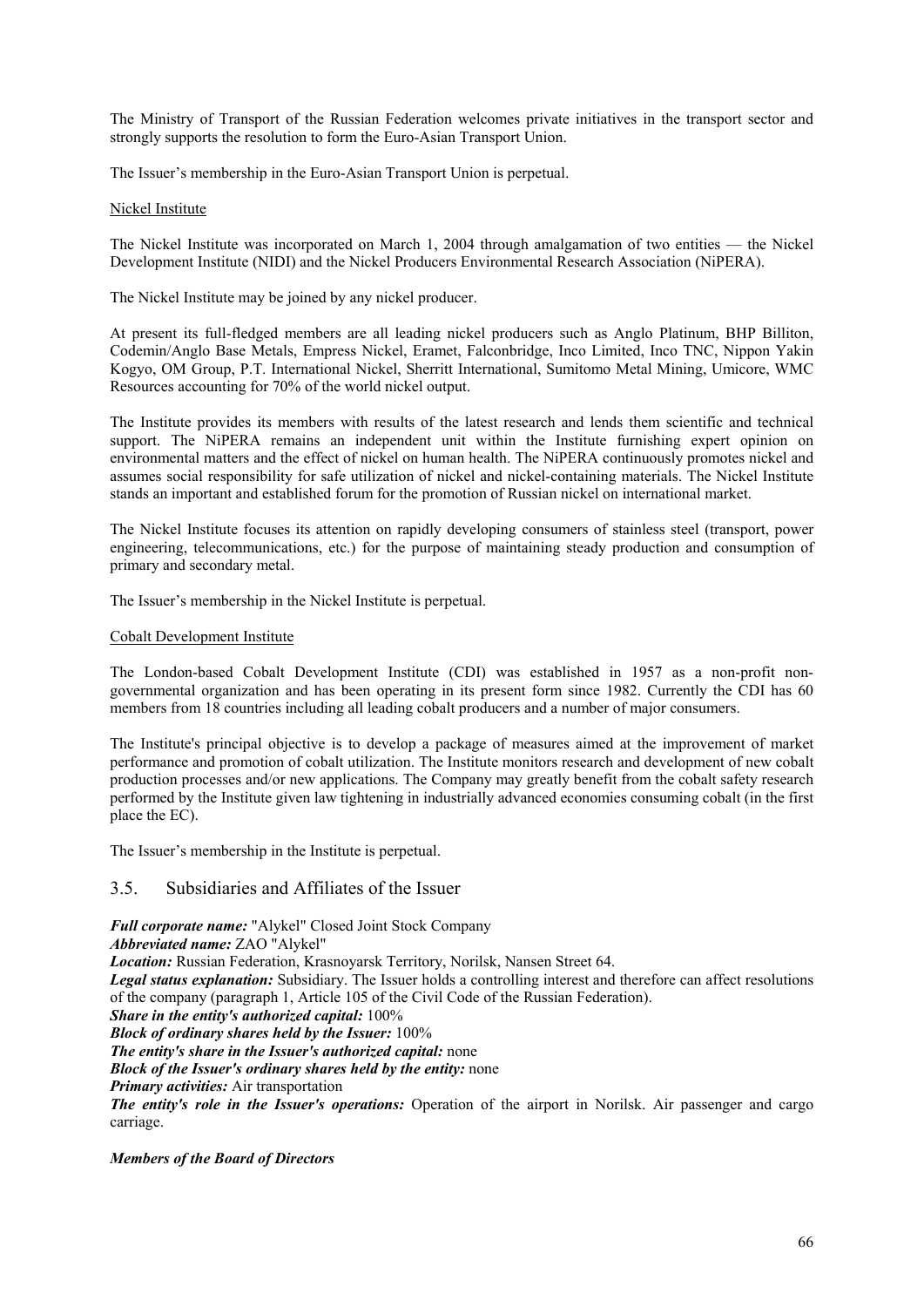1. Barbashin Stanislav Yevgenyevich — Chairman of the Board  *Born in* 1956  *Share in the authorized capital:* none  *Block of ordinary shares:* none

2. Shpagin Oleg Gennadyevich  *Born in* 1971  *Share in the authorized capital:* 0.00004%  *Block of ordinary shares:* 0.00004%

3. Kovaleva Yelena Gennadyevna  *Born in* 1957  *Share in the authorized capital:* 0.0003%  *Block of ordinary shares:* 0.0003%

4. Golovin Yuri Petrovich  *Born in* 1950  *Share in the authorized capital:* none  *Block of ordinary shares:* none

5. Maslennikov Igor Petrovich  *Born in* 1948  *Share in the authorized capital:* none  *Block of ordinary shares:* none

The Company's Articles of Association do not provide for appointment of an executive board.

*Director General* 

Shpagin Oleg Gennadyevich  *Born in* 1971  *Share in the authorized capital:* 0.00004%  *Block of ordinary shares:* 0.00004%

*Full corporate name:* "Taimyr Fuel Company" Closed Joint Stock Company *Abbreviated name:* ZAO "TTK" *Location:* 660021, Russian Federation, Krasnoyarsk, Kopylov Street 2a. *Legal status explanation:* Subsidiary. The Issuer holds a controlling interest and therefore can affect resolutions of the company (paragraph 1, Article 105 of the Civil Code of the Russian Federation). *Share in the entity's authorized capital:* 100% *Block of ordinary shares held by the Issuer:* 100% *The entity's share in the Issuer's authorized capital:* none *Block of the Issuer's ordinary shares held by the entity:* none *Primary activities:* Other cargo handling; oil and petroleum products storage; wholesale trade in engine fuel including aviation petrol. *The entity's role in the Issuer's operations:* Storage and transportation of petroleum products for members of the Issuer group located within the Norilsk Industrial Region and the Krasnoyarsk Territory.

*Members of the Board of Directors* 

 1. Balashov Vladimir Sergeevich  *Born in* 1959  *Share in the authorized capital:* none  *Block of ordinary shares:* none

2. Plokhikh Sergei Anatolyevich *Born in* 1958  *Share in the authorized capital:* none  *Block of ordinary shares:* none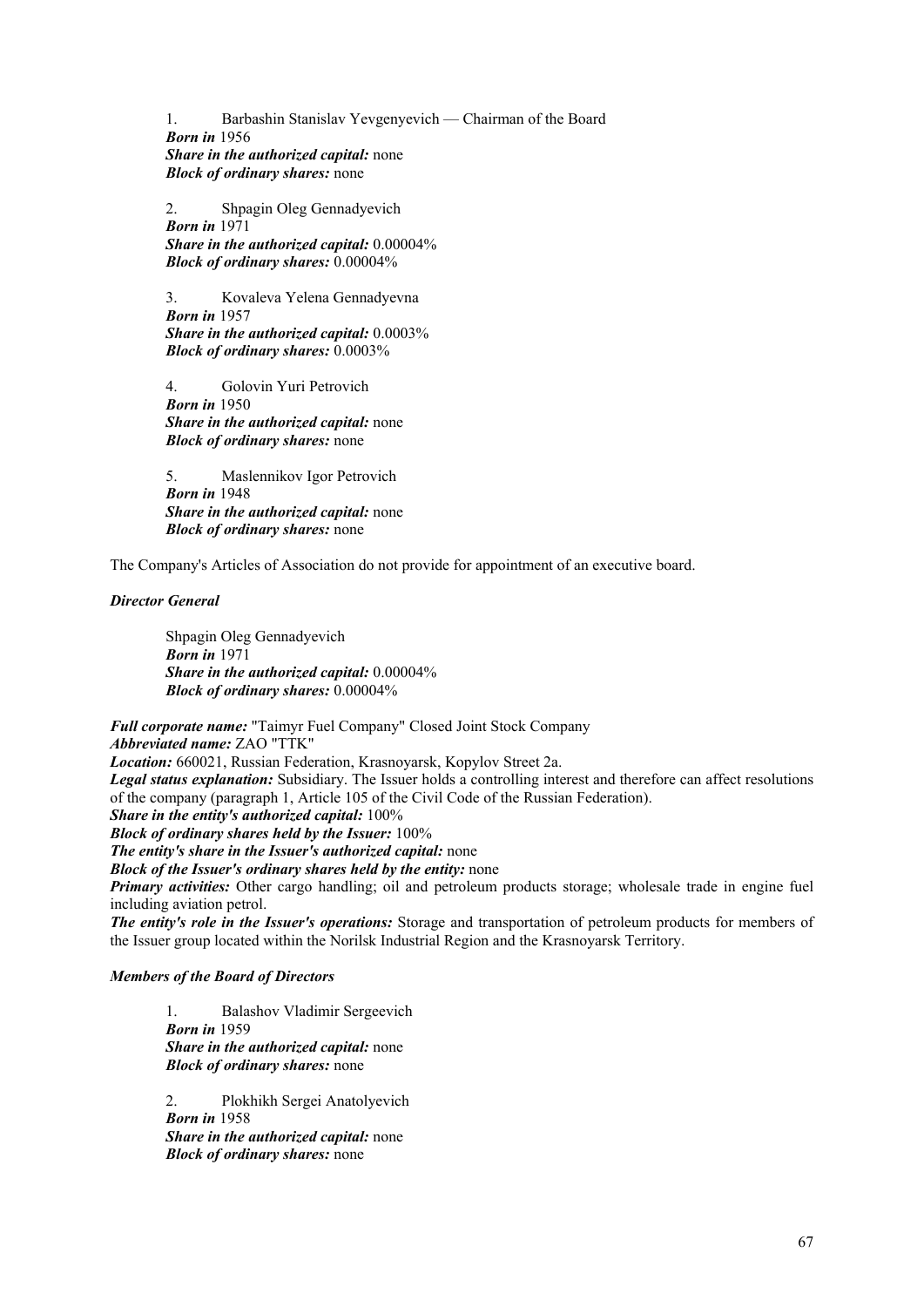3. Ryndin Yuri Nikolaevich — Chairman of the Board *Born in* 1965  *Share in the authorized capital:* none  *Block of ordinary shares:* none

4. Sveshnikov Andrey Gennadyevich *Born in* 1965  *Share in the authorized capital:* none  *Block of ordinary shares:* none

5. Shabanov Sergei Olegovich *Born in* 1971  *Share in the authorized capital:* none  *Block of ordinary shares:* none

The Company's Articles of Association do not provide for appointment of an executive board.

*Director General* 

Ziborov Oleg Gennadyevich *Born in* 1965  *Share in the authorized capital:* none  *Block of ordinary shares:* none

*Full corporate name:* "NORMETIMPEX" Closed Joint Stock Company *Abbreviated name:* ZAO "NORMETIMPEX"

*Location:* 125009, Moscow, Voznesenski Lane 22, Commercial and Business Manor-Centre.

*Legal status explanation:* Subsidiary. The Issuer holds a controlling interest and therefore can affect resolutions of the company (paragraph 1, Article 105 of the Civil Code of the Russian Federation).

*Share in the entity's authorized capital:* 100%

*Block of ordinary shares held by the Issuer:* 100%

*The entity's share in the Issuer's authorized capital:* none

*Block of the Issuer's ordinary shares held by the entity:* none

*Primary activities:* Trade agency including foreign trade operations; execution of bargaining transactions under contract of agency with residents and non-residents.

*The entity's role in the Issuer's operations:* Marketing of products of the Issuer group members.

### *Members of the Board of Directors*

1. Collocote Richard Adrian *Born in* 1973  *Share in the authorized capital:* none  *Block of ordinary shares:* none

 2. Kolchin Andrey Yuryevich — Chairman of the Board *Born in* 1973  *Share in the authorized capital:* none  *Block of ordinary shares:* none

 3. Nefedova Marina Vadimovna *Born in* 1961  *Share in the authorized capital:* none  *Block of ordinary shares:* none

 4. Perov Alexander Vladimirovich *Born in* 1965  *Share in the authorized capital:* none  *Block of ordinary shares:* none

5. Pronyushkin Andrey Vasilyevich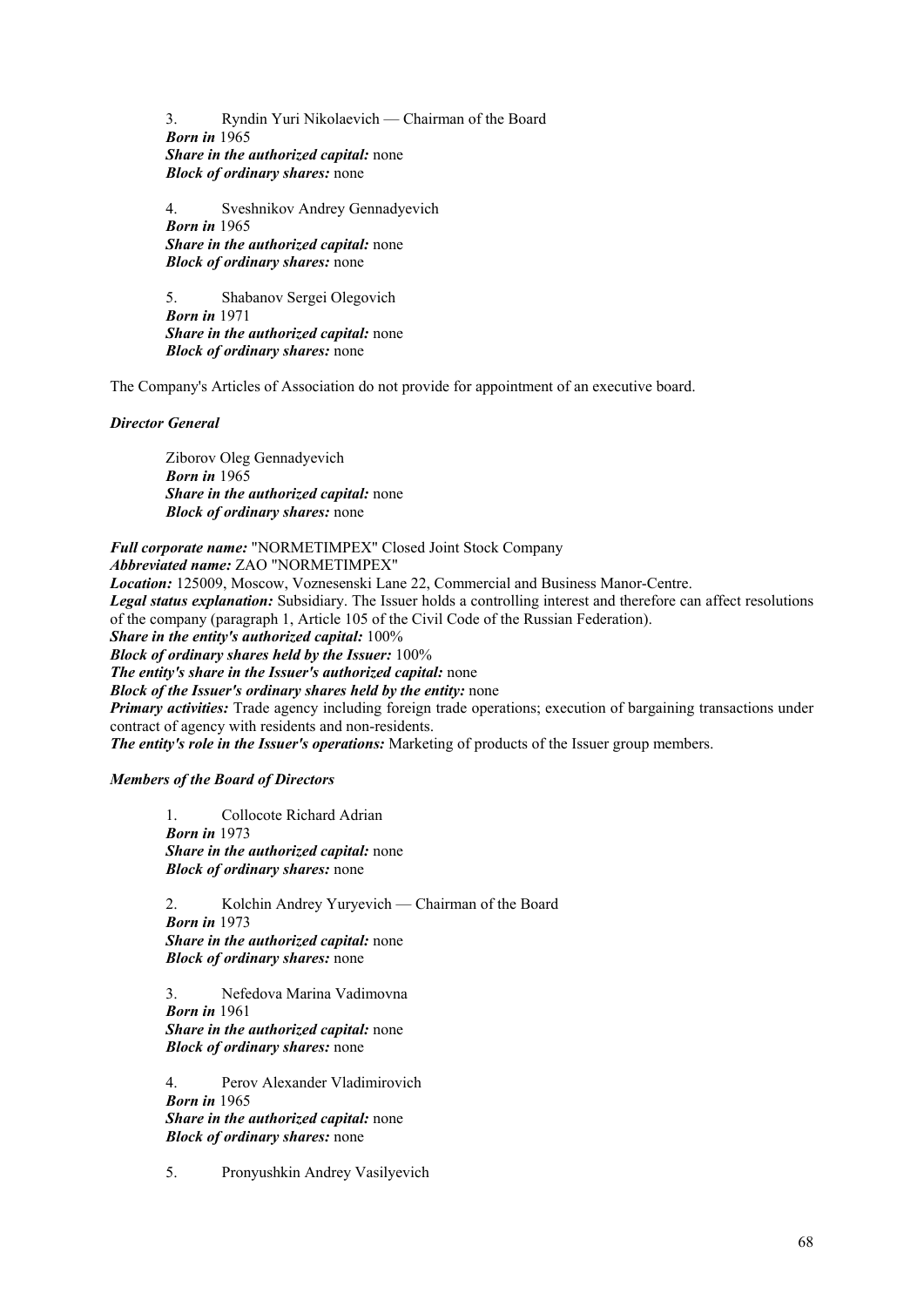*Born in* 1961  *Share in the authorized capital:* none  *Block of ordinary shares:* none

The Company's Articles of Association do not provide for appointment of an executive board.

### *Director General*

Nefedova Marina Vadimovna *Born in* 1961  *Share in the authorized capital:* none  *Block of ordinary shares:* none

*Full corporate name:* Norilsk Nickel Holding SA *Abbreviated name:* Norilsk Nickel Holding SA *Location:* 50, rue du Rhone 1204 Geneve, Switzerland *Legal status explanation:* Subsidiary. The Issuer holds a controlling interest and therefore can affect resolutions of the company (paragraph 1, Article 105 of the Civil Code of the Russian Federation). *Share in the entity's authorized capital:* 100% *Block of ordinary shares held by the Issuer:* 100% *The entity's share in the Issuer's authorized capital:* none *Block of the Issuer's ordinary shares held by the entity:* none *Primary activities:* Subscription, acquisition, sale, administration, control and management of interests in financial, industrial and real estate companies. *The entity's role in the Issuer's operations:* Control and management of interests in financial, industrial and real

### *Members of the Board of Directors*

estate companies.

 1. Gola Edmond — President *Born in* 1939  *Share in the authorized capital:* none  *Block of ordinary shares:* none

2. Siegfrid Paskual — Chairman of the Board *Born in* 1950  *Share in the authorized capital:* none  *Block of ordinary shares:* none

3. Frederic Maier *Born in* 1970  *Share in the authorized capital:* none  *Block of ordinary shares:* none

*Managing Director* 

Siegfrid Paskual *Born in* 1950  *Share in the authorized capital:* none  *Block of ordinary shares:* none

*Full corporate name:* Gold-Mining "Polyus" Closed Joint Stock Company *Abbreviated name:* ZAO "Polyus" *Location:* 663280, Krasnoyarsk Territory, township of Severo-Yeniseiski, Belinski Street 2-B. *Legal status explanation:* Subsidiary. The Issuer holds a controlling interest and therefore can affect resolutions of the company (paragraph 1, Article 105 of the Civil Code of the Russian Federation). *Share in the entity's authorized capital:* 100% *Block of ordinary shares held by the Issuer:* 100% *The entity's share in the Issuer's authorized capital:* none *Block of the Issuer's ordinary shares held by the entity:* none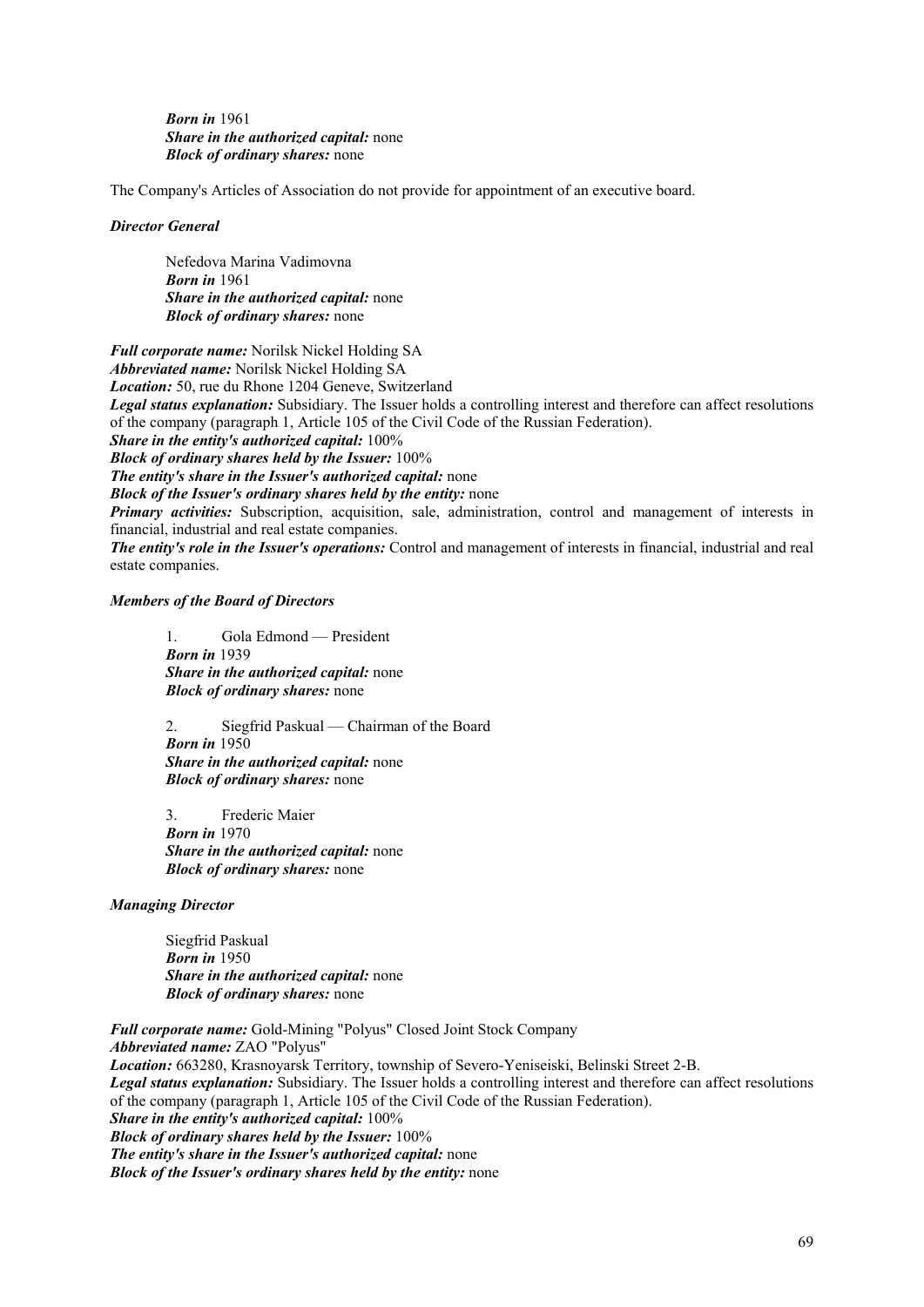*Primary activities:* Extraction of ore and precious metal dust (gold, silver and platinum metals) *The entity's role in the Issuer's operations:* Engagement in basic production of the Issuer group members.

### *Members of the Board of Directors*

 1. Ivanov Yevgeni Ivanovich *Born in* 1966  *Share in the authorized capital:* none  *Block of ordinary shares:* none

 2. Lobanov Oleg Vladimirovich *Born in* 1965  *Share in the authorized capital:* none  *Block of ordinary shares:* none

 3. Perov Alexander Vladimirovich *Born in* 1965  *Share in the authorized capital:* none  *Block of ordinary shares:* none

 4. Rudakov Valeri Vladimirovich — Chairman of the Board *Born in* 1942  *Share in the authorized capital:* 0.0053%  *Block of ordinary shares:* 0.0053%

 5. Sovmen Vladimir Kushukovich *Born in* 1957  *Share in the authorized capital:* 0.0389%  *Block of ordinary shares:* 0.0389%

The Company's Articles of Association do not provide for appointment of an executive board.

## *Director General*

Ivanov Yevgeni Ivanovich *Born in* 1966  *Share in the authorized capital:* none  *Block of ordinary shares:* none

*Full corporate name:* "Kola Mining and Metallurgical Company" Open Joint Stock Company *Abbreviated name:* OJSC Kola GMK

*Location:* Russian Federation, Murmansk Region, Monchegorsk.

*Legal status explanation:* Subsidiary. The Issuer holds a controlling interest and therefore can affect resolutions of the company (paragraph 1, Article 105 of the Civil Code of the Russian Federation).

*Share in the entity's authorized capital:* 100%

*Block of ordinary shares held by the Issuer:* 100%

*The entity's share in the Issuer's authorized capital:* none

*Block of the Issuer's ordinary shares held by the entity:* none

*Primary activities:* Fabrication of other non-ferrous metals

*The entity's role in the Issuer's operations:* Engagement in basic production of the Issuer group members.

# *Members of the Board of Directors*

1. Burukhin Alexander Nikolaevich *Born in* 1953  *Share in the authorized capital:* 0.0001%  *Block of ordinary shares:* 0.0001%

2. Kozlov Vladimir Nikolaevich *Born in* 1973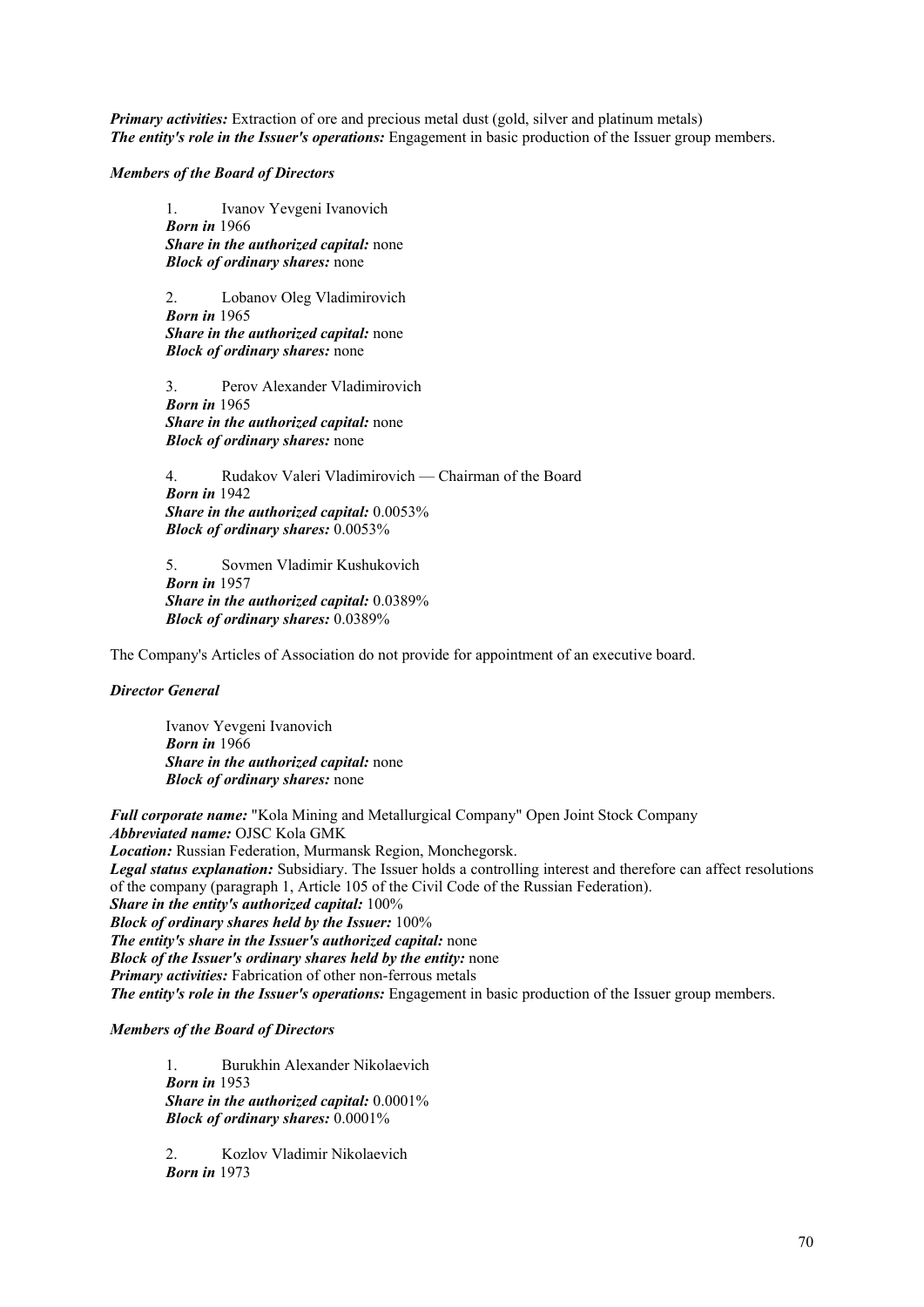*Share in the authorized capital:* none  *Block of ordinary shares:* none

 3. Krupaderov Aleksandr Dmitrievich – Chairman of the Board of Directors *Born in* 1956  *Share in the authorized capital:* none  *Block of ordinary shares:* none

4. Lobanov Oleg Vladimirovich *Born in* 1965  *Share in the authorized capital:* none  *Block of ordinary shares:* none

 5. Potapov Grigory Aleksandrovich *Born in* 1975  *Share in the authorized capital:* none  *Block of ordinary shares:* none

The Company's Articles of Association do not provide for appointment of an executive board.

# *Director General*

 Potapov Yevgeni Vladimirovich *Born in* 1974  *Share in the authorized capital:* none  *Block of ordinary shares:* none

*Full corporate name:* Leading Research and Design Institute of OJSC MMC Norilsk Nickel, Open Joint Stock Company

*Abbreviated name:* OAO "Gipronickel Institute"

*Location:* 195220, Russian Federation, St. Petersburg, Grazhdanski Avenue 11.

*Legal status explanation:* Subsidiary. The Issuer holds a controlling interest and therefore can affect resolutions of the company (paragraph 1, Article 105 of the Civil Code of the Russian Federation).

*Share in the entity's authorized capital:* 100%

*Block of ordinary shares held by the Issuer:* 100%

*The entity's share in the Issuer's authorized capital:* none

*Block of the Issuer's ordinary shares held by the entity:* none

*Primary activities:* Research and development in natural and engineering sciences

*The entity's role in the Issuer's operations:* Engagement in basic production of the Issuer group members.

The Company's Articles of Association do not provide for appointment of the Board of Directors.

The Company's Articles of Association do not provide for appointment of an executive board.

## *Director General*

Ryabko Alexander Georgievich *Born in* 1952  *Share in the authorized capital:* 0.0001%  *Block of ordinary shares:* 0.0001%

*Full corporate name:* "Norilsk-Telecom" Limited Company *Abbreviated name:* OOO "Norilsk-Telecom" *Location:* Russia, Krasnoyarsk Territory, Norilsk. *Legal status explanation:* Subsidiary. The Issuer holds a controlling interest and therefore can affect resolutions of the company (paragraph 1, Article 105 of the Civil Code of the Russian Federation). *Share in the entity's authorized capital:* 100% *The entity's share in the Issuer's authorized capital:* none *Block of the Issuer's ordinary shares held by the entity:* none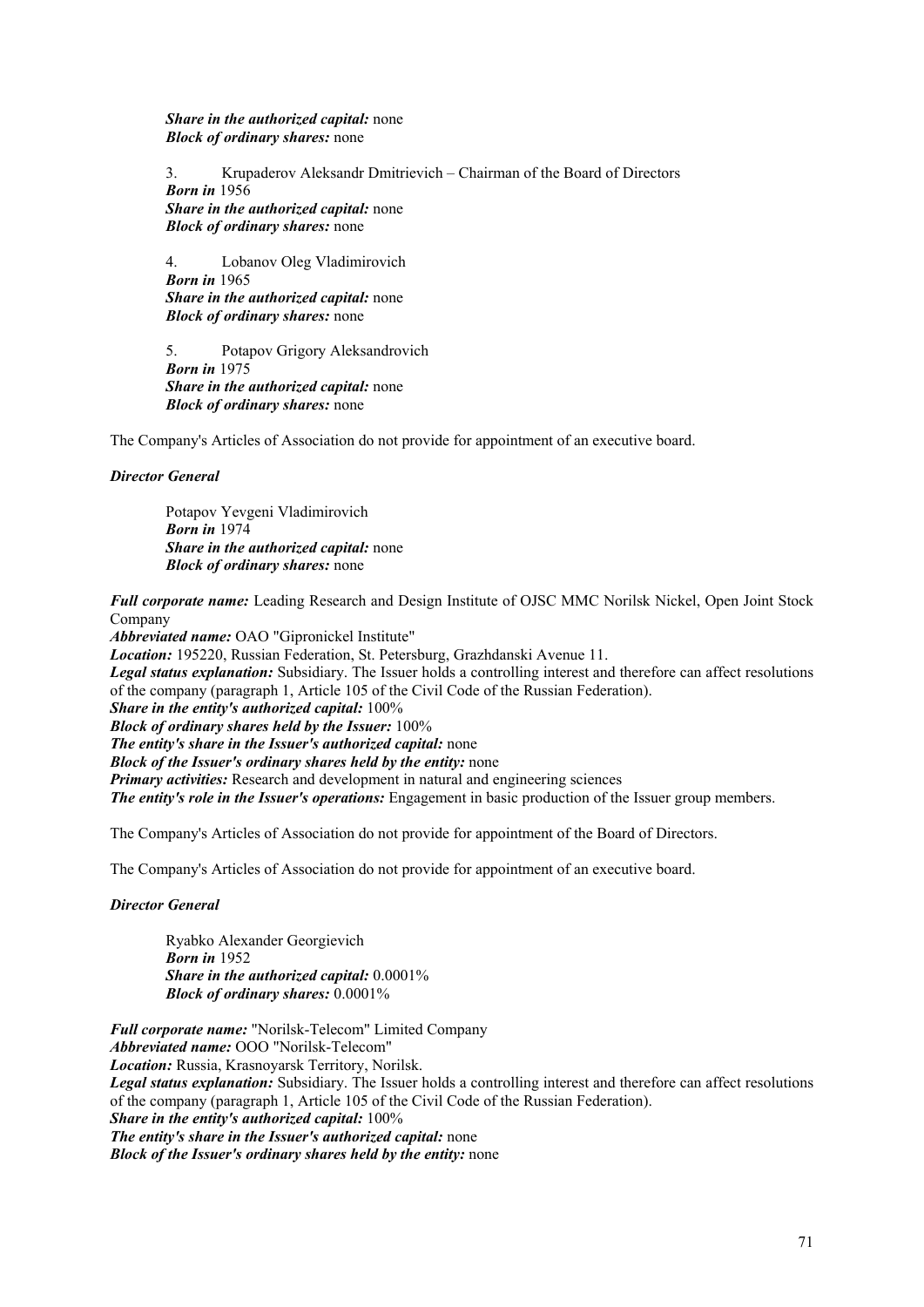*Primary activities:* Telephone communications and document telecommunications; TV and radio broadcasting and distribution.

*The entity's role in the Issuer's operations:* Telephone exchange services and intercity/international telecommunication services for members of the Issuer group located within the Norilsk Industrial Region.

### *Members of the Board of Directors*

 1. Alyakrinski Vladimir Anatolyevich — Chairman of the Board *Born in* 1942  *Share in the authorized capital:* 0.0001%  *Block of ordinary shares:* 0.0001%

 2. Golodets Olga Yuryevna *Born in* 1962  *Share in the authorized capital:* none  *Block of ordinary shares:* none

 3. Gordeev Andrey Semenovich *Born in* 1969  *Share in the authorized capital:* none  *Block of ordinary shares:* none

 4. Kuznetsov Sergei Vladislavovich *Born in* 1971  *Share in the authorized capital:* none  *Block of ordinary shares:* none

5. Lobanov Oleg Vladimirovich *Born in* 1965  *Share in the authorized capital:* none  *Block of ordinary shares:* none

 6. Perov Alexander Vladimirovich *Born in* 1965  *Share in the authorized capital:* none  *Block of ordinary shares:* none

 7. Potapov Grigori Alexandrovich *Born in* 1975  *Share in the authorized capital:* none  *Block of ordinary shares:* none

The Company's Articles of Association do not provide for appointment of an executive board.

## *Director General*

Kuznetsov Sergei Vladislavovich *Born in* 1971  *Share in the authorized capital:* none  *Block of ordinary shares:* none

*Full corporate name:* "Zapolyarnaya Stolitsa" Management Company, Limited Company *Abbreviated name:* OOO "Zapolyarnaya Stolitsa" Management Company *Location:* 663310, Norilsk, Veteranov Street 19. *Legal status explanation:* Subsidiary. The Issuer holds a controlling interest and therefore can affect resolutions of the company (paragraph 1, Article 105 of the Civil Code of the Russian Federation). *Share in the entity's authorized capital:* 100% *The entity's share in the Issuer's authorized capital:* none *Block of the Issuer's ordinary shares held by the entity:* none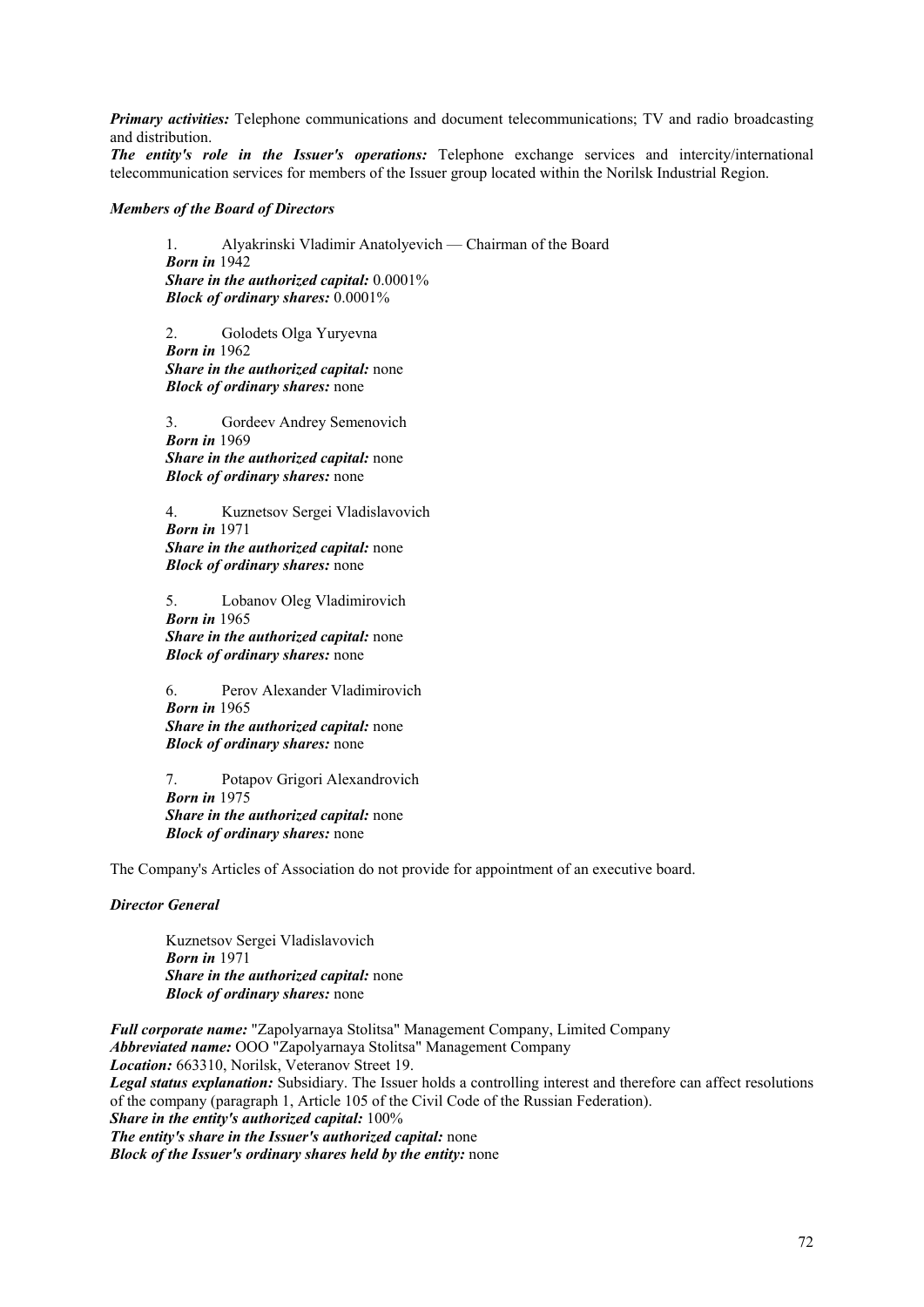*Primary activities:* Design of engineering structures; other operations in technical supervision, testing and analysis; market situation survey.

*The entity's role in the Issuer's operations:* Maintenance of the housing complex and utilities within the unitary municipal formation in Norilsk.

The Company's Articles of Association do not provide for appointment of the Board of Directors.

The Company's Articles of Association do not provide for appointment of an executive board.

## *Director General*

 Snegov Denis Mikhailovich *Born in* 1972  *Share in the authorized capital:* none  *Block of ordinary shares:* none

*Full corporate name:* "Mining Leasing Company" Limited Company *Abbreviated name:* OOO "Mining Leasing Company" *Location:* 119180, Moscow, Bolshaya Polyanka Street 7/1, Bldg. 3. *Legal status explanation:* Subsidiary. The Issuer holds a controlling interest and therefore can affect resolutions of the company (paragraph 1, Article 105 of the Civil Code of the Russian Federation). *Share in the entity's authorized capital:* 100% *The entity's share in the Issuer's authorized capital:* none *Block of the Issuer's ordinary shares held by the entity:* none *Primary activities:* Lease of equipment and industrial machines (leasing). *The entity's role in the Issuer's operations:* Procurement of equipment and industrial machines to be leased to members of the Issuer group.

#### *Members of the Board of Directors*

 1. Gilev Sergei Yevgenyevich *Born in* 1976  *Share in the authorized capital:* none  *Block of ordinary shares:* none

 2. Sveshnikov Andrey Gennadyevich — Chairman of the Board *Born in* 1965  *Share in the authorized capital:* none  *Block of ordinary shares:* none

 3. Shabanov Sergei Olegovich *Born in* 1971  *Share in the authorized capital:* none  *Block of ordinary shares:* none

The Company's Articles of Association do not provide for appointment of an executive board.

## *Director General*

 Khalabuzar Andrey Eduardovich *Born in* 1961  *Share in the authorized capital:* none  *Block of ordinary shares:* none

*Full corporate name:* "Terminal" Limited Company *Abbreviated name:* OOO "Terminal" *Location:* Murmansk, Portovy Lane 31 *Legal status explanation:* Subsidiary. The Issuer holds a controlling interest and therefore can affect resolutions of the company (paragraph 1, Article 105 of the Civil Code of the Russian Federation). *Share in the entity's authorized capital:* 100%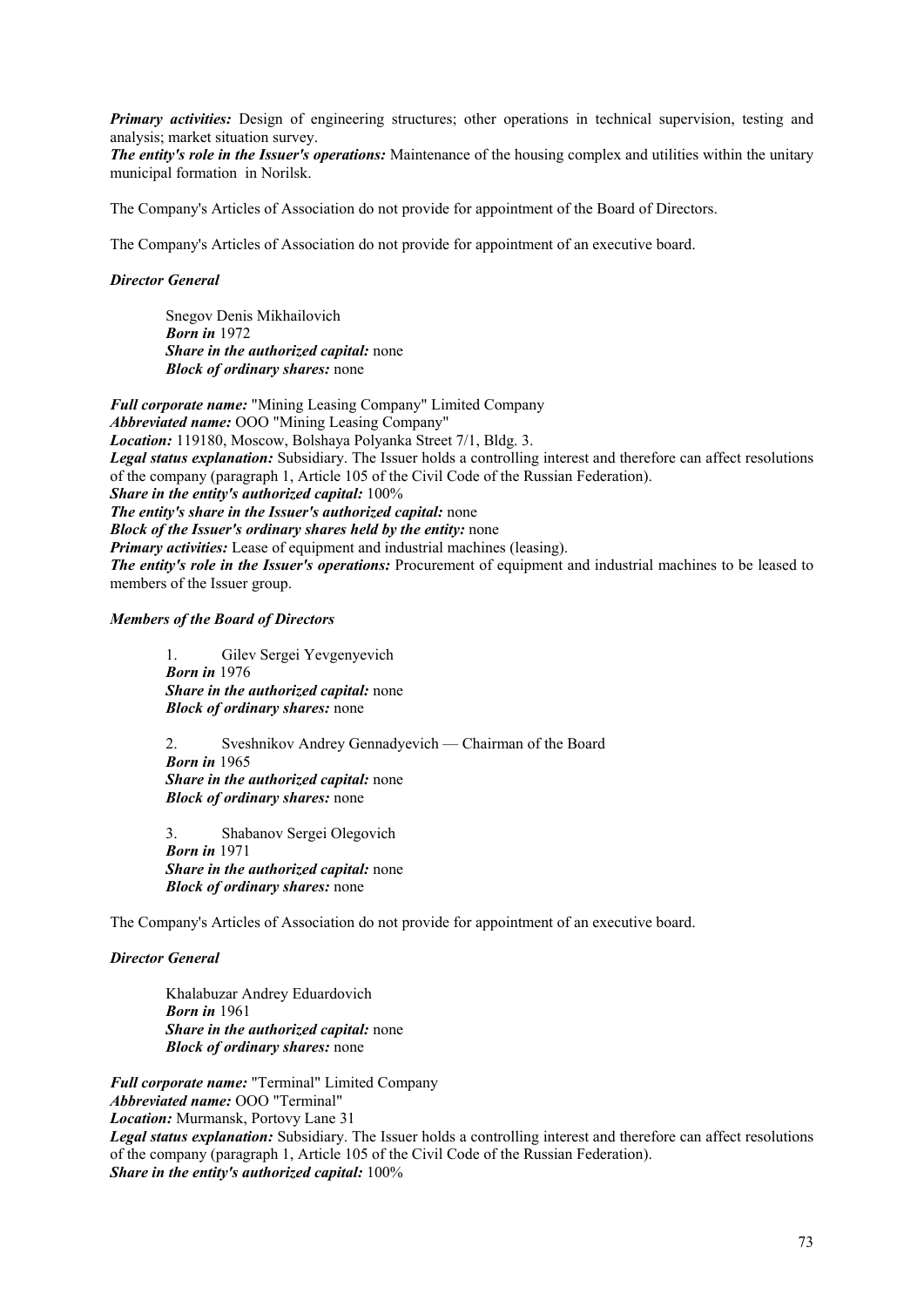*The entity's share in the Issuer's authorized capital:* none

*Block of the Issuer's ordinary shares held by the entity:* none

*Primary activities:* Maintenance of seagoing and inland vessels including repair, diving operations, surveyor services.

*The entity's role in the Issuer's operations:* Organization of cargo handling for the Issuer and members of the Issuer group located within the Norilsk Industrial Region.

The Company's Articles of Association do not provide for appointment of the Board of Directors.

The Company's Articles of Association do not provide for appointment of an executive board.

## *Director General*

 Strashny Aleksandr Vasilievich *Born in* 1956  *Share in the authorized capital:* none  *Block of ordinary shares:* none

*Full corporate name:* "Norilsk Trade and Production Association" Open Joint Stock Company *Abbreviated name:* OAO "NTPO"

*Location:* Russian Federation, Krasnoyarsk Territory, Norilsk, Metallurgov Square 9. *Legal status explanation:* Subsidiary. The Issuer holds a controlling interest and therefore can affect resolutions of the company (paragraph 1, Article 105 of the Civil Code of the Russian Federation). *Share in the entity's authorized capital:* 99.998% *Block of ordinary shares held by the Issuer:* 99.998%

*The entity's share in the Issuer's authorized capital:* none

*Block of the Issuer's ordinary shares held by the entity:* none

*Primary activities:* Maintaining canteens for enterprises and institutions.

*The entity's role in the Issuer's operations:* Foodstuffs delivery and organization of catering for members of the Issuer group located within the Norilsk Industrial Region.

#### *Members of the Board of Directors*

 1. Balashov Vladimir Sergeevich *Born in* 1959  *Share in the authorized capital:* none  *Block of ordinary shares:* none

 2. Galushka Alexander Petrovich *Born in* 1974  *Share in the authorized capital:* 0.0000005%  *Block of ordinary shares:* 0.0000005%

 3. Plokhikh Sergei Anatolyevich *Born in* 1958  *Share in the authorized capital:* none  *Block of ordinary shares:* none

 4. Ryndin Yuri Nikolaevich — Chairman of the Board *Born in* 1965  *Share in the authorized capital:* none  *Block of ordinary shares:* none

 5. Ubozhenko Sergei Gennadyevich *Born in* 1975  *Share in the authorized capital:* none  *Block of ordinary shares:* none

The Company's Articles of Association do not provide for appointment of an executive board.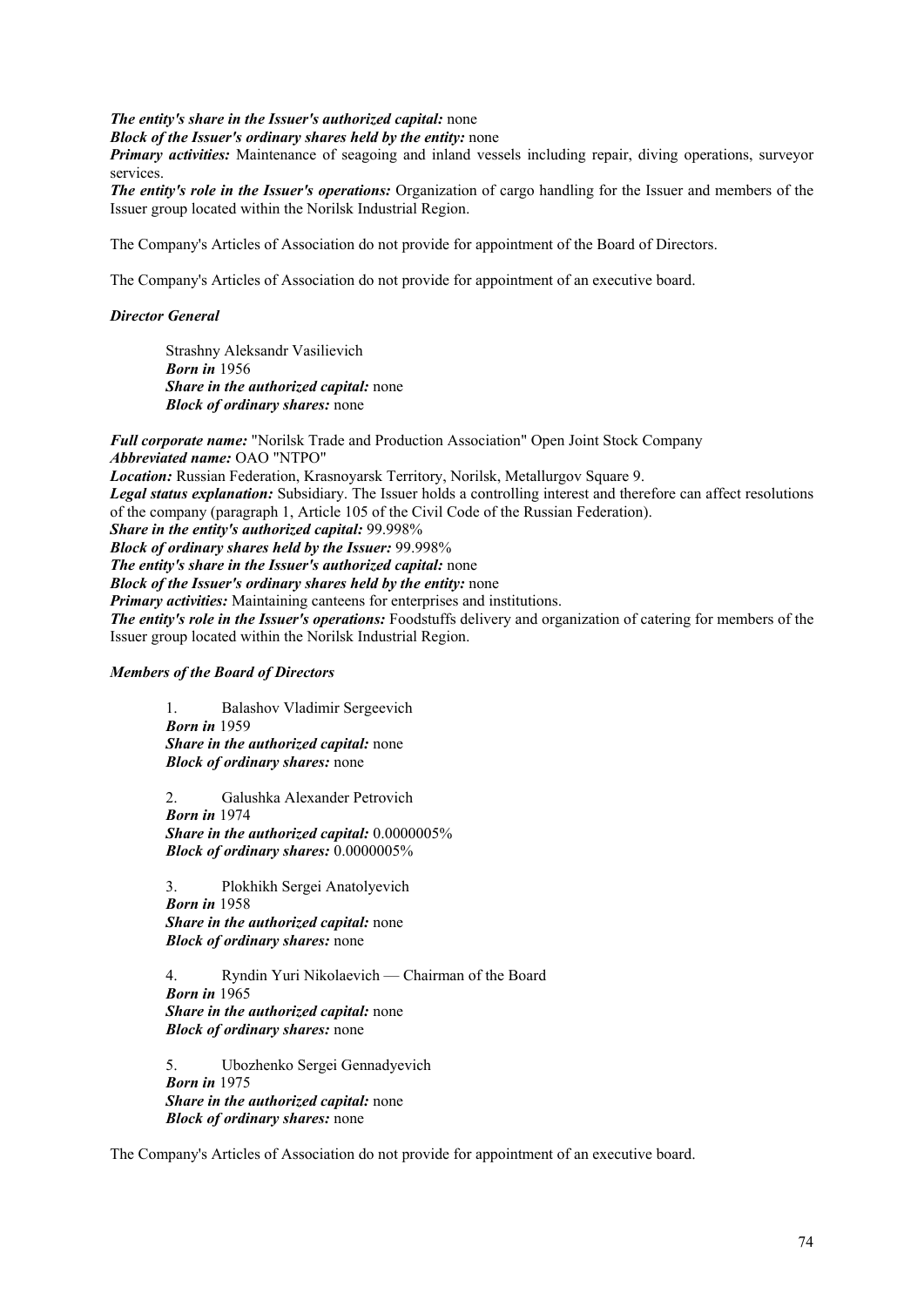## *Director General*

 Kaitmazova Zoya Alexandrovna *Born in* 1948  *Share in the authorized capital:* 0.00017%  *Block of ordinary shares:* 0.00017%

*Full corporate name:* "Norilsk Nickel" Russian Joint Stock Company for Non-Ferrous and Precious Metals Fabrication, Open Joint Stock Company

*Abbreviated name:* OAO "Norilsk Nickel" Russian Joint Stock Company, OAO "RAO "Norilsk Nickel" *Location:* Russian Federation, Taimyr (Dolgano-Nenets) Autonomous District, Dudinka, Korotkaya Street 1, Bldg. 2.

*Legal status explanation:* Subsidiary. The Issuer holds a controlling interest and therefore can affect resolutions of the company (paragraph 1, Article 105 of the Civil Code of the Russian Federation).

*Share in the entity's authorized capital:* 96.93%

*Block of ordinary shares held by the Issuer:* 98.11%

*The entity's share in the Issuer's authorized capital:* none

*Block of the Issuer's ordinary shares held by the entity:* none

*Primary activities:* Wholesale trade in non-ferrous and precious metals.

*The entity's role in the Issuer's operations:* Engagement in basic production of the Issuer group members.

## *Members of the Board of Directors*

 1. Bulatov Vitali Vasilyevich *Born in* 1961  *Share in the authorized capital:* none  *Block of ordinary shares:* none

 2. Gryaznykh Sergei Petrovich *Born in* 1962  *Share in the authorized capital:* none  *Block of ordinary shares:* none

 3. Dolgikh Vladimir Ivanovich *Born in* 1924  *Share in the authorized capital:* 0.00022%  *Block of ordinary shares:* 0.00022%

 4. Klishas Andrey Alexandrovich — Chairman of the Board *Born in* 1972  *Share in the authorized capital:* none  *Block of ordinary shares:* none

 5. Podsypanin Sergei Sergeevich *Born in* 1970  *Share in the authorized capital:* none  *Block of ordinary shares:* none

 6. Perelygin Alexander Stanislavovich *Born in* 1955  *Share in the authorized capital:* none  *Block of ordinary shares:* none

 7. Perov Alexander Vladimirovich *Born in* 1965  *Share in the authorized capital:* none  *Block of ordinary shares:* none

8. Ryndin Yuri Nikolaevich *Born in* 1965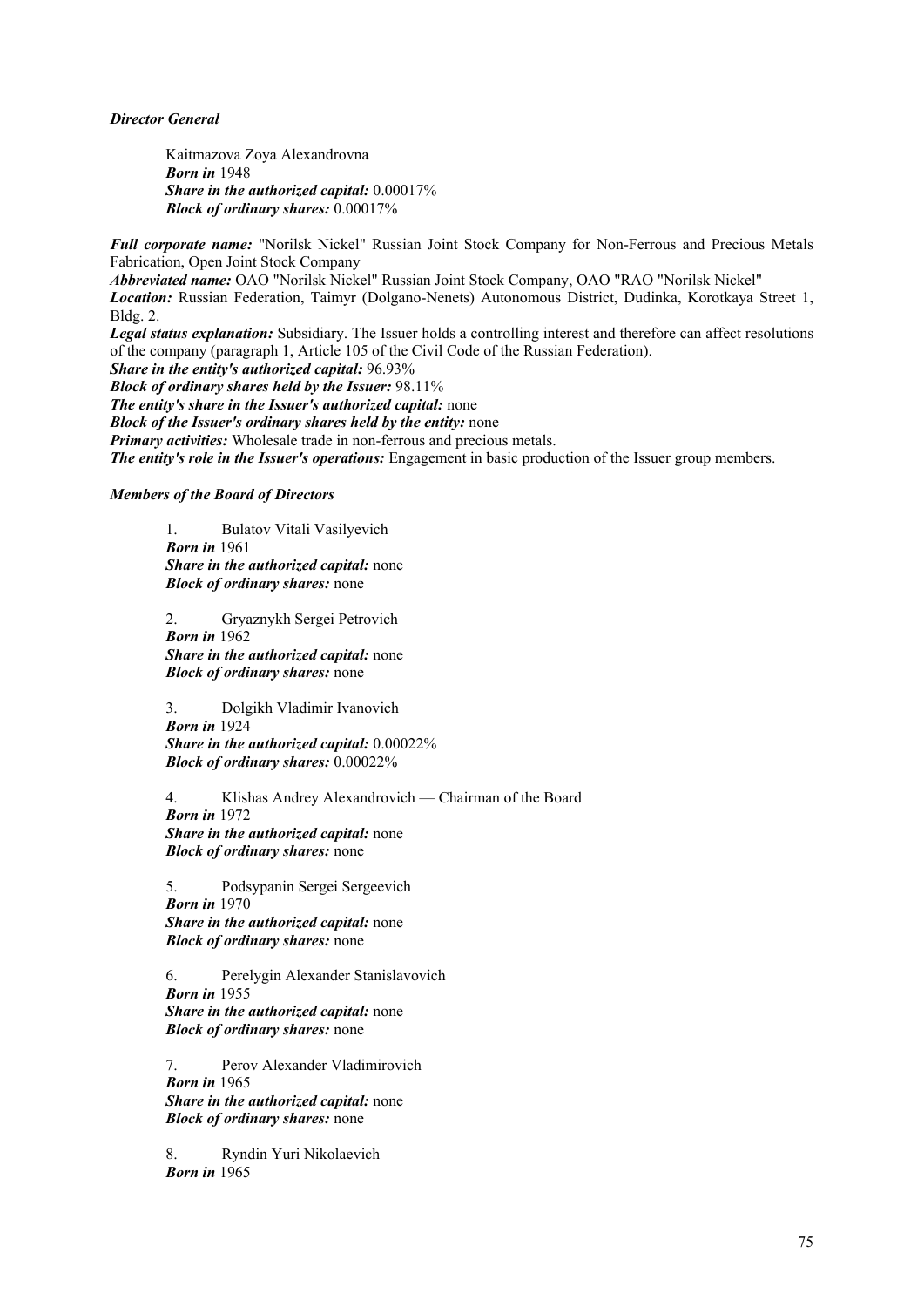*Share in the authorized capital:* none  *Block of ordinary shares:* none

 9. Trifonov Boris Nikolaevich *Born in* 1937  *Share in the authorized capital:* none  *Block of ordinary shares:* none

## *Members of the Management Board*

 1. Kotlyar Yuri Alexeevich *Born in* 1938  *Share in the authorized capital:* none  *Block of ordinary shares:* none

 2. Kudryavtseva Nadezhda Romanovna *Born in* 1955  *Share in the authorized capital:* none  *Block of ordinary shares:* none

 3. Morozov Denis Stanislavovich *Born in* 1973  *Share in the authorized capital:* 0.000003%  *Block of ordinary shares:* 0.000003%

#### *Director General*

Kotlyar Yuri Alexeevich *Born in* 1938  *Share in the authorized capital:* none  *Block of ordinary shares:* none

*Full corporate name:* "Torginvest" Open Joint Stock Company

*Abbreviated name:* OAO "Torginvest"

*Location:* 663210, Russian Federation, Taimyr (Dolgano-Nenets) Autonomous District, Dudinka, Gorki Street 67.

*Legal status explanation:* Subsidiary. The Issuer holds a controlling interest and therefore can affect resolutions of the company (paragraph 1, Article 105 of the Civil Code of the Russian Federation).

*Share in the entity's authorized capital:* 92.16%

*Block of ordinary shares held by the Issuer:* 92.16%

*The entity's share in the Issuer's authorized capital:* none

*Block of the Issuer's ordinary shares held by the entity:* none

*Primary activities:* Lease of office equipment including computer equipment; wholesale trade in agricultural produce, textile raw materials and semiproducts.

*The entity's role in the Issuer's operations:* Operation and maintenance of buildings and structures within the Norilsk Industrial Region.

## *Members of the Board of Directors*

 1. Balashov Vladimir Sergeevich *Born in* 1959  *Share in the authorized capital:* none  *Block of ordinary shares:* none

 2. Galushka Alexander Petrovich *Born in* 1974  *Share in the authorized capital:* 0.0000005%  *Block of ordinary shares:* 0.0000005%

3. Ryndin Yuri Nikolaevich — Chairman of the Board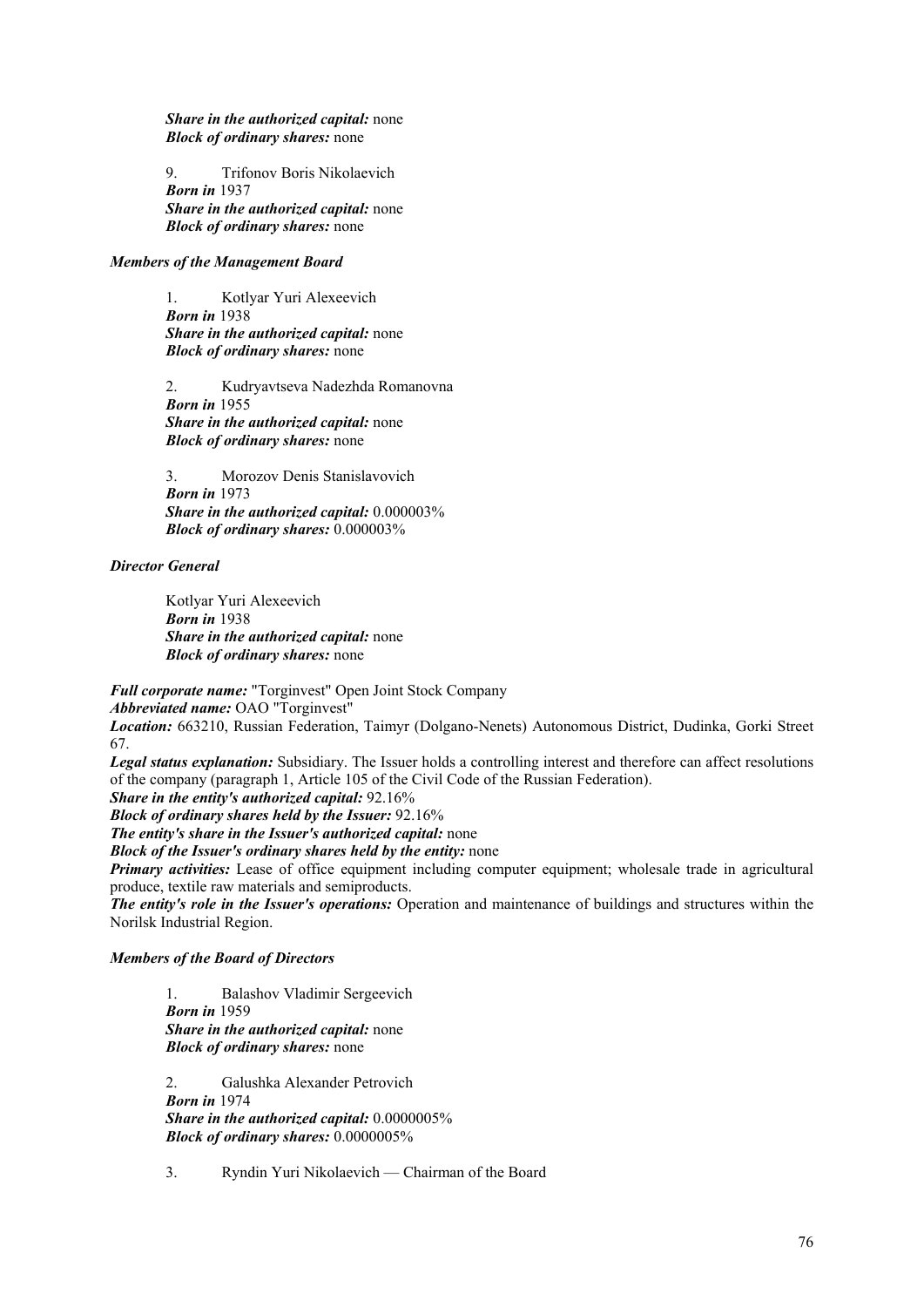*Born in* 1965  *Share in the authorized capital:* none  *Block of ordinary shares:* none

 4. Ubozhenko Sergei Gennadyevich *Born in* 1975  *Share in the authorized capital:* none  *Block of ordinary shares:* none

 5. Chizhikov Alexei Borisovich *Born in* 1972  *Share in the authorized capital:* none  *Block of ordinary shares:* none

The Company's Articles of Association do not provide for appointment of an executive board.

## *Director General*

 Kaimakova Natalya Alexandrovna *Born in* 1961  *Share in the authorized capital:* 0.0001%  *Block of ordinary shares:* 0.0001%

*Full corporate name:* NORIMET LIMITED

*Abbreviated name:* NORIMET LIMITED

*Location:* 51, Eastcheap Street, London EC3M 1JP, United Kingdom

*Legal status explanation:* Subsidiary. The Issuer holds a controlling interest and therefore can affect resolutions of the company (paragraph 1, Article 105 of the Civil Code of the Russian Federation).

*Share in the entity's authorized capital:* 91.3%

*Block of ordinary shares held by the Issuer:* 91.3%

*The entity's share in the Issuer's authorized capital:* none

*Block of the Issuer's ordinary shares held by the entity:* none

*Primary activities:* Commercial operations, treasury operations, subscription, acquisition, sale, administration, control and management of interests in financial, industrial and real estate companies.

*The entity's role in the Issuer's operations:* Control and management of interests in financial, industrial and real estate companies.

## *Members of the Board of Directors*

 1. Glotov Dmitry Alexandrovich *Born in* 1965  *Share in the authorized capital:* none  *Block of ordinary shares:* none

 2. David William Gaddes *Born in* 1953  *Share in the authorized capital:* none  *Block of ordinary shares:* none

 3. Popov Alexander Vladimirovich *Born in* 1970  *Share in the authorized capital:* none  *Block of ordinary shares:* none

 4. Razumov Dmitry Valeryevich *Born in* 1975  *Share in the authorized capital:* none  *Block of ordinary shares:* none

The Company's Articles of Association do not provide for appointment of an executive board.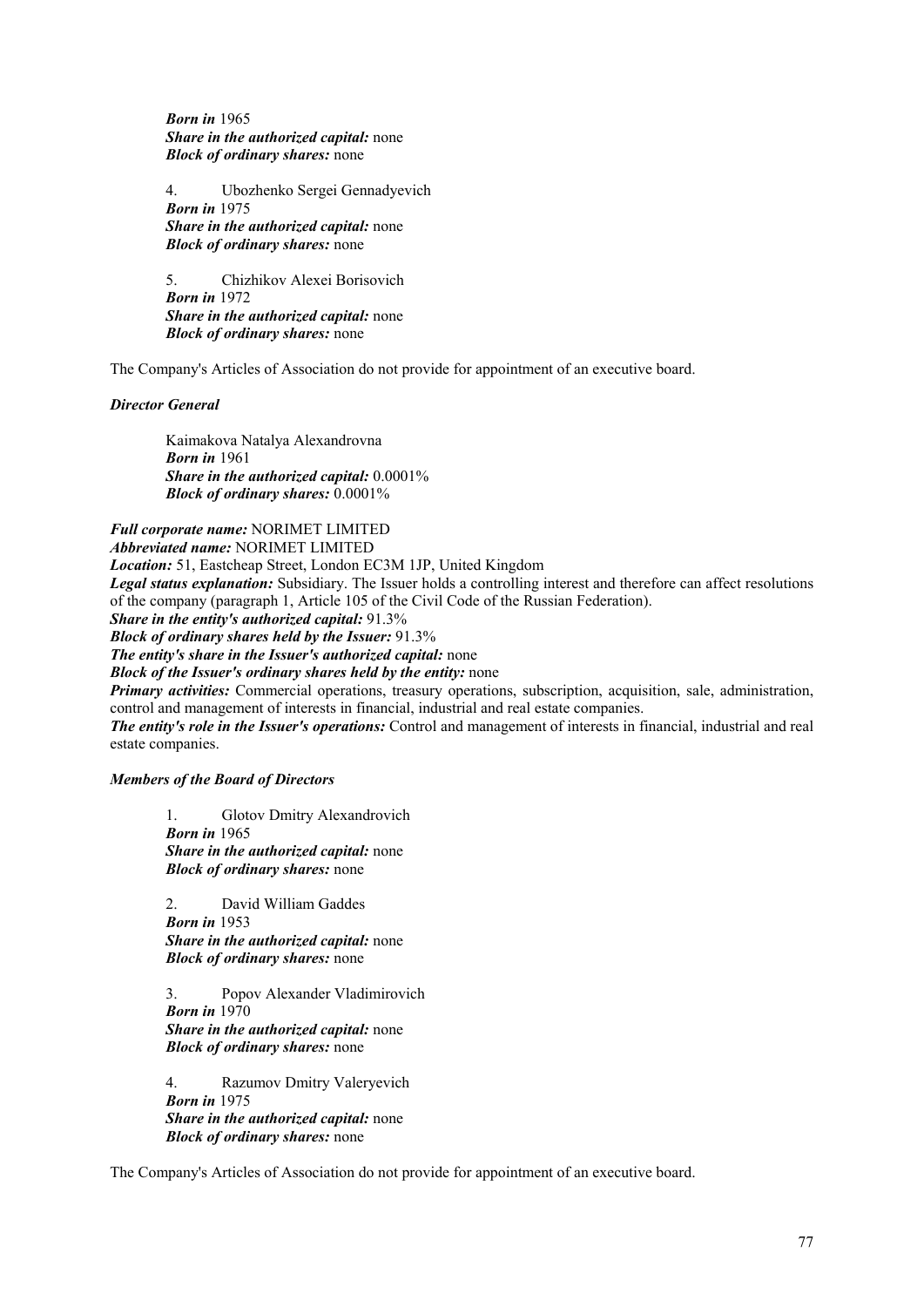*Director General* 

David William Gaddes *Born in* 1953  *Share in the authorized capital:* none  *Block of ordinary shares:* none

*Full corporate name:* "New Power Projects" National Innovation Company, Limited Company *Abbreviated name:* OOO "NEP" National Innovation Company *Location:* Russian Federation, 119034, Moscow, Prechistenka Street 18 *Legal status explanation:* Subsidiary. The Issuer holds a controlling interest and therefore can affect resolutions of the company (paragraph 1, Article 105 of the Civil Code of the Russian Federation). *The Issuer's share in the entity's authorized capital:* 74% *The entity's share in the Issuer's authorized capital:* none *Block of the Issuer's ordinary shares held by the entity:* none *Primary activities:* Design, survey, research and development, engineering, innovation operations. *The entity's role in the Issuer's operations:* Coordination of research and development in nuclear technology and fuel cells.

The Company's Articles of Association do not provide for appointment of the Board of Directors.

The Company's Articles of Association do not provide for appointment of an executive board.

## *Director General*

 Kuzyk Boris Nikolaevich *Born in* 1958  *Share in the authorized capital:* none  *Block of ordinary shares:* none

*Full corporate name:* "Taimyrgas" Open Joint Stock Company

*Abbreviated name:* OAO "Taimyrgas"

*Location:* Russian Federation, Taimyr (Dolgano-Nenets) Autonomous District, 647000, Dudinka, Korotkaya Street 1, Bldg. 2.

*Legal status explanation:* Subsidiary. The Issuer can otherwise affect resolutions of the company (paragraph 2, Article 6 of the Federal Law "On Joint Stock Companies").

*Share in the entity's authorized capital:* 72.25%

*Block of ordinary shares held by the Issuer:* 72.25%

*The entity's share in the Issuer's authorized capital:* none

*Block of the Issuer's ordinary shares held by the entity:* none

*Primary activities:* Natural gas and condensate production and transportation; manufacture of petroleum products.

*The entity's role in the Issuer's operations:* Natural gas production and delivery to members of the Issuer group located within the Norilsk Industrial Region.

#### *Members of the Board of Directors*

 1. Astakhova Galina Anatolyevna *Born in* 1950  *Share in the authorized capital:* none  *Block of ordinary shares:* none

 2. Ashkenazi Irina Alexandrovna *Born in* 1973  *Share in the authorized capital:* none  *Block of ordinary shares:* none

 3. Garmash Oksana Alexeevna *Born in* 1977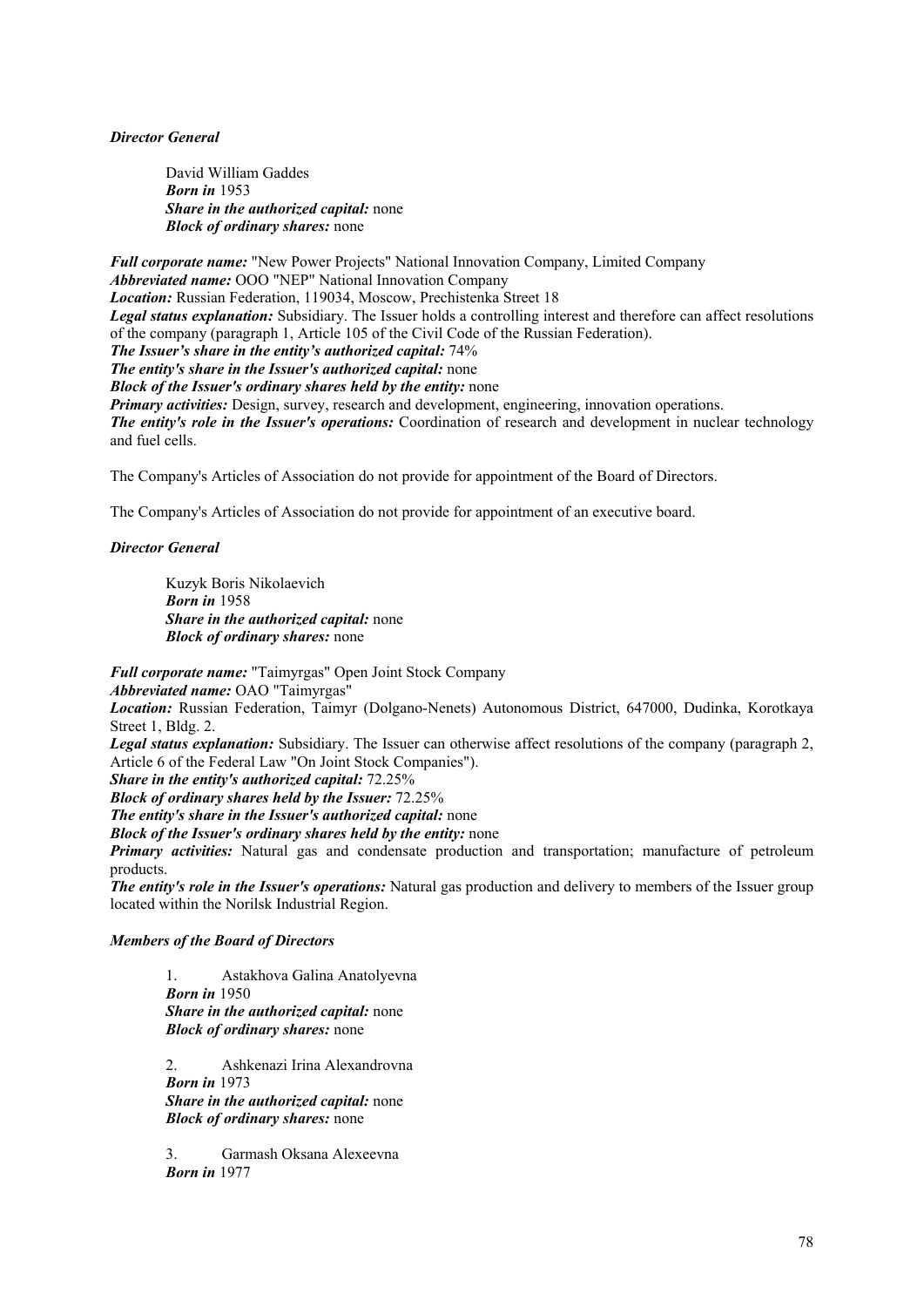*Share in the authorized capital:* none  *Block of ordinary shares:* none

 4. Kovaleva Yelena Gennadyevna *Born in* 1957  *Share in the authorized capital:* 0.0003%  *Block of ordinary shares:* 0.0003%

 5. Shabanov Sergei Olegovich *Born in* 1971  *Share in the authorized capital:* none  *Block of ordinary shares:* none

The Company's Articles of Association do not provide for appointment of an executive board.

*Director General* 

 Zakharov Anton Viktorovich *Born in* 1969  *Share in the authorized capital:* none  *Block of ordinary shares:* none

*Full corporate name:* Minastro Investment Limited *Abbreviated name:* Minastro Investment Limited *Location:* Trust Offices, P.O. Box 3540, Road Town, Tortola, British Virgin Islands. *Legal status explanation:* Subsidiary. The Issuer holds a controlling interest and therefore can affect resolutions of the company (paragraph 1, Article 105 of the Civil Code of the Russian Federation). *Share in the entity's authorized capital:* 56.6% *Block of ordinary shares held by the Issuer:* 56.6% *The entity's share in the Issuer's authorized capital:* none

*Block of the Issuer's ordinary shares held by the entity:* none

*Primary activities:* Any types of operations not prohibited by applicable law of the British Virgin Islands including Subscription, acquisition, sale, administration, control and management of interests in commercial, financial, industrial companies.

*The entity's role in the Issuer's operations:* Control and management of interests in commercial, financial, industrial and real estate companies.

Appointment of the Company's executive body is not required by the Articles of Association and applicable law.

*Director General* 

Aphina Karelidou  *Born in* 1974  *Share in the authorized capital:* none  *Block of ordinary shares:* none

*Full corporate name:* "Arkhangelsk Commercial Seaport" Open Joint Stock Company *Abbreviated name:* OAO "Arkhmortorgport" or OAO "AMTP" *Location:* 163061, Arkhangelsk, the Northern Dvina Embankment 69. *Legal status explanation:* Subsidiary. The Issuer holds a controlling interest and therefore can affect resolutions of the company (paragraph 1, Article 105 of the Civil Code of the Russian Federation). *Share in the entity's authorized capital:* 53.05% *Block of ordinary shares held by the Issuer:* 53.05% *The entity's share in the Issuer's authorized capital:* none *Block of the Issuer's ordinary shares held by the entity:* none *Primary activities:* Organization of cargo carriage; other supporting shipping activities. *The entity's role in the Issuer's operations:* Cargo warehousing and transshipment for members of the Issuer group.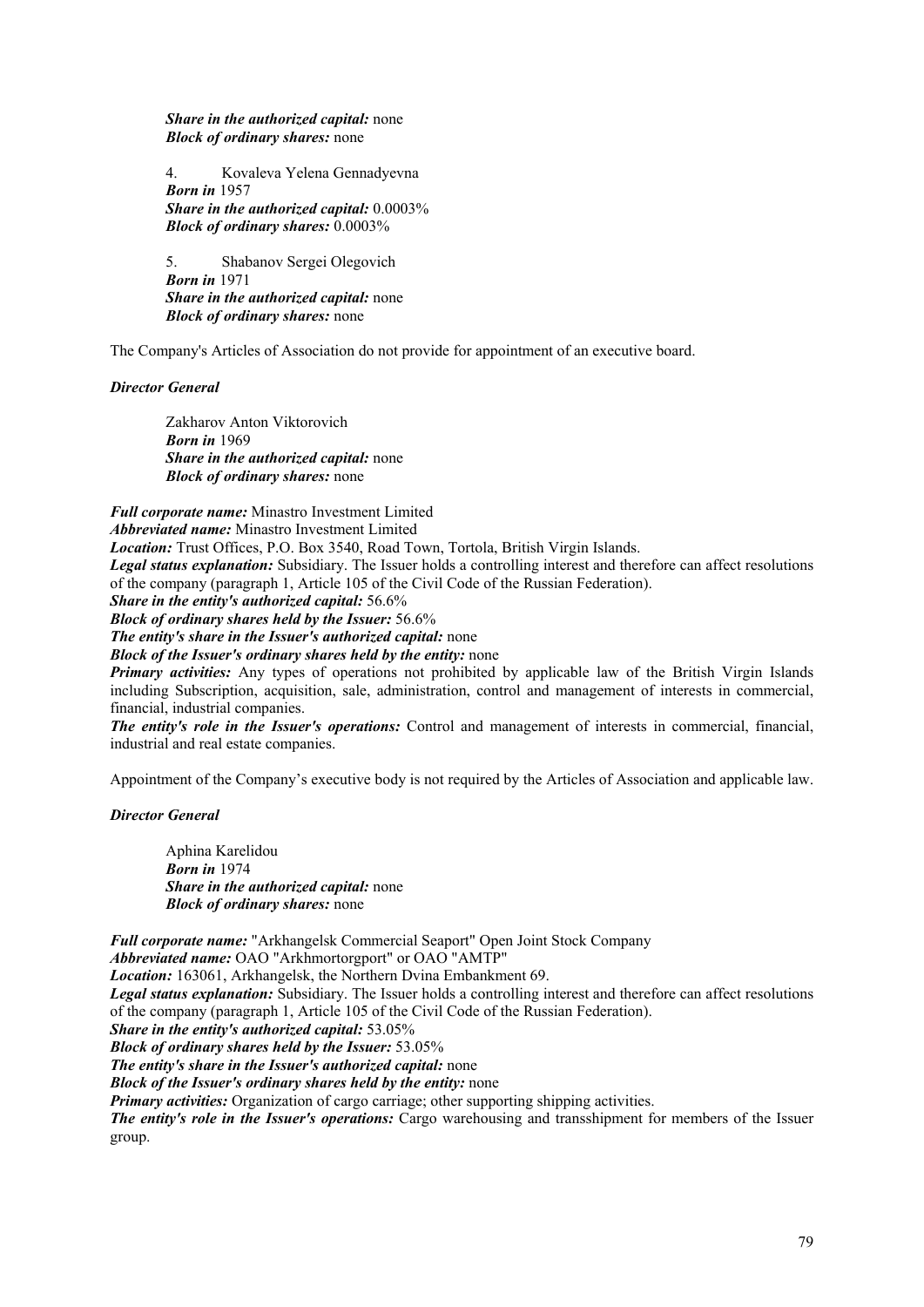*Members of the Board of Directors* 

 1. Vasilyev Valeri Igorevich  *Born in* 1960  *Share in the authorized capital:* none  *Block of ordinary shares:* none

 2. Karpenko Valeri Mikhailovich  *Born in* 1970  *Share in the authorized capital:* none  *Block of ordinary shares:* none

 3. Kuliev Rafail Idrisovich  *Born in* 1979  *Share in the authorized capital:* none  *Block of ordinary shares:* none

 4. Matyushenko Nikolay Ivanovich — Chairman of the Board  *Born in* 1949  *Share in the authorized capital:* none  *Block of ordinary shares:* none

 5. Palik Igor Anatolyevich  *Born in* 1958  *Share in the authorized capital:* none  *Block of ordinary shares:* none

 6. Potarina Tatyana Vasilyevna  *Born in* 1955  *Share in the authorized capital:* 0.0002%  *Block of ordinary shares:* 0.0002%

 7. Terentyeva Natalya Alexeevna  *Born in* 1955  *Share in the authorized capital:* none  *Block of ordinary shares:* none

8. Cherkashin Vladislav Nikolaevich  *Born in* 1951  *Share in the authorized capital:* none  *Block of ordinary shares:* none

9. Shcherbakova Olga Vasilyevna  *Born in* 1957  *Share in the authorized capital:* none  *Block of ordinary shares:* none

## *Members of the Management Board*

 1. Brovkov Viktor Nikolaevich  *Born in* 1955  *Share in the authorized capital:* none  *Block of ordinary shares:* none

 2. Brede Nikolay Vladimirovich  *Born in* 1955  *Share in the authorized capital:* none

 *Block of ordinary shares:* none

3. Vadzhipov Fyodor Romanovich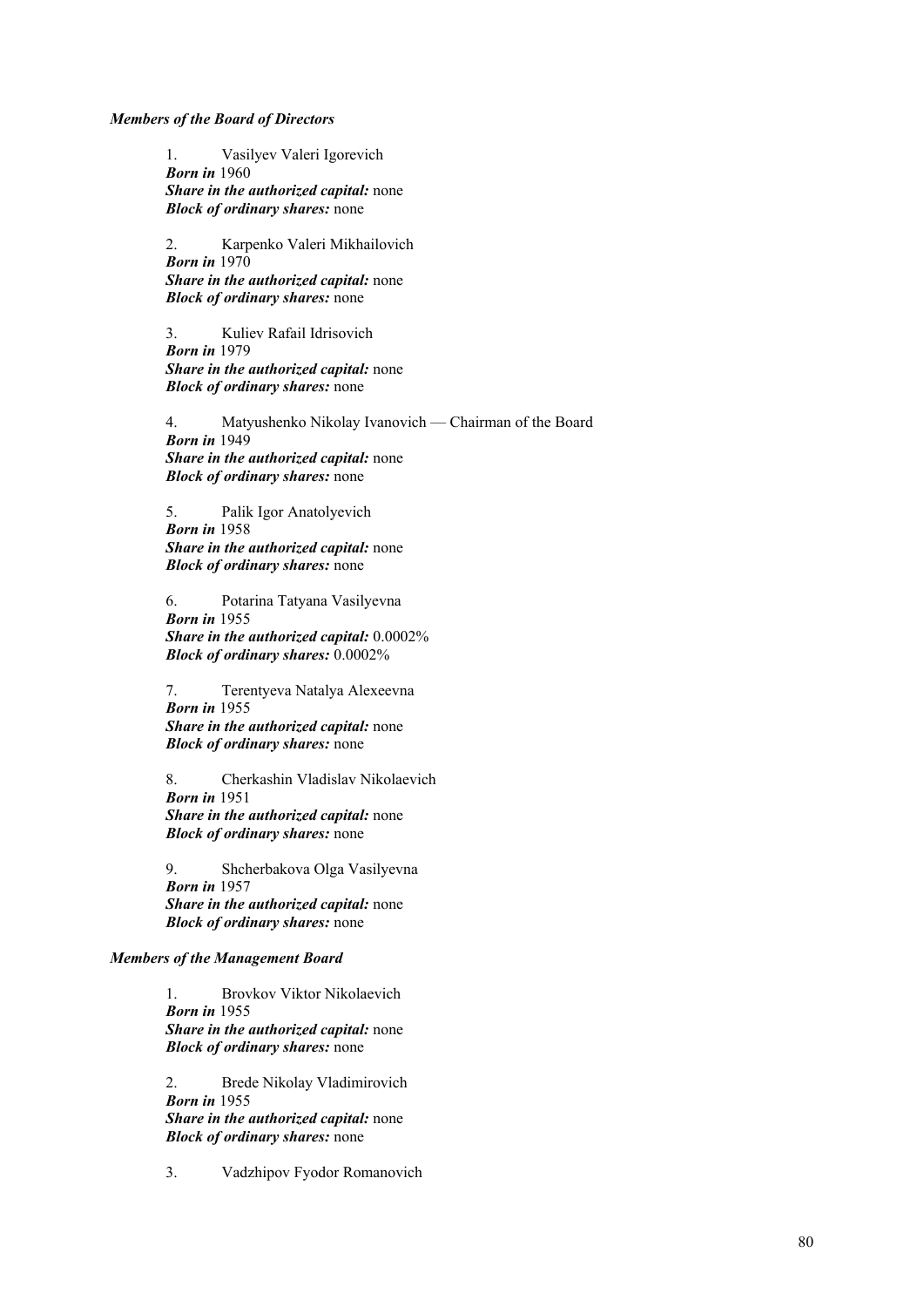*Born in* 1950  *Share in the authorized capital:* none  *Block of ordinary shares:* none

 4. Nebuchenkov Vladimir Yevgenyevich  *Born in* 1959  *Share in the authorized capital:* 0.0006%  *Block of ordinary shares:* 0.0006%

 5. Novokreshchenov Yuri Stanislavovich  *Born in* 1955  *Share in the authorized capital:* 0.00004%  *Block of ordinary shares:* 0.00004%

 6. Osin Mikhail Nikolaevich  *Born in* 1955  *Share in the authorized capital:* none  *Block of ordinary shares:* none

 7. Titov Vladimir Nikolaevich  *Born in* 1953  *Share in the authorized capital:* none  *Block of ordinary shares:* none

 8. Sharkov Andrey Valentinovich  *Born in* 1964  *Share in the authorized capital:* none  *Block of ordinary shares:* none

*Director General* 

 Titov Vladimir Nikolaevich  *Born in* 1953  *Share in the authorized capital:* none  *Block of ordinary shares:* none

*Full corporate name:* "Norilsk-Taimyr Power Company" Open Joint Stock Company Abbreviated name: *OAO "NTEC"*

Location: *663310, Russian Federation, Krasnoyarsk Territory, Norilsk, Veteranov Street 19 Legal status explanation:* Subsidiary. The Issuer holds a controlling interest and therefore can affect resolutions

of the company (paragraph 1, Article 105 of the Civil Code of the Russian Federation).

*Share in the entity's authorized capital:* 51%

*Block of ordinary shares held by the Issuer:* 51%

*The entity's share in the Issuer's authorized capital:* none

*Block of the Issuer's ordinary shares held by the entity:* none

Primary activities: *Power and heat generation; operation of outside power facilities under contract with their owners.*

The entity's role in the Issuer's operations: *Power and heat supply of the Issuer and members of the Issuer group located within the Norilsk Industrial Region.*

# *Members of the Board of Directors:*

 1. Abramov Yevgeni Yuryevich *Born in* 1970  *Share in the authorized capital:* none  *Block of ordinary shares:* none

 2. Basova Yulia Vasilyevna — Chairman of the Board of Directors *Born in* 1964  *Share in the authorized capital:* 0.00019%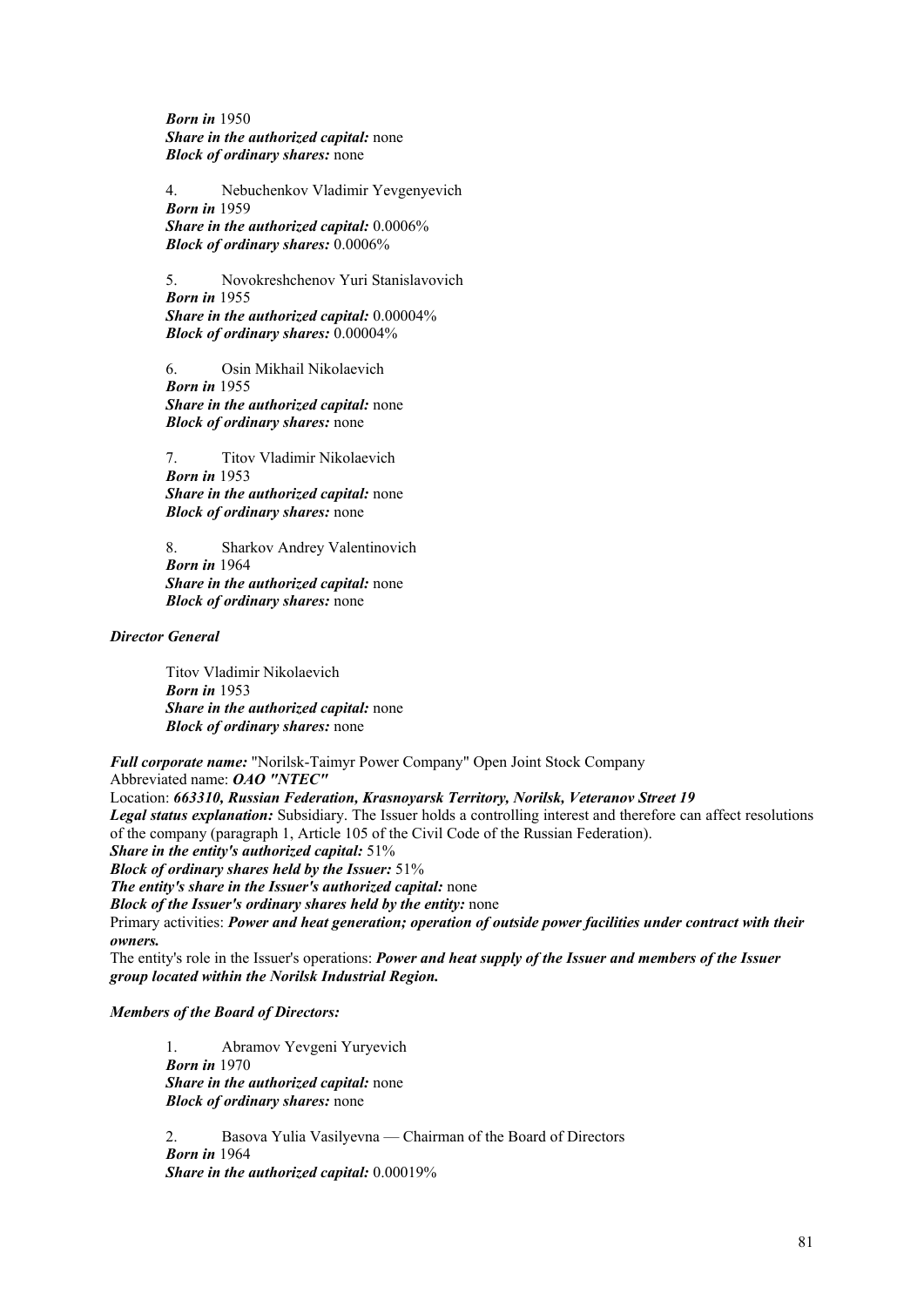*Block of ordinary shares:* 0.00019%

 3. Belov Sergei Valentinovich *Born in* 1973  *Share in the authorized capital:* none  *Block of ordinary shares:* none

 4. Zagretdinov Ilyas Shamilevich *Born in* 1956  *Share in the authorized capital:* none  *Block of ordinary shares:* none

 5. Zubakin Vasily Alexandrovich *Born in* 1958  *Share in the authorized capital:* none

 *Block of ordinary shares:* none

 6. Petrukhin Maksim Anatolyevich *Born in* 1973  *Share in the authorized capital:* none  *Block of ordinary shares:* none

 7. Romantsov Alexander Ivanovich *Born in* 1971  *Share in the authorized capital:* none

 *Block of ordinary shares:* none

 8. Salikov Mikhail Nikolaevich  *Born in* 1980  *Share in the authorized capital:* none

 *Block of ordinary shares:* none

 9. Samarenko Oleg Vyacheslavovich  *Born in* 1960  *Share in the authorized capital:* none  *Block of ordinary shares:* none

 10. Slobodin Mikhail Yuryevich  *Born in* 1972  *Share in the authorized capital:* none  *Block of ordinary shares:* none

 11. Tereshchenko Andrey Georgievich  *Born in* 1969  *Share in the authorized capital:* none  *Block of ordinary shares:* none

#### *Members of the Management Board:*

 1. Abramov Yevgeni Yuryevich *Born in* 1970  *Share in the authorized capital:* none *Block of ordinary shares*: none

 2. Katasonov Viktor Ivanovich  *Born in* 1956 *Share in the authorized capital:* 0.0074% *Block of ordinary shares*: 0.0074%

3. Yampolsky Yuri Petrovich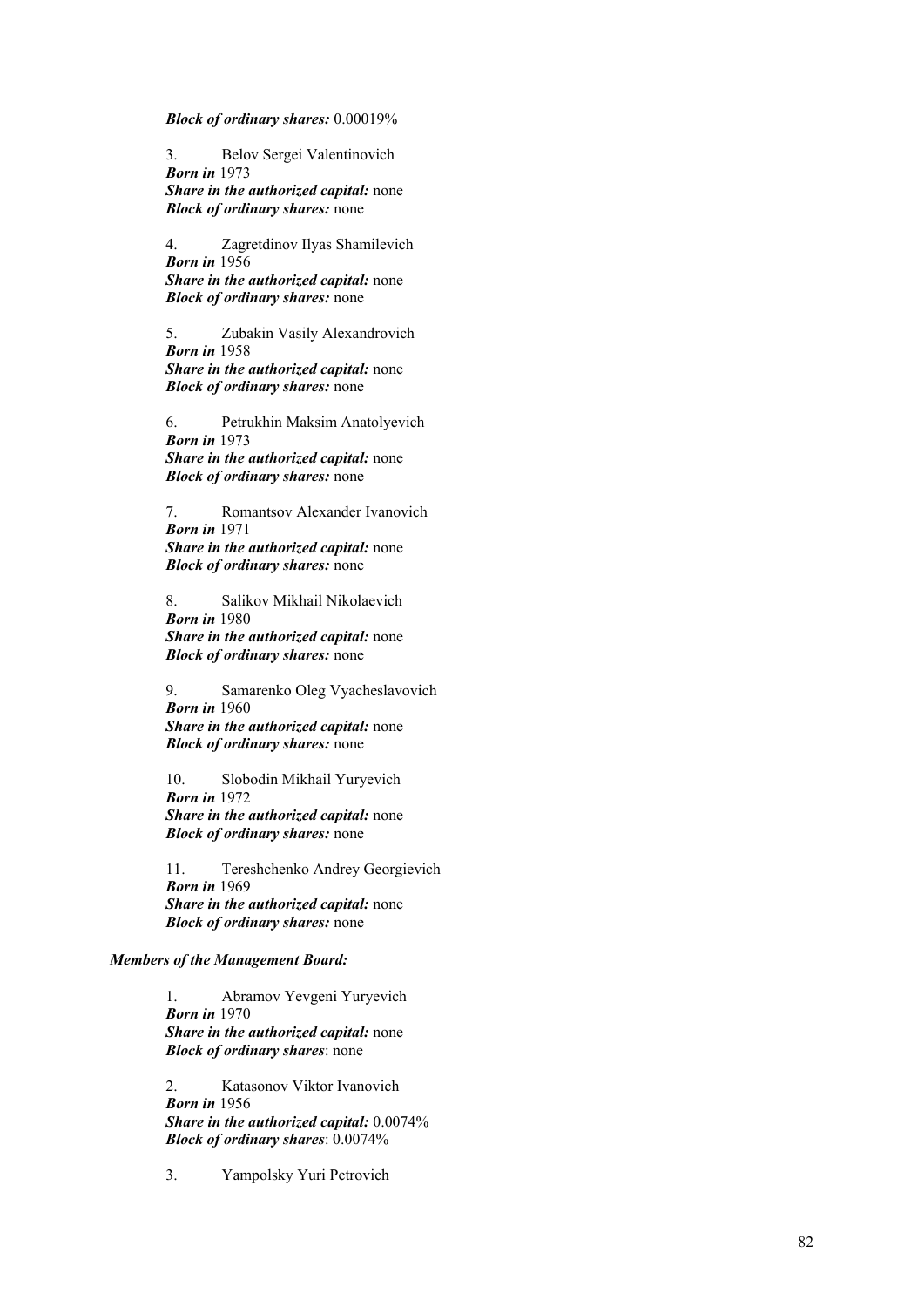*Born in* 1955  *Share in the authorized capital:* none *Block of ordinary shares*: none

## *Director General*

 Abramov Yevgeni Yuryevich *Born in* 1970  *Share in the authorized capital:* none  *Block of ordinary shares:* none

*Full corporate name:* "Taimyr Oil Company" Limited Company

*Abbreviated name:* OAO "Taimyr Oil Company"

*Location:* Russian Federation, Taimyr (Dolgano-Nenets) Autonomous District, Dudinka.

*Legal status explanation:* Subsidiary. The Issuer holds a controlling interest and therefore can affect resolutions of the company (paragraph 1, Article 105 of the Civil Code of the Russian Federation).

*Share in the entity's authorized capital:* 51%

*The entity's share in the Issuer's authorized capital:* none

*Block of the Issuer's ordinary shares held by the entity:* none

*Primary activities:* Geological prospecting, geophysical and geochemical survey of mineral resources; exploratory drilling.

*The entity's role in the Issuer's operations:* Oil-field exploration and development in the Norilsk Industrial Region.

## *Members of the Board of Directors*

 1. Glukhova Vladlena Viktorovna  *Born in* 1969  *Share in the authorized capital:* none  *Block of ordinary shares:* none

 2. Potarina Tatyana Vasilyevna  *Born in* 1955  *Share in the authorized capital:* 0.0002%  *Block of ordinary shares:* 0.0002%

 3. Rompel Olga Yuryevna  *Born in* 1957  *Share in the authorized capital:* none  *Block of ordinary shares:* none

The Company's Articles of Association do not provide for appointment of an executive board.

## *Director General*

Glukhova Vladlena Viktorovna  *Born in* 1969  *Share in the authorized capital:* none  *Block of ordinary shares:* none

*Full corporate name:* "Yenisei Shipping Company" *Abbreviated name:* OAO "YRP" or OAO "Yenisei Shipping Company" *Location:* 660049, Krasnoyarsk, Bograd Street 15. *Legal status explanation:* Subsidiary. The Issuer holds a controlling interest and therefore can affect resolutions of the company (paragraph 1, Article 105 of the Civil Code of the Russian Federation). *Share in the entity's authorized capital:* 43,92% *Block of ordinary shares held by the Issuer:* 51.91% *The entity's share in the Issuer's authorized capital:* none *Block of the Issuer's ordinary shares held by the entity:* none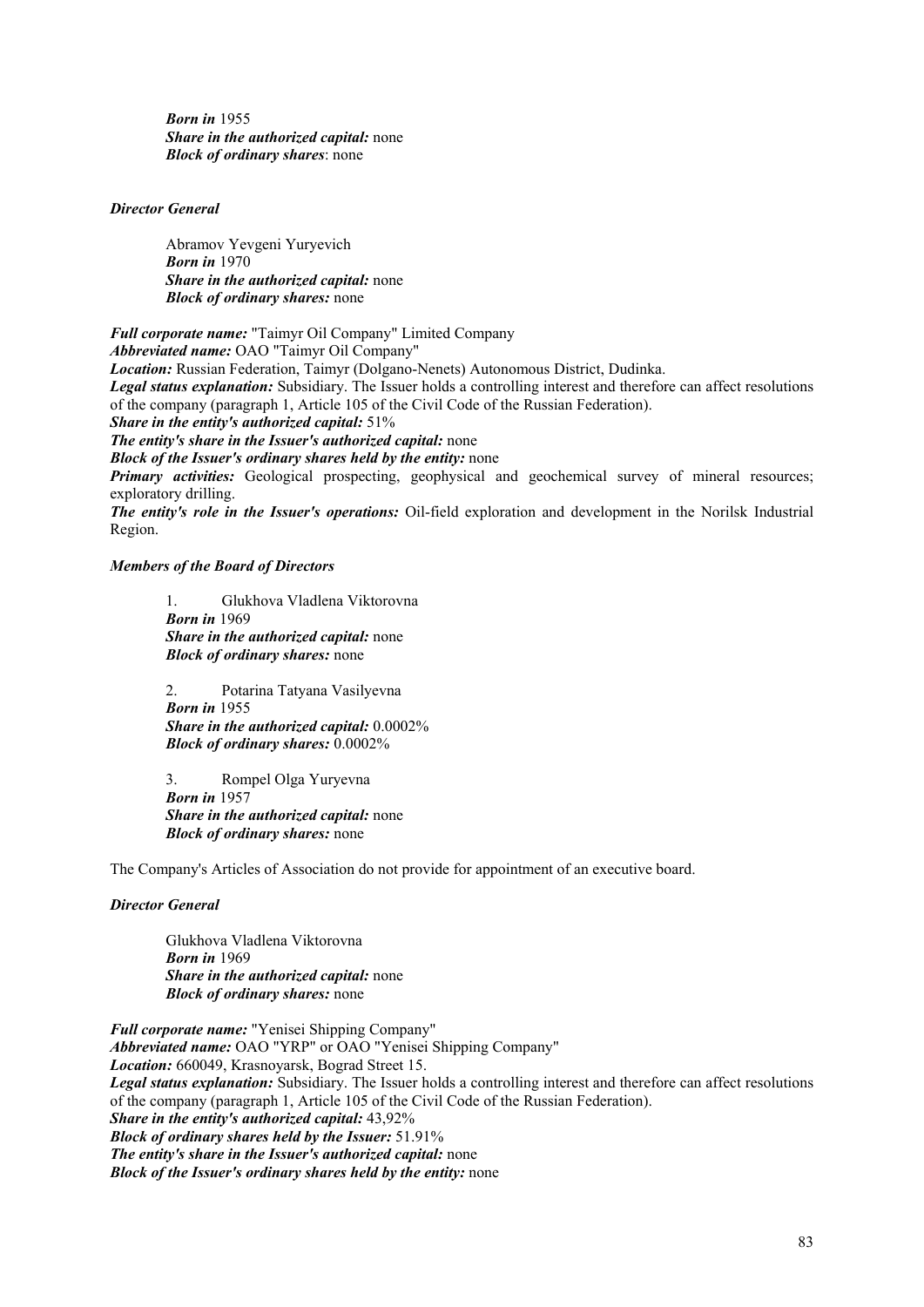*Primary activities:* Inland water cargo carriage.

*The entity's role in the Issuer's operations:* Cargo carriage for members of the Issuer group located within the Norilsk Industrial Region and the Krasnoyarsk Territory.

#### *Members of the Board of Directors*

 1. Bortnikova Yelena Alexandrovna  *Born in* 1977  *Share in the authorized capital:* none  *Block of ordinary shares:* none

 2. Bulatov Vitali Vasilyevich  *Born in* 1961  *Share in the authorized capital:* none  *Block of ordinary shares:* none

 3. Golunov Vladimir Anatolyevich  *Born in* 1954  *Share in the authorized capital:* none  *Block of ordinary shares:* none

 4. Dubov Andrey Kimovich  *Born in* 1962  *Share in the authorized capital:* none  *Block of ordinary shares:* none

 5. Yevseev Anatoli Filippovich  *Born in* 1949  *Share in the authorized capital:* none  *Block of ordinary shares:* none

 6. Kardash Oleg Anatoyevich  *Born in* 1961  *Share in the authorized capital:* none  *Block of ordinary shares:* none

 7. Malov Alexei Alexandrovich  *Born in* 1973

 *Share in the authorized capital:* none  *Block of ordinary shares:* none

 8. Ponomaryova Nina Petrovna  *Born in* 1952  *Share in the authorized capital:* none  *Block of ordinary shares:* none

 9. Ruksha Vyacheslav Vladimirovich  *Born in* 1954  *Share in the authorized capital:* none  *Block of ordinary shares:* none

 10. Savelyev Ivan Alexeevich  *Born in* 1942  *Share in the authorized capital:* none  *Block of ordinary shares:* none

 11. Cheskis Dmitry Semyonovich — Chairman of the Board  *Born in* 1954  *Share in the authorized capital:* none  *Block of ordinary shares:* none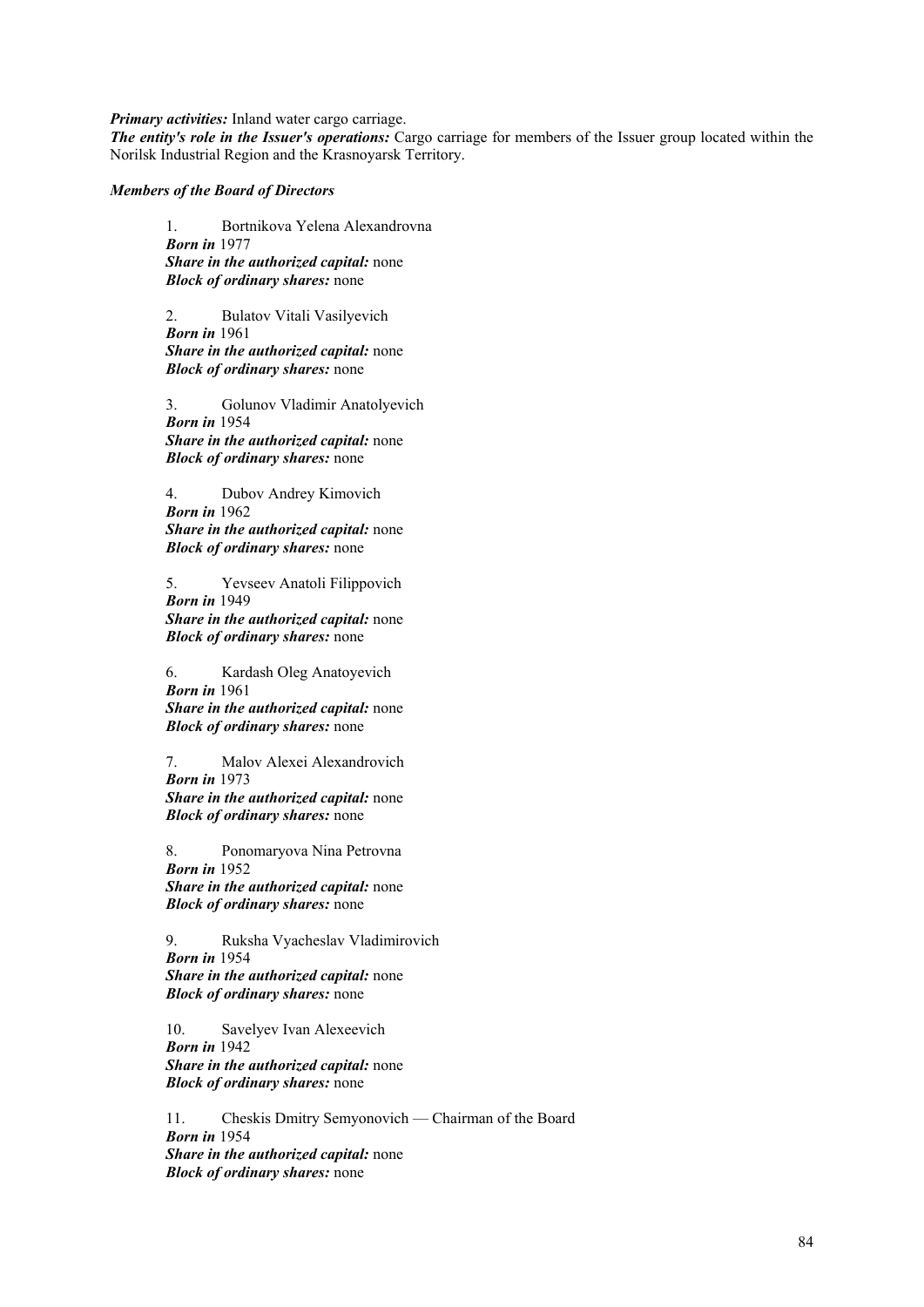## *Members of the Management Board*

 1. Mikhailovski Felix Vyacheslavovich  *Born in* 1958  *Share in the authorized capital:* none  *Block of ordinary shares:* none

 2. Radchenko Valeri Petrovich  *Born in* 1973  *Share in the authorized capital:* none  *Block of ordinary shares:* none

 3. Fedorov Leonid Nikonovich  *Born in* 1962  *Share in the authorized capital:* none  *Block of ordinary shares:* none

*Director General* 

 Mikhailovski Felix Vyacheslavovich  *Born in* 1958  *Share in the authorized capital:* none  *Block of ordinary shares:* none

*Full corporate name:* ""Excellent" Fitness Centre" Sports and Health Complex Closed Joint Stock Company. *Abbreviated name:* ZAO "SOK "Excellent" Fitness Centre" or ZAO "SOK "Excellent" FC".

*Location:* 660021, Krasnoyarsk, Zheleznodorozhny District, Kopylov Street 2-a..

*Legal status explanation:* Affiliate. A company shall be deemed an affiliate if other (dominating) company holds more than 20 per cent of voting shares in the first company (paragraph 4, Article 6 of the Federal law "On Joint Stock Companies").

*Share in the entity's authorized capital:* 33.3%

*Block of ordinary shares held by the Issuer:* 33.3%

*The entity's share in the Issuer's authorized capital:* none

*Block of the Issuer's ordinary shares held by the entity:* none

*Primary activities:* Organization, construction and operations of fitness, tourist, rehabilitation and diagnostic facilities, training centres, gyms.

*The entity's role in the Issuer's operations:* Organization of fitness centres on the property of members of the Issuer group located in Krasnoyarsk.

## *Members of the Board of Directors*

 1. Galushka Alexander Petrovich  *Born in* 1974  *Share in the authorized capital:* 0.0000005%  *Block of ordinary shares:* 0.0000005%

 2. Kedrinski Vladimir Ilyich — Chairman of the Board  *Born in* 1958  *Share in the authorized capital:* none  *Block of ordinary shares:* none

 3. Potarina Tatyana Vasilyevna  *Born in* 1955  *Share in the authorized capital:* 0.0002%  *Block of ordinary shares:* 0.0002%

 4. Seleznev Sergei Alexandrovich  *Born in* 1967  *Share in the authorized capital:* none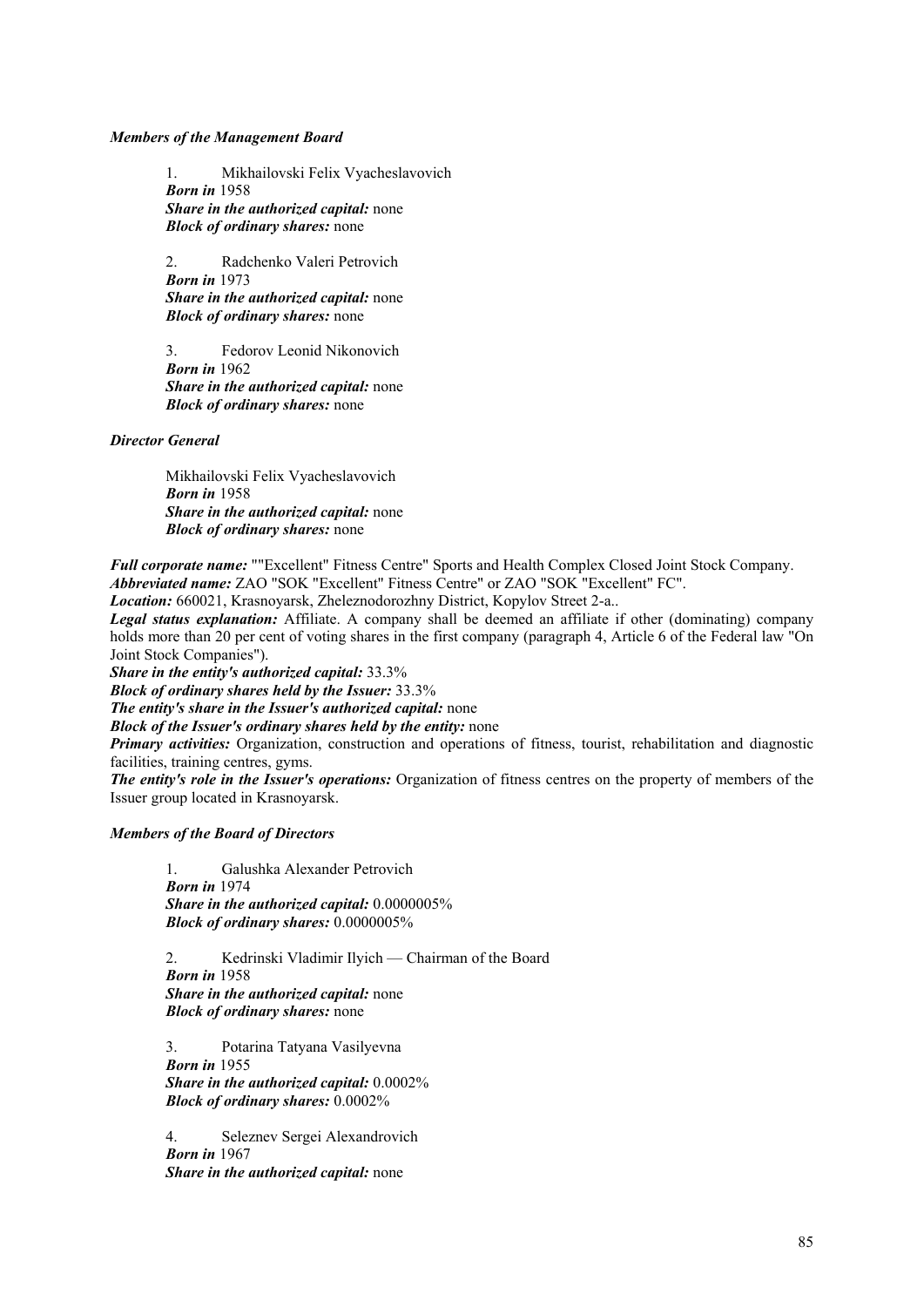#### *Block of ordinary shares:* none

 5. Shabanov Sergei Olegovich  *Born in* 1971  *Share in the authorized capital:* none  *Block of ordinary shares:* none

The Company's Articles of Association do not provide for appointment of an executive board.

## *Director General*

 Kuzmenko Regina Viktorovna  *Born in* 1971  *Share in the authorized capital:* none  *Block of ordinary shares:* none

*Full corporate name:* "Zapolyarye" Sanatorium Limited Company *Abbreviated name:* OOO "Zapolyarye" Sanatorium *Location:* Russia, 354073, Krasnodar Territory, Sochi, Pirogov Street 10. *Legal status explanation:* Affiliate. A company shall be deemed an affiliate if other (dominating) company holds more than 20 per cent of voting shares in the first company (paragraph 4, Article 6 of the Federal law "On Joint Stock Companies"). *Share in the entity's authorized capital:* 36.1%

*The entity's share in the Issuer's authorized capital:* none

*Block of the Issuer's ordinary shares held by the entity:* none

*Primary activities:* Sanatorium-and spa treatment and medical services.

*The entity's role in the Issuer's operations:* Sanatorium-and spa treatment and medical services to personnel of OJSC MMC Norilsk Nickel and other people, operation and maintenance of the sanatorium-and-spa complex in the Krasnodar Territory.

## *Members of the Board of Directors*

 1. Ananiev Vitaly Borisovich — Chairman of the Board  *Born in* 1968  *Share in the authorized capital:* none  *Block of ordinary shares:* none

 2. Galushka Alexander Petrovich  *Born in* 1974  *Share in the authorized capital:* 0.0000005%  *Block of ordinary shares:* 0.0000005%

3. Pakhaleva Natalya Ivanovna  *Born in* 1975  *Share in the authorized capital:* none  *Block of ordinary shares:* none

4. Pavlov Oleg Leonidovich  *Born in* 1971  *Share in the authorized capital:* none  *Block of ordinary shares:* none

5. Kurochkin Nikolai Yevgenievich  *Born in* 1972  *Share in the authorized capital:* none  *Block of ordinary shares:* none

The Company's Articles of Association do not provide for appointment of an executive board.

*Director General*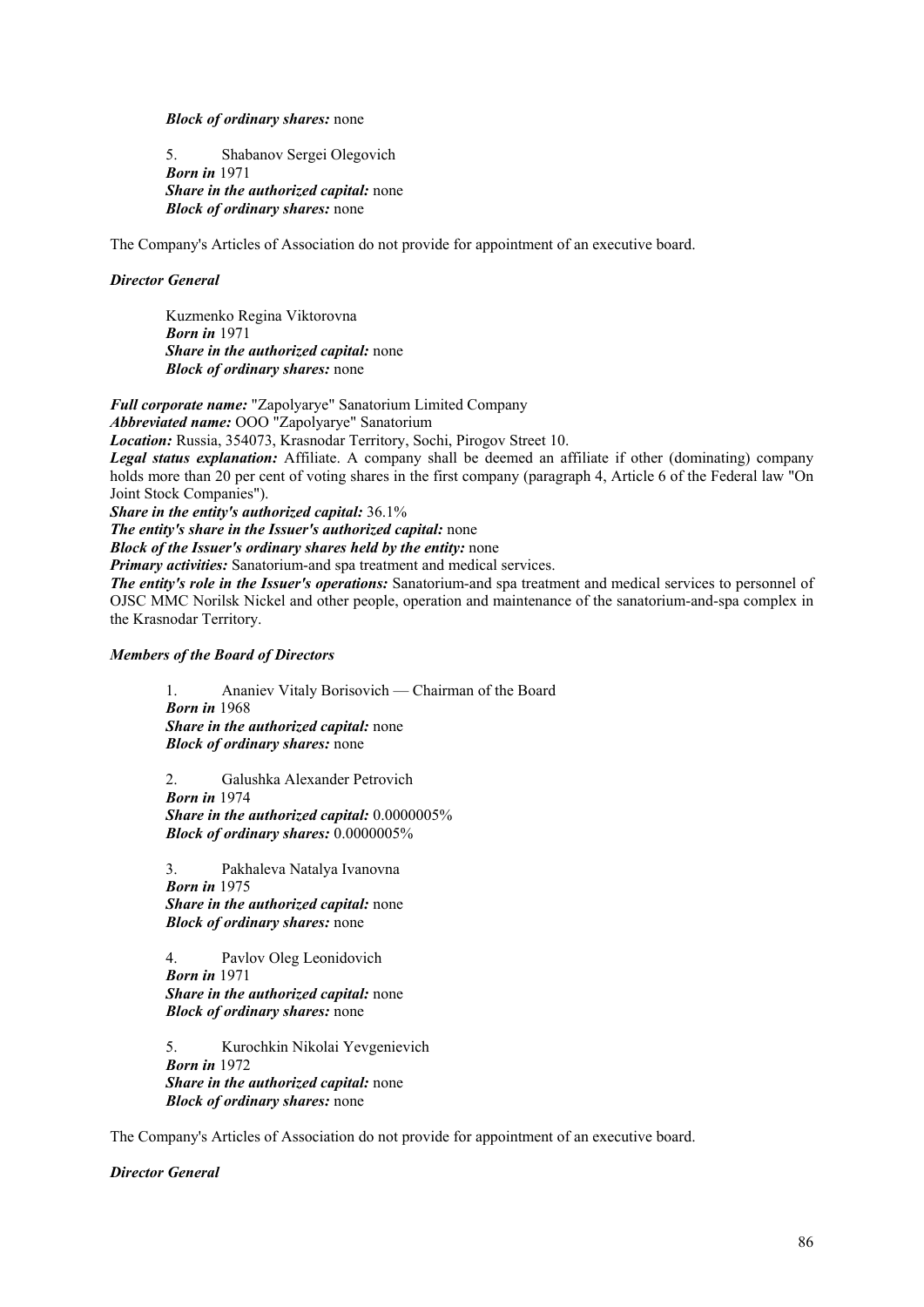Dzheliev Zaurbek Khasanbekovich  *Born in* 1949  *Share in the authorized capital:* 0.00003%  *Block of ordinary shares:* 0.00003%

*Full corporate name:* "Norilskgasprom" Open Joint Stock Company *Abbreviated name:* OAO "Norilskgasprom" *Location:* Russian Federation, Krasnoyarsk Territory, Norilsk..

*Legal status explanation:* Affiliate. A company shall be deemed an affiliate if other (dominating) company holds more than 20 per cent of voting shares in the first company (paragraph 4, Article 6 of the Federal law "On Joint Stock Companies").

*Share in the entity's authorized capital:* 29.39%

*Block of ordinary shares held by the Issuer:* 29.39%

*The entity's share in the Issuer's authorized capital:* none

*Block of the Issuer's ordinary shares held by the entity:* none

*Primary activities:* Natural gas and condensate production; pipeline transportation of gas and relating products; manufacture of petroleum products, exploratory drilling.

*The entity's role in the Issuer's operations:* Natural gas production and delivery to members of the Issuer group located within the Norilsk Industrial Region.

## *Members of the Board of Directors*

 1. Bobrov Vitali Pavlovich  *Born in* 1955  *Share in the authorized capital:* none  *Block of ordinary shares:* none

 2. Yefimov Sergei Valentinovich  *Born in* 1959  *Share in the authorized capital:* none  *Block of ordinary shares:* none

 3. Zakharova Alexandra Ivanovna — Chairman of the Board  *Born in* 1973  *Share in the authorized capital:* none  *Block of ordinary shares:* none

 4. Ivanov Dmitry Ivanovich  *Born in* 1964  *Share in the authorized capital:* none  *Block of ordinary shares:* none

 5. Kosterin Maksim Nikolaevich  *Born in* 1968  *Share in the authorized capital:* none  *Block of ordinary shares:* none

 6. Kuznetsov Vladimir Viktorovich  *Born in* 1962  *Share in the authorized capital:* none  *Block of ordinary shares:* none

 7. Ponomaryov Andrey Nikolaevich  *Born in* 1960  *Share in the authorized capital:* none  *Block of ordinary shares:* none

 8. Samarenko Oleg Vyacheslavovich  *Born in* 1960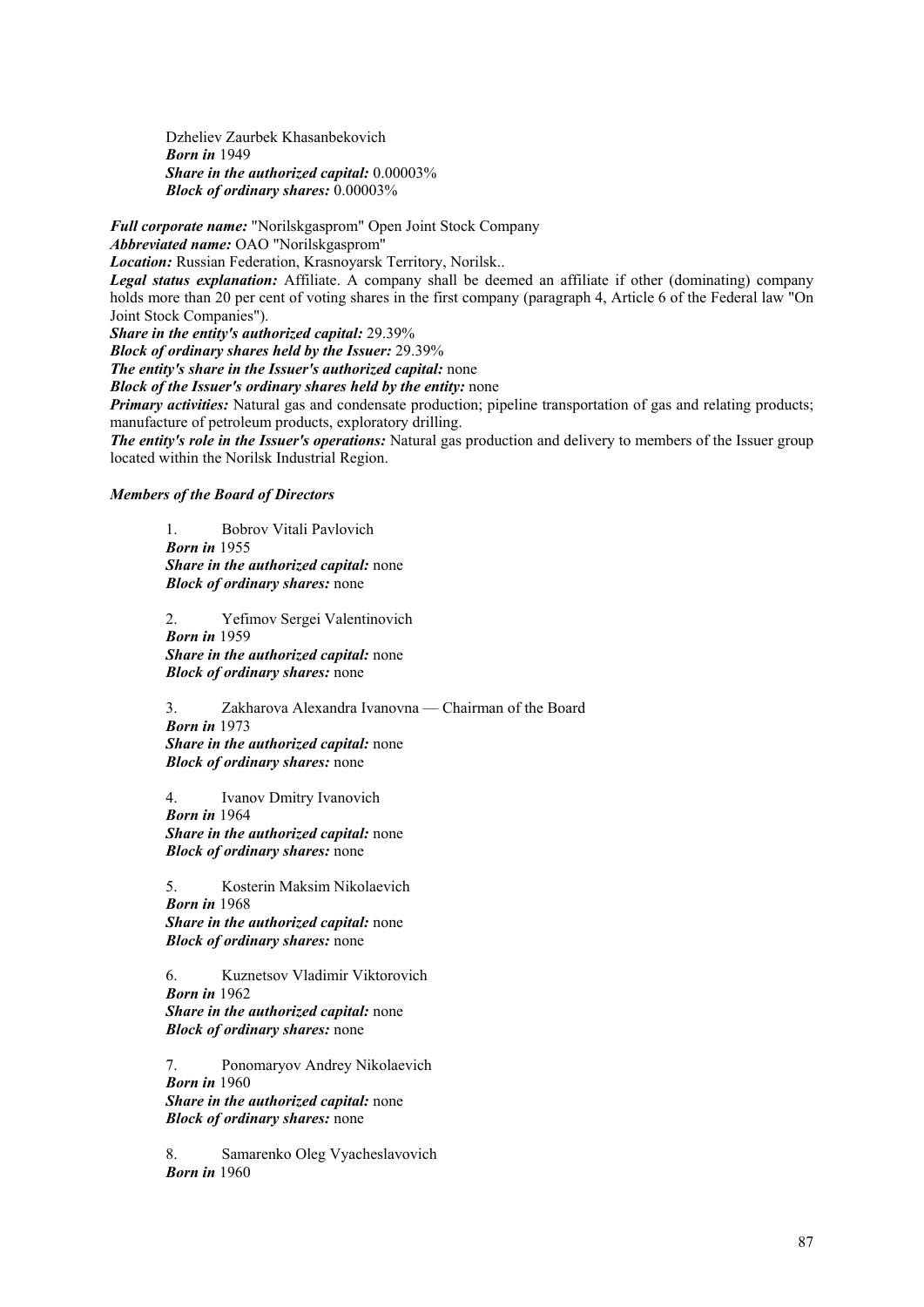*Share in the authorized capital:* none  *Block of ordinary shares:* none

 9. Samokhina Galina Yevgenyevna  *Born in* 1965  *Share in the authorized capital:* none  *Block of ordinary shares:* none

10. Sinev Vladislav Yevgenyevich  *Born in* 1979  *Share in the authorized capital:* none  *Block of ordinary shares:* none

11. Tikhonov Viktor Valentinovich  *Born in* 1965  *Share in the authorized capital:* none  *Block of ordinary shares:* none

The Company's Articles of Association do not provide for appointment of an executive board.

## *Director General*

 Shelkov Vladimir Vitalyevich  *Born in* 1964  *Share in the authorized capital:* none  *Block of ordinary shares:* none

*Full corporate name:* "Krasnoyarskenergo" Open Joint Stock Company *Abbreviated name:* OAO "Krasnoyarskenergo"

*Location:* 660021, Russian Federation, Krasnoyarsk, Bograd Street 144A.

*Legal status explanation:* Affiliate. A company shall be deemed an affiliate if other (dominating) company holds more than 20 per cent of voting shares in the first company (paragraph 4, Article 6 of the Federal law "On Joint Stock Companies").

*Share in the entity's authorized capital:* 25.7%

*Block of ordinary shares held by the Issuer:* 25.38%

*The entity's share in the Issuer's authorized capital:* none

*Block of the Issuer's ordinary shares held by the entity:* none

*Primary activities:* Thermal power plant operation.

*The entity's role in the Issuer's operations:* Power supply of members of the Issuer group located within the Krasnoyarsk Territory.

## *Members of the Board of Directors*

 1. Astakhova Galina Anatolyevna  *Born in* 1950  *Share in the authorized capital:* none  *Block of ordinary shares:* none

 2. Basova Yulia Vasilyevna  *Born in* 1964  *Share in the authorized capital:* 0.00019%  *Block of ordinary shares:* 0.00019%

 3. Bykhanov Yevgeni Nikolaevich  *Born in* 1968  *Share in the authorized capital:* none  *Block of ordinary shares:* none

 4. Dolgikh Vyacheslav Mikhailovich  *Born in* 1969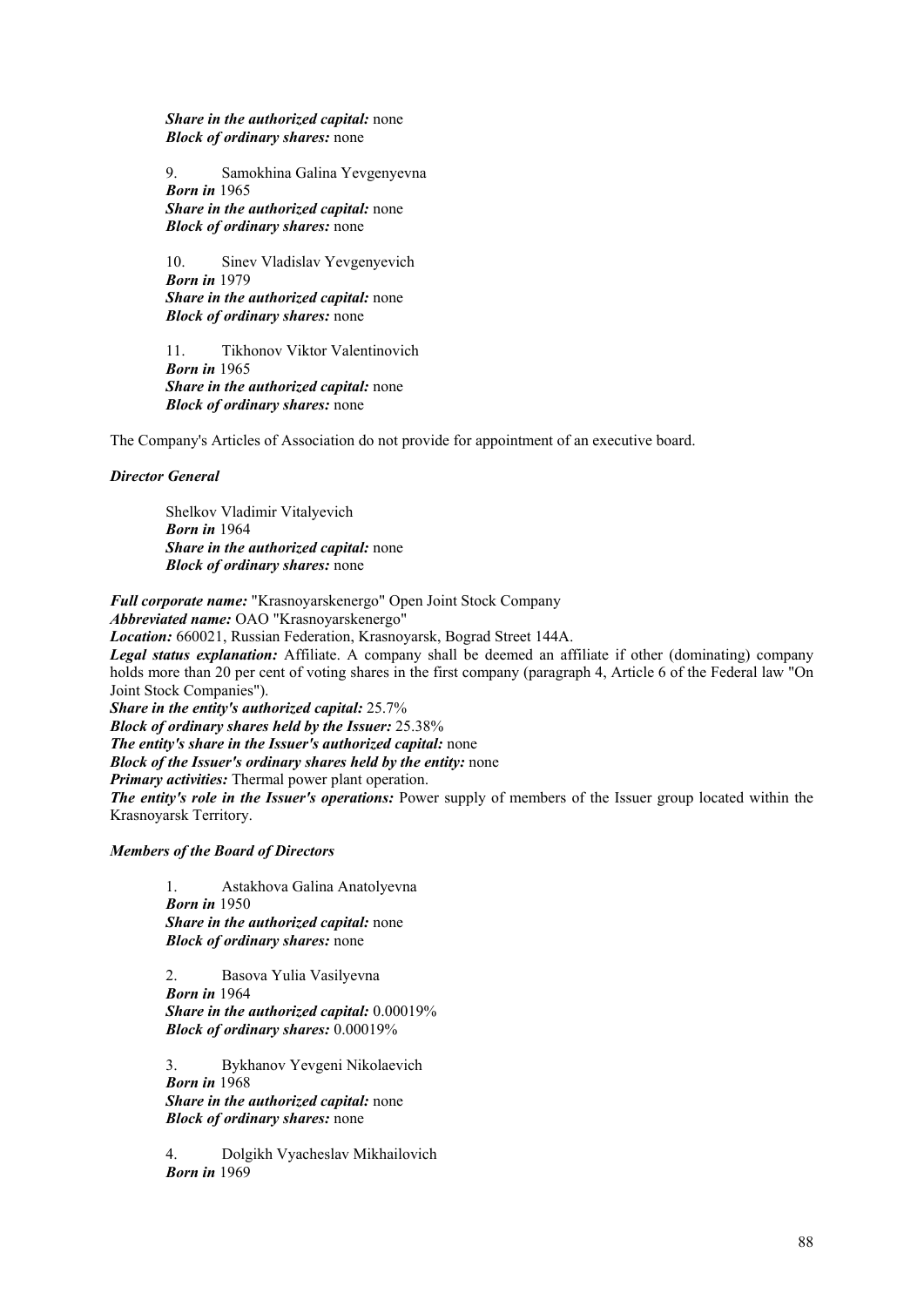*Share in the authorized capital:* none  *Block of ordinary shares:* none

 5. Dunin Oleg Valentinovich  *Born in* 1965  *Share in the authorized capital:* none  *Block of ordinary shares:* none

 6. Zhurba Dmitry Gennadyevich  *Born in* 1966  *Share in the authorized capital:* none  *Block of ordinary shares:* none

 7. Makushin Yuri Pavlovich —Chairman of the Board  *Born in* 1959  *Share in the authorized capital:* none  *Block of ordinary shares:* none

 8. Orlov Alexander Konstantinovich  *Born in* 1970  *Share in the authorized capital:* none  *Block of ordinary shares:* none

 9. Sorokin Igor Yuryevich  *Born in* 1974  *Share in the authorized capital:* none  *Block of ordinary shares:* none

## *Members of the Management Board*

 1. Vishnyakov Vitali Nikolaevich  *Born in* 1951  *Share in the authorized capital:* none  *Block of ordinary shares:* none

 2. Dyachenko Oleg Vladimirovich  *Born in* 1960  *Share in the authorized capital:* 0.00005%  *Block of ordinary shares:* 0.00005%

 3. Yefimov Vladislav Sergeevich  *Born in* 1968  *Share in the authorized capital:* none  *Block of ordinary shares:* none

 4. Kobelev Oleg Vladimirovich  *Born in* 1969  *Share in the authorized capital:* none  *Block of ordinary shares:* none

 5. Rogler Gustav Gustavovich  *Born in* 1949  *Share in the authorized capital:* none  *Block of ordinary shares:* none

 6. Salkov Oleg Ivanovich  *Born in* 1965  *Share in the authorized capital:* none  *Block of ordinary shares:* none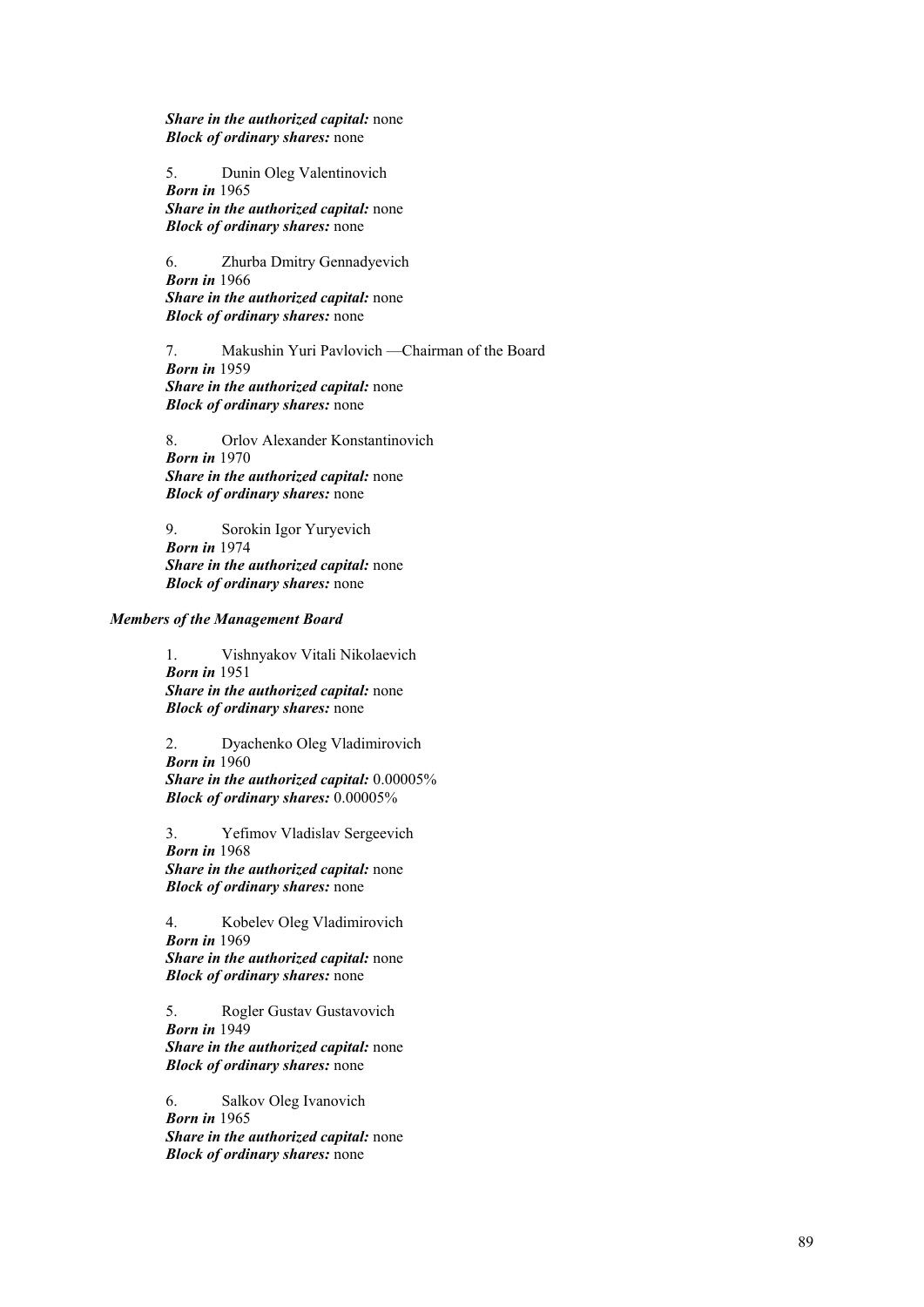7. Fait Vladimir Borisovich  *Born in* 1972  *Share in the authorized capital:* none  *Block of ordinary shares:* none

 8. Shlegel Alexander Eduardovich  *Born in* 1951  *Share in the authorized capital:* none  *Block of ordinary shares:* none

 9. Shchukin Vasily Vasilyevich  *Born in* 1971  *Share in the authorized capital:* none  *Block of ordinary shares:* none

**Director General** 

Shlegel Aleksandr Eduardovich  *Born in* 1951  *Share in the authorized capital:* none *Block of ordinary shares*: none

*Full corporate name:* "Krasnoyarskaya Generatsiya" Open Joint Stock Company *Abbreviated name:* OAO " Krasnoyarskaya Generatsiya " *Location:* 660021, Russian Federation, Krasnoyarsk, Bograd Street 144A. *Legal status explanation:* Affiliate. A company shall be deemed an affiliate if other (dominating) company holds more than 20 per cent of voting shares in the first company (paragraph 4, Article 6 of the Federal Law "On Joint Stock Companies"). *Share in the entity's authorized capital:* 25.47% *Block of ordinary shares held by the Issuer:* 25.26% *The entity's share in the Issuer's authorized capital:* none *Block of the Issuer's ordinary shares held by the entity:* none *Primary activities:* Thermal power plant operation. *The entity's role in the Issuer's operations:* Power supply of members of the Issuer group located within the

Krasnoyarsk Territory.

*Members of the Board of Directors:* 

 1. Vorontsov Erik Nikolayevich *Born in* 1955  *Share in the authorized capital:* 0,00016% *Block of ordinary shares:* 0,00016%

 2. Yegorov Viktor Yurievich  *Born in* 1954  *Share in the authorized capital:* 0,00015% *Block of ordinary shares:* 0,00015%

 3. Zhirkov Andrei Sergeyevich  *Born in* 1976  *Share in the authorized capital:* none *Block of ordinary shares:* none

 4. Zakharov Aleksandr Aleksandrovich  *Born in* 1950  *Share in the authorized capital:* none *Block of ordinary shares:* none

 5. Kolokoltsev Aleksandr Aleksandrovich *Born in* 1962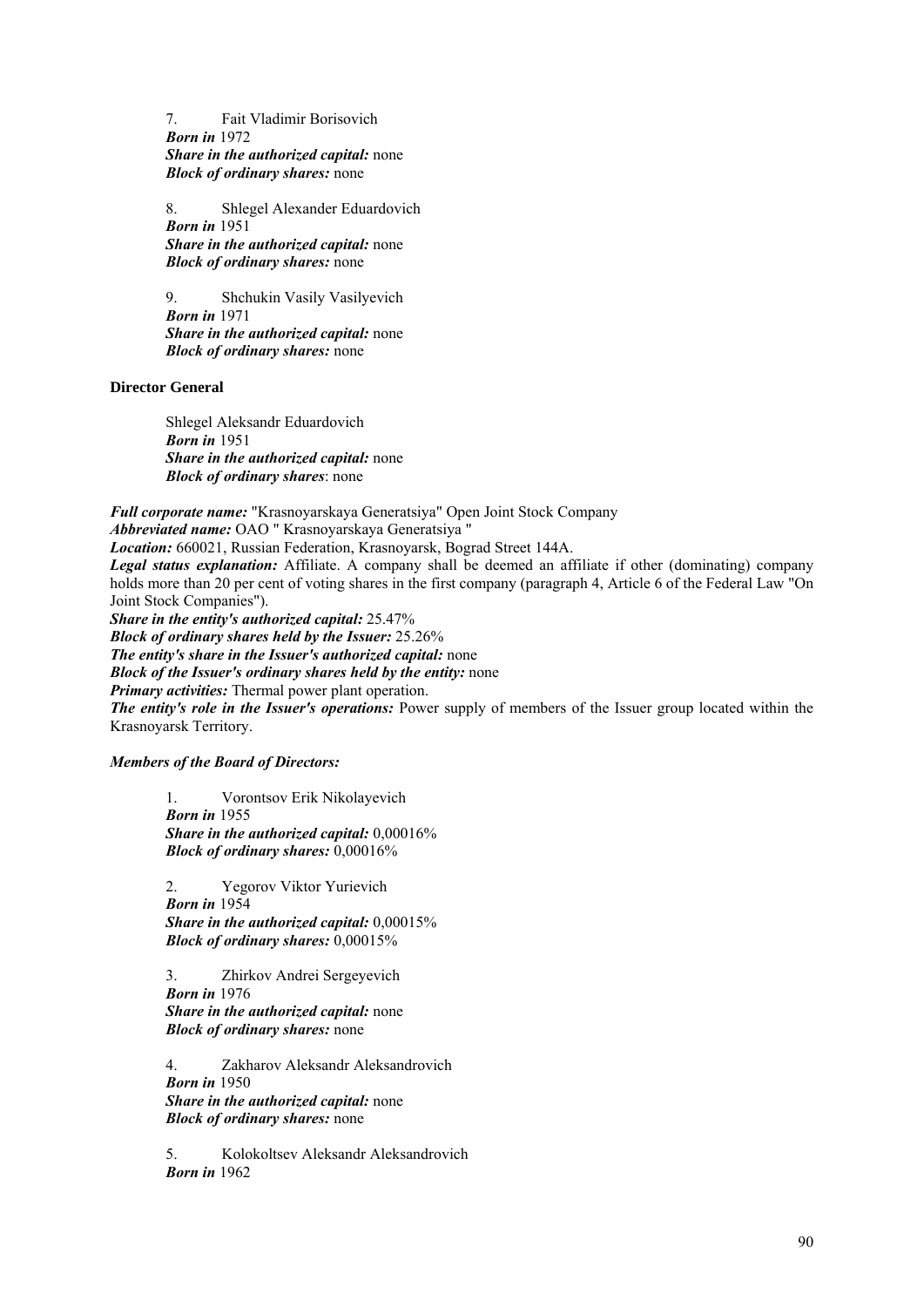*Share in the authorized capital:* none *Block of ordinary shares:* none

 6. Makushin Yuri Pavlovich – Chairman of the Board of Directors *Born in* 1959  *Share in the authorized capital:* none *Block of ordinary shares:* none

 7. Nepsha Valery Vasilyevich *Born in* 1976  *Share in the authorized capital:* none *Block of ordinary shares:* none

 8. Shtykov Dmitry Viktorovich  *Born in* 1976  *Share in the authorized capital:* none *Block of ordinary shares:* none

 9. Shumilov Aleksandr Aleksandrovich *Born in* 1967  *Share in the authorized capital:* none *Block of ordinary shares:* none

The Company's Articles of Association do not provide for appointment of an executive board.

*Director General* 

Salkov Oleg Ivanovich  *Born in* 1965  *Share in the authorized capital:* none *Block of ordinary shares*: none

*Full corporate name:* "Krasnoyarskenergosbyt" Open Joint Stock Company *Abbreviated name:* OAO "Krasnoyarskenergosbyt" *Location:* 660049, Russian Federation, Krasnoyarsk, Dubrovinsky Street 43. *Legal status explanation:* Affiliate. A company shall be deemed an affiliate if other (dominating) company holds more than 20 per cent of voting shares in the first company (paragraph 4, Article 6 of the Federal Law "On Joint Stock Companies"). *Share in the entity's authorized capital:* 25.47%

*Block of ordinary shares held by the Issuer:* 25.26% *The entity's share in the Issuer's authorized capital:* none *Block of the Issuer's ordinary shares held by the entity:* none *Primary activities:* Thermal power plant operation. *The entity's role in the Issuer's operations:* Power supply of members of the Issuer group located within the Krasnoyarsk Territory.

*Members of the Board of Directors:* 

 1. Akhrimenko Dmitry Olegovich *Born in* 1977  *Share in the authorized capital:* none *Block of ordinary shares:* none

 2. Yermakov Valery Maratovich – Chairman of the Board of Directors  *Born in* 1978  *Share in the authorized capital:* none *Block of ordinary shares:* none

 3. Dolgikh Vyacheslav Mikhailovich  *Born in* 1969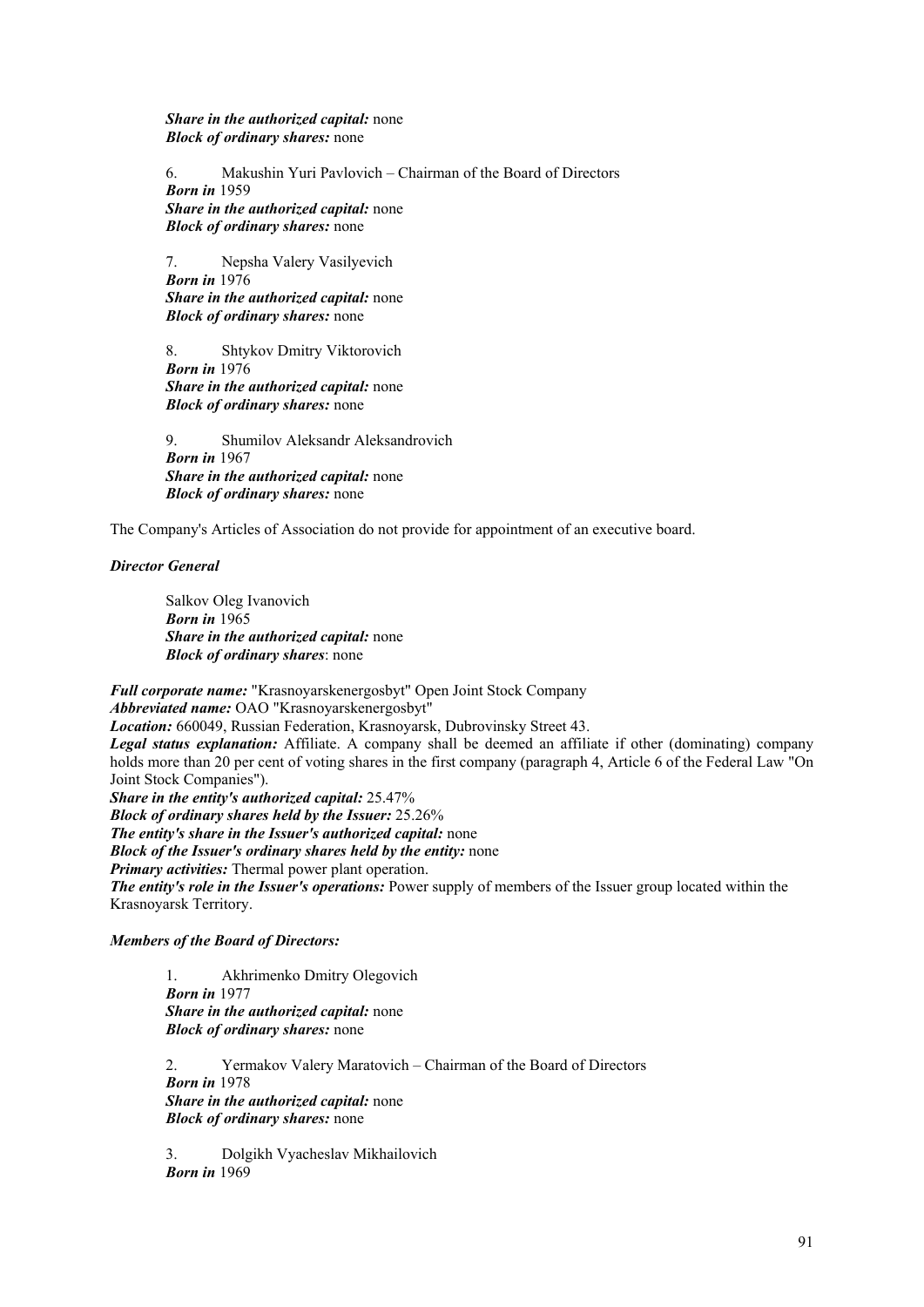*Share in the authorized capital:* none *Block of ordinary shares:* none

 4. Kirillov Yuri Aleksandrovich  *Born in* 1978  *Share in the authorized capital:* none *Block of ordinary shares:* none

 5. Kostyuk Mikhail Dmitrievich  *Born in* 1952  *Share in the authorized capital:* none *Block of ordinary shares:* none

 6. Moskvin Aleksei Vasilievich  *Born in* 1978  *Share in the authorized capital:* none

*Block of ordinary shares:* none

 7. Pavlova Yelena Vladimirovna  *Born in* 1976  *Share in the authorized capital:* none *Block of ordinary shares:* none

 8. Rebenchuk Anatoly Fedorovich  *Born in* 1949  *Share in the authorized capital:* 0.00016% *Block of ordinary shares:* 0.00016%

 9. Sysoyev Viktor Fedorovich  *Born in* 1948  *Share in the authorized capital:* 0.00009% *Block of ordinary shares:* 0.00009%

The Company's Articles of Association do not provide for appointment of an executive board.

# *Director General*

Salkov Oleg Ivanovich  *Born in* 1965  *Share in the authorized capital:* none *Block of ordinary shares*: none

**3.6. Composition and Value of the Issuer's Fixed Assets, Scheduled Fixed Assets Acquisition, Replacement, Retirement and Encumbrance of the Issuer's Fixed Assets** 

**3.6.1. Fixed assets** 

*Information on acquisition (replacement) cost of fixed assets and accumulated depreciation for the period under review is not available.* 

*Information on the methods of depreciation accumulation is given in para. 2.3 "Depreciation" of the attached Provision "Accounting Policies of OJSC MMC Norilsk Nickel".*

*During the last 5 years and the period under review no revaluation of fixed assets of OJSC MMC Norilsk Nickel has been performed.* 

#### *Encumbrance of fixed assets*

*158 lease agreements were executed for movable and immovable property. Total rent under the agreements amounts to 68,962.9 thousand Rubles.*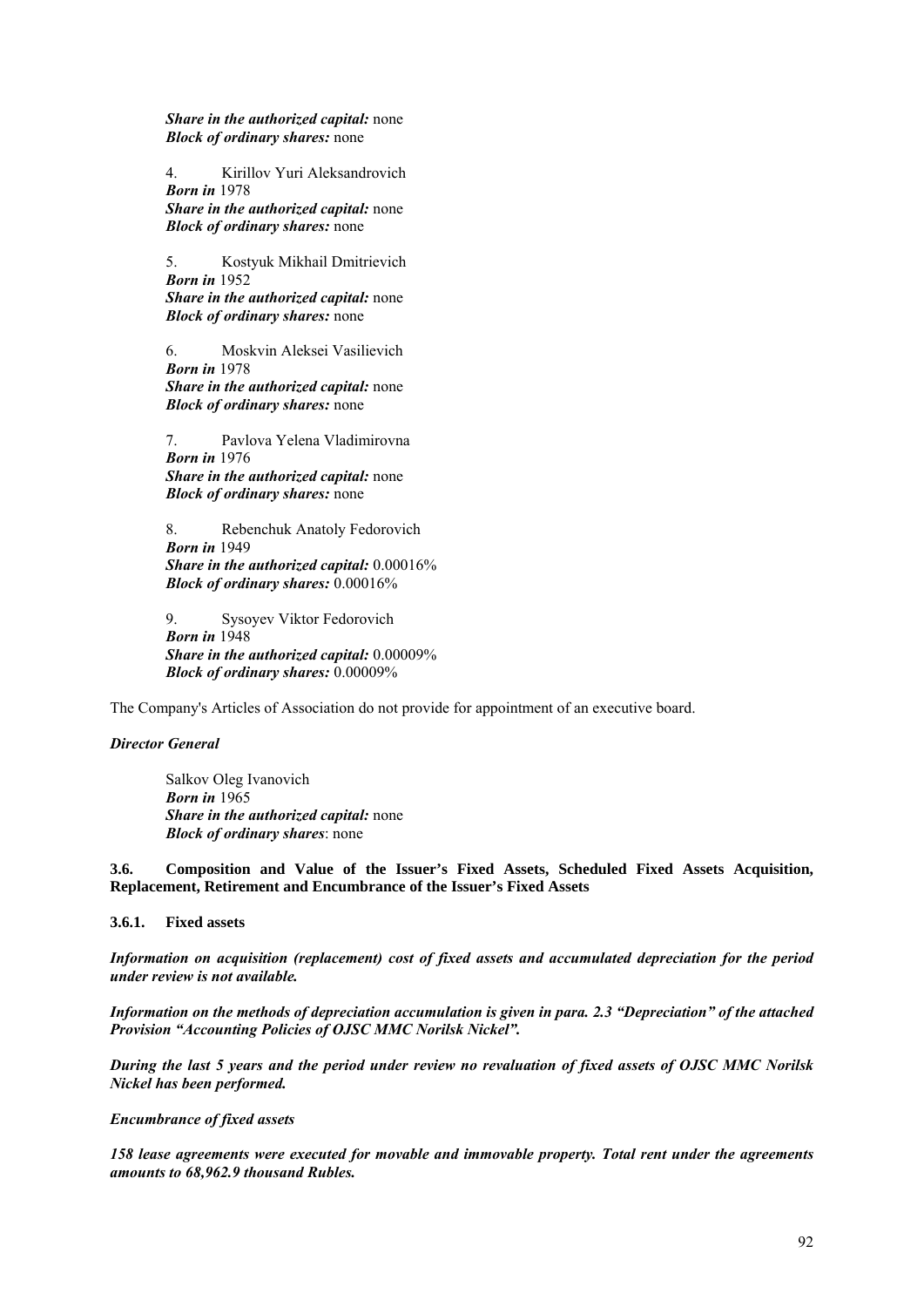*Under Contract of Pledge No. 060/62/04-NN/161-2004 of February 24, 2004 OJSC MMC Norilsk Nickel put in pledge with ZAO "International Moscow Bank" equipment of the assessed value of 1,429,000 thousand Rubles. Effective date of the Contract: February 24, 2004* 

*Duration of pledge: to February 25, 2006.* 

*During the period under review no fixed assets have been acquired, replaced or retired accounting for 10 or more per cent of fixed assets value.*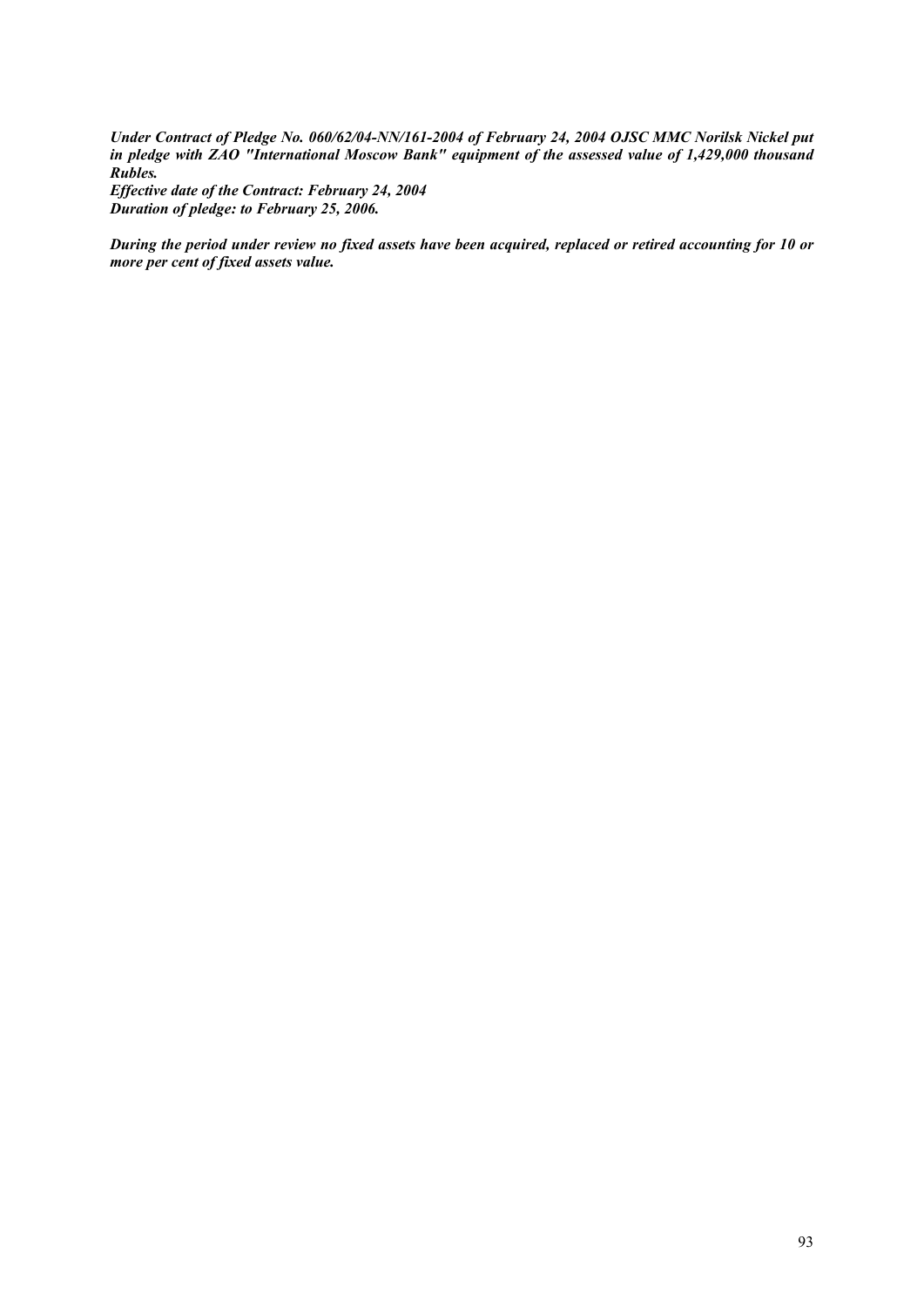- IV. Financial and Business Operations of the Issuer
- 4.1. Financial and Business Results of the Issuer
- 4.1.1. Profit and loss

*No information for the period under review is available.* 

4.1.2. Factors affecting sales revenue and operating profit

*No information for the period under review is available.*

4.2. Liquidity

*No information for the period under review is available.*

4.3. Size and Composition of the Issuer's Capital and Current Assets

4.3.1. Size and composition of the Issuer's capital and current assets

*Information on the Issuer's capital and current asset size and structure will be provided in the Quarterly Report for quarter I 2006 after preparation of the Company's annual financial statements for 2005.* 

4.3.2. Financial investments

*No information for the period under review is available.* 

4.3.3. Intangible assets

*No information for the period under review is available.* 

4.4. The Issuer's Policy and Investments in Scientific and Technological Development, Licenses, Patents, New Research and Developments

*The Company management approved the Concept of Production and Technology Development for the Period to 2010 (Minutes of the Management Board No. GMK/50-pr-p of December 19, 2002 and Minutes of the Board of Directors No. GMK/5-pr-sd of March 18, 2003).* 

*The Issuer's research and development policy is intended to support the Concept implementation by the results of research and development, feasibility studies, design and exploration.* 

*The formulation of the Production and Technology Development Strategy up to 2020 continued in Quarter IV 2005.* 

*The Manager of the Mining and Metallurgical Complex has prepared and approved an action plan for adaptation of the Company's comprehensive development strategy for 2006.* 

*Development of regulatory and methodical materials has been completed which shall be incorporated in the Company's "Instructional Guidelines for Accounting of Costs for Research and Development, Feasibility Studies, Design and Exploration" pursuant to which a form of the R&D result integrated assessment certificate and guidelines for its completion have been introduced by Resolution No. GMK/100/GB 22-r.* 

*During the period of December 6-8, the seminar "Formation and accounting of the Company assets on the basis of the R&D results and intellectual property" was held for employees of the affiliates involving ZAO NANT consultants.* 

*The Company's Head Office has finished developing and implementing the Integrated Quality Management and Environmental Control System in accordance with the requirements of international standards ISO*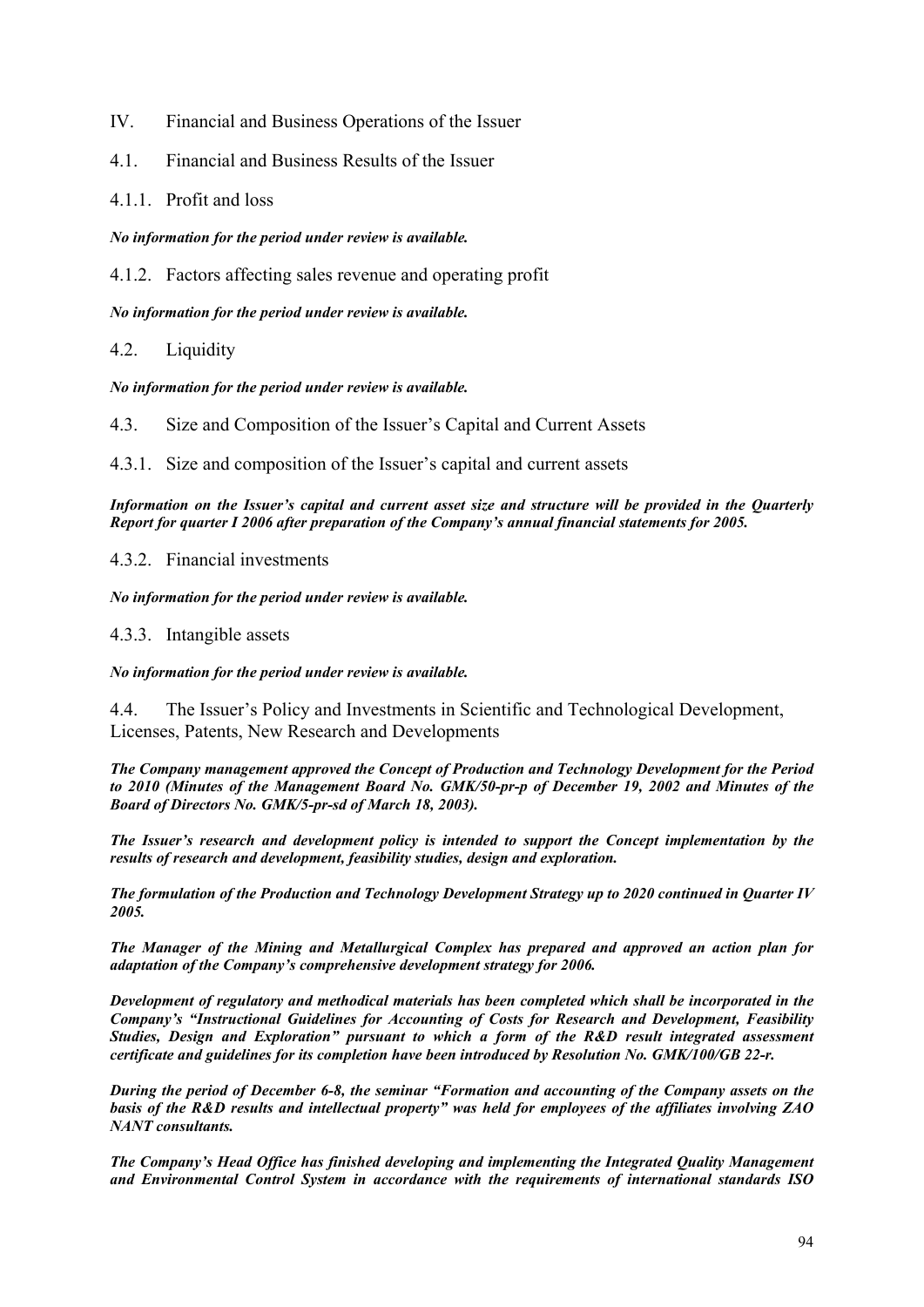*9001:2000 and 14001:2004. Based on the results of certification audit conducted by one of the leading international certification authorities, BVQI, in December a certificate of conformance was issued to OJSC MMC Norilsk Nickel in the field of "Management of production and projects, sales and deliveries of products (nickel, copper, cobalt, precious metals, sulphur, selenium, tellurium)". In 2005 the quality management system in accordance with the requirements of ISO 9001:2000 in the certification domain "Production of nickel, copper and cobalt" was also implemented and successfully certified in the Company's affiliates.* 

*The Company cooperates with local executive authorities in the development of a technical supervision and regulation system for the Russian mining industry and performs a review of the Company's technical standards and their harmonization with requirements of the Federal Law "On Technical Regulation". The Company is involved in finalizing 2 special-purpose technical regulations for:* 

- *safety of metallurgical processes;*
- *safety of mineral resources development, concentration and processing.*

*During the current year, 8 patents for inventions were obtained which relate to the improvement of concentration processes, metallurgy, process unit designs.* 

*In Quarter IV 2005 total R&D expenses amounted to 38.08 mln Rubles.* 

*On November 30, 2005 a meeting of the Company's scientific and technical council was held to analyze the Company's projects and plans prepared by the technical direction for research and development and provision of scientific and technical services to the current production for 2006, which were approved after updating.* 

*There is no risk of expiry of trademark licenses.*

# 4.5. Trend Analysis of the Issuer Core Operations

*The Issuer's results are generally positive and in line with the industry's development trends.* 

*The results of 2005 showed persistence of the positive trends developed during 9 months of 2005 for all types of metal products.* 

*Behavior of the world market prices and, consequently, the actual selling prices for all basic metals was positive in 2005, which results in improvement of the Issuer's financial performance at the end of 2005.* 

*The main reasons for the Company's positive performance results are increase of the world prices for metals and buildup of metals production and growth of their actual sales.* 

*The Company's operations are still considerably affected by:* 

- *market risks;*
- *national currency rate;*
- *amendment of labour safety and environment protection law;*
- manufacturing risk arising from severe weather conditions of the Far North;
- *risk of acquisitions (mergers).*

*The risks described above may materially affect the Company's operations, sales, revenue, assets, liquidity and capital resources.* 

*Of special importance are market risks relating to changes in the world metal prices directly affecting the Company's financial situation.* 

*Major competitors of OJSC MMC Norilsk Nickel are: on nickel market — INCO (Canada), Falconbridge (Canada), Jinchuan (China); on copper market — Codelco (Chile), Phelps Dodge (USA), Grupo Mexico (Mexico), Urals Mining and Metallurgical Company (Russia);*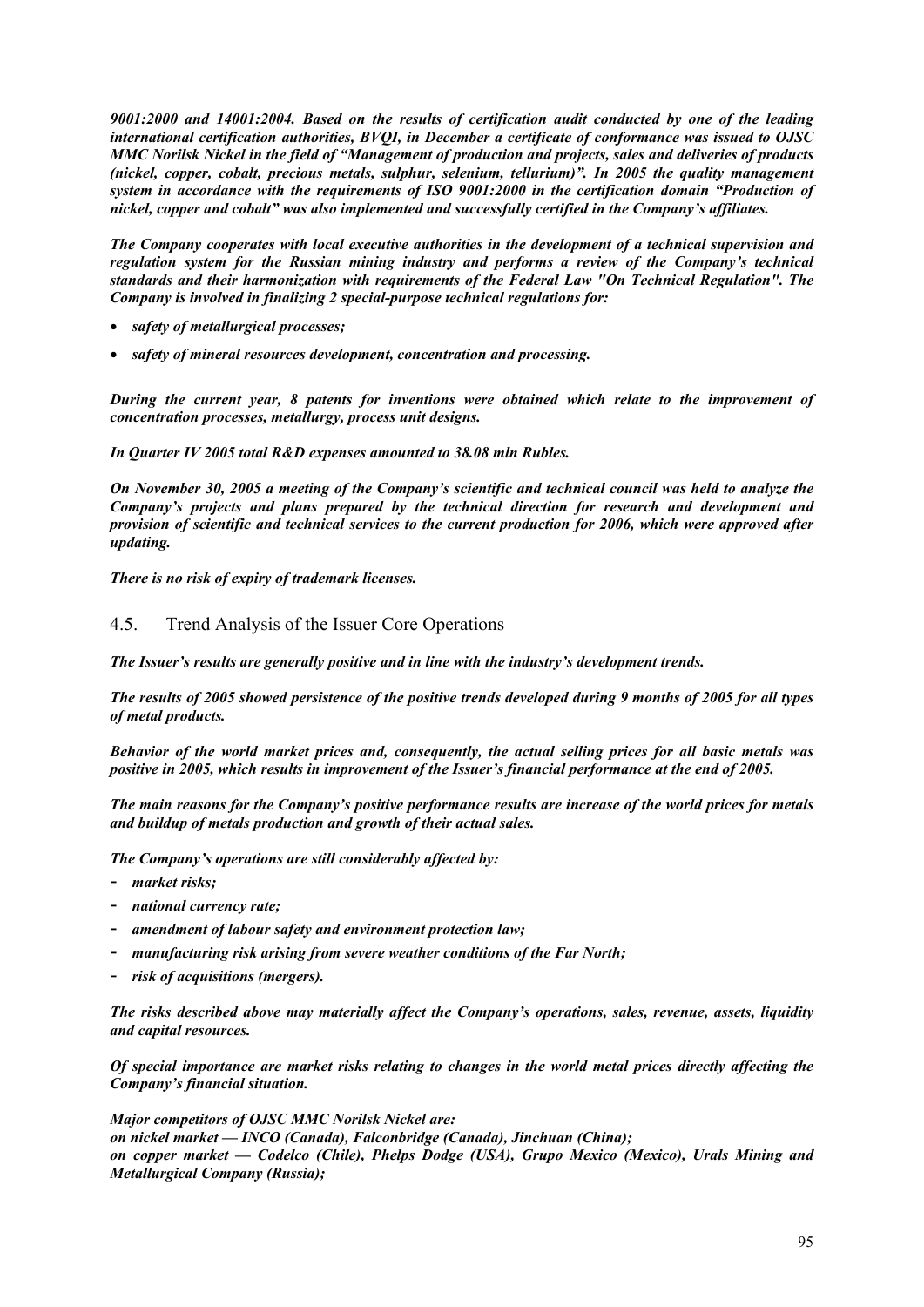*on PMs market — Anglo Platinum (South Africa), Impala (South Africa), Lonmin (South Africa).* 

Factors of the Company's competitiveness: *In logistics:* 

- *availability of sources of raw materials with high content of basic elements;* 

- *availability of cheap power sources.* 

- *In production:*
- *employment of highly efficient production processes;*
- *operation of state-of-the-art equipment;*
- *availability of a specialized branch research institute;*
- *high-skilled personnel.*

*In marketing:* 

- *low production costs (by virtue of the above factors);*
- *efficient logistical product delivery system;*
- *full-scale distribution network and end user orientation;*
- *products' compliance with international standards.*

*The Articles of Association and by-laws of OJSC MMC Norilsk Nickel do not provide for the approval of the Issuer's quarterly accounts by the Board of Directors or the Management Board.*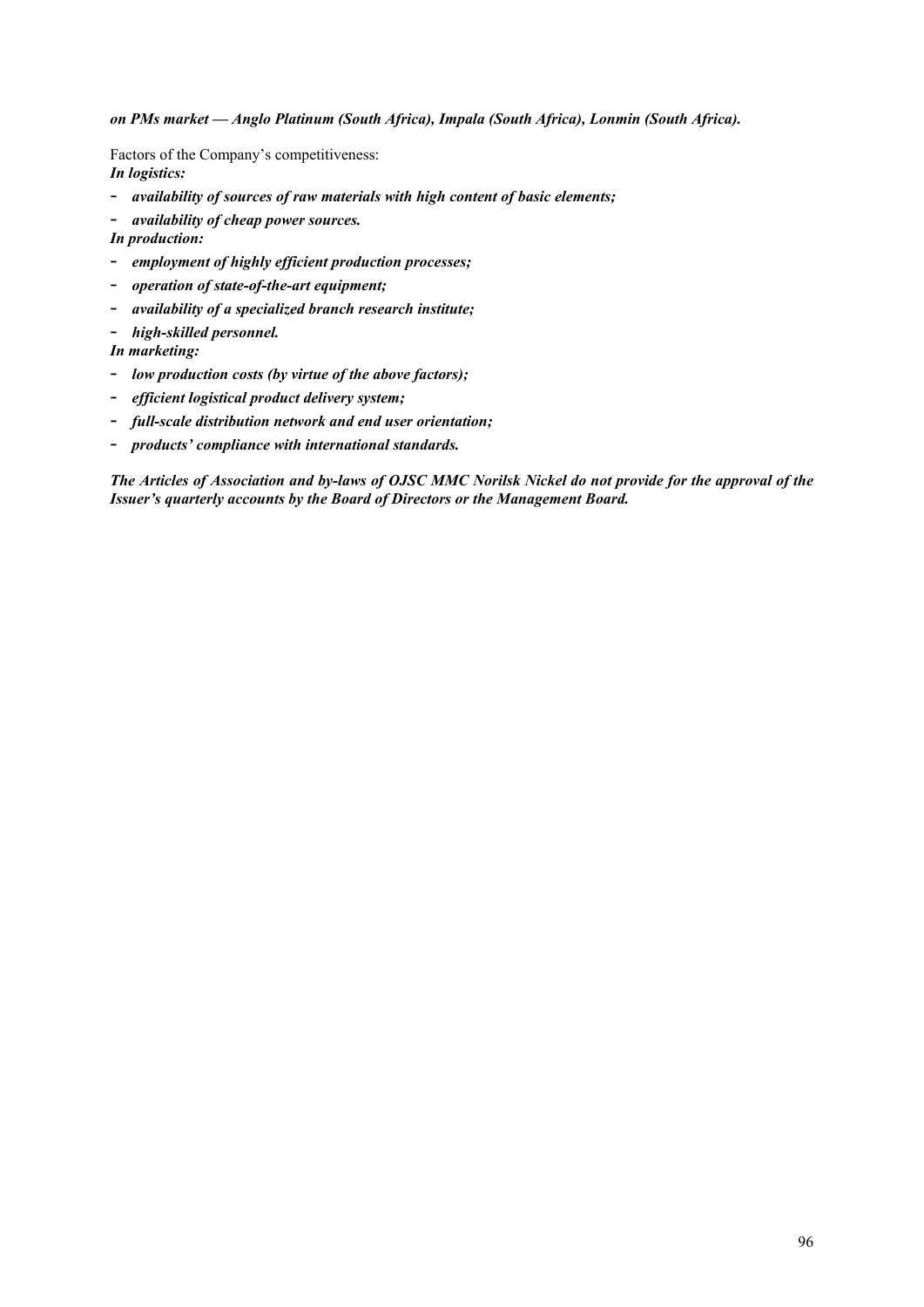- V. Details of Members of the Issuer Management, Internal Audit System and Officers
- 5.1. Structure and Powers of the Issuer Management

*Supreme management powers in the Company are vested in the General Shareholders Meeting.* 

*The Board of Directors is empowered to exercise general management of the Company operations except resolving matters within authority of the General Shareholders Meeting under the Articles of Association.* 

*Everyday management of the Company is exercise by Director General (single executive) and the Management Board (executive board).* 

*Powers of the general shareholders meeting provided for by the Articles of Association:* 

*5.19. The following issues shall come within authority of the Meeting:* 

*5.19.1. amendment and modification of the Articles of Association or approval of the restated Articles of Association;* 

*5.19.2. reorganization of the Company;* 

*5.19.3. liquidation of the Company, appointment of the liquidation committee and approval of trial and final liquidation balance sheet;* 

*5.19.4. determination of the composition, election and dismissal of the Board of Directors;* 

*5.19.5. determination of the number, par value and classes (types) of authorized shares and powers assigned to such shares;* 

*5.19.6. increase of the authorized capital by increasing par value of existing shares or issuing of additional shares as provided for by the Federal Law;* 

*5.19.7. reduction of the authorized capital by reducing par value of existing shares, acquisition by the Company of outstanding shares to reduces their total number or redemption of acquired or bought out shares;* 

*5.19.8. election and dismissal of the Audit Committee;* 

*5.19.9. approval of the Company auditor;* 

*5.19.10. approval of annual statements, annual accounts including profit and loss accounts of the Company and distribution of annual profits and losses including payment (declaration) of dividends;* 

*5.19.11. approval of proceedings of the General Shareholders Meeting;* 

*5.19.12. election and dismissal of the accounting board;* 

*5.19.13. splitting and consolidation of shares;* 

*5.19.14. approval of transactions described in Article 83 of the Federal Law;* 

*5.19.15. approval of major transactions described in Article 79 of the Federal Law;* 

*5.19.16. purchase of outstanding shares of the Company as specified by the Federal Law;* 

*5.19.17. resolution on participation in holding companies, financial and industrial groups, associations and other business alliances;* 

*5.19.18. approval of the Company by-laws;* 

*5.19.19. other matters provided for by the Federal Law.* 

*Powers of the Issuer's board of directors under the Articles of Association:* 

*6.3. Powers of the Board of Directors:* 

*6.3.1. The Board of Directors shall be empowered to exercise general management of the Company except resolving matters within authority of the General Shareholders Meeting.* 

*6.3.2. The Board of Directors shall not delegate to executive bodies of the Company any matters vested in its authority under the Federal Law and these Articles of Association.* 

*6.3.3. The Board of Directors shall be empowered to:* 

*6.3.3.1. determine priority lines, concepts and strategy of the Company development and method of implementation thereof, approve the Company's plans and budgets and any modification thereof; 6.3.3.2. convene the annual and extraordinary Meeting except as specified by the Federal Law;* 

*6.3.3.3. approve the agenda of the Meeting;* 

*6.3.3.4. fix the date of registration of persons entitled to attend the Meeting and resolve other matters relating to the preparation and holding of the Meeting vested in the Board of Directors by the Federal Law;* 

*6.3.3.5. submit to the Meeting matters specified in paragraphs 5.19.2, 5.19.6, 5.19.13-5.19.18 of these Articles of Association;*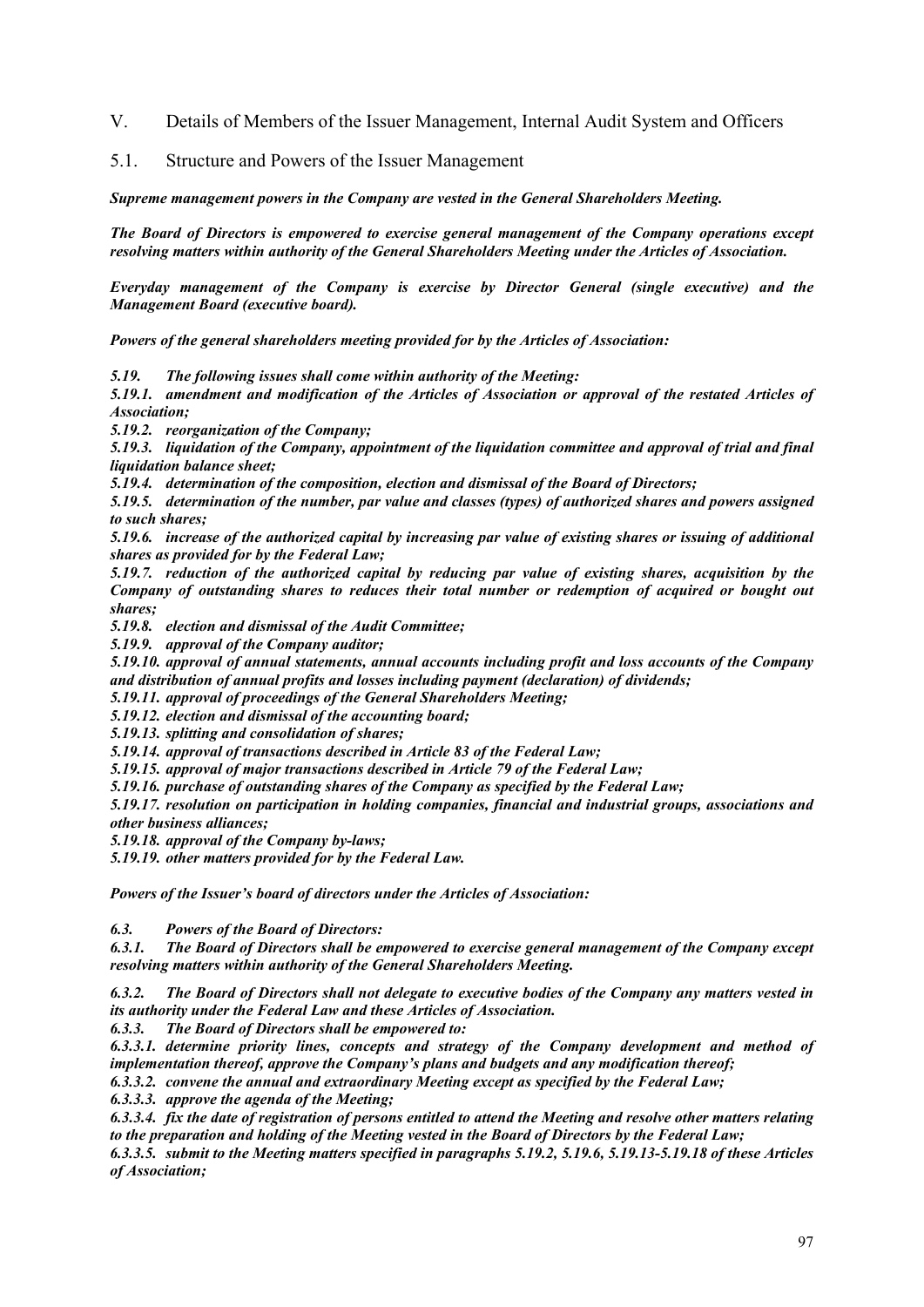*6.3.3.6. issue debentures and other regular securities of the Company including convertible debentures and other convertible regular securities as provided for by the Federal Law;* 

*6.3.3.7. determine the price (value) of assets, securities issue and redemption price as provided for by the Federal Law;* 

*6.3.3.8. redeem outstanding shares, debentures and other securities of the Company as provided for by the Federal Law;* 

*6.3.3.9. appoint and dismiss executive bodies of the Company:* 

- *elect and remove Director General, fix the remuneration and compensation payable to and approve and terminate the contract with Director General;*
- *elect the Management Board of the Company (on presentation by Director General), fix the remuneration and compensation payable to and approve and terminate the contracts with members of the Management Board;*

*6.3.3.10. recommend on the size of the remuneration and compensation payable to members of the Audit Committee and the Company auditor fee;* 

*6.3.3.11. recommend on the size of dividends on shares and payment procedure;* 

*6.3.3.12. spend reserve and other funds of the Company;* 

*6.3.3.13. approve by-laws of the Company except those to be approved by the Meeting under the Federal Law and by the Company's executive bodies under these Articles of Association;* 

*6.3.3.14. establish (wind up) branches and open (close) representative offices of the Company;* 

*6.3.3.15. approve participation of the Company in other entities and transactions in members' shares held by the Company which result or may result in disposal or encumbrance of such shares and make other decisions which may results in the change of the Company's interests in other entities (resolutions to refrain from the exercise of pre-emptive rights, to subscribe to shares, etc.);* 

*6.3.3.16. approve major transactions as provided for by the Federal Law;* 

*6.3.3.17. approve non-arm's length transactions as provided for by applicable law;* 

*6.3.3.18. approve the Registrar of the Company, approve and terminate the contract with the Registrar;* 

*6.3.3.19. increase the authorized capital of the Company through the issue of additional shares within the number and classes (types) specified for authorized shares;* 

*6.3.3.20. approve securities issues, issue reports and prospectuses as specified by applicable federal law and other regulations;* 

*6.3.3.21. convene the general holding meeting of the subsidiary and approve the agenda thereof unless otherwise specified by the subsidiary's articles of association;* 

*6.3.3.22. amend and modify these Articles of Association as provided for by the Federal Law;* 

*6.3.3.23. exercise control over the execution of the budgets approved by the Board of Directors;* 

*6.3.3.24. approve regulations for the Company's branches and representative offices;* 

*6.3.3.25. approve the Company's dividend policy;* 

*6.3.3.26. approve the internal control system and procedures and the management information system;* 

*6.3.3.27. appoint (remove) chairman of the Company's auditing department and fix the his remuneration;* 

*6.3.3.28. approve requirements to nominees to and the appointment procedure of the auditing department personnel;* 

*6.3.3.29. approve disbursements for purposes beyond the scope of the Company's budget exceeding the equivalent of five million US Dollars at the exchange rate of the Central Bank of the Russian Federation on the date of approval;* 

*6.3.3.30. approve the Regulations for the auditing department of the Company;* 

*6.3.3.31. specify requirements to nominees to the Management Board and Director General of the Company;* 

*6.3.3.32. appoint (remove) Secretary of the Company, approve the contract and the remuneration of such Secretary;* 

*6.3.3.33. approve the Regulations for the Secretariat of the Company;* 

*6.3.3.34. approve transactions to the amount Two (2) and more per cent of balance-sheet value of the Company's assets recorded on the last balance-sheet date;* 

*6.3.3.35. identify basic risks inherent in the Company's operations and implement measures and procedures of risk management;* 

*6.3.3.36. approve public relations and investor policy;* 

*6.3.3.37. exercise supervision over management of the Company and financial and business operations thereof, appraise performance of Director General and members of the Management Board and exercise control over compliance with resolutions of the Board of Directors;* 

*6.3.3.38. resolve on the invitation of independent observers to supervise the counting of votes at the Meeting; 6.3.3.39. appoint committees consisting of members of the Board of Directors;* 

*6.3.3.40. vest in members of the Management Board responsibility for supervision over particular lines of the Company operations;*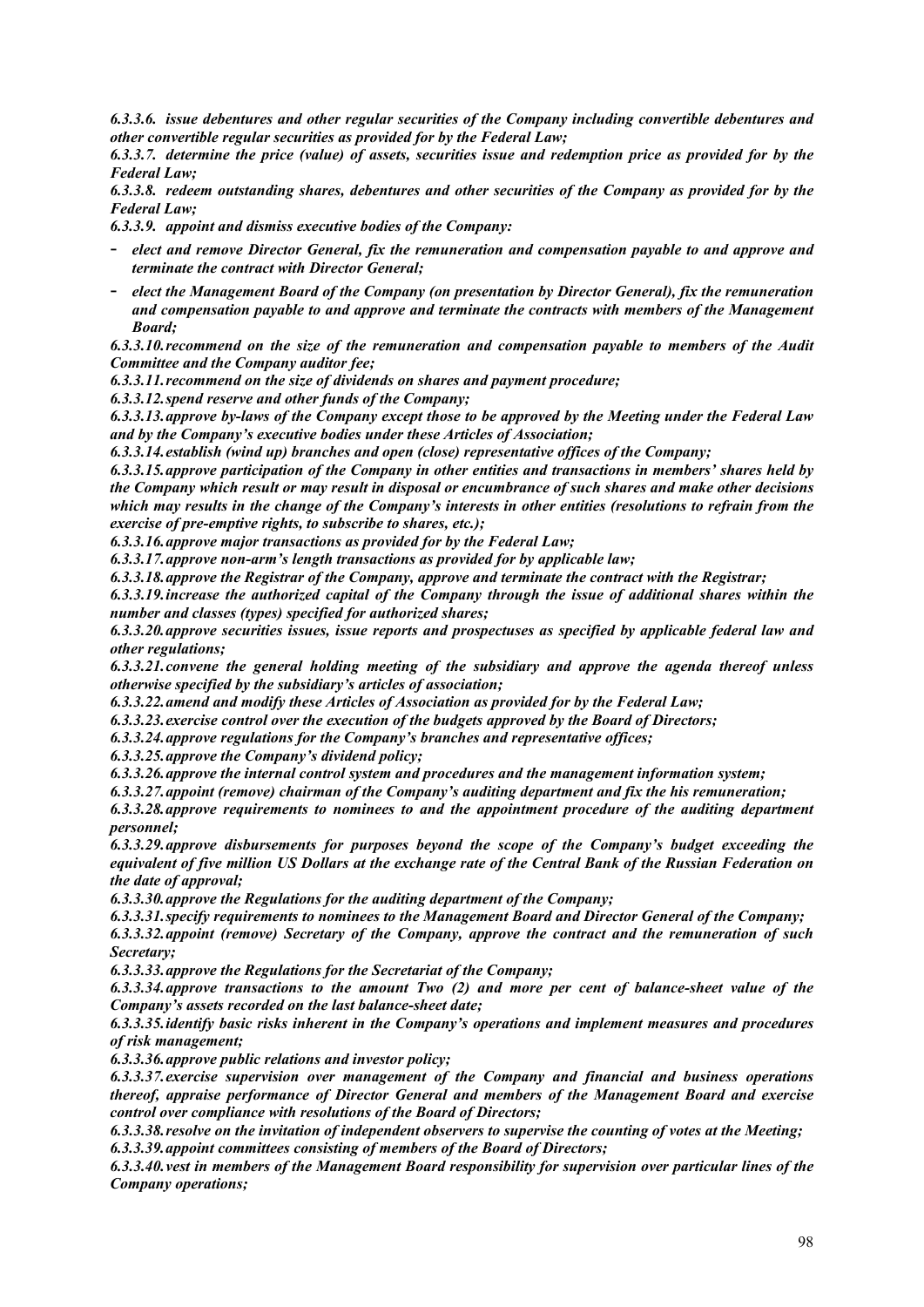*6.3.3.41. elect and dismiss deputy chairman (chairmen) of the Board of Directors;* 

*6.3.3.42. appoint (remove) Secretary of the Board of Directors;* 

*6.3.3.43. determine the procedure of voting by shares held by the Company in other business entities on the increase of the authorized capital, reorganization or liquidation of such business entities; 6.3.3.44. resolve other matters provided for by the Federal Law.*

*Powers of the Issuer's single executive and executive board under the Articles of Association:* 

*7.8. The Management Board may:* 

*7.8.1. prepare and submit to the Board of Directors proposals for amendment of the Company's Articles of Association;* 

*7.8.2. compile and submit to the Board of Directors preliminary reports on the Company's financial and business operations;* 

*7.8.3. prepare proposals for the transactions to be approved by the Meeting or the Board of Directors;* 

*7.8.4. review and appraise financial and business results of the Company including the execution of approved plans, programs and review reports and other information on operations of the Company, its subsidiaries, branches and representative offices;* 

*7.8.5. prepare proposals for the spending of the Company's reserve fund;* 

*7.8.6. discuss materials to be presented to meetings of the Board of Directors;* 

*7.8.7. appoint managers of branches and representative offices of the Company;* 

*7.8.8. determine the procedure of voting by shares held by the Company in other business entities except as provided for in paragraph 6.3.3.43 hereof;* 

*7.8.9. appoint representative of the Company at general shareholders meetings of business entities in which the Company holds interests and issue voting instructions according to the resolution of the Management Board or the Board of Directors.*

*The Issuer has no by-law specifying corporate rules of conduct.* 

*In the period under review, on October 13, 2005, there were changes made in the Articles of Association of OJSC MMC Norilsk Nickel associated with renaming of one of the Company's affiliates.* 

The Internet site where a full version of the applicable Articles of Association of OJSC MMC Norilsk Nickel as amended and supplemented and by-laws regulating the Issuer's management bodies are available: http://www.nornik.ru/shareholders/documents/

# 5.2. Details of Members of the Issuer Management

## *Members of the Board of Directors*

*Chairman:* Klishas Andrey Alexandrovich

# *Members of the Board of Directors:*

Bugrov Andrey Yevgenyevich

*Born in:* 1952

*Education:* higher education (Moscow State Institute of Foreign Relations), post-graduate professional education, Candidate of Economics

# *Offices occupied over the last 5 years:*

*Period:* 1993-2002 *Entity:* World Bank Group (Washington, USA) *Office:* Representative of the Russian Federation in the World Bank Group, Executive Director of the International Bank for Reconstruction and Development (IBRR) and the International Finance Corporation (IFC), Washington (USA)

*Period:* 2002-2004 *Entity:* "INTERROS Holding Company" Closed Joint Stock Company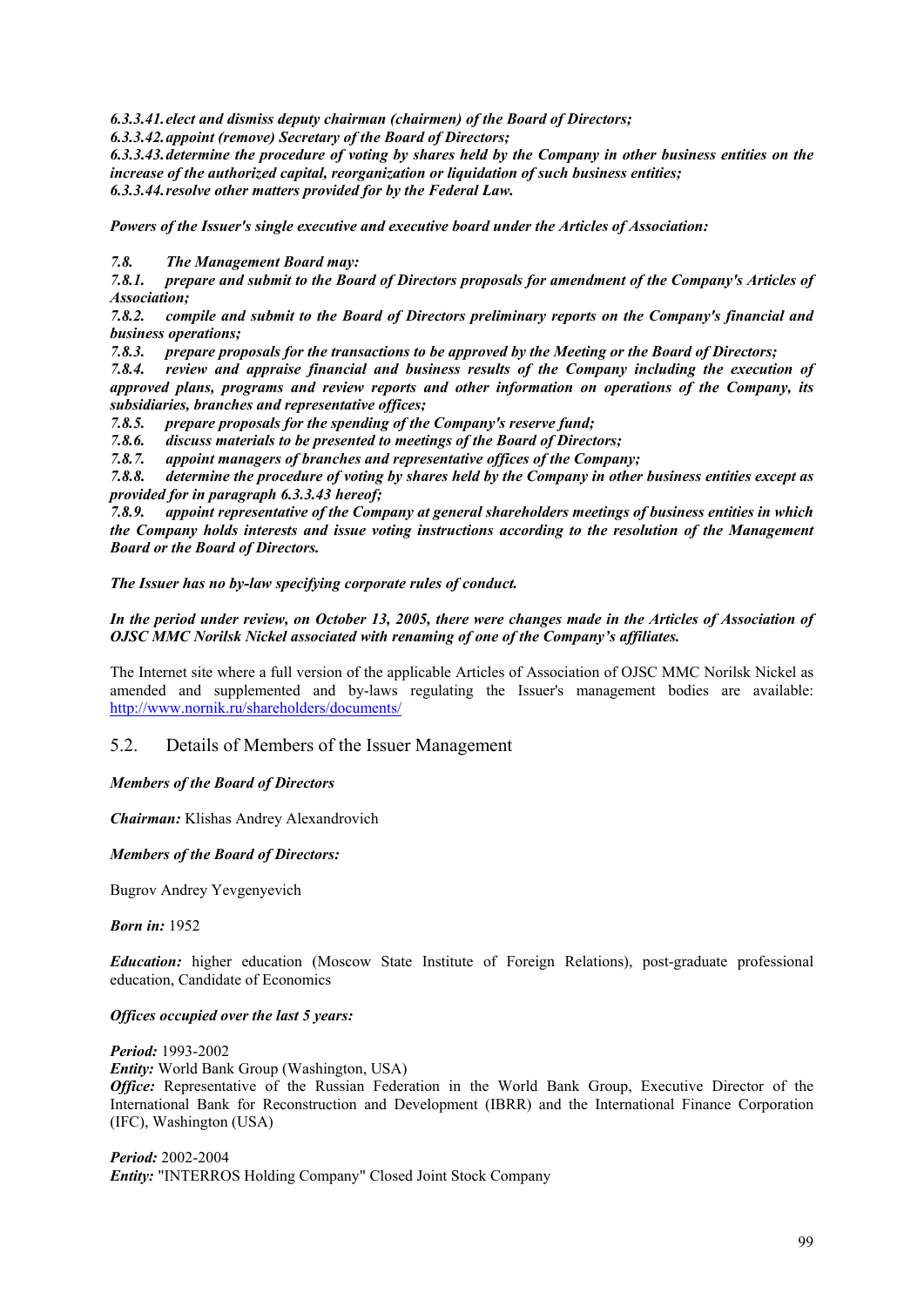*Office:* Deputy Chairman of the Management Board

*Period:* 2002-2003 *Entity:* "SILOVYE MASHINY-LMZ, ZTL, Electrosila, Energomashexport" Open Joint Stock Company *Office:* member of the Board of Directors

*Period:* 2002-2003 *Entity:* Joint-Stock Commercial Bank ROSBANK (Open Joint-Stock Company) *Office:* Chairman of the Board of Directors, President

*Period:* 2002 – present time *Entity:* Open Joint Stock Company "Mining and Metallurgical Company "Norilsk Nickel" *Office:* member of the Board of Directors

*Period:* 2002 – present time *Entity:* Chamber of Commerce and Industry of the Russian Federation *Office:* member of the Management Board, member of the Committee for Financial Markets and Lending Institutions

*Period:* 2002 – present time *Entity:* Non-governmental Organization "Council for Foreign and Defense Policy" *Office:* member of the Council

*Period:* 2002 – 2005 *Entity:* "Russian Utility Systems" Open Joint Stock Company *Office:* member of the Board of Directors

*Period:* 2003 – present time *Entity:* AIG-INTERROS RCF ADVISOR, LTD. *Office:* Director

*Period:* 2003 – present time *Entity:* AIG-INTERROS RCF, LTD. *Office:* Director

*Period:* 2003 – present time *Entity:* Joint-Stock Commercial Bank ROSBANK (Open Joint-Stock Company) *Office:* member of the Board of Directors

*Period:* 2003 – present time *Entity:* "Fincom — Investments and Management" Limited Company **Office:** Chairman of the Supervisory Board

*Period:* 2003 – present time *Entity:* "Open Investments" Open Joint Stock Company *Office:* Chairman of the Board of Directors

*Period:* 2004 – present time *Entity:* "INTERROS Holding Company" Closed Joint Stock Company *Office:* Managing Director, member of the Board of Directors

*Period:* 2004 – present time *Entity:* "Prof-Media" Publishing House" Closed Joint Stock Company *Office:* Chairman of the Board of Directors

*Period:* 2004 – present time *Entity:* RAO UES of Russia *Office:* member of the Board of Directors

*Period:* 2005 – 2005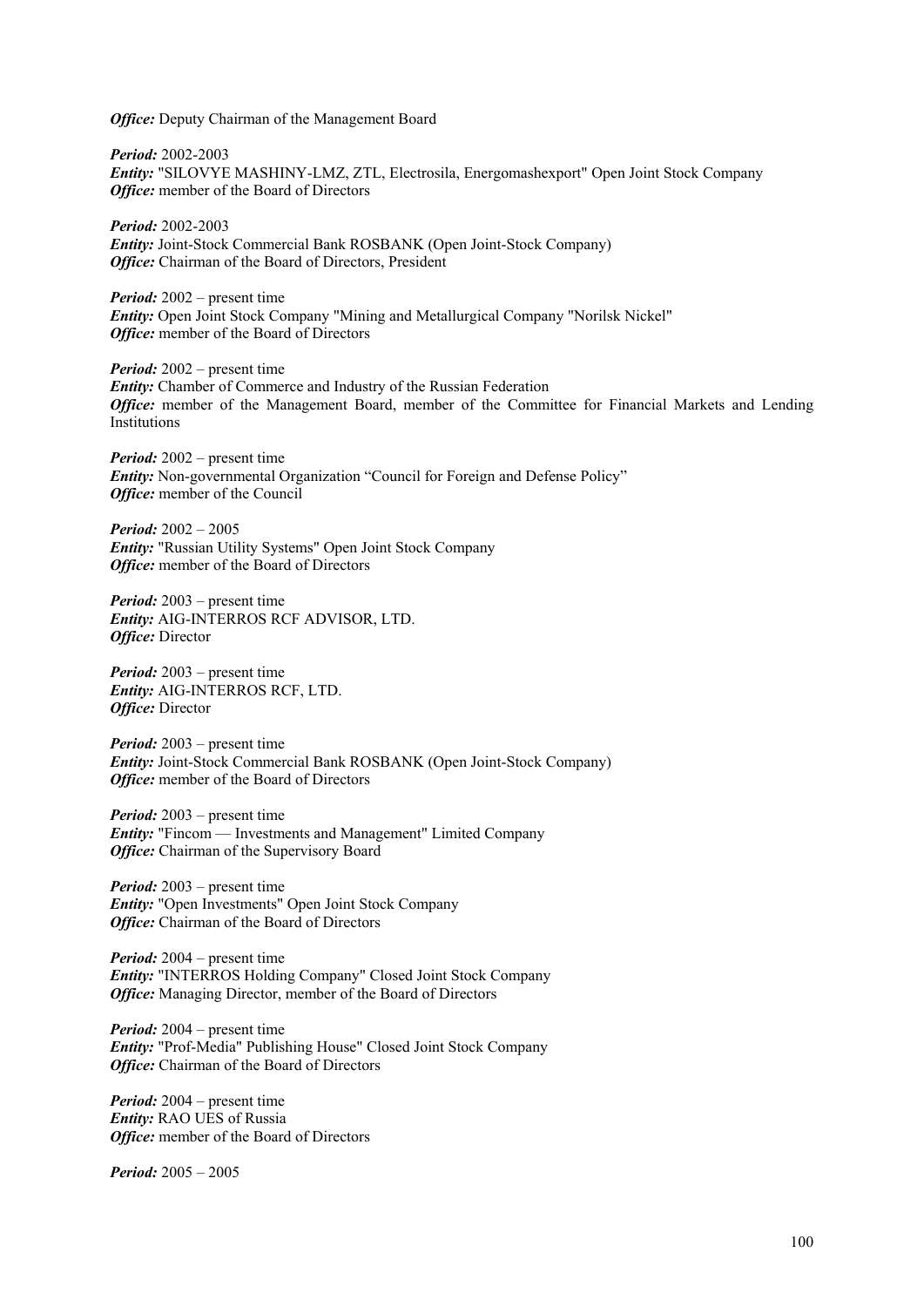*Entity:* "Regional Generation Company No. 1" Open Joint Stock Company *Office:* member of the Board of Directors

*Period:* 2005 – 2005 *Entity:* "SILOVYE MASHINY-LMZ, ZTL, Electrosila, Energomashexport" Open Joint Stock Company *Office:* member of the Board of Directors

*Share in the Issuer's authorized capital:* none *Shares in the Issuer's subsidiaries/affiliates:* none

*Kinship with other members of the Issuer's management and/or auditing bodies:* none

Guy de Selliers

*Born in:* 1952

*Education:* higher professional education

*Offices occupied over the last 5 years:* 

*Period:* 1998-2001 *Entity:* Fleming/JP Morgan/Chase *Office:* Chairman of the Board of Directors, Eastern Europe

*Period:* 1998-2001 *Entity:* NIF Holding *Office:* non-executive member of the Board of Directors

*Period:* 1998 – present time *Entity:* Solvay S.A. *Office:* non-executive member of the Board of Directors

*Period:* 2000 – present time *Entity:* Partners in Hope *Office:* Chairman of the Board of Trustees

*Period:* 2001 – present time *Entity:* Wimm Bill Dan *Office:* non-executive member of the Board of Directors

*Period:* 2001-2001 *Entity:* British Titanium *Office:* non-executive member of the Board of Directors

*Period:* 2001 – present time *Entity:* Fortis Group *Office:* member of the International Supervisory Board

*Period:* 2002 – present time *Entity:* Open Joint Stock Company "Mining and Metallurgical Company "Norilsk Nickel" *Office:* member of the Board of Directors

*Period:* 2003 – present time *Entity:* HB Advisors *Office:* Chairman of the Board of Directors

*Period:* 2003 – present time *Entity:* "Shatura" Furniture Company" Open Joint Stock Company *Office:* non-executive member of the Board of Directors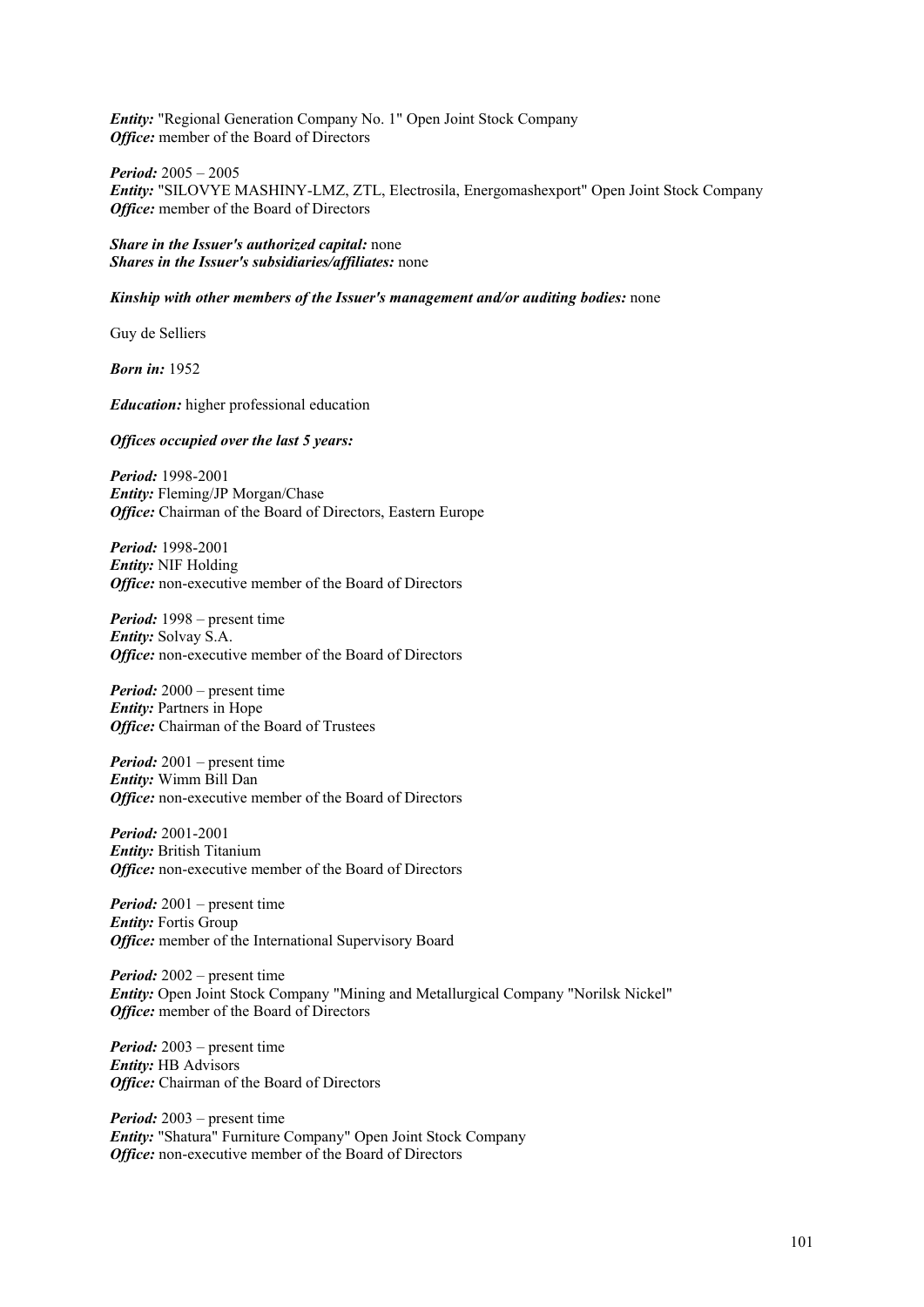## *Share in the Issuer's authorized capital:* none *Shares in the Issuer's subsidiaries/affiliates:* none

## *Kinship with other members of the Issuer's management and/or auditing bodies:* none

Dolgikh Vladimir Ivanovich

*Born in:* 1924

*Education:* post-graduate professional education, Doctor of Engineering

## *Offices occupied over the last 5 years:*

*Period:* 1988 – present time *Entity:* retiree *Office:* N/A

*Period:* 1997 – present time *Entity:* "Krasnoyarsk Fraternity" Society *Office:* Chairman of the Management Board

*Period:* 1999 – present time *Entity:* "Norilsk Nickel" Russian Joint Stock Company for Non-Ferrous and Precious Metals Fabrication, Open Joint Stock Company *Office:* member of the Board of Directors

*Period:* 2001 – present time *Entity:* Open Joint Stock Company "Mining and Metallurgical Company "Norilsk Nickel" *Office:* member of the Board of Directors

*Period:* 2002 – present time *Entity:* Moscow City Council of Veterans of War, Labour, Armed Forces and Law Enforcement Bodies *Office:* Chairman of the Moscow City Council

*Share in the Issuer's authorized capital:* 0.00022% *Shares in the Issuer's subsidiaries/affiliates:* none

#### *Kinship with other members of the Issuer's management and/or auditing bodies:* none

Klishas Andrey Alexandrovich

*Born in:* 1972

*Education:* post-graduate professional education, Candidate of Law

*Offices occupied over the last 5 years:* 

*Period:* 1998-2001 *Entity:* "Sidanco" Open Joint Stock Company *Office:* member of the Board of Directors

*Period:* 1998 – present time *Entity:* "Norilsk Nickel" Russian Joint Stock Company for Non-Ferrous and Precious Metals Fabrication, Open Joint Stock Company **Office:** member of the Board of Directors, Chairman of the Board of Directors

*Period:* 1998 – present time *Entity:* "INTERROS Holding Company" Closed Joint Stock Company *Office:* Director for Legal Issues, Deputy Director General, Director General, Chairman of the Management Board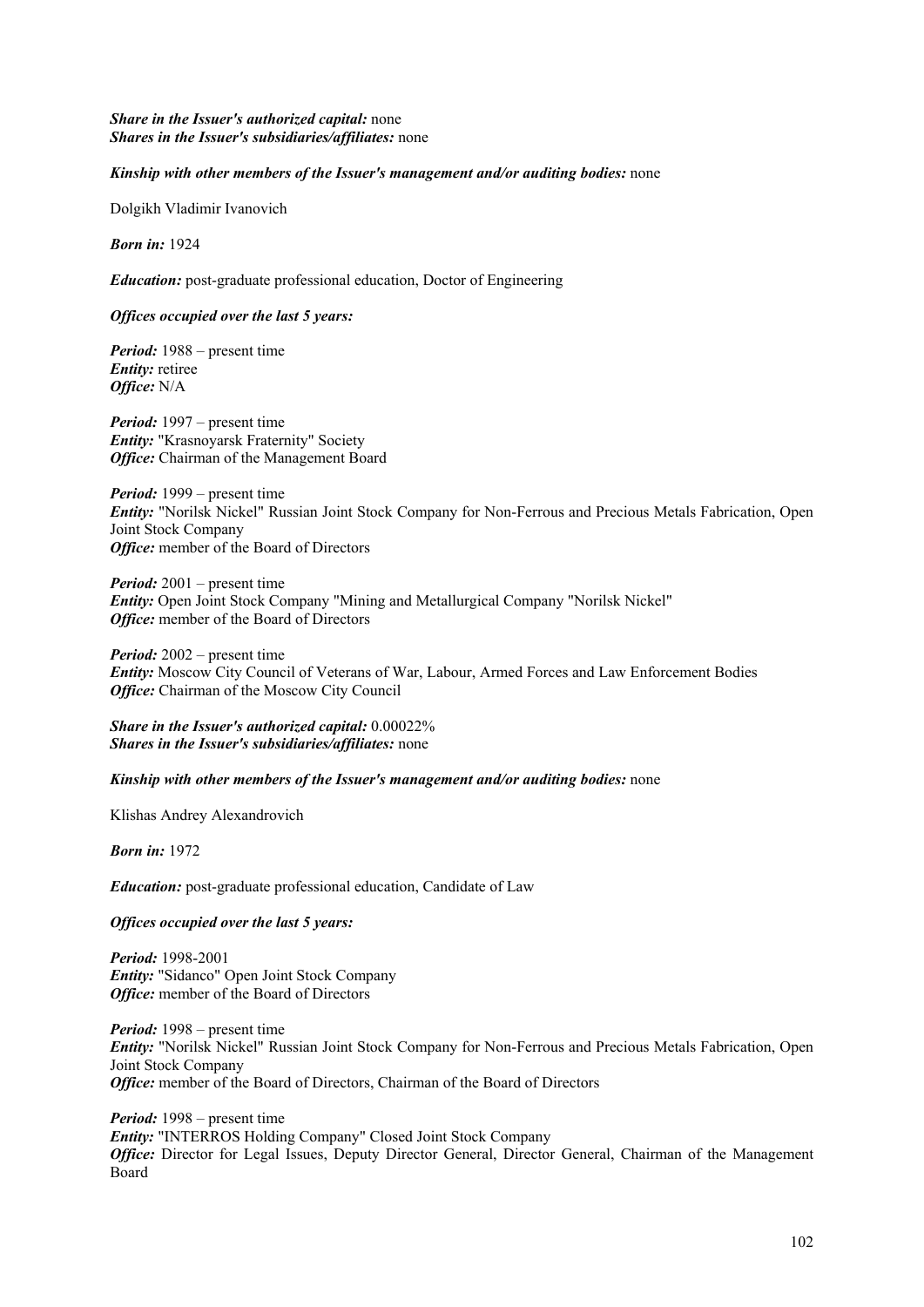*Period:* 1999-2003 *Entity:* Joint-Stock Commercial Bank ROSBANK (Open Joint-Stock Company) *Office:* member of the Board of Directors

*Period:* 2001-2002 *Entity:* "Roskhleboprodukt" Federal Contract Corporation" Open Joint Stock Company *Office:* member of the Board of Directors

*Period:* 2001 – present time *Entity:* Open Joint Stock Company "Mining and Metallurgical Company "Norilsk Nickel" *Office:* Chairman of the Board of Directors

*Period:* 2002 – present time *Entity:* "Silovye Mashiny-LMZ, ZTL, Electrosila, Energomashexport" Open Joint Stock Company *Office:* member of the Board of Directors

*Period:* 2002 – present time *Entity:* "Agros Agro-Industrial Complex" Closed Joint Stock Company *Office:* member of the Board of Directors

*Period:* 2003 – present time *Entity:* "Fincom — Investments and Management" Limited Company *Office:* member of the Supervisory Board

*Period:* 2004 – present time *Entity:* Joint-Stock Commercial Bank ROSBANK (Open Joint-Stock Company) *Office:* Chairman of the Board of Directors

*Period:* 2004 – present time *Entity:* "INTERROS Holding Company" Closed Joint Stock Company *Office:* member of the Board of Directors

*Share in the Issuer's authorized capital:* none *Shares in the Issuer's subsidiaries/affiliates:* none

## *Kinship with other members of the Issuer's management and/or auditing bodies:* none

Ralph Tavakolian Morgan

*Born in:* 1968

*Education:* higher professional education

*Offices occupied over the last 5 years:* 

*Period:* 1995-2004 *Entity:* McKinsey&Co. Inc. *Office:* partner, junior partner, project manager

*Period:* 2004 – present time *Entity:* Open Joint Stock Company "Mining and Metallurgical Company "Norilsk Nickel" *Office: Deputy Director General — Deputy Chairman of the Management Board* 

*Period:* 2005 – present time *Entity:* Open Joint Stock Company "Mining and Metallurgical Company "Norilsk Nickel" *Office:* member of the Board of Directors

*Period:* 2005 – present time *Entity:* Open Joint Stock Company "Mining and Metallurgical Company "Norilsk Nickel"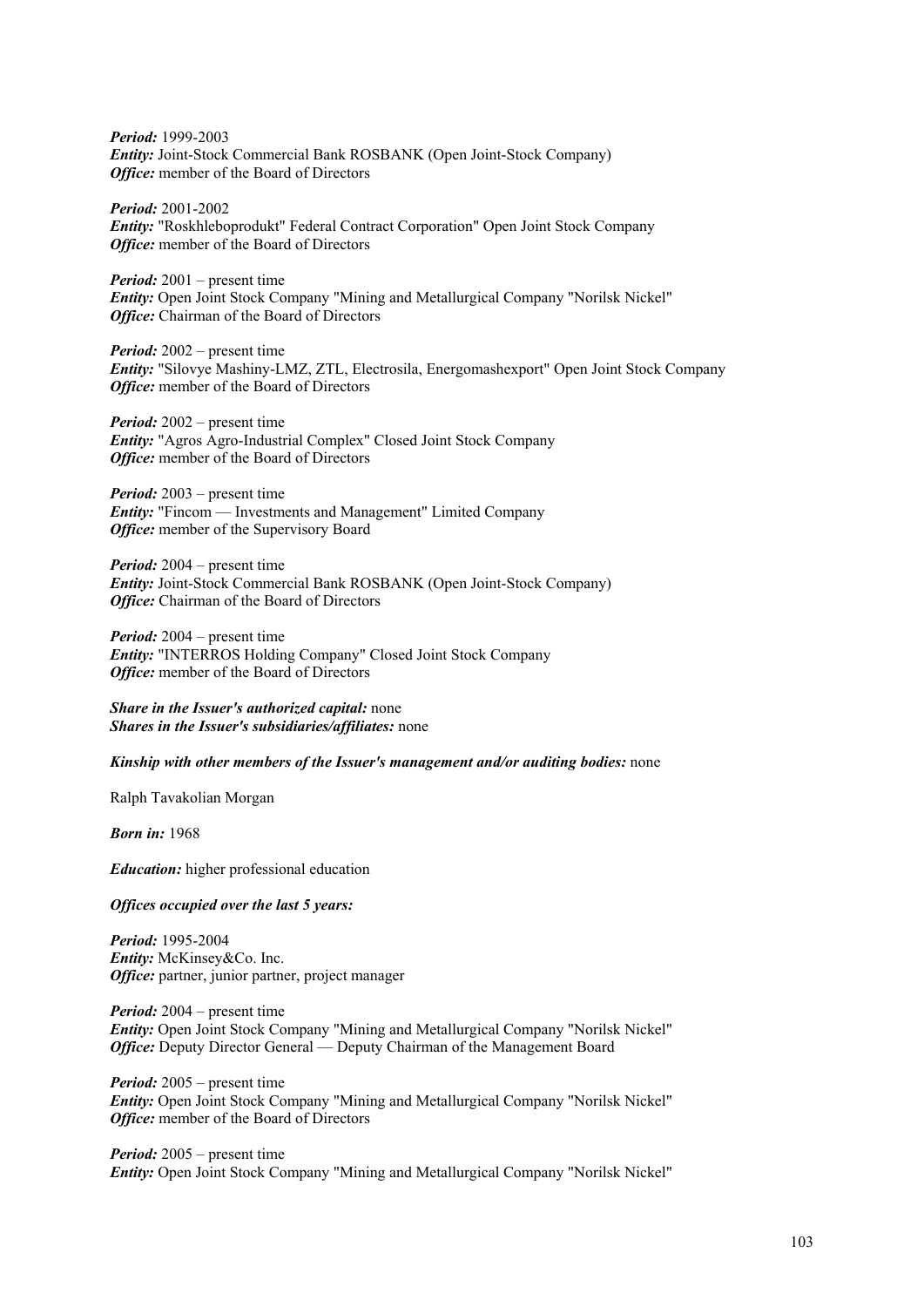*Office:* Deputy Director General — member of the Management Board

*Share in the Issuer's authorized capital:* none *Shares in the Issuer's subsidiaries/affiliates:* none

*Kinship with other members of the Issuer's management and/or auditing bodies:* none

Prokhorov Mikhail Dmitryevich

*Born in:* 1965

*Education:* higher professional education

#### *Offices occupied over the last 5 years:*

*Period:* 1993-2000 *Entity:* "United Export-Import Bank" (UNEXIM Bank) Joint-Stock Commercial Bank, Open Joint Stock Company *Office:* Chairman of the Management Board, member of the Board of Directors

*Period:* 1998-2001 *Entity:* "INTERROS Holding Company" Closed Joint Stock Company *Office:* member of the Board of Directors

*Period:* 2000-2001 *Entity:* Joint-Stock Commercial Bank ROSBANK (Open Joint-Stock Company) *Office:* President

*Period:* 2000-2002 *Entity:* Joint-Stock Commercial Bank ROSBANK (Open Joint-Stock Company) *Office:* member of the Board of Directors

*Period:* 2000-2002 *Entity:* "International Finance Company" Joint-Stock Commercial Bank (closed joint stock company) *Office:* member of the Board of Directors

*Period:* 2001 – present time *Entity:* Open Joint Stock Company "Mining and Metallurgical Company "Norilsk Nickel" *Office:* Director General-Chairman of the Management Board

*Period:* 2003 – present time *Entity:* Open Joint Stock Company "Mining and Metallurgical Company "Norilsk Nickel" *Office:* member of the Board of Directors

*Share in the Issuer's authorized capital:* none *Shares in the Issuer's subsidiaries/affiliates:* none

*Kinship with other members of the Issuer's management and/or auditing bodies:* none

Salnikova Ekaterina Mikhailovna

*Born in:* 1957

*Education:* higher professional education

*Offices occupied over the last 5 years:* 

*Period:* 1998-2001 *Entity:* "Sidanco" Open Joint Stock Company *Office:* member of the Board of Directors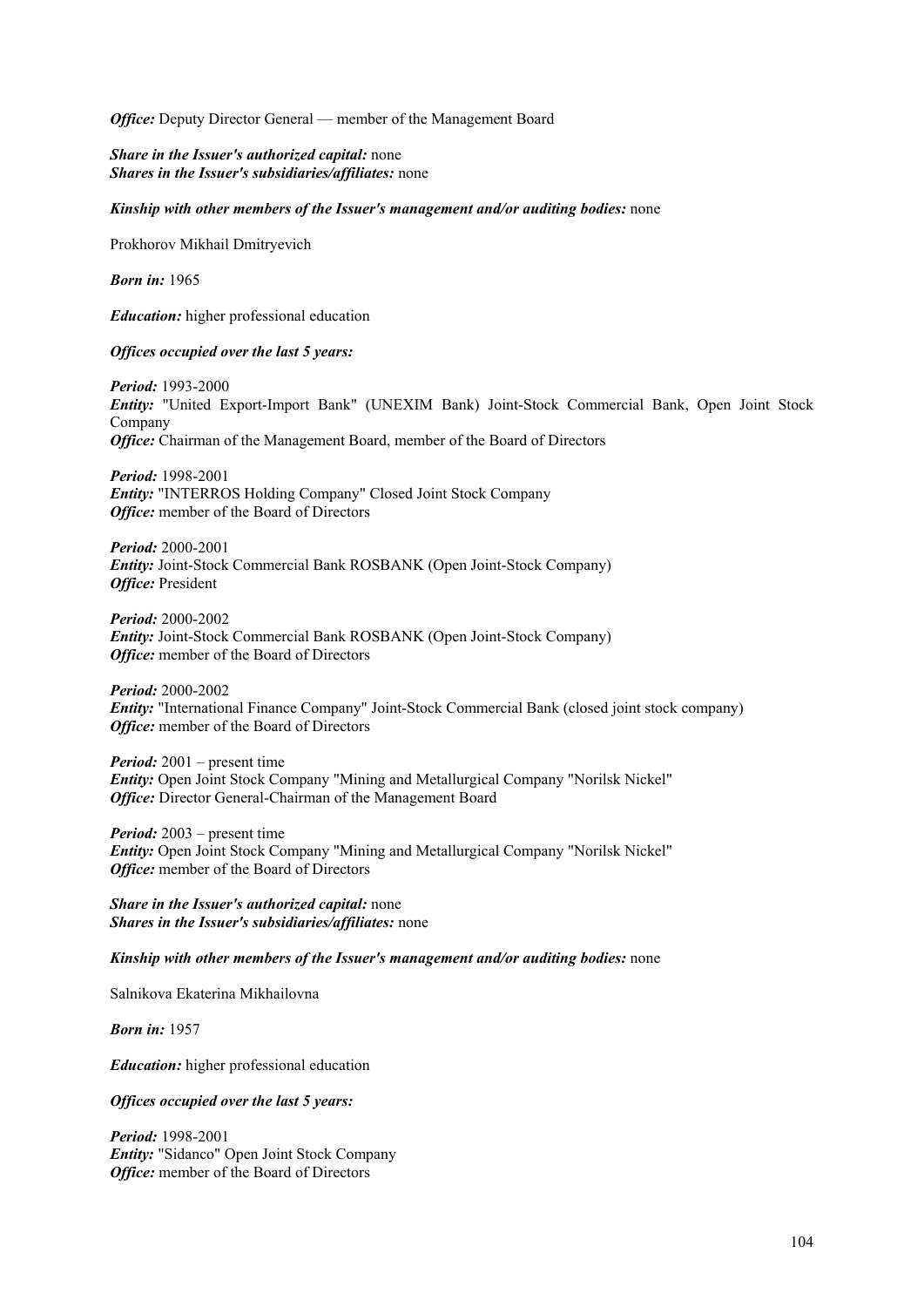*Period:* 1998-2003 *Entity:* "Fincom — Investments and Management" Limited Company *Office:* member of the Supervisory Board

*Period:* 1998 – present time *Entity:* "Universalinvest" Closed Joint Stock Company *Office:* Director General

*Period:* 1998 – present time *Entity:* "INTERROS Holding Company" Closed Joint Stock Company *Office:* Director, Corporate Governance

*Period:* 2000-2000 *Entity:* Joint-Stock Commercial Bank ROSBANK (Open Joint-Stock Company) *Office:* member of the Board of Directors

*Period:* 2000-2001 *Entity:* "Norilsk Nickel" Russian Joint Stock Company for Non-Ferrous and Precious Metals Fabrication, Open Joint Stock Company *Office:* member of the Board of Directors

*Period:* 2000-2004 *Entity:* "Prof-Media" Publishing House" Closed Joint Stock Company *Office:* member of the Board of Directors

*Period:* 2000 – 2005 *Entity:* "Silovye Mashiny-LMZ, ZTL, Electrosila, Energomashexport" Open Joint Stock Company *Office:* member of the Board of Directors

*Period:* 2001-2003 *Entity:* "INTERROS Holding Company" Closed Joint Stock Company *Office:* member of the Management Board

*Period:* 2001-2003 *Entity:* Open Joint Stock Company "Mining and Metallurgical Company "Norilsk Nickel" *Office:* member of the Board of Directors

*Period:* 2003 – present time *Entity:* "Open Investments" Open Joint Stock Company *Office:* member of the Board of Directors

*Period:* 2004 – present time *Entity:* Joint-Stock Commercial Bank ROSBANK (Open Joint-Stock Company) *Office:* member of the Board of Directors

*Period:* 2004-2005 *Entity:* "Agros Agro-Industrial Complex" Closed Joint Stock Company *Office:* member of the Board of Directors

*Period:* 2004 – present time *Entity:* Open Joint Stock Company "Mining and Metallurgical Company "Norilsk Nickel" *Office:* member of the Board of Directors

*Share in the Issuer's authorized capital:* none *Shares in the Issuer's subsidiaries/affiliates:* none

*Kinship with other members of the Issuer's management and/or auditing bodies:* none

Ugolnikov Kirill Lvovich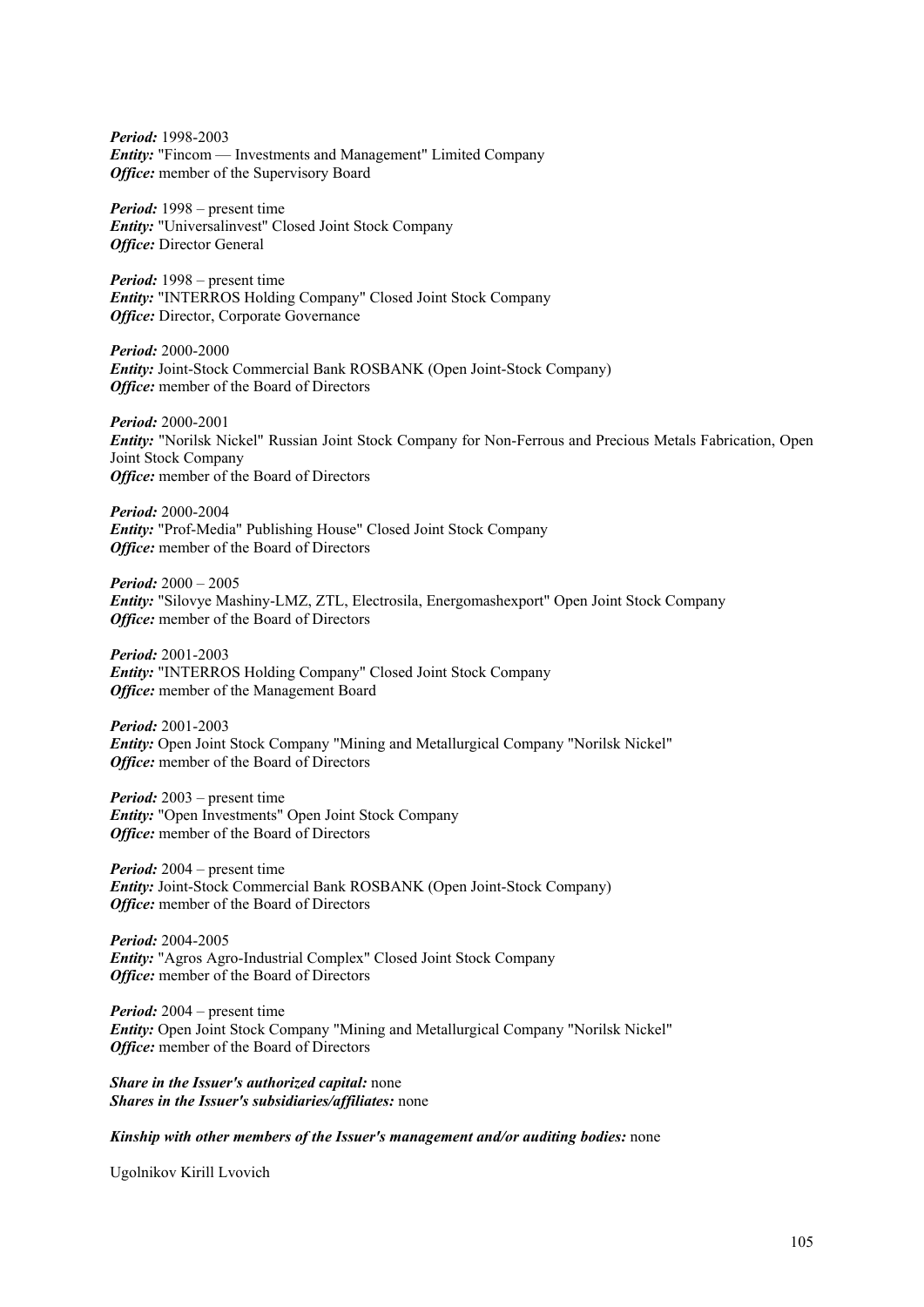*Born in:* 1961

*Education:* higher professional education

#### *Offices occupied over the last 5 years:*

#### *Period:* 1995-2000

*Entity:* State Tax Service of the Russian Federation, Ministry of the Russian Federation for Taxes and Charges *Office:* Deputy Manager of the State Tax Service of the Russian Federation, First Deputy Minister of the Russian Federation for Taxes and Charges

*Period:* 2000 – present time *Entity:* "Vneshyurkollegia" Closed Joint Stock Company *Office:* member of the Board of Directors

*Period:* 2000 – present time *Entity:* "Investsberbank" Joint-Stock Commercial Bank (Open Joint-Stock Company) *Office:* member of the Board of Directors

*Period:* 2005 – present time *Entity:* Open Joint Stock Company "Mining and Metallurgical Company "Norilsk Nickel" *Office:* member of the Board of Directors

*Share in the Issuer's authorized capital:* none *Shares in the Issuer's subsidiaries/affiliates:* none

### *Kinship with other members of the Issuer's management and/or auditing bodies:* none

Heinz S. Schimmelbusch

# *Born in:* 1944

*Education:* higher professional education, Doctor of Economics

#### *Offices occupied over the last 5 years:*

*Period:* 1994 – present time *Entity:* Allied Resource Corporation (USA) *Office:* Chairman of the Board of Directors, Director General

*Period:* 1997 – present time *Entity:* Safeguard International Fund L.P. *Office:* Managing Director, partner and founder

*Period:* 1998 – present time *Entity:* Metallurg Holdings, Inc. *Office:* Chief Executive Officer, member of the Board of Directors

*Period:* 1998 – present time *Entity:* ALD Vacuum Technologies AG *Office:* Chairman of the Supervisory Board

*Period:* 1999 – present time *Entity:* Becancour Silicon Inc. *Office:* member of the Board of Directors

*Period:* 2001 – present time *Entity:* Pfalz-Flugzeugwerke GmbH *Office:* Chairman of the Supervisory Board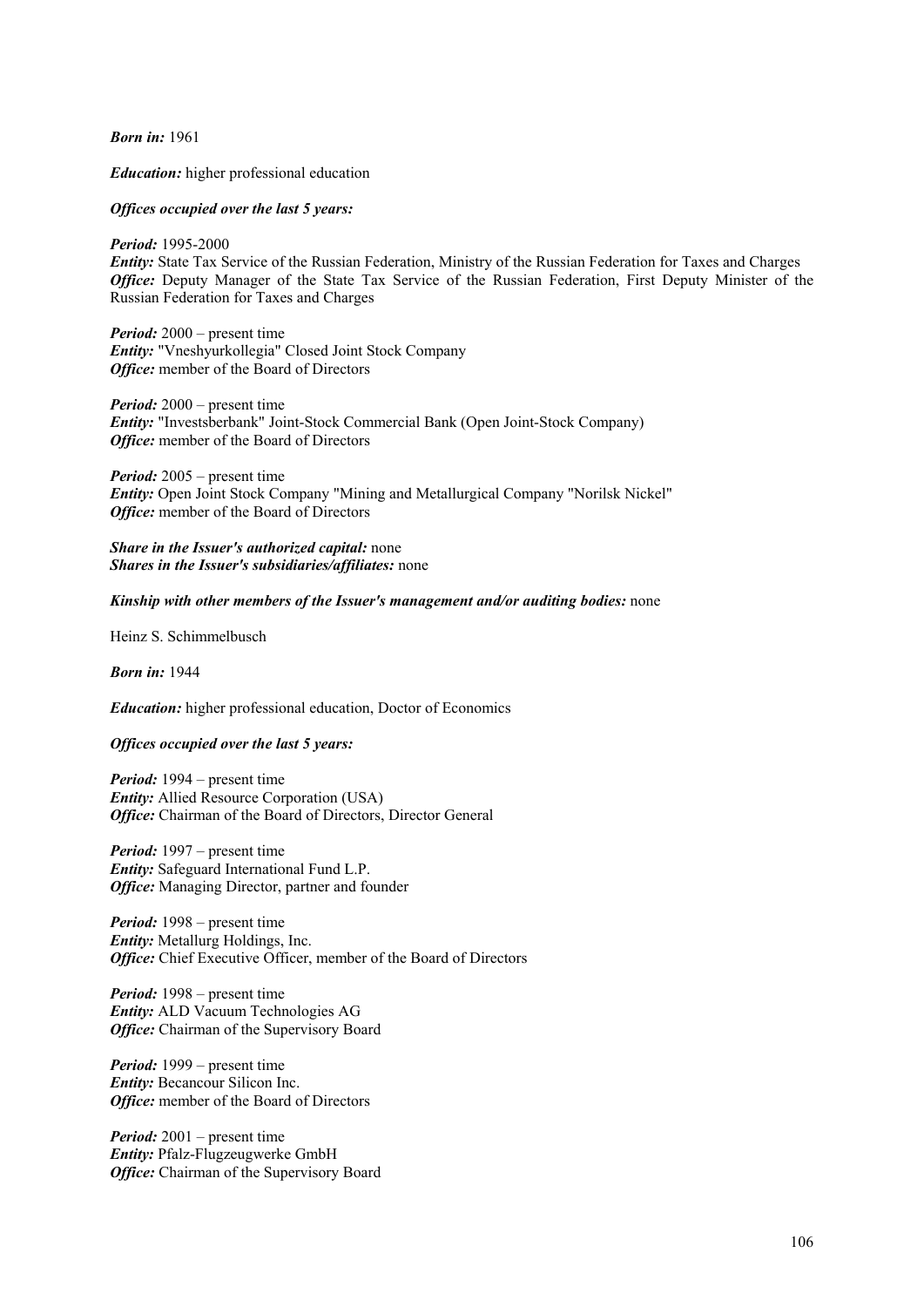*Period:* 2002 – present time *Entity:* Metallurg Inc. *Office:* Chairman of the Board of Directors, Director General

*Period:* 2003 – present time *Entity:* Timminco Limited *Office:* Chairman of the Board of Directors, Director General

*Period:* 2003 – present time *Entity:* Open Joint Stock Company "Mining and Metallurgical Company "Norilsk Nickel" *Office:* member of the Board of Directors

*Share in the Issuer's authorized capital:* none *Shares in the Issuer's subsidiaries/affiliates:* none

## *Kinship with other members of the Issuer's management and/or auditing bodies:* none

*The Issuer's single executive and members of the executive board:* 

Komarov Igor Anatolyevich

*Born in:* 1964

*Education:* higher professional education

## *Offices occupied over the last 5 years:*

*Period:* 1998-2000 *Entity:* "National Reserve Bank" Joint-Stock Commercial Bank (Open Joint-Stock Company) *Office:* First Deputy Chairman of the Management Board

*Period:* 2000-2002 *Entity:* "Joint Stock Commercial Savings Bank of the Russian Federation" Open Joint Stock Company *Office:* Deputy Chairman of the Management Board

*Period:* 2002 – present time *Entity:* Open Joint Stock Company "Mining and Metallurgical Company "Norilsk Nickel" *Office:* Deputy Director General — Deputy Chairman of the Management Board

*Period:* 2002-2004 *Entity:* Joint-Stock Commercial Bank ROSBANK (Open Joint-Stock Company) *Office:* member of the Board of Directors

*Period:* 2003 – present time *Entity:* "National Organization for Financial Accounting and Reporting Standards" Foundation *Office:* member of the Management Board

*Period:* 2005 – present time *Entity:* Open Joint Stock Company "Mining and Metallurgical Company "Norilsk Nickel" *Office:* Deputy Director General – member of the Management Board

*Share in the Issuer's authorized capital:* none *Shares in the Issuer's subsidiaries/affiliates:* none

#### *Kinship with other members of the Issuer's management and/or auditing bodies:* none

Kotlyar Yuri Alexeevich

*Born in:* 1938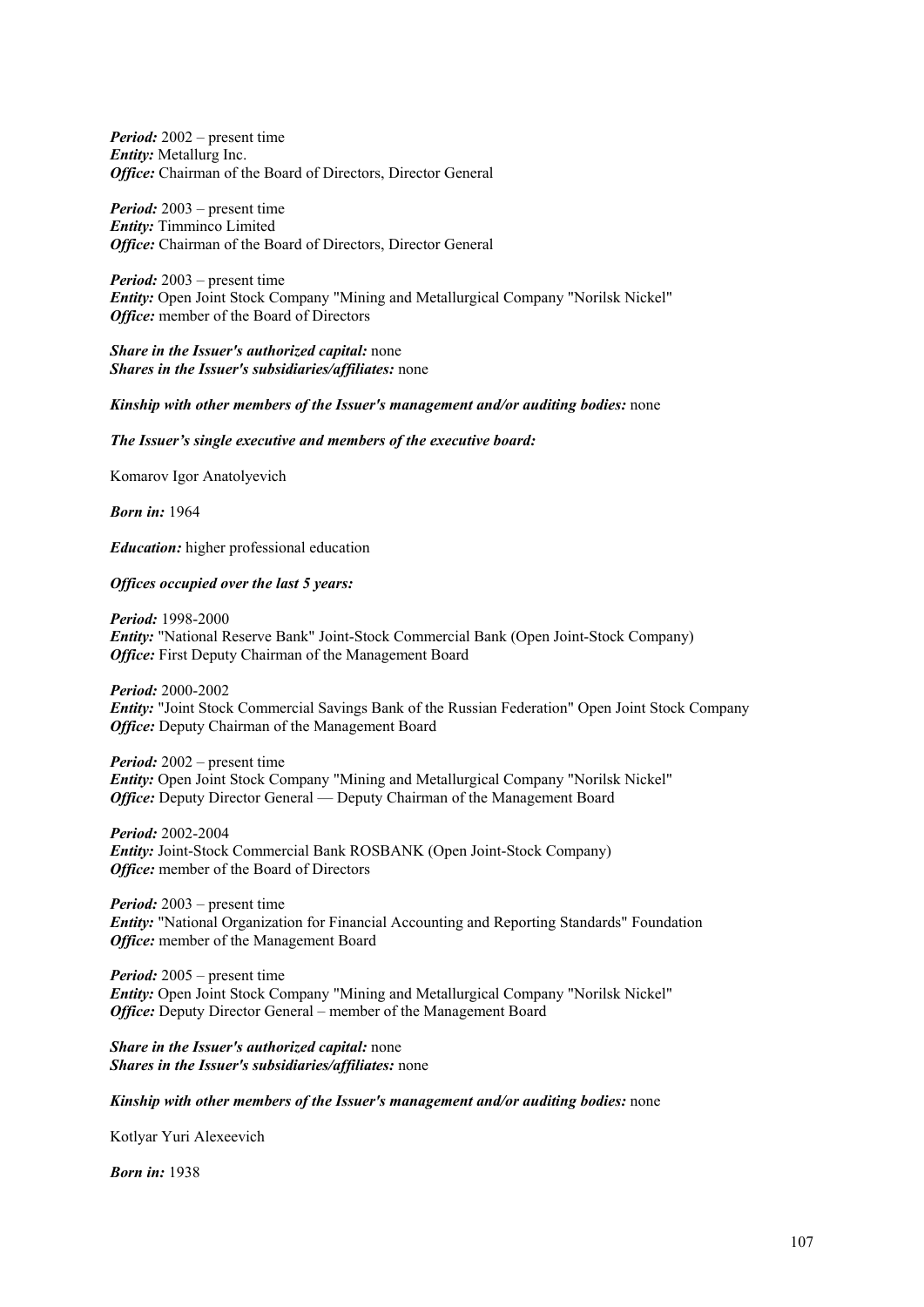## *Education:* higher professional education

#### *Offices occupied over the last 5 years:*

*Period:* 1997-2001 *Entity:* "Norilsk Nickel" Russian Joint Stock Company for Non-Ferrous and Precious Metals Fabrication, Open Joint Stock Company *Office:* First Deputy Director General

*Period:* 1999-2000 *Entity:* "Kola Mining and Metallurgical Company" Open Joint Stock Company *Office:* member of the Board of Directors

*Period:* 1999-2003

*Entity:* "Norilsk Nickel" Russian Joint Stock Company for Non-Ferrous and Precious Metals Fabrication, Open Joint Stock Company *Office:* member of the Board of Directors, Chairman of the Board of Directors (elected to the Board of Directors in 1996, 1997)

*Period:* 1999-2000 *Entity:* "Norilsk Mining Company" Open Joint Stock Company *Office:* member of the Board of Directors

*Period:* 2001-2002 *Entity:* Leading Research and Design Institute of Nickel-Cobalt Industry of "Norilsk Nickel" Russian Joint Stock Company for Non-Ferrous and Precious Metals Fabrication, Open Joint Stock Company *Office: Director General* 

*Period:* 2000-2002

*Entity:* Leading Research and Design Institute of Nickel-Cobalt Industry of "Norilsk Nickel" Russian Joint Stock Company for Non-Ferrous and Precious Metals Fabrication, Open Joint Stock Company *Office:* member of the Management Board

*Period:* 2001 – present time *Entity:* Open Joint Stock Company "Mining and Metallurgical Company "Norilsk Nickel" *Office:* Deputy Chairman of the Management Board

*Period:* 2001 – present time *Entity:* "Norilsk Nickel" Russian Joint Stock Company for Non-Ferrous and Precious Metals Fabrication, Open Joint Stock Company *Office:* Director General — Chairman of the Management Board

*Period:* 2005 – present time *Entity:* Open Joint Stock Company "Mining and Metallurgical Company "Norilsk Nickel" *Office:* member of the Management Board

*Share in the Issuer's authorized capital:* none *Shares in the Issuer's subsidiaries/affiliates:* none

*Kinship with other members of the Issuer's management and/or auditing bodies:* none

Ralph Tavakolian Morgan

*Born in:* 1968

*Education:* higher professional education

*Offices occupied over the last 5 years:*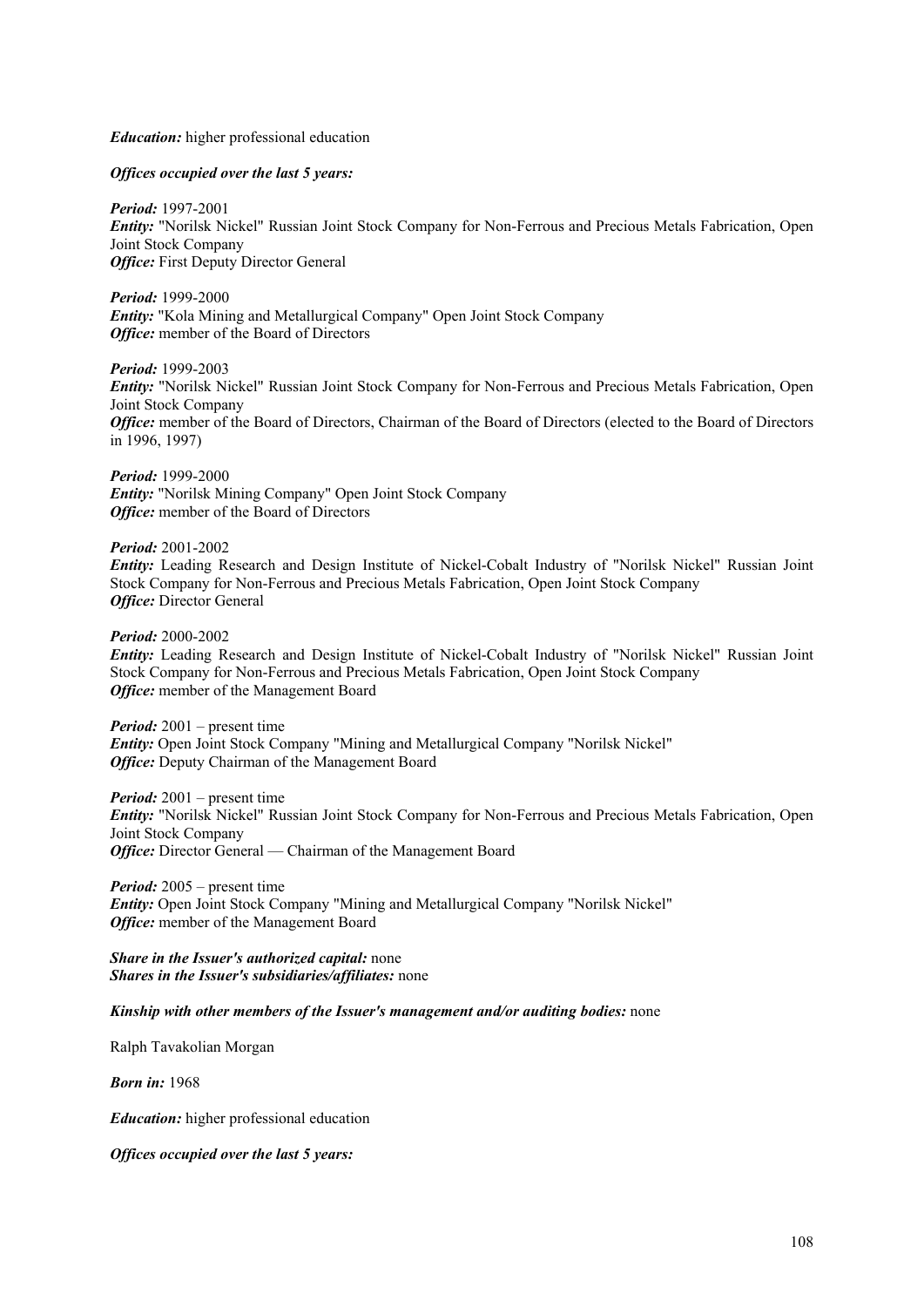*Period:* 1995-2004 *Entity:* McKinsey&Co. Inc. *Office:* partner, junior partner, project manager

*Period:* 2004 – 2005 *Entity:* Open Joint Stock Company "Mining and Metallurgical Company "Norilsk Nickel" *Office:* Deputy Director General — Deputy Chairman of the Management Board

*Period:* 2005 – present time *Entity:* Open Joint Stock Company "Mining and Metallurgical Company "Norilsk Nickel" *Office:* member of the Board of Directors

*Period:* 2005 – present time *Entity:* Open Joint Stock Company "Mining and Metallurgical Company "Norilsk Nickel" *Office:* Deputy Director General — member of the Management Board

*Share in the Issuer's authorized capital:* none *Shares in the Issuer's subsidiaries/affiliates:* none

#### *Kinship with other members of the Issuer's management and/or auditing bodies:* none

Morozov Denis Stanislavovich

*Born in:* 1973

*Education:* post-graduate professional education, Candidate of Economics

#### *Offices occupied over the last 5 years:*

*Period:* 1999-2001

*Entity:* "Norilsk Nickel" Russian Joint Stock Company for Non-Ferrous and Precious Metals Fabrication, Open Joint Stock Company *Office:* Manager of the Corporate Structure Division, Manager of the Corporate Capital Management, Shareholder and Investor Division

*Period:* 2001-2003 *Entity:* Open Joint Stock Company "Mining and Metallurgical Company "Norilsk Nickel" *Office:* Manager, Legal Division

*Period:* 2001-2003 *Entity:* "Norilsk Nickel" Russian Joint Stock Company for Non-Ferrous and Precious Metals Fabrication, Open Joint Stock Company *Office:* Manager, Legal Division (part-time officer)

*Period:* 2002 – present time *Entity:* "Norilsk Nickel" Russian Joint Stock Company for Non-Ferrous and Precious Metals Fabrication, Open Joint Stock Company **Office:** member of the Management Board

*Period:* 2002-2003 *Entity:* "Norilsk Nickel" Russian Joint Stock Company for Non-Ferrous and Precious Metals Fabrication, Open Joint Stock Company *Office:* member of the Board of Directors

*Period:* 2002-2005 *Entity:* Gold-Mining "Polyus" Closed Joint Stock Company *Office:* member of the Board of Directors

*Period:* 2002-2003 *Entity:* Open Joint Stock Company "Mining and Metallurgical Company "Norilsk Nickel"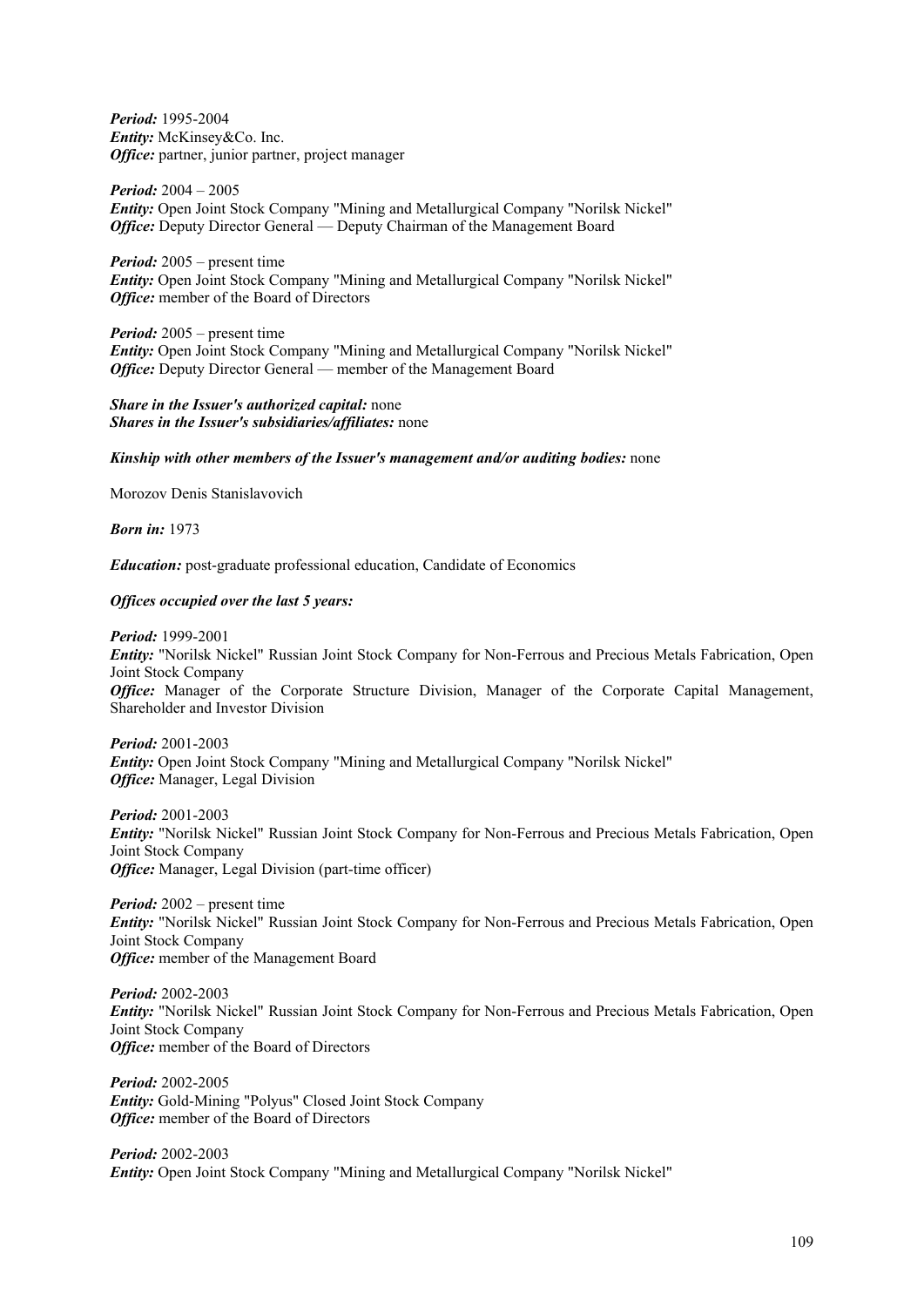*Office:* Manager of the Office of the Board of Directors (part-time officer)

*Period:* 2003 – present time *Entity:* "Norilsk Nickel" Russian Joint Stock Company for Non-Ferrous and Precious Metals Fabrication, Open Joint Stock Company *Office:* Deputy Director General (part-time officer)

*Period:* 2003-2005 *Entity:* Open Joint Stock Company "Mining and Metallurgical Company "Norilsk Nickel" *Office:* Deputy Director General

*Period:* 2005 – present time *Entity:* Open Joint Stock Company "Mining and Metallurgical Company "Norilsk Nickel" *Office:* Deputy Director General — member of the Management Board

*Share in the Issuer's authorized capital:* 0.000003% *Shares in the Issuer's subsidiaries/affiliates:* none

#### *Kinship with other members of the Issuer's management and/or auditing bodies:* none

Prokhorov Mikhail Dmitryevich

*Born in:* 1965

*Education:* higher professional education

#### *Offices occupied over the last 5 years:*

*Period:* 1993-2000 *Entity:* "United Export-Import Bank" (UNEXIM Bank) Joint-Stock Commercial Bank, Open Joint Stock Company *Office:* Chairman of the Management Board, member of the Board of Directors

*Period:* 1998-2001 *Entity:* "INTERROS Holding Company" Closed Joint Stock Company *Office:* member of the Board of Directors

*Period:* 2000-2001 *Entity:* Joint-Stock Commercial Bank ROSBANK (Open Joint-Stock Company) *Office:* President

*Period:* 2000-2002 *Entity:* Joint-Stock Commercial Bank ROSBANK (Open Joint-Stock Company) *Office:* member of the Board of Directors

*Period:* 2000-2002 *Entity:* "International Finance Company" Joint-Stock Commercial Bank (closed joint stock company) *Office:* member of the Board of Directors

*Period:* 2001 – present time *Entity:* Open Joint Stock Company "Mining and Metallurgical Company "Norilsk Nickel" *Office:* Director General-Chairman of the Management Board

*Period:* 2003 – present time *Entity:* Open Joint Stock Company "Mining and Metallurgical Company "Norilsk Nickel" *Office:* member of the Board of Directors

*Share in the Issuer's authorized capital:* none *Shares in the Issuer's subsidiaries/affiliates:* none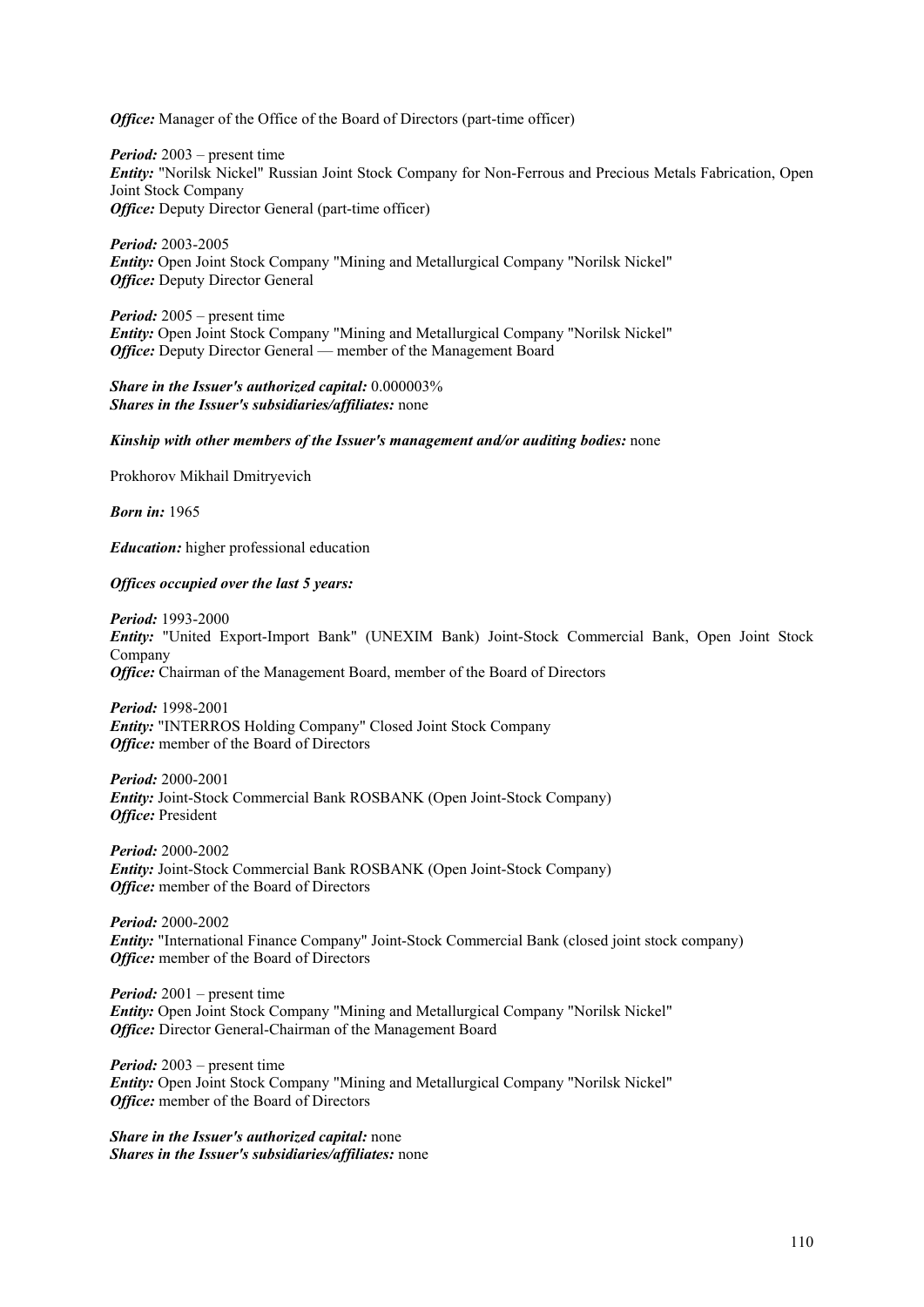#### *Kinship with other members of the Issuer's management and/or auditing bodies:* none

Rozenberg Jokves Iosifovich

*Born in:* 1943

*Education:* higher professional education

#### *Offices occupied over the last 5 years:*

*Period:* 1998-2003 *Entity:* "Norilskgasprom" Open Joint Stock Company *Office:* member of the Board of Directors

*Period:* 1998-2000 *Entity:* "Norilsk Nickel" Russian Joint Stock Company for Non-Ferrous and Precious Metals Fabrication, Open Joint Stock Company *Office:* Director for Economy, Deputy Director General

*Period:* 1999-2003 *Entity:* Leading Research and Design Institute of OJSC MMC Norilsk Nickel, Open Joint Stock Company *Office:* member of the Scientific and Technical Council

*Period:* 2001-2003 *Entity:* Open Joint Stock Company "Mining and Metallurgical Company "Norilsk Nickel" *Office:* Deputy Director General, Deputy Director General — Chairman of the Scientific and Technical Council

*Period:* 2001-2001 *Entity:* "NORMETIMPEX" Closed Joint Stock Company *Office:* member of the Board of Directors

*Period:* 2001-2001 *Entity:* Open Joint Stock Company "Mining and Metallurgical Company "Norilsk Nickel" *Office:* member of the Management Board

*Period:* 2002 – 2005 *Entity:* Open Joint Stock Company "Mining and Metallurgical Company "Norilsk Nickel" *Office:* Deputy Director General — Deputy Chairman of the Management Board

*Period:* 2005 – present time *Entity:* Open Joint Stock Company "Mining and Metallurgical Company "Norilsk Nickel" *Office:* Deputy Director General — member of the Management Board

*Share in the Issuer's authorized capital:* 0.00042% *Shares in the Issuer's subsidiaries/affiliates:* none

*Kinship with other members of the Issuer's management and/or auditing bodies:* none

Sprogis Viktor Yevgenyevich

*Born in:* 1961

*Education:* higher professional education

#### *Offices occupied over the last 5 years:*

*Period:* 2000-2001 *Entity:* "Raznoimport" Open Joint Stock Company *Office:* First Deputy Director General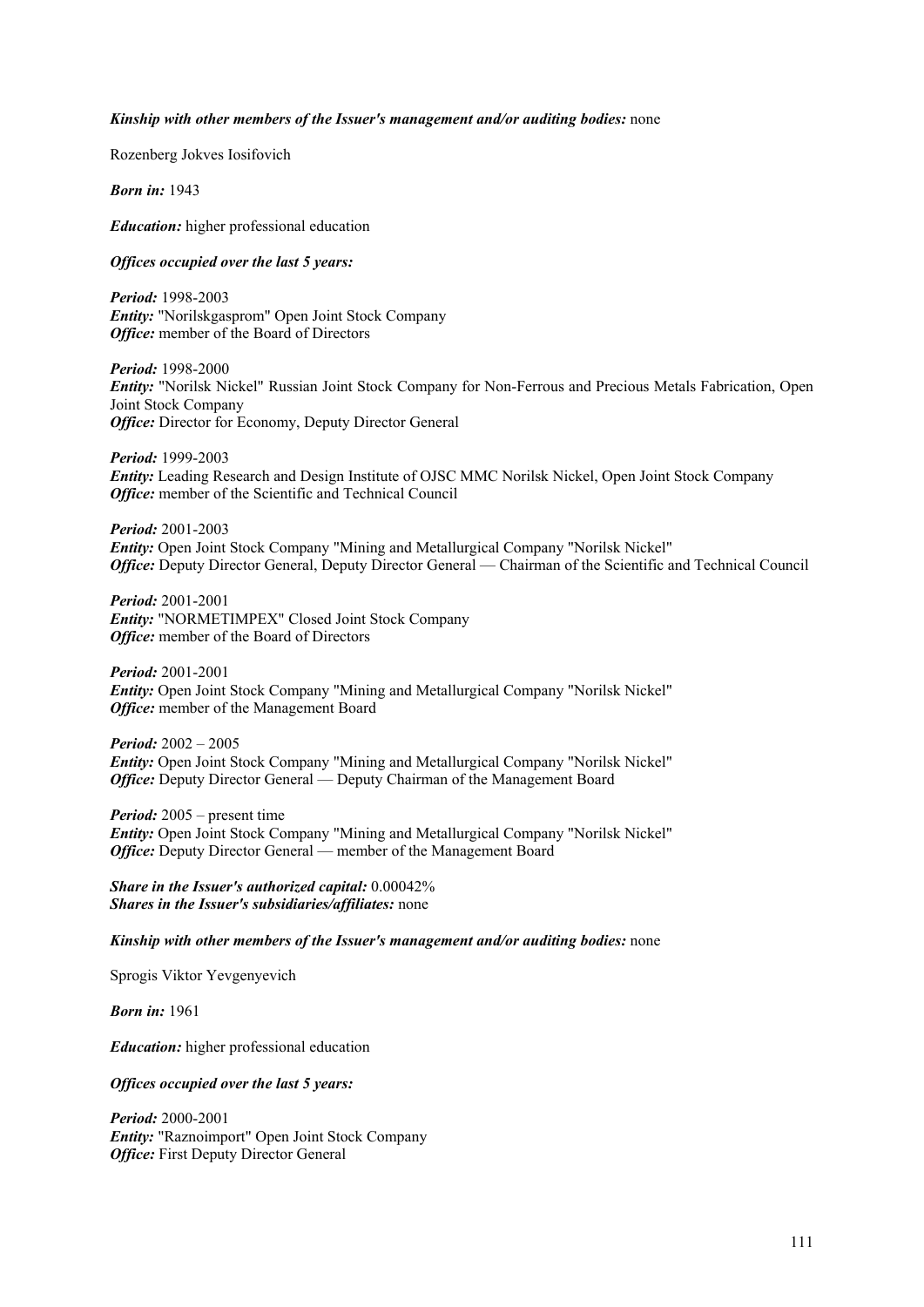*Period:* 2001-2005 Open Joint Stock Company "Mining and Metallurgical Company "Norilsk Nickel" *Office:* Deputy Director General, Marketing

*Period:* 2005 – present time Open Joint Stock Company "Mining and Metallurgical Company "Norilsk Nickel" *Office:* Deputy Director General — member of the Management Board

#### *Share in the Issuer's authorized capital:* none *Shares in the Issuer's subsidiaries/affiliates:* none

### *Kinship with other members of the Issuer's management and/or auditing bodies:* none

Finsky Maksim Valeryevich

*Born in:* 1966

*Education:* higher professional education, candidate of legal sciences

#### *Offices occupied over the last 5 years:*

*Period:* 1998-2001 *Entity:* "International Finance Company" Joint-Stock Commercial Bank *Office:* Manager of the Customer Relations Division, Director of the Commercial and Banking Operations Department, Deputy Chairman of the Management Board, First Deputy Chairman of the Management Board

*Period:* 2000-2002 *Entity:* "International Finance Company" Joint-Stock Commercial Bank *Office:* member of the Board of Directors

*Period:* 2001-2002 *Entity:* "Babayevski" Confectionery Concern" Open Joint Stock Company *Office:* Chairman of the Board of Directors

*Period:* 2001 – present time *Entity:* Open Joint Stock Company "Mining and Metallurgical Company "Norilsk Nickel" *Office:* Deputy Director General — Deputy Chairman of the Management Board

*Period:* 2002 – present time *Entity:* International Platinum Association e.V. *Office:* member of the Board of Directors

*Period:* 2002-2003 *Entity:* "Murmansk Shipping Company" Open Joint Stock Company *Office:* member of the Board of Directors

*Period:* 2004 – present time *Entity:* Metal Trade Overseas SA, Zug, Switzerland *Office:* Chairman of the Board of Directors

*Period:* 2005 – present time *Entity:* Open Joint Stock Company "Mining and Metallurgical Company "Norilsk Nickel" *Office:* Deputy Director General — member of the Management Board

*Share in the Issuer's authorized capital:* none *Shares in the Issuer's subsidiaries/affiliates:* none

*Kinship with other members of the Issuer's management and/or auditing bodies:* none

Cheskis Dmitry Semyonovich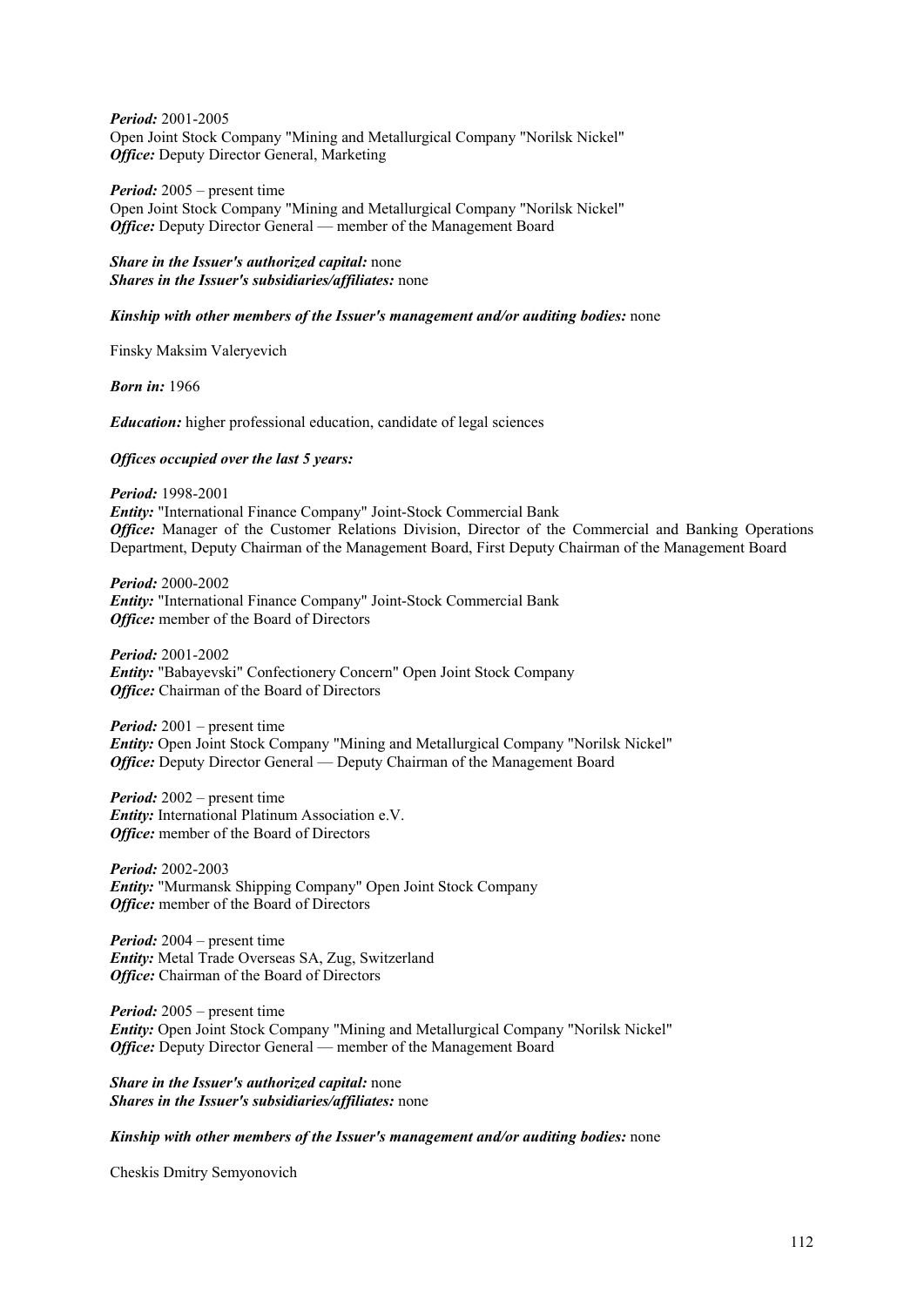*Born in* 1954

*Education:* higher professional education

#### *Offices occupied over the last 5 years:*

*Period:* 1996-2001 *Entity:* "OKAMET" Limited Company *Office:* Executive Director

*Period:* 2001-2003 *Entity:* Open Joint Stock Company "Mining and Metallurgical Company "Norilsk Nickel" *Office:* Manager, Domestic Market Division

*Period:* 2002-2004 *Entity:* "Normetimpex" Closed Joint Stock Company *Office:* Chairman of the Board of Directors

*Period:* 2002-2005 *Entity:* "Norilsk Metals" Limited Company *Office:* Chairman of the Board of Directors

*Period:* 2003 – present time *Entity:* "Yenisei Shipping Company" Open Joint Stock Company *Office:* Chairman of the Board of Directors

*Period:* 2003-2005 *Entity:* Open Joint Stock Company "Mining and Metallurgical Company "Norilsk Nickel" *Office:* Deputy Director General

*Period:* 2005 – present time *Entity:* Open Joint Stock Company "Mining and Metallurgical Company "Norilsk Nickel" *Office:* Deputy Director General — member of the Management Board

*Share in the Issuer's authorized capital:* none *Shares in the Issuer's subsidiaries/affiliates:* none

*Kinship with other members of the Issuer's management and/or auditing bodies:* none

*Officer acting as single executive:* 

Prokhorov Mikhail Dmitryevich

5.3. Information on Remuneration, Benefits and/or Compensations of the Issuer Management Bodies

*All types of remuneration paid to members of the Company's Board of Directors in 2005 — 5,838,583 Rubles\** 

*All types of remuneration paid to members of the Company's Management Board and Director General in 2005 — 69,369,603 Rubles\** 

*\*- The amount of remuneration paid to Director General – Chairman of the Management Board, M.D. Prokhorov, a member of the Board of Directors, as well as R.T. Morgan and L.B. Rozhetskin who during some periods of 2005 were concurrently present on the Board of Directors and the Management Board, is included in the total remuneration paid to members of the Management Board and Director General.* 

*The General Shareholders Meeting of OJSC MMC Norilsk Nickel held on June 30, 2005 resolved that during their terms of office members of the Board of Directors of OJSC MMC Norilsk Nickel being "Independent*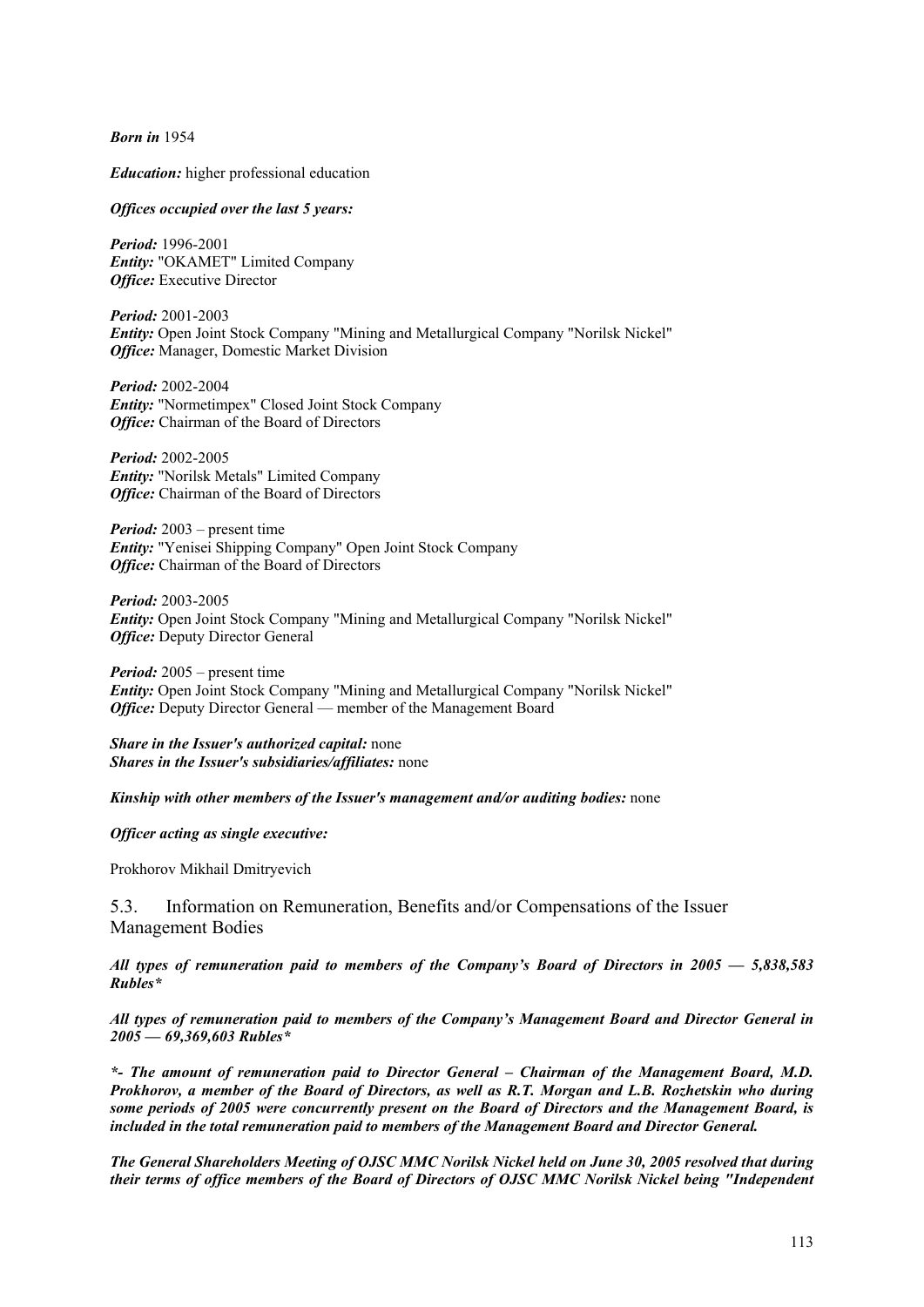*Directors" under paragraph 6.2.8 of the Articles of Association shall be paid a quarterly remuneration of 750,000 Rubles each and "Independent Director" — Chairman of the Audit Committee of the Board of Directors shall be paid a quarterly remuneration of 1,250,000 Rubles. "Independent Directors" are also reimbursed documented expenses incurred in the performance of their office duties (traveling and accommodation expenses, meals, interpreter services) not exceeding 2 mln Rubles a year each.* 

*Members of the Company's executive bodies are paid remuneration provided for by the employment schedule.*

5.4. Structure and Powers of the Issuer Internal Control Bodies

Extract from the Articles of Association:

*8.1. Control over financial and business operations of the Company shall be exercised by the Audit Committee.* 

*8.2. The Meeting shall elect the Audit Committee consisting of Five (5) members. Proceedings of the Audit Committee shall be specified by the Regulations for the Audit Committee approved by the Meeting.* 

*Members of the Audit Committee shall not be members of the Board of Directors or occupy other offices in the Company's management.* 

*8.3. The Audit Committee shall conduct audits annually and at any time when initiated by the Audit Committee or requested by the Meeting, the Board of Directors or shareholders holding in aggregate at least Ten (10) per cent of voting shares.* 

*8.4. Officers of the Company's management shall furnish financial and business records of the Company requested by the Audit Committee.* 

*8.5. The auditor shall audit financial and business operations of the Company on a contract basis in accordance with applicable regulations of the Russian Federation.* 

*8.6. The Audit Committee and the auditor shall prepare opinions as provided for by applicable federal law and other regulations of the Russian Federation.* 

*8.7. The Audit Committee and the auditor may demand convening of the extraordinary Meeting according to the procedure specified by the Federal Law.* 

*The Company does not maintain an internal control service.* 

*The Company has no by-law specifying the rules of prevention of insider information use.* 

5.5. Information on Members of the Issuer Internal Control Bodies

Basova Yulia Vasilyevna

Born in: *1964*

*Education:* higher professional education

Offices occupies over the last 5 years:

*Period:* 1993-2000 *Entity:* "United Export-Import Bank" (UNEXIM Bank) Joint-Stock Commercial Bank, Open Joint Stock Company *Office:* Deputy Chairman of the Management Board, Vice President

*Period:* 2000-2002 *Entity:* Joint-Stock Commercial Bank ROSBANK (Open Joint-Stock Company) *Office:* chief economic adviser to President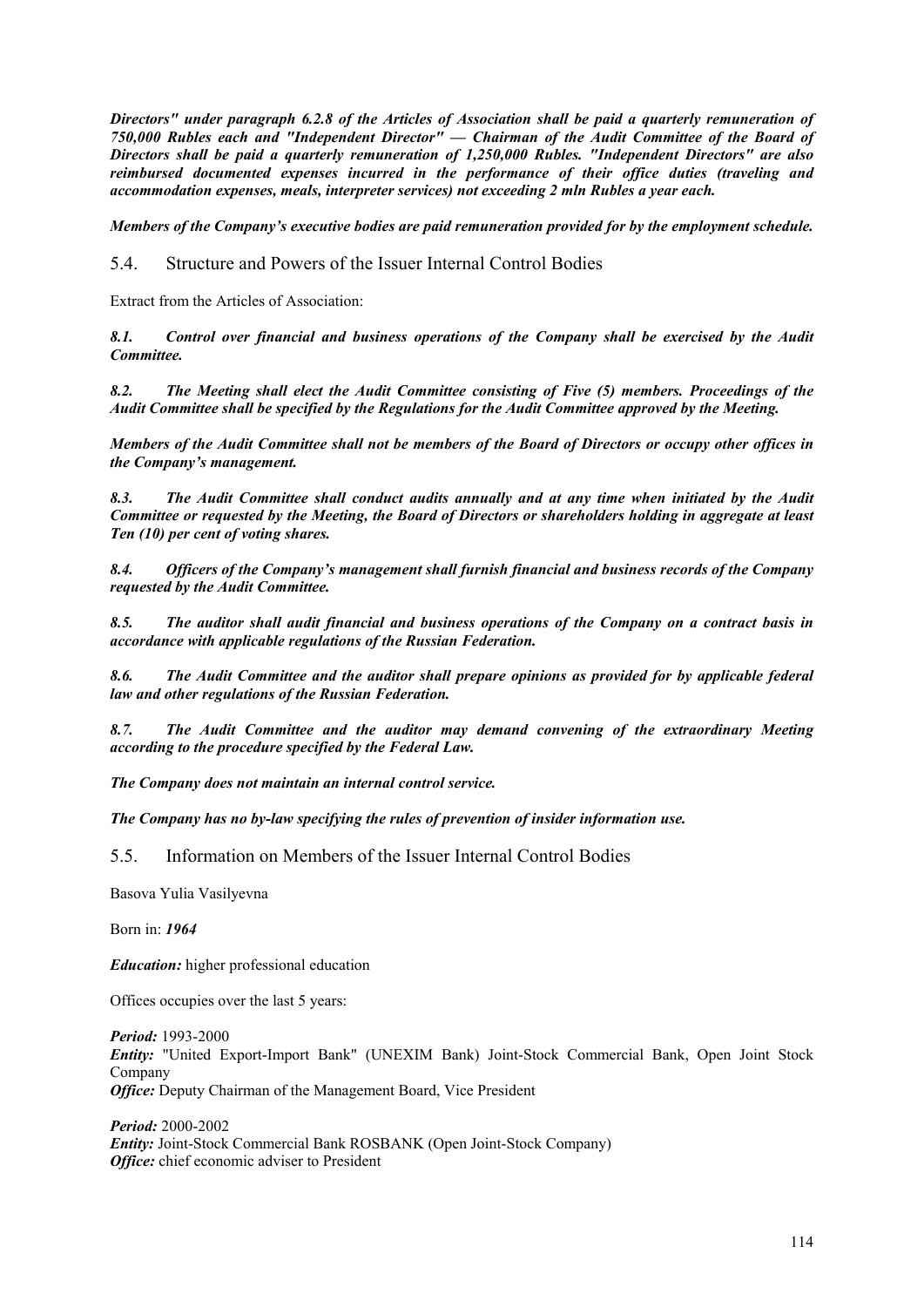*Period:* 2002 – present time *Entity:* Open Joint Stock Company "Mining and Metallurgical Company "Norilsk Nickel" *Office:* Deputy Director General

*Period:* 2003-2005 *Entity:* "Kolenergo" Open Joint Stock Company *Office:* member of the Board of Directors

*Period:* 2003 – present time *Entity:* "Krasnoyarskenergo" Open Joint Stock Company *Office:* member of the Board of Directors

*Period:* 2003-2005 *Entity:* "Norilskgasprom" Open Joint Stock Company *Office:* member of the Board of Directors, Chairman of the Board of Directors

*Period:* 2005 – present time *Entity:* "Norilsk-Taimyr Power Company" Open Joint Stock Company *Office:* Chairman of the Board of Directors

*Share in the Issuer's authorized capital:* 0.00019% *Shares in the Issuer's subsidiaries/affiliates:* none

*Kinship with other members of the Issuer's management and/or auditing bodies:* none

Meshcheryakov Vadim Yuryevich

Born in: *1969*

*Education:* higher professional education

Offices occupies over the last 5 years:

Period: *1998-2000 Entity:* Joint-Stock Commercial Bank ROSBANK (Open Joint-Stock Company) Office: *Manager of the Claim Administration Department of the Legal Division*

*Period:* 2000-2001 *Entity:* Joint-Stock Commercial Bank ROSBANK (Open Joint-Stock Company) Office: *Director, Legal Department*

*Period:* 2001-2003 *Entity:* Joint-Stock Commercial Bank ROSBANK (Open Joint-Stock Company) Office: *adviser to the Bank President*

*Period:* 2003 - present time *Entity:* Joint-Stock Commercial Bank ROSBANK (Open Joint-Stock Company) Office: *Senior Vice President*

*Share in the Issuer's authorized capital:* none *Shares in the Issuer's subsidiaries/affiliates:* none

*Kinship with other members of the Issuer's management and/or auditing bodies:* none

Morozov Nikolay Vladimirovich

Born in: *1967*

*Education:* higher professional education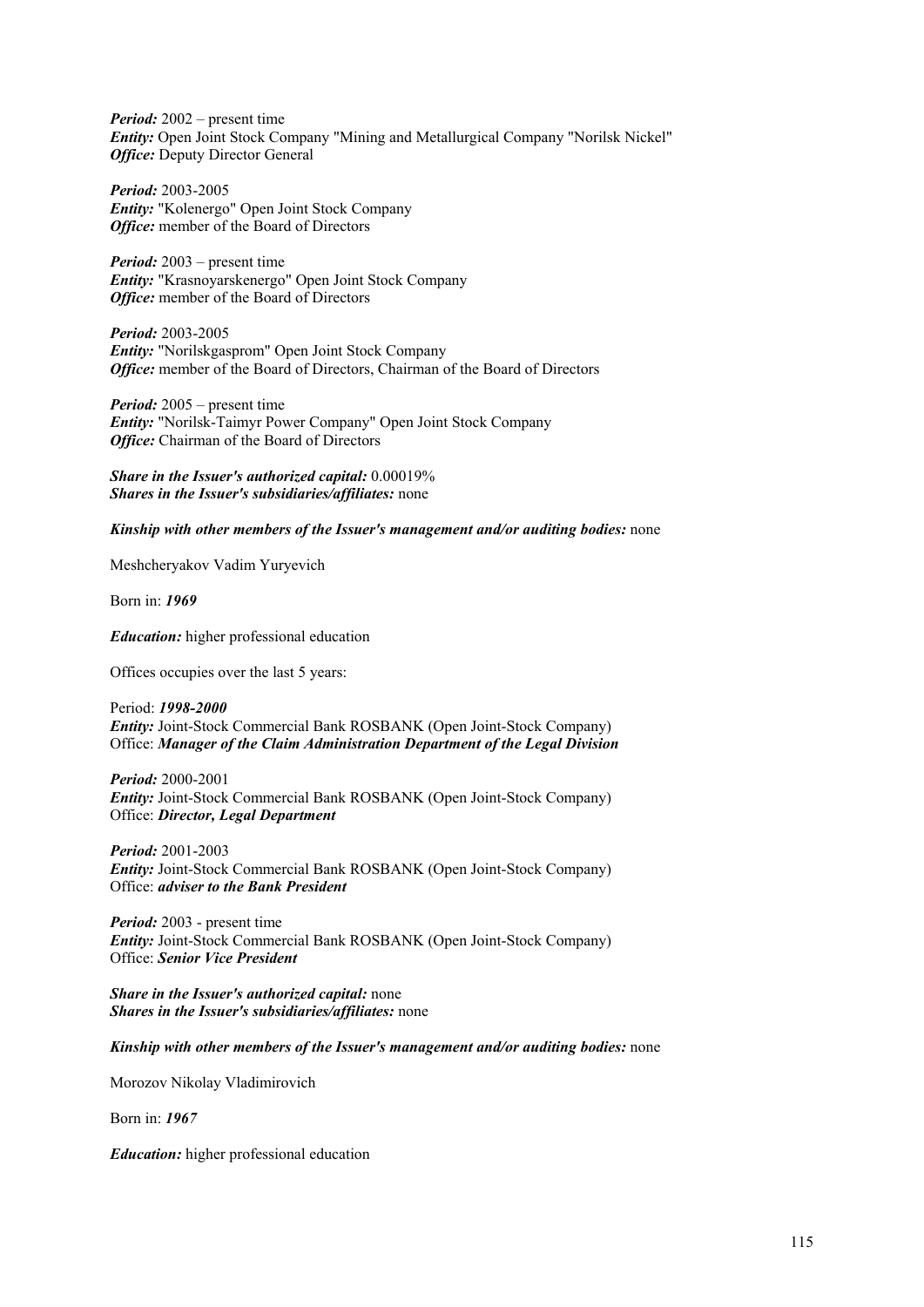Offices occupies over the last 5 years:

Period: *1998-2002 Entity:* Joint-Stock Commercial Bank ROSBANK (Open Joint-Stock Company) Office: *Internal Control Service Manager*

*Period:* 2002-2003 *Entity:* Joint-Stock Commercial Bank ROSBANK (Open Joint-Stock Company) Office: *member of the Management Board*

*Period:* 2003 – present time *Entity:* Open Joint Stock Company "Mining and Metallurgical Company "Norilsk Nickel" Office: *Manager of the Audit Division, Director of the Internal Control Department*

*Share in the Issuer's authorized capital:* none *Shares in the Issuer's subsidiaries/affiliates:* none

*Kinship with other members of the Issuer's management and/or auditing bodies:* none

Rompel Olga Yuryevna

Born in: *1957*

*Education:* higher professional education

Offices occupies over the last 5 years:

Period: *1998-2002* Entity: *Krasnoyarsk Representative Office of "Norilsk Nickel" Mining and Metallurgical Open Joint Stock Company, Closed Joint Stock Company Office:* Director, Tax and Arbitration Department

*Period:* 2002 – present time *Entity:* Open Joint Stock Company "Mining and Metallurgical Company "Norilsk Nickel" Office: *adviser to Director General*

*Period:* 2002 – present time *Entity:* "Taimyr Oil Company" Limited Company **Office:** Chairman of the Board of Directors

*Share in the Issuer's authorized capital:* none *Shares in the Issuer's subsidiaries/affiliates:* none

*Kinship with other members of the Issuer's management and/or auditing bodies:* none

Firsik Olesya Vladimirovna

Born in: *1970*

*Education:* higher professional education

Offices occupies over the last 5 years:

Period: *1998-2003* Entity: *"International Finance Company" Joint-Stock Commercial Bank*  Office: *Chief Accountant*

*Period:* 2003-2004 *Entity:* Open Joint Stock Company "Mining and Metallurgical Company "Norilsk Nickel" *Office:* Deputy Chief Accountant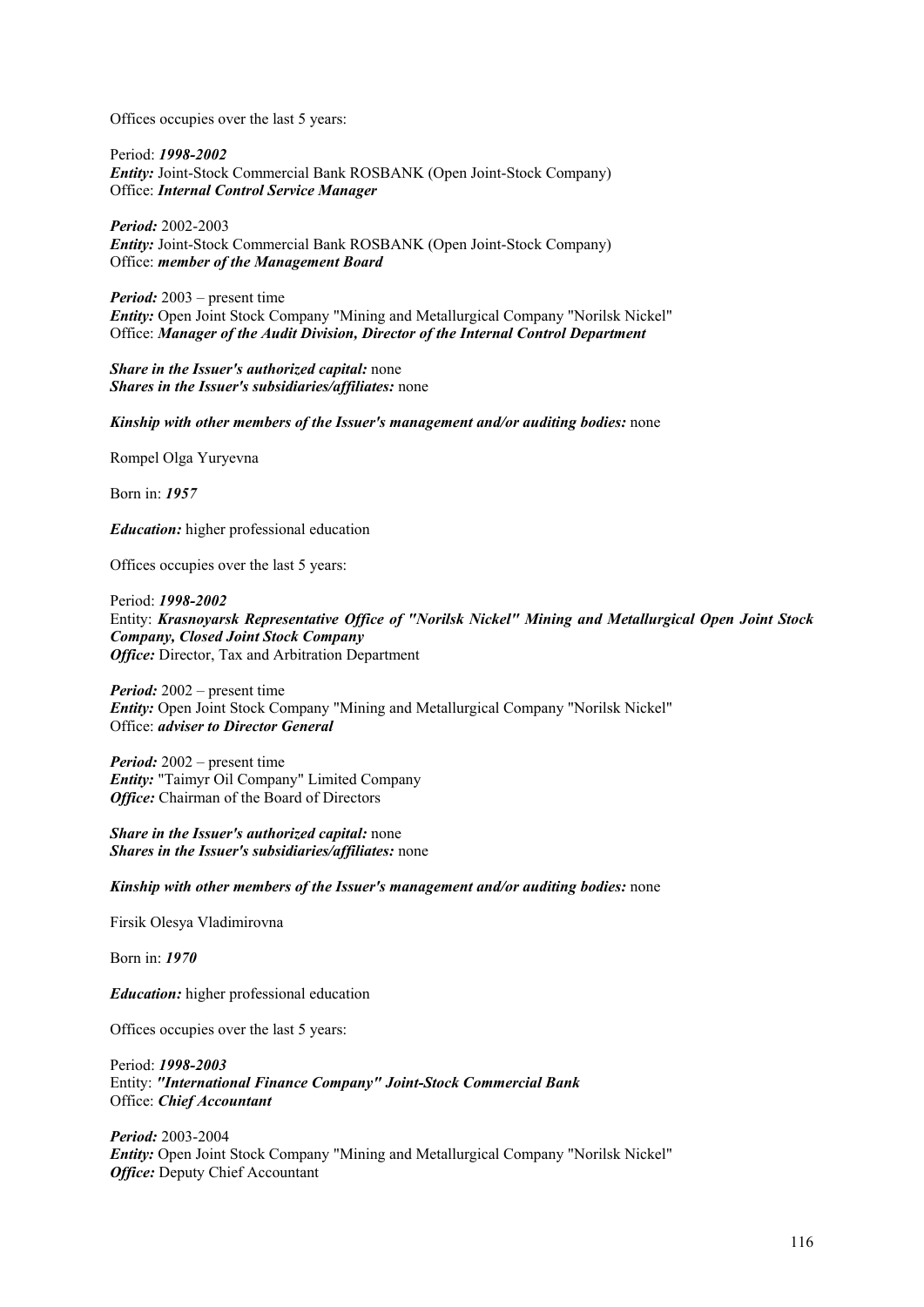*Period:* 2004 – present time *Entity:* Joint-Stock Commercial Bank ROSBANK (Open Joint-Stock Company) *Office:* First Vice President

*Period:* 2005 – present time *Entity:* Joint-Stock Commercial Bank ROSBANK (Open Joint-Stock Company) *Office:* Chief Accountant

*Share in the Issuer's authorized capital:* none *Shares in the Issuer's subsidiaries/affiliates:* none

*Kinship with other members of the Issuer's management and/or auditing bodies:* none

5.6. Information on Remuneration, Benefits and/or Compensations of the Issuer Internal Control Bodies

*All types of remuneration paid to members of the Company's Audit Committee in 2005 — 10,851,105 Rubles.* 

5.7. Summary Data on Education and Composition of the Issuer Employees and Personnel Turnover

*No information for the period under review is available.* 

5.8. Information on the Issuer Liabilities to Employees Relating to Their Participation in the Issuer's Authorized Capital

*No such liabilities exist.*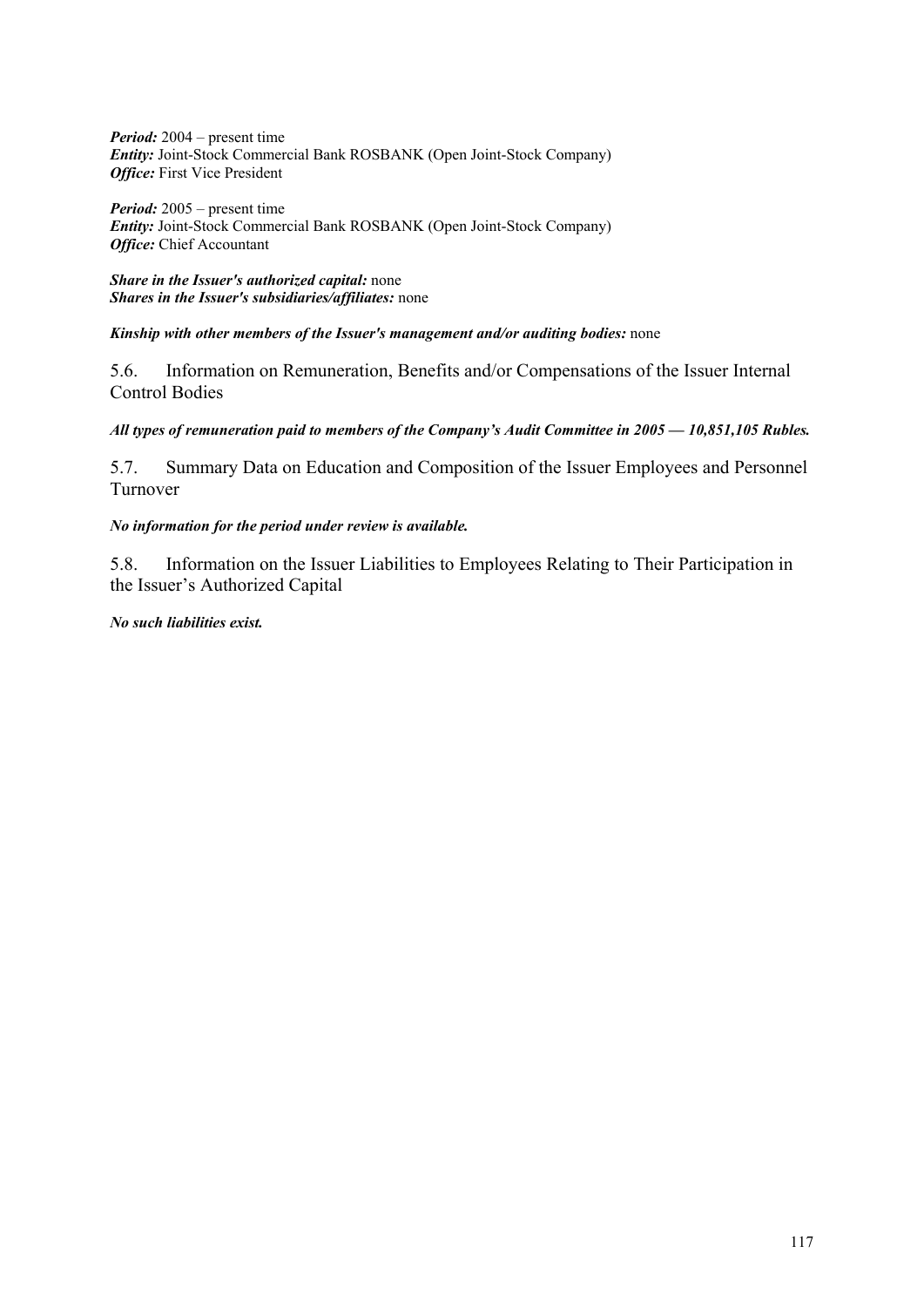VI. Details of the Issuer Members (Shareholders) and Non-Arm's Length Transactions

6.1. Total number of the Issuer Members (Shareholders)

*Total number of shareholders recorded in the shareholders register of OJSC MMC Norilsk Nickel —* 60,327*;* 

*including nominee holders —* 15*.* 

6.2. Details of the Issuer Members (Shareholders) Holding at Least 5 Per Cent of the Authorized Capital or at Least 5 Per Cent of Ordinary Shares and Details of the Issuer Members (Shareholders) Holding at Least 20 Per Cent of the Authorized Capital or at Least 20 Per Cent of Ordinary Shares

## *Shareholders (members) holding at least 5 per cent of the Issuer's authorized capital or 5 per cent of ordinary shares:*

*Full and abbreviated corporate name:* "DIMOSENCO HOLDINGS CO. LIMITED" *Location:* Kato Pervolia, 33 Lythrodontas, Nicosia, Cyprus *Share in the Issuer's authorized capital:* 11.28% *Block of ordinary shares held by the shareholders:* 11.28%

*Shareholders (members) holding at least 20 per cent of the Issuer's authorized capital or 20 per cent of ordinary shares:* N/A.

*Full and abbreviated corporate name:* "PHARANCO HOLDINGS CO. LIMITED" *Location:* Dionysou, 3A Strovolos, P.C. 2060 Nicosia, Cyprus *Share in the Issuer's authorized capital:* 11.28% *Block of ordinary shares held by the shareholders:* 11.28%

*Shareholders (members) holding at least 20 per cent of the Issuer's authorized capital or 20 per cent of ordinary shares:* N/A.

*Full and abbreviated corporate name:* Open Joint Stock Company "Mining and Metallurgical Company "Norilsk Nickel", OJSC MMC Norilsk Nickel

*Location:* Russian Federation, Taimyr (Dolgano-Nenets) Autonomous District, Dudinka *INN (taxpayer identification number):* 8401005730 *Share in the Issuer's authorized capital:* 5.83% *Block of ordinary shares held by the shareholders:* 5.83%

*Shareholders (members) holding at least 20 per cent of the Issuer's authorized capital or 20 per cent of ordinary shares:* N/A.

Full and abbreviated corporate name: *ING BANK (Eurasia) Closed Joint Stock Company, ING Bank (Eurasia) ZAO — nominee holder*

*Location:* 127473, Moscow, Krasnoproletarskaya Street 36

*Contact telephone, fax, e-mail:* tel. (495) 755-5400; fax (495) 755-5499; e-mail: mail@ibimos.ru

*Number, date of issue and term of validity of professional securities market member license, license issuer:*  perpetual License No. 177-03728-000100 issued by the Russian Federal Securities Commissions on December 7, 2000

*Number of the Issuer ordinary shares registered in the name of the nominee holder:* 82,521,332*.* 

*Full and abbreviated corporate name:* Joint-Stock Commercial Bank ROSBANK (Open Joint-Stock Company) (nominee holder)

*Location:* Moscow, Mashi Poryvaevoi Street 11

*Contact telephone, fax, e-mail:* tel. (495) 956-9238, 440-7936, 440-7906; fax (495) 725-7698, 440-7914; e-mail Mailbox@rosbank.ru

*Number, date of issue and term of validity of professional securities market member license, license issuer:*  perpetual License No. 177-05729-000100 issued by the Russian Federal Securities Commission on November 13, 2001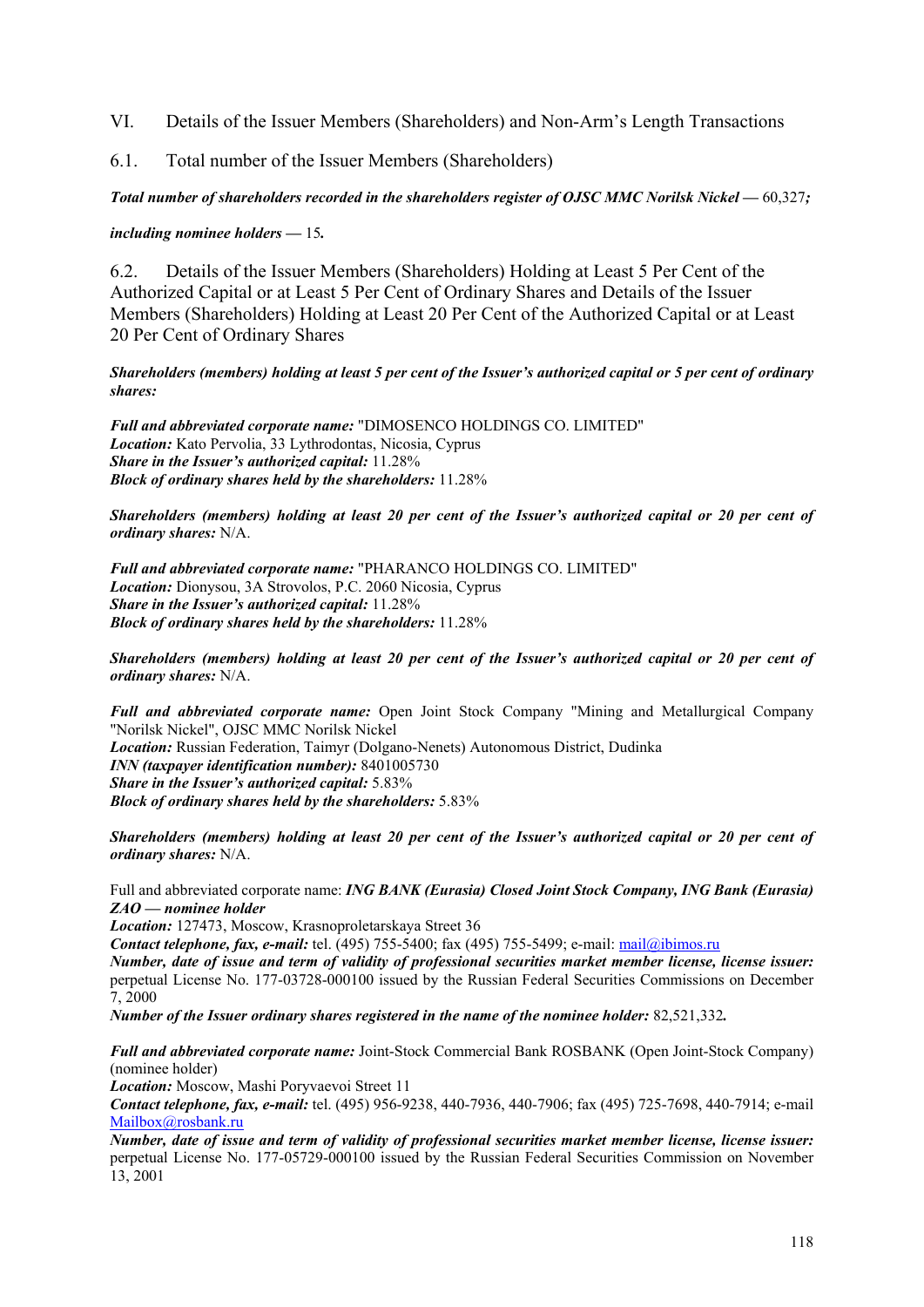## *Number of the Issuer ordinary shares registered in the name of the nominee holder:* 12,871,010

6.3. Government or Municipal Interests in the Issuer's Authorized Capital, Availability of Special Right ("Golden Share")

## *Government (municipal) interest in the Issuer's authorized capital:* none

6.4. Restrictions on Participation in the Issuer's Authorized Capital

No such restrictions apply.

6.5. Changes in Composition and Interests of the Issuer Shareholders (Members) Holding at Least 5 Per Cent of the Authorized Capital or at Least 5 Per Cent of Ordinary Shares

*Record date:* April 19, 2000

*Shareholders (members) holding at least 5 per cent of the Issuer's authorized capital or 5 per cent of ordinary shares:* 

*Full and abbreviated corporate name:* "Norilsk Nickel" Russian Joint Stock Company for Non-Ferrous and Precious Metals Fabrication, Open Joint Stock Company, RAO "Norilsk Nickel" *Share in the Issuer's authorized capital:* 100% *Block of ordinary shares held by the shareholders:* 100%

*Record date:* February 15, 2001

*Full and abbreviated corporate name:* "Norilsk Nickel" Russian Joint Stock Company for Non-Ferrous and Precious Metals Fabrication, Open Joint Stock Company, RAO "Norilsk Nickel" *Share in the Issuer's authorized capital:* 36.39% *Block of ordinary shares held by the shareholders:* 36.39%

*Full and abbreviated corporate name:* Alturo Avenue Corp. Joint Stock Company, Alturo Avenue Corp. *Share in the Issuer's authorized capital:* 19.97% *Block of ordinary shares held by the shareholders:* 19.97%

*Full and abbreviated corporate name:* "JUNIPER VALE HOLDINGS LIMITED", "JUNIPER VALE HOLDINGS LIMITED" *Share in the Issuer's authorized capital:* 19.95% *Block of ordinary shares held by the shareholders:* 19.95%

*Full and abbreviated corporate name:* "INTERROS Holding Company" Closed Joint Stock Company, ZAO "INTERROS HC" *Share in the Issuer's authorized capital:* 12.67% *Block of ordinary shares held by the shareholders:* 12.67%

*Full and abbreviated corporate name:* "TECHNOINVEST INC." Closed Joint Stock Company, ZAO "TECHNOINVEST INC." *Share in the Issuer's authorized capital:* 6.45% *Block of ordinary shares held by the shareholders:* 6.45%

*Record date:* March 10, 2001

*Shareholders (members) holding at least 5 per cent of the Issuer's authorized capital or 5 per cent of ordinary shares:* 

*Full and abbreviated corporate name:* "Norilsk Nickel" Russian Joint Stock Company for Non-Ferrous and Precious Metals Fabrication, Open Joint Stock Company, RAO "Norilsk Nickel" *Share in the Issuer's authorized capital:* 36.39% *Block of ordinary shares held by the shareholders:* 36.39%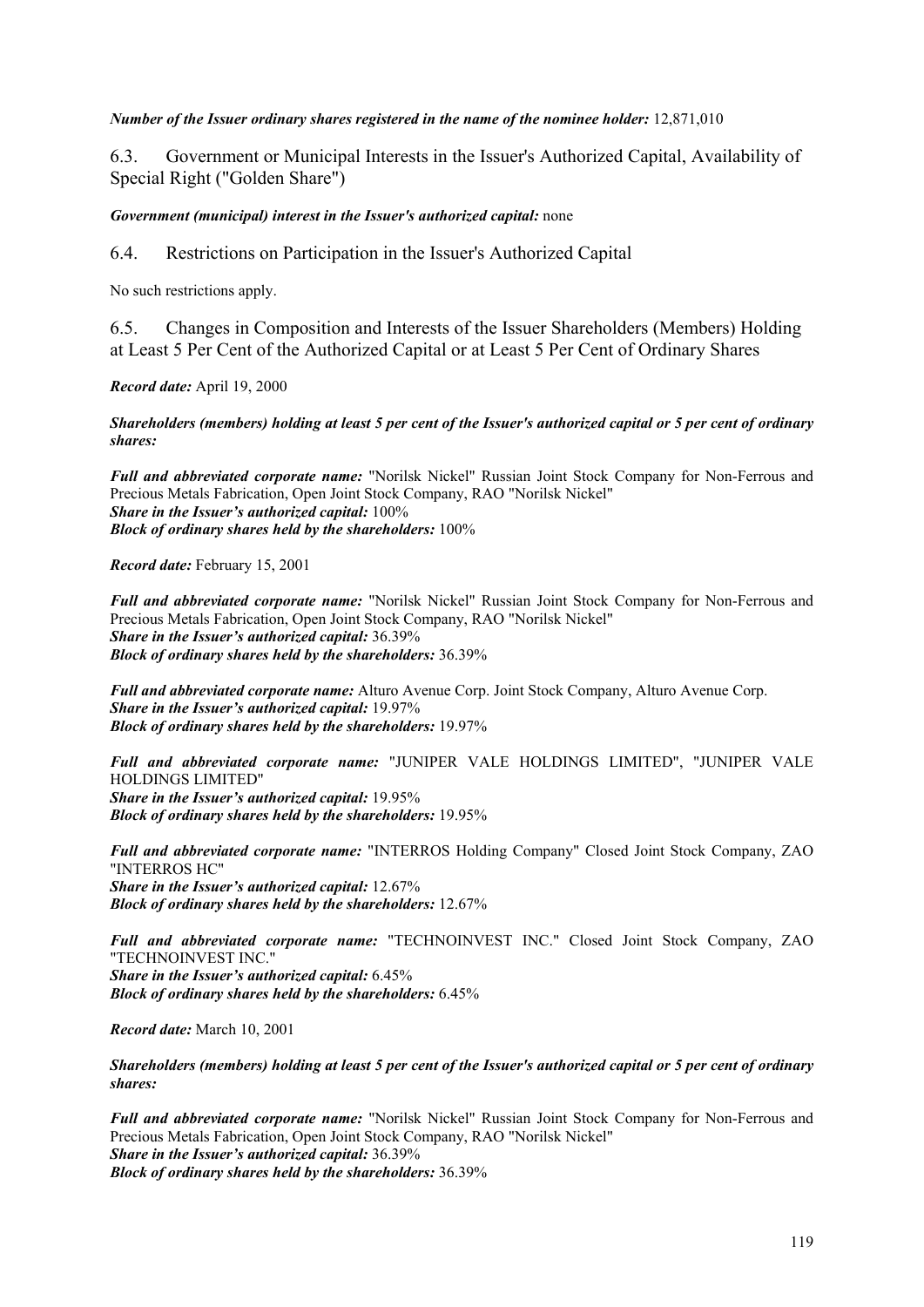*Full and abbreviated corporate name:* Alturo Avenue Corp. Joint Stock Company, Alturo Avenue Corp. *Share in the Issuer's authorized capital:* 19.97% *Block of ordinary shares held by the shareholders:* 19.97%

*Full and abbreviated corporate name:* "JUNIPER VALE HOLDINGS LIMITED", "JUNIPER VALE HOLDINGS LIMITED" *Share in the Issuer's authorized capital:* 19.95% *Block of ordinary shares held by the shareholders:* 19.95%

*Full and abbreviated corporate name:* "INTERROS Holding Company" Closed Joint Stock Company, ZAO "INTERROS HC" *Share in the Issuer's authorized capital:* 12.67% *Block of ordinary shares held by the shareholders:* 12.67%

*Full and abbreviated corporate name:* "TECHNOINVEST INC." Closed Joint Stock Company, ZAO "TECHNOINVEST INC." *Share in the Issuer's authorized capital:* 6.45% *Block of ordinary shares held by the shareholders:* 6.45%

*Record date:* October 30, 2001

*Shareholders (members) holding at least 5 per cent of the Issuer's authorized capital or 5 per cent of ordinary shares:* 

*Full and abbreviated corporate name:* "Norilsk Nickel" Russian Joint Stock Company for Non-Ferrous and Precious Metals Fabrication, Open Joint Stock Company, RAO "Norilsk Nickel" *Share in the Issuer's authorized capital:* 17.64% *Block of ordinary shares held by the shareholders:* 17.64%

*Full and abbreviated corporate name:* KM Technologies (Overseas) Limited, KM Technologies (Overseas) Limited *Share in the Issuer's authorized capital:* 14.53% *Block of ordinary shares held by the shareholders:* 14.53%

*Full and abbreviated corporate name:* THE BANK OF NEW YORK INTERNATIONAL NOMINEES, THE BANK OF NEW YORK INTERNATIONAL NOMINEES\* *Share in the Issuer's authorized capital:* 13.12% *Block of ordinary shares held by the shareholders:* 13.12%

*Full and abbreviated corporate name:* CLAYTON IMPORT&EXPORT S.A., CLAYTON IMPORT&EXPORT S.A. *Share in the Issuer's authorized capital:* 10.18% *Block of ordinary shares held by the shareholders:* 10.18%

*Full and abbreviated corporate name:* "JUNIPER VALE HOLDINGS LIMITED", "JUNIPER VALE HOLDINGS LIMITED" *Share in the Issuer's authorized capital:* 7.09% *Block of ordinary shares held by the shareholders:* 7.09%

*Full and abbreviated corporate name:* "INTERROS Holding Company" Closed Joint Stock Company, ZAO "INTERROS HC" *Share in the Issuer's authorized capital:* 6.09% *Block of ordinary shares held by the shareholders:* 6.09%

*Record date:* February 11, 2002

*Shareholders (members) holding at least 5 per cent of the Issuer's authorized capital or 5 per cent of ordinary shares:*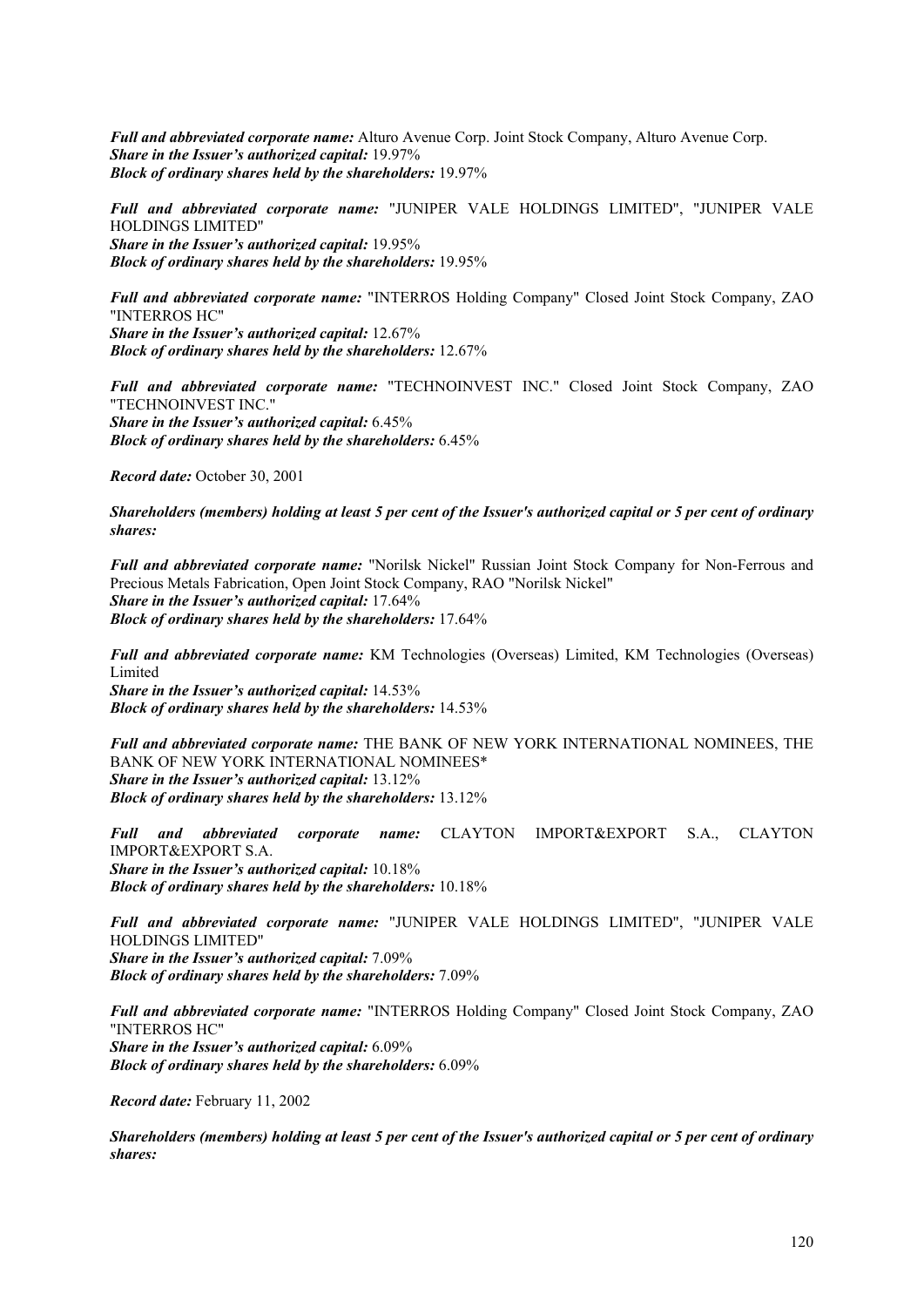*Full and abbreviated corporate name:* SAFISER INVESTMENTS LTD, SAFISER INVESTMENTS LTD *Share in the Issuer's authorized capital:* 15.34% *Block of ordinary shares held by the shareholders:* 15.34%

*Full and abbreviated corporate name:* KM Technologies (Overseas) Limited, KM Technologies (Overseas) Limited *Share in the Issuer's authorized capital:* 14.77%

*Block of ordinary shares held by the shareholders:* 14.77%

*Full and abbreviated corporate name:* THE BANK OF NEW YORK INTERNATIONAL NOMINEES, THE BANK OF NEW YORK INTERNATIONAL NOMINEES\* *Share in the Issuer's authorized capital:* 13.05% *Block of ordinary shares held by the shareholders:* 13.05%

*Full and abbreviated corporate name:* CLAYTON IMPORT&EXPORT S.A., CLAYTON IMPORT&EXPORT S.A. *Share in the Issuer's authorized capital:* 8.59% *Block of ordinary shares held by the shareholders:* 8.59%

*Full and abbreviated corporate name:* "JUNIPER VALE HOLDINGS LIMITED", "JUNIPER VALE HOLDINGS LIMITED" *Share in the Issuer's authorized capital:* 7.79% *Block of ordinary shares held by the shareholders:* 7.79%

*Full and abbreviated corporate name:* "INTERROS Holding Company" Closed Joint Stock Company, ZAO "INTERROS HC" *Share in the Issuer's authorized capital:* 6.09% *Block of ordinary shares held by the shareholders:* 6.09%

*Record date:* May 16, 2002

*Shareholders (members) holding at least 5 per cent of the Issuer's authorized capital or 5 per cent of ordinary shares:* 

*Full and abbreviated corporate name:* THE BANK OF NEW YORK INTERNATIONAL NOMINEES, THE BANK OF NEW YORK INTERNATIONAL NOMINEES\* *Share in the Issuer's authorized capital:* 13.86% *Block of ordinary shares held by the shareholders:* 13.86%

*Full and abbreviated corporate name:* "Interros Estate" Closed Joint Stock Company, ZAO "Interros Estate" *Share in the Issuer's authorized capital:* 13.49% *Block of ordinary shares held by the shareholders:* 13.49%

*Full and abbreviated corporate name:* "KM Invest" Closed Joint Stock Company, ZAO "KM Invest" *Share in the Issuer's authorized capital:* 6.74% *Block of ordinary shares held by the shareholders:* 6.74%

*Full and abbreviated corporate name:* "INTERROS Holding Company" Closed Joint Stock Company, ZAO "INTERROS HC" *Share in the Issuer's authorized capital:* 6.09% *Block of ordinary shares held by the shareholders:* 6.09%

*Record fate:* May 14, 2003

*Shareholders (members) holding at least 5 per cent of the Issuer's authorized capital or 5 per cent of ordinary shares:* 

*Full and abbreviated corporate name:* "BEKTANCO HOLDINGS CO. LIMITED", "BEKTANCO HOLDINGS CO. LIMITED" *Share in the Issuer's authorized capital:* 12.50%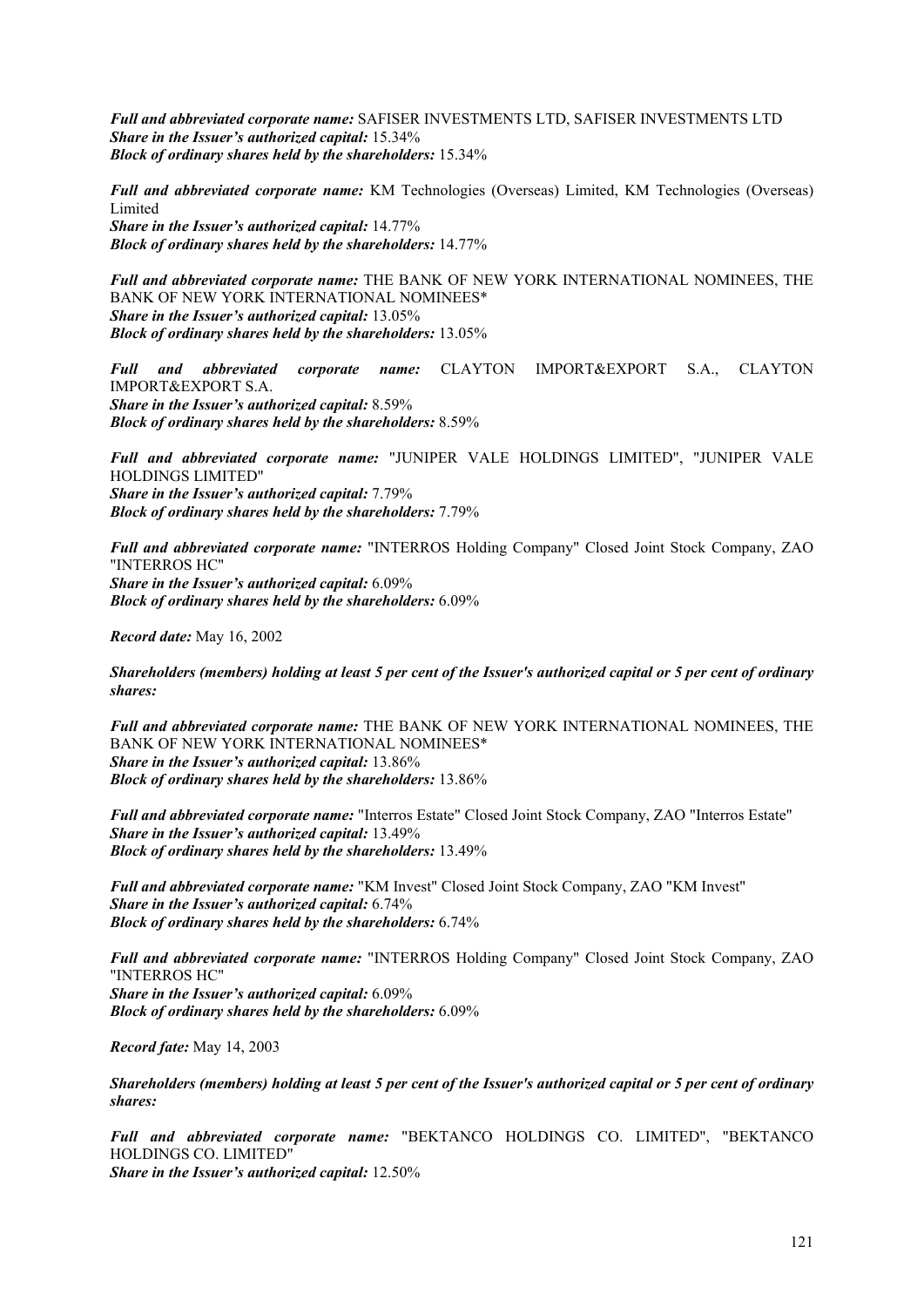*Block of ordinary shares held by the shareholders:* 12.50%

*Full and abbreviated corporate name:* "RINSOCO TRADING CO. LIMITED", "RINSOCO TRADING CO. LIMITED" *Share in the Issuer's authorized capital:* 12.50% *Block of ordinary shares held by the shareholders:* 12.50%

*Full and abbreviated corporate name:* "DIMOSENCO HOLDINGS CO. LIMITED", "DIMOSENCO HOLDINGS CO. LIMITED" *Share in the Issuer's authorized capital:* 12.50% *Block of ordinary shares held by the shareholders:* 12.50%

*Full and abbreviated corporate name:* "PHARANCO HOLDINGS CO. LIMITED", "PHARANCO HOLDINGS CO. LIMITED" *Share in the Issuer's authorized capital:* 12.50% *Block of ordinary shares held by the shareholders:* 12.50%

*Full and abbreviated corporate name:* THE BANK OF NEW YORK INTERNATIONAL NOMINEES, THE BANK OF NEW YORK INTERNATIONAL NOMINEES\* *Share in the Issuer's authorized capital:* 10.05% *Block of ordinary shares held by the shareholders:* 10.05%

*Full and abbreviated corporate name:* Credit Suisse First Boston Securities Closed Joint Stock Company, ZAO Credit Suisse First Boston Securities *Share in the Issuer's authorized capital:* 9.58% *Block of ordinary shares held by the shareholders:* 9.58%

*Full and abbreviated corporate name:* "INTERROS Holding Company" Closed Joint Stock Company, ZAO "INTERROS HC" *Share in the Issuer's authorized capital:* 7.15% *Block of ordinary shares held by the shareholders:* 7.15%

*\*- ADR* 

*Record date:* November 13, 2003

*Shareholders (members) holding at least 5 per cent of the Issuer's authorized capital or 5 per cent of ordinary shares:* 

*Full and abbreviated corporate name:* THE BANK OF NEW YORK INTERNATIONAL NOMINEES, THE BANK OF NEW YORK INTERNATIONAL NOMINEES\* *Share in the Issuer's authorized capital:* 20.9% *Block of ordinary shares held by the shareholders:* 20.9%

*Full and abbreviated corporate name:* "BEKTANCO HOLDINGS CO. LIMITED", "BEKTANCO HOLDINGS CO. LIMITED" *Share in the Issuer's authorized capital:* 12.50% *Block of ordinary shares held by the shareholders:* 12.50%

*Full and abbreviated corporate name:* "RINSOCO TRADING CO. LIMITED", "RINSOCO TRADING CO. LIMITED" *Share in the Issuer's authorized capital:* 12.50% *Block of ordinary shares held by the shareholders:* 12.50%

*Full and abbreviated corporate name:* "DIMOSENCO HOLDINGS CO. LIMITED", "DIMOSENCO HOLDINGS CO. LIMITED" *Share in the Issuer's authorized capital:* 12.50%

*Block of ordinary shares held by the shareholders:* 12.50%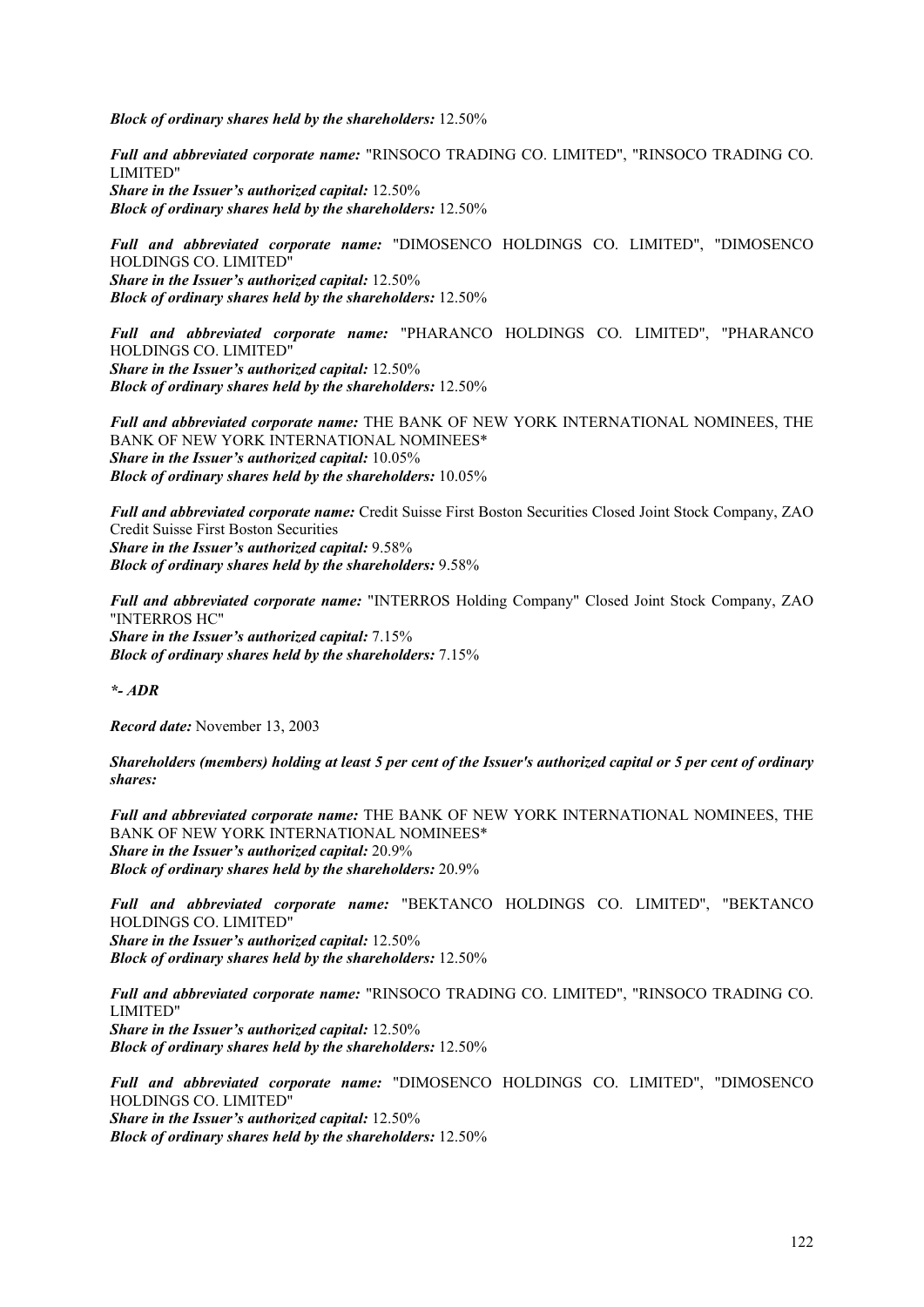*Full and abbreviated corporate name:* "PHARANCO HOLDINGS CO. LIMITED", "PHARANCO HOLDINGS CO. LIMITED" *Share in the Issuer's authorized capital:* 12.50% *Block of ordinary shares held by the shareholders:* 12.50%

*Full and abbreviated corporate name:* "INTERROS Holding Company" Closed Joint Stock Company, ZAO "INTERROS HC" *Share in the Issuer's authorized capital:* 7.09% *Block of ordinary shares held by the shareholders:* 7.09%

*\*- ADR* 

*Record date:* May 7, 2004

*Shareholders (members) holding at least 5 per cent of the Issuer's authorized capital or 5 per cent of ordinary shares:* 

*Full and abbreviated corporate name:* THE BANK OF NEW YORK INTERNATIONAL NOMINEES, THE BANK OF NEW YORK INTERNATIONAL NOMINEES\* *Share in the Issuer's authorized capital:* 27.3% *Block of ordinary shares held by the shareholders:* 27.3%

*Full and abbreviated corporate name:* "BEKTANCO HOLDINGS CO. LIMITED", "BEKTANCO HOLDINGS CO. LIMITED" *Share in the Issuer's authorized capital:* 12.50% *Block of ordinary shares held by the shareholders:* 12.50%

*Full and abbreviated corporate name:* "RINSOCO TRADING CO. LIMITED", "RINSOCO TRADING CO. LIMITED" *Share in the Issuer's authorized capital:* 12.50% *Block of ordinary shares held by the shareholders:* 12.50%

*Full and abbreviated corporate name:* "DIMOSENCO HOLDINGS CO. LIMITED", "DIMOSENCO HOLDINGS CO. LIMITED" *Share in the Issuer's authorized capital:* 12.50% *Block of ordinary shares held by the shareholders:* 12.50%

*Full and abbreviated corporate name:* "PHARANCO HOLDINGS CO. LIMITED", "PHARANCO HOLDINGS CO. LIMITED" *Share in the Issuer's authorized capital:* 12.50% *Block of ordinary shares held by the shareholders:* 12.50%

*Full and abbreviated corporate name:* "INTERROS Holding Company" Closed Joint Stock Company, ZAO "INTERROS HC" *Share in the Issuer's authorized capital:* 7.00% *Block of ordinary shares held by the shareholders: 7*.00%

*\*- ADR* 

*Record date:* October 8, 2004

*Shareholders (members) holding at least 5 per cent of the Issuer's authorized capital or 5 per cent of ordinary shares:* 

*Full and abbreviated corporate name:* THE BANK OF NEW YORK INTERNATIONAL NOMINEES, THE BANK OF NEW YORK INTERNATIONAL NOMINEES\* *Share in the Issuer's authorized capital:* 24.18% *Block of ordinary shares held by the shareholders:* 24.18%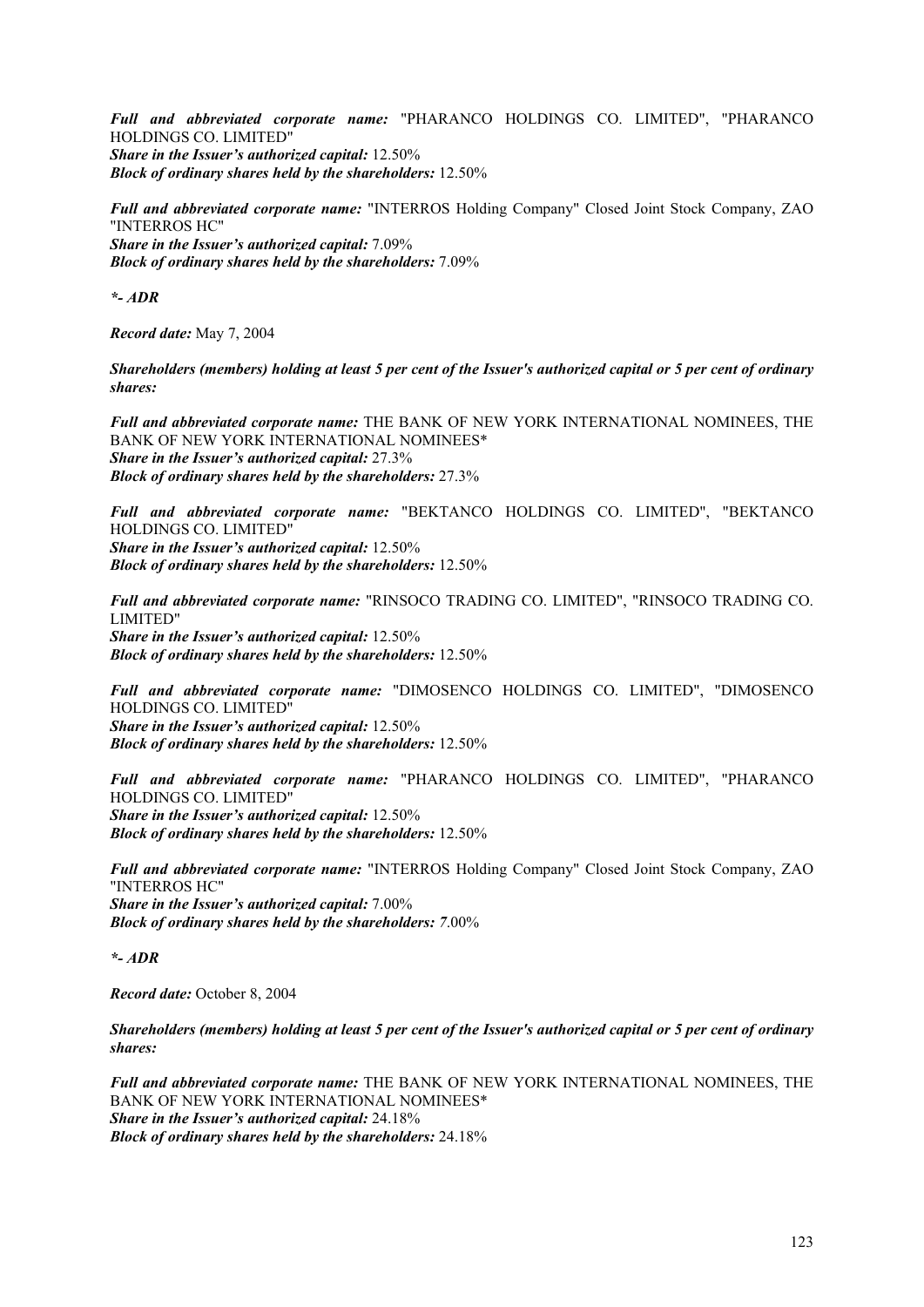*Full and abbreviated corporate name:* "BEKTANCO HOLDINGS CO. LIMITED", "BEKTANCO HOLDINGS CO. LIMITED" *Share in the Issuer's authorized capital:* 12.50% *Block of ordinary shares held by the shareholders:* 12.50%

*Full and abbreviated corporate name:* "RINSOCO TRADING CO. LIMITED", "RINSOCO TRADING CO. LIMITED" *Share in the Issuer's authorized capital:* 12.50% *Block of ordinary shares held by the shareholders:* 12.50%

*Full and abbreviated corporate name:* "DIMOSENCO HOLDINGS CO. LIMITED", "DIMOSENCO HOLDINGS CO. LIMITED" *Share in the Issuer's authorized capital:* 12.50% *Block of ordinary shares held by the shareholders:* 12.50%

*Full and abbreviated corporate name:* "PHARANCO HOLDINGS CO. LIMITED", "PHARANCO HOLDINGS CO. LIMITED" *Share in the Issuer's authorized capital:* 12.50% *Block of ordinary shares held by the shareholders:* 12.50%

*Full and abbreviated corporate name:* "INTERROS Holding Company" Closed Joint Stock Company, ZAO "INTERROS HC" *Share in the Issuer's authorized capital:* 6.97% *Block of ordinary shares held by the shareholders:* 6.97%

*\*- ADR* 

*Record date:* May 12, 2005

*Shareholders (members) holding at least 5 per cent of the Issuer's authorized capital or 5 per cent of ordinary shares:* 

*Full and abbreviated corporate name:* THE BANK OF NEW YORK INTERNATIONAL NOMINEES, THE BANK OF NEW YORK INTERNATIONAL NOMINEES\* *Share in the Issuer's authorized capital:* 35.29% *Block of ordinary shares held by the shareholders:* 35.29%

*Full and abbreviated corporate name:* "DIMOSENCO HOLDINGS CO. LIMITED", "DIMOSENCO HOLDINGS CO. LIMITED" *Share in the Issuer's authorized capital:* 11.28% *Block of ordinary shares held by the shareholders:* 11.28%

*Full and abbreviated corporate name:* "PHARANCO HOLDINGS CO. LIMITED", "PHARANCO HOLDINGS CO. LIMITED" *Share in the Issuer's authorized capital:* 11.28% *Block of ordinary shares held by the shareholders:* 11.28%

*Full and abbreviated corporate name:* "INTERROS Holding Company" Closed Joint Stock Company, ZAO "INTERROS HC" *Share in the Issuer's authorized capital:* 6.87% *Block of ordinary shares held by the shareholders:* 6.87%

*Full and abbreviated corporate name:* Open Joint Stock Company "Mining and Metallurgical Company "Norilsk Nickel", OJSC MMC Norilsk Nickel *Share in the Issuer's authorized capital:* 5.83% *Block of ordinary shares held by the shareholders:* 5.83%

*\*- ADR* 

*Record date:* August 11, 2005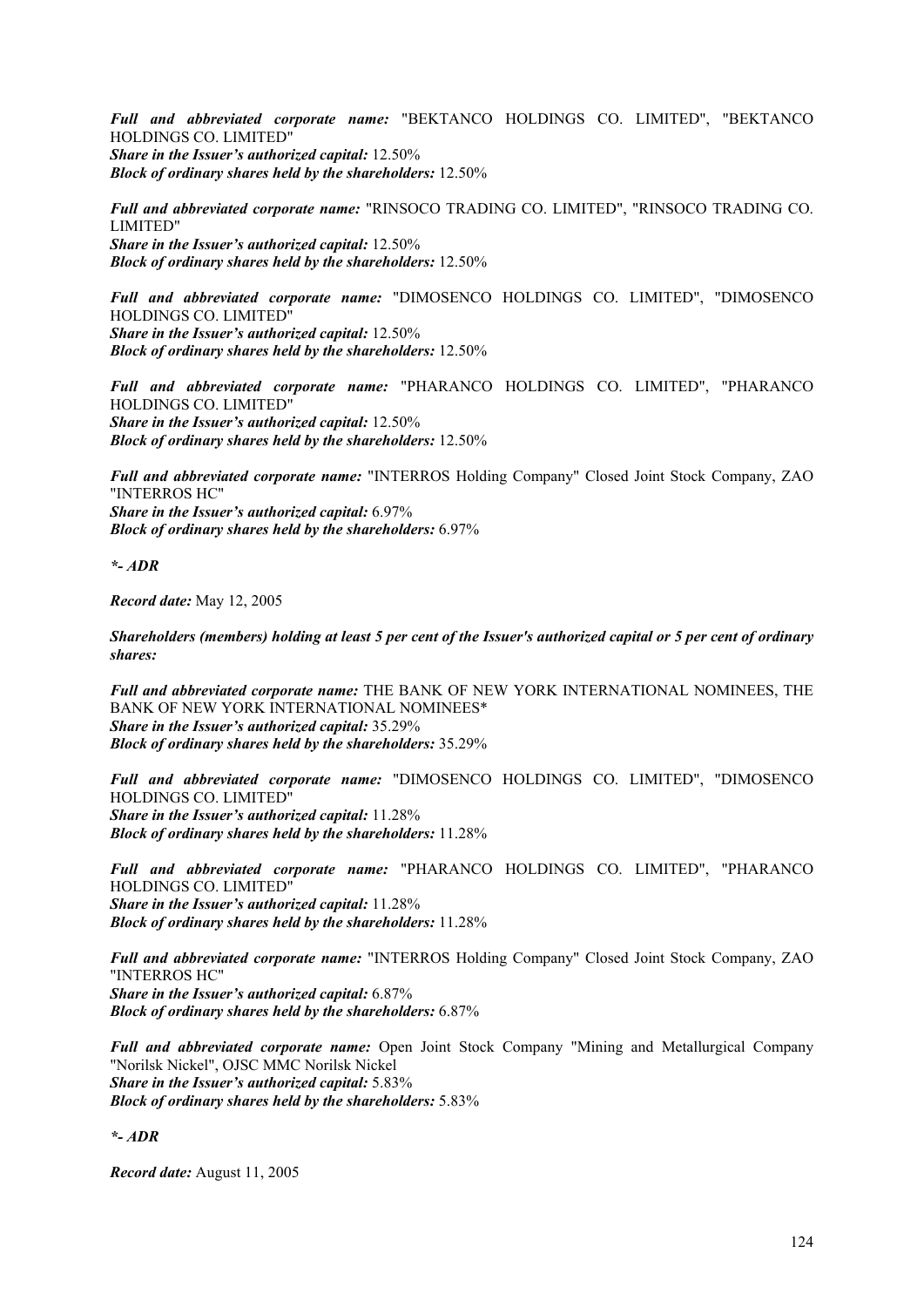*Shareholders (members) holding at least 5 per cent of the Issuer's authorized capital or 5 per cent of ordinary shares:* 

*Full and abbreviated corporate name:* THE BANK OF NEW YORK INTERNATIONAL NOMINEES, THE BANK OF NEW YORK INTERNATIONAL NOMINEES\* *Share in the Issuer's authorized capital:* 36.51% *Block of ordinary shares held by the shareholders:* 36.51%

*Full and abbreviated corporate name:* "DIMOSENCO HOLDINGS CO. LIMITED", "DIMOSENCO HOLDINGS CO. LIMITED" *Share in the Issuer's authorized capital:* 11.28% *Block of ordinary shares held by the shareholders:* 11.28%

*Full and abbreviated corporate name:* "PHARANCO HOLDINGS CO. LIMITED", "PHARANCO HOLDINGS CO. LIMITED" *Share in the Issuer's authorized capital:* 11.28% *Block of ordinary shares held by the shareholders:* 11.28%

*Full and abbreviated corporate name:* "INTERROS Holding Company" Closed Joint Stock Company, ZAO "INTERROS HC" *Share in the Issuer's authorized capital:* 6.84% *Block of ordinary shares held by the shareholders:* 6.84%

*Full and abbreviated corporate name:* Open Joint Stock Company "Mining and Metallurgical Company "Norilsk Nickel", OJSC MMC Norilsk Nickel *Share in the Issuer's authorized capital:* 5.83% *Block of ordinary shares held by the shareholders:* 5.83%

*\*- ADR* 

*Record date:* November 11, 2005

*Shareholders (members) holding at least 5 per cent of the Issuer's authorized capital or 5 per cent of ordinary shares:* 

*Full and abbreviated corporate name:* THE BANK OF NEW YORK INTERNATIONAL NOMINEES, THE BANK OF NEW YORK INTERNATIONAL NOMINEES\* *Share in the Issuer's authorized capital:* 36.46% *Block of ordinary shares held by the shareholders:* 36.46%

*Full and abbreviated corporate name:* "DIMOSENCO HOLDINGS CO. LIMITED", "DIMOSENCO HOLDINGS CO. LIMITED" *Share in the Issuer's authorized capital:* 11.28% *Block of ordinary shares held by the shareholders:* 11.28%

 *Full and abbreviated corporate name:* "PHARANCO HOLDINGS CO. LIMITED", "PHARANCO HOLDINGS CO. LIMITED" *Share in the Issuer's authorized capital:* 11.28% *Block of ordinary shares held by the shareholders:* 11.28%

 *Full and abbreviated corporate name:* "INTERROS Holding Company" Closed Joint Stock Company, ZAO "INTERROS HC" *Share in the Issuer's authorized capital:* 6.79% *Block of ordinary shares held by the shareholders:* 6.79%

*Full and abbreviated corporate name:* Open Joint Stock Company "Mining and Metallurgical Company "Norilsk Nickel", OJSC MMC Norilsk Nickel *Share in the Issuer's authorized capital:* 5.83% *Block of ordinary shares held by the shareholders:* 5.83%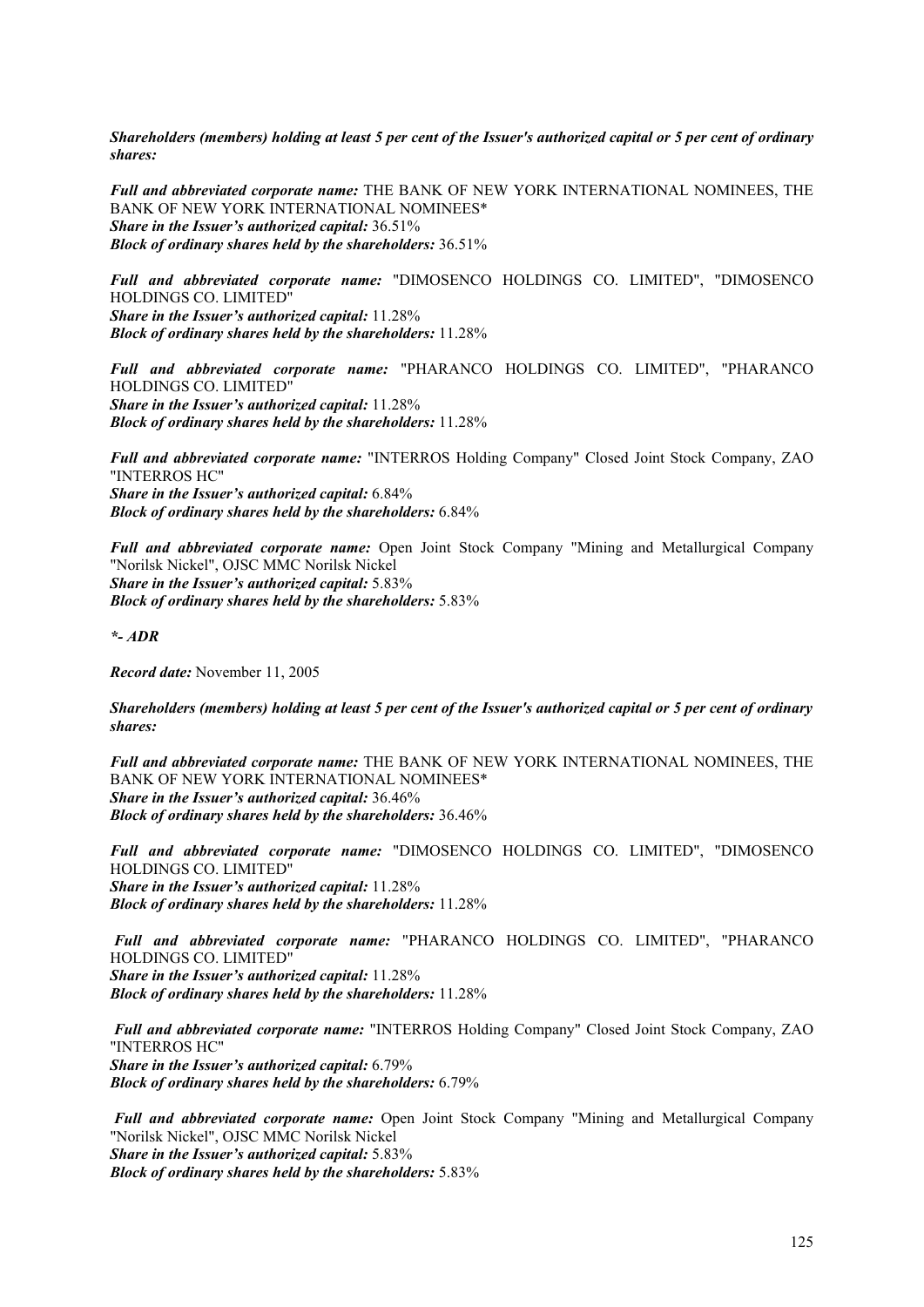*\* - ADR* 

*Record date:* January 1, 2006

*Shareholders (members) holding at least 5 per cent of the Issuer's authorized capital or 5 per cent of ordinary shares:*

*Full and abbreviated corporate name:* THE BANK OF NEW YORK INTERNATIONAL NOMINEES, THE BANK OF NEW YORK INTERNATIONAL NOMINEES\* *Share in the Issuer's authorized capital:* 36.41% *Block of ordinary shares held by the shareholders:* 36.41%

 *Full and abbreviated corporate name:* "DIMOSENCO HOLDINGS CO. LIMITED", "DIMOSENCO HOLDINGS CO. LIMITED" *Share in the Issuer's authorized capital:* 11.28% *Block of ordinary shares held by the shareholders:* 11.28%

 *Full and abbreviated corporate name:* "PHARANCO HOLDINGS CO. LIMITED", "PHARANCO HOLDINGS CO. LIMITED" *Share in the Issuer's authorized capital:* 11.28% *Block of ordinary shares held by the shareholders:* 11.28%

 *Full and abbreviated corporate name:* "INVEST Holding Company" Closed Joint Stock Company, ZAO "INVEST HC" *Share in the Issuer's authorized capital:* 6.59% *Block of ordinary shares held by the shareholders:* 6.59%

*Full and abbreviated corporate name:* Open Joint Stock Company "Mining and Metallurgical Company "Norilsk Nickel", OJSC MMC Norilsk Nickel *Share in the Issuer's authorized capital:* 5.83% *Block of ordinary shares held by the shareholders:* 5.83%

*\* - ADR*

6.6. Information on Non-Arm's Length Transactions Executed by the Issuer

*In Quarter IV 2005 the Board of Directors of OJSC MMC Norilsk Nickel approved 11 non-arm's length transactions for a total amount of 6,246,370.4 thousand Rubles.* 

*The total amount of non-arm's length transactions over Quarter IV 2005 is 6,229,578.2 thousand Rubles. All transactions were approved by the Board of Directors.* 

*The price of each non-arm's length transaction was less than 5 per cent of the Issuer's assets balance-sheet value.*

6.7. Accounts Receivable

*No information for the period under review is available.*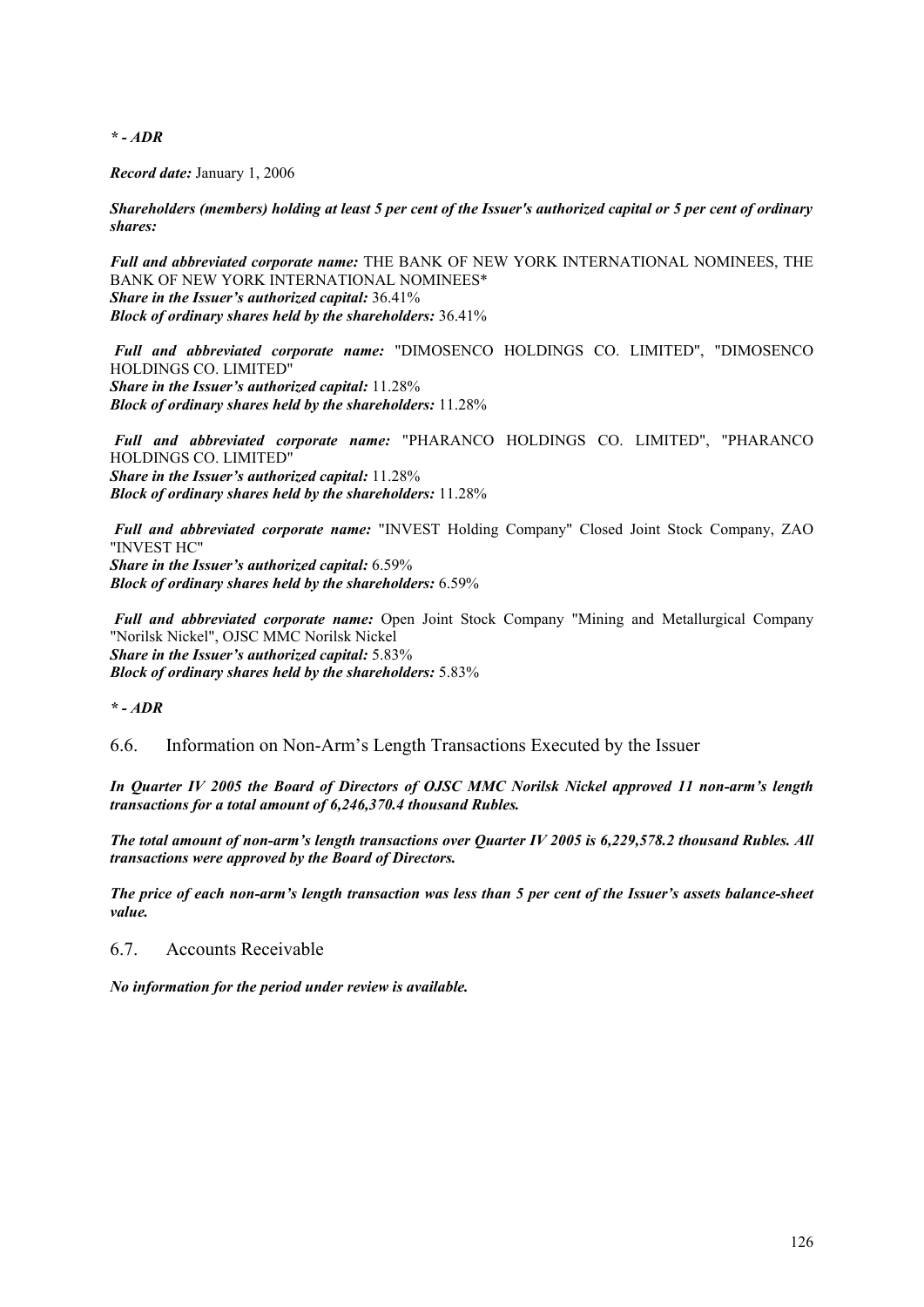VII. The Issuer Accounts and Other Financial Information

7.1. Annual Accounts

*No information for the period under review is available.*

7.2. Quarterly Accounts for the Last Full Quarter

*No information for the period under review is available.*

7.3. Consolidated Accounts for the Last Full Fiscal Year

*No information for the period under review is available.*

7.4. The Issuer's Accounting Policy

*See in the Appendix.* 

7.5. Export Sales and Export Share in Total Sales

*No information for the period under review is available.* 

7.6. Value of the Issuer's Property and Significant Changes in the Issuer's Assets after the End of the Last Full Fiscal Year

*Information on the total property value and accumulated depreciation as of the end of the quarter under review will be provided in the Quarterly Report for quarter I 2006 after preparation of the Company's annual financial statements for 2005.* 

*During 12 months prior to the end of the period under review, two assets owned by OJSC MMC Norilsk Nickel were appraised to be disposed of. According to the independent appraisal the assets' market value was 6,514.8 thousand Rubles less VAT.* 

*During 12 months of 2005, OJSC MMC Norilsk Nickel acquired 70 property items, the property's acquisition cost being 251,529.7 thousand Rubles.* 

*During 12 months of 2005, OJSC MMC Norilsk Nickel disposed of 2 property items. One under a contract of sale in the amount of 19,000 thousand Rubles, and the other – a contribution in the amount of 379 thousand Rubles.* 

7.7. Litigation Which May Significantly Affect Financial and Business Operations of the Issuer

*The Issuer is not a party of any litigation.*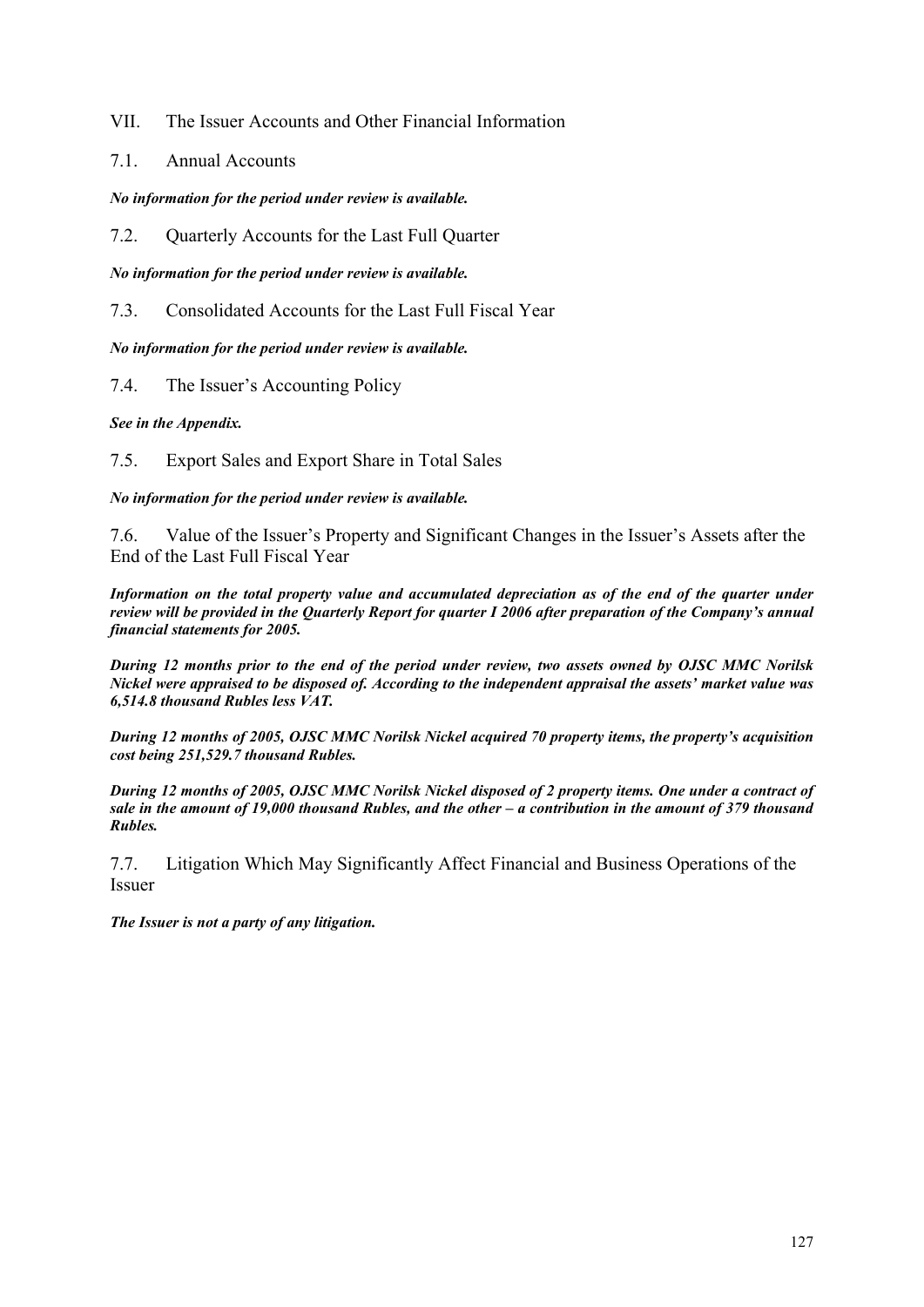# VIII. Additional Information on the Issuer and Issued Regular Securities

## 8.1. Additional Information on the Issuer

## 8.1.1. Amount and structure of the Issuer's authorized capital

#### *According to the Articles of Association the Issuer's authorized capital amounts to:* 213,905,884 Rubles.

*The authorized capital is divided into* 213,905,884\* ordinary shares with par value of 1 Ruble each.

\* - out of the mentioned stock, 12,478,704 shares are on OJSC MMC Norilsk Nickel's balance, and 10,799,433 shares have been bought back from the shareholders in the context of the Company reorganization. On December 16, 2005, the Board of Directors adopted a resolution to hold an extraordinary General Meeting of OJSC MMC Norilsk Nickel's Shareholders on February 17, 2006 in the agenda of which a question of reducing the Company's registered capital by means of retirement of the acquired and bought out shares was included.

Since October 2001 the ADR (American Depositary Receipts) of shares of OJSC MMC Norilsk Nickel have been traded on foreign over-the-counter markets:

*class (type) of shares traded outside the Russian Federation:* the program of 1<sup>st</sup> class American Depositary Receipts (ADR) of ordinary shares in OJSC MMC Norilsk Nickel sponsored by the Bank of New York;

*ratio of shares traded outside the Russian Federation to total number of shares of the same class (type):*  36.41%;

*name and location of the foreign issuer whose securities certify the rights to the Issuer's shares:* The Bank of New York Depositary Receipts Division, 101 Barclay Street, 22<sup>nd</sup> Floor, New York, New York 10286, telephone: 212-815-2293; fax: 212-571-3050/1/2;

*brief description of the program (program type) of issue of the foreign issuer's securities certifying the rights to the Issuer's shares:* the program of sponsored 1<sup>st</sup> class ADR;

*information on the authorization by the Federal Commission of the Issuer's shares trading outside the Russian Federation (if applicable):* 

Resolution of the Russian Federal Securities Commission No. 475-r of June 9, 2001;

Resolution of the Russian Federal Securities Commission No. 04-427/r of February 17, 2004;

*name of the foreign trader(s) of the foreign issuer's securities certifying the rights to the Issuer's shares (if applicable)*: the Company's ADR are traded by NASDAQ in over-the-counter sections of the London Stock Exchange, the Berlin Stock Exchange;

*other information on the Issuer's shares trading outside the Russian Federation to be disclosed at the Issuer's discretion:* the Issuer's shares ADR ticker in the USA — NILSY US, in the United Kingdom — MNOD LI, in Germany — NNIA GR.

| Date        | Authorized capital* | <b>Reason of change</b>                                             |
|-------------|---------------------|---------------------------------------------------------------------|
|             | (Rubles)            |                                                                     |
| September   | 170,645             | Resolution to increase the authorized capital by issuing additional |
| 15.2000**   |                     | shares adopted by the extraordinary General Shareholders Meeting of |
|             |                     | OAO "Norilsk Mining Company" on July 12, 2000, Minutes No. 1        |
| February    | 122,471,917         | Resolution to increase the authorized capital by issuing additional |
| $15.2001**$ |                     | shares adopted by the extraordinary General Shareholders Meeting of |
|             |                     | OAO "Norilsk Mining Company" on September 21, 2000, Minutes         |
|             |                     | No. 2                                                               |
| September   | 252,667,409         | Resolution to increase the authorized capital by issuing additional |
| 28.2001**   |                     | shares adopted by the extraordinary General Shareholders Meeting of |
|             |                     | OJSC MMC Norilsk Nickel on February 21, 2001, Minutes No. 1         |
| 28.<br>June | 213,905,884         | Resolution to reduce the authorized capital OJSC MMC Norilsk        |
| 2002        |                     | Nickel by partial redemption of outstanding shares adopted by the   |
|             |                     | extraordinary General Shareholders Meeting of OJSC MMC Norilsk      |
|             |                     | Nickel on March 29, 2002, Minutes No. 1                             |

## 8.1.2. Changes in the amount of the Issuer's authorized capital

*\* The authorized capital of OJSC MMC Norilsk Nickel consists of registered ordinary shares with par value of 1 Ruble each.* 

*\*\* Date of registration of the Issue Report.*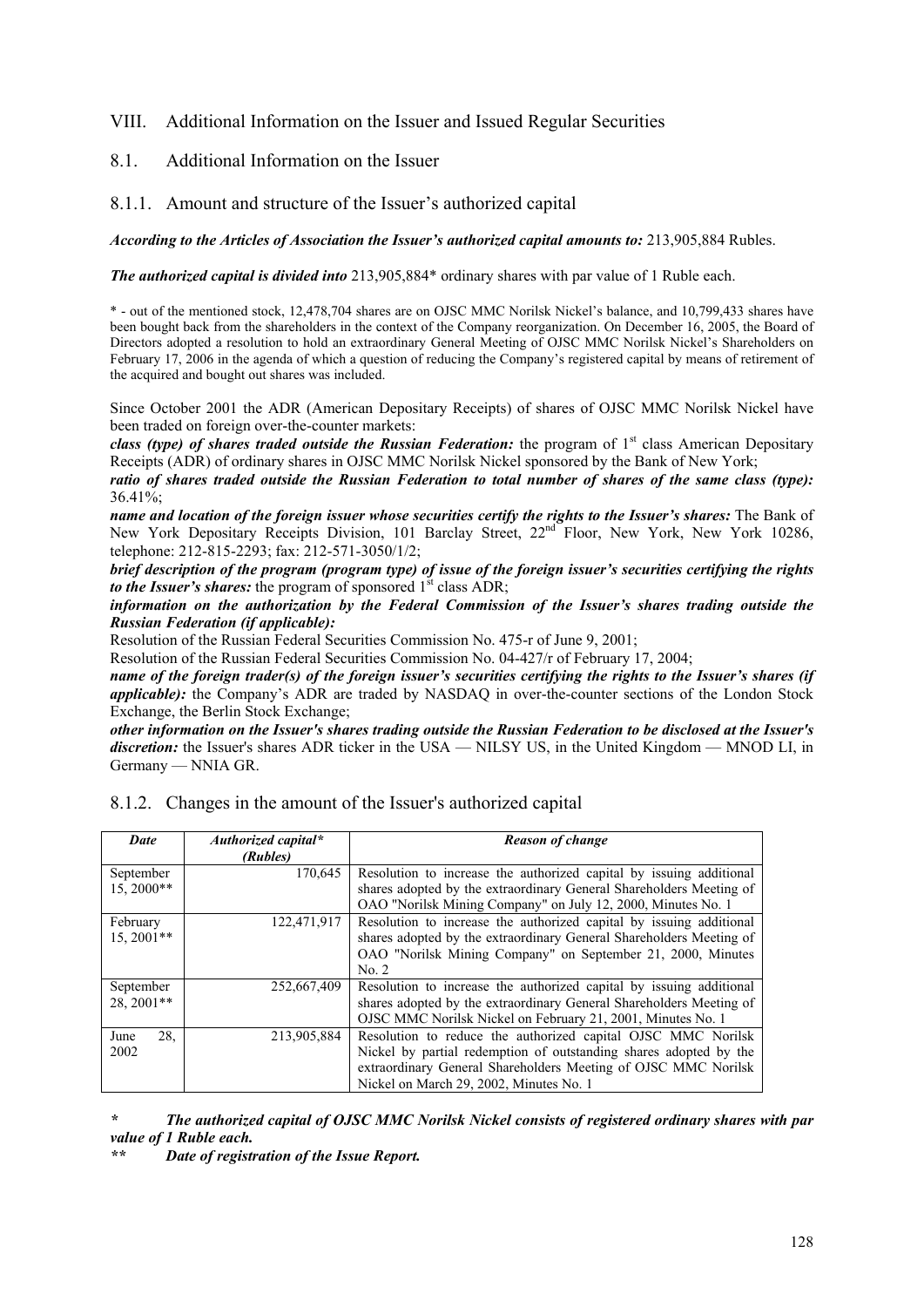*As of the end of the period under review 12,478,704 shares were on OJSC MMC Norilsk Nickel's balance, and 10,799,433 shares have been bought back from the shareholders in the context of the Company reorganization. On December 16, 2005, the Board of Directors adopted a resolution to hold an extraordinary General Meeting of OJSC MMC Norilsk Nickel's Shareholders on February 17, 2006 in the agenda of which a question of reducing the Company's registered capital by means of retirement of the acquired and bought out shares was included.* 

## 8.1.3. Formation and spending by the Issuer of the reserve fund and other funds

#### *Information on the formation and spending by the Issuer of the reserve fund and other funds will be provided in the Quarterly Report for quarter I 2006 after preparation of the Company's annual financial statements for 2005.*

8.1.4. Procedure of convening and holding the Issuer's supreme management body

*Name of the Issuer's supreme management body:* General Shareholders Meeting.

## *Procedure of notifying shareholders (members) of the meeting of the Issuer's supreme management body:*

The notice of the Meeting shall be published in the "Izvestia", the "Russian Newspaper" and the "Taimyr" at least 20 days before the date of the Meeting and the notice of the Meeting convened to discuss reorganization of the Company at least 30 days before the date of the Meeting. In the Meeting is held by absentee vote the notice shall be published in the above papers at least 20 days before the deadline for filing absentee ballots.

The notice of the Meeting shall be given by registered mail to any person entitled to attend the General Shareholders Meeting.

The Company may additionally notify its shareholders of the Meeting by publishing the relevant information on its Internet site and by e-mail.

The Company may publish the notice of the Meeting earlier than provided for in the first paragraph hereof.

The Board of Directors may resolve on additional publication of the notice in other printed media.

The notice of the Meeting shall specify:

- full corporate name and location of the Company;
- form of the Meeting (by personal presence or absentee vote):
- date, place and time of the Meeting (including the beginning of shareholder registration) and the Company's mailing address if completed ballots may be mailed to the Company under paragraph 3, Article 60 of the Federal Law or the deadline for filing ballots and the mailing address to which completed ballots shall be sent if the Meeting is held by absentee vote;
- record date:
- the Meeting's agenda specifying the authors of items on the agenda;
- procedure of inspecting information (materials) to be presented in preparation for the Meeting and the office(s) where such information is available.

If a nominee holder of the Company shares is recorded in the shareholders register the notice of the Meeting shall be sent to the nominee's address unless the list of persons entitled to attend the Meeting contains other mailing address to which the notice shall be sent.

## *Persons (bodies) authorized to call (request calling of) the extraordinary meeting of the Issuer's supreme management body and procedure of filing such requests:*

All Meetings except the annual Meeting shall be deemed extraordinary. The extraordinary Meeting may be called by the Board of Directors or if requested by the Audit Committee, the Company auditor and shareholder(s) holding at least 10 per cent of voting shares on the date of calling.

The extraordinary Meeting requested by the Audit Committee, the Company auditor or shareholder(s) holding at least 10 per cent of voting shares shall be convened by the Board of Directors. The Board of Directors shall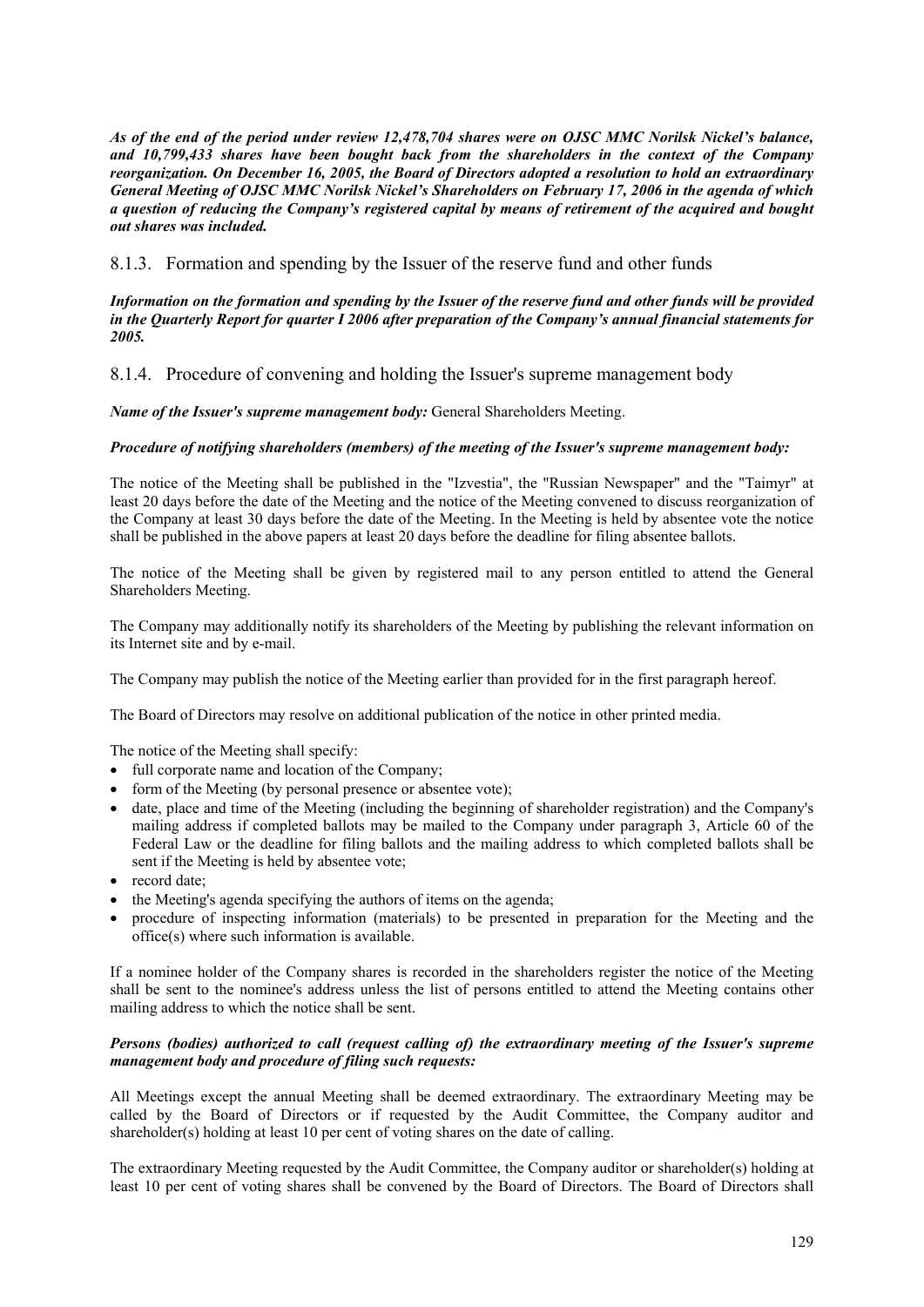within five days convene the extraordinary Meeting requested by the Audit Committee, the Company auditor or shareholder(s) holding at least 10 per cent of voting shares or reject the request. The resolution of the Board of Directors shall be notified within three days.

The request to call the extraordinary Meeting may only be rejected as specified by the Federal Law.

The extraordinary Meeting called as requested by the Audit Committee, the Company auditor or shareholder(s) holding at least 10 per cent of voting shares shall be held within 40 days of the request. If the proposed agenda of the extraordinary Meeting provides for election of the Board of Directors the Meeting shall be held within 70 days of the request.

The Board of Directors shall not modify the wording of the agenda items or the suggested form of the extraordinary Meeting called at the request of the Audit Committee, the Company auditor or shareholder(s) holding at least 10 per cent of voting shares.

If the Board of Directors fails to call the extraordinary Meeting within the period specified above or rejects the request the extraordinary Meeting may be convened by the relevant bodies and persons.

In that case the Meeting may resolve that the cost of preparation and holding the Meeting be reimbursed by the Company.

If the proposed agenda of the extraordinary Meeting provides for election of members of the Board of Directors to be elected by cumulative vote the Company shareholder(s) holding in aggregate at least 2 per cent of voting shares may nominate members of the Board of Directors whose number shall not exceed the Board's composition. Such nominations shall be notified to the Company at least 30 days before the date of the extraordinary Meeting.

*Procedure of appointing the date of the meeting of the Issuer's supreme management body:* The Company shall convene the annual Meeting not earlier than two months nor later than six months after the end of its fiscal year. The extraordinary Meeting called as requested by the Audit Committee, the Company auditor or shareholder(s) holding at least 10 per cent of voting shares shall be held within 40 days of the request. If the proposed agenda of the extraordinary Meeting provides for election of the Board of Directors the Meeting shall be held within 70 days of the request.

#### *Persons entitled to and the procedure of placing items on the agenda of the meeting of the Issuer's supreme management body:*

Any shareholder(s) holding at least two per cent of voting shares may place items on the agenda of the annual and extraordinary Meetings and nominate members of the Board of Directors and the Audit Committee whose number shall not exceed the composition thereof. The items to be placed on the agenda and the list of nominees to the Board of Directors and the Audit Committee shall be notified to the Company within 30 days of the end of fiscal year. In addition to information specified in paragraph 4, Article 53 of the Federal Law the notice of nominations to the Board of Directors and the Audit Committee shall contain the following information:

- full name:
- date of birth;
- education;
- offices occupies over the last five years;
- record of conviction of economic crime or crime against the state:
- shareholding;
- offices occupied in other legal entities' management (including full names of such legal entities and the date of appointment);
- the nominee's written acceptance of the office.

If the proposed agenda of the extraordinary Meeting provides for election of members of the Board of Directors to be elected by cumulative vote the Company shareholder(s) holding in aggregate at least 2 per cent of voting shares may nominate members of the Board of Directors whose number shall not exceed the Board's composition. Such nominations shall be notified to the Company at least 30 days before the date of the extraordinary Meeting.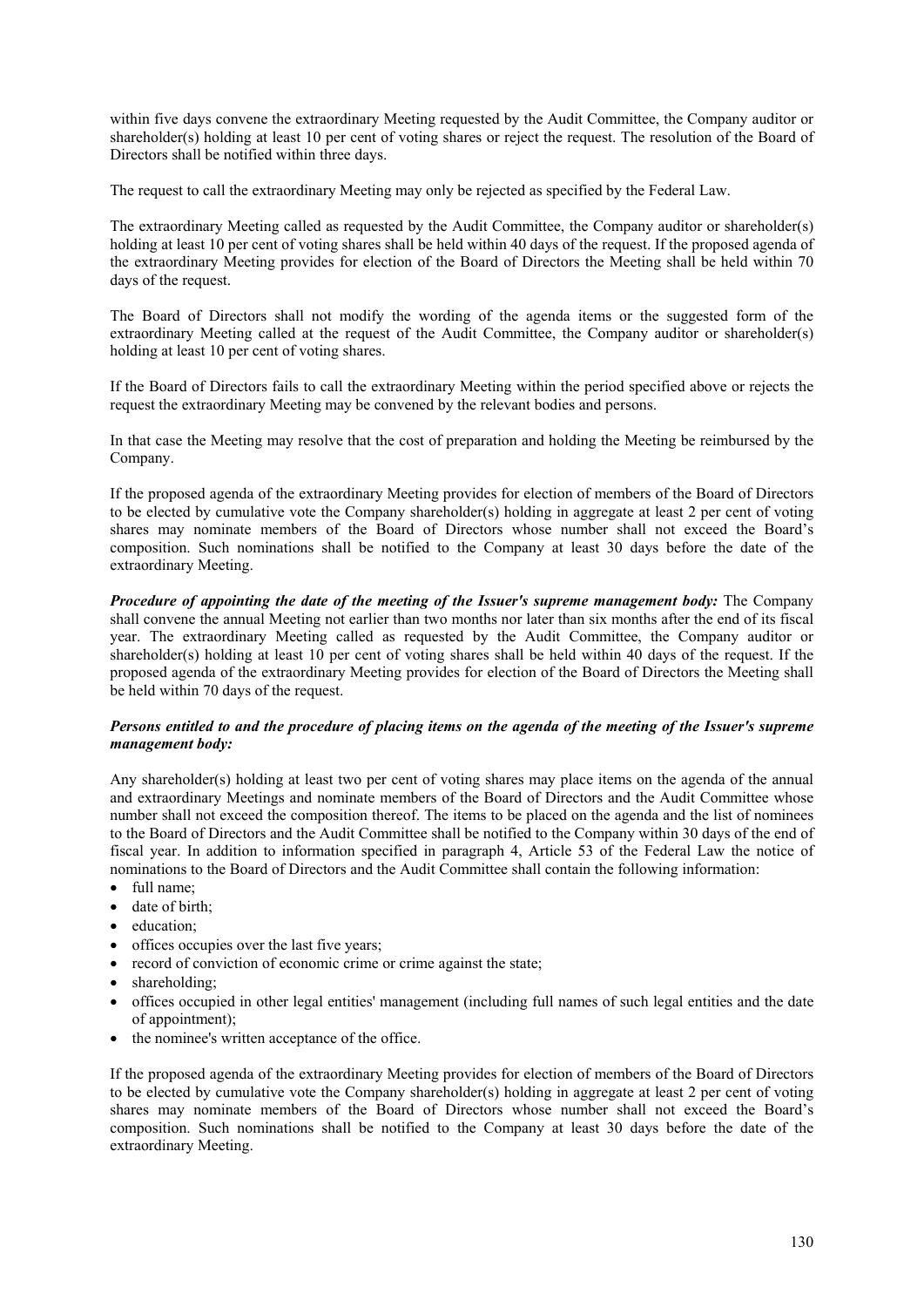#### *Persons entitled to inspect and the procedure of inspecting information (materials) to be presented in preparation for the Meeting.*

Information (materials) to be presented to persons entitled to attend the Meeting shall include annual accounts including opinions of the Company auditor and the Audit Committee, details of nominees to the Board of Directors, the Audit Committee, the Company's executive bodies, draft amendments and modification to the Articles of Association and new version of the Articles of Association, draft by-laws of the Company, draft resolution of the Meeting, the Company's annual statement, report of the Board of Directors explaining their position on items of the agenda. The Board of Directors may resolve that during preparation for the Shareholders Meeting members of the Board may offer special opinion.

The list of persons entitled to attend the Meeting shall be presented by the Company to any persons entered in the list and holding at least 1 per cent of votes. The details and mailing addresses of individuals entered in the list shall only be disclosed with consent of such individuals.

At the request of any person concerned the Company shall within three days issue an excerpt from the list of persons entitled to attend the Meeting containing the details of such person or a certificate specifying that the person is not on the list of persons entitled to attend the Meeting.

8.1.5. Details of business entities in which the Issuer holds at least 5 per cent of the authorized capital or at least 5 per cent of ordinary shares

*Full corporate name:* "Kolenergo" Open Joint Stock Power and Electrification Company *Abbreviated corporate name:* OAO "Kolenergo" *Location:* 184363, Murmansk Region, township of Murashi, Kirov Street 2 *Issuer's share in the business entity's authorized capital:* 14.85% *Block of the business entity's ordinary shares held by the Issuer:* 10.02% *Business entity's share in the Issuer's authorized capital:* none *Block of the Issuer's ordinary shares held by the business entity:* none

*Full corporate name:* "Murmansk Thermal Power Plant" Open Joint Stock Company *Abbreviated corporate name:* ОАО "Murmansk Thermal Power Plant" *Location:* 183780, Murmansk, Shmidt Street 14 *Issuer's share in the business entity's authorized capital:* 14.83 % *Block of the business entity's ordinary shares held by the Issuer:* 10.01 % *Business entity's share in the Issuer's authorized capital:* none *Block of the Issuer's ordinary shares held by the business entity:* none

*Full corporate name:* "Apatity Thermal Power Plant" Open Joint Stock Company *Abbreviated corporate name:* ОАО "Apatity Thermal Power Plant" *Location:* 184200, Apatity, Murmansk Region *Issuer's share in the business entity's authorized capital:* 14.83 % *Block of the business entity's ordinary shares held by the Issuer:* 10.01 % *Business entity's share in the Issuer's authorized capital:* none *Block of the Issuer's ordinary shares held by the business entity:* none

*Full corporate name:* "Kola Generating Company" Open Joint Stock Company *Abbreviated corporate name:* ОАО "Kola GC" *Location:* 184355, township of Murmashi, Murmansk Region, Kirov Street 2 *Issuer's share in the business entity's authorized capital:* 14.83 % *Block of the business entity's ordinary shares held by the Issuer:* 10.01 % *Business entity's share in the Issuer's authorized capital:* none *Block of the Issuer's ordinary shares held by the business entity:* none

*Full corporate name:* "Samara Bearing Plant" Open Joint Stock Company *Abbreviated corporate name:* OAO "SPZ" *Location:* Russian Federation, 443009, Samara, Kalinin Street 1 *Issuer's share in the business entity's authorized capital:* 5.55%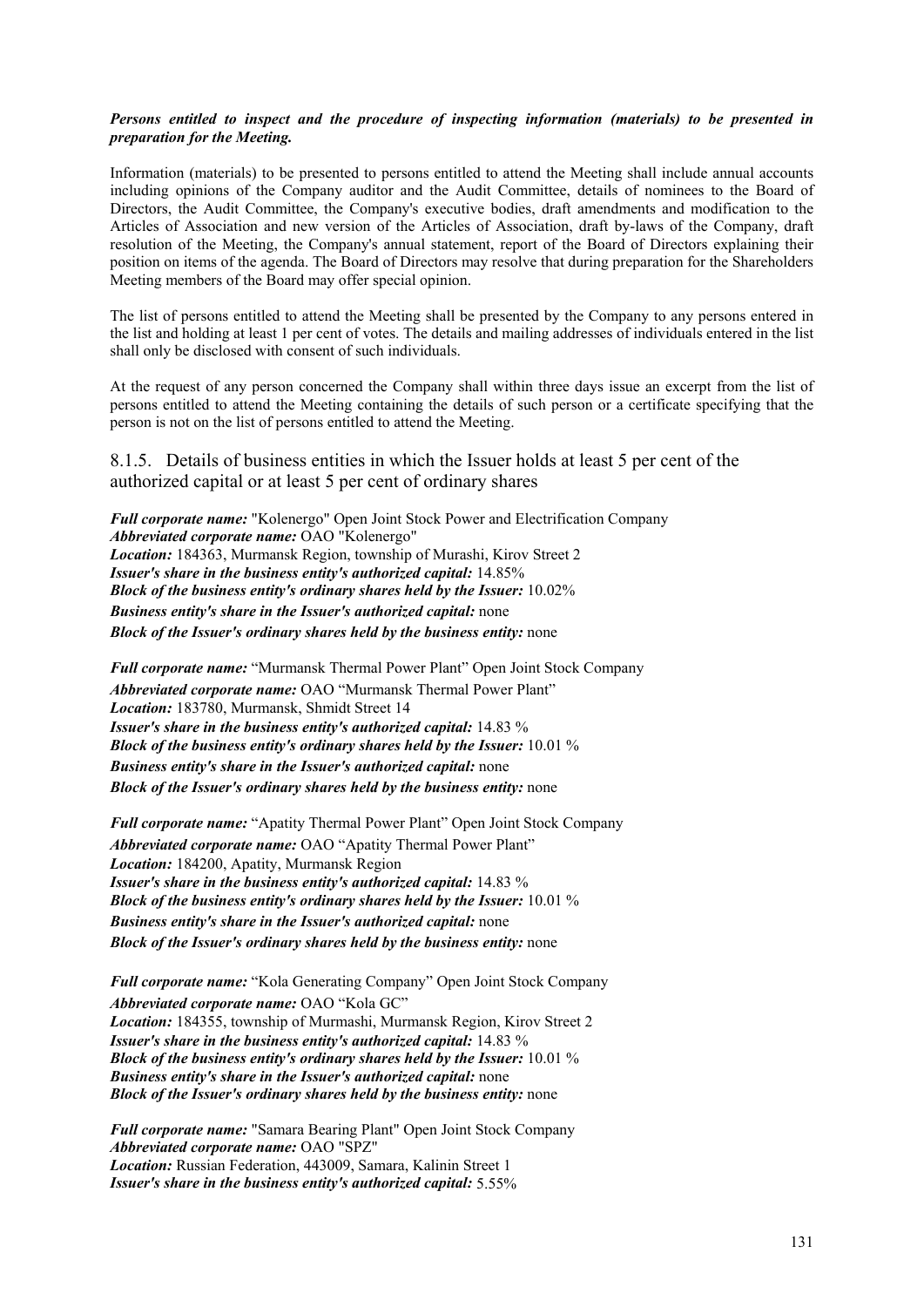*Block of the business entity's ordinary shares held by the Issuer:* 5.55% *Business entity's share in the Issuer's authorized capital:* none *Block of the Issuer's ordinary shares held by the business entity:* none

## 8.1.6. Information on major transactions executed by the Issuer

*In the period under review the Issuer did not execute major transactions giving rise to liabilities accounting for 10 per cent or more of balance-sheet value of the Issuer's assets.* 

8.1.7. Information of credit ratings of the Issuer

#### *Standard & Poor's Rating Agency*

#### *Object of credit rating (issuer, issuer securities):*

Open Joint Stock Company "Mining and Metallurgical Company "Norilsk Nickel"

#### *Credit rating as of the end of the quarter under review:*

Standard & Poor's

| International rating / forecast | National rating / forecast |
|---------------------------------|----------------------------|
| $BB+$                           | ruA.                       |
| stable                          | stable                     |

*Credit rating history over the last 5 full fiscal years before the end of the quarter under review including ratings and dates of assignment (alteration):* 

| Date of assignment | Credit rating value                                     |
|--------------------|---------------------------------------------------------|
| August 9, 2004     | BB / stable <i>(international rating / forecast)</i>    |
|                    | RuAA / stable <i>(national rating / forecast)</i>       |
| August 10, 2005    | $BB+$ / stable <i>(international rating / forecast)</i> |
|                    | $RuAA+$ / stable (national rating / forecast)           |

*Full corporate name (name — for non-profit organization) of the rating agency:* Standard & Poor's International Services

*Abbreviated corporate name:* Standard & Poor's; *Location:* 55 Water Street, New York, USA.

*Description of the rating system or Internet site where information on the rating system is available (published)*: the rating agency evaluates the ability and readiness of the issuer to promptly meet its obligations based on the analysis of the Company information. A more detailed description of the rating system may be found at: http://www.standardandpoors.ru/

#### *Moody's Rating Agency*

#### *Object of credit rating (issuer, issuer securities):*  Open Joint Stock Company "Mining and Metallurgical Company "Norilsk Nickel"

# *Credit rating as of the end of the quarter under review:*

Moody's

| Corporate Family Rating / Forecast* | <b>Long Term Issuer Rating/</b><br>Forecast* | <b>National Rating / Forecast</b> |
|-------------------------------------|----------------------------------------------|-----------------------------------|
| Ba1 / stable                        | Ba2 / stable                                 | Aa1.ru / stable                   |

\* - In August 2005 the rating names were changed, former names "Senior Implied Rating / Forecast" and "Senior Unsecured Issuer Rating / Forecast" respectively.

#### *Credit rating history over the last 5 full fiscal years before the end of the quarter under review including ratings and dates of assignment (alteration):*

| Date                  | value  |
|-----------------------|--------|
| assignment            | ratıng |
| $\boldsymbol{\theta}$ | redu   |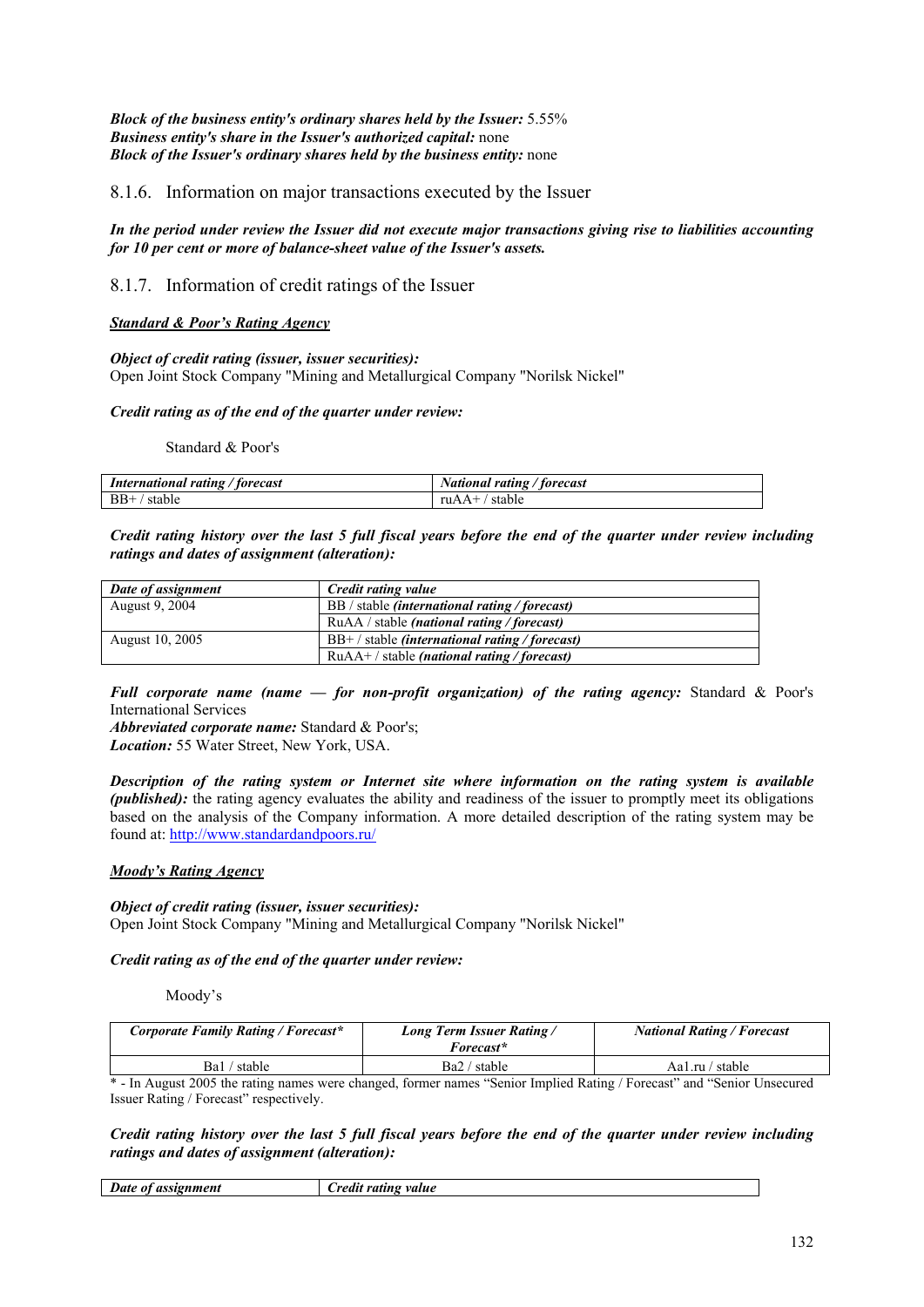| <b>August 9, 2004</b> | Bal / stable (Senior Implied Rating / Forecast)                 |  |
|-----------------------|-----------------------------------------------------------------|--|
|                       | Ba2 / stable <i>(Senior Unsecured Issuer Rating / Forecast)</i> |  |
| October 24, 2005      | Aa1.ru / stable <i>(National Rating / Forecast)</i>             |  |

*Full corporate name (name — for non-profit organization) of the rating agency:* Moody's Investors Service Ltd<sup>-</sup>

*Abbreviated corporate name:* Moody's;

*Location:* 2 Minster Court Mincing Lane London EC3R 7XB.

*Description of the rating system or Internet site where information on the rating system is available (published)*: the rating agency evaluates the ability and readiness of the issuer to promptly meet its obligations based on the analysis of the Company information. A more detailed description of the rating system may be found at: http://www.moodys.com/cust/default.asp

#### *Fitch Ratings Ltd Rating Agency*

#### *Object of credit rating (issuer, issuer securities):*

Open Joint Stock Company "Mining and Metallurgical Company "Norilsk Nickel"

#### *Credit rating as of the end of the quarter under review:*

| Senior Unsecured Rating / Forecast | <b>Short Term Rating</b> | National Rating /<br>/ Forecast |
|------------------------------------|--------------------------|---------------------------------|
| BBB-<br>stable                     |                          | N/A                             |

*Credit rating history over the last 5 full fiscal years before the end of the quarter under review including ratings and dates of assignment (alteration):* 

| Date of assignment | Credit rating value                                |
|--------------------|----------------------------------------------------|
| December 21, 2005  | BBB- / stable (Senior Unsecured Rating / Forecast) |
|                    | F3 (Short Issuer Rating)                           |

*Full corporate name (name — for non-profit organization) of the rating agency:* Fitch Ratings Ltd. *Abbreviated corporate name:* Fitch;

*Location:* Eldon House, 2 Eldon Street London, EC2M 7UA Great Britain.

*Description of the rating system or Internet site where information on the rating system is available (published)*: the rating agency evaluates the ability and readiness of the issuer to promptly meet its obligations based on the analysis of the Company information. A more detailed description of the rating system may be found at: www.fitchratings.com

#### *Other information on credit rating pointed out by issuer at its own discretion.*

Put together the assigned ratings show that Norilsk Nickel has the highest rating among private Russian companies. The ratings reflect the Company's unique resources and financial stability and its leading position on the world nickel, palladium, platinum, copper and gold market.

*No credit rating has been assigned to the Issuer's securities.* 

8.2. Details of Each Class of the Issuer's Shares

*Class (ordinary, preference), type for preference shares:* ordinary shares

*Par value per share:* 1 Ruble

*Number of outstanding (non-redeemed or non-canceled) shares:* 213,905,884\*

*Number of additionally issued shares (for which the issued report has not been subject to state registration):*  none

*Number of authorized shares:* none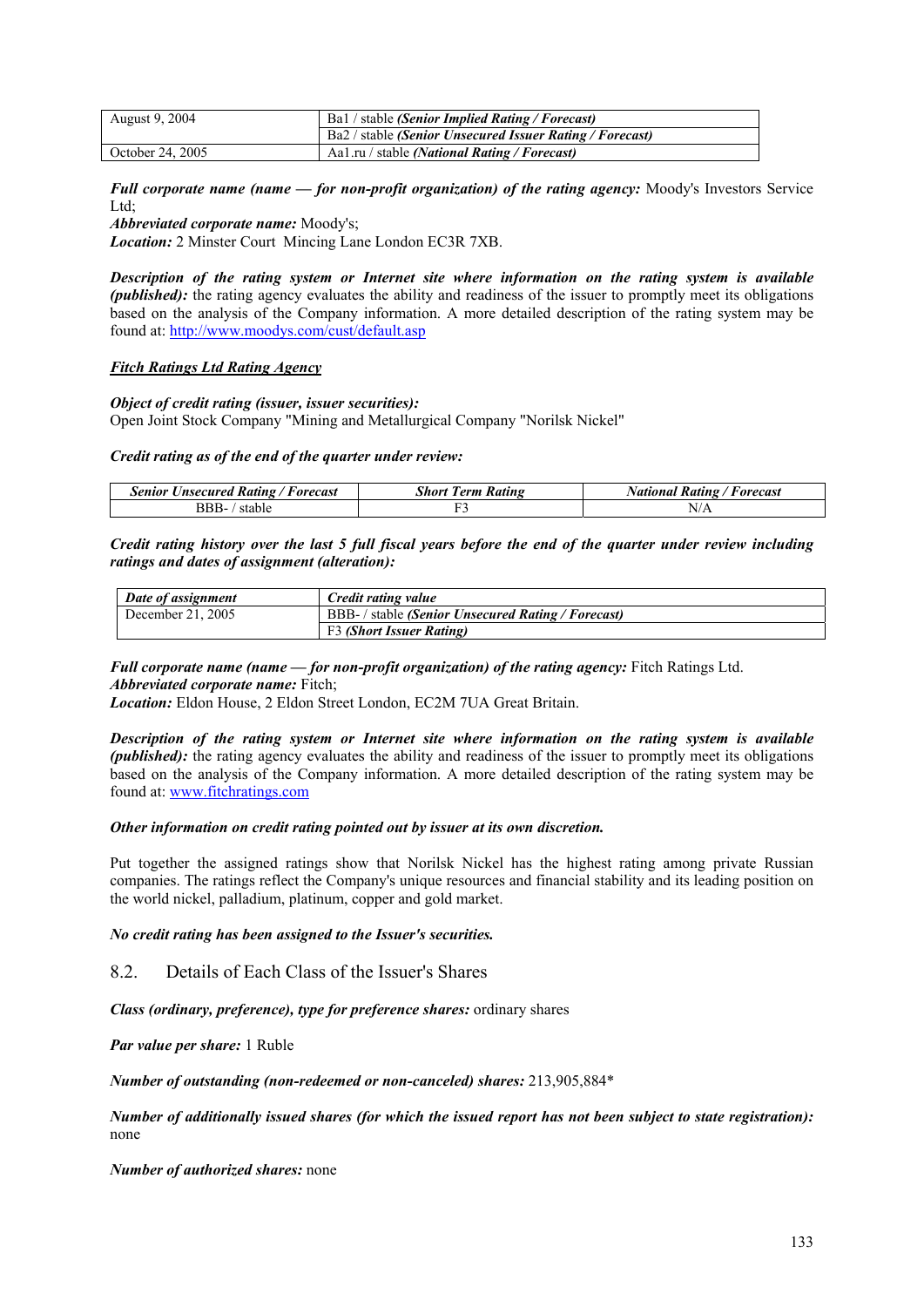*Number of shares held by the Issuer:* 12,478,704

*Number of additional shares which may be issued through the conversion of outstanding securities or meeting option commitments:* none

*Number and date of state registration:*  1-04-40155-F of January 10, 2001; 1-04-40155-F of May 23, 2001.

## *Rights granted by shares:*

*shareholder's right to declared dividends and the order of payment of dividends on particular types of preference shares if the Issuer's articles of association provide for issue of two or more types of preference shares on which dividend is specified:* the Articles of Association do not provide for issue of preference shares;

*ordinary share holder's right to attend and vote at the general shareholders meeting:* shareholders may attend the Meeting and vote on all items within authority thereof (unless otherwise provided for by the Federal Law and other applicable regulations of the Russian Federation one share shall give one vote);

*rights of holders of particular types of preference shares to convert them into ordinary shares or preference shares of other types and the conversion procedure (number, classes (types) of shares and other terms of conversion) if provided for by the articles of association:* the Articles of Association do not provide for issue of preference shares;

*shareholder's right to the Issuer's assets in case of liquidation and the order of paying liquidation value on particular types of preference shares if the Issuer's articles of association provide for issue of two or more types of preference shares for which liquidation value is specified: the Articles of Association do not provide* for issue of preference shares;

#### *other information on shares to be disclosed at the Issuer's discretion:* N/A.

\* - out of the mentioned stock, 10,799,433 ordinary shares have been bought back from the shareholders in the context of the Company reorganization. On December 16, 2005, the Board of Directors adopted a resolution to hold an extraordinary General Meeting of OJSC MMC Norilsk Nickel's Shareholders on February 17, 2006 in the agenda of which a question of reducing the Company's registered capital by means of retirement of the acquired (being on the Company's balance) and bought out shares was included.

## 8.3. Information on Previous Issues of Regular Securities Except Shares

8.3.1. Totally redeemed (canceled) securities issues

*No such issues exist.* 

8.3.2. Outstanding securities issues

*No such issues exist.* 

8.3.3. Issues under which the Issuer is in default

*No such issues exist.* 

8.4. Details of person(s) securing issued debentures

*No such persons exist.* 

8.5. Secured Liabilities under Debenture Issues

*No debentures were issued.*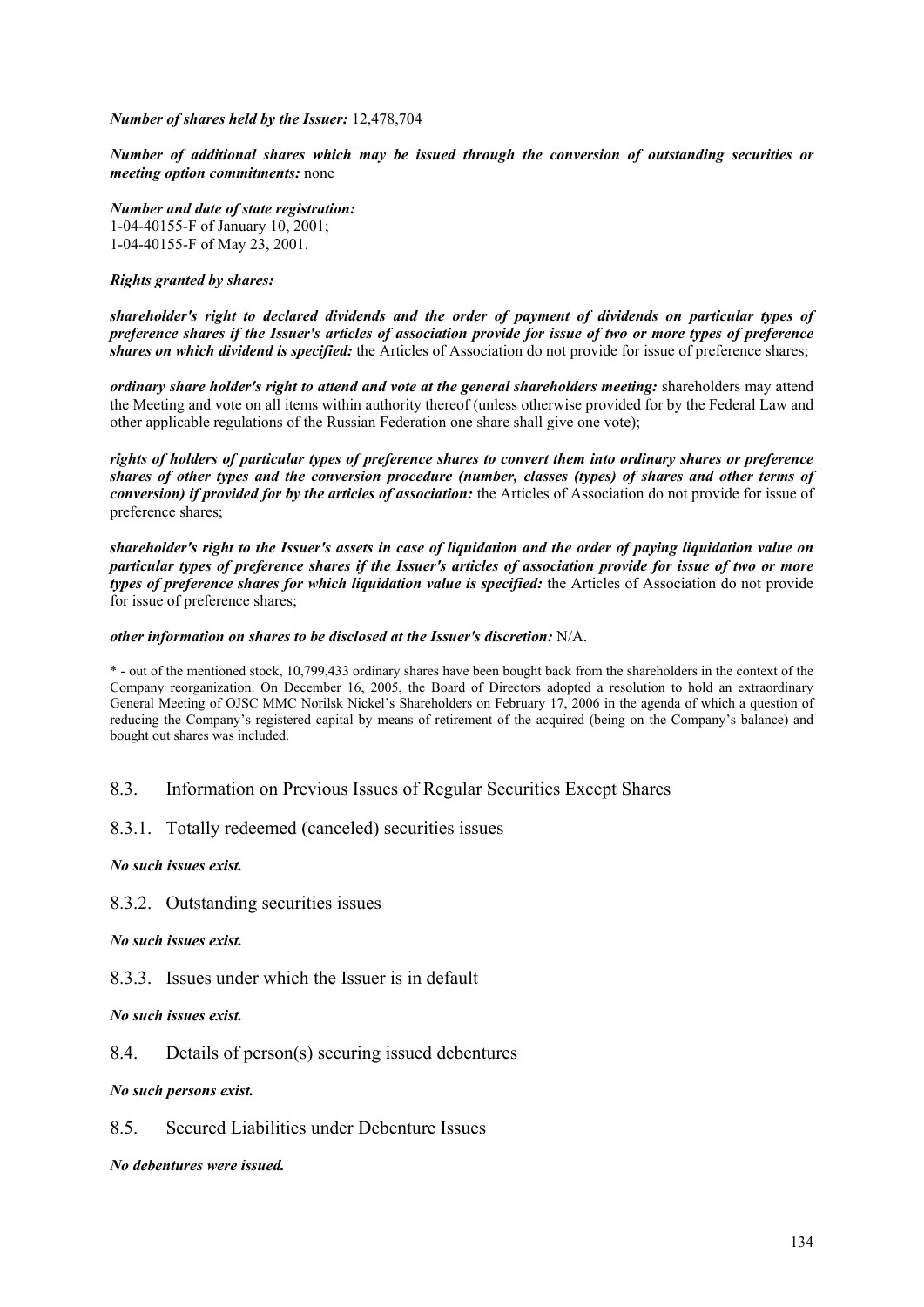# 8.6. Details of Registrars of Rights to the Issuer Regular Securities

## *Registrar:*

*full and abbreviated name:*  "National Registration Company" Closed Joint Stock Company, ZAO NRC;

*location:* 121357, Moscow, Veresayev Street 6

*License data: license number:* 10-000-1-00252 *date of issue:* September 6, 2002 *term of validity:* perpetual *issued by:* Russian Federal Securities Commission

*Other registrar details: mailing address:* 121357, Moscow, Veresayev Street 6 *tel.:* (495) 440 63 45*; fax:* (495) 440 63 55 *e-mail:* info@nrcreg.ru

## 8.7. Information on Applicable Capital Export and Import Regulations Which May Affect Dividends, Interest or Other Distributions Due to Non-Residents

Tax on return in investments in business entities (in this case dividends) is assessed according to the Tax Code of the Russian Federation (Part One No. 146-FZ of July 31, 1998 and Part Two No. 117-FZ of August 3, 2000).

Foreign exchange transactions involving capital movement are taxed according to Federal Law "On Exchange Control and Regulation" No. 173-FZ of December 10, 2003 (as amended on June 29, 2004) and the Regulations of the Central Bank of the Russian Federation for authorization of particular transactions involving capital movement:

Regulation of the Central Bank of Russia No. 258-P of June 1, 2004;

Regulation of the Central Bank of Russia No. 259-P of June 7, 2004;

Regulations of the Central Bank of Russia No. and the State Customs Committee of the Russian Federation Nos. 243-P and 01-100/1 of December 22, 2003;

Regulation of the Central Bank of Russia No. 27-P of April 29, 1998;

Instruction of the Central Bank of Russia No. 1450-U of June 15, 2004;

Instruction of the Central Bank of Russia No. 1441-U of June 10, 2003;

Resolution of the State Customs Committee of the Russian Federation "On Export Duty Rates" No. 865 of August 6, 2003 (as amended on October 2 and 17, November 28, December 11, 2003; January 16, February 20 and 26, April 12, June 17, August 23, October 6, November 18, December 17 and 30, 2004; January 20, February 8, March 15, April 7 and 15, 2005).

#### 8.8. Tax Assessment of the Issuer's Regular Securities Issue Proceeds

Tax on regular securities issue proceeds is assessed as specified by applicable tax regulations of the Russian Federation (Tax Code of the Russian Federation, Chapter 23 "Personal Income Tax" and Chapter 25 "Corporation Income Tax").

- 1. Tax on securities transactions
- 1.1. Tax on personal income from transactions in the Issuer's securities

The procedure of tax assessment of personal income from securities transactions is specified in Chapter 23 of Russian Tax Code (Chapters 214-1,220,224).

Income (loss) from securities transactions shall be determined for all transactions in securities of a particular class executed during the tax period under review less losses.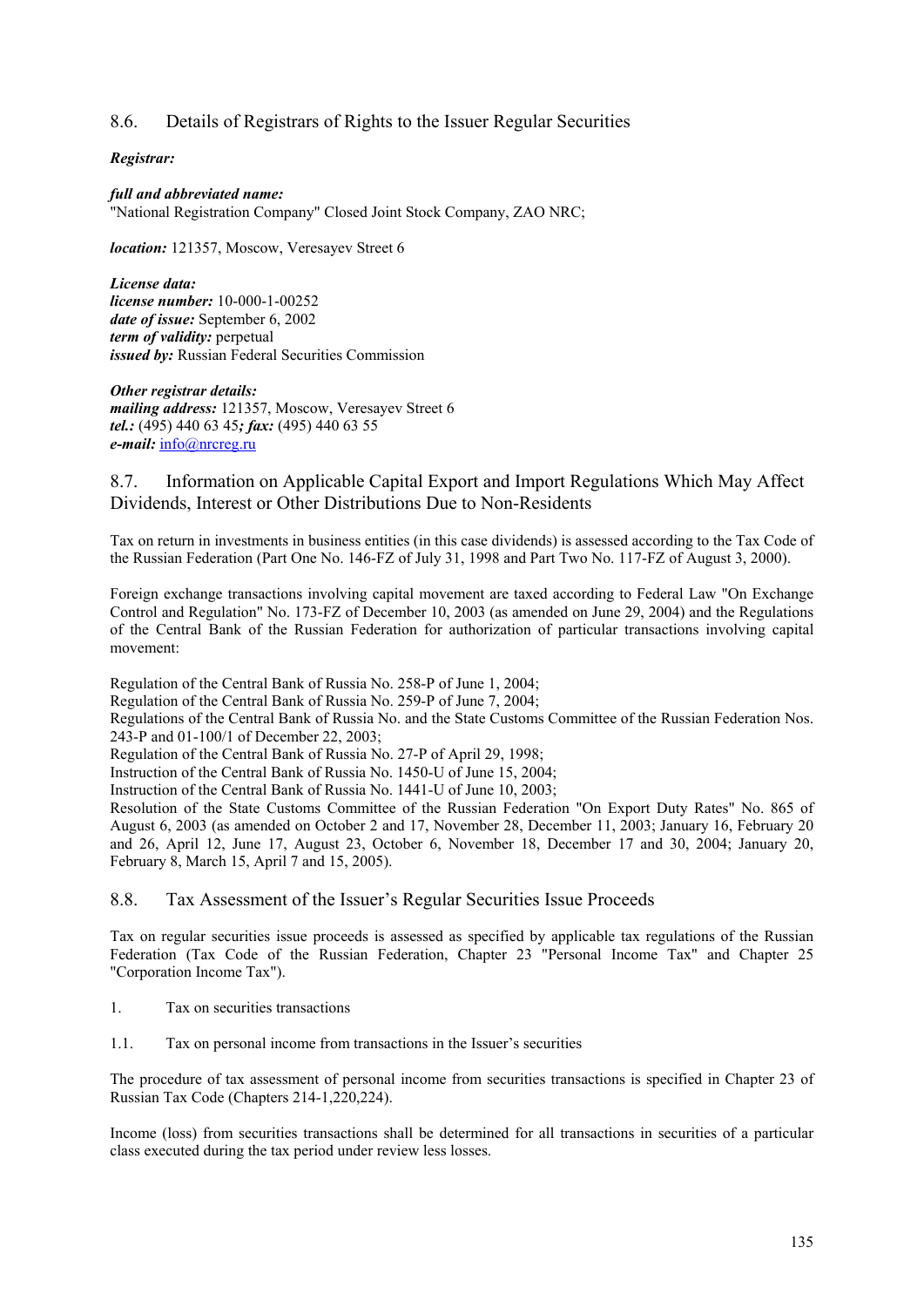Income (loss) from securities transactions shall be determined as the difference between total proceeds from securities sale and documented cost of securities acquisition, sale and holding actually incurred by taxpayers or material deductions intended to reduce proceeds of securities transactions.

If the taxpayer cannot produce a documentary evidence of its expenses it may take the advantage of material deduction as provided for the Tax Code of the Russian Federation.

The taxpayer shall be entitled to material deduction of the full amount of proceeds received from transaction in securities held for a period of three or more years; in case the taxpayer held securities for less than 3 years such material deduction shall not exceed 125 thousand Rubles.

The taxpayer may take the advantage of material tax deduction or deduction of documented incurred expenses if the tax is calculated and withheld by the income source (broker, trustee, management company holding in trust the assets constituting a unit investment fund or other party executing transactions for the benefit of the taxpayer under a contract of agency or other similar contract) or upon expiry of the tax period at the time of filing tax return with tax authorities.

If income is paid by several sources material deduction may only be made by one source at the taxpayer's option.

Individuals who are not tax residents of the Russian Federation shall not be entitled to material deductions.

The tax on income of individual tax residents of the Russian Federation shall be assessed at the rate of 13 per cent.

The tax on income of individual tax non-residents of the Russian Federation shall be assessed at the rate of 30 per cent.

The tax base for securities transactions shall be defined as proceeds from securities transactions over the tax period under review.

The tax agent shall assess and pay tax upon expiry of the tax period or at the time of cash disbursement to the taxpayer before expiry of the tax period.

If the assessed tax cannot be withheld from the taxpayer by the income source the tax agent (broker, trustee or other party executing transactions for the benefit of the taxpayer under a contract of agency or other similar contract) shall within one month notify in writing local tax authorities of the impossibility of withholding and the sum due from the taxpayer.

In that case if an individual executed securities transactions unassisted by parties deemed to be tax agents (broker, trustee or other party executing transactions for the benefit of the taxpayer under a contract of agency or other similar contract) such individual shall assess and pay tax and file tax return.

1.2. Tax on legal entities' income from transactions in the Issuer's securities

The procedure of determining the tax base for securities transactions is specified in Chapter 25 of the Russian Tax Code (Article 280, Articles 309, 310, 329). The Tax Code specifies a special accounting procedure of profit and loss relating to securities transactions.

The taxpayer's proceeds from sale or other disposal of securities (including redemption thereof) shall be calculated based on the selling of disposal price and accrued interest income (coupon yield) paid by the purchaser to the taxpayer and accrued interest income (coupon yield) paid by the issuer (promisor) to the taxpayer. The assessment of tax on the taxpayer's proceeds from securities sale or other disposal shall not include interest income (coupon yield) earlier included in tax assessment.

The cost of securities sale (or other disposal) including units in unit investment funds shall be determined based of the acquisition price (including acquisition costs), cost of sale, any discounts from the estimates unit value, accrued interest income (coupon yield) paid by the taxpayer to the seller of securities. Such costs shall not include interest income (coupon yield) earlier included in tax assessment.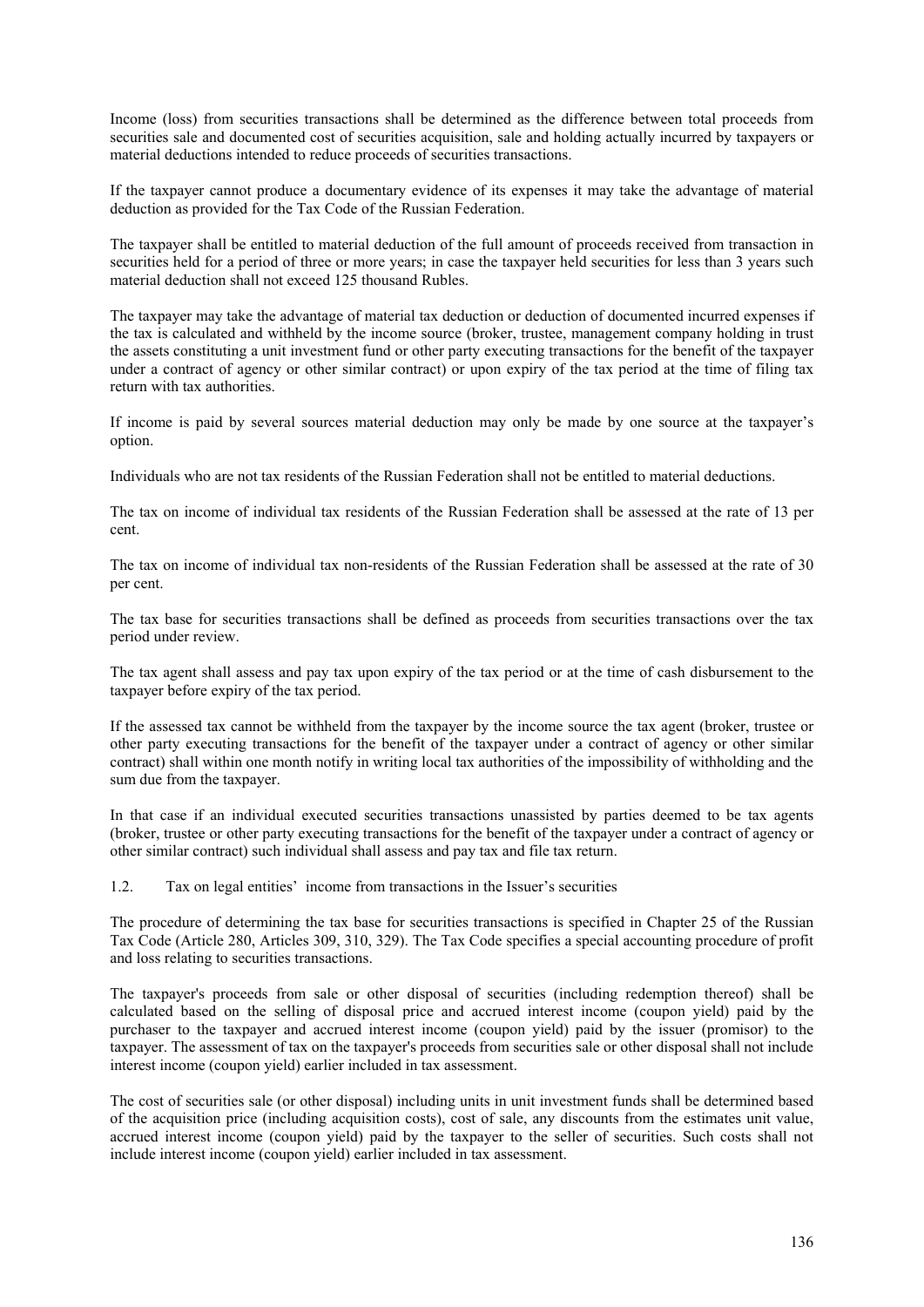The market price of securities traded on organized securities market shall mean the actual price of securities sale or other disposal if such price falls within the interval between the maximum and minimum prices (price interval) of transactions in such securities recorded by the market maker on securities market on the date of the relevant transaction. If on that date the same securities were traded on securities market by two or more market makers the taxpayer may select the market maker whose price interval shall be used for tax purposes.

If the taxpayer sold securities traded on organized securities market and the transaction price is within the price interval recorded by the market maker such price shall be deemed market price for tax purposes.

If securities traded on organized securities market are sold at a price lower that the recorded minimum price the minimum price of transactions on organized securities market shall be assumed.

Profit (loss) from transactions in securities traded and not traded on organized securities market shall be accounted separately for tax purposes.

Russian business entities and foreign business entities acting through permanent establishments within the Russian Federation shall pay tax at the rate of 24 per cent as provided for by applicable law of the Russian Federation.

Foreign entities not engaged in business in the Russian Federation shall pay tax at the income source; in particular such tax shall be paid on stock sales proceeds by Russian entities holding assets in the Russian Federation more than 50 per cent of which consist of immovable property and other similar proceeds. Proceeds from sale of securities or relating derivatives on foreign stock exchanges shall not be deemed income received from sources within the Russian Federation.

Tax base of foreign entities trading in shares of Russian business entities holding assets in the Russian Federation more than 50 per cent of which consist of immovable property may be reduced by the sum of documented expenses as provided for by applicable law of the Russian Federation. In that case the difference between the foreign entity's sales proceeds and expenses shall be taxed at the rate of 24 per cent.

In other instances tax on such income of foreign business entities shall be assessed at the rate of 20 per cent.

1.3. If international treaties of the Russian Federation containing provisions relating to taxation specify other tax regulations than provided for by applicable Russian law provisions of such international treaties shall apply.

- 2. Tax on dividends
- 2.1. Tax on dividends received by individuals

Tax on income received by individuals in the form of dividends on the Company shares is assessed according to Part Two of the Tax Code of the Russian Federation (Chapter 23).

Dividends received by individual tax residents of the Russian Federation shall be taxed at the rate of 9 per cent.

Dividends received by individual tax non-residents of the Russian Federation shall be taxed at the rate of 30 per cent.

Business entities from which the taxpayer receives income (tax agents) shall assess, deduct and pay tax.

If the assessed tax cannot be withheld from the taxpayer the tax agent shall within one month notify in writing local tax authorities of the impossibility of withholding and the sum due from the taxpayer.

Tax agents shall pay assessed and withheld tax by the date of actual money receipt from the bank and the date of income transfer from tax agents' bank accounts to the taxpayer's account or third party bank accounts on the taxpayer's instruction.

Tax agent shall otherwise pay assessed and withheld tax on the day following the date of actual income receipt by the taxpayer.

2.2. Tax on dividends received by legal entities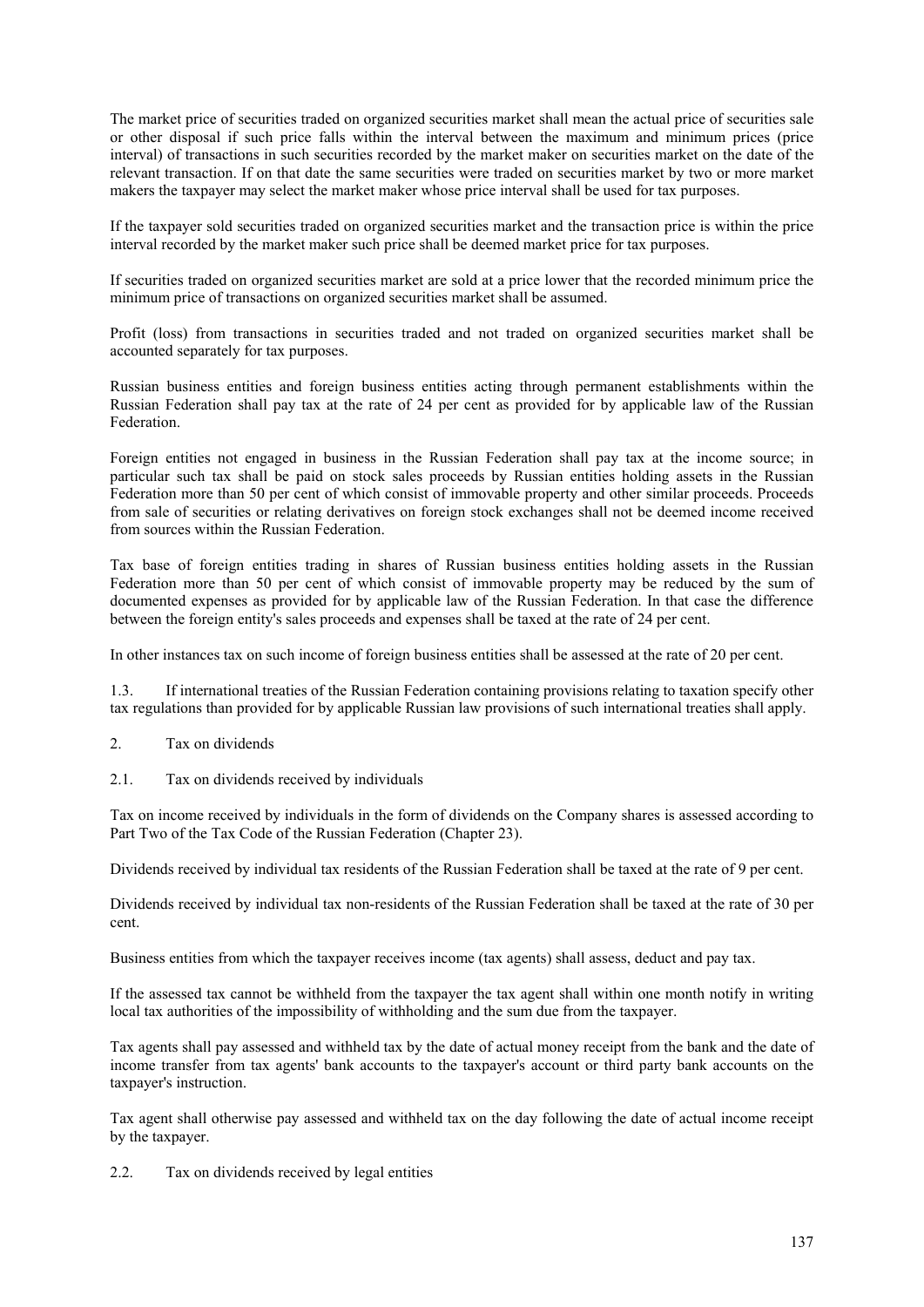Tax on income received by legal entities in the form of dividends on the Company shares is assessed according to Part Two of the Tax Code of the Russian Federation (Chapter 25).

Dividends received by legal entity tax residents of the Russian Federation shall be taxed at the rate of 9 per cent.

Dividends received by legal entity tax non-residents of the Russian Federation shall be taxed at the rate of 15 per cent.

The source of income (tax agent) shall deduct and pay tax within 10 days of income payment.

If dividends are paid to a foreign legal entity and/or individual who is no tax resident of the Russian Federation the taxpayer's tax base for each payment of dividends shall be equal to received dividends and subject to taxation.

2.3. Total tax shall be calculated by multiplying the applicable tax rate and the difference between dividends to be distributed among shareholders during the tax period under review reduced by dividends payable by the tax agent to foreign legal entity and individual tax non-residents during the tax period under review and dividends received by the tax agent during the tax period under review and the previous tax period unless such dividends were included in dividend tax assessment.

Tax agents shall assess tax to be withheld from the taxpayer's income based on total tax and the share of each taxpayer in total dividends.

2.4. If international treaties of the Russian Federation containing provisions relating to taxation specify other tax regulations than provided for by applicable Russian law provisions of such international treaties shall apply.

## 8.9. Dividend Declared on the Issuer Shares and Return of the Issuer Debentures

*Class of shares:* ordinary shares

*Declared dividend per share:* 3,935.65 Rubles *Total dividend per class of shares:* 393,565,000 Rubles

*The Issuer's management body authorized to approve payment of (declare) dividends: general shareholders* meeting

*Date of the meeting of the Issuer's management body which approved payment (declaration) of dividends, number and date of the minutes of the meeting which approved payment (declaration) of dividends:* minutes of the annual general shareholders meeting of June 17, 2000

*Period of payment of dividends declared on the Issuer shares: dividends paid on:* July 26, 2000

*Form and other terms of payment of dividends declared on the Issuer shares:* cash payment

*Accounting period (year, quarter) for which declared dividends were paid:* the year of 1999

*Total dividends paid on one class (type) of the Issuer shares for each accounting period for which it was resolved to pay (declare) dividends:* 393,565,000 Rubles

*If dividends declared on the Issuer shares were not paid or were partially paid specify the reasons:* dividends were paid in full

*Other information on declared and/or paid dividends on the Issuer shares disclosed at the Issuer's discretion:*  N/A

*Class of shares:* ordinary shares

*Declared dividend per share:* 23 Rubles *Total dividend per class of shares:* 5,006,350,407 Rubles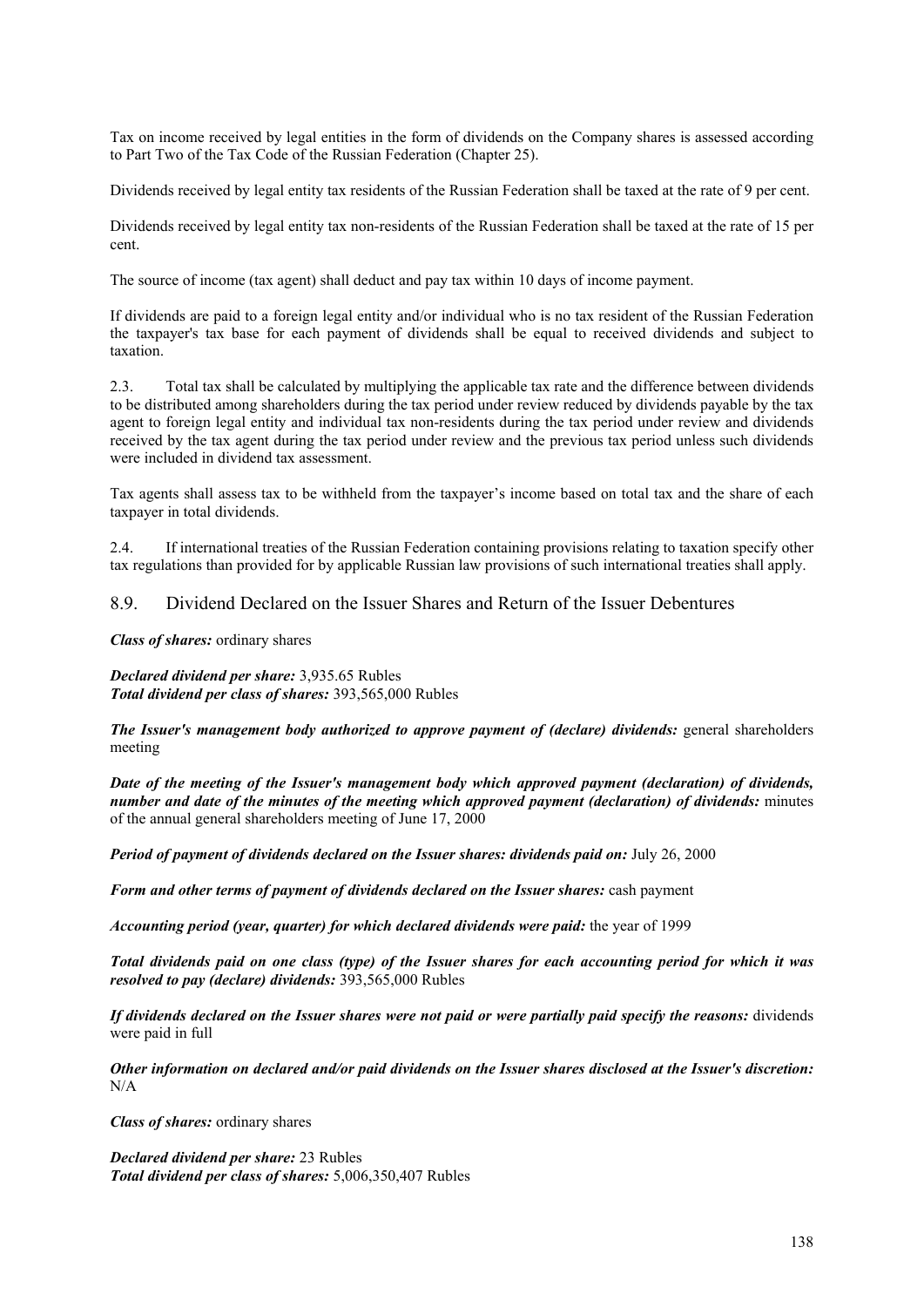*The Issuer's management body authorized to approve payment of (declare) dividends: general shareholders* meeting

*Date of the meeting of the Issuer's management body which approved payment (declaration) of dividends, number and date of the minutes of the meeting which approved payment (declaration) of dividends:* minutes of the annual general shareholders meeting of June 30, 2002

*Period of payment of dividends declared on the Issuer shares:* by October 15, 2002

*Form and other terms of payment of dividends declared on the Issuer shares:* cash payment

*Accounting period (year, quarter) for which declared dividends were paid:* the year of 2001

*Total dividends paid on one class (type) of the Issuer shares for each accounting period for which it was resolved to pay (declare) dividends:* 4,987,551,427.66 Rubles

*If dividends declared on the Issuer shares were not paid or were partially paid specify the reasons:* dividends were partially paid due to incomplete information disclosure by nominee holders, communication of invalid bank account details by registered shareholders

*Other information on declared and/or paid dividends on the Issuer shares disclosed at the Issuer's discretion:*   $N/A$ 

*Class of shares:* ordinary shares

*Declared dividend per share:* 21.7 Rubles *Total dividend per class of shares:* 4,641,757,682.8 Rubles

*The Issuer's management body authorized to approve payment of (declare) dividends: general shareholders* meeting

*Date of the meeting of the Issuer's management body which approved payment (declaration) of dividends, number and date of the minutes of the meeting which approved payment (declaration) of dividends:* minutes of the annual general shareholders meeting of June 30, 2003

*Period of payment of dividends declared on the Issuer shares: dividends paid by:* August 29, 2003

*Form and other terms of payment of dividends declared on the Issuer shares:* cash payment

*Accounting period (year, quarter) for which declared dividends were paid:* the year of 2002

*Total dividends paid on one class (type) of the Issuer shares for each accounting period for which it was resolved to pay (declare) dividends:* 4,640,719,935.80 Rubles

*If dividends declared on the Issuer shares were not paid or were partially paid specify the reasons:* dividends were partially paid due to incomplete information disclosure by nominee holders, communication of invalid bank account details by registered shareholders

*Other information on declared and/or paid dividends on the Issuer shares disclosed at the Issuer's discretion:*  N/A

*Class of shares:* ordinary shares

*Declared dividend per share:* 42.1 Rubles *Total dividend per class of shares:* 9,005,437,716.4 Rubles

*The Issuer's management body authorized to approve payment of (declare) dividends: extraordinary general* shareholders meeting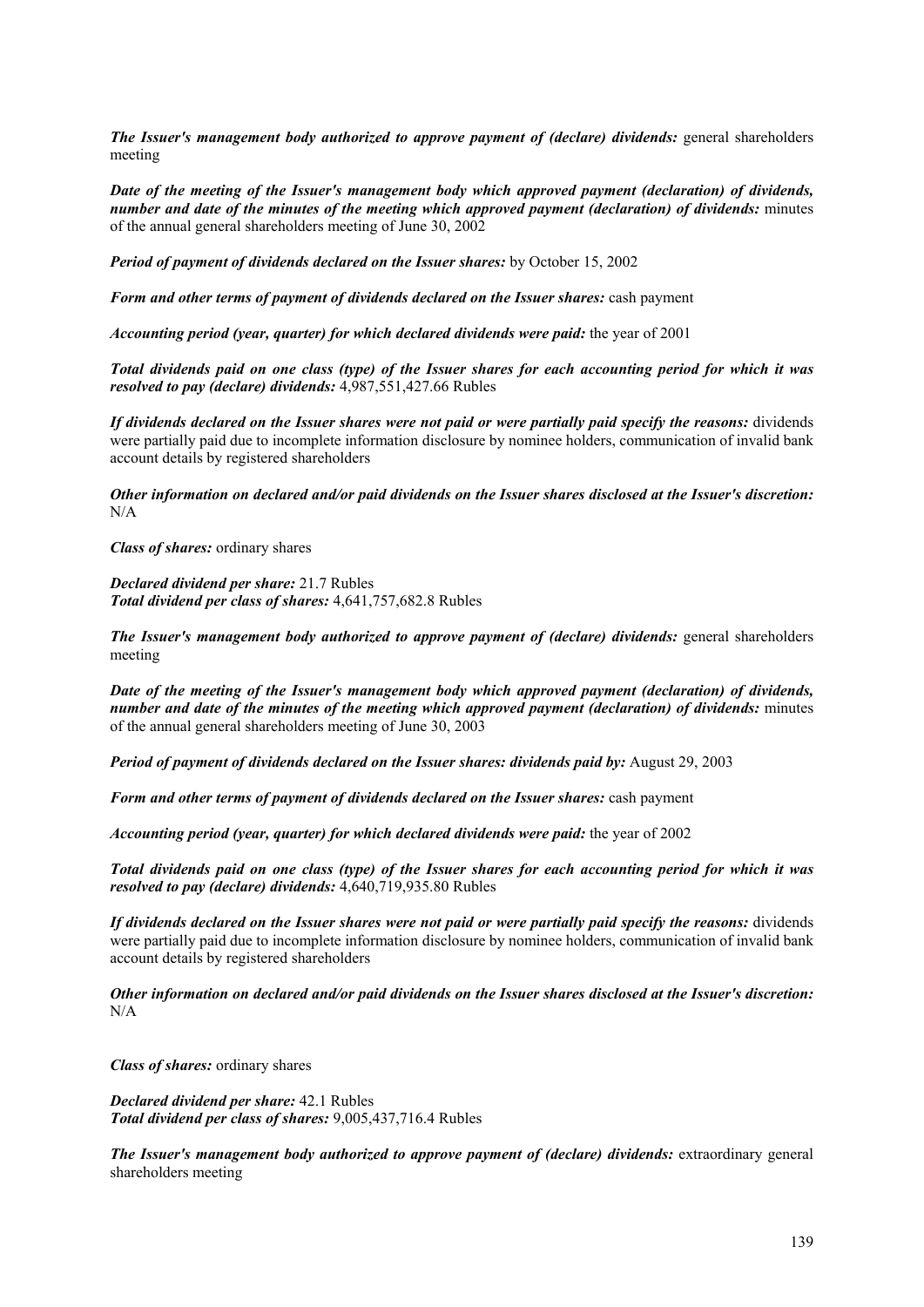*Date of the meeting of the Issuer's management body which approved payment (declaration) of dividends, number and date of the minutes of the meeting which approved payment (declaration) of dividends:* minutes of the extraordinary general shareholders meeting of December 29, 2003

*Period of payment of dividends declared on the Issuer shares: dividends paid by: February 28, 2004* 

*Form and other terms of payment of dividends declared on the Issuer shares:* cash payment

*Accounting period (year, quarter) for which declared dividends were paid:* nine months of the year of 2003

*Total dividends paid on one class (type) of the Issuer shares for each accounting period for which it was resolved to pay (declare) dividends:* 9,004,350,022.92 Rubles

*If dividends declared on the Issuer shares were not paid or were partially paid specify the reasons:* dividends were partially paid due to incomplete information disclosure by nominee holders, communication of invalid bank account details by registered shareholders

*Other information on declared and/or paid dividends on the Issuer shares disclosed at the Issuer's discretion:*  the annual general shareholders meeting of OJSC MMC Norilsk Nickel of June 24, 2004 resolved as follows: "To declare the 2003 annual dividend on shares in OJSC MMC Norilsk Nickel of 42.1 Rubles per ordinary share taking into account interim dividends of 42.1 Rubles per share paid for 9 months of the year of 2003".

*Class of shares:* ordinary shares

*Declared dividend per share:* 41.4 Rubles *Total dividend per class of shares:* 8,855,703,597.6 Rubles

*The Issuer's management body authorized to approve payment of (declare) dividends: extraordinary general* shareholders meeting

*Date of the meeting of the Issuer's management body which approved payment (declaration) of dividends, number and date of the minutes of the meeting which approved payment (declaration) of dividends:* minutes of the extraordinary general shareholders meeting of November 26, 2004

*Period of payment of dividends declared on the Issuer shares: dividends paid by: December 31, 2004* 

*Form and other terms of payment of dividends declared on the Issuer shares:* cash payment

*Accounting period (year, quarter) for which declared dividends were paid: dividends for 9 months of the year* of 2004

*Total dividends paid on one class (type) of the Issuer shares for each accounting period for which it was resolved to pay (declare) dividends:* 8,841,597,020.60 Rubles

*If dividends declared on the Issuer shares were not paid or were partially paid specify the reasons:* dividends were partially paid due to incomplete information disclosure by nominee holders, communication of invalid bank account details by registered shareholders

*Other information on declared and/or paid dividends on the Issuer shares disclosed at the Issuer's discretion:*  N/A

*Class of shares:* ordinary shares

*Declared dividend per share:* 28 Rubles *Total dividend per class of shares:* 5,639,961,040 Rubles\*

*\* no dividends are declared on 12,478,704 shares held by the Company*